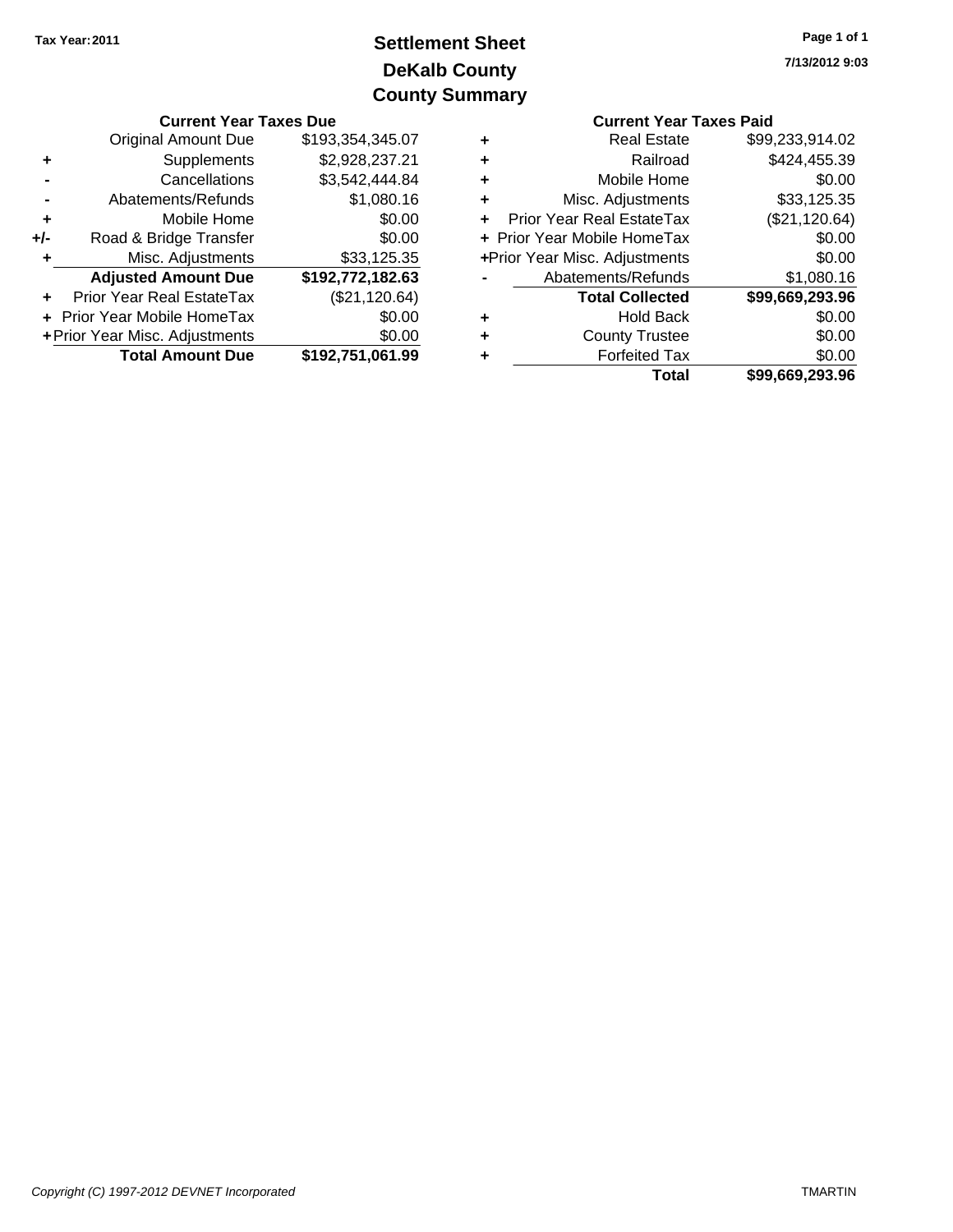# **Settlement Sheet Tax Year: 2011 Page 1 of 2 DeKalb County 001 - COUNTY**

### **Current Year Taxes Due**

|       | <b>Original Amount Due</b>     | \$19,670,520.95 |
|-------|--------------------------------|-----------------|
| ٠     | Supplements                    | \$245,598.31    |
|       | Cancellations                  | \$359,621.41    |
|       | Abatements/Refunds             | \$124.25        |
| ٠     | Mobile Home                    | \$0.00          |
| $+/-$ | Road & Bridge Transfer         | \$0.00          |
|       | Misc. Adjustments              | \$3,570.99      |
|       | <b>Adjusted Amount Due</b>     | \$19,559,944.59 |
|       | Prior Year Real EstateTax      | (\$2,426.68)    |
|       | Prior Year Mobile Home Tax     | \$0.00          |
|       | + Prior Year Misc. Adjustments | \$0.00          |
|       | <b>Total Amount Due</b>        | \$19,557,517.91 |

#### **Current Year Taxes Paid**<br>Case Fetate **+** Real Estate \$10,198,083.42

|   | Total                          | \$10,248,456.30 |
|---|--------------------------------|-----------------|
| ٠ | <b>Forfeited Tax</b>           |                 |
| ٠ | <b>County Trustee</b>          |                 |
| ٠ | <b>Hold Back</b>               | \$0.00          |
|   | <b>Total Collected</b>         | \$10,248,456.30 |
|   | Abatements/Refunds             | \$124.25        |
|   | + Prior Year Misc. Adjustments | \$0.00          |
| ٠ | Prior Year Mobile Home         | \$0.00          |
| ÷ | <b>Prior Year Real Estate</b>  | (\$2,426.68)    |
| ٠ | Misc. Adjustments              | \$3,570.99      |
| ٠ | Mobile Home                    | \$0.00          |
| ÷ | Railroad                       | \$49,352.82     |
| ٠ | Real Estate                    | \$10.190.000.42 |

### **Distribution Summary**

| <b>Tax Distribution Date</b>         | Amount          |
|--------------------------------------|-----------------|
| 05/25/2012                           | \$1,773,589.76  |
| 06/22/2012                           | \$8,297,893.44  |
| 07/20/2012                           | \$176,973.10    |
| <b>Totals: 3 Distributions</b>       | \$10,248,456.30 |
| <b>Grand Totals: 3 Distributions</b> | \$10,248,456.30 |

### **Fund Summary**

| <b>Fund</b>                    | <b>Amount Collected</b> | Previously<br>Distributed | <b>Current</b><br><b>Distribution</b> | Amount<br>Available | <b>Interest</b> | <b>PY Over</b><br><b>Distrib</b> |
|--------------------------------|-------------------------|---------------------------|---------------------------------------|---------------------|-----------------|----------------------------------|
| 001 - CORPORATE                | \$5,387,316.31          | \$5,294,286.68            | \$93,029.63                           | \$0.00              | \$0.00          | \$0.00                           |
| 003 - BONDS AND INTEREST       | \$289,559.90            | \$284,559.71              | \$5,000.19                            | \$0.00              | \$0.00          | \$0.00                           |
| 005 - I. M. R. F.              | \$52,113.39             | \$51,213.49               | \$899.90                              | \$0.00              | \$0.00          | \$0.00                           |
| 006 - COUNTY HIGHWAY           | \$963,918.55            | \$947,273.35              | \$16,645.20                           | \$0.00              | \$0.00          | \$0.00                           |
| 008 - BRIDGE CONST W/COUNTY    | \$494,959.44            | \$486,412.35              | \$8,547.09                            | \$0.00              | \$0.00          | \$0.00                           |
| 018 - MENTAL HEALTH SERVICES   | \$1,154,109.41          | \$1,134,179.93            | \$19,929.48                           | \$0.00              | \$0.00          | \$0.00                           |
| 021 - FEDERAL AID MATCHING     | \$396.010.58            | \$389.172.17              | \$6,838.41                            | \$0.00              | \$0.00          | \$0.00                           |
| 022 - COUNTY HEALTH DEPT       | \$244.948.34            | \$240,718.50              | \$4,229.84                            | \$0.00              | \$0.00          | \$0.00                           |
| 035 - TORT/LIABILITY INSURANCE | \$547,083.09            | \$537,635.91              | \$9,447.18                            | \$0.00              | \$0.00          | \$0.00                           |
| 047 - SOCIAL SECURITY          | \$52.113.39             | \$51,213.49               | \$899.90                              | \$0.00              | \$0.00          | \$0.00                           |
| 055 - VETERANS ASSISTANCE      | \$317,148.74            | \$311,672.12              | \$5,476.62                            | \$0.00              | \$0.00          | \$0.00                           |
| 105 - PUBLIC BLDG COMM LEASE   | \$91,231.76             | \$89,656.34               | \$1,575.42                            | \$0.00              | \$0.00          | \$0.00                           |
| 142 - SR CITIZEN SOCIAL SERV   | \$257,943.40            | \$253,489.16              | \$4,454.24                            | \$0.00              | \$0.00          | \$0.00                           |
| Totals                         | \$10,248,456.30         | \$10,071,483.20           | \$176,973.10                          | \$0.00              | \$0.00          | \$0.00                           |
|                                |                         |                           |                                       |                     |                 |                                  |

### **Miscellaneous Adjustment Detail**

| Year Source                  | <b>Account Type</b>       | <b>Amount Adjustment Description</b>                       |                |
|------------------------------|---------------------------|------------------------------------------------------------|----------------|
| 2011 RE - Real Estate        | <b>Back Tax Collected</b> | \$5.41 SOUTH POINT GREENS REDEMPTION 11-03-128-016 by TBA  |                |
| 2011 RE - Real Estate        | <b>Back Tax Collected</b> | \$57.15 BYRNE REDEMPTION 19-10-201-031 by TBA              |                |
| 2011 RE - Real Estate        | Back Tax Collected        | \$52.94 SHISSLER REDEMPTION 18-10-203-008 by TBA           |                |
| 2011 RE - Real Estate        | <b>Back Tax Collected</b> | \$122.78 PRIMUS REDEMPTION 8 PARCELS by TBA                |                |
| 2011 RE - Real Estate        | Back Tax Collected        | \$122.46 BYRNE REDEMPTION 19-10-201-018 by TBA             |                |
| 2011 RE - Real Estate        | Back Tax Collected        | \$34.96 BUSHNELL REDEMPTION 15-15-426-014 by TBA           |                |
| 2011 RE - Real Estate        | <b>Back Tax Collected</b> | \$270.36 HAREAS REDEMPTION 13-35-202-017 by TBA            |                |
| 2011 RE - Real Estate        | <b>Back Tax Collected</b> | \$208.46 DOBSON REDEMPTION 19-26-481-012 by TBA            |                |
| 2011 RE - Real Estate        | Paymt In Lieu of Tax      | \$111.52 SUNSET VIEW APARTMENTS - HOUSING AUTHORITY by TBA |                |
| 2011 RE - Real Estate        | Paymt In Lieu of Tax      | \$1,391.73 DEKALB UNITS - HOUSING AUTHORITY by TBA         |                |
| (C) 2012 DEVNET Incorporated |                           |                                                            | <b>TMARTIN</b> |

**7/13/2012 9:03**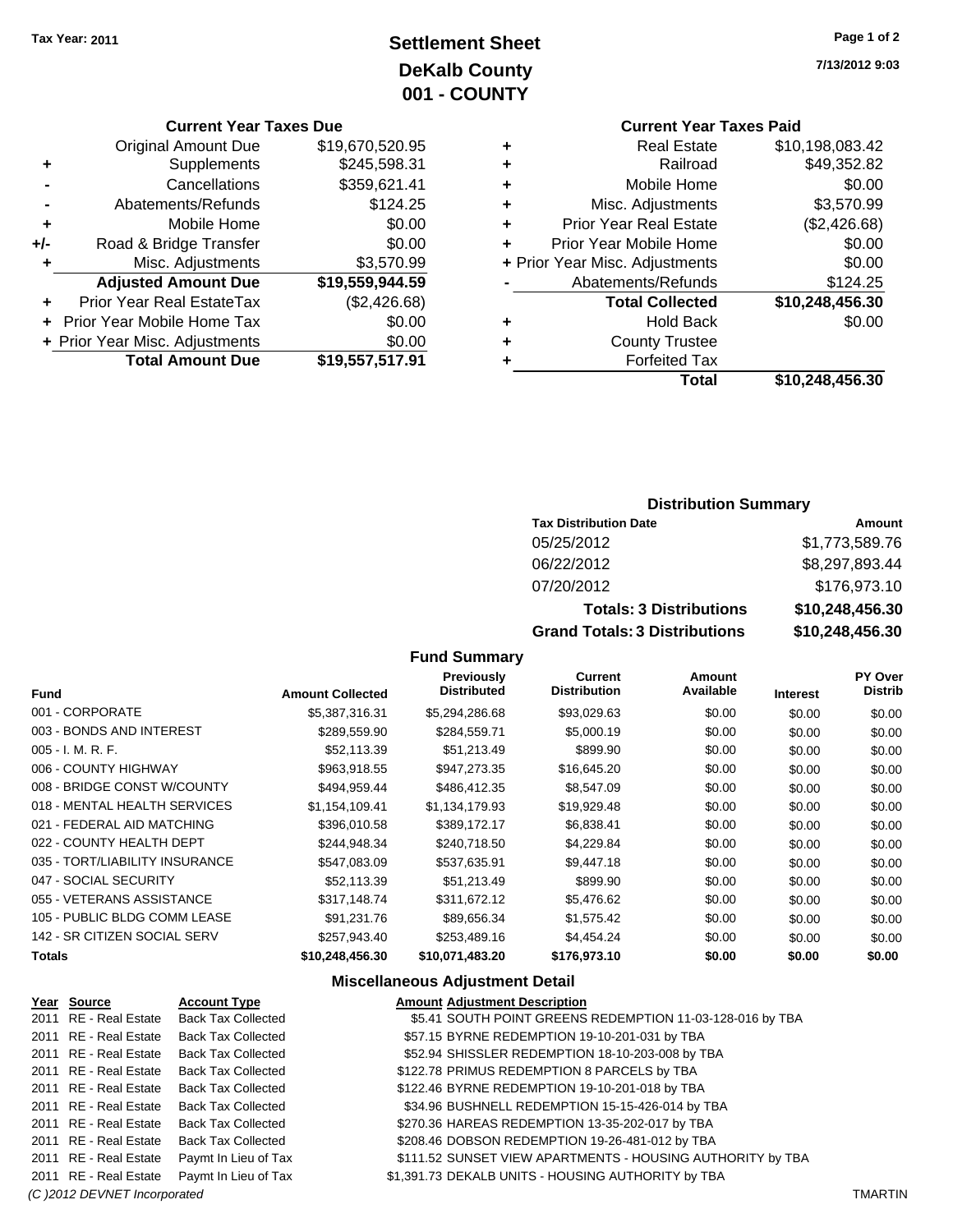### **Settlement Sheet Tax Year: 2011 Page 2 of 2 DeKalb County**

#### **7/13/2012 9:03**

### **Miscellaneous Adjustment Detail**

#### **Year Source Account Type Amount Adjustment Description**

2011 RE - Real Estate Paymt In Lieu of Tax \$1,073.76 SYCAMORE UNITS - HOUSING AUTHORITY by TBA 2011 RE - Real Estate Paymt In Lieu of Tax \$119.46 SEQUOYA APARTMENTS - HOUSING AUTHORITY by TBA **Totals \$3,570.99 12 entries**

### **Abatement Detail**

| <b>Amount Adjustment Description</b> |  |  |  |
|--------------------------------------|--|--|--|
| A7 10 10 10 100 000 0710 11T         |  |  |  |

2011 RE - Real Estate \$17.13 12-19-400-003 PTAB INTEREST REFUND by TBA PTAB Decision 2011 RE - Real Estate \$0.76 13-15-176-011 PTAB INTEREST REFUND by TBA PTAB Decision 2011 RE - Real Estate \$9.04 19-27-427-012 PTAB INTEREST REFUND by TBA PTAB Decision 2011 RE - Real Estate \$5.09 09-34-100-004 PTAB INTEREST REFUND by TBA PTAB Decision 2011 RE - Real Estate \$6.61 14-15-376-004 PTAB INTEREST REFUND by TBA PTAB Decision 2011 RE - Real Estate \$4.11 19-26-432-011 PTAB INTEREST REFUND by TBA PTAB Decision 2011 RE - Real Estate \$5.83 01-26-475-004 PTAB INTEREST REFUND by TBA PTAB Decision 2011 RE - Real Estate \$15.09 09-05-105-007 PTAB INTEREST REFUND by TBA PTAB Decision 2011 RE - Real Estate \$13.93 09-05-105-006 PTAB INTEREST REFUND by TBA PTAB Decision 2011 RE - Real Estate \$10.82 14-15-102-005 PTAB INTEREST REFUND by TBA PTAB Decision 2011 RE - Real Estate PTAB Decision S35.86 13-15-327-010 PTAB INTEREST REFUND by TBA

**Year Source Account Type** 

**Totals \$124.27 11 entries**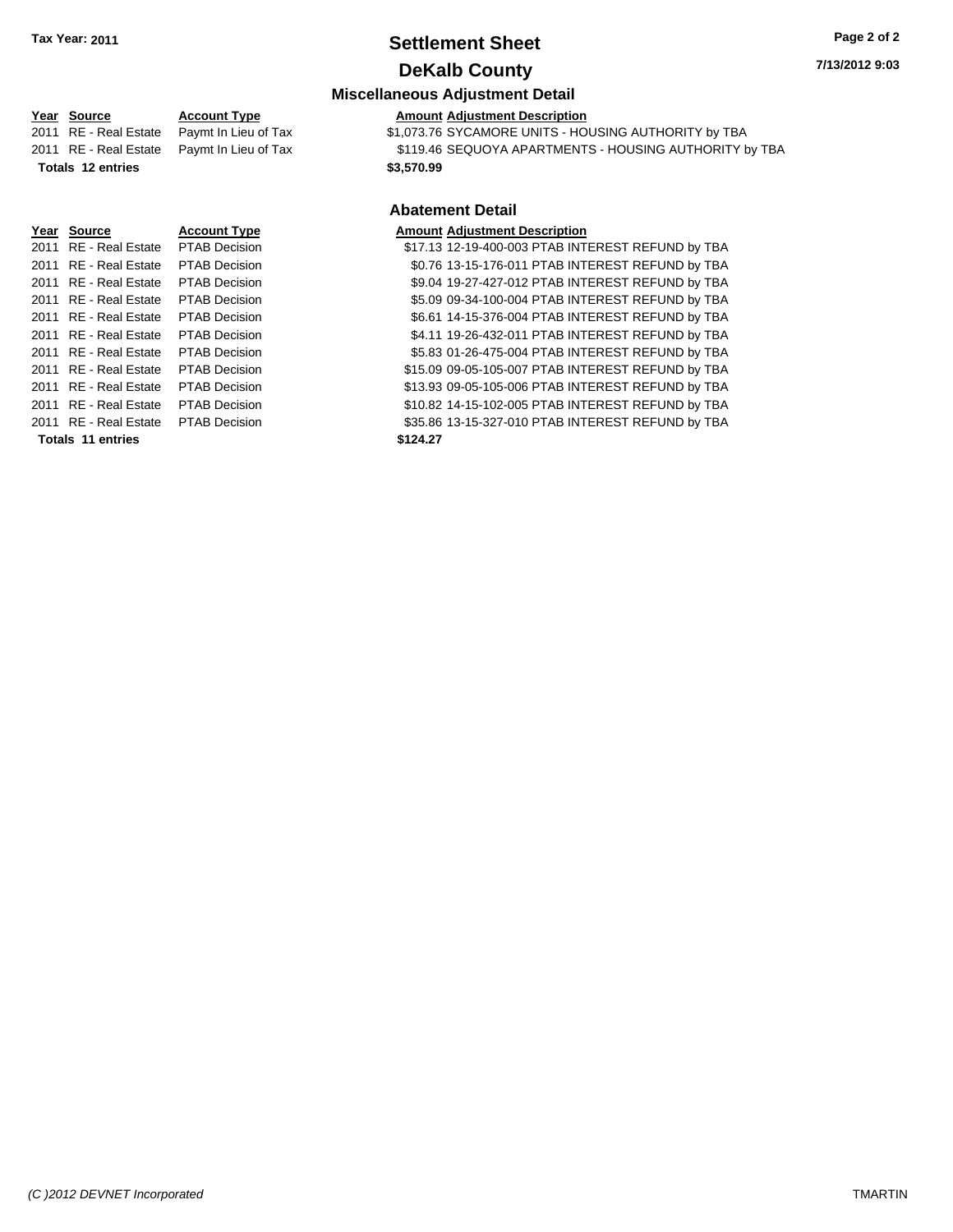# **Settlement Sheet Tax Year: 2011 Page 1 of 2 DeKalb County 002 - FOREST PRESERVE**

**7/13/2012 9:03**

#### **Current Year Taxes Paid**

| Total                          | \$786.640.82 |
|--------------------------------|--------------|
| <b>Forfeited Tax</b>           |              |
| <b>County Trustee</b>          |              |
| <b>Hold Back</b>               | \$0.00       |
| <b>Total Collected</b>         | \$786,640.82 |
| Abatements/Refunds             | \$9.50       |
| + Prior Year Misc. Adjustments | \$0.00       |
| Prior Year Mobile Home         | \$0.00       |
| <b>Prior Year Real Estate</b>  | (\$190.34)   |
| Misc. Adjustments              | \$272.71     |
| Mobile Home                    | \$0.00       |
| Railroad                       | \$3,769.35   |
| <b>Real Estate</b>             | \$782,798.60 |
|                                |              |

|     | <b>Current Year Taxes Due</b>     |                |  |  |  |  |  |
|-----|-----------------------------------|----------------|--|--|--|--|--|
|     | <b>Original Amount Due</b>        | \$1,502,319.14 |  |  |  |  |  |
| ٠   | Supplements                       | \$26,629.63    |  |  |  |  |  |
|     | Cancellations                     | \$27,465.93    |  |  |  |  |  |
|     | Abatements/Refunds                | \$9.50         |  |  |  |  |  |
| ٠   | Mobile Home                       | \$0.00         |  |  |  |  |  |
| +/- | Road & Bridge Transfer            | \$0.00         |  |  |  |  |  |
| ٠   | Misc. Adjustments                 | \$272.71       |  |  |  |  |  |
|     | <b>Adjusted Amount Due</b>        | \$1,501,746.05 |  |  |  |  |  |
|     | Prior Year Real EstateTax         | (\$190.34)     |  |  |  |  |  |
|     | <b>Prior Year Mobile Home Tax</b> | \$0.00         |  |  |  |  |  |
|     | + Prior Year Misc. Adjustments    | \$0.00         |  |  |  |  |  |
|     | <b>Total Amount Due</b>           | \$1,501,555.71 |  |  |  |  |  |

### **Distribution Summary**

| <b>Tax Distribution Date</b>         | Amount       |
|--------------------------------------|--------------|
| 05/25/2012                           | \$135,454.03 |
| 06/22/2012                           | \$637,672.59 |
| 07/20/2012                           | \$13,514.20  |
| <b>Totals: 3 Distributions</b>       | \$786,640.82 |
| <b>Grand Totals: 3 Distributions</b> | \$786,640.82 |

### **Fund Summary**

| Fund                                                | <b>Amount Collected</b> | Previously<br><b>Distributed</b> | Current<br><b>Distribution</b> | Amount<br>Available | <b>Interest</b> | <b>PY Over</b><br><b>Distrib</b> |
|-----------------------------------------------------|-------------------------|----------------------------------|--------------------------------|---------------------|-----------------|----------------------------------|
| 001 - CORPORATE                                     | \$636.197.31            | \$625,267.69                     | \$10,929.62                    | \$0.00              | \$0.00          | \$0.00                           |
| $005 - I. M. R. F.$                                 | \$73.309.44             | \$72,049.99                      | \$1,259.45                     | \$0.00              | \$0.00          | \$0.00                           |
| 035 - TORT JUDGEMENTS/LIABILITY<br><b>INSURANCE</b> | \$65,022.16             | \$63,905.11                      | \$1.117.05                     | \$0.00              | \$0.00          | \$0.00                           |
| 047 - SOCIAL SECURITY                               | \$12.111.91             | \$11,903.83                      | \$208.08                       | \$0.00              | \$0.00          | \$0.00                           |
| <b>Totals</b>                                       | \$786,640.82            | \$773.126.62                     | \$13,514.20                    | \$0.00              | \$0.00          | \$0.00                           |

### **Miscellaneous Adjustment Detail**

| Year Source           | <b>Account Type</b>       | <b>Amount Adjustment Description</b>                      |
|-----------------------|---------------------------|-----------------------------------------------------------|
| 2011 RE - Real Estate | <b>Back Tax Collected</b> | \$0.41 SOUTH POINT GREENS REDEMPTION 11-03-128-016 by TBA |
| 2011 RE - Real Estate | <b>Back Tax Collected</b> | \$4.36 BYRNE REDEMPTION 19-10-201-031 by TBA              |
| 2011 RE - Real Estate | <b>Back Tax Collected</b> | \$4.04 SHISSLER REDEMPTION 18-10-203-008 by TBA           |
| 2011 RE - Real Estate | <b>Back Tax Collected</b> | \$9.38 PRIMUS REDEMPTION 8 PARCELS by TBA                 |
| 2011 RE - Real Estate | <b>Back Tax Collected</b> | \$9.35 BYRNE REDEMPTION 19-10-201-018 by TBA              |
| 2011 RE - Real Estate | <b>Back Tax Collected</b> | \$2.67 BUSHNELL REDEMPTION 15-15-426-014 by TBA           |
| 2011 RE - Real Estate | <b>Back Tax Collected</b> | \$20.65 HAREAS REDEMPTION 13-35-202-017 by TBA            |
| 2011 RE - Real Estate | <b>Back Tax Collected</b> | \$15.92 DOBSON REDEMPTION 19-26-481-012 by TBA            |
| 2011 RE - Real Estate | Paymt In Lieu of Tax      | \$8.52 SUNSET VIEW APARTMENTS - HOUSING AUTHORITY by TBA  |
| 2011 RE - Real Estate | Paymt In Lieu of Tax      | \$106.29 DEKALB UNITS - HOUSING AUTHORITY by TBA          |
| 2011 RE - Real Estate | Paymt In Lieu of Tax      | \$82.00 SYCAMORE UNITS - HOUSING AUTHORITY by TBA         |
| 2011 RE - Real Estate | Paymt In Lieu of Tax      | \$9.12 SEQUOYA APARTMENTS - HOUSING AUTHORITY by TBA      |
| Totals 12 entries     |                           | \$272.71                                                  |

### **Abatement Detail**

| Year Source                         | <b>Account Type</b> | <b>Amount Adiustment Description</b>             |
|-------------------------------------|---------------------|--------------------------------------------------|
| 2011 RE - Real Estate PTAB Decision |                     | \$1.31 12-19-400-003 PTAB INTEREST REFUND by TBA |
| 2011 RE - Real Estate PTAB Decision |                     | \$0.06 13-15-176-011 PTAB INTEREST REFUND by TBA |

*(C )2012 DEVNET Incorporated* TMARTIN

**Year Source Account Type Amount Adjustment Description**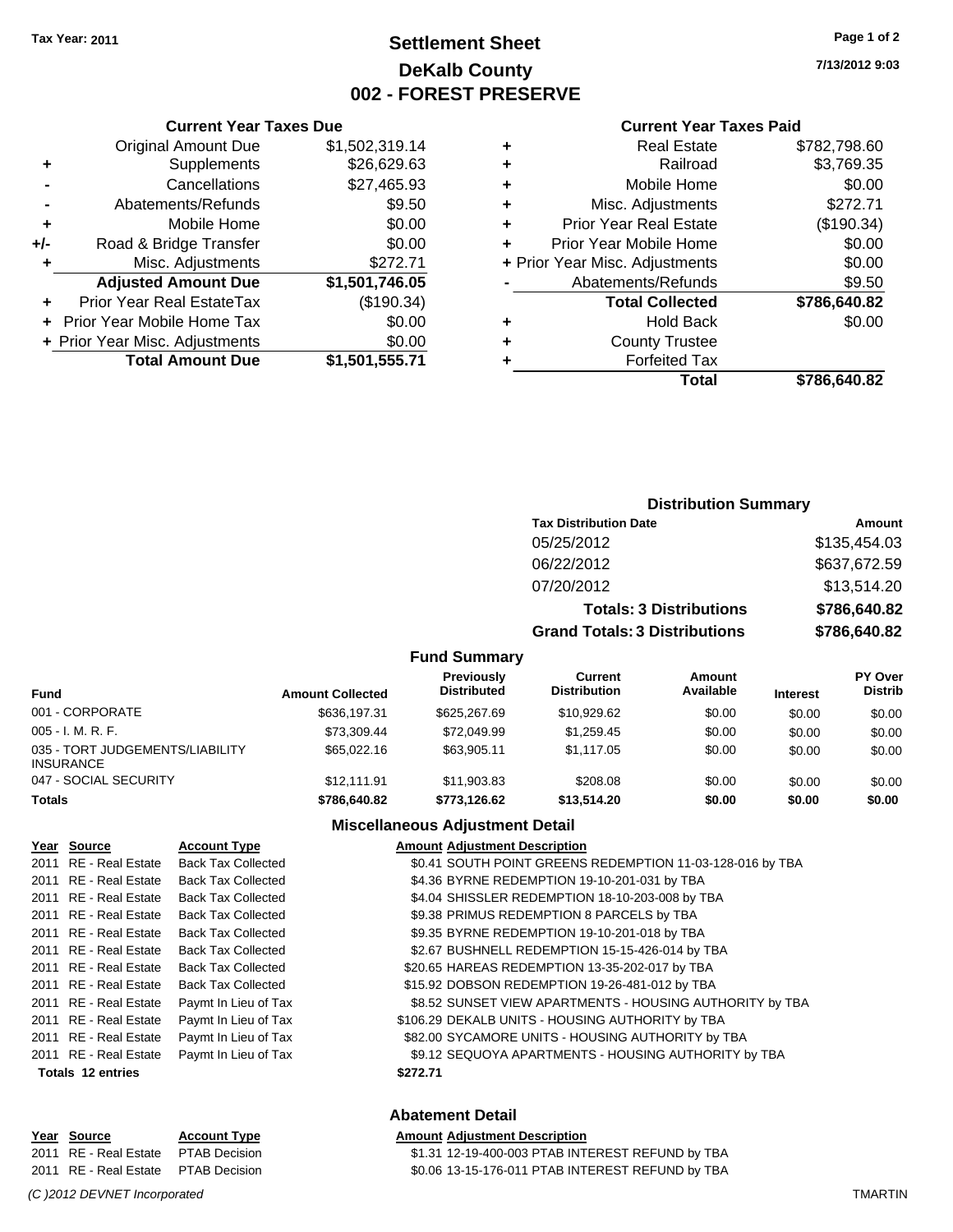| Year Source                         | <b>Account Type</b>  | Amount |
|-------------------------------------|----------------------|--------|
| 2011 RE - Real Estate               | PTAB Decision        | \$0.69 |
| 2011 RE - Real Estate               | <b>PTAB Decision</b> | \$0.39 |
| 2011 RE - Real Estate               | <b>PTAB Decision</b> | \$0.50 |
| 2011 RE - Real Estate               | <b>PTAB Decision</b> | \$0.32 |
| 2011 RE - Real Estate               | <b>PTAB Decision</b> | \$0.44 |
| 2011 RE - Real Estate               | PTAB Decision        | \$1.15 |
| 2011 RE - Real Estate               | <b>PTAB Decision</b> | \$1.06 |
| 2011 RE - Real Estate               | <b>PTAB Decision</b> | \$0.83 |
| 2011 RE - Real Estate PTAB Decision |                      | \$2.74 |
| Totals 11 entries                   |                      | \$9.49 |

### **Settlement Sheet Tax Year: 2011 Page 2 of 2 DeKalb County Abatement Detail**

### **Year Source Account Type Amount Adjustment Description**

0.69 19-27-427-012 PTAB INTEREST REFUND by TBA 1011 80.39 09-34-100-004 PTAB INTEREST REFUND by TBA 0.50 14-15-376-004 PTAB INTEREST REFUND by TBA 2011 B2012 19-26-432-011 PTAB INTEREST REFUND by TBA 0.44 01-26-475-004 PTAB INTEREST REFUND by TBA 1.15 09-05-105-007 PTAB INTEREST REFUND by TBA 011 2011 81.06 09-05-105-006 PTAB INTEREST REFUND by TBA 0.83 14-15-102-005 PTAB INTEREST REFUND by TBA n 2.74 13-15-327-010 PTAB INTEREST REFUND by TBA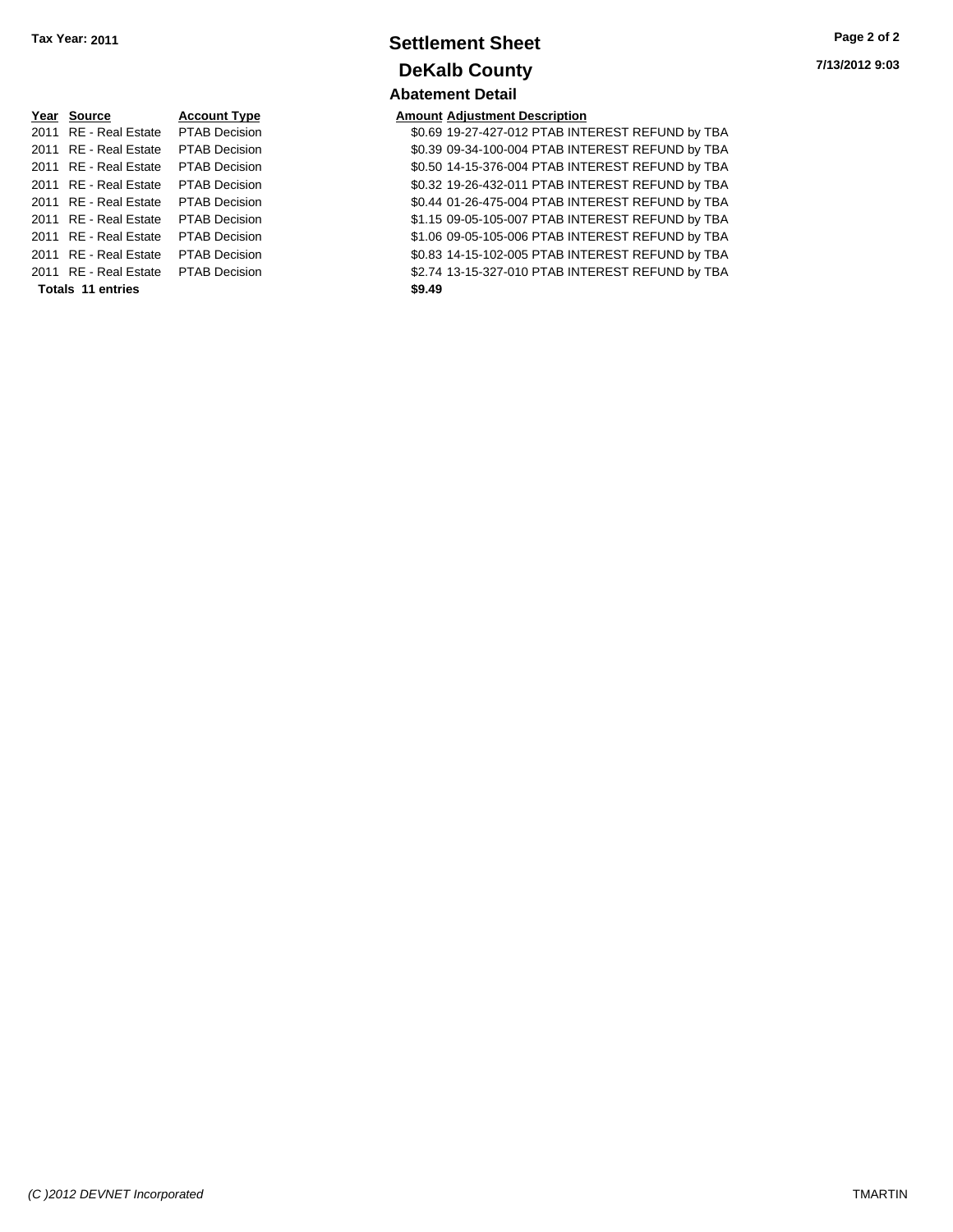# **Settlement Sheet Tax Year: 2011 Page 1 of 1 DeKalb County 003 - AFTON TOWNSHIP**

# **7/13/2012 9:03**

|     | <b>Current Year Taxes Due</b>  |             |
|-----|--------------------------------|-------------|
|     | Original Amount Due            | \$73,992.68 |
|     | Supplements                    | \$264.08    |
|     | Cancellations                  | \$279.66    |
|     | Abatements/Refunds             | \$0.00      |
| ٠   | Mobile Home                    | \$0.00      |
| +/- | Road & Bridge Transfer         | \$0.00      |
| ٠   | Misc. Adjustments              | \$1.09      |
|     | <b>Adjusted Amount Due</b>     | \$73,978.19 |
| ٠   | Prior Year Real EstateTax      | \$0.00      |
|     | Prior Year Mobile Home Tax     | \$0.00      |
|     | + Prior Year Misc. Adjustments | \$0.00      |
|     | <b>Total Amount Due</b>        | \$73,978.19 |
|     |                                |             |

#### **Current Year Taxes Paid**

| ٠ | <b>Real Estate</b>             | \$38,238.41 |
|---|--------------------------------|-------------|
| ٠ | Railroad                       | \$487.30    |
| ٠ | Mobile Home                    | \$0.00      |
| ÷ | Misc. Adjustments              | \$1.09      |
| ٠ | <b>Prior Year Real Estate</b>  | \$0.00      |
| ÷ | Prior Year Mobile Home         | \$0.00      |
|   | + Prior Year Misc. Adjustments | \$0.00      |
|   | Abatements/Refunds             | \$0.00      |
|   | <b>Total Collected</b>         | \$38,726.80 |
| ٠ | <b>Hold Back</b>               | \$0.00      |
| ٠ | <b>County Trustee</b>          |             |
| ٠ | <b>Forfeited Tax</b>           |             |
|   | Total                          | \$38,726.80 |
|   |                                |             |

### **Distribution Summary Tax Distribution Date Amount** 05/25/2012 \$3,719.88 06/22/2012 \$34,581.59 07/20/2012 \$425.33 **Totals: 3 Distributions \$38,726.80 Grand Totals: 3 Distributions \$38,726.80**

#### **Fund Summary**

| <b>Fund</b>                                         | <b>Amount Collected</b> | <b>Previously</b><br><b>Distributed</b> | Current<br><b>Distribution</b> | <b>Amount</b><br>Available | <b>Interest</b> | <b>PY Over</b><br><b>Distrib</b> |
|-----------------------------------------------------|-------------------------|-----------------------------------------|--------------------------------|----------------------------|-----------------|----------------------------------|
| 001 - CORPORATE                                     | \$29,850.69             | \$29.522.84                             | \$327.85                       | \$0.00                     | \$0.00          | \$0.00                           |
| $005 - I. M. R. F.$                                 | \$3,403.48              | \$3,366.10                              | \$37.38                        | \$0.00                     | \$0.00          | \$0.00                           |
| 027 - AUDIT                                         | \$394.31                | \$389.98                                | \$4.33                         | \$0.00                     | \$0.00          | \$0.00                           |
| 035 - TORT JUDGEMENTS/LIABILITY<br><b>INSURANCE</b> | \$1,571.30              | \$1.554.04                              | \$17.26                        | \$0.00                     | \$0.00          | \$0.00                           |
| 047 - SOCIAL SECURITY                               | \$3.140.59              | \$3.106.10                              | \$34.49                        | \$0.00                     | \$0.00          | \$0.00                           |
| 054 - GENERAL ASSISTANCE                            | \$366.43                | \$362.41                                | \$4.02                         | \$0.00                     | \$0.00          | \$0.00                           |
| <b>Totals</b>                                       | \$38,726.80             | \$38,301.47                             | \$425.33                       | \$0.00                     | \$0.00          | \$0.00                           |

#### **Miscellaneous Adjustment Detail**

#### **Year Source Account Type Amount Adjustment Description**

**Totals 1 entries** \$1.09

2011 RE - Real Estate Back Tax Collected \$1.09 SOUTH POINT GREENS REDEMPTION 11-03-128-016 by TBA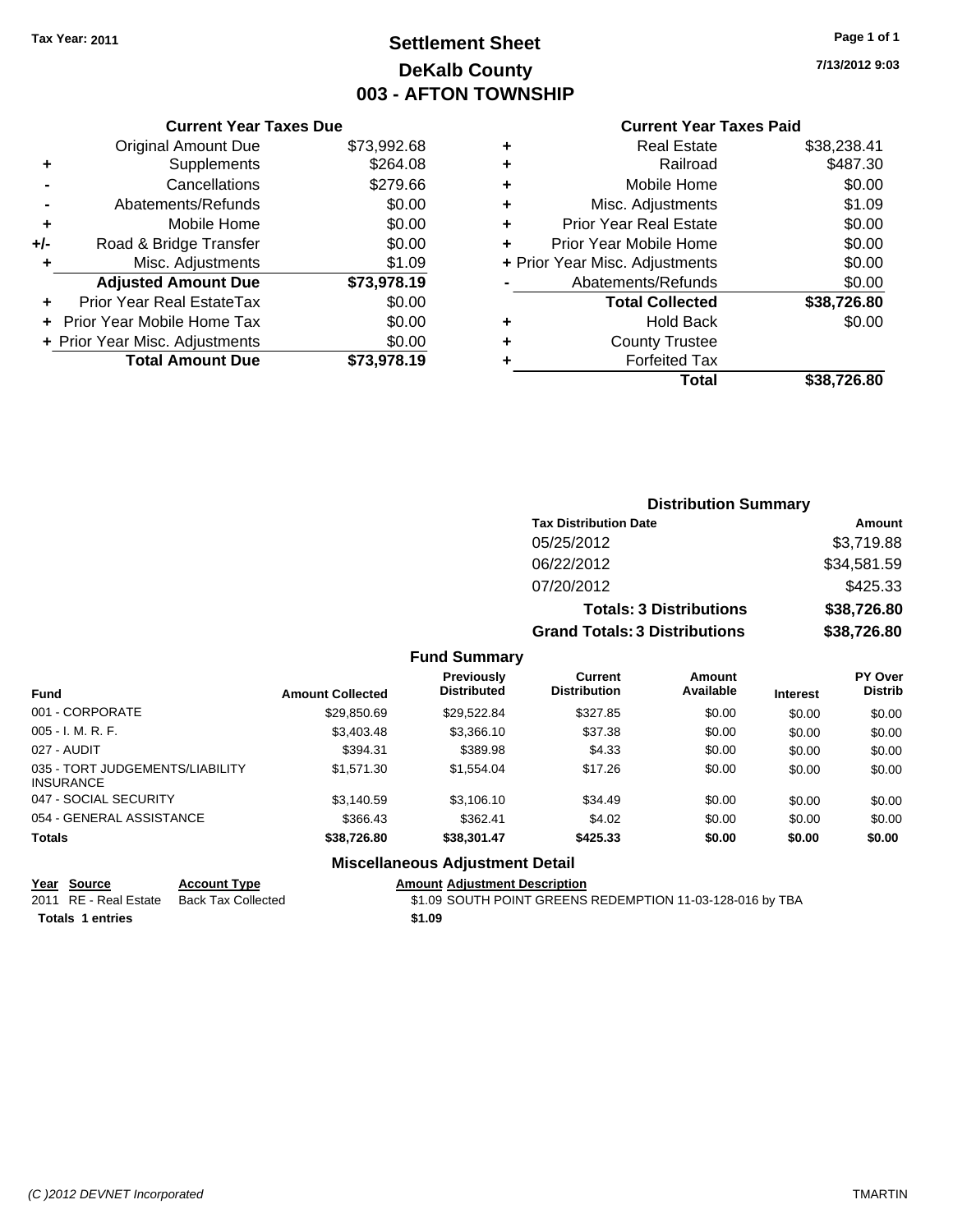**7/13/2012 9:03**

#### **Current Year Taxes Paid**

|   | <b>Real Estate</b>             | \$148,860.69 |
|---|--------------------------------|--------------|
| ٠ | Railroad                       | \$2,017.45   |
| ٠ | Mobile Home                    | \$0.00       |
| ٠ | Misc. Adjustments              | \$4.49       |
| ٠ | <b>Prior Year Real Estate</b>  | \$0.00       |
| ٠ | Prior Year Mobile Home         | \$0.00       |
|   | + Prior Year Misc. Adjustments | \$0.00       |
|   | Abatements/Refunds             | \$0.00       |
|   | <b>Total Collected</b>         | \$150,882.63 |
| ٠ | <b>Hold Back</b>               | \$0.00       |
| ٠ | <b>County Trustee</b>          |              |
|   | <b>Forfeited Tax</b>           |              |
|   | Total                          | \$150,882.63 |

|     | <b>Current Year Taxes Due</b>  |              |
|-----|--------------------------------|--------------|
|     | <b>Original Amount Due</b>     | \$306,336.76 |
| ٠   | Supplements                    | \$1,027.82   |
|     | Cancellations                  | \$1,088.64   |
|     | Abatements/Refunds             | \$0.00       |
| ÷   | Mobile Home                    | \$0.00       |
| +/- | Road & Bridge Transfer         | (\$9,448.94) |
| ٠   | Misc. Adjustments              | \$4.49       |
|     | <b>Adjusted Amount Due</b>     | \$296,831.49 |
|     | Prior Year Real EstateTax      | \$0.00       |
|     | Prior Year Mobile Home Tax     | \$0.00       |
|     | + Prior Year Misc. Adjustments | \$0.00       |
|     | <b>Total Amount Due</b>        | \$296,831.49 |
|     |                                |              |

|                       | <b>Road and Bridge Summary</b> |                     | <b>Distribution Summary</b>          |                                |                   |
|-----------------------|--------------------------------|---------------------|--------------------------------------|--------------------------------|-------------------|
| <b>Municipality</b>   | Amt. Due                       | Amt. Distrib.       | <b>Tax Distribution Date</b>         |                                | Amount            |
| <b>CITY OF DEKALB</b> | \$18,039.30                    | \$9,448.94          | 05/25/2012                           |                                | \$14,481.25       |
| <b>Totals</b>         | \$18,039.30                    | \$9,448.94          | 06/22/2012                           |                                | \$134,745.59      |
|                       |                                |                     | 07/20/2012                           |                                | \$1,655.79        |
|                       |                                |                     |                                      | <b>Totals: 3 Distributions</b> | \$150,882.63      |
|                       |                                |                     | <b>Grand Totals: 3 Distributions</b> |                                | \$150,882.63      |
|                       |                                | <b>Fund Summary</b> |                                      |                                |                   |
|                       |                                | <b>Droviaught</b>   | $P$                                  | $A_{\rm max}$                  | $DV$ $O(10^{-6})$ |

| Fund                         | <b>Amount Collected</b> | <b>Previously</b><br><b>Distributed</b> | Current<br><b>Distribution</b> | Amount<br>Available | <b>Interest</b> | <b>PY Over</b><br><b>Distrib</b> |
|------------------------------|-------------------------|-----------------------------------------|--------------------------------|---------------------|-----------------|----------------------------------|
| 007 - ROAD AND BRIDGE        | \$87.897.49             | \$86,933,46                             | \$964.03                       | \$0.00              | \$0.00          | \$0.00                           |
| 008 - BRIDGE CONST W/COUNTY  | \$7.846.47              | \$7.760.29                              | \$86.18                        | \$0.00              | \$0.00          | \$0.00                           |
| 009 - PERMANENT ROAD         | \$42.052.57             | \$41.590.71                             | \$461.86                       | \$0.00              | \$0.00          | \$0.00                           |
| 010 - EQUIPMENT AND BUILDING | \$13,086.10             | \$12,942.38                             | \$143.72                       | \$0.00              | \$0.00          | \$0.00                           |
| Totals                       | \$150,882,63            | \$149,226.84                            | \$1.655.79                     | \$0.00              | \$0.00          | \$0.00                           |
|                              |                         |                                         |                                |                     |                 |                                  |

### **Miscellaneous Adjustment Detail**

**Year Source Account Type Amount Adjustment Description**

Totals 1 entries **\$4.49** 

2011 RE - Real Estate Back Tax Collected \$4.49 SOUTH POINT GREENS REDEMPTION 11-03-128-016 by TBA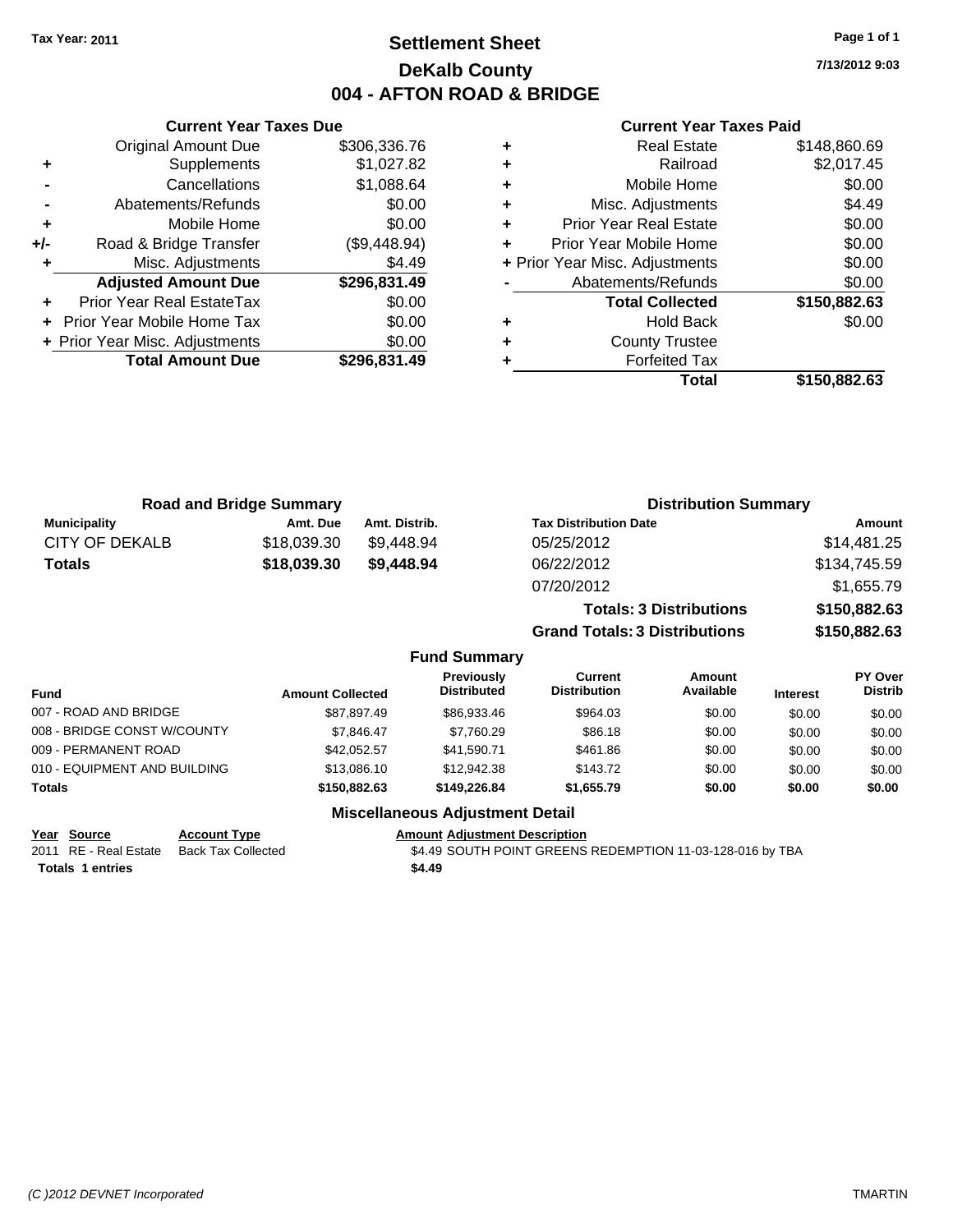# **Settlement Sheet Tax Year: 2011 Page 1 of 1 DeKalb County 005 - CLINTON TOWNSHIP**

**7/13/2012 9:03**

### **Current Year Taxes Paid**

|                   |   |             | <b>Current Year Taxes Due</b>  |       |
|-------------------|---|-------------|--------------------------------|-------|
|                   | ٠ | \$90,128.87 | <b>Original Amount Due</b>     |       |
|                   | ٠ | \$87.59     | <b>Supplements</b>             | ٠     |
|                   | ٠ | \$135.59    | Cancellations                  |       |
| Misc              |   | \$3.25      | Abatements/Refunds             |       |
| Prior Yea         |   | \$0.00      | Mobile Home                    |       |
| <b>Prior Year</b> |   | \$0.00      | Road & Bridge Transfer         | $+/-$ |
| + Prior Year Misc |   | \$0.00      | Misc. Adjustments              |       |
| Abatem            |   | \$90,077.62 | <b>Adjusted Amount Due</b>     |       |
| To                |   | (\$47.46)   | Prior Year Real EstateTax      |       |
|                   |   | \$0.00      | Prior Year Mobile Home Tax     |       |
| C۱                |   | \$0.00      | + Prior Year Misc. Adjustments |       |
|                   |   | \$90,030.16 | <b>Total Amount Due</b>        |       |
|                   |   |             |                                |       |

|   | <b>Real Estate</b>             | \$47,054.79 |
|---|--------------------------------|-------------|
| ٠ | Railroad                       | \$684.32    |
| ٠ | Mobile Home                    | \$0.00      |
| ٠ | Misc. Adjustments              | \$0.00      |
| ٠ | <b>Prior Year Real Estate</b>  | (\$47.46)   |
|   | Prior Year Mobile Home         | \$0.00      |
|   | + Prior Year Misc. Adjustments | \$0.00      |
|   | Abatements/Refunds             | \$3.25      |
|   | <b>Total Collected</b>         | \$47,688.40 |
| ٠ | <b>Hold Back</b>               | \$0.00      |
|   | <b>County Trustee</b>          |             |
|   | <b>Forfeited Tax</b>           |             |
|   | Total                          | \$47,688.40 |
|   |                                |             |

### **Distribution Summary Tax Distribution Date Amount** 05/25/2012 \$6,886.56 06/22/2012 \$39,698.81 07/20/2012 \$1,103.03 **Totals: 3 Distributions \$47,688.40 Grand Totals: 3 Distributions \$47,688.40 Fund Summary**

| <b>Fund</b>                                         | <b>Amount Collected</b> | Previously<br><b>Distributed</b>     | Current<br><b>Distribution</b> | Amount<br>Available | <b>Interest</b> | PY Over<br><b>Distrib</b> |
|-----------------------------------------------------|-------------------------|--------------------------------------|--------------------------------|---------------------|-----------------|---------------------------|
| 001 - CORPORATE                                     | \$37.471.85             | \$36,605.14                          | \$866.71                       | \$0.00              | \$0.00          | \$0.00                    |
| $005 - I. M. R. F.$                                 | \$423.95                | \$414.14                             | \$9.81                         | \$0.00              | \$0.00          | \$0.00                    |
| 027 - AUDIT                                         | \$265.96                | \$259.81                             | \$6.15                         | \$0.00              | \$0.00          | \$0.00                    |
| 035 - TORT JUDGEMENTS/LIABILITY<br><b>INSURANCE</b> | \$2,117.04              | \$2,068,07                           | \$48.97                        | \$0.00              | \$0.00          | \$0.00                    |
| 047 - SOCIAL SECURITY                               | \$2,117.04              | \$2,068,07                           | \$48.97                        | \$0.00              | \$0.00          | \$0.00                    |
| 054 - GENERAL ASSISTANCE                            | \$5.292.56              | \$5.170.14                           | \$122.42                       | \$0.00              | \$0.00          | \$0.00                    |
| <b>Totals</b>                                       | \$47,688.40             | \$46,585,37                          | \$1,103.03                     | \$0.00              | \$0.00          | \$0.00                    |
|                                                     |                         | <b>Abatement Detail</b>              |                                |                     |                 |                           |
| Year<br>Source<br><b>Account Type</b>               |                         | <b>Amount Adjustment Description</b> |                                |                     |                 |                           |

| <u>rear Source</u>                   | Account Type | Amount Adiustment Description                    |
|--------------------------------------|--------------|--------------------------------------------------|
| 2011 RE - Real Estate PTAB Decision  |              | \$1.23 14-15-376-004 PTAB INTEREST REFUND by TBA |
| 2011 RE - Real Estate  PTAB Decision |              | \$2.02 14-15-102-005 PTAB INTEREST REFUND by TBA |
| Totals 2 entries                     |              | \$3.25                                           |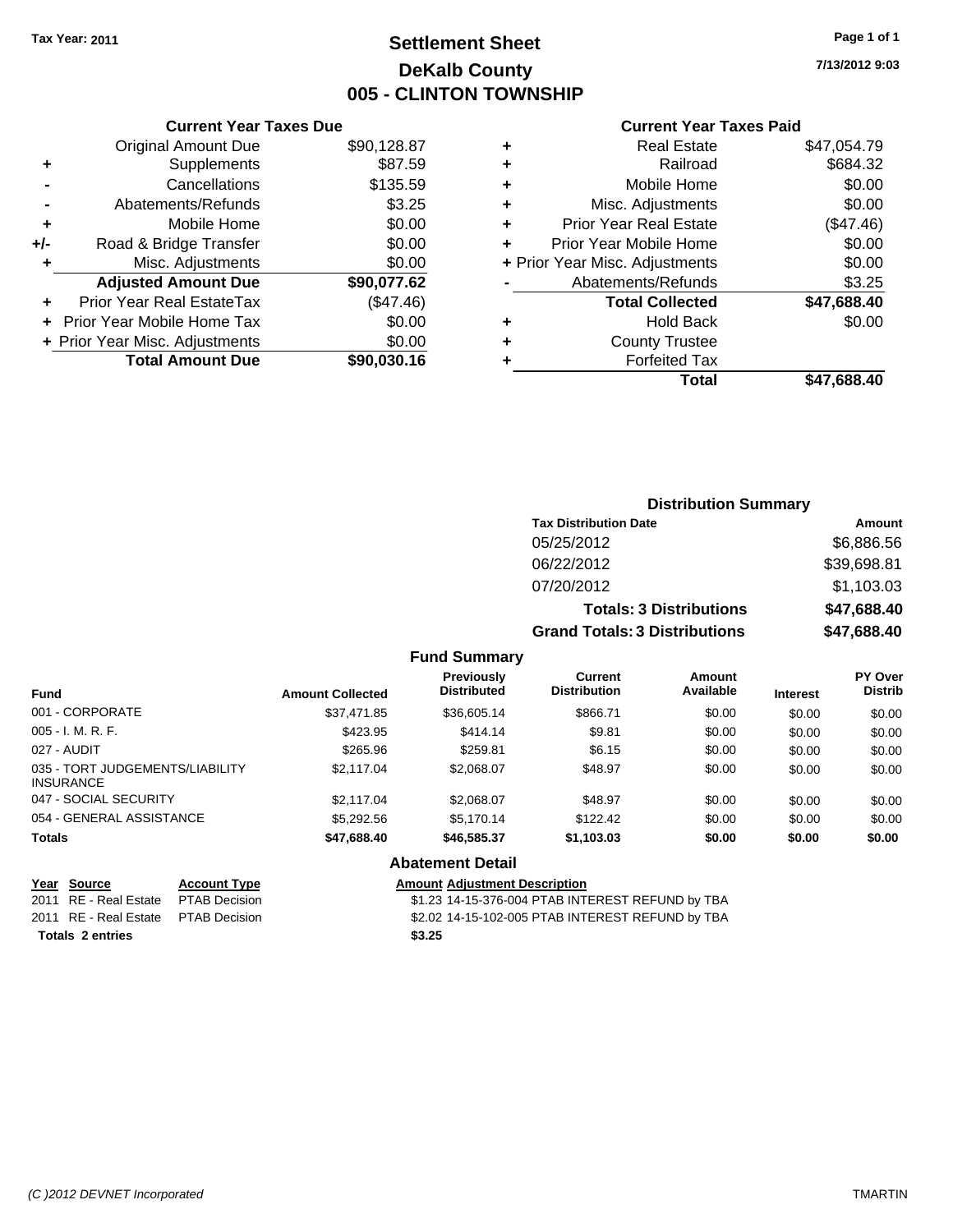# **Settlement Sheet Tax Year: 2011 Page 1 of 1 DeKalb County 006 - CLINTON TWP LIBRARY**

### **Current Year Taxes Due** Original Amount Due \$82,216.29 **+** Supplements \$79.90 **-** Cancellations \$123.66 **-** Abatements/Refunds \$2.97 **+** Mobile Home \$0.00 **+/-** Road & Bridge Transfer \$0.00 **+** Misc. Adjustments \$0.00 **Adjusted Amount Due \$82,169.56 +** Prior Year Real EstateTax (\$41.92) **+** Prior Year Mobile Home Tax \$0.00 **+ Prior Year Misc. Adjustments**  $$0.00$ **Total Amount Due \$82,127.64**

| ٠ | <b>Real Estate</b>             | \$42,923.76 |
|---|--------------------------------|-------------|
| ٠ | Railroad                       | \$624.25    |
| ٠ | Mobile Home                    | \$0.00      |
| ٠ | Misc. Adjustments              | \$0.00      |
| ÷ | <b>Prior Year Real Estate</b>  | (\$41.92)   |
| ٠ | Prior Year Mobile Home         | \$0.00      |
|   | + Prior Year Misc. Adjustments | \$0.00      |
|   | Abatements/Refunds             | \$2.97      |
|   | <b>Total Collected</b>         | \$43,503.12 |
| ٠ | Hold Back                      | \$0.00      |
| ٠ | <b>County Trustee</b>          |             |
| ٠ | <b>Forfeited Tax</b>           |             |
|   | Total                          | \$43,503.12 |
|   |                                |             |

|                         |                      |                                                  |                                         |                                      | <b>Distribution Summary</b>    |                 |                           |
|-------------------------|----------------------|--------------------------------------------------|-----------------------------------------|--------------------------------------|--------------------------------|-----------------|---------------------------|
|                         |                      |                                                  |                                         | <b>Tax Distribution Date</b>         |                                |                 | Amount                    |
|                         |                      |                                                  |                                         | 05/25/2012                           |                                |                 | \$6,283.35                |
|                         |                      |                                                  |                                         | 06/22/2012                           |                                |                 | \$36,213.57               |
|                         |                      |                                                  |                                         | 07/20/2012                           |                                |                 | \$1,006.20                |
|                         |                      |                                                  |                                         |                                      | <b>Totals: 3 Distributions</b> |                 | \$43,503.12               |
|                         |                      |                                                  |                                         | <b>Grand Totals: 3 Distributions</b> |                                |                 | \$43,503.12               |
|                         |                      |                                                  | <b>Fund Summary</b>                     |                                      |                                |                 |                           |
| <b>Fund</b>             |                      | <b>Amount Collected</b>                          | <b>Previously</b><br><b>Distributed</b> | Current<br><b>Distribution</b>       | Amount<br>Available            | <b>Interest</b> | PY Over<br><b>Distrib</b> |
| 016 - LIBRARY           |                      | \$43,503.12                                      | \$42,496.92                             | \$1,006.20                           | \$0.00                         | \$0.00          | \$0.00                    |
| Totals                  |                      | \$43,503.12                                      | \$42,496.92                             | \$1,006.20                           | \$0.00                         | \$0.00          | \$0.00                    |
|                         |                      |                                                  | <b>Abatement Detail</b>                 |                                      |                                |                 |                           |
| Year Source             | <b>Account Type</b>  |                                                  | <b>Amount Adjustment Description</b>    |                                      |                                |                 |                           |
| 2011 RE - Real Estate   | PTAB Decision        | \$1.13 14-15-376-004 PTAB INTEREST REFUND by TBA |                                         |                                      |                                |                 |                           |
| 2011 RE - Real Estate   | <b>PTAB Decision</b> | \$1.84 14-15-102-005 PTAB INTEREST REFUND by TBA |                                         |                                      |                                |                 |                           |
| <b>Totals 2 entries</b> |                      |                                                  | \$2.97                                  |                                      |                                |                 |                           |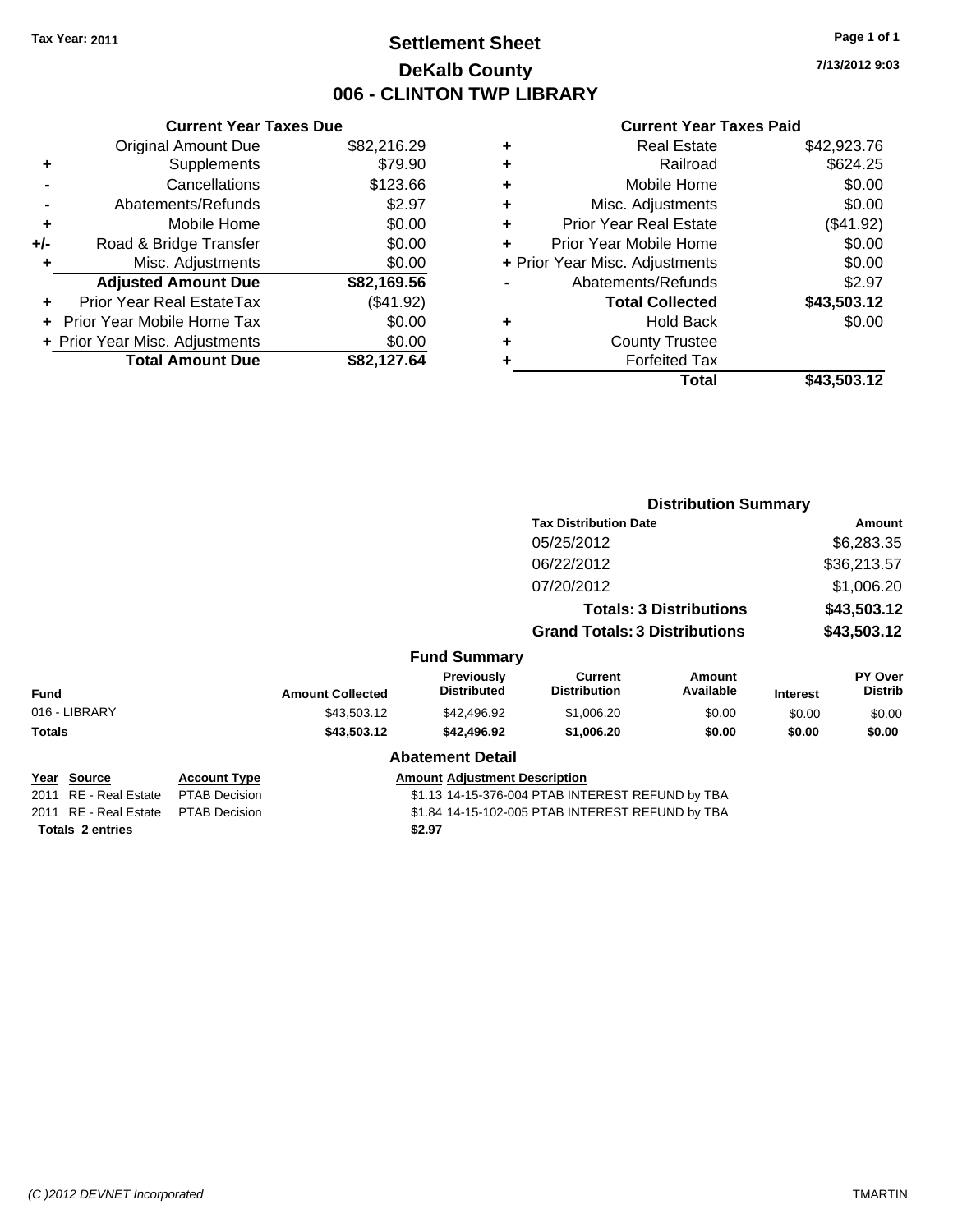### **Settlement Sheet Tax Year: 2011 Page 1 of 1 DeKalb County 007 - CLINTON TWP CEMETERY**

**7/13/2012 9:03**

|     | <b>Current Year Taxes Due</b>  |             |  |
|-----|--------------------------------|-------------|--|
|     | <b>Original Amount Due</b>     | \$21,478.40 |  |
| ٠   | Supplements                    | \$20.87     |  |
|     | Cancellations                  | \$32.31     |  |
|     | Abatements/Refunds             | \$0.78      |  |
| ٠   | Mobile Home                    | \$0.00      |  |
| +/- | Road & Bridge Transfer         | \$0.00      |  |
| ٠   | Misc. Adjustments              | \$0.00      |  |
|     | <b>Adjusted Amount Due</b>     | \$21,466.18 |  |
| ÷   | Prior Year Real EstateTax      | (\$11.17)   |  |
|     | Prior Year Mobile Home Tax     | \$0.00      |  |
|     | + Prior Year Misc. Adjustments | \$0.00      |  |
|     | <b>Total Amount Due</b>        | \$21,455.01 |  |
|     |                                |             |  |

|   | <b>Real Estate</b>             | \$11,213.59 |
|---|--------------------------------|-------------|
| ٠ | Railroad                       | \$163.09    |
| ٠ | Mobile Home                    | \$0.00      |
| ٠ | Misc. Adjustments              | \$0.00      |
| ٠ | <b>Prior Year Real Estate</b>  | (\$11.17)   |
|   | Prior Year Mobile Home         | \$0.00      |
|   | + Prior Year Misc. Adjustments | \$0.00      |
|   | Abatements/Refunds             | \$0.78      |
|   | <b>Total Collected</b>         | \$11,364.73 |
| ٠ | <b>Hold Back</b>               | \$0.00      |
| ٠ | <b>County Trustee</b>          |             |
| ٠ | <b>Forfeited Tax</b>           |             |
|   | Total                          | \$11,364.73 |
|   |                                |             |

|                         |                      |                                                  |                                      | <b>Distribution Summary</b>           |                                |                 |                           |
|-------------------------|----------------------|--------------------------------------------------|--------------------------------------|---------------------------------------|--------------------------------|-----------------|---------------------------|
|                         |                      |                                                  |                                      | <b>Tax Distribution Date</b>          |                                | Amount          |                           |
|                         |                      |                                                  |                                      | 05/25/2012                            |                                |                 | \$1,641.26                |
|                         |                      |                                                  |                                      | 06/22/2012                            |                                | \$9,460.61      |                           |
|                         |                      |                                                  |                                      | 07/20/2012                            |                                |                 | \$262.86                  |
|                         |                      |                                                  |                                      |                                       | <b>Totals: 3 Distributions</b> |                 | \$11,364.73               |
|                         |                      |                                                  |                                      | <b>Grand Totals: 3 Distributions</b>  |                                | \$11,364.73     |                           |
|                         |                      |                                                  | <b>Fund Summary</b>                  |                                       |                                |                 |                           |
| <b>Fund</b>             |                      | <b>Amount Collected</b>                          | Previously<br><b>Distributed</b>     | <b>Current</b><br><b>Distribution</b> | Amount<br>Available            | <b>Interest</b> | PY Over<br><b>Distrib</b> |
| 017 - CEMETERY          |                      | \$11,364.73                                      | \$11,101.87                          | \$262.86                              | \$0.00                         | \$0.00          | \$0.00                    |
| Totals                  |                      | \$11,364.73                                      | \$11,101.87                          | \$262.86                              | \$0.00                         | \$0.00          | \$0.00                    |
|                         |                      |                                                  | <b>Abatement Detail</b>              |                                       |                                |                 |                           |
| Year Source             | <b>Account Type</b>  |                                                  | <b>Amount Adjustment Description</b> |                                       |                                |                 |                           |
| 2011 RE - Real Estate   | <b>PTAB Decision</b> | \$0.29 14-15-376-004 PTAB INTEREST REFUND by TBA |                                      |                                       |                                |                 |                           |
| 2011 RE - Real Estate   | <b>PTAB Decision</b> | \$0.48 14-15-102-005 PTAB INTEREST REFUND by TBA |                                      |                                       |                                |                 |                           |
| <b>Totals 2 entries</b> |                      |                                                  | \$0.77                               |                                       |                                |                 |                           |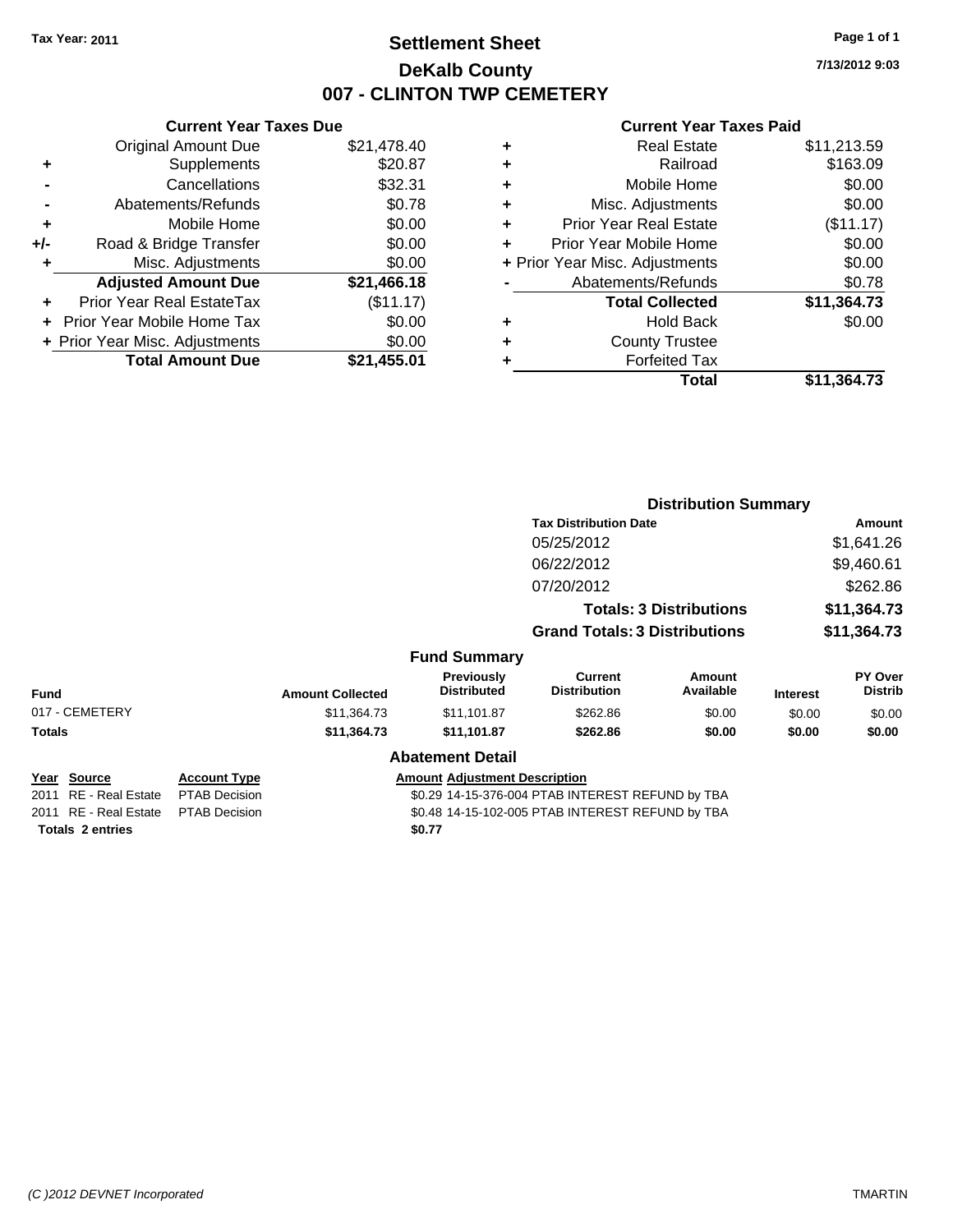# **Settlement Sheet Tax Year: 2011 Page 1 of 1 DeKalb County 008 - CLINTON COMM BLDG**

**7/13/2012 9:03**

|     | <b>Current Year Taxes Due</b>  |             |  |  |  |
|-----|--------------------------------|-------------|--|--|--|
|     | <b>Original Amount Due</b>     | \$14,003.71 |  |  |  |
| ٠   | Supplements                    | \$13.61     |  |  |  |
|     | Cancellations                  | \$21.06     |  |  |  |
|     | \$0.51<br>Abatements/Refunds   |             |  |  |  |
| ٠   | Mobile Home                    | \$0.00      |  |  |  |
| +/- | Road & Bridge Transfer         | \$0.00      |  |  |  |
| ٠   | Misc. Adjustments              | \$0.00      |  |  |  |
|     | <b>Adjusted Amount Due</b>     | \$13,995.75 |  |  |  |
| ÷   | Prior Year Real EstateTax      | (\$7.64)    |  |  |  |
|     | Prior Year Mobile Home Tax     | \$0.00      |  |  |  |
|     | + Prior Year Misc. Adjustments | \$0.00      |  |  |  |
|     | <b>Total Amount Due</b>        | \$13.988.11 |  |  |  |
|     |                                |             |  |  |  |

| ٠ | <b>Real Estate</b>             | \$7,311.07 |
|---|--------------------------------|------------|
| ٠ | Railroad                       | \$106.33   |
| ٠ | Mobile Home                    | \$0.00     |
| ٠ | Misc. Adjustments              | \$0.00     |
| ÷ | <b>Prior Year Real Estate</b>  | (\$7.64)   |
| ٠ | Prior Year Mobile Home         | \$0.00     |
|   | + Prior Year Misc. Adjustments | \$0.00     |
|   | Abatements/Refunds             | \$0.51     |
|   | <b>Total Collected</b>         | \$7,409.25 |
| ٠ | <b>Hold Back</b>               | \$0.00     |
| ٠ | <b>County Trustee</b>          |            |
| ٠ | <b>Forfeited Tax</b>           |            |
|   | Total                          | \$7,409.25 |
|   |                                |            |

|                         |                      |                                                  |                                         | <b>Distribution Summary</b>           |                                |                 |                           |  |
|-------------------------|----------------------|--------------------------------------------------|-----------------------------------------|---------------------------------------|--------------------------------|-----------------|---------------------------|--|
|                         |                      |                                                  |                                         | <b>Tax Distribution Date</b>          |                                |                 | Amount                    |  |
|                         |                      |                                                  |                                         | 05/25/2012                            |                                |                 | \$1,069.79                |  |
|                         |                      |                                                  |                                         | 06/22/2012                            |                                |                 | \$6,168.11                |  |
|                         |                      |                                                  |                                         | 07/20/2012                            |                                |                 | \$171.35                  |  |
|                         |                      |                                                  |                                         |                                       | <b>Totals: 3 Distributions</b> |                 | \$7,409.25                |  |
|                         |                      |                                                  |                                         | <b>Grand Totals: 3 Distributions</b>  |                                |                 | \$7,409.25                |  |
|                         |                      |                                                  | <b>Fund Summary</b>                     |                                       |                                |                 |                           |  |
| Fund                    |                      | <b>Amount Collected</b>                          | <b>Previously</b><br><b>Distributed</b> | <b>Current</b><br><b>Distribution</b> | Amount<br>Available            | <b>Interest</b> | PY Over<br><b>Distrib</b> |  |
| 001 - CORPORATE         |                      | \$7,409.25                                       | \$7,237.90                              | \$171.35                              | \$0.00                         | \$0.00          | \$0.00                    |  |
| Totals                  |                      | \$7,409.25                                       | \$7,237.90                              | \$171.35                              | \$0.00                         | \$0.00          | \$0.00                    |  |
|                         |                      |                                                  | <b>Abatement Detail</b>                 |                                       |                                |                 |                           |  |
| <u> Year Source</u>     | <b>Account Type</b>  |                                                  | <b>Amount Adjustment Description</b>    |                                       |                                |                 |                           |  |
| 2011 RE - Real Estate   | <b>PTAB Decision</b> | \$0.19 14-15-376-004 PTAB INTEREST REFUND by TBA |                                         |                                       |                                |                 |                           |  |
| 2011 RE - Real Estate   | <b>PTAB Decision</b> | \$0.31 14-15-102-005 PTAB INTEREST REFUND by TBA |                                         |                                       |                                |                 |                           |  |
| <b>Totals 2 entries</b> |                      |                                                  | \$0.50                                  |                                       |                                |                 |                           |  |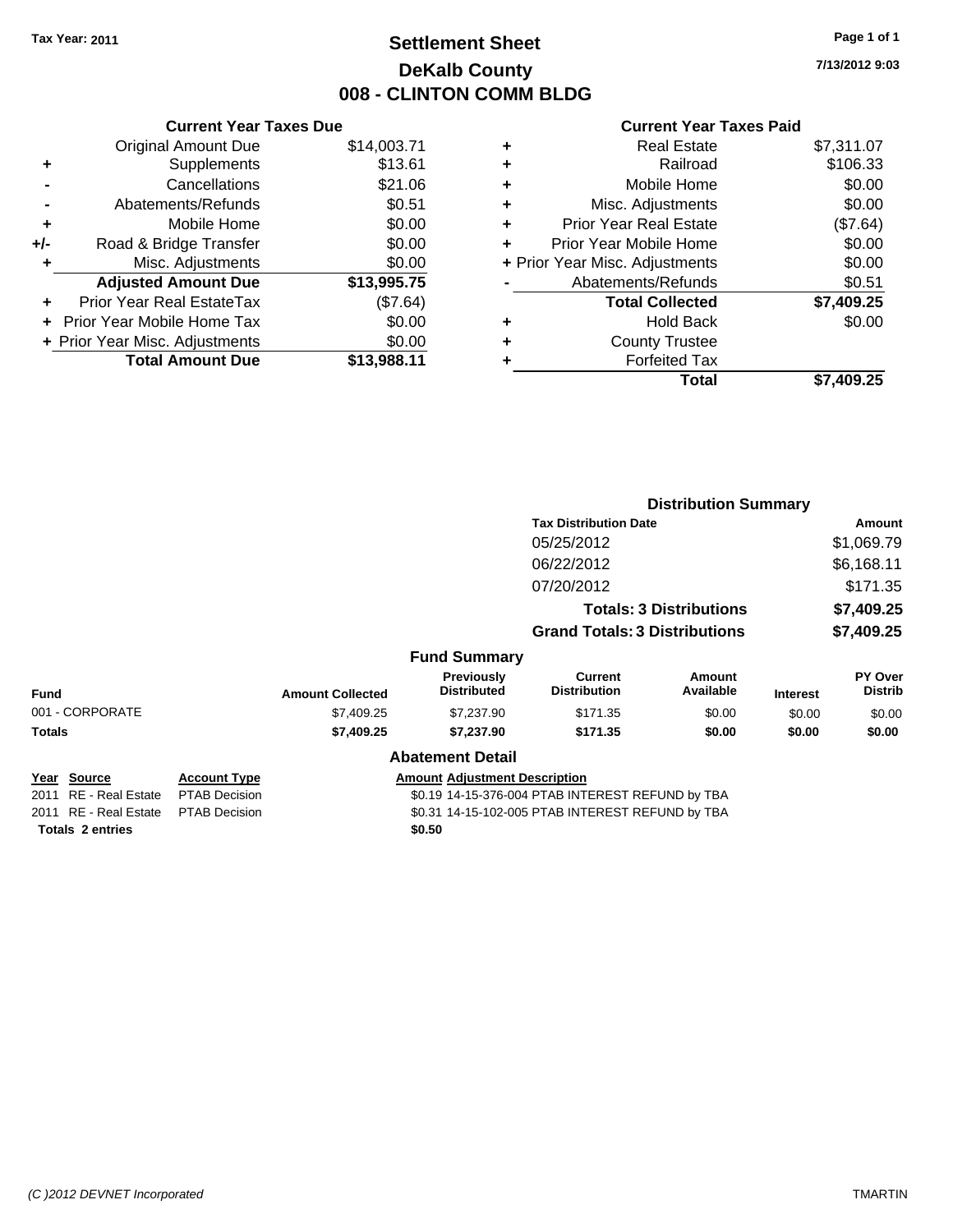### **Settlement Sheet Tax Year: 2011 Page 1 of 1 DeKalb County 009 - CLINTON ROAD & BRIDGE**

**7/13/2012 9:03**

#### **Current Year Taxes Paid**

|       | <b>Current Year Taxes Due</b>  |               |
|-------|--------------------------------|---------------|
|       | <b>Original Amount Due</b>     | \$238,009.39  |
| ٠     | Supplements                    | \$196.30      |
|       | Cancellations                  | \$303.83      |
|       | Abatements/Refunds             | \$7.29        |
| ٠     | Mobile Home                    | \$0.00        |
| $+/-$ | Road & Bridge Transfer         | (\$18,873.73) |
|       | Misc. Adjustments              | \$0.00        |
|       | <b>Adjusted Amount Due</b>     | \$219,020.84  |
|       | Prior Year Real EstateTax      | (\$107.03)    |
|       | Prior Year Mobile Home Tax     | \$0.00        |
|       | + Prior Year Misc. Adjustments | \$0.00        |
|       | <b>Total Amount Due</b>        | \$218,913.81  |
|       |                                |               |

|   | <b>Real Estate</b>             | \$105,457.59 |
|---|--------------------------------|--------------|
| ٠ | Railroad                       | \$1,714.54   |
| ٠ | Mobile Home                    | \$0.00       |
| ٠ | Misc. Adjustments              | \$0.00       |
| ٠ | <b>Prior Year Real Estate</b>  | (\$107.03)   |
|   | Prior Year Mobile Home         | \$0.00       |
|   | + Prior Year Misc. Adjustments | \$0.00       |
|   | Abatements/Refunds             | \$7.29       |
|   | <b>Total Collected</b>         | \$107,057.81 |
|   | <b>Hold Back</b>               | \$0.00       |
| ٠ | <b>County Trustee</b>          |              |
|   | <b>Forfeited Tax</b>           |              |
|   | Total                          | \$107,057.81 |

| <b>Road and Bridge Summary</b> |             |                     | <b>Distribution Summary</b>          |              |
|--------------------------------|-------------|---------------------|--------------------------------------|--------------|
| <b>Municipality</b>            | Amt. Due    | Amt. Distrib.       | <b>Tax Distribution Date</b>         | Amount       |
| <b>VILLAGE OF WATERMAN</b>     | \$35,612.74 | \$18,873.73         | 05/25/2012                           | \$15,433.31  |
| <b>Totals</b>                  | \$35,612.74 | \$18,873.73         | 06/22/2012                           | \$89,152.44  |
|                                |             |                     | 07/20/2012                           | \$2,472.06   |
|                                |             |                     | <b>Totals: 3 Distributions</b>       | \$107,057.81 |
|                                |             |                     | <b>Grand Totals: 3 Distributions</b> | \$107,057.81 |
|                                |             | <b>Fund Summary</b> |                                      |              |

|                                         |                      |                                                  | UITU VUIIIIIIII Y                       |                                |                     |                 |                           |
|-----------------------------------------|----------------------|--------------------------------------------------|-----------------------------------------|--------------------------------|---------------------|-----------------|---------------------------|
| <b>Fund</b>                             |                      | <b>Amount Collected</b>                          | <b>Previously</b><br><b>Distributed</b> | Current<br><b>Distribution</b> | Amount<br>Available | <b>Interest</b> | PY Over<br><b>Distrib</b> |
| 007 - ROAD AND BRIDGE                   |                      | \$43,032,33                                      | \$42,041.20                             | \$991.13                       | \$0.00              | \$0.00          | \$0.00                    |
| 009 - PERMANENT ROAD                    |                      | \$43,916.85                                      | \$42,901.04                             | \$1.015.81                     | \$0.00              | \$0.00          | \$0.00                    |
| 010 - EQUIPMENT AND BUILDING            |                      | \$17,725.75                                      | \$17,315.75                             | \$410.00                       | \$0.00              | \$0.00          | \$0.00                    |
| 035 - TORT JUDGEMENTS/LIABILITY<br>INS. |                      | \$2,382.88                                       | \$2,327.76                              | \$55.12                        | \$0.00              | \$0.00          | \$0.00                    |
| <b>Totals</b>                           |                      | \$107.057.81                                     | \$104,585.75                            | \$2,472.06                     | \$0.00              | \$0.00          | \$0.00                    |
|                                         |                      |                                                  | <b>Abatement Detail</b>                 |                                |                     |                 |                           |
| Year Source                             | <b>Account Type</b>  | <b>Amount Adiustment Description</b>             |                                         |                                |                     |                 |                           |
| RE - Real Estate<br>2011                | <b>PTAB Decision</b> | \$3.26 14-15-376-004 PTAB INTEREST REFUND by TBA |                                         |                                |                     |                 |                           |

2011 RE - Real Estate PTAB Decision S5.34 14-15-102-005 PTAB INTEREST REFUND by TBA

**Totals \$8.60 2 entries**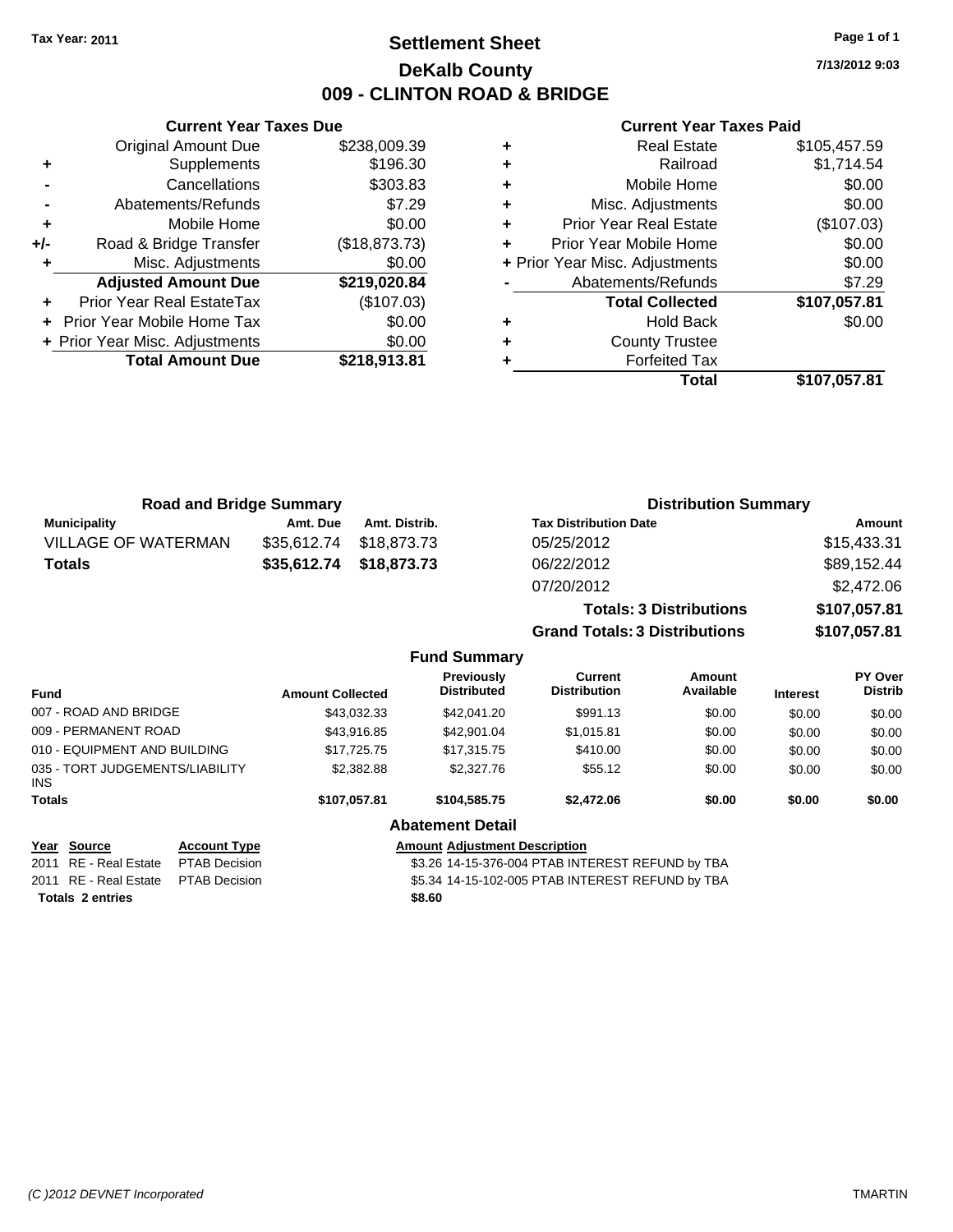# **Settlement Sheet Tax Year: 2011 Page 1 of 1 DeKalb County 010 - CORTLAND TOWNSHIP**

**7/13/2012 9:03**

#### **Current Year Taxes Paid**

|     | <b>Current Year Taxes Due</b>  |              |  |
|-----|--------------------------------|--------------|--|
|     | <b>Original Amount Due</b>     | \$234,206.68 |  |
| ٠   | Supplements                    | \$3,188.51   |  |
|     | Cancellations                  | \$5,491.96   |  |
|     | Abatements/Refunds             | \$3.29       |  |
| ٠   | Mobile Home                    | \$0.00       |  |
| +/- | Road & Bridge Transfer         | \$0.00       |  |
| ٠   | Misc. Adjustments              | \$0.00       |  |
|     | <b>Adjusted Amount Due</b>     | \$231,899.94 |  |
|     | Prior Year Real EstateTax      | (\$138.76)   |  |
|     | Prior Year Mobile Home Tax     | \$0.00       |  |
|     | + Prior Year Misc. Adjustments | \$0.00       |  |
|     | <b>Total Amount Due</b>        | \$231,761.18 |  |

|   | <b>Real Estate</b>             | \$119,510.95 |
|---|--------------------------------|--------------|
| ٠ | Railroad                       | \$428.98     |
| ٠ | Mobile Home                    | \$0.00       |
| ٠ | Misc. Adjustments              | \$0.00       |
| ٠ | <b>Prior Year Real Estate</b>  | (\$138.76)   |
|   | Prior Year Mobile Home         | \$0.00       |
|   | + Prior Year Misc. Adjustments | \$0.00       |
|   | Abatements/Refunds             | \$3.29       |
|   | <b>Total Collected</b>         | \$119,797.88 |
| ٠ | <b>Hold Back</b>               | \$0.00       |
| ٠ | <b>County Trustee</b>          |              |
| ٠ | <b>Forfeited Tax</b>           |              |
|   | Total                          | \$119,797.88 |
|   |                                |              |

### **Distribution Summary Tax Distribution Date Amount** 05/25/2012 \$20,161.42 06/22/2012 \$97,874.62 07/20/2012 \$1,761.84 **Totals: 3 Distributions \$119,797.88 Grand Totals: 3 Distributions \$119,797.88**

### **Fund Summary**

| <b>Fund</b>                             | <b>Amount Collected</b> | <b>Previously</b><br><b>Distributed</b> | Current<br><b>Distribution</b> | Amount<br>Available | <b>Interest</b> | <b>PY Over</b><br><b>Distrib</b> |
|-----------------------------------------|-------------------------|-----------------------------------------|--------------------------------|---------------------|-----------------|----------------------------------|
| 001 - CORPORATE                         | \$95.812.72             | \$94,403.66                             | \$1,409.06                     | \$0.00              | \$0.00          | \$0.00                           |
| $005 - I. M. R. F.$                     | \$5,810.33              | \$5,724.87                              | \$85.46                        | \$0.00              | \$0.00          | \$0.00                           |
| 027 - AUDIT                             | \$1.513.55              | \$1,491.28                              | \$22.27                        | \$0.00              | \$0.00          | \$0.00                           |
| 035 - TORT JUDGEMENTS/LIABILITY<br>INS. | \$6.849.21              | \$6,748.48                              | \$100.73                       | \$0.00              | \$0.00          | \$0.00                           |
| 047 - SOCIAL SECURITY                   | \$5.284.42              | \$5,206.69                              | \$77.73                        | \$0.00              | \$0.00          | \$0.00                           |
| 054 - GENERAL ASSISTANCE                | \$4,527.65              | \$4,461.06                              | \$66.59                        | \$0.00              | \$0.00          | \$0.00                           |
| <b>Totals</b>                           | \$119,797.88            | \$118,036,04                            | \$1,761.84                     | \$0.00              | \$0.00          | \$0.00                           |

#### **Abatement Detail**

| Year Source                         | <b>Account Type</b> | <b>Amount Adjustment Description</b>             |
|-------------------------------------|---------------------|--------------------------------------------------|
| 2011 RE - Real Estate PTAB Decision |                     | \$0.49 09-34-100-004 PTAB INTEREST REFUND by TBA |
| 2011 RE - Real Estate PTAB Decision |                     | \$1.45 09-05-105-007 PTAB INTEREST REFUND by TBA |
| 2011 RE - Real Estate PTAB Decision |                     | \$1.34 09-05-105-006 PTAB INTEREST REFUND by TBA |
| <b>Totals 3 entries</b>             |                     | \$3.28                                           |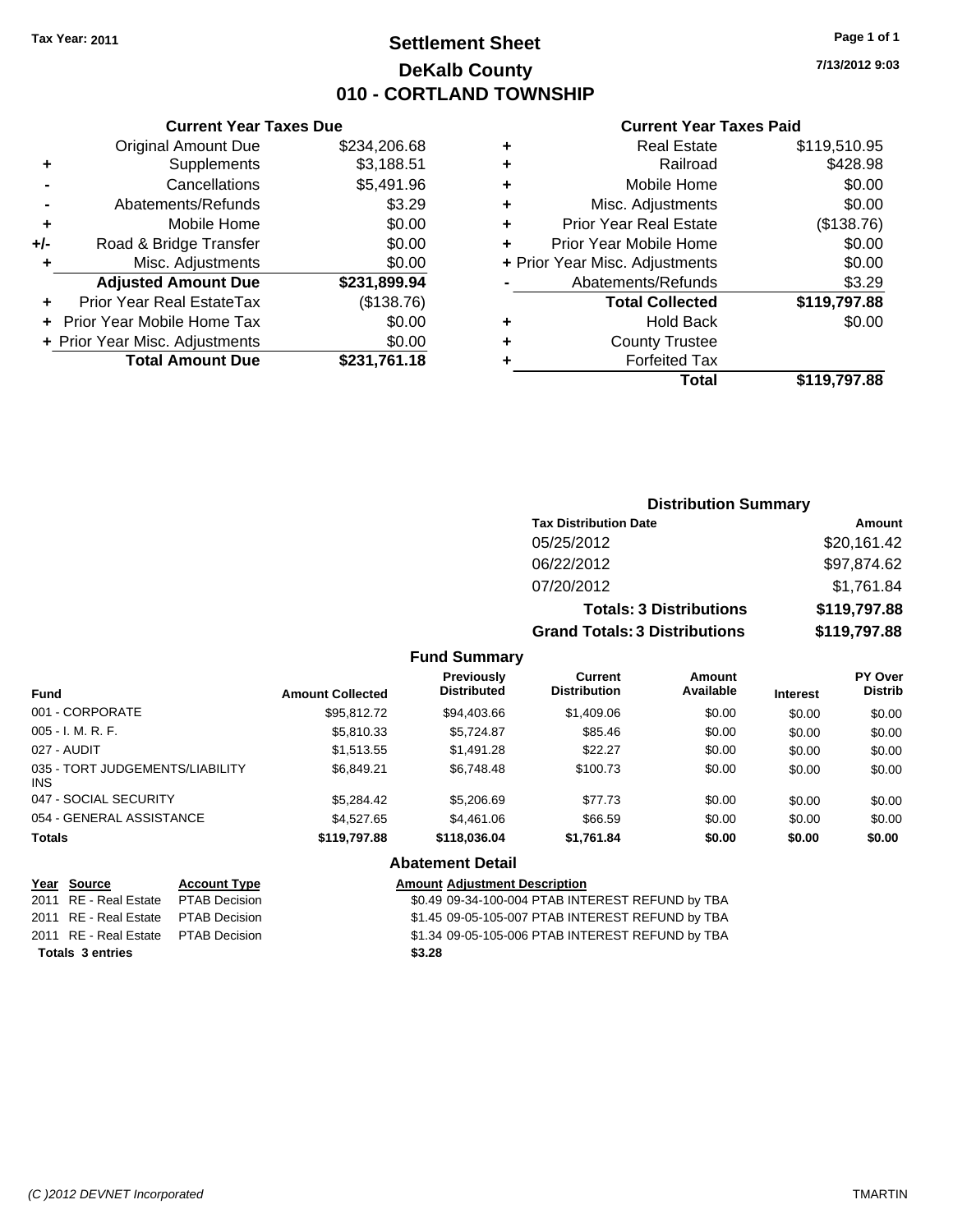# **Settlement Sheet Tax Year: 2011 Page 1 of 1 DeKalb County 011 - CORTLAND ROAD & BRIDGE**

**7/13/2012 9:03**

### **Current Year Taxes Paid**

|       | <b>Current Year Taxes Due</b>  |               |
|-------|--------------------------------|---------------|
|       | <b>Original Amount Due</b>     | \$424,907.27  |
| ÷     | Supplements                    | \$8,867.16    |
|       | Cancellations                  | \$9,234.71    |
|       | Abatements/Refunds             | \$5.52        |
| ٠     | Mobile Home                    | \$0.00        |
| $+/-$ | Road & Bridge Transfer         | (\$15,990.36) |
|       | Misc. Adjustments              | \$0.00        |
|       | <b>Adjusted Amount Due</b>     | \$408,543.84  |
|       | Prior Year Real EstateTax      | (\$235.98)    |
|       | Prior Year Mobile Home Tax     | \$0.00        |
|       | + Prior Year Misc. Adjustments | \$0.00        |
|       | <b>Total Amount Due</b>        | \$408,307.86  |
|       |                                |               |

| ٠ | <b>Real Estate</b>             | \$202,710.16 |
|---|--------------------------------|--------------|
| ٠ | Railroad                       | \$771.67     |
| ٠ | Mobile Home                    | \$0.00       |
| ٠ | Misc. Adjustments              | \$0.00       |
| ٠ | <b>Prior Year Real Estate</b>  | (\$235.98)   |
| ٠ | Prior Year Mobile Home         | \$0.00       |
|   | + Prior Year Misc. Adjustments | \$0.00       |
|   | Abatements/Refunds             | \$5.52       |
|   | <b>Total Collected</b>         | \$203,240.33 |
| ٠ | <b>Hold Back</b>               | \$0.00       |
| ٠ | <b>County Trustee</b>          |              |
|   | <b>Forfeited Tax</b>           |              |
|   | Total                          | \$203,240.33 |

| <b>Road and Bridge Summary</b> |             |               | <b>Distribution Summary</b>          |              |
|--------------------------------|-------------|---------------|--------------------------------------|--------------|
| <b>Municipality</b>            | Amt. Due    | Amt. Distrib. | <b>Tax Distribution Date</b>         | Amount       |
| TOWN OF CORTLAND               | \$9,726.91  | \$5,026,67    | 05/25/2012                           | \$33,899.01  |
| <b>CITY OF DEKALB</b>          | \$720.79    | \$372.53      | 06/22/2012                           | \$166,379.50 |
| VILLAGE OF MAPLE PARK          | \$2,177.83  | \$1,125.49    | 07/20/2012                           | \$2,961.82   |
| <b>CITY OF SYCAMORE</b>        | \$18,315.47 | \$9,465.67    | <b>Totals: 3 Distributions</b>       | \$203,240.33 |
| <b>Totals</b>                  | \$30,941.00 | \$15,990.36   | <b>Grand Totals: 3 Distributions</b> | \$203,240.33 |

| <b>Fund Summary</b> |  |  |
|---------------------|--|--|
|---------------------|--|--|

| <b>Fund</b>                             | <b>Amount Collected</b> | <b>Previously</b><br><b>Distributed</b> | <b>Current</b><br><b>Distribution</b> | Amount<br>Available | <b>Interest</b> | <b>PY Over</b><br><b>Distrib</b> |
|-----------------------------------------|-------------------------|-----------------------------------------|---------------------------------------|---------------------|-----------------|----------------------------------|
| $005 - I. M. R. F.$                     | \$3.622.59              | \$3,569.78                              | \$52.81                               | \$0.00              | \$0.00          | \$0.00                           |
| 007 - ROAD AND BRIDGE                   | \$19,510.98             | \$19,227.30                             | \$283.68                              | \$0.00              | \$0.00          | \$0.00                           |
| 009 - PERMANENT ROAD                    | \$144,476.09            | \$142,370.13                            | \$2,105.96                            | \$0.00              | \$0.00          | \$0.00                           |
| 010 - EQUIPMENT AND BUILDING            | \$23,223.31             | \$22,884.80                             | \$338.51                              | \$0.00              | \$0.00          | \$0.00                           |
| 027 - AUDIT                             | \$1.552.59              | \$1,529.96                              | \$22.63                               | \$0.00              | \$0.00          | \$0.00                           |
| 035 - TORT JUDGEMENTS/LIABILITY<br>INS. | \$8,267.19              | \$8,146.68                              | \$120.51                              | \$0.00              | \$0.00          | \$0.00                           |
| 047 - SOCIAL SECURITY                   | \$2,587.58              | \$2,549.86                              | \$37.72                               | \$0.00              | \$0.00          | \$0.00                           |
| <b>Totals</b>                           | \$203,240.33            | \$200,278.51                            | \$2,961.82                            | \$0.00              | \$0.00          | \$0.00                           |

### **Abatement Detail**

| Year Source                          | <b>Account Type</b> | <b>Amount Adjustment Description</b>             |
|--------------------------------------|---------------------|--------------------------------------------------|
| 2011 RE - Real Estate  PTAB Decision |                     | \$0.89 09-34-100-004 PTAB INTEREST REFUND by TBA |
| 2011 RE - Real Estate PTAB Decision  |                     | \$2.64 09-05-105-007 PTAB INTEREST REFUND by TBA |
| 2011 RE - Real Estate PTAB Decision  |                     | \$2.43 09-05-105-006 PTAB INTEREST REFUND by TBA |
| <b>Totals 3 entries</b>              |                     | \$5.96                                           |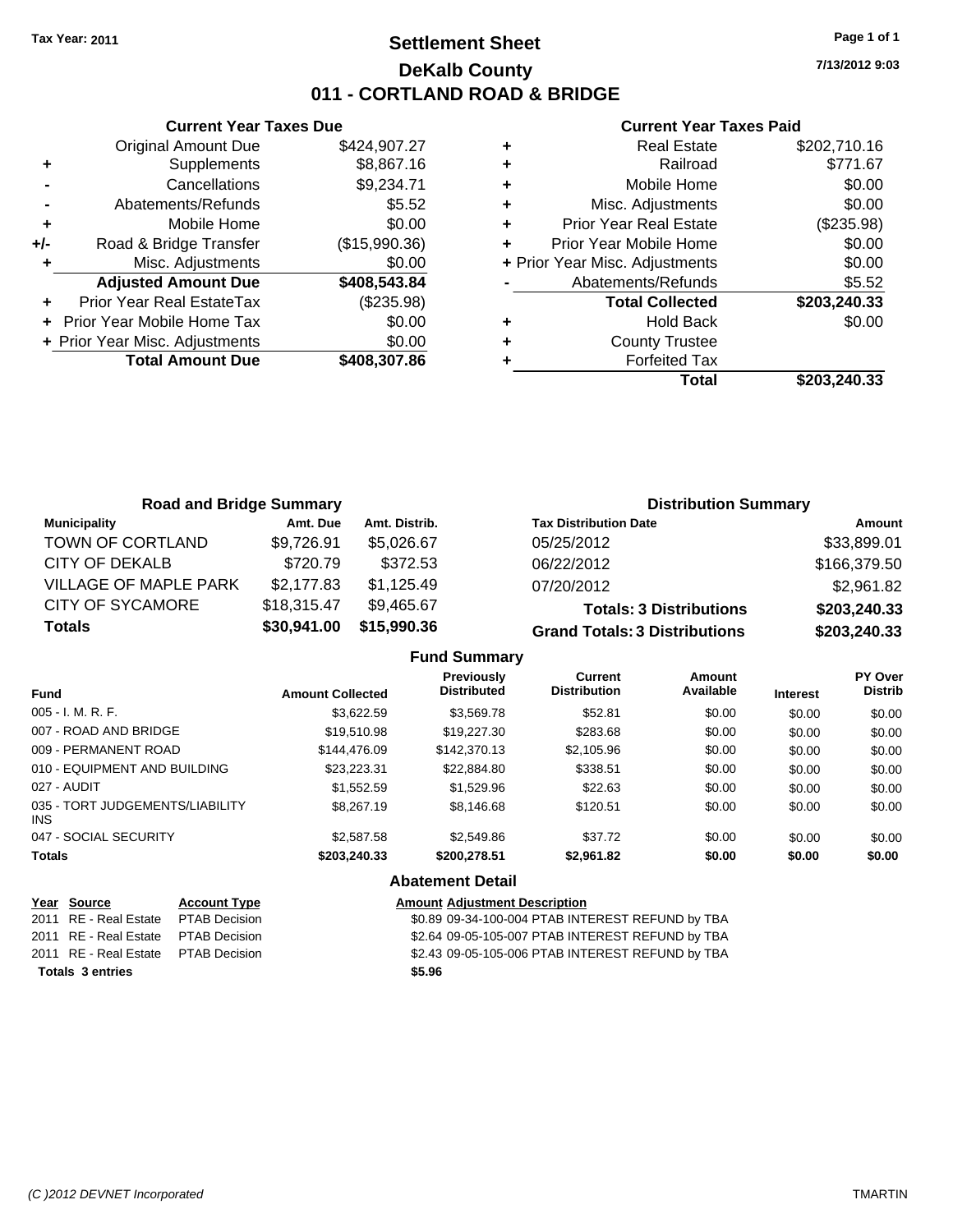# **Settlement Sheet Tax Year: 2011 Page 1 of 1 DeKalb County 012 - DEKALB TOWNSHIP**

**7/13/2012 9:03**

|     | <b>Current Year Taxes Due</b>  |              |  |  |  |
|-----|--------------------------------|--------------|--|--|--|
|     | <b>Original Amount Due</b>     | \$867,856.85 |  |  |  |
| ٠   | Supplements                    | \$17,888.94  |  |  |  |
|     | Cancellations                  | \$31,667.92  |  |  |  |
|     | Abatements/Refunds             | \$0.00       |  |  |  |
| ٠   | Mobile Home                    | \$0.00       |  |  |  |
| +/- | Road & Bridge Transfer         | \$0.00       |  |  |  |
| ٠   | Misc. Adjustments              | \$193.77     |  |  |  |
|     | <b>Adjusted Amount Due</b>     | \$854,271.64 |  |  |  |
| ٠   | Prior Year Real EstateTax      | \$91.06      |  |  |  |
|     | Prior Year Mobile Home Tax     | \$0.00       |  |  |  |
|     | + Prior Year Misc. Adjustments | \$0.00       |  |  |  |
|     | <b>Total Amount Due</b>        | \$854,362.70 |  |  |  |
|     |                                |              |  |  |  |

#### **Current Year Taxes Paid**

|   | <b>Real Estate</b>             | \$437,020.36 |
|---|--------------------------------|--------------|
| ٠ | Railroad                       | \$1,056.61   |
| ٠ | Mobile Home                    | \$0.00       |
| ٠ | Misc. Adjustments              | \$193.77     |
| ٠ | Prior Year Real Estate         | \$91.06      |
| ÷ | Prior Year Mobile Home         | \$0.00       |
|   | + Prior Year Misc. Adjustments | \$0.00       |
|   | Abatements/Refunds             | \$0.00       |
|   | <b>Total Collected</b>         | \$438,361.80 |
| ٠ | <b>Hold Back</b>               | \$0.00       |
| ٠ | <b>County Trustee</b>          |              |
| ٠ | <b>Forfeited Tax</b>           |              |
|   | Total                          | \$438,361.80 |
|   |                                |              |

#### **Distribution Summary Tax Distribution Date Amount** 05/25/2012 \$81,887.83 06/22/2012 \$350,610.03 07/20/2012 \$5,863.94 **Totals: 3 Distributions \$438,361.80 Grand Totals: 3 Distributions \$438,361.80 Fund Summary Fund Interest Amount Collected Distributed PY Over Distrib Amount Available Current Distribution Previously** 001 - CORPORATE \$341,575.89 \$337,006.65 \$4,569.24 \$0.00 \$0.00 \$0.00 054 - GENERAL ASSISTANCE \$96,785.91 \$95,491.21 \$1,294.70 \$0.00 \$0.00 \$0.00 **Totals \$438,361.80 \$432,497.86 \$5,863.94 \$0.00 \$0.00 \$0.00**

#### **Year Source Account Type Amount Adjustment Description**

**Totals 1 entries** \$193.77

### **Miscellaneous Adjustment Detail**

2011 RE - Real Estate Paymt In Lieu of Tax \$193.77 DEKALB UNITS - HOUSING AUTHORITY by TBA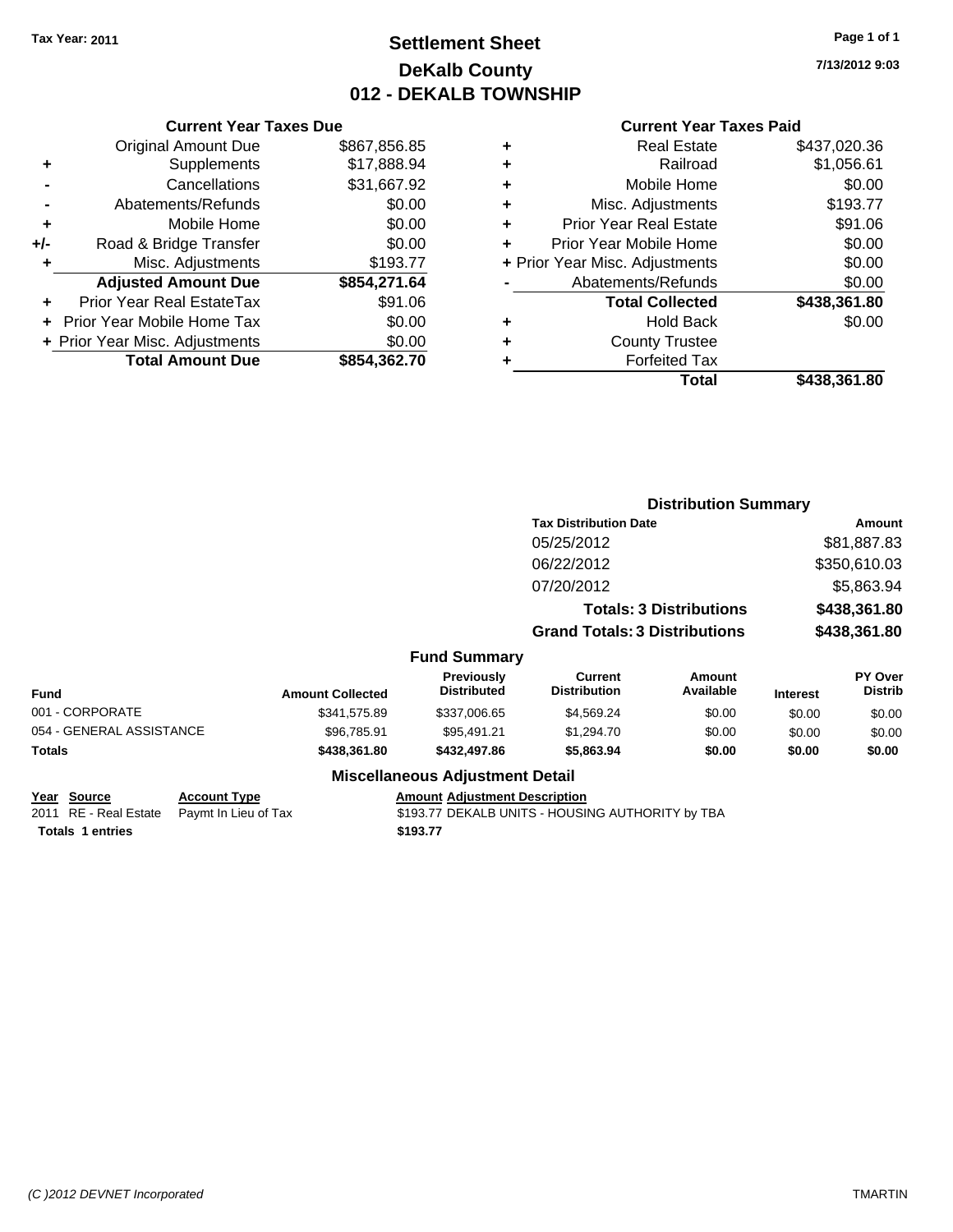### **Settlement Sheet Tax Year: 2011 Page 1 of 1 DeKalb County 013 - DEKALB ROAD & BRIDGE**

**7/13/2012 9:03**

#### **Current Year Taxes Paid**

|     | <b>Current Year Taxes Due</b>  |                |  |
|-----|--------------------------------|----------------|--|
|     | <b>Original Amount Due</b>     | \$995,106.93   |  |
| ٠   | Supplements                    | \$27,801.66    |  |
|     | Cancellations                  | \$28,155.99    |  |
|     | Abatements/Refunds             | \$0.00         |  |
| ٠   | Mobile Home                    | \$0.00         |  |
| +/- | Road & Bridge Transfer         | (\$114,530.09) |  |
|     | Misc. Adjustments              | \$222.17       |  |
|     | <b>Adjusted Amount Due</b>     | \$880,444.68   |  |
| ÷   | Prior Year Real EstateTax      | \$17.00        |  |
|     | Prior Year Mobile Home Tax     | \$0.00         |  |
|     | + Prior Year Misc. Adjustments | \$0.00         |  |
|     | <b>Total Amount Due</b>        | \$880,461.68   |  |
|     |                                |                |  |

| <b>Real Estate</b>             | \$394,477.39 |
|--------------------------------|--------------|
| Railroad                       | \$1,008.92   |
| Mobile Home                    | \$0.00       |
| Misc. Adjustments              | \$222.17     |
| <b>Prior Year Real Estate</b>  | \$17.00      |
| Prior Year Mobile Home         | \$0.00       |
| + Prior Year Misc. Adjustments | \$0.00       |
| Abatements/Refunds             | \$0.00       |
| <b>Total Collected</b>         | \$395,725.48 |
| <b>Hold Back</b>               | \$0.00       |
| <b>County Trustee</b>          |              |
| <b>Forfeited Tax</b>           |              |
|                                |              |
|                                |              |

|                              | <b>Road and Bridge Summary</b> |               |                                  |                                       | <b>Distribution Summary</b>          |                 |                           |
|------------------------------|--------------------------------|---------------|----------------------------------|---------------------------------------|--------------------------------------|-----------------|---------------------------|
| <b>Municipality</b>          | Amt. Due                       | Amt. Distrib. |                                  | <b>Tax Distribution Date</b>          |                                      |                 | Amount                    |
| CITY OF DEKALB               | \$208,538.23                   | \$106,948.42  |                                  | 05/25/2012                            |                                      |                 | \$72,744.43               |
| CITY OF SYCAMORE             | \$14,782.64                    | \$7.581.67    |                                  | 06/22/2012                            |                                      |                 | \$317,769.77              |
| <b>Totals</b>                | \$223,320.87 \$114,530.09      |               |                                  | 07/20/2012                            |                                      |                 | \$5,211.28                |
|                              |                                |               |                                  |                                       | <b>Totals: 3 Distributions</b>       |                 | \$395,725.48              |
|                              |                                |               |                                  |                                       | <b>Grand Totals: 3 Distributions</b> |                 | \$395,725.48              |
|                              |                                |               | <b>Fund Summary</b>              |                                       |                                      |                 |                           |
| <b>Fund</b>                  | <b>Amount Collected</b>        |               | Previously<br><b>Distributed</b> | <b>Current</b><br><b>Distribution</b> | Amount<br>Available                  | <b>Interest</b> | PY Over<br><b>Distrib</b> |
| 007 - ROAD AND BRIDGE        |                                | \$126,816.22  | \$125,146.89                     | \$1,669.33                            | \$0.00                               | \$0.00          | \$0.00                    |
| 009 - PERMANENT ROAD         |                                | \$243,258.21  | \$240.054.13                     | \$3,204.08                            | \$0.00                               | \$0.00          | \$0.00                    |
| 010 - EQUIPMENT AND BUILDING |                                | \$25.651.05   | \$25,313.18                      | \$337.87                              | \$0.00                               | \$0.00          | \$0.00                    |
| Totals                       |                                | \$395,725.48  | \$390,514.20                     | \$5,211.28                            | \$0.00                               | \$0.00          | \$0.00                    |
|                              |                                |               |                                  |                                       |                                      |                 |                           |

### **Miscellaneous Adjustment Detail**

**Year Source Account Type Amount Adjustment Description Totals 1 entries 1 and 1 and 1 and 1 and 1 and 1 and 1 and 1 and 1 and 1 and 1 and 1 and 1 and 1 and 1 and 1 and 1 and 1 and 1 and 1 and 1 and 1 and 1 and 1 and 1 and 1 and 1 and 1 and 1 and 1 and 1 and 1 and 1 and 1 an** 

**\$222.17 DEKALB UNITS - HOUSING AUTHORITY by TBA**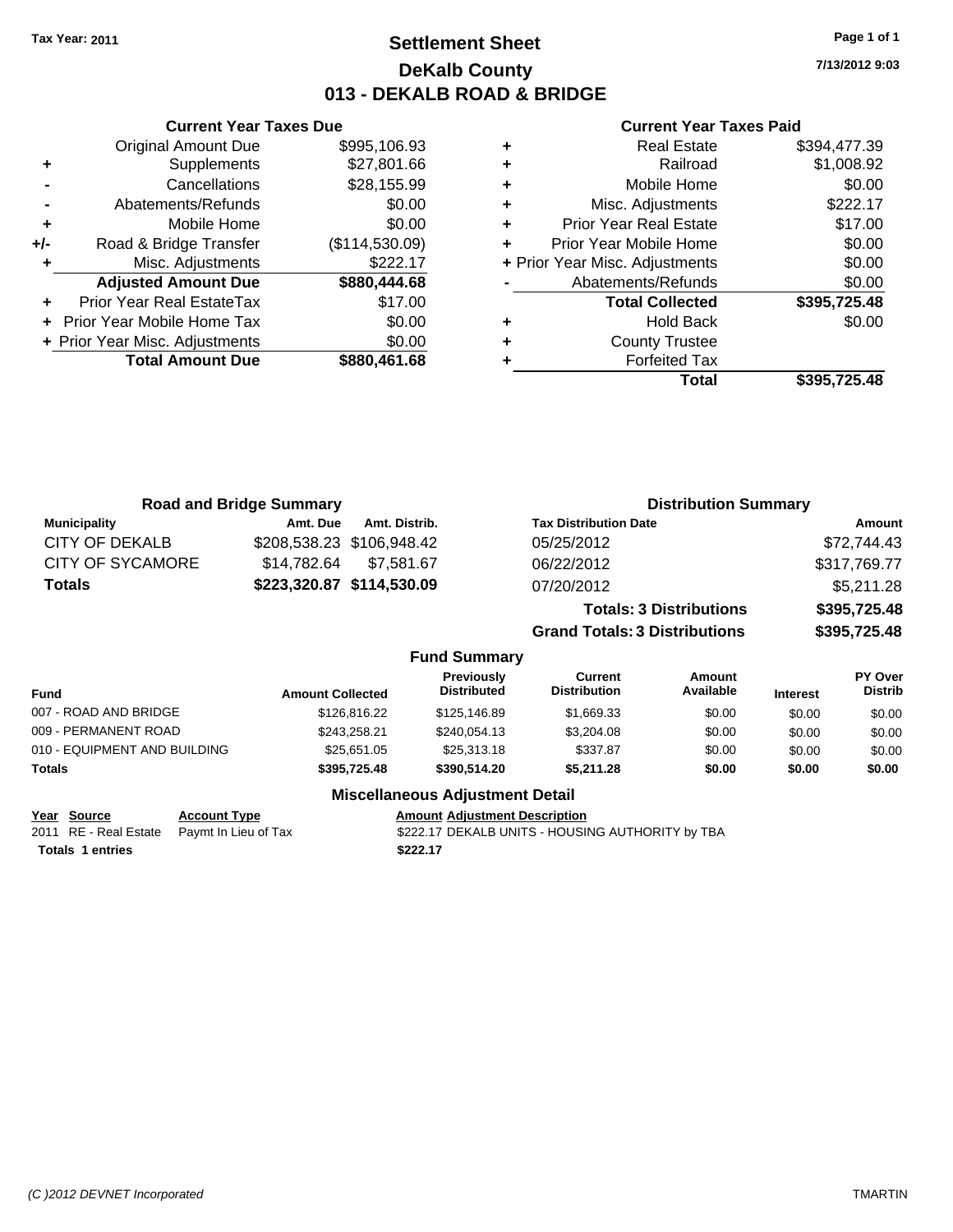# **Settlement Sheet Tax Year: 2011 Page 1 of 1 DeKalb County 014 - FRANKLIN TOWNSHIP**

**7/13/2012 9:03**

#### **Current Year Taxes Paid**

|     | <b>Current Year Taxes Due</b>  |              |  |
|-----|--------------------------------|--------------|--|
|     | <b>Original Amount Due</b>     | \$104,846.17 |  |
| ٠   | Supplements                    | \$751.81     |  |
|     | Cancellations                  | \$808.37     |  |
|     | Abatements/Refunds             | \$1.27       |  |
| ٠   | Mobile Home                    | \$0.00       |  |
| +/- | Road & Bridge Transfer         | \$0.00       |  |
| ٠   | Misc. Adjustments              | \$0.00       |  |
|     | <b>Adjusted Amount Due</b>     | \$104,788.34 |  |
| ÷   | Prior Year Real EstateTax      | (\$18.35)    |  |
|     | Prior Year Mobile Home Tax     | \$0.00       |  |
|     | + Prior Year Misc. Adjustments | \$0.00       |  |
|     | <b>Total Amount Due</b>        | \$104,769.99 |  |
|     |                                |              |  |

| ٠ | <b>Real Estate</b>             | \$55,606.58 |
|---|--------------------------------|-------------|
| ÷ | Railroad                       | \$484.60    |
| ٠ | Mobile Home                    | \$0.00      |
| ٠ | Misc. Adjustments              | \$0.00      |
| ÷ | Prior Year Real Estate         | (\$18.35)   |
| ٠ | Prior Year Mobile Home         | \$0.00      |
|   | + Prior Year Misc. Adjustments | \$0.00      |
|   | Abatements/Refunds             | \$1.27      |
|   | <b>Total Collected</b>         | \$56,071.56 |
| ٠ | <b>Hold Back</b>               | \$0.00      |
| ٠ | <b>County Trustee</b>          |             |
| ٠ | <b>Forfeited Tax</b>           |             |
|   | Total                          | \$56,071.56 |
|   |                                |             |

|                          |                         |                                         |                                       | <b>Distribution Summary</b>    |                 |                                  |
|--------------------------|-------------------------|-----------------------------------------|---------------------------------------|--------------------------------|-----------------|----------------------------------|
|                          |                         |                                         | <b>Tax Distribution Date</b>          |                                |                 | <b>Amount</b>                    |
|                          |                         |                                         | 05/25/2012                            |                                |                 | \$10,825.13                      |
|                          |                         |                                         | 06/22/2012                            |                                |                 | \$44,069.42                      |
|                          |                         |                                         | 07/20/2012                            |                                |                 | \$1,177.01                       |
|                          |                         |                                         |                                       | <b>Totals: 3 Distributions</b> |                 | \$56,071.56                      |
|                          |                         |                                         | <b>Grand Totals: 3 Distributions</b>  |                                |                 | \$56,071.56                      |
|                          |                         | <b>Fund Summary</b>                     |                                       |                                |                 |                                  |
| Fund                     | <b>Amount Collected</b> | <b>Previously</b><br><b>Distributed</b> | <b>Current</b><br><b>Distribution</b> | <b>Amount</b><br>Available     | <b>Interest</b> | <b>PY Over</b><br><b>Distrib</b> |
| 001 - CORPORATE          | \$45,417.29             | \$44,463.93                             | \$953.36                              | \$0.00                         | \$0.00          | \$0.00                           |
| 005 - I. M. R. F.        | \$9,786.89              | \$9,581.45                              | \$205.44                              | \$0.00                         | \$0.00          | \$0.00                           |
| 054 - GENERAL ASSISTANCE | \$867.38                | \$849.17                                | \$18.21                               | \$0.00                         | \$0.00          | \$0.00                           |
| Totals                   | \$56,071.56             | \$54,894.55                             | \$1,177.01                            | \$0.00                         | \$0.00          | \$0.00                           |
|                          |                         | <b>Abatement Detail</b>                 |                                       |                                |                 |                                  |

**Year Source Account Type Amount Adjustment Description**<br>2011 RE - Real Estate PTAB Decision **\$1.27 01-26-475-004 PTAB INTI Totals 1 entries** \$1.27

\$1.27 01-26-475-004 PTAB INTEREST REFUND by TBA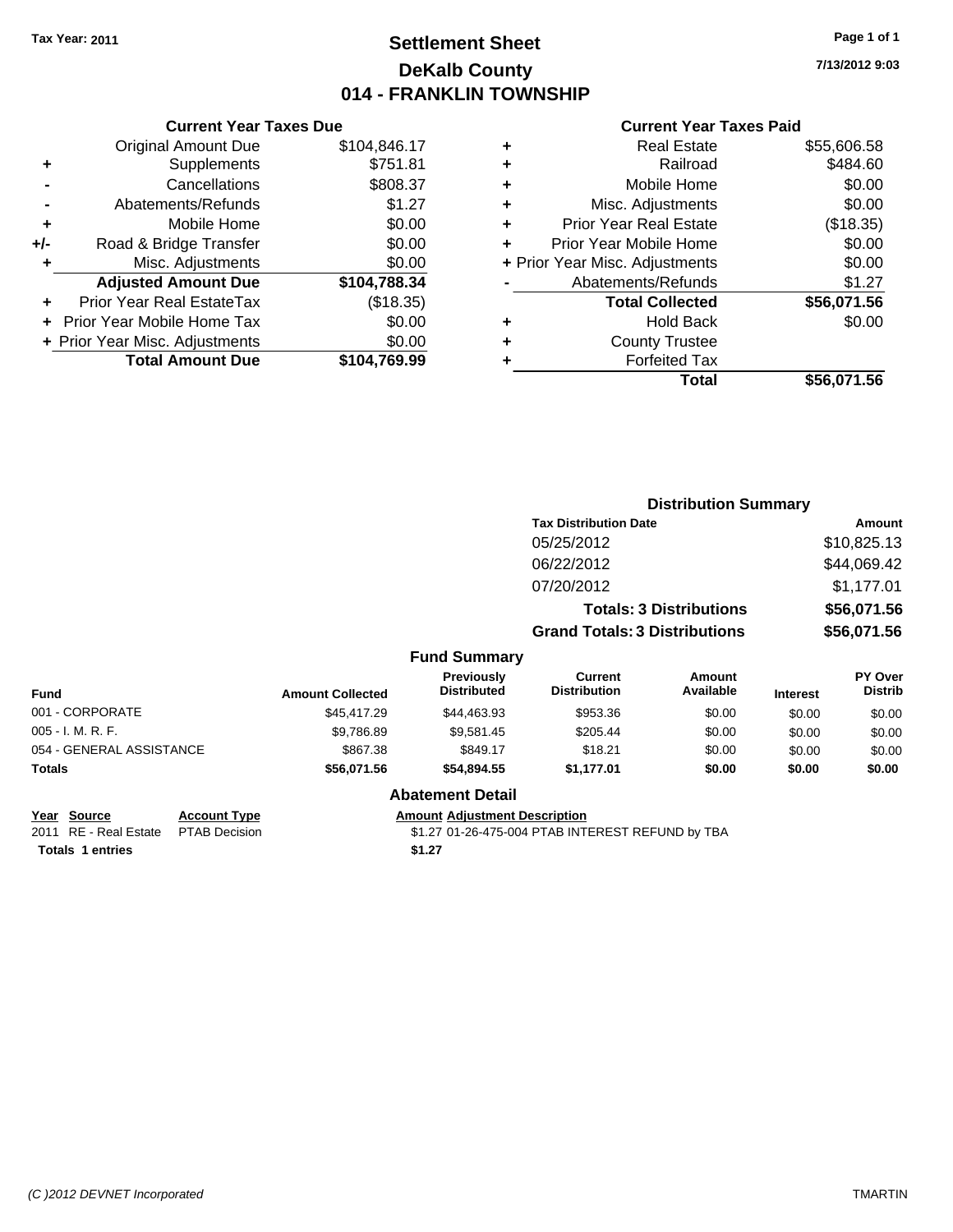# **Settlement Sheet Tax Year: 2011 Page 1 of 1 DeKalb County 015 - FRANKLIN TWP CEMETERY**

**7/13/2012 9:03**

|     | <b>Current Year Taxes Due</b>  |             |   | <b>Current Year Taxes Paid</b> |             |
|-----|--------------------------------|-------------|---|--------------------------------|-------------|
|     | Original Amount Due            | \$30,206.91 | ٠ | <b>Real Estate</b>             | \$16,020.80 |
| ٠   | <b>Supplements</b>             | \$216.60    | ٠ | Railroad                       | \$139.62    |
|     | Cancellations                  | \$232.91    | ٠ | Mobile Home                    | \$0.00      |
|     | Abatements/Refunds             | \$0.37      | ٠ | Misc. Adjustments              | \$0.00      |
| ٠   | Mobile Home                    | \$0.00      | ٠ | <b>Prior Year Real Estate</b>  | (\$5.25)    |
| +/- | Road & Bridge Transfer         | \$0.00      |   | Prior Year Mobile Home         | \$0.00      |
|     | Misc. Adjustments              | \$0.00      |   | + Prior Year Misc. Adjustments | \$0.00      |
|     | <b>Adjusted Amount Due</b>     | \$30,190.23 |   | Abatements/Refunds             | \$0.37      |
| ٠   | Prior Year Real EstateTax      | (\$5.25)    |   | <b>Total Collected</b>         | \$16,154.80 |
|     | + Prior Year Mobile Home Tax   | \$0.00      | ٠ | <b>Hold Back</b>               | \$0.00      |
|     | + Prior Year Misc. Adjustments | \$0.00      | ٠ | <b>County Trustee</b>          |             |
|     | <b>Total Amount Due</b>        | \$30,184.98 |   | <b>Forfeited Tax</b>           |             |
|     |                                |             |   | <b>Total</b>                   | \$16,154.80 |

|                                      |                                             |                         |                                         |                                                  | <b>Distribution Summary</b>    |                 |                           |
|--------------------------------------|---------------------------------------------|-------------------------|-----------------------------------------|--------------------------------------------------|--------------------------------|-----------------|---------------------------|
|                                      |                                             |                         |                                         | <b>Tax Distribution Date</b>                     |                                |                 | Amount                    |
|                                      |                                             |                         |                                         | 05/25/2012                                       |                                |                 | \$3,118.89                |
|                                      |                                             |                         |                                         | 06/22/2012                                       |                                |                 | \$12,696.84               |
|                                      |                                             |                         |                                         | 07/20/2012                                       |                                |                 | \$339.07                  |
|                                      |                                             |                         |                                         |                                                  | <b>Totals: 3 Distributions</b> |                 | \$16,154.80               |
|                                      |                                             |                         |                                         | <b>Grand Totals: 3 Distributions</b>             |                                |                 | \$16,154.80               |
|                                      |                                             |                         | <b>Fund Summary</b>                     |                                                  |                                |                 |                           |
| Fund                                 |                                             | <b>Amount Collected</b> | <b>Previously</b><br><b>Distributed</b> | <b>Current</b><br><b>Distribution</b>            | <b>Amount</b><br>Available     | <b>Interest</b> | PY Over<br><b>Distrib</b> |
| 017 - CEMETERY                       |                                             | \$16,154.80             | \$15,815.73                             | \$339.07                                         | \$0.00                         | \$0.00          | \$0.00                    |
| Totals                               |                                             | \$16,154.80             | \$15,815.73                             | \$339.07                                         | \$0.00                         | \$0.00          | \$0.00                    |
|                                      |                                             |                         | <b>Abatement Detail</b>                 |                                                  |                                |                 |                           |
| Year Source<br>2011 RE - Real Estate | <u>Account Type</u><br><b>PTAB Decision</b> |                         | <b>Amount Adjustment Description</b>    | \$0.37 01-26-475-004 PTAB INTEREST REFUND by TBA |                                |                 |                           |
| <b>Totals 1 entries</b>              |                                             |                         | \$0.37                                  |                                                  |                                |                 |                           |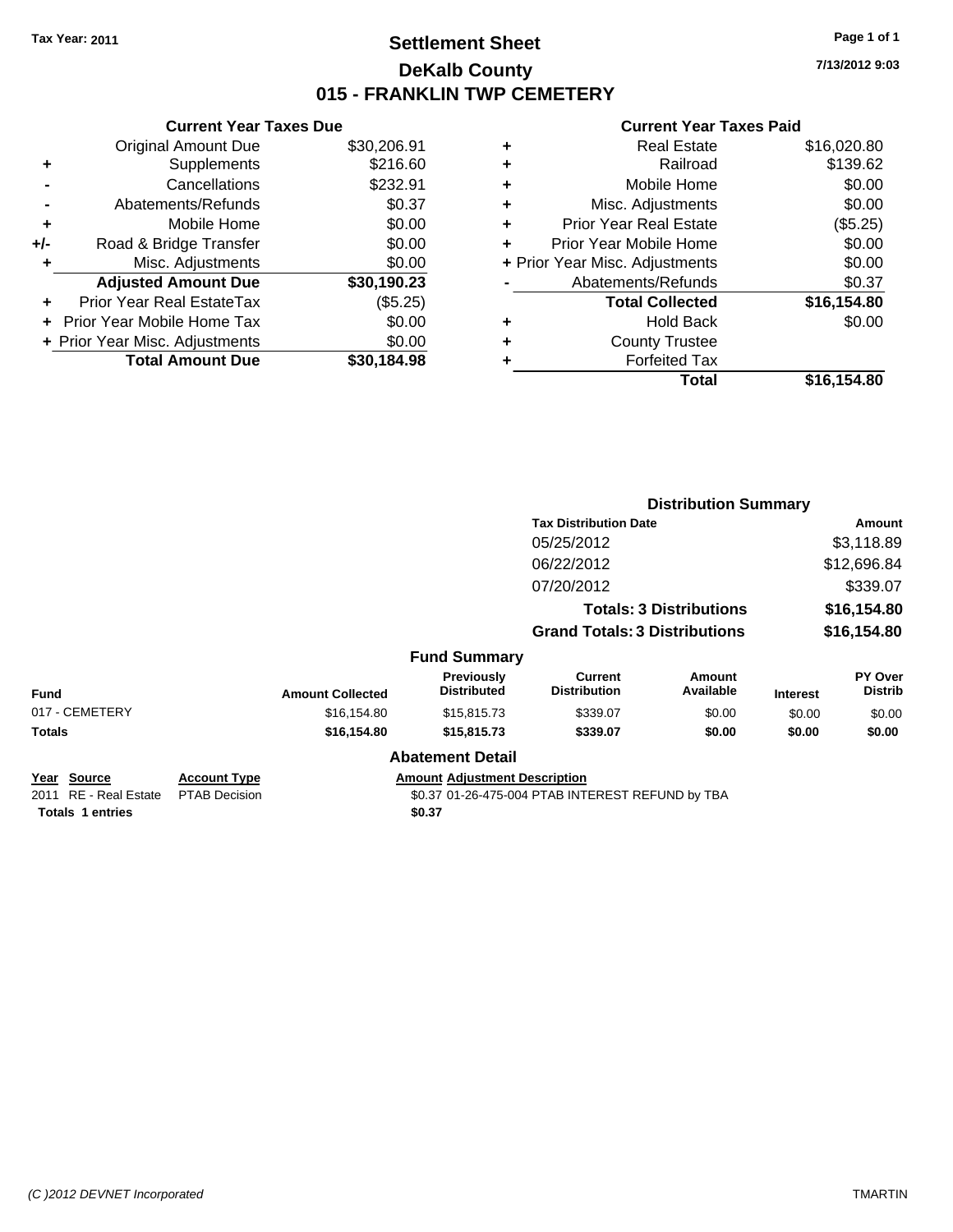**Current Year Taxes Due** Original Amount Due \$249,012.27

**Adjusted Amount Due \$234,480.06**

**Total Amount Due \$234,437.26**

**+** Supplements \$1,591.17 **-** Cancellations \$1,710.87 **-** Abatements/Refunds \$2.70 **+** Mobile Home \$0.00 **+/-** Road & Bridge Transfer (\$14,409.81) **+** Misc. Adjustments \$0.00

**+** Prior Year Real EstateTax (\$42.80) **+** Prior Year Mobile Home Tax \$0.00 **+ Prior Year Misc. Adjustments**  $$0.00$ 

### **Settlement Sheet Tax Year: 2011 Page 1 of 1 DeKalb County 016 - FRANKLIN ROAD & BRIDGE**

**7/13/2012 9:03**

#### **Current Year Taxes Paid**

| Total                          | \$118,757.09 |
|--------------------------------|--------------|
| <b>Forfeited Tax</b>           |              |
| <b>County Trustee</b>          |              |
| <b>Hold Back</b>               | \$0.00       |
| <b>Total Collected</b>         | \$118,757.09 |
| Abatements/Refunds             | \$2.70       |
| + Prior Year Misc. Adjustments | \$0.00       |
| Prior Year Mobile Home         | \$0.00       |
| <b>Prior Year Real Estate</b>  | (\$42.80)    |
| Misc. Adjustments              | \$0.00       |
| Mobile Home                    | \$0.00       |
| Railroad                       | \$1,115.60   |
| <b>Real Estate</b>             | \$117,686.99 |
|                                |              |

| <b>Road and Bridge Summary</b> |             |                         | <b>Distribution Summary</b>    |              |  |
|--------------------------------|-------------|-------------------------|--------------------------------|--------------|--|
| <b>Municipality</b>            | Amt. Due    | Amt. Distrib.           | <b>Tax Distribution Date</b>   | Amount       |  |
| <b>VILLAGE OF KIRKLAND</b>     | \$26,913.53 | \$14,409.81             | 05/25/2012                     | \$22,915.10  |  |
| <b>Totals</b>                  |             | \$26,913.53 \$14,409.81 | 06/22/2012                     | \$93,350.99  |  |
|                                |             |                         | 07/20/2012                     | \$2,491.00   |  |
|                                |             |                         | <b>Totals: 3 Distributions</b> | \$118,757.09 |  |

**Grand Totals: 3 Distributions \$118,757.09**

|  | <b>Fund Summary</b> |
|--|---------------------|
|--|---------------------|

| <b>Fund</b>                                   | <b>Amount Collected</b> | <b>Previously</b><br><b>Distributed</b> | Current<br><b>Distribution</b> | Amount<br>Available | <b>Interest</b> | PY Over<br><b>Distrib</b> |
|-----------------------------------------------|-------------------------|-----------------------------------------|--------------------------------|---------------------|-----------------|---------------------------|
| 007 - ROAD AND BRIDGE                         | \$38,534.30             | \$37.727.30                             | \$807.00                       | \$0.00              | \$0.00          | \$0.00                    |
| 008 - BRIDGE CONST W/COUNTY                   | \$6,417.72              | \$6,283.00                              | \$134.72                       | \$0.00              | \$0.00          | \$0.00                    |
| 009 - PERMANENT ROAD                          | \$53,478.36             | \$52,355,77                             | \$1.122.59                     | \$0.00              | \$0.00          | \$0.00                    |
| 010 - EQUIPMENT AND BUILDING                  | \$16,045.52             | \$15,708.70                             | \$336.82                       | \$0.00              | \$0.00          | \$0.00                    |
| 035 - TORT JUDGEMENTS/LIABILITY<br><b>INS</b> | \$3,477.25              | \$3,404.26                              | \$72.99                        | \$0.00              | \$0.00          | \$0.00                    |
| 047 - SOCIAL SECURITY                         | \$803.94                | \$787.06                                | \$16.88                        | \$0.00              | \$0.00          | \$0.00                    |
| <b>Totals</b>                                 | \$118,757.09            | \$116,266.09                            | \$2,491.00                     | \$0.00              | \$0.00          | \$0.00                    |
|                                               |                         | Abatamant Datall                        |                                |                     |                 |                           |

### **Abatement Detail**

### **Year Source Account Type Amount Adjustment Description**

2011 RE - Real Estate \$3.03 01-26-475-004 PTAB INTEREST REFUND by TBA PTAB Decision **Totals \$3.03 1 entries**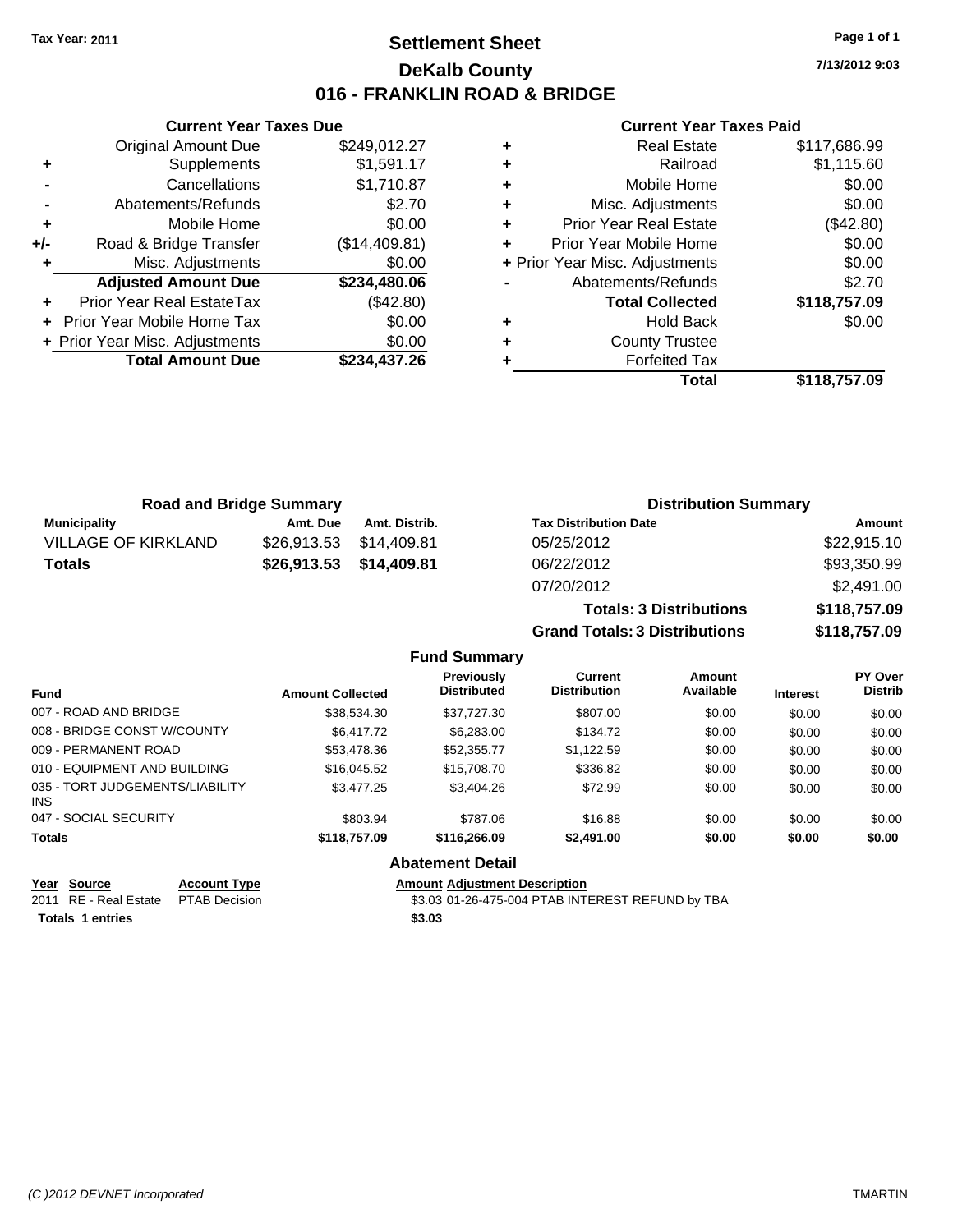# **Settlement Sheet Tax Year: 2011 Page 1 of 1 DeKalb County 017 - GENOA TOWNSHIP**

**7/13/2012 9:03**

### **Current Year Taxes Paid**

|       | <b>Current Year Taxes Due</b>  |              |
|-------|--------------------------------|--------------|
|       | <b>Original Amount Due</b>     | \$219,995.63 |
| ٠     | Supplements                    | \$962.04     |
|       | Cancellations                  | \$1,421.25   |
|       | Abatements/Refunds             | \$0.00       |
| ٠     | Mobile Home                    | \$0.00       |
| $+/-$ | Road & Bridge Transfer         | \$0.00       |
| ÷     | Misc. Adjustments              | \$0.00       |
|       | <b>Adjusted Amount Due</b>     | \$219,536.42 |
|       | Prior Year Real EstateTax      | \$45.63      |
|       | Prior Year Mobile Home Tax     | \$0.00       |
|       | + Prior Year Misc. Adjustments | \$0.00       |
|       | <b>Total Amount Due</b>        | \$219,582.05 |
|       |                                |              |

| ٠ | <b>Real Estate</b>             | \$115,899.90 |
|---|--------------------------------|--------------|
| ٠ | Railroad                       | \$700.90     |
| ٠ | Mobile Home                    | \$0.00       |
| ٠ | Misc. Adjustments              | \$0.00       |
| ٠ | <b>Prior Year Real Estate</b>  | \$45.63      |
|   | Prior Year Mobile Home         | \$0.00       |
|   | + Prior Year Misc. Adjustments | \$0.00       |
|   | Abatements/Refunds             | \$0.00       |
|   | <b>Total Collected</b>         | \$116,646.43 |
| ٠ | Hold Back                      | \$0.00       |
| ٠ | <b>County Trustee</b>          |              |
| ٠ | <b>Forfeited Tax</b>           |              |
|   | Total                          | \$116,646.43 |
|   |                                |              |

### **Distribution Summary Tax Distribution Date Amount** 05/25/2012 \$20,698.21 06/22/2012 \$94,557.86 07/20/2012 \$1,390.36 **Totals: 3 Distributions \$116,646.43 Grand Totals: 3 Distributions \$116,646.43 Fund Summary**

| Fund                                          | <b>Amount Collected</b> | Previously<br><b>Distributed</b> | Current<br><b>Distribution</b> | Amount<br>Available | <b>Interest</b> | <b>PY Over</b><br><b>Distrib</b> |
|-----------------------------------------------|-------------------------|----------------------------------|--------------------------------|---------------------|-----------------|----------------------------------|
| 001 - CORPORATE                               | \$98,043.18             | \$96.874.57                      | \$1.168.61                     | \$0.00              | \$0.00          | \$0.00                           |
| 035 - TORT JUDGEMENTS/LIABILITY<br><b>INS</b> | \$2.193.07              | \$2.166.93                       | \$26.14                        | \$0.00              | \$0.00          | \$0.00                           |
| 047 - SOCIAL SECURITY                         | \$5,532,77              | \$5,466.82                       | \$65.95                        | \$0.00              | \$0.00          | \$0.00                           |
| 054 - GENERAL ASSISTANCE                      | \$10.877.41             | \$10,747.75                      | \$129.66                       | \$0.00              | \$0.00          | \$0.00                           |
| <b>Totals</b>                                 | \$116,646.43            | \$115,256.07                     | \$1,390.36                     | \$0.00              | \$0.00          | \$0.00                           |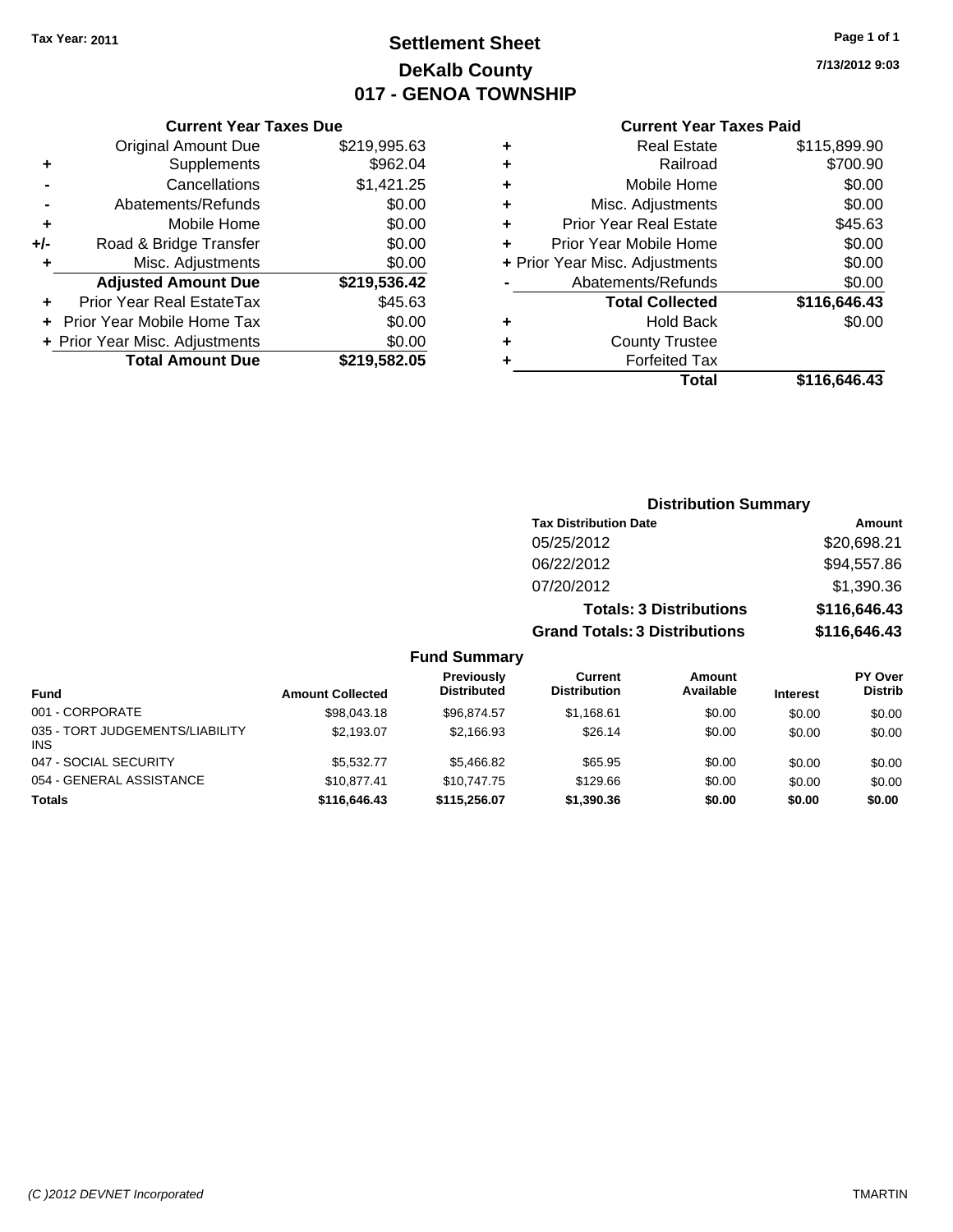# **Settlement Sheet Tax Year: 2011 Page 1 of 1 DeKalb County 018 - GENOA ROAD & BRIDGE**

**7/13/2012 9:03**

#### **Current Year Taxes Paid**

|     | <b>Current Year Taxes Due</b>  |               |
|-----|--------------------------------|---------------|
|     | <b>Original Amount Due</b>     | \$165,204.50  |
| ٠   | Supplements                    | \$778.25      |
|     | Cancellations                  | \$910.44      |
|     | Abatements/Refunds             | \$0.00        |
| ٠   | Mobile Home                    | \$0.00        |
| +/- | Road & Bridge Transfer         | (\$12,840.96) |
| ٠   | Misc. Adjustments              | \$0.00        |
|     | <b>Adjusted Amount Due</b>     | \$152,231.35  |
|     | Prior Year Real EstateTax      | \$29.17       |
|     | Prior Year Mobile Home Tax     | \$0.00        |
|     | + Prior Year Misc. Adjustments | \$0.00        |
|     | <b>Total Amount Due</b>        | \$152,260.52  |
|     |                                |               |

|   | <b>Real Estate</b>             | \$74,325.94 |
|---|--------------------------------|-------------|
| ÷ | Railroad                       | \$493.93    |
| ٠ | Mobile Home                    | \$0.00      |
| ٠ | Misc. Adjustments              | \$0.00      |
| ٠ | <b>Prior Year Real Estate</b>  | \$29.17     |
| ٠ | Prior Year Mobile Home         | \$0.00      |
|   | + Prior Year Misc. Adjustments | \$0.00      |
|   | Abatements/Refunds             | \$0.00      |
|   | <b>Total Collected</b>         | \$74,849.04 |
| ٠ | <b>Hold Back</b>               | \$0.00      |
| ٠ | <b>County Trustee</b>          |             |
|   | <b>Forfeited Tax</b>           |             |
|   | Total                          | \$74.849.04 |

| <b>Road and Bridge Summary</b> |             | <b>Distribution Summary</b> |                                |             |
|--------------------------------|-------------|-----------------------------|--------------------------------|-------------|
| <b>Municipality</b>            | Amt. Due    | Amt. Distrib.               | <b>Tax Distribution Date</b>   | Amount      |
| <b>CITY OF GENOA</b>           | \$24,168.87 | \$12,840.96                 | 05/25/2012                     | \$13,271.52 |
| <b>Totals</b>                  | \$24,168.87 | \$12,840.96                 | 06/22/2012                     | \$60,686.81 |
|                                |             |                             | 07/20/2012                     | \$890.71    |
|                                |             |                             | <b>Totals: 3 Distributions</b> | \$74,849.04 |

**Grand Totals: 3 Distributions \$74,849.04**

|                                               |                         | <b>Previously</b>  | Current             | Amount    |                 | <b>PY Over</b> |
|-----------------------------------------------|-------------------------|--------------------|---------------------|-----------|-----------------|----------------|
| <b>Fund</b>                                   | <b>Amount Collected</b> | <b>Distributed</b> | <b>Distribution</b> | Available | <b>Interest</b> | <b>Distrib</b> |
| 007 - ROAD AND BRIDGE                         | \$26,106.71             | \$25,796.33        | \$310.38            | \$0.00    | \$0.00          | \$0.00         |
| 008 - BRIDGE CONST W/COUNTY                   | \$412.06                | \$407.16           | \$4.90              | \$0.00    | \$0.00          | \$0.00         |
| 009 - PERMANENT ROAD                          | \$38,323.95             | \$37,867.65        | \$456.30            | \$0.00    | \$0.00          | \$0.00         |
| 010 - EQUIPMENT AND BUILDING                  | \$4,237.96              | \$4.187.51         | \$50.45             | \$0.00    | \$0.00          | \$0.00         |
| 035 - TORT JUDGEMENTS/LIABILITY<br><b>INS</b> | \$4,243.85              | \$4,193.32         | \$50.53             | \$0.00    | \$0.00          | \$0.00         |
| 047 - SOCIAL SECURITY                         | \$1.524.51              | \$1,506.36         | \$18.15             | \$0.00    | \$0.00          | \$0.00         |
| <b>Totals</b>                                 | \$74,849.04             | \$73,958.33        | \$890.71            | \$0.00    | \$0.00          | \$0.00         |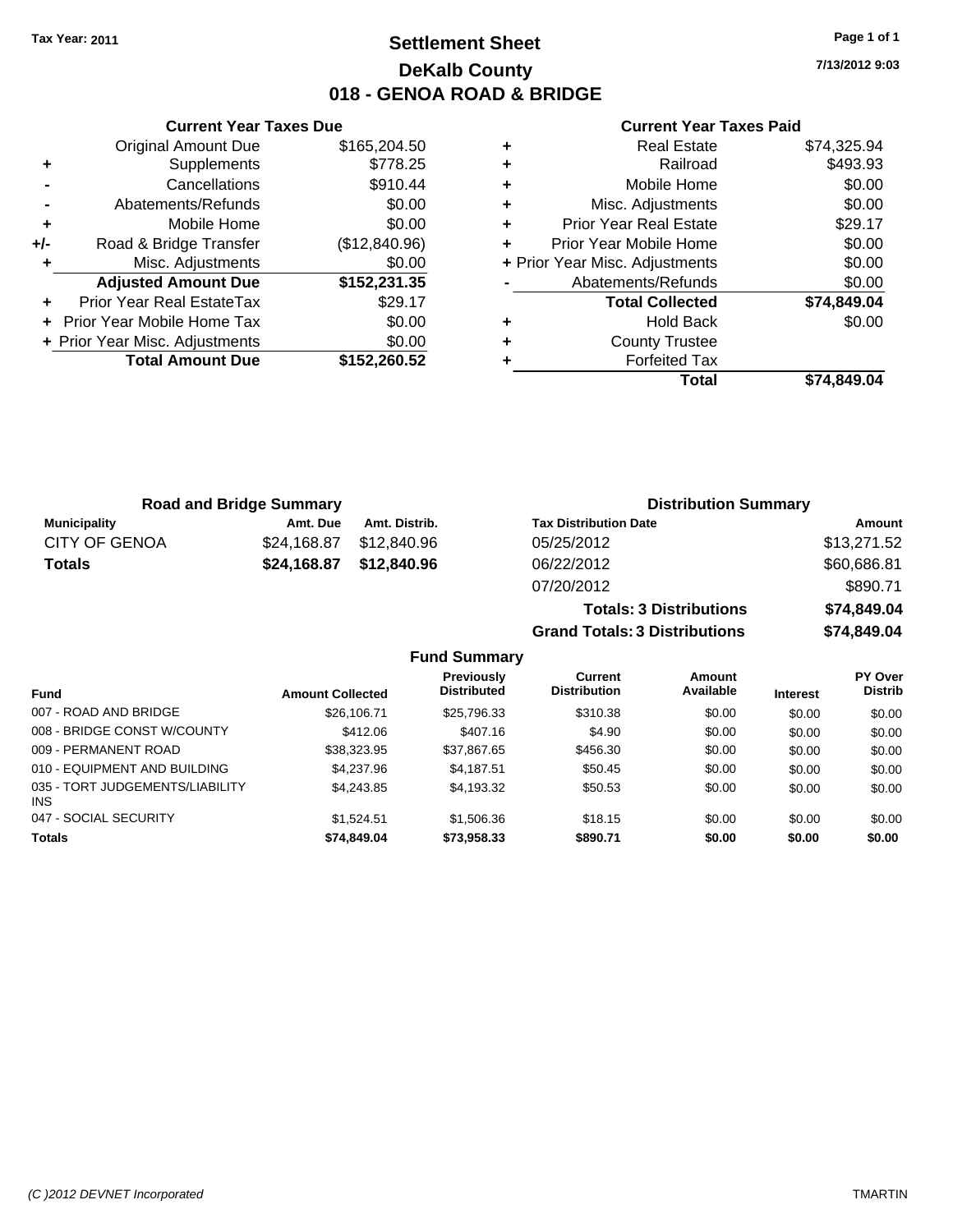# **Settlement Sheet Tax Year: 2011 Page 1 of 1 DeKalb County 019 - KINGSTON TOWNSHIP**

**7/13/2012 9:03**

|     | <b>Current Year Taxes Due</b>  |             |
|-----|--------------------------------|-------------|
|     | <b>Original Amount Due</b>     | \$82,435.63 |
| ٠   | Supplements                    | \$414.68    |
|     | Cancellations                  | \$438.29    |
|     | Abatements/Refunds             | \$0.00      |
| ٠   | Mobile Home                    | \$0.00      |
| +/- | Road & Bridge Transfer         | \$0.00      |
| ٠   | Misc. Adjustments              | \$0.00      |
|     | <b>Adjusted Amount Due</b>     | \$82,412.02 |
| ٠   | Prior Year Real EstateTax      | \$33.73     |
|     | Prior Year Mobile Home Tax     | \$0.00      |
|     | + Prior Year Misc. Adjustments | \$0.00      |
|     | <b>Total Amount Due</b>        | \$82,445.75 |

| ٠ | <b>Real Estate</b>             | \$43,871.87 |
|---|--------------------------------|-------------|
| ٠ | Railroad                       | \$413.27    |
| ٠ | Mobile Home                    | \$0.00      |
| ٠ | Misc. Adjustments              | \$0.00      |
| ÷ | <b>Prior Year Real Estate</b>  | \$33.73     |
| ٠ | Prior Year Mobile Home         | \$0.00      |
|   | + Prior Year Misc. Adjustments | \$0.00      |
|   | Abatements/Refunds             | \$0.00      |
|   | <b>Total Collected</b>         | \$44,318.87 |
| ٠ | <b>Hold Back</b>               | \$0.00      |
| ٠ | <b>County Trustee</b>          |             |
| ٠ | <b>Forfeited Tax</b>           |             |
|   | Total                          | \$44,318.87 |

|                          |                         | <b>Distribution Summary</b>      |                                       |                                |                 |                                  |  |
|--------------------------|-------------------------|----------------------------------|---------------------------------------|--------------------------------|-----------------|----------------------------------|--|
|                          |                         |                                  | <b>Tax Distribution Date</b>          |                                |                 | <b>Amount</b>                    |  |
|                          |                         |                                  | 05/25/2012                            |                                |                 | \$8,844.42                       |  |
|                          |                         |                                  | 06/22/2012                            |                                |                 | \$34,758.81                      |  |
|                          |                         |                                  | 07/20/2012                            |                                |                 | \$715.64                         |  |
|                          |                         |                                  |                                       | <b>Totals: 3 Distributions</b> |                 | \$44,318.87                      |  |
|                          |                         |                                  | <b>Grand Totals: 3 Distributions</b>  |                                |                 | \$44,318.87                      |  |
|                          |                         | <b>Fund Summary</b>              |                                       |                                |                 |                                  |  |
| <b>Fund</b>              | <b>Amount Collected</b> | Previously<br><b>Distributed</b> | <b>Current</b><br><b>Distribution</b> | Amount<br>Available            | <b>Interest</b> | <b>PY Over</b><br><b>Distrib</b> |  |
| 001 - CORPORATE          | \$44,016.96             | \$43,306.20                      | \$710.76                              | \$0.00                         | \$0.00          | \$0.00                           |  |
| 054 - GENERAL ASSISTANCE | \$301.91                | \$297.03                         | \$4.88                                | \$0.00                         | \$0.00          | \$0.00                           |  |
| Totals                   | \$44,318.87             | \$43,603.23                      | \$715.64                              | \$0.00                         | \$0.00          | \$0.00                           |  |
|                          |                         |                                  |                                       |                                |                 |                                  |  |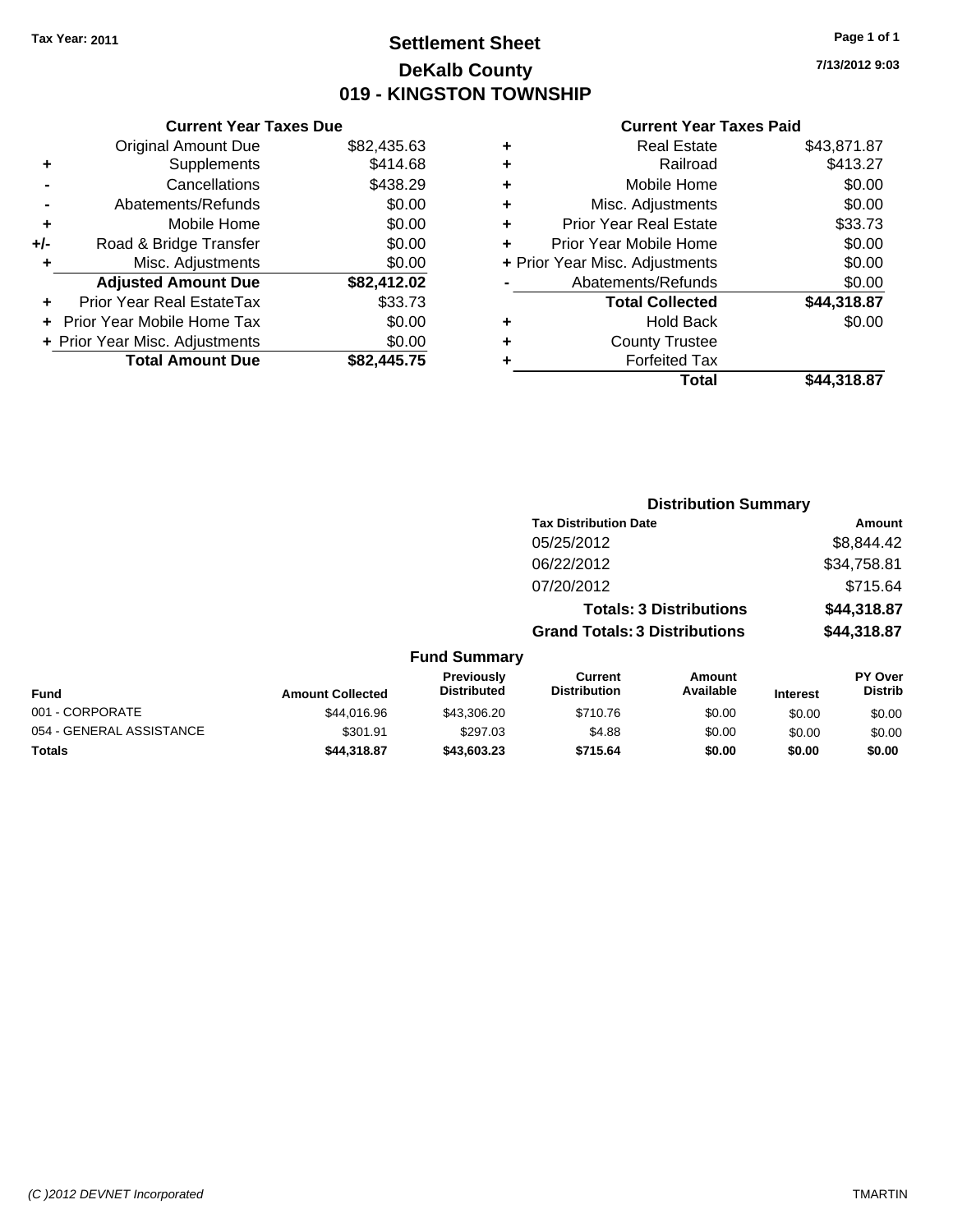**Current Year Taxes Due** Original Amount Due \$332,751.60

**Adjusted Amount Due \$317,700.84**

**Total Amount Due \$317,825.32**

**+** Supplements \$1,532.78 **-** Cancellations \$1,620.03 **-** Abatements/Refunds \$0.00 **+** Mobile Home \$0.00 **+/-** Road & Bridge Transfer (\$14,963.51) **+** Misc. Adjustments \$0.00

**+** Prior Year Real EstateTax \$124.48 **+** Prior Year Mobile Home Tax \$0.00 **+ Prior Year Misc. Adjustments**  $$0.00$ 

### **Settlement Sheet Tax Year: 2011 Page 1 of 1 DeKalb County 020 - KINGSTON ROAD & BRIDGE**

**7/13/2012 9:03**

|   | Total                          | \$163,929.29 |
|---|--------------------------------|--------------|
| ٠ | <b>Forfeited Tax</b>           |              |
| ٠ | <b>County Trustee</b>          |              |
| ٠ | <b>Hold Back</b>               | \$0.00       |
|   | <b>Total Collected</b>         | \$163,929.29 |
|   | Abatements/Refunds             | \$0.00       |
|   | + Prior Year Misc. Adjustments | \$0.00       |
| ÷ | Prior Year Mobile Home         | \$0.00       |
| ÷ | <b>Prior Year Real Estate</b>  | \$124.48     |
| ٠ | Misc. Adjustments              | \$0.00       |
| ٠ | Mobile Home                    | \$0.00       |
| ٠ | Railroad                       | \$1,638.60   |
| ٠ | <b>Real Estate</b>             | \$162,166.21 |
|   |                                |              |

|                            | <b>Road and Bridge Summary</b> |               | <b>Distribution Summary</b>          |              |
|----------------------------|--------------------------------|---------------|--------------------------------------|--------------|
| <b>Municipality</b>        | Amt. Due                       | Amt. Distrib. | <b>Tax Distribution Date</b>         | Amount       |
| <b>CITY OF GENOA</b>       | \$11,135.77                    | \$5,990.34    | 05/25/2012                           | \$32,750.28  |
| <b>VILLAGE OF KINGSTON</b> | \$16,685.06                    | \$8,973.17    | 06/22/2012                           | \$128,533.84 |
| <b>Totals</b>              | \$27,820.83                    | \$14,963.51   | 07/20/2012                           | \$2,645.17   |
|                            |                                |               | <b>Totals: 3 Distributions</b>       | \$163,929.29 |
|                            |                                |               | <b>Grand Totals: 3 Distributions</b> | \$163,929.29 |

| <b>Fund Summary</b>          |                         |                                         |                                |                     |                 |                           |
|------------------------------|-------------------------|-----------------------------------------|--------------------------------|---------------------|-----------------|---------------------------|
| <b>Fund</b>                  | <b>Amount Collected</b> | <b>Previously</b><br><b>Distributed</b> | Current<br><b>Distribution</b> | Amount<br>Available | <b>Interest</b> | PY Over<br><b>Distrib</b> |
| 007 - ROAD AND BRIDGE        | \$54,288.21             | \$53,413,40                             | \$874.81                       | \$0.00              | \$0.00          | \$0.00                    |
| 008 - BRIDGE CONST W/COUNTY  | \$4,006.13              | \$3.941.45                              | \$64.68                        | \$0.00              | \$0.00          | \$0.00                    |
| 009 - PERMANENT ROAD         | \$92,287.57             | \$90.797.41                             | \$1,490.16                     | \$0.00              | \$0.00          | \$0.00                    |
| 010 - EQUIPMENT AND BUILDING | \$13,347.38             | \$13.131.86                             | \$215.52                       | \$0.00              | \$0.00          | \$0.00                    |
| <b>Totals</b>                | \$163.929.29            | \$161.284.12                            | \$2,645.17                     | \$0.00              | \$0.00          | \$0.00                    |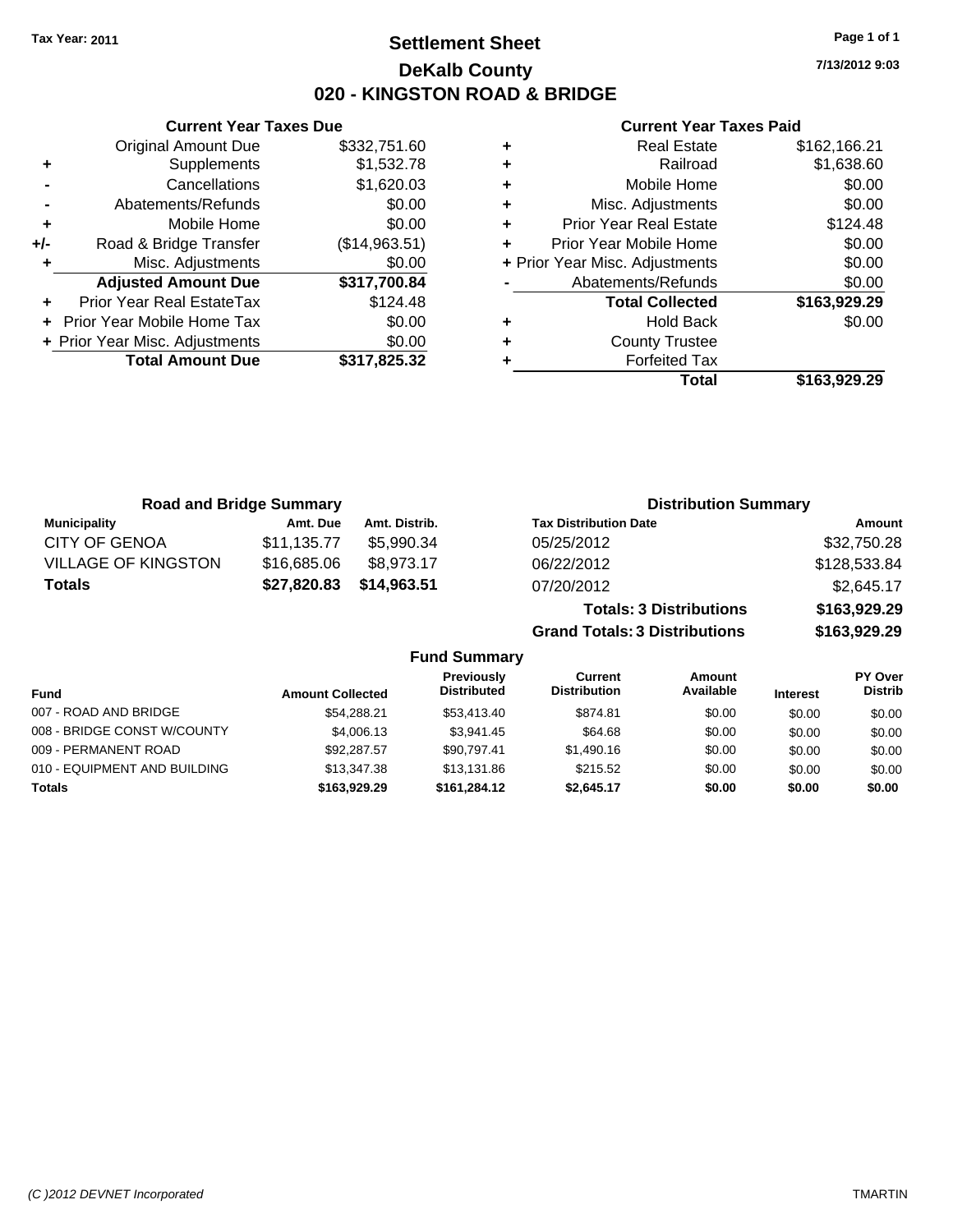# **Settlement Sheet Tax Year: 2011 Page 1 of 1 DeKalb County 021 - KINGSTON TWP CEMETERY**

### **Current Year Taxes Due** Original Amount Due \$13,771.57 **+** Supplements \$69.27 **-** Cancellations \$73.21 **-** Abatements/Refunds \$0.00 **+** Mobile Home \$0.00 **+/-** Road & Bridge Transfer \$0.00 **+** Misc. Adjustments \$0.00 **Adjusted Amount Due \$13,767.63 +** Prior Year Real EstateTax \$5.64 **+** Prior Year Mobile Home Tax \$0.00 **+ Prior Year Misc. Adjustments**  $$0.00$ **Total Amount Due \$13,773.27**

#### **Current Year Taxes Paid**

|   | <b>Real Estate</b>             | \$7,329.15 |
|---|--------------------------------|------------|
| ٠ | Railroad                       | \$69.04    |
| ٠ | Mobile Home                    | \$0.00     |
| ٠ | Misc. Adjustments              | \$0.00     |
| ٠ | <b>Prior Year Real Estate</b>  | \$5.64     |
|   | Prior Year Mobile Home         | \$0.00     |
|   | + Prior Year Misc. Adjustments | \$0.00     |
|   | Abatements/Refunds             | \$0.00     |
|   | <b>Total Collected</b>         | \$7,403.83 |
| ٠ | Hold Back                      | \$0.00     |
| ٠ | <b>County Trustee</b>          |            |
| ٠ | <b>Forfeited Tax</b>           |            |
|   | Total                          | \$7,403.83 |
|   |                                |            |

|                |                         |                                  |                                       | <b>Distribution Summary</b>    |                 |                                  |
|----------------|-------------------------|----------------------------------|---------------------------------------|--------------------------------|-----------------|----------------------------------|
|                |                         |                                  | <b>Tax Distribution Date</b>          |                                |                 | Amount                           |
|                |                         |                                  | 05/25/2012                            |                                |                 | \$1,477.55                       |
|                |                         |                                  | 06/22/2012                            |                                |                 | \$5,806.72                       |
|                |                         |                                  | 07/20/2012                            |                                |                 | \$119.56                         |
|                |                         |                                  |                                       | <b>Totals: 3 Distributions</b> |                 | \$7,403.83                       |
|                |                         |                                  | <b>Grand Totals: 3 Distributions</b>  |                                |                 | \$7,403.83                       |
|                |                         | <b>Fund Summary</b>              |                                       |                                |                 |                                  |
| <b>Fund</b>    | <b>Amount Collected</b> | Previously<br><b>Distributed</b> | <b>Current</b><br><b>Distribution</b> | Amount<br>Available            | <b>Interest</b> | <b>PY Over</b><br><b>Distrib</b> |
| 017 - CEMETERY | \$7,403.83              | \$7,284.27                       | \$119.56                              | \$0.00                         | \$0.00          | \$0.00                           |
| Totals         | \$7,403.83              | \$7.284.27                       | \$119.56                              | \$0.00                         | \$0.00          | \$0.00                           |

**7/13/2012 9:03**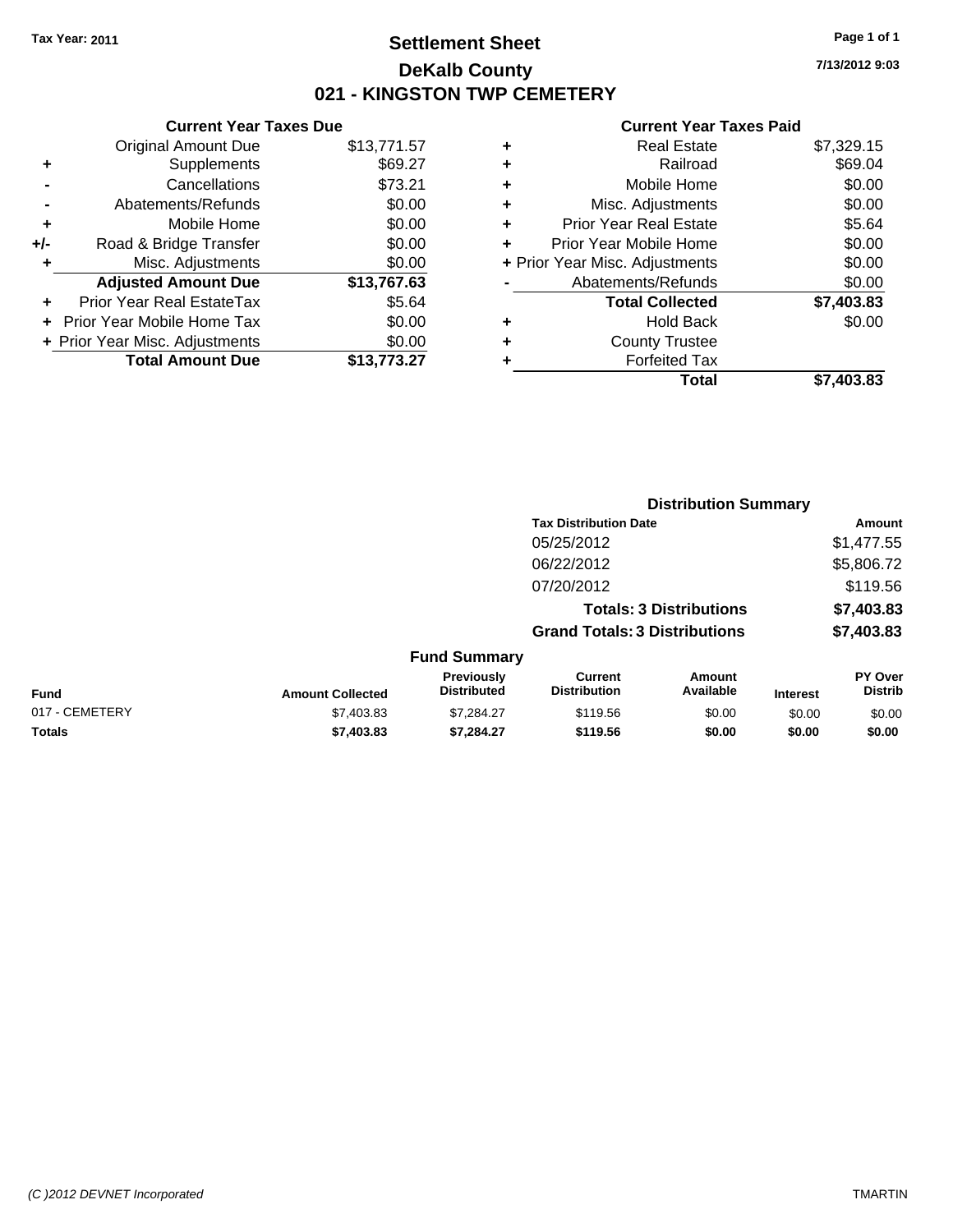# **Settlement Sheet Tax Year: 2011 Page 1 of 1 DeKalb County 022 - MALTA TOWNSHIP**

**7/13/2012 9:03**

|     | <b>Current Year Taxes Due</b>  |             |
|-----|--------------------------------|-------------|
|     | <b>Original Amount Due</b>     | \$60,288.36 |
| ٠   | Supplements                    | \$101.43    |
|     | Cancellations                  | \$120.74    |
|     | Abatements/Refunds             | \$0.00      |
| ٠   | Mobile Home                    | \$0.00      |
| +/- | Road & Bridge Transfer         | \$0.00      |
|     | Misc. Adjustments              | \$0.00      |
|     | <b>Adjusted Amount Due</b>     | \$60,269.05 |
|     | Prior Year Real EstateTax      | \$0.00      |
|     | Prior Year Mobile Home Tax     | \$0.00      |
|     | + Prior Year Misc. Adjustments | \$0.00      |
|     | <b>Total Amount Due</b>        | \$60,269.05 |
|     |                                |             |

|   | <b>Real Estate</b>             | \$31,914.64 |
|---|--------------------------------|-------------|
| ٠ | Railroad                       | \$858.58    |
| ٠ | Mobile Home                    | \$0.00      |
| ٠ | Misc. Adjustments              | \$0.00      |
| ÷ | <b>Prior Year Real Estate</b>  | \$0.00      |
|   | Prior Year Mobile Home         | \$0.00      |
|   | + Prior Year Misc. Adjustments | \$0.00      |
|   | Abatements/Refunds             | \$0.00      |
|   | <b>Total Collected</b>         | \$32,773.22 |
| ٠ | <b>Hold Back</b>               | \$0.00      |
|   | <b>County Trustee</b>          |             |
| ٠ | <b>Forfeited Tax</b>           |             |
|   | Total                          | \$32,773.22 |
|   |                                |             |

|                          |                         |                                  | <b>Distribution Summary</b>           |                                |                 |                           |
|--------------------------|-------------------------|----------------------------------|---------------------------------------|--------------------------------|-----------------|---------------------------|
|                          |                         |                                  | <b>Tax Distribution Date</b>          |                                |                 | Amount                    |
|                          |                         |                                  | 05/25/2012                            |                                |                 | \$5,630.52                |
|                          |                         |                                  | 06/22/2012                            |                                |                 | \$26,767.90               |
|                          |                         |                                  | 07/20/2012                            |                                |                 | \$374.80                  |
|                          |                         |                                  |                                       | <b>Totals: 3 Distributions</b> |                 | \$32,773.22               |
|                          |                         |                                  | <b>Grand Totals: 3 Distributions</b>  |                                |                 | \$32,773.22               |
|                          |                         | <b>Fund Summary</b>              |                                       |                                |                 |                           |
| <b>Fund</b>              | <b>Amount Collected</b> | Previously<br><b>Distributed</b> | <b>Current</b><br><b>Distribution</b> | Amount<br>Available            | <b>Interest</b> | PY Over<br><b>Distrib</b> |
| 001 - CORPORATE          | \$32,392.92             | \$32,022.47                      | \$370.45                              | \$0.00                         | \$0.00          | \$0.00                    |
| 054 - GENERAL ASSISTANCE | \$380.30                | \$375.95                         | \$4.35                                | \$0.00                         | \$0.00          | \$0.00                    |
| Totals                   | \$32,773.22             | \$32,398.42                      | \$374.80                              | \$0.00                         | \$0.00          | \$0.00                    |
|                          |                         |                                  |                                       |                                |                 |                           |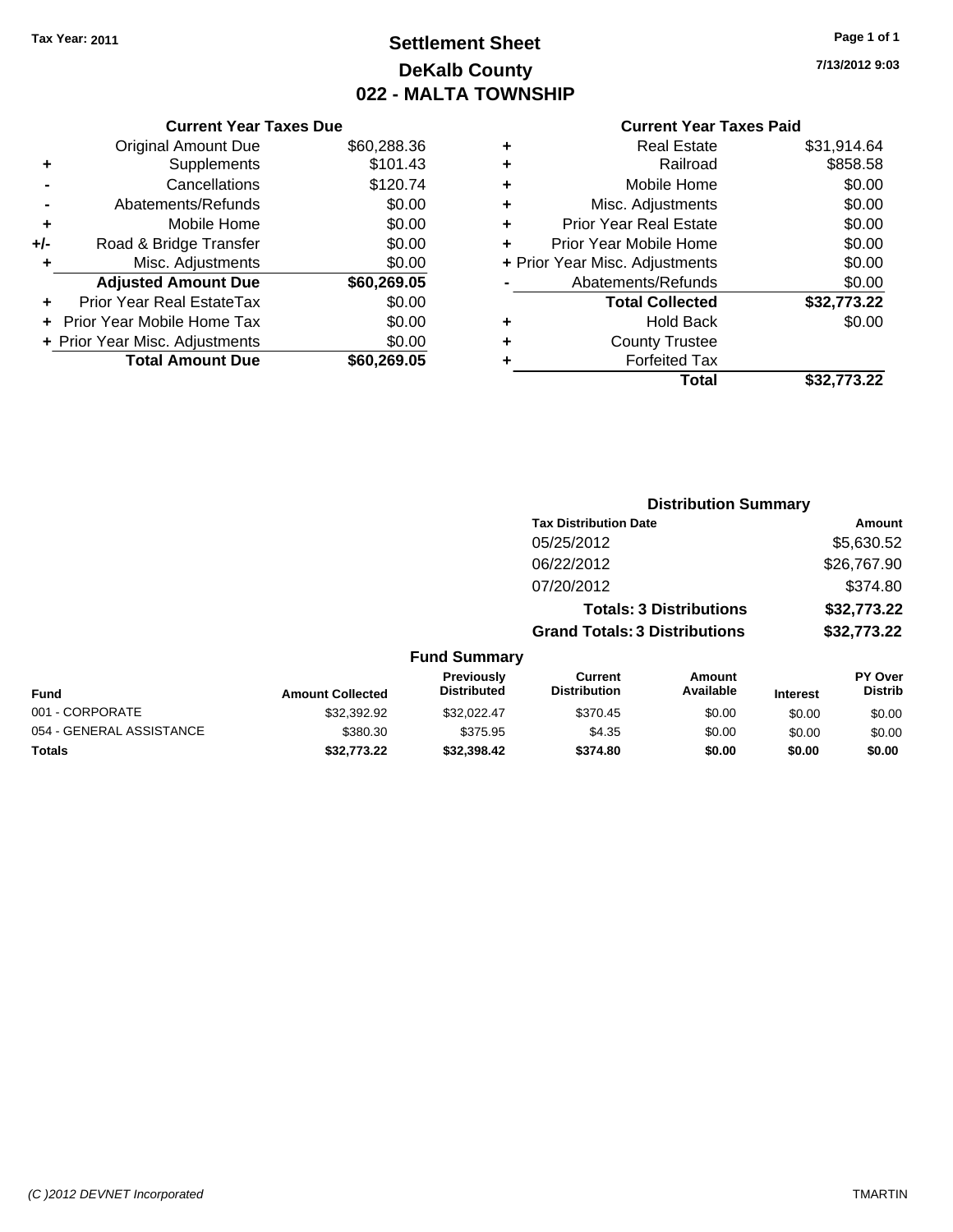# **Settlement Sheet Tax Year: 2011 Page 1 of 1 DeKalb County 023 - MALTA TWP LIBRARY**

**7/13/2012 9:03**

|     | <b>Current Year Taxes Due</b>  |              |  |  |  |  |
|-----|--------------------------------|--------------|--|--|--|--|
|     | <b>Original Amount Due</b>     | \$116,191.77 |  |  |  |  |
| ٠   | Supplements                    | \$195.50     |  |  |  |  |
|     | Cancellations                  | \$232.70     |  |  |  |  |
|     | Abatements/Refunds             | \$0.00       |  |  |  |  |
| ٠   | Mobile Home                    | \$0.00       |  |  |  |  |
| +/- | Road & Bridge Transfer         | \$0.00       |  |  |  |  |
| ٠   | Misc. Adjustments              | \$0.00       |  |  |  |  |
|     | <b>Adjusted Amount Due</b>     | \$116,154.57 |  |  |  |  |
|     | Prior Year Real EstateTax      | \$0.00       |  |  |  |  |
|     | Prior Year Mobile Home Tax     | \$0.00       |  |  |  |  |
|     | + Prior Year Misc. Adjustments | \$0.00       |  |  |  |  |
|     | <b>Total Amount Due</b>        | \$116,154.57 |  |  |  |  |
|     |                                |              |  |  |  |  |

| ٠ | <b>Real Estate</b>             | \$61,508.18 |
|---|--------------------------------|-------------|
| ٠ | Railroad                       | \$1,654.71  |
| ٠ | Mobile Home                    | \$0.00      |
| ٠ | Misc. Adjustments              | \$0.00      |
| ٠ | <b>Prior Year Real Estate</b>  | \$0.00      |
|   | Prior Year Mobile Home         | \$0.00      |
|   | + Prior Year Misc. Adjustments | \$0.00      |
|   | Abatements/Refunds             | \$0.00      |
|   | <b>Total Collected</b>         | \$63,162.89 |
| ٠ | Hold Back                      | \$0.00      |
| ٠ | <b>County Trustee</b>          |             |
| ٠ | <b>Forfeited Tax</b>           |             |
|   | Total                          | \$63,162.89 |
|   |                                |             |

|               |                         |                                  | <b>Distribution Summary</b>          |                                |                 |                           |
|---------------|-------------------------|----------------------------------|--------------------------------------|--------------------------------|-----------------|---------------------------|
|               |                         |                                  | <b>Tax Distribution Date</b>         |                                |                 | Amount                    |
|               |                         |                                  | 05/25/2012                           |                                |                 | \$10,851.83               |
|               |                         |                                  | 06/22/2012                           |                                |                 | \$51,588.67               |
|               |                         |                                  | 07/20/2012                           |                                |                 | \$722.39                  |
|               |                         |                                  |                                      | <b>Totals: 3 Distributions</b> |                 | \$63,162.89               |
|               |                         |                                  | <b>Grand Totals: 3 Distributions</b> |                                |                 | \$63,162.89               |
|               |                         | <b>Fund Summary</b>              |                                      |                                |                 |                           |
| <b>Fund</b>   | <b>Amount Collected</b> | Previously<br><b>Distributed</b> | Current<br><b>Distribution</b>       | Amount<br>Available            | <b>Interest</b> | PY Over<br><b>Distrib</b> |
| 016 - LIBRARY | \$63,162.89             | \$62,440.50                      | \$722.39                             | \$0.00                         | \$0.00          | \$0.00                    |
| Totals        | \$63,162.89             | \$62,440.50                      | \$722.39                             | \$0.00                         | \$0.00          | \$0.00                    |
|               |                         |                                  |                                      |                                |                 |                           |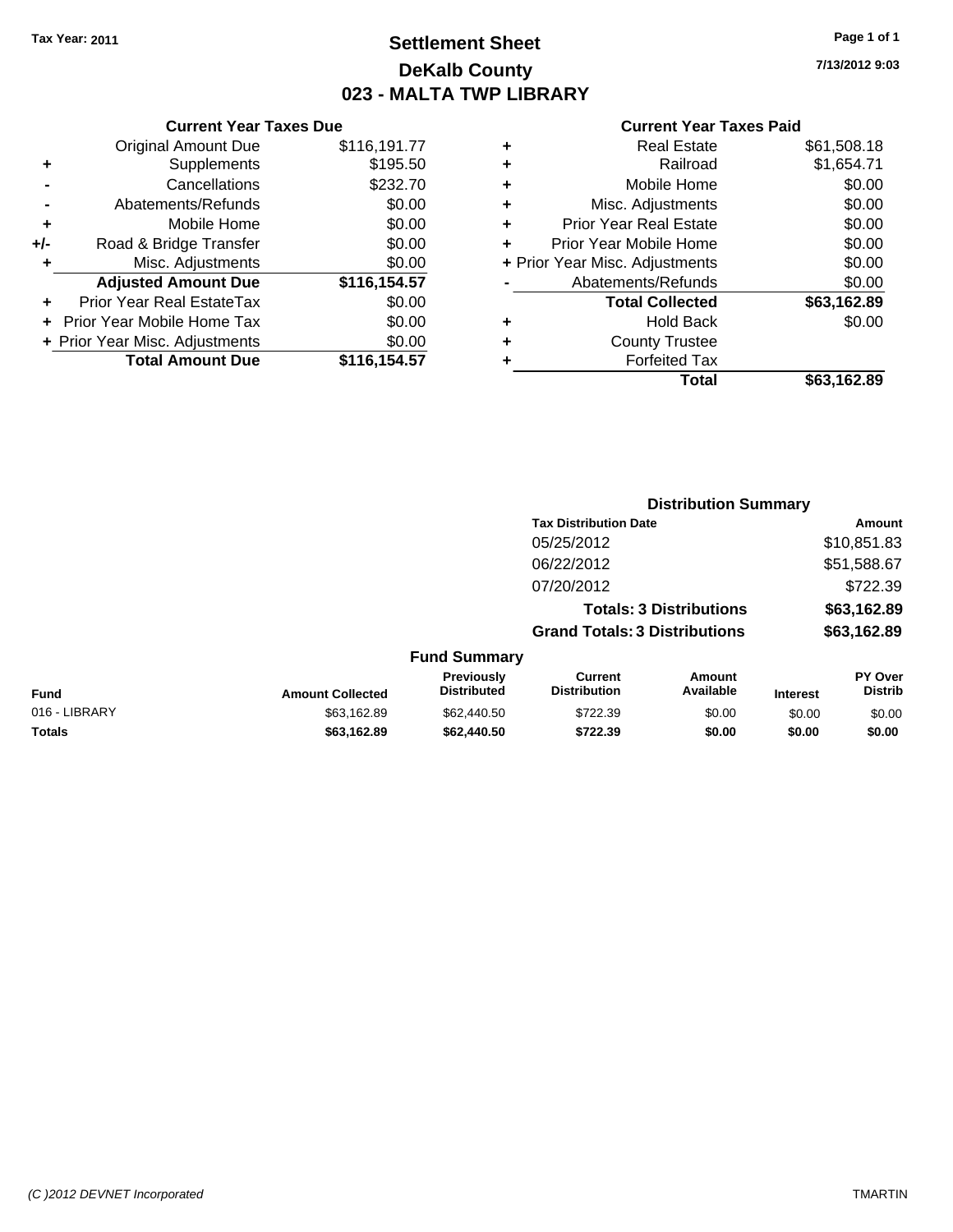# **Settlement Sheet Tax Year: 2011 Page 1 of 1 DeKalb County 024 - MALTA ROAD & BRIDGE**

**7/13/2012 9:03**

|     | <b>Current Year Taxes Due</b>  |              |  |  |  |  |
|-----|--------------------------------|--------------|--|--|--|--|
|     | <b>Original Amount Due</b>     | \$151,667.37 |  |  |  |  |
| ٠   | Supplements                    | \$234.92     |  |  |  |  |
|     | Cancellations                  | \$279.60     |  |  |  |  |
|     | Abatements/Refunds             | \$0.00       |  |  |  |  |
| ٠   | Mobile Home                    | \$0.00       |  |  |  |  |
| +/- | Road & Bridge Transfer         | (\$6,412.38) |  |  |  |  |
|     | Misc. Adjustments              | \$0.00       |  |  |  |  |
|     | <b>Adjusted Amount Due</b>     | \$145,210.31 |  |  |  |  |
|     | Prior Year Real EstateTax      | \$0.00       |  |  |  |  |
|     | Prior Year Mobile Home Tax     | \$0.00       |  |  |  |  |
|     | + Prior Year Misc. Adjustments | \$0.00       |  |  |  |  |
|     | <b>Total Amount Due</b>        | \$145,210.31 |  |  |  |  |
|     |                                |              |  |  |  |  |

### **Current Year Taxes Paid**

|   | <b>Real Estate</b>             | \$73,907.83 |
|---|--------------------------------|-------------|
| ٠ | Railroad                       | \$2,126.80  |
| ÷ | Mobile Home                    | \$0.00      |
| ٠ | Misc. Adjustments              | \$0.00      |
| ٠ | <b>Prior Year Real Estate</b>  | \$0.00      |
|   | Prior Year Mobile Home         | \$0.00      |
|   | + Prior Year Misc. Adjustments | \$0.00      |
|   | Abatements/Refunds             | \$0.00      |
|   | <b>Total Collected</b>         | \$76,034.63 |
| ٠ | <b>Hold Back</b>               | \$0.00      |
| ٠ | <b>County Trustee</b>          |             |
|   | <b>Forfeited Tax</b>           |             |
|   | Total                          | \$76,034.63 |
|   |                                |             |

| <b>Road and Bridge Summary</b> |             |               | <b>Distribution Summary</b>    |             |
|--------------------------------|-------------|---------------|--------------------------------|-------------|
| <b>Municipality</b>            | Amt. Due    | Amt. Distrib. | <b>Tax Distribution Date</b>   | Amount      |
| <b>VILLAGE OF MALTA</b>        | \$11.770.00 | \$6.412.38    | 05/25/2012                     | \$13,039.36 |
| Totals                         | \$11,770.00 | \$6.412.38    | 06/22/2012                     | \$62,127.25 |
|                                |             |               | 07/20/2012                     | \$868.02    |
|                                |             |               | <b>Totals: 3 Distributions</b> | \$76,034.63 |

**Grand Totals: 3 Distributions \$76,034.63**

### **Fund Summary**

| Fund                         | <b>Amount Collected</b> | Previously<br><b>Distributed</b> | Current<br><b>Distribution</b> | Amount<br>Available | <b>Interest</b> | PY Over<br><b>Distrib</b> |
|------------------------------|-------------------------|----------------------------------|--------------------------------|---------------------|-----------------|---------------------------|
|                              |                         |                                  |                                |                     |                 |                           |
| 007 - ROAD AND BRIDGE        | \$22,858.26             | \$22,598.42                      | \$259.84                       | \$0.00              | \$0.00          | \$0.00                    |
| 008 - BRIDGE CONST W/COUNTY  | \$9.673.68              | \$9.563.04                       | \$110.64                       | \$0.00              | \$0.00          | \$0.00                    |
| 009 - PERMANENT ROAD         | \$34,769.57             | \$34.371.91                      | \$397.66                       | \$0.00              | \$0.00          | \$0.00                    |
| 010 - EQUIPMENT AND BUILDING | \$8,733.12              | \$8.633.24                       | \$99.88                        | \$0.00              | \$0.00          | \$0.00                    |
| Totals                       | \$76,034,63             | \$75,166.61                      | \$868.02                       | \$0.00              | \$0.00          | \$0.00                    |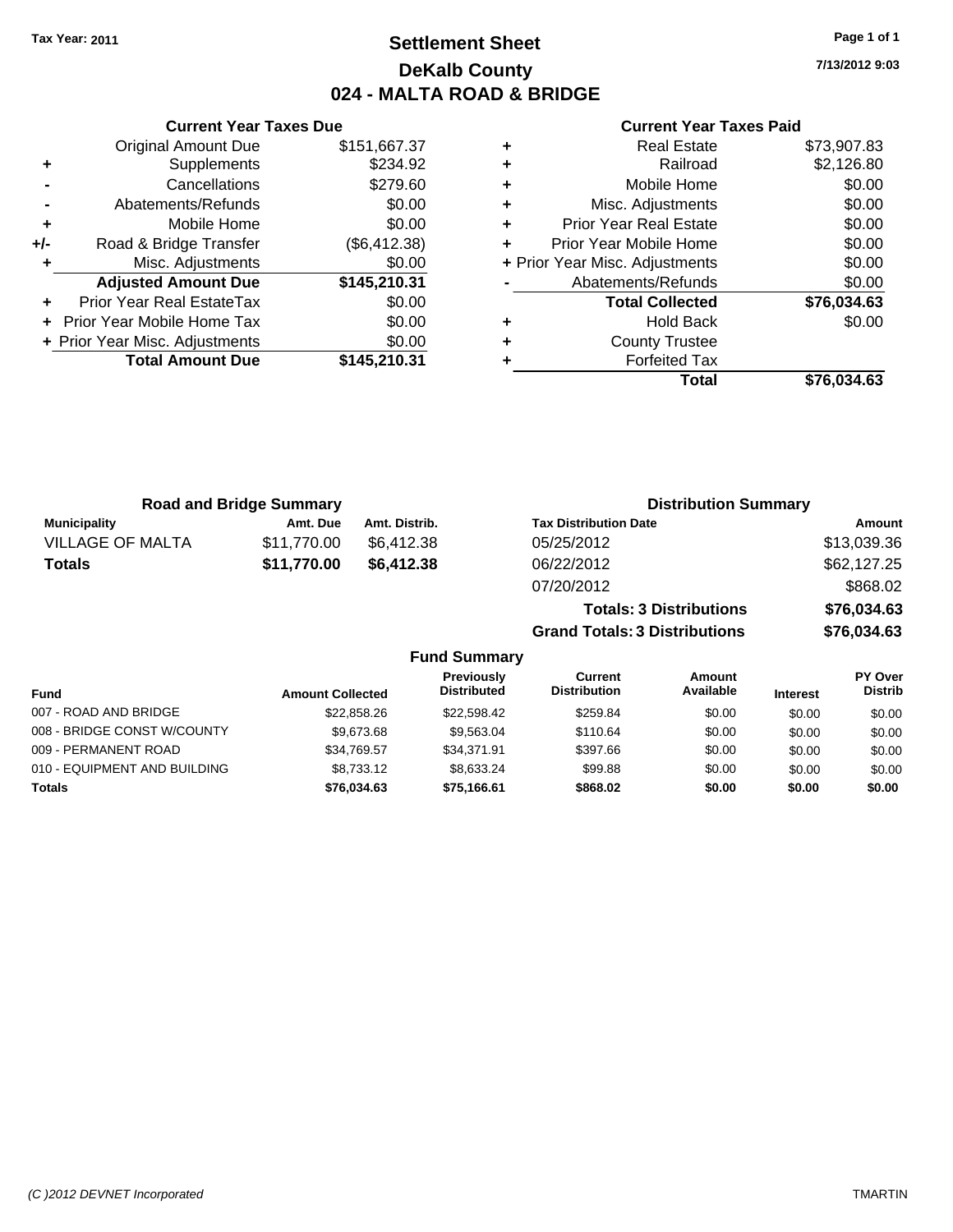# **Settlement Sheet Tax Year: 2011 Page 1 of 1 DeKalb County 025 - MAYFIELD TOWNSHIP**

**7/13/2012 9:03**

|          |   | Total                          | \$51,249.31 |
|----------|---|--------------------------------|-------------|
| 3,082.89 |   | <b>Forfeited Tax</b>           |             |
| \$0.00   | ٠ | <b>County Trustee</b>          |             |
| \$0.00   | ٠ | <b>Hold Back</b>               | \$0.00      |
| \$0.00   |   | <b>Total Collected</b>         | \$51,249.31 |
| 3,082.89 |   | Abatements/Refunds             | \$0.00      |
| \$0.00   |   | + Prior Year Misc. Adjustments | \$0.00      |
| \$0.00   |   | Prior Year Mobile Home         | \$0.00      |
| \$0.00   | ٠ | <b>Prior Year Real Estate</b>  | \$0.00      |
| \$0.00   | ٠ | Misc. Adjustments              | \$0.00      |
| \$708.52 | ٠ | Mobile Home                    | \$0.00      |
| \$685.86 | ٠ | Railroad                       | \$0.00      |
| 3,105.55 | ٠ | <b>Real Estate</b>             | \$51,249.31 |
|          |   |                                |             |

|     | <b>Current Year Taxes Due</b>    |             |
|-----|----------------------------------|-------------|
|     | <b>Original Amount Due</b>       | \$93,105.55 |
| ٠   | Supplements                      | \$685.86    |
|     | Cancellations                    | \$708.52    |
|     | Abatements/Refunds               | \$0.00      |
| ٠   | Mobile Home                      | \$0.00      |
| +/- | Road & Bridge Transfer           | \$0.00      |
| ٠   | Misc. Adjustments                | \$0.00      |
|     | <b>Adjusted Amount Due</b>       | \$93,082.89 |
|     | <b>Prior Year Real EstateTax</b> | \$0.00      |
|     | Prior Year Mobile Home Tax       | \$0.00      |
|     | + Prior Year Misc. Adjustments   | \$0.00      |
|     | <b>Total Amount Due</b>          | \$93.082.89 |

|                     |                                      | <b>Distribution Summary</b>    |                |
|---------------------|--------------------------------------|--------------------------------|----------------|
|                     | <b>Tax Distribution Date</b>         |                                | Amount         |
|                     | 05/25/2012                           |                                | \$10,442.19    |
|                     | 06/22/2012                           |                                | \$40,252.19    |
|                     | 07/20/2012                           |                                | \$554.93       |
|                     |                                      | <b>Totals: 3 Distributions</b> | \$51,249.31    |
|                     | <b>Grand Totals: 3 Distributions</b> |                                | \$51,249.31    |
| <b>Fund Summary</b> |                                      |                                |                |
| <b>Previously</b>   | Current                              | Amount                         | <b>PY Over</b> |

| Fund                     | <b>Amount Collected</b> | <b>Previously</b><br>Distributed | Current<br><b>Distribution</b> | Amount<br>Available | <b>Interest</b> | <b>PY Over</b><br><b>Distrib</b> |
|--------------------------|-------------------------|----------------------------------|--------------------------------|---------------------|-----------------|----------------------------------|
| 001 - CORPORATE          | \$49.046.15             | \$48.515.08                      | \$531.07                       | \$0.00              | \$0.00          | \$0.00                           |
| 054 - GENERAL ASSISTANCE | \$2,203.16              | \$2.179.30                       | \$23.86                        | \$0.00              | \$0.00          | \$0.00                           |
| Totals                   | \$51.249.31             | \$50,694.38                      | \$554.93                       | \$0.00              | \$0.00          | \$0.00                           |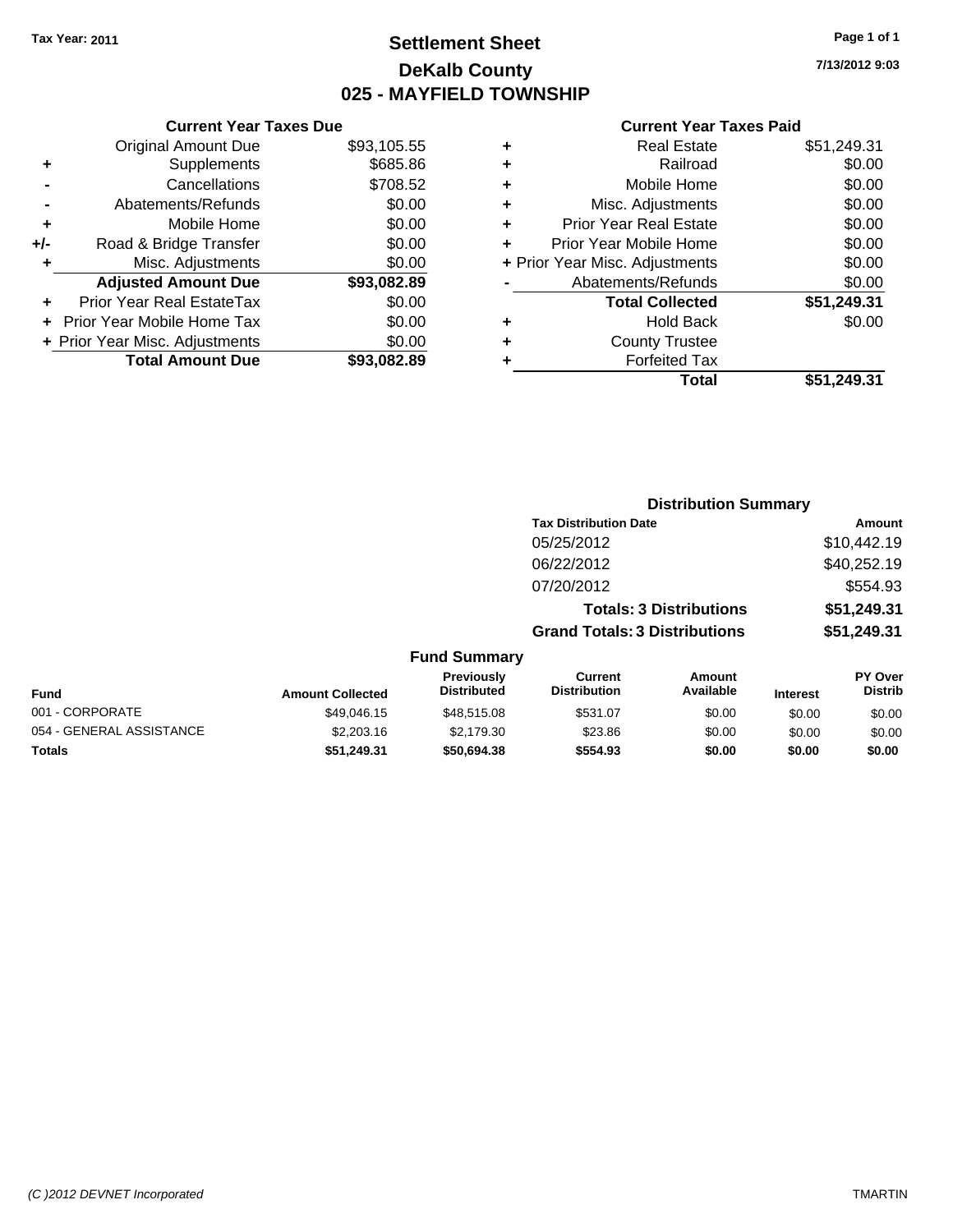**Current Year Taxes Due** Original Amount Due \$224,159.32

**Adjusted Amount Due \$224,104.71**

**Total Amount Due \$224,104.71**

**+** Supplements \$1,651.25 **-** Cancellations \$1,705.86 **-** Abatements/Refunds \$0.00 **+** Mobile Home \$0.00 **+/-** Road & Bridge Transfer \$0.00 **+** Misc. Adjustments **1998** Misc. Adjustments

**+** Prior Year Real EstateTax \$0.00 **+** Prior Year Mobile Home Tax \$0.00 **+ Prior Year Misc. Adjustments**  $$0.00$ 

### **Settlement Sheet Tax Year: 2011 Page 1 of 1 DeKalb County 026 - MAYFIELD ROAD & BRIDGE**

**7/13/2012 9:03**

#### **Current Year Taxes Paid**

| Total                          | \$123.387.21 |
|--------------------------------|--------------|
| <b>Forfeited Tax</b>           |              |
| <b>County Trustee</b>          |              |
| <b>Hold Back</b>               | \$0.00       |
| <b>Total Collected</b>         | \$123,387.21 |
| Abatements/Refunds             | \$0.00       |
| + Prior Year Misc. Adjustments | \$0.00       |
| Prior Year Mobile Home         | \$0.00       |
| <b>Prior Year Real Estate</b>  | \$0.00       |
| Misc. Adjustments              | \$0.00       |
| Mobile Home                    | \$0.00       |
| Railroad                       | \$0.00       |
| <b>Real Estate</b>             | \$123,387.21 |
|                                |              |

|                              | <b>Distribution Summary</b> |                                  |                                       |                                |                 |                                  |
|------------------------------|-----------------------------|----------------------------------|---------------------------------------|--------------------------------|-----------------|----------------------------------|
|                              |                             |                                  | <b>Tax Distribution Date</b>          |                                |                 | Amount                           |
|                              |                             |                                  | 05/25/2012                            |                                |                 | \$25,140.53                      |
|                              |                             |                                  | 06/22/2012                            |                                |                 | \$96,910.66                      |
|                              |                             |                                  | 07/20/2012                            |                                |                 | \$1,336.02                       |
|                              |                             |                                  |                                       | <b>Totals: 3 Distributions</b> |                 | \$123,387.21                     |
|                              |                             |                                  | <b>Grand Totals: 3 Distributions</b>  |                                |                 | \$123,387.21                     |
|                              |                             | <b>Fund Summary</b>              |                                       |                                |                 |                                  |
| <b>Fund</b>                  | <b>Amount Collected</b>     | Previously<br><b>Distributed</b> | <b>Current</b><br><b>Distribution</b> | Amount<br>Available            | <b>Interest</b> | <b>PY Over</b><br><b>Distrib</b> |
| 007 - ROAD AND BRIDGE        | \$79,125.24                 | \$78,268.49                      | \$856.75                              | \$0.00                         | \$0.00          | \$0.00                           |
| 008 - BRIDGE CONST W/COUNTY  | \$3,447.56                  | \$3,410.23                       | \$37.33                               | \$0.00                         | \$0.00          | \$0.00                           |
| 009 - PERMANENT ROAD         | \$31,271.01                 | \$30,932.41                      | \$338.60                              | \$0.00                         | \$0.00          | \$0.00                           |
| 010 - EQUIPMENT AND BUILDING | \$5,301.71                  | \$5,244.30                       | \$57.41                               | \$0.00                         | \$0.00          | \$0.00                           |

047 - SOCIAL SECURITY \$1,696.70 \$1,678.33 \$0.00 \$0.00 \$0.00 \$0.00 **Totals \$123,387.21 \$122,051.19 \$1,336.02 \$0.00 \$0.00 \$0.00**

\$2,544.99 \$2,517.43 \$27.56 \$0.00 \$0.00 \$0.00 \$0.00

035 - TORT JUDGMENTS, LIABILITY

INSURANCE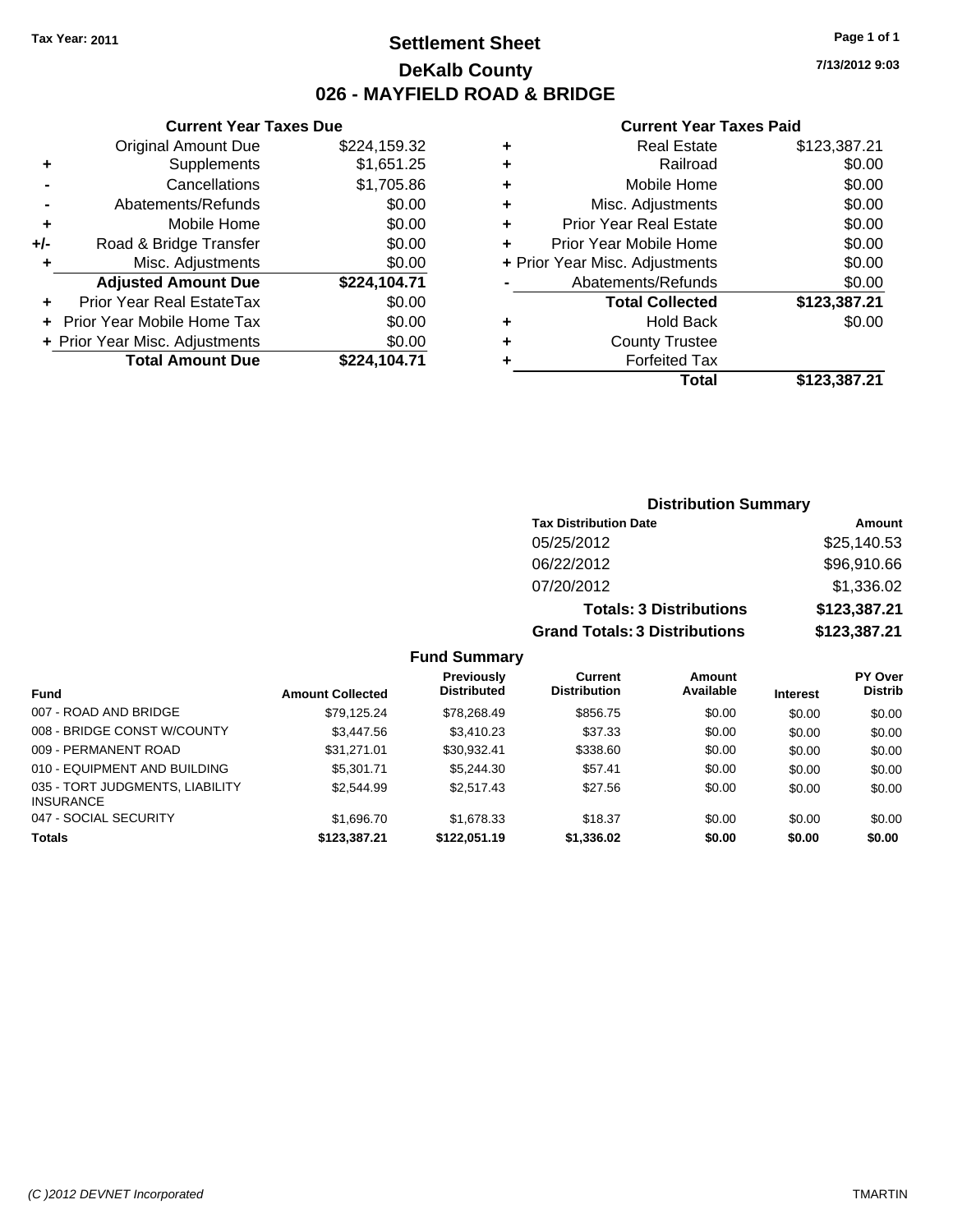# **Settlement Sheet Tax Year: 2011 Page 1 of 1 DeKalb County 027 - MILAN TOWNSHIP**

**7/13/2012 9:03**

| <b>Current Year Taxes Paid</b> |  |  |
|--------------------------------|--|--|
|                                |  |  |

| <b>Current Year Taxes Due</b>  |             |
|--------------------------------|-------------|
| <b>Original Amount Due</b>     | \$40,000.79 |
| Supplements                    | \$81.84     |
| Cancellations                  | \$90.71     |
| Abatements/Refunds             | \$0.00      |
| Mobile Home                    | \$0.00      |
| Road & Bridge Transfer         | \$0.00      |
| Misc. Adjustments              | \$0.00      |
| <b>Adjusted Amount Due</b>     | \$39,991.92 |
| Prior Year Real EstateTax      | \$0.00      |
| Prior Year Mobile Home Tax     | \$0.00      |
| + Prior Year Misc. Adjustments | \$0.00      |
| <b>Total Amount Due</b>        | \$39,991.92 |
|                                |             |

| ٠ | <b>Real Estate</b>             | \$21,747.86 |
|---|--------------------------------|-------------|
| ٠ | Railroad                       | \$0.00      |
| ٠ | Mobile Home                    | \$0.00      |
| ٠ | Misc. Adjustments              | \$0.00      |
| ÷ | <b>Prior Year Real Estate</b>  | \$0.00      |
|   | Prior Year Mobile Home         | \$0.00      |
|   | + Prior Year Misc. Adjustments | \$0.00      |
|   | Abatements/Refunds             | \$0.00      |
|   | <b>Total Collected</b>         | \$21,747.86 |
| ٠ | <b>Hold Back</b>               | \$0.00      |
| ٠ | <b>County Trustee</b>          |             |
| ٠ | <b>Forfeited Tax</b>           |             |
|   | Total                          | \$21.747.86 |

|                 |                         |                                  |                                       | <b>Distribution Summary</b>    |                 |                                  |
|-----------------|-------------------------|----------------------------------|---------------------------------------|--------------------------------|-----------------|----------------------------------|
|                 |                         |                                  | <b>Tax Distribution Date</b>          |                                |                 | Amount                           |
|                 |                         |                                  | 05/25/2012                            |                                |                 | \$1,183.78                       |
|                 |                         |                                  | 06/22/2012                            |                                |                 | \$20,370.34                      |
|                 |                         |                                  | 07/20/2012                            |                                |                 | \$193.74                         |
|                 |                         |                                  |                                       | <b>Totals: 3 Distributions</b> |                 | \$21,747.86                      |
|                 |                         |                                  | <b>Grand Totals: 3 Distributions</b>  |                                |                 | \$21,747.86                      |
|                 |                         | <b>Fund Summary</b>              |                                       |                                |                 |                                  |
| <b>Fund</b>     | <b>Amount Collected</b> | Previously<br><b>Distributed</b> | <b>Current</b><br><b>Distribution</b> | <b>Amount</b><br>Available     | <b>Interest</b> | <b>PY Over</b><br><b>Distrib</b> |
| 001 - CORPORATE | \$21,747.86             | \$21,554.12                      | \$193.74                              | \$0.00                         | \$0.00          | \$0.00                           |
| Totals          | \$21,747.86             | \$21,554.12                      | \$193.74                              | \$0.00                         | \$0.00          | \$0.00                           |
|                 |                         |                                  |                                       |                                |                 |                                  |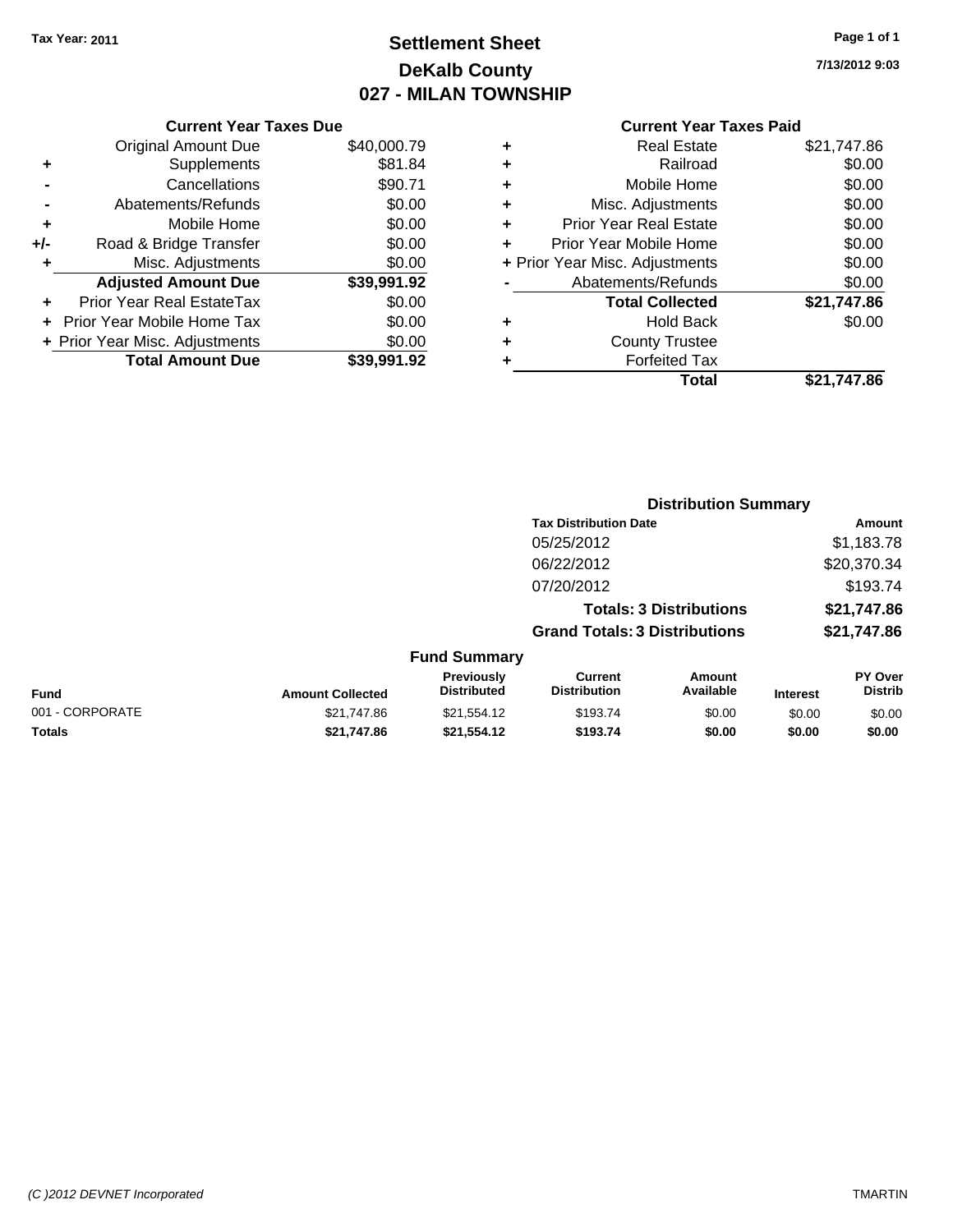# **Settlement Sheet Tax Year: 2011 Page 1 of 1 DeKalb County 028 - MILAN ROAD & BRIDGE**

**7/13/2012 9:03**

| \$60,502.97<br><b>Original Amount Due</b><br>\$123.79<br>Supplements<br>٠<br>\$137.20<br>Cancellations<br>\$0.00<br>Abatements/Refunds<br>\$0.00<br>Mobile Home<br>٠<br>\$0.00<br>Road & Bridge Transfer<br>+/-<br>\$0.00<br>Misc. Adjustments<br>٠<br>\$60,489.56<br><b>Adjusted Amount Due</b><br>\$0.00<br>Prior Year Real EstateTax<br>٠<br>\$0.00<br><b>Prior Year Mobile Home Tax</b><br>\$0.00<br>+ Prior Year Misc. Adjustments | <b>Current Year Taxes Due</b> |             |
|-----------------------------------------------------------------------------------------------------------------------------------------------------------------------------------------------------------------------------------------------------------------------------------------------------------------------------------------------------------------------------------------------------------------------------------------|-------------------------------|-------------|
|                                                                                                                                                                                                                                                                                                                                                                                                                                         |                               |             |
|                                                                                                                                                                                                                                                                                                                                                                                                                                         |                               |             |
|                                                                                                                                                                                                                                                                                                                                                                                                                                         |                               |             |
|                                                                                                                                                                                                                                                                                                                                                                                                                                         |                               |             |
|                                                                                                                                                                                                                                                                                                                                                                                                                                         |                               |             |
|                                                                                                                                                                                                                                                                                                                                                                                                                                         |                               |             |
|                                                                                                                                                                                                                                                                                                                                                                                                                                         |                               |             |
|                                                                                                                                                                                                                                                                                                                                                                                                                                         |                               |             |
|                                                                                                                                                                                                                                                                                                                                                                                                                                         |                               |             |
|                                                                                                                                                                                                                                                                                                                                                                                                                                         |                               |             |
|                                                                                                                                                                                                                                                                                                                                                                                                                                         |                               |             |
|                                                                                                                                                                                                                                                                                                                                                                                                                                         | <b>Total Amount Due</b>       | \$60,489.56 |

| ٠ | <b>Real Estate</b>             | \$32,894.53 |
|---|--------------------------------|-------------|
| ٠ | Railroad                       | \$0.00      |
| ٠ | Mobile Home                    | \$0.00      |
| ٠ | Misc. Adjustments              | \$0.00      |
| ٠ | Prior Year Real Estate         | \$0.00      |
|   | Prior Year Mobile Home         | \$0.00      |
|   | + Prior Year Misc. Adjustments | \$0.00      |
|   | Abatements/Refunds             | \$0.00      |
|   | <b>Total Collected</b>         | \$32,894.53 |
| ٠ | <b>Hold Back</b>               | \$0.00      |
| ٠ | <b>County Trustee</b>          |             |
| ٠ | <b>Forfeited Tax</b>           |             |
|   | Total                          | \$32.894.53 |
|   |                                |             |

|                             |                         |                                         | <b>Distribution Summary</b>           |                                |                 |                           |
|-----------------------------|-------------------------|-----------------------------------------|---------------------------------------|--------------------------------|-----------------|---------------------------|
|                             |                         |                                         | <b>Tax Distribution Date</b>          |                                |                 | Amount                    |
|                             |                         |                                         | 05/25/2012                            |                                |                 | \$1,790.52                |
|                             |                         |                                         | 06/22/2012                            |                                |                 | \$30,810.97               |
|                             |                         |                                         | 07/20/2012                            |                                |                 | \$293.04                  |
|                             |                         |                                         |                                       | <b>Totals: 3 Distributions</b> |                 | \$32,894.53               |
|                             |                         |                                         | <b>Grand Totals: 3 Distributions</b>  |                                |                 | \$32,894.53               |
|                             |                         | <b>Fund Summary</b>                     |                                       |                                |                 |                           |
| <b>Fund</b>                 | <b>Amount Collected</b> | <b>Previously</b><br><b>Distributed</b> | <b>Current</b><br><b>Distribution</b> | Amount<br>Available            | <b>Interest</b> | PY Over<br><b>Distrib</b> |
| 007 - ROAD AND BRIDGE       | \$22,371.58             | \$22,172.28                             | \$199.30                              | \$0.00                         | \$0.00          | \$0.00                    |
| 008 - BRIDGE CONST W/COUNTY | \$2,367.38              | \$2,346.29                              | \$21.09                               | \$0.00                         | \$0.00          | \$0.00                    |
| 009 - PERMANENT ROAD        | \$8,155.57              | \$8,082.92                              | \$72.65                               | \$0.00                         | \$0.00          | \$0.00                    |
| Totals                      | \$32,894.53             | \$32,601.49                             | \$293.04                              | \$0.00                         | \$0.00          | \$0.00                    |
|                             |                         |                                         |                                       |                                |                 |                           |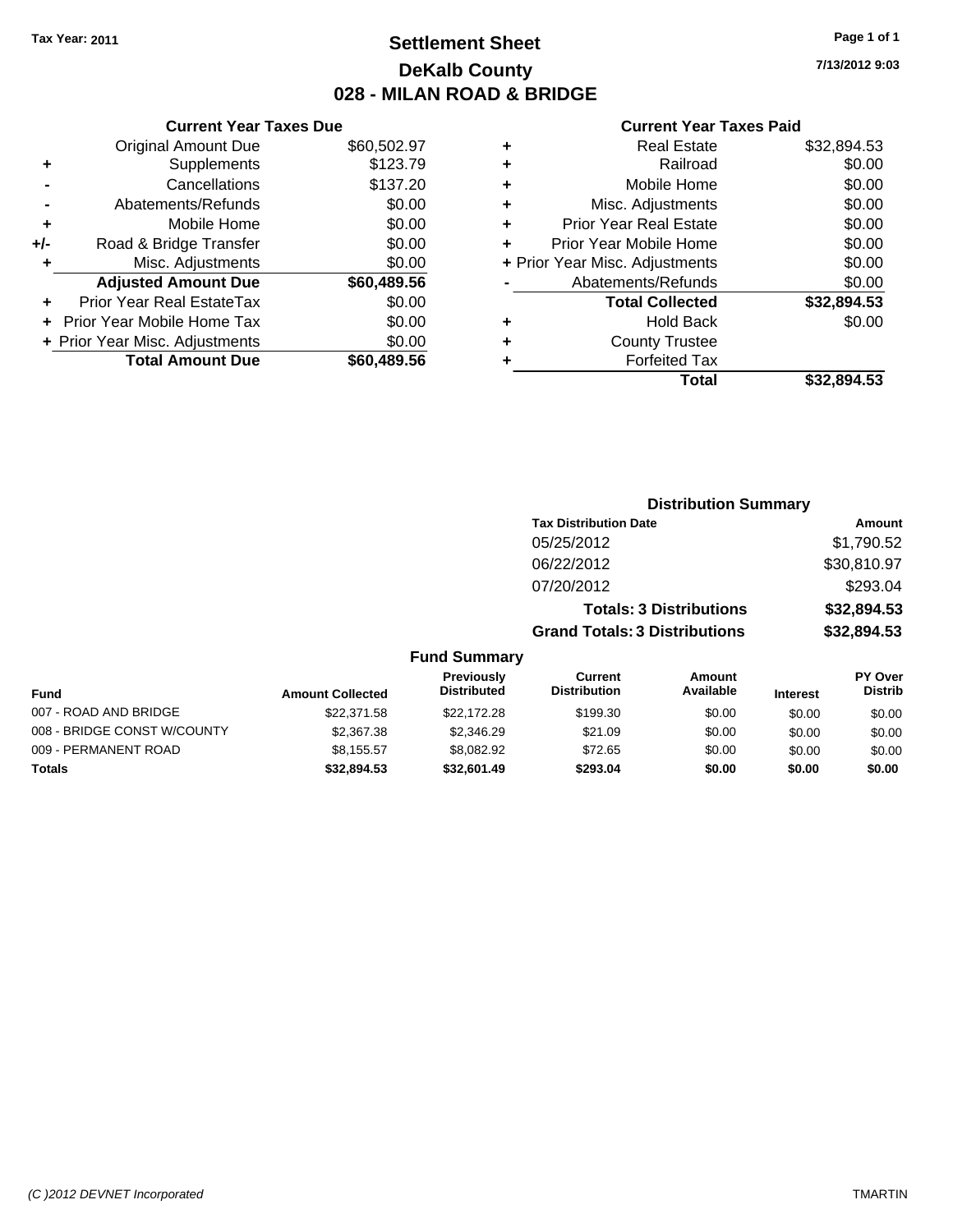# **Settlement Sheet Tax Year: 2011 Page 1 of 1 DeKalb County 029 - PAW PAW TOWNSHIP**

**7/13/2012 9:03**

### **Current Year Taxes Paid**

|     | <b>Current Year Taxes Due</b>  |             |
|-----|--------------------------------|-------------|
|     | <b>Original Amount Due</b>     | \$63,197.98 |
| ٠   | Supplements                    | \$6,586.42  |
|     | Cancellations                  | \$6,586.42  |
|     | Abatements/Refunds             | \$0.00      |
| ٠   | Mobile Home                    | \$0.00      |
| +/- | Road & Bridge Transfer         | \$0.00      |
|     | Misc. Adjustments              | \$0.00      |
|     | <b>Adjusted Amount Due</b>     | \$63,197.98 |
| ÷   | Prior Year Real EstateTax      | \$0.00      |
|     | Prior Year Mobile Home Tax     | \$0.00      |
|     | + Prior Year Misc. Adjustments | \$0.00      |
|     | <b>Total Amount Due</b>        | \$63.197.98 |
|     |                                |             |

| ٠ | <b>Real Estate</b>             | \$33,571.36 |
|---|--------------------------------|-------------|
| ٠ | Railroad                       | \$1,077.87  |
| ٠ | Mobile Home                    | \$0.00      |
| ٠ | Misc. Adjustments              | \$0.00      |
| ÷ | <b>Prior Year Real Estate</b>  | \$0.00      |
| ٠ | Prior Year Mobile Home         | \$0.00      |
|   | + Prior Year Misc. Adjustments | \$0.00      |
|   | Abatements/Refunds             | \$0.00      |
|   | <b>Total Collected</b>         | \$34,649.23 |
| ٠ | Hold Back                      | \$0.00      |
| ٠ | <b>County Trustee</b>          |             |
| ٠ | <b>Forfeited Tax</b>           |             |
|   | Total                          | \$34.649.23 |
|   |                                |             |

|                          |                         |                                  | <b>Distribution Summary</b>           |                                |                 |                                  |
|--------------------------|-------------------------|----------------------------------|---------------------------------------|--------------------------------|-----------------|----------------------------------|
|                          |                         |                                  | <b>Tax Distribution Date</b>          |                                |                 | Amount                           |
|                          |                         |                                  | 05/25/2012                            |                                |                 | \$5,168.53                       |
|                          |                         |                                  | 06/22/2012                            |                                |                 | \$29,302.00                      |
|                          |                         |                                  | 07/20/2012                            |                                |                 | \$178.70                         |
|                          |                         |                                  |                                       | <b>Totals: 3 Distributions</b> |                 | \$34,649.23                      |
|                          |                         |                                  | <b>Grand Totals: 3 Distributions</b>  |                                |                 | \$34,649.23                      |
|                          |                         | <b>Fund Summary</b>              |                                       |                                |                 |                                  |
| Fund                     | <b>Amount Collected</b> | Previously<br><b>Distributed</b> | <b>Current</b><br><b>Distribution</b> | <b>Amount</b><br>Available     | <b>Interest</b> | <b>PY Over</b><br><b>Distrib</b> |
| 001 - CORPORATE          | \$32.531.47             | \$32,363.69                      | \$167.78                              | \$0.00                         | \$0.00          | \$0.00                           |
| 017 - CEMETERY           | \$1,325.93              | \$1,319.09                       | \$6.84                                | \$0.00                         | \$0.00          | \$0.00                           |
| 034 - GENERAL ASSISTANCE | \$791.83                | \$787.75                         | \$4.08                                | \$0.00                         | \$0.00          | \$0.00                           |

**Totals \$34,649.23 \$34,470.53 \$178.70 \$0.00 \$0.00 \$0.00**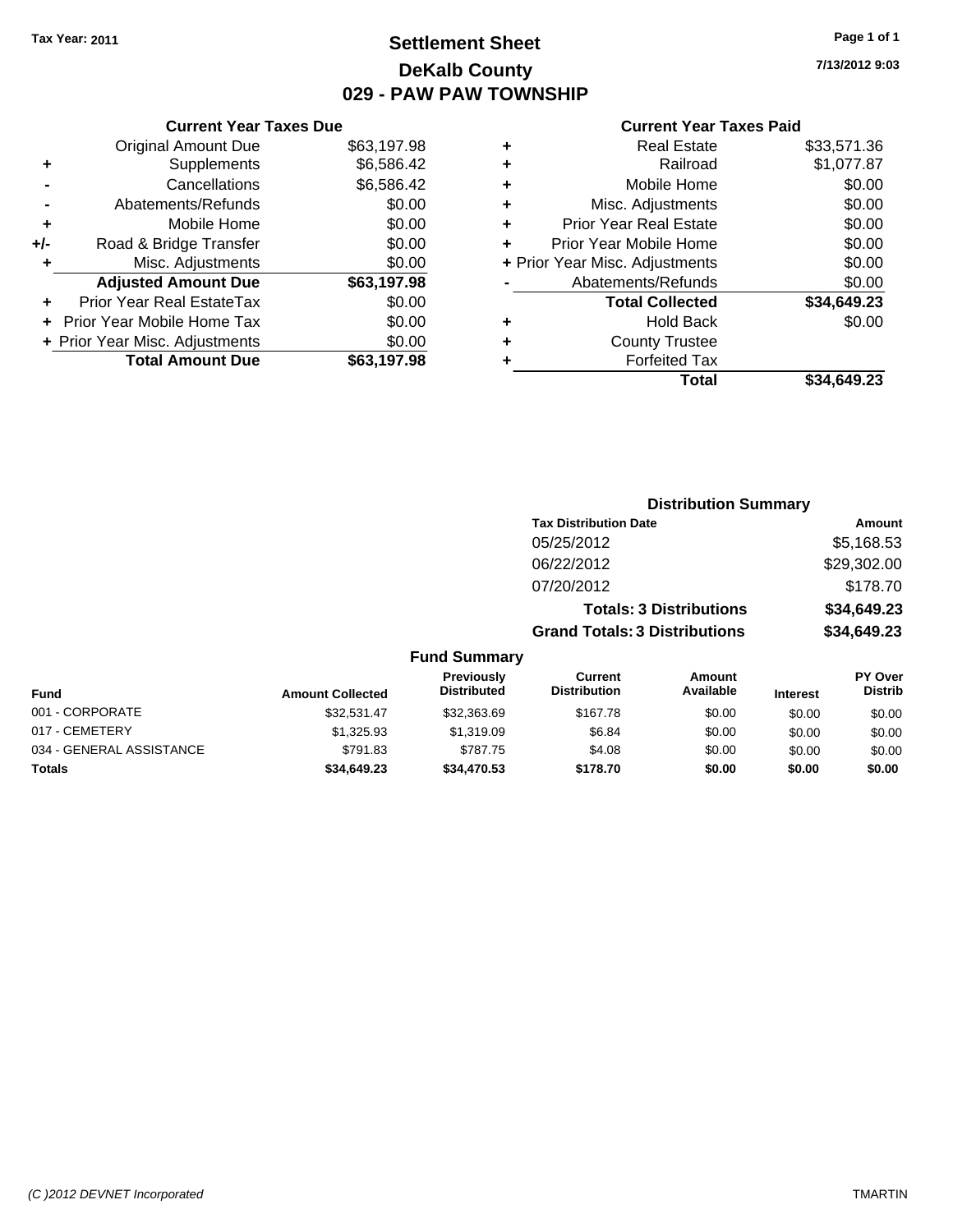### **Settlement Sheet Tax Year: 2011 Page 1 of 1 DeKalb County 030 - PAW PAW ROAD & BRIDGE**

**7/13/2012 9:03**

| \$87,165.35                                                                                     |
|-------------------------------------------------------------------------------------------------|
|                                                                                                 |
| \$9,084.26                                                                                      |
|                                                                                                 |
|                                                                                                 |
|                                                                                                 |
|                                                                                                 |
|                                                                                                 |
|                                                                                                 |
|                                                                                                 |
|                                                                                                 |
| \$87,165.35                                                                                     |
| \$9,084.26<br>\$0.00<br>\$0.00<br>\$0.00<br>\$0.00<br>\$87,165.35<br>\$0.00<br>\$0.00<br>\$0.00 |

| ٠ | <b>Real Estate</b>             | \$46,302.87 |
|---|--------------------------------|-------------|
| ٠ | Railroad                       | \$1,486.64  |
| ٠ | Mobile Home                    | \$0.00      |
| ٠ | Misc. Adjustments              | \$0.00      |
| ٠ | <b>Prior Year Real Estate</b>  | \$0.00      |
| ÷ | Prior Year Mobile Home         | \$0.00      |
|   | + Prior Year Misc. Adjustments | \$0.00      |
|   | Abatements/Refunds             | \$0.00      |
|   | <b>Total Collected</b>         | \$47,789.51 |
| ٠ | <b>Hold Back</b>               | \$0.00      |
| ٠ | <b>County Trustee</b>          |             |
|   | <b>Forfeited Tax</b>           |             |
|   | Total                          | \$47,789.51 |

| <b>Distribution Summary</b>          |             |
|--------------------------------------|-------------|
| <b>Tax Distribution Date</b>         | Amount      |
| 05/25/2012                           | \$7,128.60  |
| 06/22/2012                           | \$40,414.44 |
| 07/20/2012                           | \$246.47    |
| <b>Totals: 3 Distributions</b>       | \$47,789.51 |
| <b>Grand Totals: 3 Distributions</b> | \$47,789.51 |

|  | <b>Fund Summary</b> |
|--|---------------------|
|--|---------------------|

|                                               |                         | Previously         | <b>Current</b>      | Amount    |                 | <b>PY Over</b> |
|-----------------------------------------------|-------------------------|--------------------|---------------------|-----------|-----------------|----------------|
| <b>Fund</b>                                   | <b>Amount Collected</b> | <b>Distributed</b> | <b>Distribution</b> | Available | <b>Interest</b> | <b>Distrib</b> |
| 007 - ROAD AND BRIDGE                         | \$23.173.18             | \$23.053.66        | \$119.52            | \$0.00    | \$0.00          | \$0.00         |
| 009 - PERMANENT ROAD                          | \$18,554.75             | \$18,459.06        | \$95.69             | \$0.00    | \$0.00          | \$0.00         |
| 010 - EQUIPMENT AND BUILDING                  | \$2,552.43              | \$2,539.27         | \$13.16             | \$0.00    | \$0.00          | \$0.00         |
| 027 - AUDIT                                   | \$387.87                | \$385.87           | \$2.00              | \$0.00    | \$0.00          | \$0.00         |
| 035 - TORT JUDGEMENTS/LIABILITY<br><b>INS</b> | \$2,462.78              | \$2,450.08         | \$12.70             | \$0.00    | \$0.00          | \$0.00         |
| 047 - SOCIAL SECURITY                         | \$658.50                | \$655.10           | \$3.40              | \$0.00    | \$0.00          | \$0.00         |
| <b>Totals</b>                                 | \$47,789.51             | \$47,543.04        | \$246.47            | \$0.00    | \$0.00          | \$0.00         |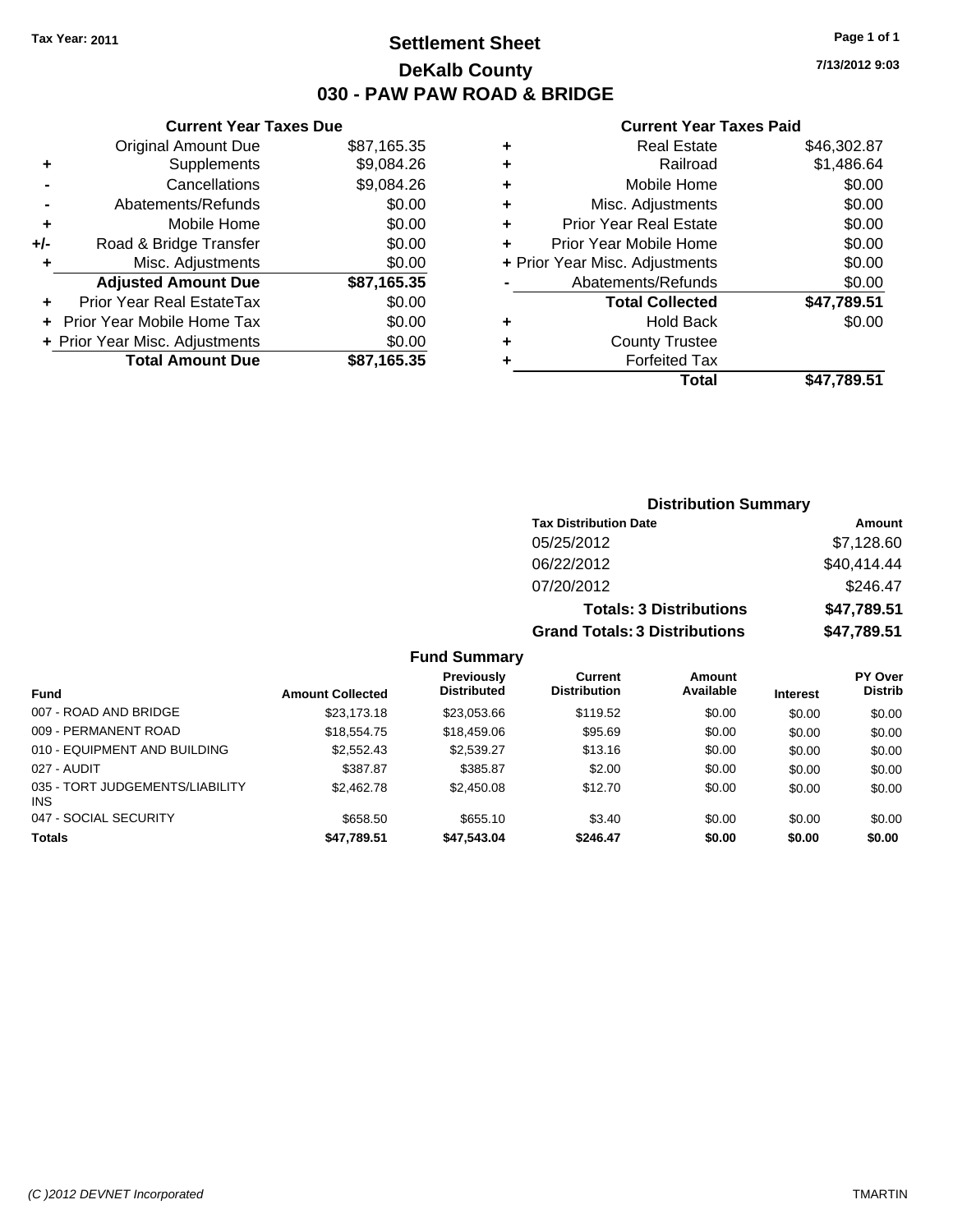# **Settlement Sheet Tax Year: 2011 Page 1 of 1 DeKalb County 031 - PIERCE TOWNSHIP**

**7/13/2012 9:03**

### **Current Year Taxes Paid**

|       | <b>Current Year Taxes Due</b>  |             |
|-------|--------------------------------|-------------|
|       | <b>Original Amount Due</b>     | \$53,416.36 |
| ٠     | Supplements                    | \$763.87    |
|       | Cancellations                  | \$876.81    |
|       | Abatements/Refunds             | \$5.14      |
| ٠     | Mobile Home                    | \$0.00      |
| $+/-$ | Road & Bridge Transfer         | \$0.00      |
|       | Misc. Adjustments              | \$0.00      |
|       | <b>Adjusted Amount Due</b>     | \$53,298.28 |
|       | Prior Year Real EstateTax      | (\$229.73)  |
|       | Prior Year Mobile Home Tax     | \$0.00      |
|       | + Prior Year Misc. Adjustments | \$0.00      |
|       | <b>Total Amount Due</b>        | \$53,068.55 |
|       |                                |             |

|   | <b>Real Estate</b>             | \$29,223.69 |
|---|--------------------------------|-------------|
| ٠ | Railroad                       | \$0.00      |
| ٠ | Mobile Home                    | \$0.00      |
| ٠ | Misc. Adjustments              | \$0.00      |
| ٠ | <b>Prior Year Real Estate</b>  | (\$229.73)  |
| ÷ | Prior Year Mobile Home         | \$0.00      |
|   | + Prior Year Misc. Adjustments | \$0.00      |
|   | Abatements/Refunds             | \$5.14      |
|   | <b>Total Collected</b>         | \$28,988.82 |
| ٠ | Hold Back                      | \$0.00      |
| ٠ | <b>County Trustee</b>          |             |
|   | <b>Forfeited Tax</b>           |             |
|   | Total                          | \$28.988.82 |

### **Distribution Summary Tax Distribution Date Amount** 05/25/2012 \$5,586.36 06/22/2012 \$23,055.87 07/20/2012 \$346.59 **Totals: 3 Distributions \$28,988.82 Grand Totals: 3 Distributions \$28,988.82**

#### **Fund Summary**

| <b>Fund</b>                                   | <b>Amount Collected</b> | <b>Previously</b><br><b>Distributed</b> | <b>Current</b><br><b>Distribution</b> | <b>Amount</b><br>Available | <b>Interest</b> | <b>PY Over</b><br><b>Distrib</b> |
|-----------------------------------------------|-------------------------|-----------------------------------------|---------------------------------------|----------------------------|-----------------|----------------------------------|
| 001 - CORPORATE                               | \$21,961.87             | \$21,699.28                             | \$262.59                              | \$0.00                     | \$0.00          | \$0.00                           |
| $005 - I. M. R. F.$                           | \$1,533.51              | \$1,515.18                              | \$18.33                               | \$0.00                     | \$0.00          | \$0.00                           |
| 027 - AUDIT                                   | \$498.86                | \$492.90                                | \$5.96                                | \$0.00                     | \$0.00          | \$0.00                           |
| 035 - TORT JUDGEMENTS/LIABILITY<br><b>INS</b> | \$2,225.91              | \$2.199.30                              | \$26.61                               | \$0.00                     | \$0.00          | \$0.00                           |
| 047 - SOCIAL SECURITY                         | \$1,140.40              | \$1.126.77                              | \$13.63                               | \$0.00                     | \$0.00          | \$0.00                           |
| 054 - GENERAL ASSISTANCE                      | \$1.628.27              | \$1,608.80                              | \$19.47                               | \$0.00                     | \$0.00          | \$0.00                           |
| <b>Totals</b>                                 | \$28,988.82             | \$28,642.23                             | \$346.59                              | \$0.00                     | \$0.00          | \$0.00                           |

### **Abatement Detail**

#### **Year Source Account Type Amount Adjustment Description**

2011 RE - Real Estate \$5.14 12-19-400-003 PTAB INTEREST REFUND by TBA PTAB Decision **Totals \$5.14 1 entries**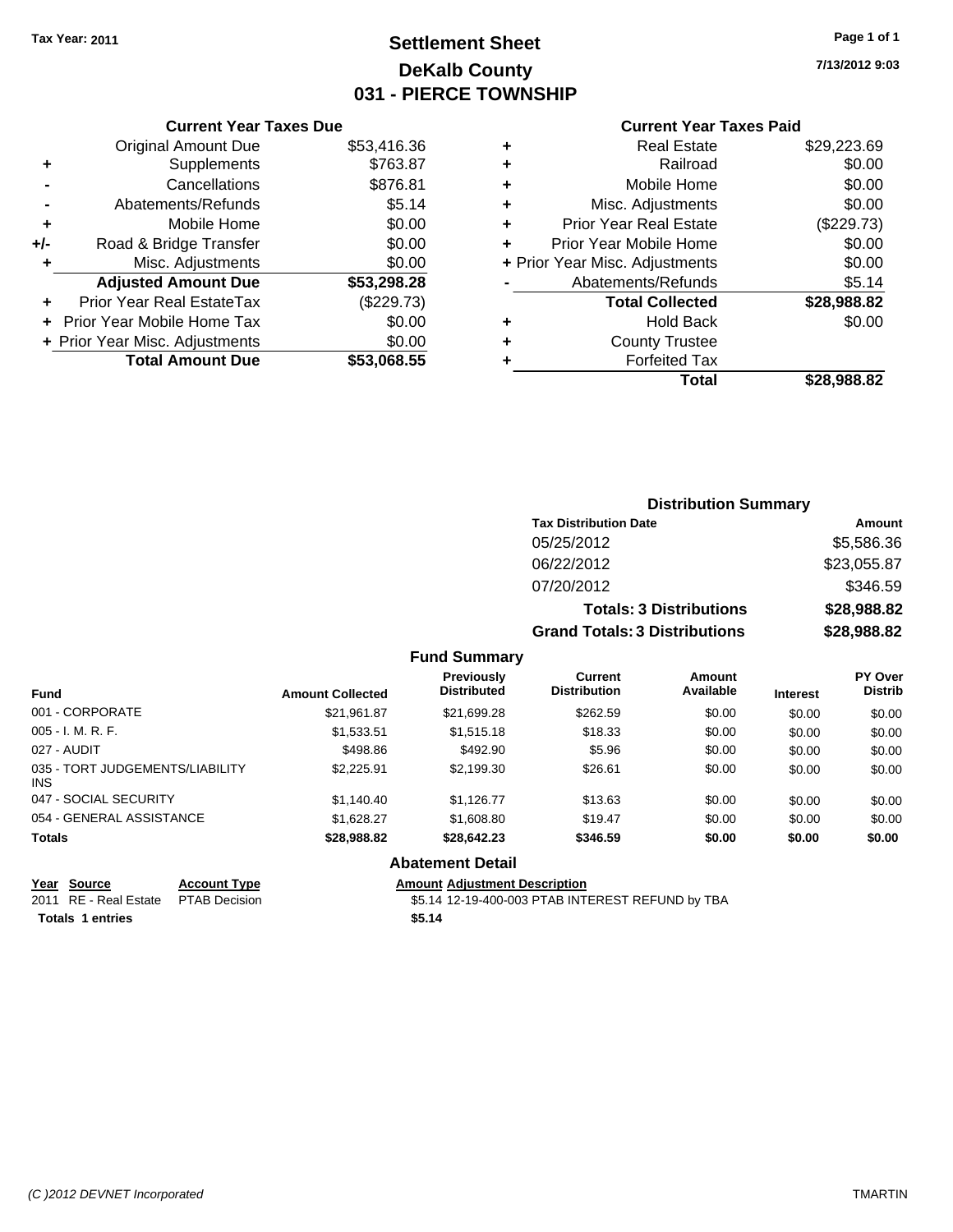## **Settlement Sheet Tax Year: 2011 Page 1 of 1 DeKalb County 032 - PIERCE ROAD & BRIDGE**

**7/13/2012 9:03**

### **Current Year Taxes Paid**

|   | Total                          | \$86.261.52 |
|---|--------------------------------|-------------|
|   | <b>Forfeited Tax</b>           |             |
| ٠ | <b>County Trustee</b>          |             |
| ٠ | <b>Hold Back</b>               | \$0.00      |
|   | <b>Total Collected</b>         | \$86,261.52 |
|   | Abatements/Refunds             | \$15.28     |
|   | + Prior Year Misc. Adjustments | \$0.00      |
|   | Prior Year Mobile Home         | \$0.00      |
| ÷ | <b>Prior Year Real Estate</b>  | (\$688.26)  |
| ÷ | Misc. Adjustments              | \$0.00      |
| ÷ | Mobile Home                    | \$0.00      |
| ٠ | Railroad                       | \$0.00      |
| ٠ | <b>Real Estate</b>             | \$86,965.06 |
|   |                                |             |

|     | <b>Current Year Taxes Due</b>    |              |
|-----|----------------------------------|--------------|
|     | <b>Original Amount Due</b>       | \$158,958.38 |
| ٠   | Supplements                      | \$2,273.09   |
|     | Cancellations                    | \$2,609.23   |
|     | Abatements/Refunds               | \$15.28      |
| ٠   | Mobile Home                      | \$0.00       |
| +/- | Road & Bridge Transfer           | \$0.00       |
| ٠   | Misc. Adjustments                | \$0.00       |
|     | <b>Adjusted Amount Due</b>       | \$158,606.96 |
|     | <b>Prior Year Real EstateTax</b> | (\$688.26)   |
|     | Prior Year Mobile Home Tax       | \$0.00       |
|     | + Prior Year Misc. Adjustments   | \$0.00       |
|     | <b>Total Amount Due</b>          | \$157.918.70 |

| <b>Distribution Summary</b>          |             |  |  |
|--------------------------------------|-------------|--|--|
| <b>Tax Distribution Date</b>         | Amount      |  |  |
| 05/25/2012                           | \$16,622.25 |  |  |
| 06/22/2012                           | \$68,607.87 |  |  |
| 07/20/2012                           | \$1,031.40  |  |  |
| <b>Totals: 3 Distributions</b>       | \$86,261.52 |  |  |
| <b>Grand Totals: 3 Distributions</b> | \$86,261.52 |  |  |

### **Fund Summary**

|                              |                         | <b>Previously</b>  | Current             | <b>Amount</b> |                 | <b>PY Over</b> |
|------------------------------|-------------------------|--------------------|---------------------|---------------|-----------------|----------------|
| <b>Fund</b>                  | <b>Amount Collected</b> | <b>Distributed</b> | <b>Distribution</b> | Available     | <b>Interest</b> | <b>Distrib</b> |
| $005 - I. M. R. F.$          | \$58.85                 | \$58.15            | \$0.70              | \$0.00        | \$0.00          | \$0.00         |
| 007 - ROAD AND BRIDGE        | \$60.728.19             | \$60,002.08        | \$726.11            | \$0.00        | \$0.00          | \$0.00         |
| 008 - BRIDGE CONST W/COUNTY  | \$4.821.75              | \$4.764.10         | \$57.65             | \$0.00        | \$0.00          | \$0.00         |
| 009 - PERMANENT ROAD         | \$16,661.06             | \$16,461.85        | \$199.21            | \$0.00        | \$0.00          | \$0.00         |
| 010 - EQUIPMENT AND BUILDING | \$3.376.11              | \$3,335.74         | \$40.37             | \$0.00        | \$0.00          | \$0.00         |
| 047 - SOCIAL SECURITY        | \$615.56                | \$608.20           | \$7.36              | \$0.00        | \$0.00          | \$0.00         |
| <b>Totals</b>                | \$86,261.52             | \$85,230.12        | \$1,031.40          | \$0.00        | \$0.00          | \$0.00         |

# **Abatement Detail**

**Year Source Account Type Amount Adjustment Description**

2011 RE - Real Estate \$15.28 12-19-400-003 PTAB INTEREST REFUND by TBA PTAB Decision **Totals \$15.28 1 entries**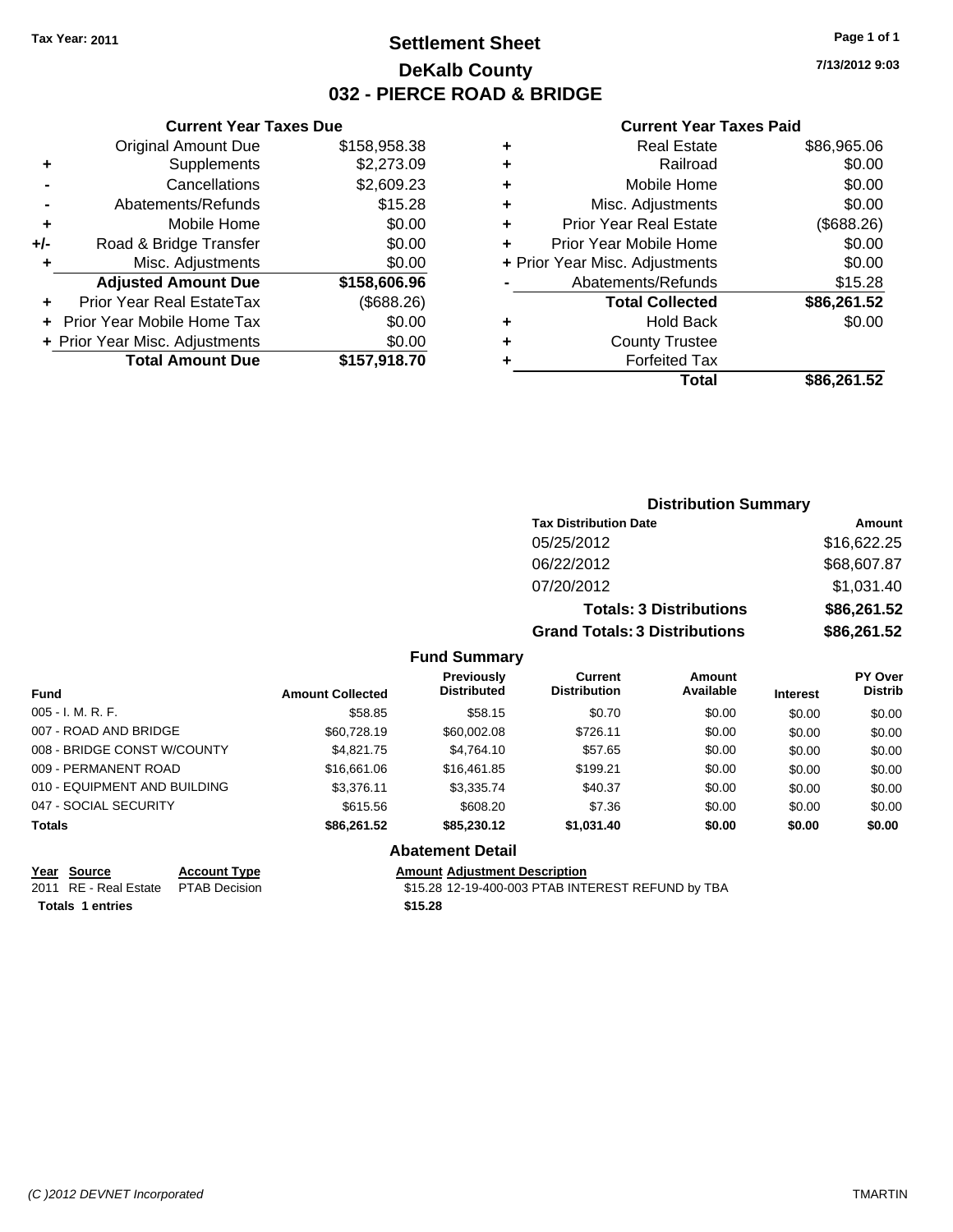# **Settlement Sheet Tax Year: 2011 Page 1 of 1 DeKalb County 033 - SANDWICH TOWNSHIP**

**7/13/2012 9:03**

#### **Current Year Taxes Paid**

| Total                          | \$120,448.22 |
|--------------------------------|--------------|
| <b>Forfeited Tax</b>           |              |
| <b>County Trustee</b>          |              |
| <b>Hold Back</b>               | \$0.00       |
| <b>Total Collected</b>         | \$120,448.22 |
| Abatements/Refunds             | \$1.91       |
| + Prior Year Misc. Adjustments | \$0.00       |
| Prior Year Mobile Home         | \$0.00       |
| <b>Prior Year Real Estate</b>  | (\$36.76)    |
| Misc. Adjustments              | \$73.96      |
| Mobile Home                    | \$0.00       |
| Railroad                       | \$317.37     |
| <b>Real Estate</b>             | \$120,095.56 |
|                                |              |

| ÷         | Misc. Adjustments              | \$73.96      |   | + Prior Year |
|-----------|--------------------------------|--------------|---|--------------|
|           | <b>Adjusted Amount Due</b>     | \$227,888.47 |   | Ab           |
| $\ddot{}$ | Prior Year Real EstateTax      | (\$36.76)    |   |              |
|           | + Prior Year Mobile Home Tax   | \$0.00       |   |              |
|           | + Prior Year Misc. Adjustments | \$0.00       | ٠ |              |
|           | <b>Total Amount Due</b>        | \$227,851.71 |   |              |
|           |                                |              |   |              |
|           |                                |              |   |              |
|           |                                |              |   |              |

**Current Year Taxes Due** Original Amount Due \$227,905.17

**+** Supplements \$799.54 **-** Cancellations \$888.29 **-** Abatements/Refunds \$1.91 **+** Mobile Home \$0.00 **+/-** Road & Bridge Transfer \$0.00

### **Distribution Summary**

| <b>Tax Distribution Date</b>         | Amount       |
|--------------------------------------|--------------|
| 05/25/2012                           | \$22,496.71  |
| 06/22/2012                           | \$93,710.82  |
| 07/20/2012                           | \$4,240.69   |
| <b>Totals: 3 Distributions</b>       | \$120,448.22 |
| <b>Grand Totals: 3 Distributions</b> | \$120,448.22 |

#### **Fund Summary**

| <b>Fund</b>              | <b>Amount Collected</b> | <b>Previously</b><br><b>Distributed</b> | Current<br><b>Distribution</b> | <b>Amount</b><br>Available | <b>Interest</b> | <b>PY Over</b><br><b>Distrib</b> |
|--------------------------|-------------------------|-----------------------------------------|--------------------------------|----------------------------|-----------------|----------------------------------|
| 001 - CORPORATE          | \$63.669.28             | \$61,427.65                             | \$2,241.63                     | \$0.00                     | \$0.00          | \$0.00                           |
| 005 - I. M. R. F.        | \$7,851.42              | \$7.574.99                              | \$276.43                       | \$0.00                     | \$0.00          | \$0.00                           |
| 017 - CEMETERY           | \$35.850.45             | \$34.588.24                             | \$1.262.21                     | \$0.00                     | \$0.00          | \$0.00                           |
| 047 - SOCIAL SECURITY    | \$2,617.10              | \$2,524.96                              | \$92.14                        | \$0.00                     | \$0.00          | \$0.00                           |
| 054 - GENERAL ASSISTANCE | \$10,459.97             | \$10.091.69                             | \$368.28                       | \$0.00                     | \$0.00          | \$0.00                           |
| <b>Totals</b>            | \$120,448.22            | \$116,207.53                            | \$4,240.69                     | \$0.00                     | \$0.00          | \$0.00                           |

#### **Miscellaneous Adjustment Detail**

|                         | Year Source           | <b>Account Type</b>       | <b>Amount Adjustment Description</b>           |  |  |  |
|-------------------------|-----------------------|---------------------------|------------------------------------------------|--|--|--|
|                         | 2011 RE - Real Estate | Back Tax Collected        | \$8.27 BYRNE REDEMPTION 19-10-201-031 by TBA   |  |  |  |
|                         | 2011 RE - Real Estate | <b>Back Tax Collected</b> | \$17.78 PRIMUS REDEMPTION 8 PARCELS by TBA     |  |  |  |
|                         | 2011 RE - Real Estate | <b>Back Tax Collected</b> | \$17.73 BYRNE REDEMPTION 19-10-201-018 by TBA  |  |  |  |
|                         | 2011 RE - Real Estate | <b>Back Tax Collected</b> | \$30.18 DOBSON REDEMPTION 19-26-481-012 by TBA |  |  |  |
| <b>Totals 4 entries</b> |                       |                           | \$73.96                                        |  |  |  |
|                         |                       |                           |                                                |  |  |  |
|                         |                       |                           | <b>Abatement Detail</b>                        |  |  |  |

**Totals \$1.91 2 entries**

#### **Abatement Detail**

**Year Source Account Type Amount Adjustment Description** 2011 RE - Real Estate \$1.31 19-27-427-012 PTAB INTEREST REFUND by TBA PTAB Decision 2011 RE - Real Estate \$0.60 19-26-432-011 PTAB INTEREST REFUND by TBA PTAB Decision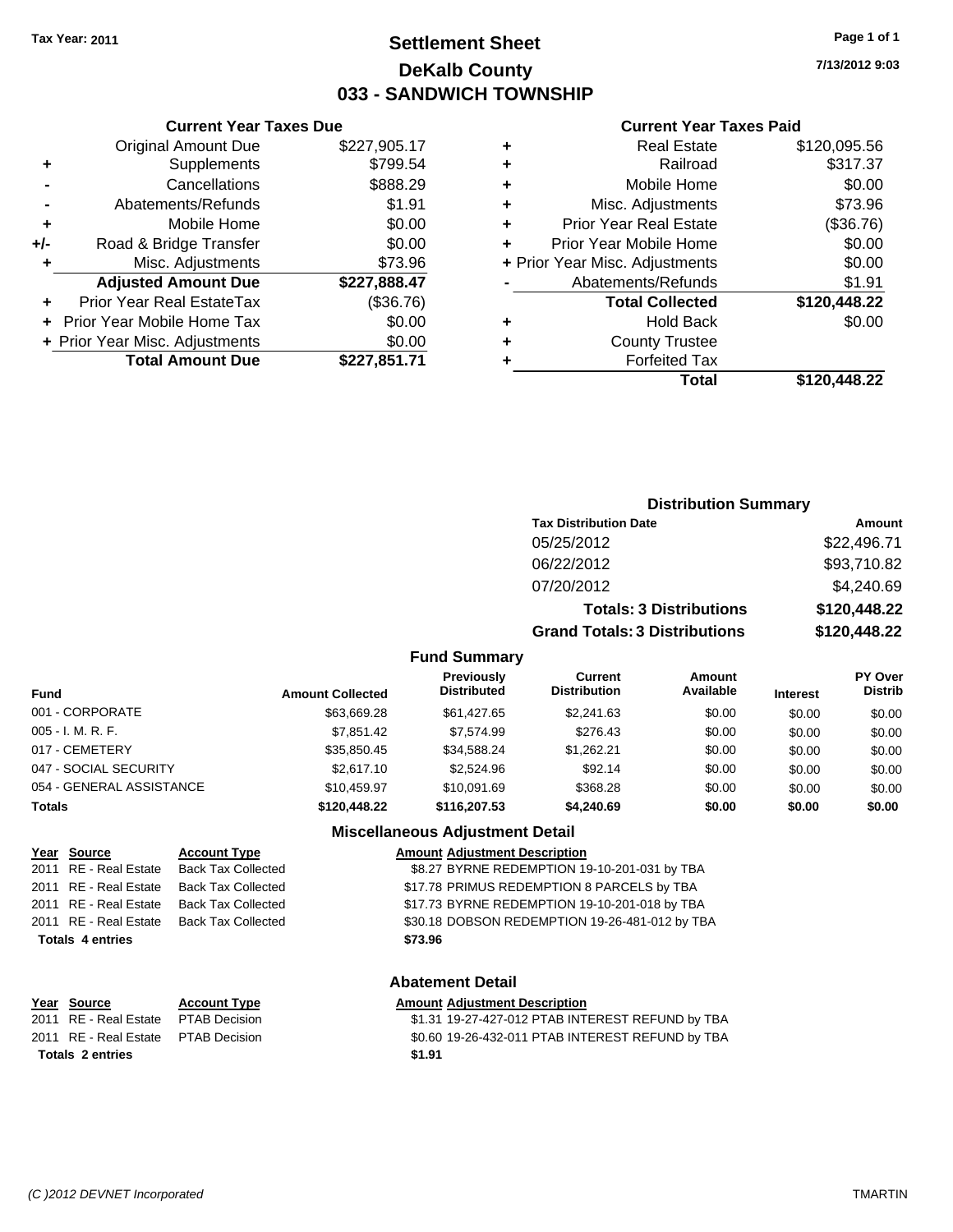# **Settlement Sheet Tax Year: 2011 Page 1 of 1 DeKalb County 034 - SANDWICH LIBRARY DISTRICT**

**7/13/2012 9:03**

### **Current Year Taxes Paid**

| <b>Forfeited Tax</b>          |                                |
|-------------------------------|--------------------------------|
|                               |                                |
| <b>County Trustee</b>         |                                |
| <b>Hold Back</b>              | \$0.00                         |
| <b>Total Collected</b>        | \$170,936.66                   |
| Abatements/Refunds            | \$2.71                         |
|                               | \$0.00                         |
| Prior Year Mobile Home        | \$0.00                         |
| <b>Prior Year Real Estate</b> | (\$52.53)                      |
| Misc. Adjustments             | \$104.96                       |
| Mobile Home                   | \$0.00                         |
| Railroad                      | \$450.41                       |
| <b>Real Estate</b>            | \$170,436.53                   |
|                               | + Prior Year Misc. Adjustments |

|     | <b>Current Year Taxes Due</b>    |              |
|-----|----------------------------------|--------------|
|     | <b>Original Amount Due</b>       | \$323,438.08 |
| ٠   | Supplements                      | \$1,134.64   |
|     | Cancellations                    | \$1,260.65   |
|     | Abatements/Refunds               | \$2.71       |
| ٠   | Mobile Home                      | \$0.00       |
| +/- | Road & Bridge Transfer           | \$0.00       |
| ٠   | Misc. Adjustments                | \$104.96     |
|     | <b>Adjusted Amount Due</b>       | \$323,414.32 |
|     | <b>Prior Year Real EstateTax</b> | (\$52.53)    |
|     | Prior Year Mobile Home Tax       | \$0.00       |
|     | + Prior Year Misc. Adjustments   | \$0.00       |
|     | <b>Total Amount Due</b>          | \$323,361.79 |
|     |                                  |              |

## **Distribution Summary**

| <b>Tax Distribution Date</b>         | Amount       |
|--------------------------------------|--------------|
| 05/25/2012                           | \$31,926.69  |
| 06/22/2012                           | \$132,991.54 |
| 07/20/2012                           | \$6,018.43   |
| <b>Totals: 3 Distributions</b>       | \$170,936.66 |
| <b>Grand Totals: 3 Distributions</b> | \$170,936.66 |

### **Fund Summary**

| <b>Fund</b>                             | <b>Amount Collected</b> | <b>Previously</b><br><b>Distributed</b> | Current<br><b>Distribution</b> | Amount<br>Available | <b>Interest</b> | <b>PY Over</b><br><b>Distrib</b> |
|-----------------------------------------|-------------------------|-----------------------------------------|--------------------------------|---------------------|-----------------|----------------------------------|
| 001 - CORPORATE                         | \$138,115.42            | \$133,252.60                            | \$4,862.82                     | \$0.00              | \$0.00          | \$0.00                           |
| 004 - OPERATIONS & MAINTENANCE          | \$15,539,70             | \$14.992.56                             | \$547.14                       | \$0.00              | \$0.00          | \$0.00                           |
| $005 - I. M. R. F.$                     | \$3.844.20              | \$3,708.85                              | \$135.35                       | \$0.00              | \$0.00          | \$0.00                           |
| 027 - AUDIT                             | \$961.01                | \$927.17                                | \$33.84                        | \$0.00              | \$0.00          | \$0.00                           |
| 035 - TORT JUDGEMENTS/LIABILITY<br>INS. | \$5,757.66              | \$5,554.94                              | \$202.72                       | \$0.00              | \$0.00          | \$0.00                           |
| 047 - SOCIAL SECURITY                   | \$6.718.67              | \$6,482.11                              | \$236.56                       | \$0.00              | \$0.00          | \$0.00                           |
| <b>Totals</b>                           | \$170,936.66            | \$164,918.23                            | \$6,018.43                     | \$0.00              | \$0.00          | \$0.00                           |

### **Miscellaneous Adjustment Detail**

### **Year Source Account Type Amount Adjustment Description**

| <b>Totals 4 entries</b> |                           | \$104.96                                       |
|-------------------------|---------------------------|------------------------------------------------|
| 2011 RE - Real Estate   | <b>Back Tax Collected</b> | \$42.83 DOBSON REDEMPTION 19-26-481-012 by TBA |
| 2011 RE - Real Estate   | <b>Back Tax Collected</b> | \$25.16 BYRNE REDEMPTION 19-10-201-018 by TBA  |
| 2011 RE - Real Estate   | <b>Back Tax Collected</b> | \$25.23 PRIMUS REDEMPTION 8 PARCELS by TBA     |
| 2011 RE - Real Estate   | <b>Back Tax Collected</b> | \$11.74 BYRNE REDEMPTION 19-10-201-031 by TBA  |
|                         |                           |                                                |

### **Abatement Detail**

# **Year Source Account Type Amount Adjustment Description Totals \$2.71 2 entries**

2011 RE - Real Estate \$1.86 19-27-427-012 PTAB INTEREST REFUND by TBA PTAB Decision 2011 RE - Real Estate \$0.85 19-26-432-011 PTAB INTEREST REFUND by TBA PTAB Decision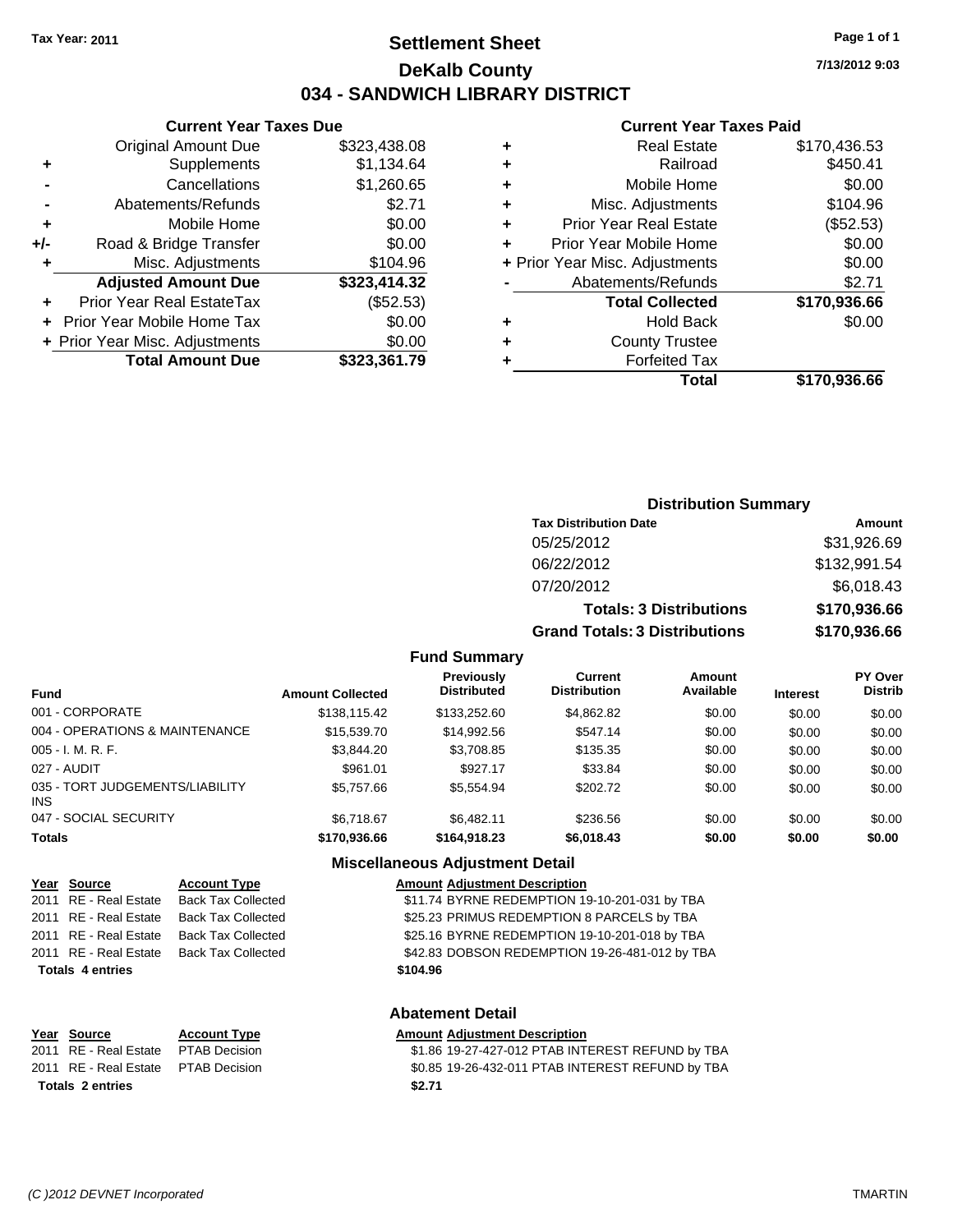# **Settlement Sheet Tax Year: 2011 Page 1 of 1 DeKalb County 035 - SANDWICH ROAD & BRIDGE**

**7/13/2012 9:03**

### **Current Year Taxes Paid**

|     | <b>Original Amount Due</b>     | \$219,576.15  |   |                  |
|-----|--------------------------------|---------------|---|------------------|
|     | <b>Supplements</b>             | \$602.61      | ٠ |                  |
|     | Cancellations                  | \$685.33      | ٠ |                  |
|     | Abatements/Refunds             | \$1.47        | ٠ | Mis              |
| ٠   | Mobile Home                    | \$0.00        | ٠ | Prior Y          |
| +/- | Road & Bridge Transfer         | (\$23,096.84) |   | Prior Yea        |
| ٠   | Misc. Adjustments              | \$71.26       |   | + Prior Year Mis |
|     | <b>Adjusted Amount Due</b>     | \$196,466.38  |   | Abate            |
|     | Prior Year Real EstateTax      | (\$28.31)     |   |                  |
|     | + Prior Year Mobile Home Tax   | \$0.00        | ٠ |                  |
|     | + Prior Year Misc. Adjustments | \$0.00        | ٠ |                  |
|     | <b>Total Amount Due</b>        | \$196,438.07  |   |                  |
|     |                                |               |   |                  |

**Current Year Taxes Due**

|   | Total                          | \$92.949.61 |
|---|--------------------------------|-------------|
|   | <b>Forfeited Tax</b>           |             |
|   | <b>County Trustee</b>          |             |
| ٠ | Hold Back                      | \$0.00      |
|   | <b>Total Collected</b>         | \$92,949.61 |
|   | Abatements/Refunds             | \$1.47      |
|   | + Prior Year Misc. Adjustments | \$0.00      |
|   | Prior Year Mobile Home         | \$0.00      |
| ٠ | <b>Prior Year Real Estate</b>  | (\$28.31)   |
| ٠ | Misc. Adjustments              | \$71.26     |
| ٠ | Mobile Home                    | \$0.00      |
|   | Railroad                       | \$268.89    |
|   | <b>Real Estate</b>             | \$92,639.24 |

**Grand Totals: 3 Distributions \$92,949.61**

| <b>Road and Bridge Summary</b> |             | <b>Distribution Summary</b> |                                |             |
|--------------------------------|-------------|-----------------------------|--------------------------------|-------------|
| <b>Municipality</b>            | Amt. Due    | Amt. Distrib.               | <b>Tax Distribution Date</b>   | Amount      |
| <b>CITY OF SANDWICH</b>        | \$43,689.63 | \$23,096.84                 | 05/25/2012                     | \$17,356.28 |
| <b>Totals</b>                  | \$43,689.63 | \$23,096.84                 | 06/22/2012                     | \$72,321.61 |
|                                |             |                             | 07/20/2012                     | \$3,271.72  |
|                                |             |                             | <b>Totals: 3 Distributions</b> | \$92,949.61 |

### **Fund Summary Fund Interest Amount Collected Distributed PY Over Distrib Amount Available Current Distribution Previously** 007 - ROAD AND BRIDGE 6 29,177.31 \$28,150.89 \$1,026.42 \$0.00 \$0.00 \$0.00 \$0.00 009 - PERMANENT ROAD \$41,822.68 \$40,350.19 \$1,472.49 \$0.00 \$0.00 \$0.00 \$0.00 010 - EQUIPMENT AND BUILDING \$21,683.63 \$20,920.19 \$763.44 \$0.00 \$0.00 \$0.00 \$0.00 047 - SOCIAL SECURITY \$265.99 \$256.62 \$0.00 \$0.00 \$0.00 \$0.00 \$0.00 **Totals \$92,949.61 \$89,677.89 \$3,271.72 \$0.00 \$0.00 \$0.00**

### **Miscellaneous Adjustment Detail**

| Year Source             | <b>Account Type</b>                      | <b>Amount Adjustment Description</b>           |
|-------------------------|------------------------------------------|------------------------------------------------|
| 2011 RE - Real Estate   | Back Tax Collected                       | \$7.97 BYRNE REDEMPTION 19-10-201-031 by TBA   |
| 2011 RE - Real Estate   | <b>Back Tax Collected</b>                | \$17.13 PRIMUS REDEMPTION 8 PARCELS by TBA     |
| 2011 RE - Real Estate   | <b>Back Tax Collected</b>                | \$17.08 BYRNE REDEMPTION 19-10-201-018 by TBA  |
|                         | 2011 RE - Real Estate Back Tax Collected | \$29.08 DOBSON REDEMPTION 19-26-481-012 by TBA |
| <b>Totals 4 entries</b> |                                          | \$71.26                                        |
|                         |                                          |                                                |
|                         |                                          |                                                |

### **Abatement Detail**

### **Year Source Account Type Amount Adjustment Description** 2011 RE - Real Estate \$1.26 19-27-427-012 PTAB INTEREST REFUND by TBA PTAB Decision 2011 RE - Real Estate \$0.58 19-26-432-011 PTAB INTEREST REFUND by TBA PTAB Decision

**Totals \$1.84 2 entries**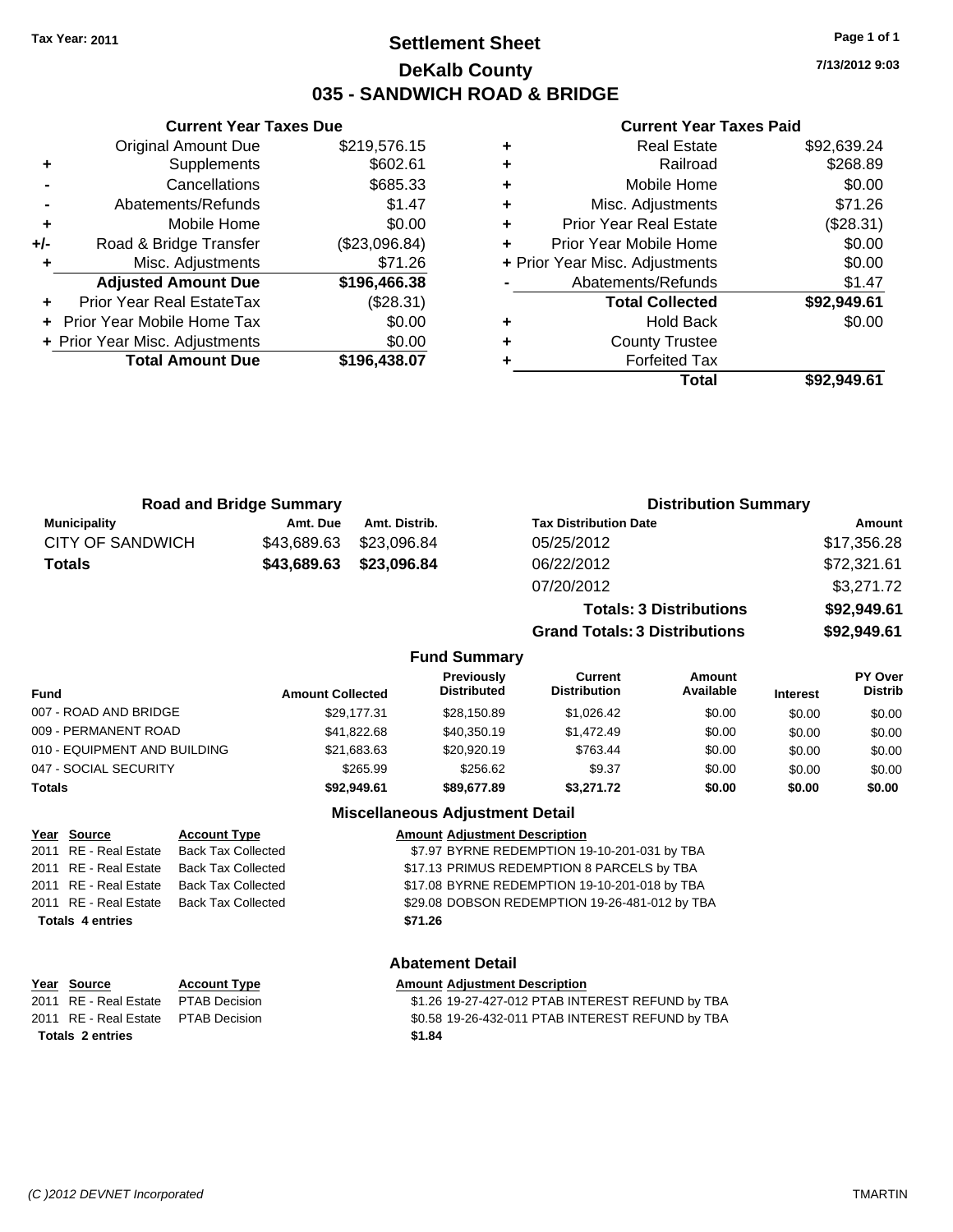# **Settlement Sheet Tax Year: 2011 Page 1 of 1 DeKalb County 036 - SHABBONA TOWNSHIP**

**7/13/2012 9:03**

### **Current Year Taxes Paid**

|   | Total                          | \$54.508.22 |
|---|--------------------------------|-------------|
|   | <b>Forfeited Tax</b>           |             |
| ٠ | <b>County Trustee</b>          |             |
| ٠ | <b>Hold Back</b>               | \$0.00      |
|   | <b>Total Collected</b>         | \$54,508.22 |
|   | Abatements/Refunds             | \$9.51      |
|   | + Prior Year Misc. Adjustments | \$0.00      |
| ÷ | Prior Year Mobile Home         | \$0.00      |
| ٠ | <b>Prior Year Real Estate</b>  | (\$207.42)  |
| ٠ | Misc. Adjustments              | \$101.16    |
| ٠ | Mobile Home                    | \$0.00      |
| ٠ | Railroad                       | \$1,377.56  |
| ٠ | <b>Real Estate</b>             | \$53,246.43 |
|   |                                |             |

|     | <b>Current Year Taxes Due</b>    |              |
|-----|----------------------------------|--------------|
|     | <b>Original Amount Due</b>       | \$102,772.40 |
| ٠   | Supplements                      | \$1,174.18   |
|     | Cancellations                    | \$1,324.62   |
|     | Abatements/Refunds               | \$9.51       |
| ٠   | Mobile Home                      | \$0.00       |
| +/- | Road & Bridge Transfer           | \$0.00       |
| ٠   | Misc. Adjustments                | \$101.16     |
|     | <b>Adjusted Amount Due</b>       | \$102,713.61 |
|     | <b>Prior Year Real EstateTax</b> | (\$207.42)   |
|     | Prior Year Mobile Home Tax       | \$0.00       |
|     | + Prior Year Misc. Adjustments   | \$0.00       |
|     | <b>Total Amount Due</b>          | \$102,506.19 |

|                     | <b>Distribution Summary</b>          |                                |                |
|---------------------|--------------------------------------|--------------------------------|----------------|
|                     | <b>Tax Distribution Date</b>         |                                | Amount         |
|                     | 05/25/2012                           |                                | \$7,315.54     |
|                     | 06/22/2012                           |                                | \$46,121.33    |
|                     | 07/20/2012                           |                                | \$1,071.35     |
|                     |                                      | <b>Totals: 3 Distributions</b> | \$54,508.22    |
|                     | <b>Grand Totals: 3 Distributions</b> |                                | \$54,508.22    |
| <b>Fund Summary</b> |                                      |                                |                |
| <b>Provinuely</b>   | $C$ urront                           | <b>Amount</b>                  | <b>PV Over</b> |

| <b>Fund</b>              | <b>Amount Collected</b> | <b>Previously</b><br><b>Distributed</b> | Current<br><b>Distribution</b> | Amount<br>Available | <b>Interest</b> | <b>PY Over</b><br><b>Distrib</b> |
|--------------------------|-------------------------|-----------------------------------------|--------------------------------|---------------------|-----------------|----------------------------------|
| 001 - CORPORATE          | \$33,318.54             | \$32.663.67                             | \$654.87                       | \$0.00              | \$0.00          | \$0.00                           |
| 017 - CEMETERY           | \$20,658.88             | \$20.252.83                             | \$406.05                       | \$0.00              | \$0.00          | \$0.00                           |
| 054 - GENERAL ASSISTANCE | \$530.80                | \$520.37                                | \$10.43                        | \$0.00              | \$0.00          | \$0.00                           |
| <b>Totals</b>            | \$54.508.22             | \$53,436.87                             | \$1.071.35                     | \$0.00              | \$0.00          | \$0.00                           |

### **Miscellaneous Adjustment Detail**

| Year Source             | <b>Account Type</b>                        | <b>Amount Adjustment Description</b>                  |
|-------------------------|--------------------------------------------|-------------------------------------------------------|
| 2011 RE - Real Estate   | Back Tax Collected                         | \$70.16 HAREAS REDEMPTION 13-35-202-017 by TBA        |
|                         | 2011 RE - Real Estate Paymt In Lieu of Tax | \$31.00 SEQUOYA APARTMENTS - HOUSING AUTHORITY by TBA |
| <b>Totals 2 entries</b> |                                            | \$101.16                                              |

### **Abatement Detail**

| \$0.20 13-15-176-011 PTAB INTEREST REFUND by TBA |
|--------------------------------------------------|
| \$9.31 13-15-327-010 PTAB INTEREST REFUND by TBA |
|                                                  |
|                                                  |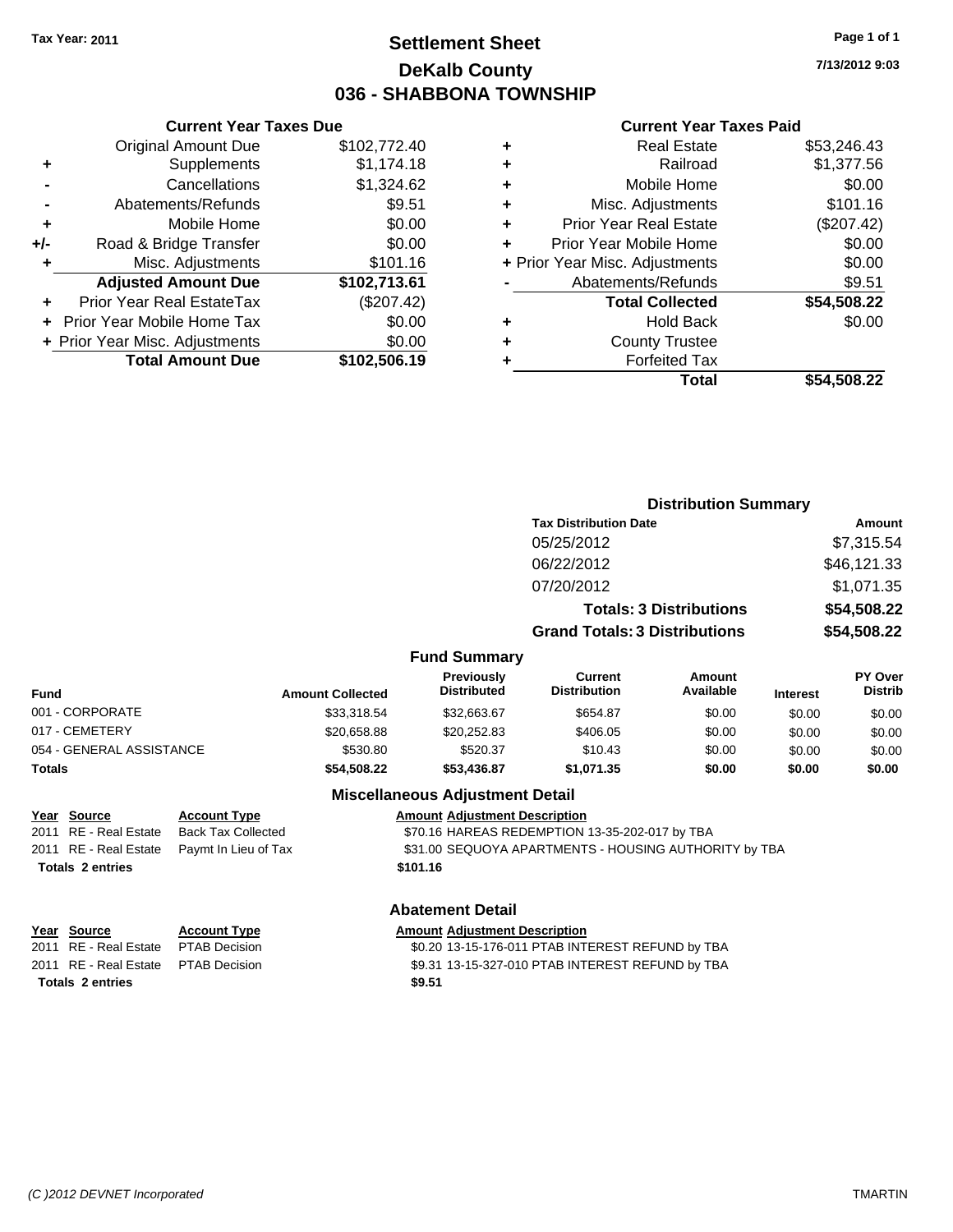# **Settlement Sheet Tax Year: 2011 Page 1 of 1 DeKalb County 037 - SHABBONA ROAD & BRIDGE**

**7/13/2012 9:03**

### **Current Year Taxes Paid**

| ٠ | <b>Real Estate</b>             | \$74,183.71 |
|---|--------------------------------|-------------|
| ٠ | Railroad                       | \$2,003.95  |
| ٠ | Mobile Home                    | \$0.00      |
| ٠ | Misc. Adjustments              | \$154.57    |
| ÷ | <b>Prior Year Real Estate</b>  | (\$288.16)  |
| ÷ | Prior Year Mobile Home         | \$0.00      |
|   | + Prior Year Misc. Adjustments | \$0.00      |
|   | Abatements/Refunds             | \$13.26     |
|   | <b>Total Collected</b>         | \$76,040.81 |
| ٠ | Hold Back                      | \$0.00      |
| ٠ | <b>County Trustee</b>          |             |
| ٠ | <b>Forfeited Tax</b>           |             |
|   | Total                          | \$76,040.81 |

|     | Cancellations                  | \$1,845.83   | ٠       |
|-----|--------------------------------|--------------|---------|
|     | Abatements/Refunds             | \$13.26      | ٠       |
| ÷   | Mobile Home                    | \$0.00       | ٠       |
| +/- | Road & Bridge Transfer         | (\$7,240.23) |         |
|     | Misc. Adjustments              | \$154.57     | + Prior |
|     | <b>Adjusted Amount Due</b>     | \$149,700.02 |         |
|     | Prior Year Real EstateTax      | (\$288.16)   |         |
|     | + Prior Year Mobile Home Tax   | \$0.00       | ٠       |
|     | + Prior Year Misc. Adjustments | \$0.00       | ٠       |
|     | <b>Total Amount Due</b>        | \$149,411.86 |         |
|     |                                |              |         |
|     |                                |              |         |
|     |                                |              |         |

**Current Year Taxes Due** Original Amount Due \$157,022.18

**+** Supplements \$1,622.59

| <b>Road and Bridge Summary</b> |                         |               |                                         | <b>Distribution Summary</b>           |                                |                 |                           |
|--------------------------------|-------------------------|---------------|-----------------------------------------|---------------------------------------|--------------------------------|-----------------|---------------------------|
| <b>Municipality</b>            | Amt. Due                | Amt. Distrib. |                                         | <b>Tax Distribution Date</b>          |                                |                 | Amount                    |
| <b>VILLAGE OF LEE</b>          | \$1,696.68              | \$902.39      |                                         | 05/25/2012                            |                                |                 | \$10,194.06               |
| <b>VILLAGE OF SHABBONA</b>     | \$11,909.71             | \$6,337.84    |                                         | 06/22/2012                            |                                |                 | \$64,353.88               |
| <b>Totals</b>                  | \$13,606.39             | \$7,240.23    |                                         | 07/20/2012                            |                                |                 | \$1,492.87                |
|                                |                         |               |                                         |                                       | <b>Totals: 3 Distributions</b> |                 | \$76,040.81               |
|                                |                         |               |                                         | <b>Grand Totals: 3 Distributions</b>  |                                |                 | \$76,040.81               |
|                                |                         |               | <b>Fund Summary</b>                     |                                       |                                |                 |                           |
| und                            | <b>Amount Collected</b> |               | <b>Previously</b><br><b>Distributed</b> | <b>Current</b><br><b>Distribution</b> | Amount<br>Available            | <b>Interest</b> | PY Over<br><b>Distrib</b> |
| $\sqrt{7}$ DOAD AND DDIDOF     |                         | 0.0000000000  |                                         | 0.110                                 | 0000                           | 0.00            | $\sim$ $\sim$             |

| Fund                         | <b>Amount Collected</b> | .<br><b>Distributed</b> | --------<br><b>Distribution</b> | .<br>Available | <b>Interest</b> | <b>Distrib</b> |
|------------------------------|-------------------------|-------------------------|---------------------------------|----------------|-----------------|----------------|
| 007 - ROAD AND BRIDGE        | \$22,954.05             | \$22,504.57             | \$449.48                        | \$0.00         | \$0.00          | \$0.00         |
| 008 - BRIDGE CONST W/COUNTY  | \$13,244.60             | \$12,984.29             | \$260.31                        | \$0.00         | \$0.00          | \$0.00         |
| 009 - PERMANENT ROAD         | \$37.614.89             | \$36,875.59             | \$739.30                        | \$0.00         | \$0.00          | \$0.00         |
| 010 - EQUIPMENT AND BUILDING | \$2,227.27              | \$2.183.49              | \$43.78                         | \$0.00         | \$0.00          | \$0.00         |
| Totals                       | \$76,040.81             | \$74.547.94             | \$1.492.87                      | \$0.00         | \$0.00          | \$0.00         |
|                              |                         |                         |                                 |                |                 |                |

## **Miscellaneous Adjustment Detail**

| <u>Year Source</u>      | <b>Account Type</b>                        | <b>Amount Adjustment Description</b>                  |
|-------------------------|--------------------------------------------|-------------------------------------------------------|
| 2011 RE - Real Estate   | Back Tax Collected                         | \$107.20 HAREAS REDEMPTION 13-35-202-017 by TBA       |
|                         | 2011 RE - Real Estate Paymt In Lieu of Tax | \$47.37 SEQUOYA APARTMENTS - HOUSING AUTHORITY by TBA |
| <b>Totals 2 entries</b> |                                            | \$154.57                                              |
|                         |                                            |                                                       |

| Year Source                         | <b>Account Type</b> | Amount  |
|-------------------------------------|---------------------|---------|
| 2011 RE - Real Estate PTAB Decision |                     | \$0.31  |
| 2011 RE - Real Estate PTAB Decision |                     | \$14.22 |
| <b>Totals 2 entries</b>             |                     | \$14.53 |

### **Abatement Detail**

**Year Source Account Type Amount Adjustment Description** 2012 80.31 13-15-176-011 PTAB INTEREST REFUND by TBA 2012 814.22 13-15-327-010 PTAB INTEREST REFUND by TBA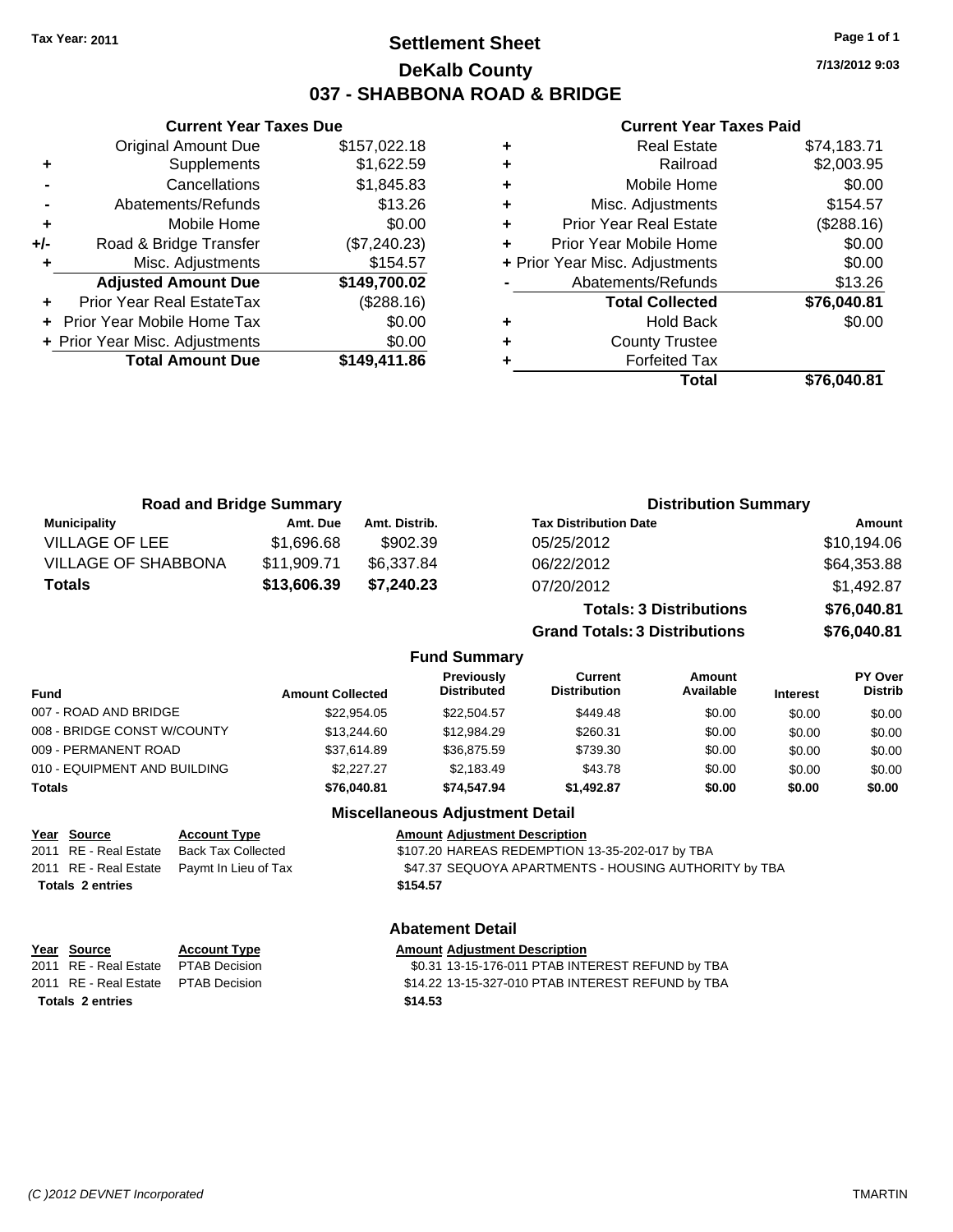# **Settlement Sheet Tax Year: 2011 Page 1 of 1 DeKalb County 038 - SOMONAUK TOWNSHIP**

**7/13/2012 9:03**

### **Current Year Taxes Paid**

| <b>Original Amount Due</b>        | \$75,782.23                   |
|-----------------------------------|-------------------------------|
| Supplements                       | \$439.93                      |
| Cancellations                     | \$514.58                      |
| Abatements/Refunds                | \$0.00                        |
| Mobile Home                       | \$0.00                        |
| Road & Bridge Transfer            | \$0.00                        |
| Misc. Adjustments                 | \$8.63                        |
| <b>Adjusted Amount Due</b>        | \$75,716.21                   |
| Prior Year Real EstateTax         | \$0.00                        |
| <b>Prior Year Mobile Home Tax</b> | \$0.00                        |
| + Prior Year Misc. Adjustments    | \$0.00                        |
| <b>Total Amount Due</b>           | \$75.716.21                   |
|                                   | <b>Current Year Taxes Due</b> |

| ٠ | <b>Real Estate</b>             | \$41,644.04 |
|---|--------------------------------|-------------|
| ٠ | Railroad                       | \$505.94    |
| ٠ | Mobile Home                    | \$0.00      |
| ٠ | Misc. Adjustments              | \$8.63      |
| ÷ | <b>Prior Year Real Estate</b>  | \$0.00      |
| ÷ | Prior Year Mobile Home         | \$0.00      |
|   | + Prior Year Misc. Adjustments | \$0.00      |
|   | Abatements/Refunds             | \$0.00      |
|   | <b>Total Collected</b>         | \$42,158.61 |
| ٠ | <b>Hold Back</b>               | \$0.00      |
| ٠ | <b>County Trustee</b>          |             |
| ٠ | <b>Forfeited Tax</b>           |             |
|   | Total                          | \$42,158.61 |
|   |                                |             |

|                          |                         |                                  | <b>Distribution Summary</b>           |                                |                 |                           |
|--------------------------|-------------------------|----------------------------------|---------------------------------------|--------------------------------|-----------------|---------------------------|
|                          |                         |                                  | <b>Tax Distribution Date</b>          |                                |                 | Amount                    |
|                          |                         |                                  | 05/25/2012                            |                                |                 | \$8,599.27                |
|                          |                         |                                  | 06/22/2012                            |                                |                 | \$32,499.93               |
|                          |                         |                                  | 07/20/2012                            |                                |                 | \$1,059.41                |
|                          |                         |                                  |                                       | <b>Totals: 3 Distributions</b> |                 | \$42,158.61               |
|                          |                         |                                  | <b>Grand Totals: 3 Distributions</b>  |                                |                 | \$42,158.61               |
|                          |                         | <b>Fund Summary</b>              |                                       |                                |                 |                           |
| <b>Fund</b>              | <b>Amount Collected</b> | Previously<br><b>Distributed</b> | <b>Current</b><br><b>Distribution</b> | Amount<br>Available            | <b>Interest</b> | PY Over<br><b>Distrib</b> |
| 001 - CORPORATE          | \$42,022.65             | \$40,966.66                      | \$1,055.99                            | \$0.00                         | \$0.00          | \$0.00                    |
| 054 - GENERAL ASSISTANCE | \$135.96                | \$132.54                         | \$3.42                                | \$0.00                         | \$0.00          | \$0.00                    |
| Totals                   | \$42,158.61             | \$41,099.20                      | \$1,059.41                            | \$0.00                         | \$0.00          | \$0.00                    |
|                          |                         |                                  |                                       |                                |                 |                           |

### **Miscellaneous Adjustment Detail**

**Year Source Account Type Amount Adjustment Description Totals \$8.63 1 entries**

\$8.63 SHISSLER REDEMPTION 18-10-203-008 by TBA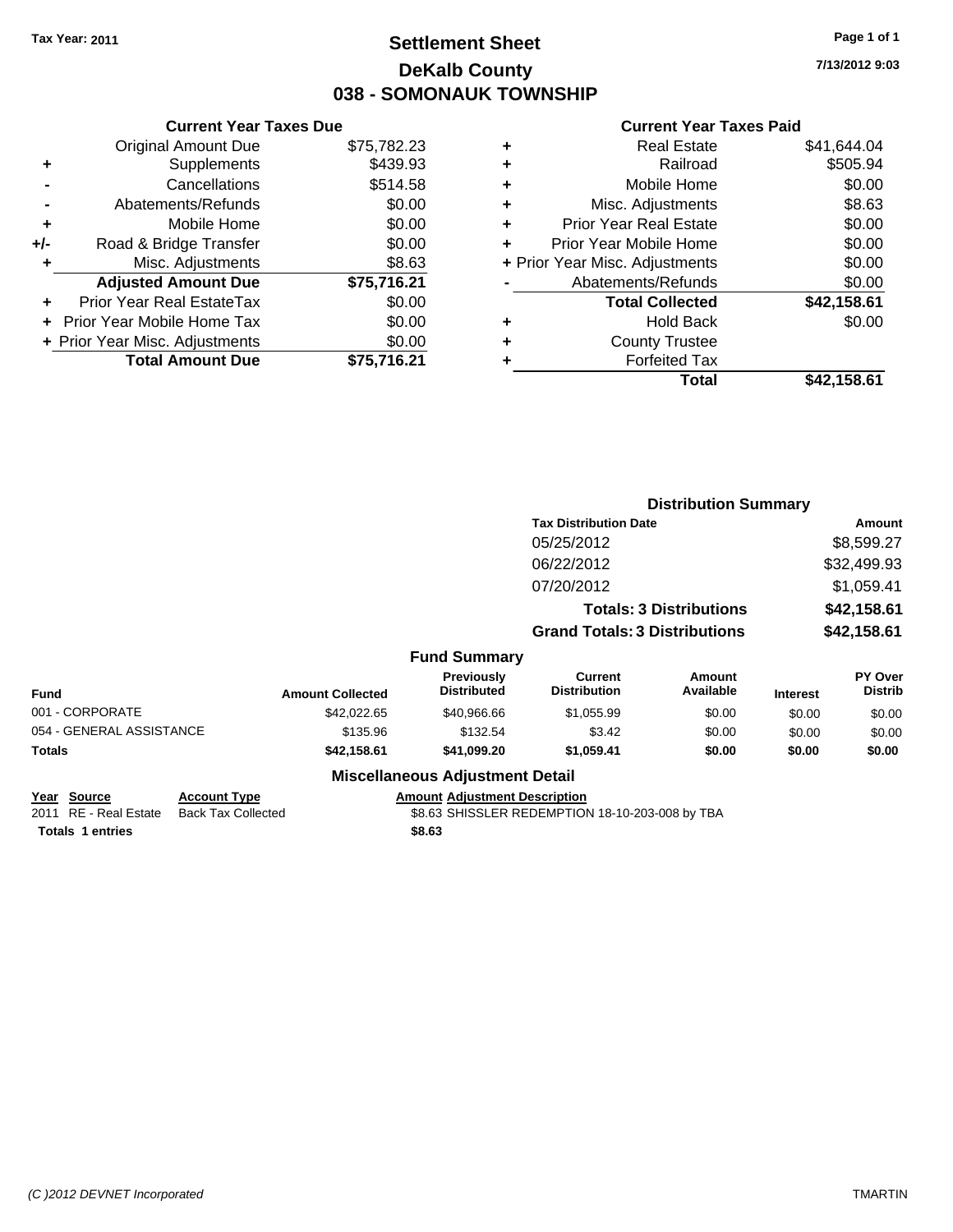**Settlement Sheet Tax Year: 2011 Page 1 of 1 DeKalb County 039 - SOMONAUK ROAD & BRIDGE**

|     | <b>Current Year Taxes Due</b>    |               |
|-----|----------------------------------|---------------|
|     | <b>Original Amount Due</b>       | \$235,321.87  |
| ٠   | Supplements                      | \$1,045.23    |
|     | Cancellations                    | \$1,229.80    |
|     | Abatements/Refunds               | \$0.00        |
| ٠   | Mobile Home                      | \$0.00        |
| +/- | Road & Bridge Transfer           | (\$29,970.81) |
|     | Misc. Adjustments                | \$26.81       |
|     | <b>Adjusted Amount Due</b>       | \$205,193.30  |
|     | <b>Prior Year Real EstateTax</b> | \$0.00        |
|     | Prior Year Mobile Home Tax       | \$0.00        |
|     | + Prior Year Misc. Adjustments   | \$0.00        |
|     | <b>Total Amount Due</b>          | \$205,193,30  |

### **Current Year Taxes Paid**

|   | <b>Real Estate</b>             | \$99,517.45  |
|---|--------------------------------|--------------|
| ٠ | Railroad                       | \$1,397.98   |
| ٠ | Mobile Home                    | \$0.00       |
| ٠ | Misc. Adjustments              | \$26.81      |
| ٠ | <b>Prior Year Real Estate</b>  | \$0.00       |
|   | Prior Year Mobile Home         | \$0.00       |
|   | + Prior Year Misc. Adjustments | \$0.00       |
|   | Abatements/Refunds             | \$0.00       |
|   | <b>Total Collected</b>         | \$100,942.24 |
| ٠ | <b>Hold Back</b>               | \$0.00       |
| ٠ | <b>County Trustee</b>          |              |
|   | <b>Forfeited Tax</b>           |              |
|   | Total                          | \$100,942.24 |
|   |                                |              |

| <b>Road and Bridge Summary</b> |             |               | <b>Distribution Summary</b>          |              |
|--------------------------------|-------------|---------------|--------------------------------------|--------------|
| <b>Municipality</b>            | Amt. Due    | Amt. Distrib. | <b>Tax Distribution Date</b>         | Amount       |
| <b>CITY OF SANDWICH</b>        | \$1,067.21  | \$595.07      | 05/25/2012                           | \$20,551.20  |
| <b>VILLAGE OF SOMONAUK</b>     | \$52,721.11 | \$29.375.74   | 06/22/2012                           | \$77,859.11  |
| <b>Totals</b>                  | \$53,788.32 | \$29,970.81   | 07/20/2012                           | \$2,531.93   |
|                                |             |               | <b>Totals: 3 Distributions</b>       | \$100,942.24 |
|                                |             |               | <b>Grand Totals: 3 Distributions</b> | \$100,942.24 |

### **Fund Summary**

| Fund                         | <b>Amount Collected</b> | Previously<br><b>Distributed</b> | Current<br><b>Distribution</b> | Amount<br>Available | <b>Interest</b> | <b>PY Over</b><br><b>Distrib</b> |
|------------------------------|-------------------------|----------------------------------|--------------------------------|---------------------|-----------------|----------------------------------|
| 007 - ROAD AND BRIDGE        | \$58,252.80             | \$56,793,66                      | \$1,459.14                     | \$0.00              | \$0.00          | \$0.00                           |
| 008 - BRIDGE CONST W/COUNTY  | \$23.96                 | \$23.36                          | \$0.60                         | \$0.00              | \$0.00          | \$0.00                           |
| 009 - PERMANENT ROAD         | \$33.626.84             | \$32,781.80                      | \$845.04                       | \$0.00              | \$0.00          | \$0.00                           |
| 010 - EQUIPMENT AND BUILDING | \$9.038.64              | \$8.811.49                       | \$227.15                       | \$0.00              | \$0.00          | \$0.00                           |
| Totals                       | \$100,942,24            | \$98,410.31                      | \$2,531.93                     | \$0.00              | \$0.00          | \$0.00                           |

### **Miscellaneous Adjustment Detail**

**Year Source Account Type Amount Adjustment Description**

2011 RE - Real Estate Back Tax Collected \$26.81 SHISSLER REDEMPTION 18-10-203-008 by TBA **Totals \$26.81 1 entries**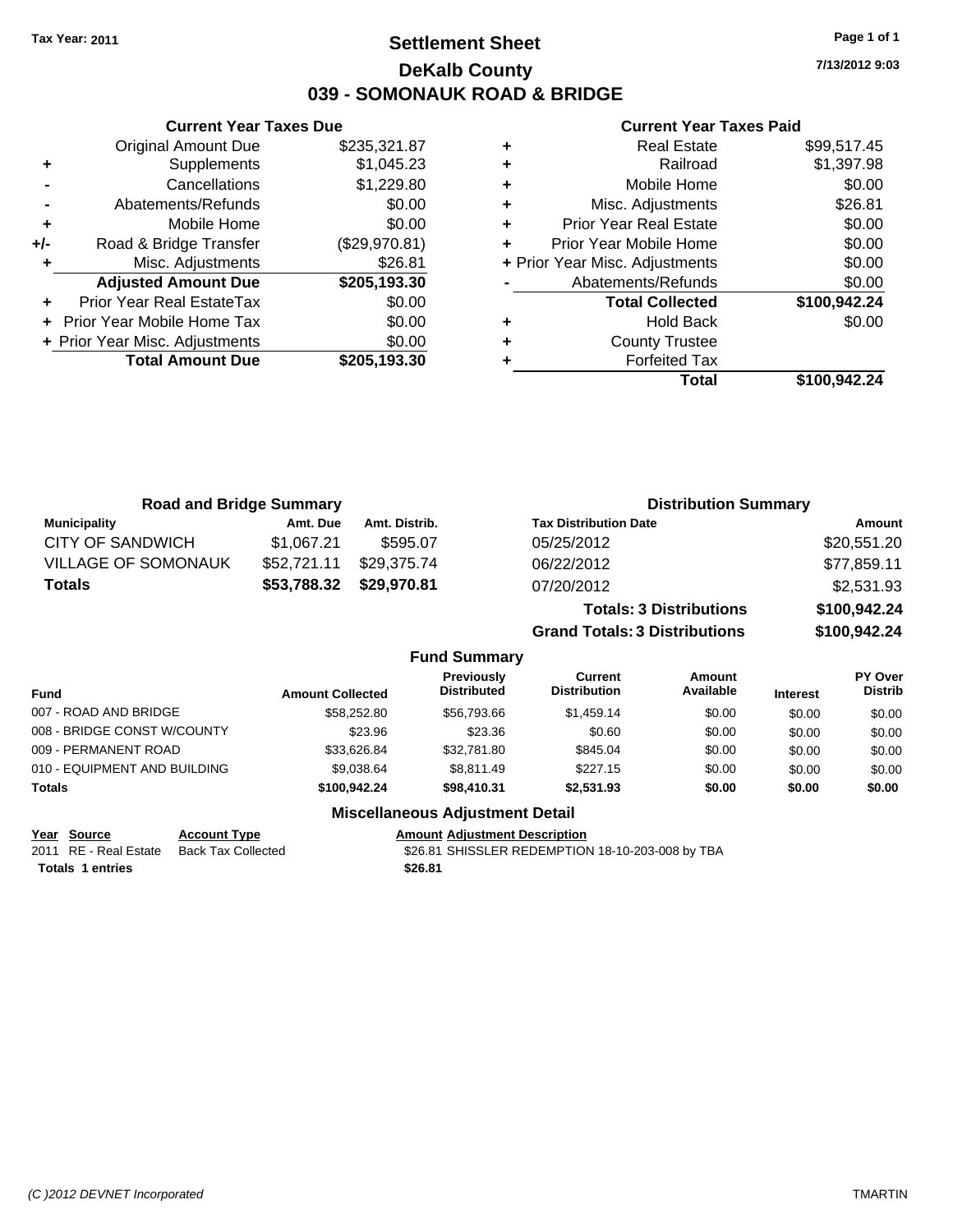**Current Year Taxes Due** Original Amount Due \$78,753.45

**Adjusted Amount Due \$78,613.24**

**Total Amount Due \$78,613.24**

**+** Supplements \$194.08 **-** Cancellations \$334.29 **-** Abatements/Refunds \$0.00 **+** Mobile Home \$0.00 **+/-** Road & Bridge Transfer \$0.00 **+** Misc. Adjustments \$0.00

**+** Prior Year Real EstateTax \$0.00 **+** Prior Year Mobile Home Tax \$0.00 **+ Prior Year Misc. Adjustments**  $$0.00$ 

# **Settlement Sheet Tax Year: 2011 Page 1 of 1 DeKalb County 040 - SOUTH GROVE TOWNSHIP**

**7/13/2012 9:03**

### **Current Year Taxes Paid**

|   | Total                          | \$42,751.39 |
|---|--------------------------------|-------------|
|   | <b>Forfeited Tax</b>           |             |
| ٠ | <b>County Trustee</b>          |             |
| ٠ | <b>Hold Back</b>               | \$0.00      |
|   | <b>Total Collected</b>         | \$42,751.39 |
|   | Abatements/Refunds             | \$0.00      |
|   | + Prior Year Misc. Adjustments | \$0.00      |
|   | Prior Year Mobile Home         | \$0.00      |
| ٠ | <b>Prior Year Real Estate</b>  | \$0.00      |
| ٠ | Misc. Adjustments              | \$0.00      |
| ٠ | Mobile Home                    | \$0.00      |
| ٠ | Railroad                       | \$0.00      |
| ٠ | <b>Real Estate</b>             | \$42,751.39 |

|                                               |                         |                                         |                                       | <b>Distribution Summary</b>    |                 |                                  |
|-----------------------------------------------|-------------------------|-----------------------------------------|---------------------------------------|--------------------------------|-----------------|----------------------------------|
|                                               |                         |                                         | <b>Tax Distribution Date</b>          |                                |                 | Amount                           |
|                                               |                         |                                         | 05/25/2012                            |                                |                 | \$4,091.60                       |
|                                               |                         |                                         | 06/22/2012                            |                                |                 | \$37,867.04                      |
|                                               |                         |                                         | 07/20/2012                            |                                |                 | \$792.75                         |
|                                               |                         |                                         |                                       | <b>Totals: 3 Distributions</b> |                 | \$42,751.39                      |
|                                               |                         |                                         | <b>Grand Totals: 3 Distributions</b>  |                                |                 | \$42,751.39                      |
|                                               |                         | <b>Fund Summary</b>                     |                                       |                                |                 |                                  |
| <b>Fund</b>                                   | <b>Amount Collected</b> | <b>Previously</b><br><b>Distributed</b> | <b>Current</b><br><b>Distribution</b> | Amount<br>Available            | <b>Interest</b> | <b>PY Over</b><br><b>Distrib</b> |
| 001 - CORPORATE                               | \$25,791.44             | \$25,313.19                             | \$478.25                              | \$0.00                         | \$0.00          | \$0.00                           |
| 027 - AUDIT                                   | \$271.77                | \$266.73                                | \$5.04                                | \$0.00                         | \$0.00          | \$0.00                           |
| 034 - GENERAL ASSISTANCE                      | \$9,945.17              | \$9,760.75                              | \$184.42                              | \$0.00                         | \$0.00          | \$0.00                           |
| 035 - TORT JUDGEMENTS/LIABILITY<br><b>INS</b> | \$3,654.09              | \$3,586.33                              | \$67.76                               | \$0.00                         | \$0.00          | \$0.00                           |
| 047 - SOCIAL SECURITY                         | \$3,088.92              | \$3,031.64                              | \$57.28                               | \$0.00                         | \$0.00          | \$0.00                           |

**Totals \$42,751.39 \$41,958.64 \$792.75 \$0.00 \$0.00 \$0.00**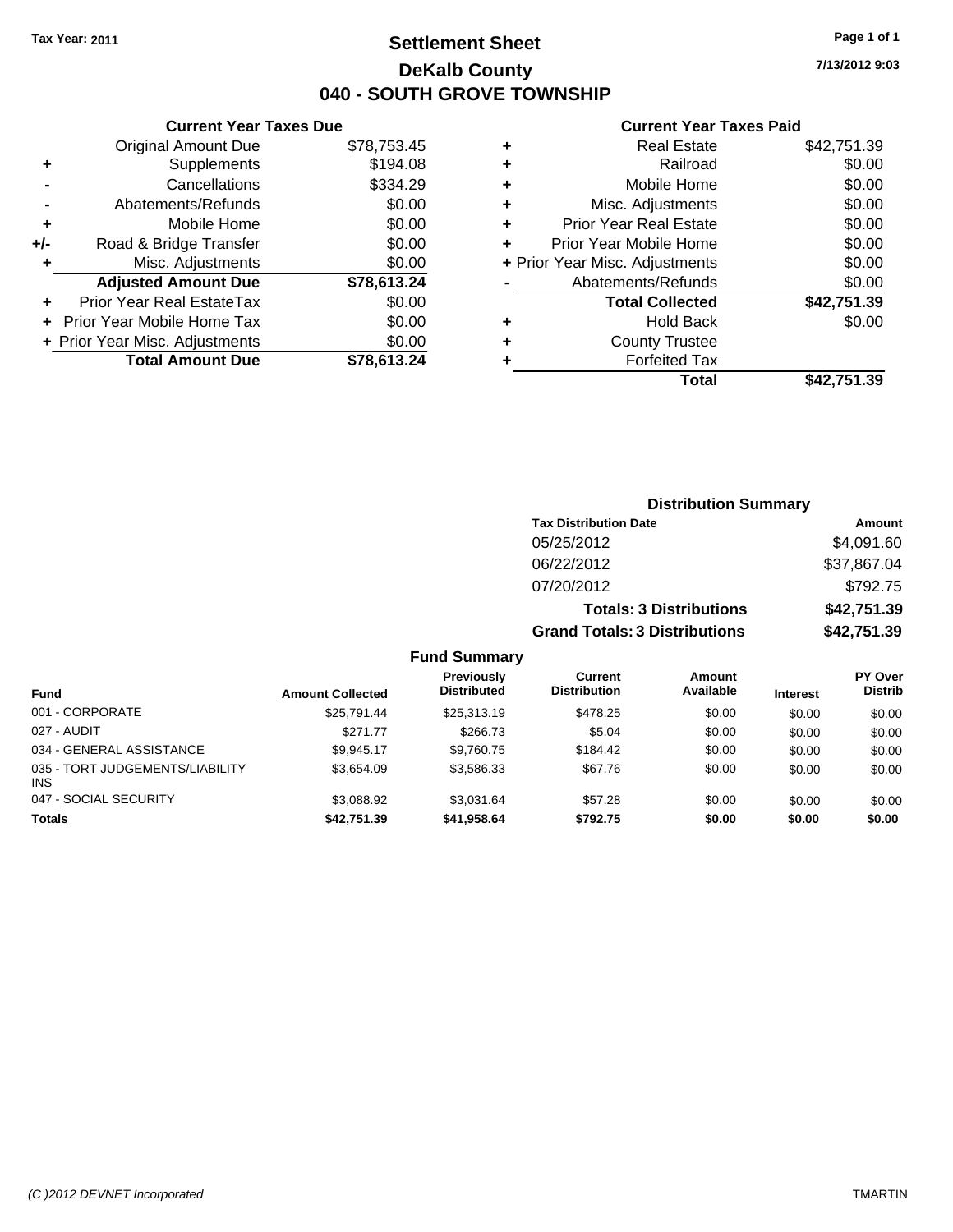# **Settlement Sheet Tax Year: 2011 Page 1 of 1 DeKalb County 041 - SOUTH GROVE ROAD & BRIDGE**

### **Current Year Taxes Due**

|     | <b>Original Amount Due</b>       | \$110,004.77 |
|-----|----------------------------------|--------------|
| ٠   | Supplements                      | \$271.10     |
|     | Cancellations                    | \$466.94     |
|     | Abatements/Refunds               | \$0.00       |
| ٠   | Mobile Home                      | \$0.00       |
| +/- | Road & Bridge Transfer           | \$0.00       |
| ٠   | Misc. Adjustments                | \$0.00       |
|     | <b>Adjusted Amount Due</b>       | \$109,808.93 |
|     | <b>Prior Year Real EstateTax</b> | \$0.00       |
|     | Prior Year Mobile Home Tax       | \$0.00       |
|     |                                  |              |
|     | + Prior Year Misc. Adjustments   | \$0.00       |
|     | <b>Total Amount Due</b>          | \$109,808.93 |

### **Current Year Taxes Paid**

|   | <b>Real Estate</b>             | \$59,716.08 |
|---|--------------------------------|-------------|
| ٠ | Railroad                       | \$0.00      |
| ÷ | Mobile Home                    | \$0.00      |
| ٠ | Misc. Adjustments              | \$0.00      |
| ٠ | <b>Prior Year Real Estate</b>  | \$0.00      |
|   | Prior Year Mobile Home         | \$0.00      |
|   | + Prior Year Misc. Adjustments | \$0.00      |
|   | Abatements/Refunds             | \$0.00      |
|   | <b>Total Collected</b>         | \$59,716.08 |
| ٠ | Hold Back                      | \$0.00      |
|   | <b>County Trustee</b>          |             |
|   | <b>Forfeited Tax</b>           |             |
|   | <b>Total</b>                   | \$59,716.08 |
|   |                                |             |

|                     | <b>Distribution Summary</b>          |             |
|---------------------|--------------------------------------|-------------|
|                     | <b>Tax Distribution Date</b>         | Amount      |
|                     | 05/25/2012                           | \$5,715.21  |
|                     | 06/22/2012                           | \$52,893.53 |
|                     | 07/20/2012                           | \$1,107.34  |
|                     | <b>Totals: 3 Distributions</b>       | \$59,716.08 |
|                     | <b>Grand Totals: 3 Distributions</b> | \$59,716.08 |
| <b>Fund Summary</b> |                                      |             |

| Fund                         | <b>Amount Collected</b> | Previously<br><b>Distributed</b> | Current<br><b>Distribution</b> | Amount<br>Available | <b>Interest</b> | PY Over<br><b>Distrib</b> |
|------------------------------|-------------------------|----------------------------------|--------------------------------|---------------------|-----------------|---------------------------|
| 007 - ROAD AND BRIDGE        | \$36,371.56             | \$35.697.11                      | \$674.45                       | \$0.00              | \$0.00          | \$0.00                    |
| 008 - BRIDGE CONST W/COUNTY  | \$4.343.39              | \$4.262.85                       | \$80.54                        | \$0.00              | \$0.00          | \$0.00                    |
| 009 - PERMANENT ROAD         | \$15,200.32             | \$14,918.45                      | \$281.87                       | \$0.00              | \$0.00          | \$0.00                    |
| 010 - EQUIPMENT AND BUILDING | \$3.800.81              | \$3.730.33                       | \$70.48                        | \$0.00              | \$0.00          | \$0.00                    |
| <b>Totals</b>                | \$59,716.08             | \$58,608.74                      | \$1,107.34                     | \$0.00              | \$0.00          | \$0.00                    |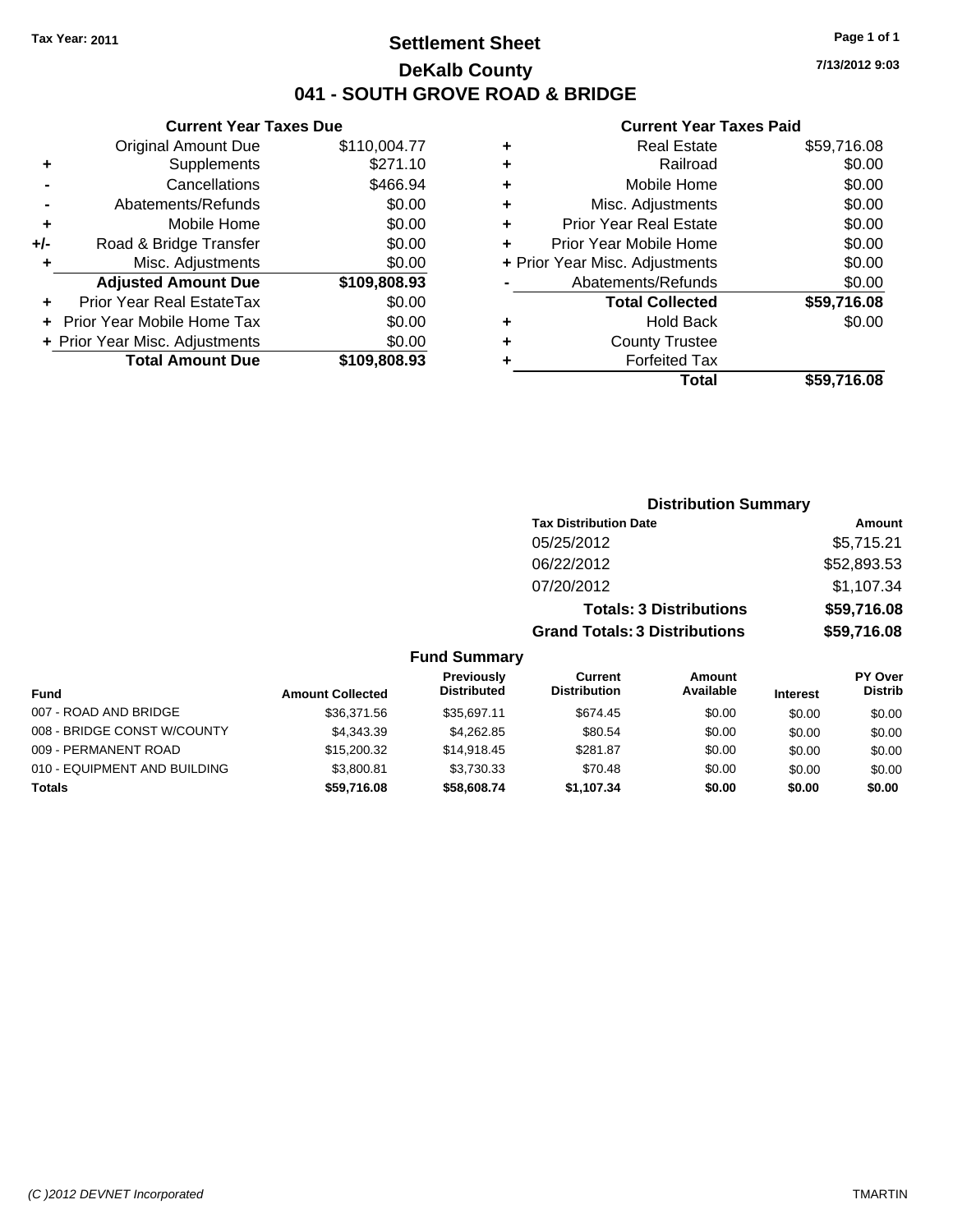**+** Supplements **-** Cancellations **-** Abatements/Refunds **+** Mobile Home **+/-** Road & Bridge Transfer **+** Misc. Adjustments

**+** Prior Year Real EstateTax **+** Prior Year Mobile Home Tax \$0.00 **+ Prior Year Misc. Adjustments** 

# **Settlement Sheet Tax Year: 2011 Page 1 of 1 DeKalb County 042 - SQUAW GROVE TOWNSHIP**

**7/13/2012 9:03**

### **Current Year Taxes Paid**

| <b>Original Amount Due</b> | \$121,005.27 | ٠ | <b>Real Estate</b>             | \$63,541.64 |
|----------------------------|--------------|---|--------------------------------|-------------|
| Supplements                | \$284.97     | ٠ | Railroad                       | \$572.89    |
| Cancellations              | \$349.20     | ٠ | Mobile Home                    | \$0.00      |
| Abatements/Refunds         | \$0.00       | ٠ | Misc. Adjustments              | \$23.92     |
| Mobile Home                | \$0.00       | ÷ | <b>Prior Year Real Estate</b>  | \$0.00      |
| Road & Bridge Transfer     | \$0.00       | ÷ | Prior Year Mobile Home         | \$0.00      |
| Misc. Adjustments          | \$23.92      |   | + Prior Year Misc. Adjustments | \$0.00      |
| <b>Adjusted Amount Due</b> | \$120,964.96 |   | Abatements/Refunds             | \$0.00      |
| ior Year Real EstateTax    | \$0.00       |   | <b>Total Collected</b>         | \$64,138.45 |
| r Year Mobile Home Tax     | \$0.00       | ٠ | <b>Hold Back</b>               | \$0.00      |
| Year Misc. Adjustments     | \$0.00       | ٠ | <b>County Trustee</b>          |             |
| <b>Total Amount Due</b>    | \$120,964.96 |   | <b>Forfeited Tax</b>           |             |
|                            |              |   | Total                          | \$64,138.45 |

|                          |                         | <b>Distribution Summary</b>             |                                       |                                |                 |                           |
|--------------------------|-------------------------|-----------------------------------------|---------------------------------------|--------------------------------|-----------------|---------------------------|
|                          |                         |                                         | <b>Tax Distribution Date</b>          |                                |                 | Amount                    |
|                          |                         |                                         | 05/25/2012                            |                                |                 | \$10,163.44               |
|                          |                         |                                         | 06/22/2012                            |                                |                 | \$52,593.49               |
|                          |                         |                                         | 07/20/2012                            |                                |                 | \$1,381.52                |
|                          |                         |                                         |                                       | <b>Totals: 3 Distributions</b> |                 | \$64,138.45               |
|                          |                         | <b>Grand Totals: 3 Distributions</b>    | \$64,138.45                           |                                |                 |                           |
|                          |                         | <b>Fund Summary</b>                     |                                       |                                |                 |                           |
| <b>Fund</b>              | <b>Amount Collected</b> | <b>Previously</b><br><b>Distributed</b> | <b>Current</b><br><b>Distribution</b> | Amount<br>Available            | <b>Interest</b> | PY Over<br><b>Distrib</b> |
| 001 - CORPORATE          | \$41.077.97             | \$40,193.17                             | \$884.80                              | \$0.00                         | \$0.00          | \$0.00                    |
| 017 - CEMETERY           | \$6,999.56              | \$6,848.79                              | \$150.77                              | \$0.00                         | \$0.00          | \$0.00                    |
| 019 - COMMUNITY BUILDING | \$14,205.71             | \$13,899.72                             | \$305.99                              | \$0.00                         | \$0.00          | \$0.00                    |
| 054 - GENERAL ASSISTANCE | \$1,855.21              | \$1,815.25                              | \$39.96                               | \$0.00                         | \$0.00          | \$0.00                    |

**Totals \$64,138.45 \$62,756.93 \$1,381.52 \$0.00 \$0.00 \$0.00**

**Totals \$23.92 2 entries**

**Current Year Taxes Due**

### **Miscellaneous Adjustment Detail Year Source Account Type Amount Adjustment Description**

2011 RE - Real Estate Back Tax Collected \$5.71 BUSHNELL REDEMPTION 15-15-426-014 by TBA

2011 RE - Real Estate Paymt In Lieu of Tax St8.21 SUNSET VIEW APARTMENTS - HOUSING AUTHORITY by TBA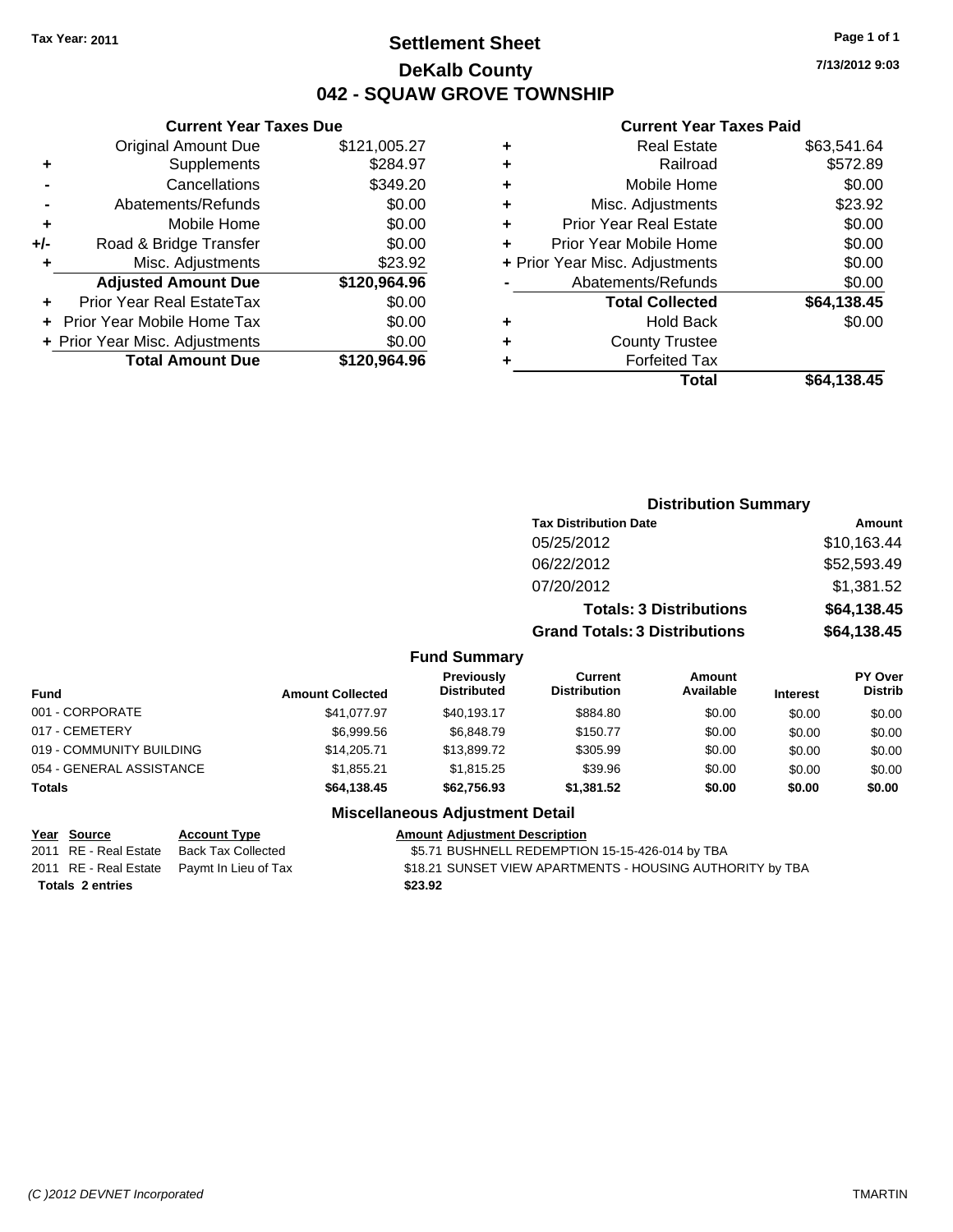# **Settlement Sheet Tax Year: 2011 Page 1 of 1 DeKalb County 043 - HINCKLEY PUBLIC LIBRARY DISTRICT**

**7/13/2012 9:03**

|     | <b>Current Year Taxes Due</b>  |              |
|-----|--------------------------------|--------------|
|     | <b>Original Amount Due</b>     | \$163,334.77 |
| ٠   | Supplements                    | \$384.65     |
|     | Cancellations                  | \$471.32     |
|     | Abatements/Refunds             | \$0.00       |
| ٠   | Mobile Home                    | \$0.00       |
| +/- | Road & Bridge Transfer         | \$0.00       |
| ٠   | Misc. Adjustments              | \$32.29      |
|     | <b>Adjusted Amount Due</b>     | \$163,280.39 |
|     | Prior Year Real EstateTax      | \$0.00       |
|     | Prior Year Mobile Home Tax     | \$0.00       |
|     | + Prior Year Misc. Adjustments | \$0.00       |
|     | <b>Total Amount Due</b>        | \$163,280.39 |
|     |                                |              |

### **Current Year Taxes Paid**

|   | <b>Real Estate</b>             | \$85,769.13 |
|---|--------------------------------|-------------|
| ÷ | Railroad                       | \$773.30    |
| ÷ | Mobile Home                    | \$0.00      |
| ٠ | Misc. Adjustments              | \$32.29     |
| ٠ | <b>Prior Year Real Estate</b>  | \$0.00      |
|   | Prior Year Mobile Home         | \$0.00      |
|   | + Prior Year Misc. Adjustments | \$0.00      |
|   | Abatements/Refunds             | \$0.00      |
|   | <b>Total Collected</b>         | \$86,574.72 |
| ٠ | <b>Hold Back</b>               | \$0.00      |
| ٠ | <b>County Trustee</b>          |             |
| ٠ | <b>Forfeited Tax</b>           |             |
|   | Total                          | \$86,574.72 |
|   |                                |             |

## **Distribution Summary Tax Distribution Date Amount** 05/25/2012 \$13,718.93 06/22/2012 \$70,991.04 07/20/2012 \$1,864.75 **Totals: 3 Distributions \$86,574.72 Grand Totals: 3 Distributions \$86,574.72**

### **Fund Summary**

| <b>Fund</b>                                   | <b>Amount Collected</b> | <b>Previously</b><br><b>Distributed</b> | Current<br><b>Distribution</b> | Amount<br>Available | <b>Interest</b> | <b>PY Over</b><br><b>Distrib</b> |
|-----------------------------------------------|-------------------------|-----------------------------------------|--------------------------------|---------------------|-----------------|----------------------------------|
| 001 - CORPORATE                               | \$72.911.84             | \$71,341.39                             | \$1,570.45                     | \$0.00              | \$0.00          | \$0.00                           |
| 004 - OPERATIONS & MAINTENANCE                | \$2,653.17              | \$2,596.02                              | \$57.15                        | \$0.00              | \$0.00          | \$0.00                           |
| $005 - I. M. R. F.$                           | \$4.245.11              | \$4,153.67                              | \$91.44                        | \$0.00              | \$0.00          | \$0.00                           |
| 027 - AUDIT                                   | \$20.26                 | \$19.82                                 | \$0.44                         | \$0.00              | \$0.00          | \$0.00                           |
| 035 - TORT JUDGEMENTS/LIABILITY<br><b>INS</b> | \$3,455.19              | \$3,380,77                              | \$74.42                        | \$0.00              | \$0.00          | \$0.00                           |
| 047 - SOCIAL SECURITY                         | \$3,289.15              | \$3,218,30                              | \$70.85                        | \$0.00              | \$0.00          | \$0.00                           |
| <b>Totals</b>                                 | \$86,574.72             | \$84.709.97                             | \$1,864.75                     | \$0.00              | \$0.00          | \$0.00                           |

### **Miscellaneous Adjustment Detail**

### **Year Source Account Type Amount Adjustment Description**

2011 RE - Real Estate Back Tax Collected \$7.71 BUSHNELL REDEMPTION 15-15-426-014 by TBA 2011 RE - Real Estate Paymt In Lieu of Tax S24.58 SUNSET VIEW APARTMENTS - HOUSING AUTHORITY by TBA **Totals \$32.29 2 entries**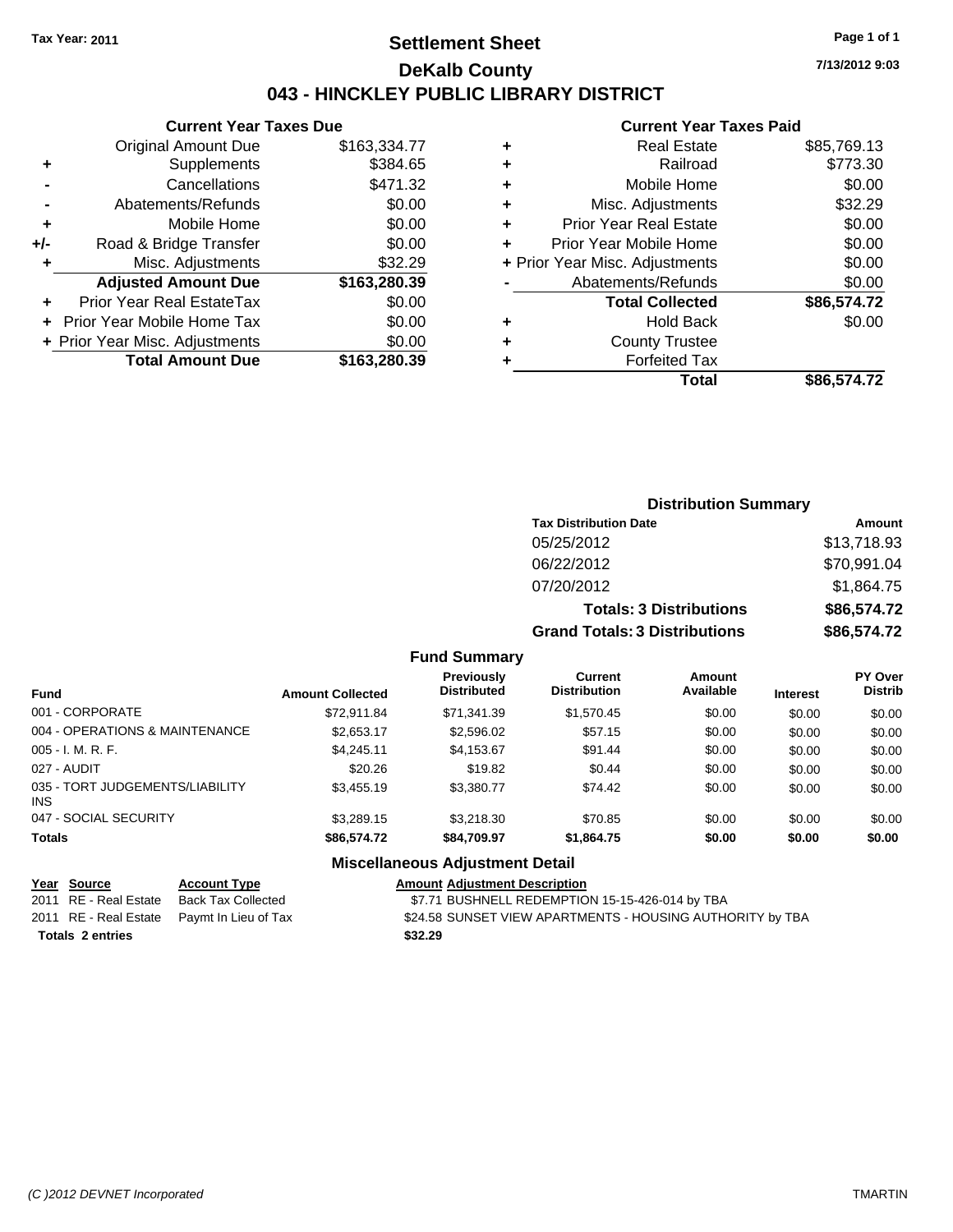# **Settlement Sheet Tax Year: 2011 Page 1 of 1 DeKalb County 044 - SQUAW GROVE ROAD & BRIDGE**

**7/13/2012 9:03**

### **Current Year Taxes Paid**

|     | <b>Current Year Taxes Due</b>  |               |
|-----|--------------------------------|---------------|
|     | <b>Original Amount Due</b>     | \$304,644.89  |
| ٠   | Supplements                    | \$616.96      |
|     | Cancellations                  | \$765.54      |
|     | Abatements/Refunds             | \$0.00        |
| ٠   | Mobile Home                    | \$0.00        |
| +/- | Road & Bridge Transfer         | (\$20,750.78) |
|     | Misc. Adjustments              | \$60.23       |
|     | <b>Adjusted Amount Due</b>     | \$283,805.76  |
|     | Prior Year Real EstateTax      | \$0.00        |
|     | Prior Year Mobile Home Tax     | \$0.00        |
|     | + Prior Year Misc. Adjustments | \$0.00        |
|     | <b>Total Amount Due</b>        | \$283,805,76  |
|     |                                |               |

|   | <b>Real Estate</b>             | \$139,295.63 |
|---|--------------------------------|--------------|
| ٠ | Railroad                       | \$1,369.15   |
| ٠ | Mobile Home                    | \$0.00       |
| ٠ | Misc. Adjustments              | \$60.23      |
| ٠ | <b>Prior Year Real Estate</b>  | \$0.00       |
|   | Prior Year Mobile Home         | \$0.00       |
|   | + Prior Year Misc. Adjustments | \$0.00       |
|   | Abatements/Refunds             | \$0.00       |
|   | <b>Total Collected</b>         | \$140,725.01 |
|   | <b>Hold Back</b>               | \$0.00       |
| ٠ | <b>County Trustee</b>          |              |
|   | <b>Forfeited Tax</b>           |              |
|   | Total                          | \$140.725.01 |

| <b>Road and Bridge Summary</b> |             |               | <b>Distribution Summary</b>    |              |  |
|--------------------------------|-------------|---------------|--------------------------------|--------------|--|
| <b>Municipality</b>            | Amt. Due    | Amt. Distrib. | <b>Tax Distribution Date</b>   | Amount       |  |
| <b>VILLAGE OF HINCKLEY</b>     | \$39,123.07 | \$20,750.78   | 05/25/2012                     | \$22,281.69  |  |
| Totals                         | \$39,123.07 | \$20,750.78   | 06/22/2012                     | \$115,414.64 |  |
|                                |             |               | 07/20/2012                     | \$3,028.68   |  |
|                                |             |               | <b>Totals: 3 Distributions</b> | \$140,725.01 |  |

**Grand Totals: 3 Distributions \$140,725.01**

|  |  | <b>Fund Summary</b> |
|--|--|---------------------|
|--|--|---------------------|

| <b>Fund</b>                                   | <b>Amount Collected</b> | <b>Previously</b><br><b>Distributed</b> | Current<br><b>Distribution</b> | Amount<br>Available | <b>Interest</b> | <b>PY Over</b><br><b>Distrib</b> |
|-----------------------------------------------|-------------------------|-----------------------------------------|--------------------------------|---------------------|-----------------|----------------------------------|
| 007 - ROAD AND BRIDGE                         | \$47,097.96             | \$46,085.94                             | \$1,012.02                     | \$0.00              | \$0.00          | \$0.00                           |
| 008 - BRIDGE CONST W/COUNTY                   | \$3,183.83              | \$3.115.25                              | \$68.58                        | \$0.00              | \$0.00          | \$0.00                           |
| 009 - PERMANENT ROAD                          | \$67,646.07             | \$66,189.02                             | \$1,457.05                     | \$0.00              | \$0.00          | \$0.00                           |
| 010 - EQUIPMENT AND BUILDING                  | \$21,205.16             | \$20,748.42                             | \$456.74                       | \$0.00              | \$0.00          | \$0.00                           |
| 035 - TORT JUDGEMENTS/LIABILITY<br><b>INS</b> | \$1.591.99              | \$1,557.70                              | \$34.29                        | \$0.00              | \$0.00          | \$0.00                           |
| <b>Totals</b>                                 | \$140.725.01            | \$137,696,33                            | \$3,028,68                     | \$0.00              | \$0.00          | \$0.00                           |
|                                               |                         | Miscellaneous Adjustment Detail         |                                |                     |                 |                                  |

### **Miscellaneous Adjustment Detail**

|                         | Year Source           | <b>Account Type</b>                        | <b>Amount Adiustment Description</b>                      |
|-------------------------|-----------------------|--------------------------------------------|-----------------------------------------------------------|
|                         | 2011 RE - Real Estate | Back Tax Collected                         | \$14.38 BUSHNELL REDEMPTION 15-15-426-014 by TBA          |
|                         |                       | 2011 RE - Real Estate Paymt In Lieu of Tax | \$45.85 SUNSET VIEW APARTMENTS - HOUSING AUTHORITY by TBA |
| <b>Totals 2 entries</b> |                       |                                            | \$60.23                                                   |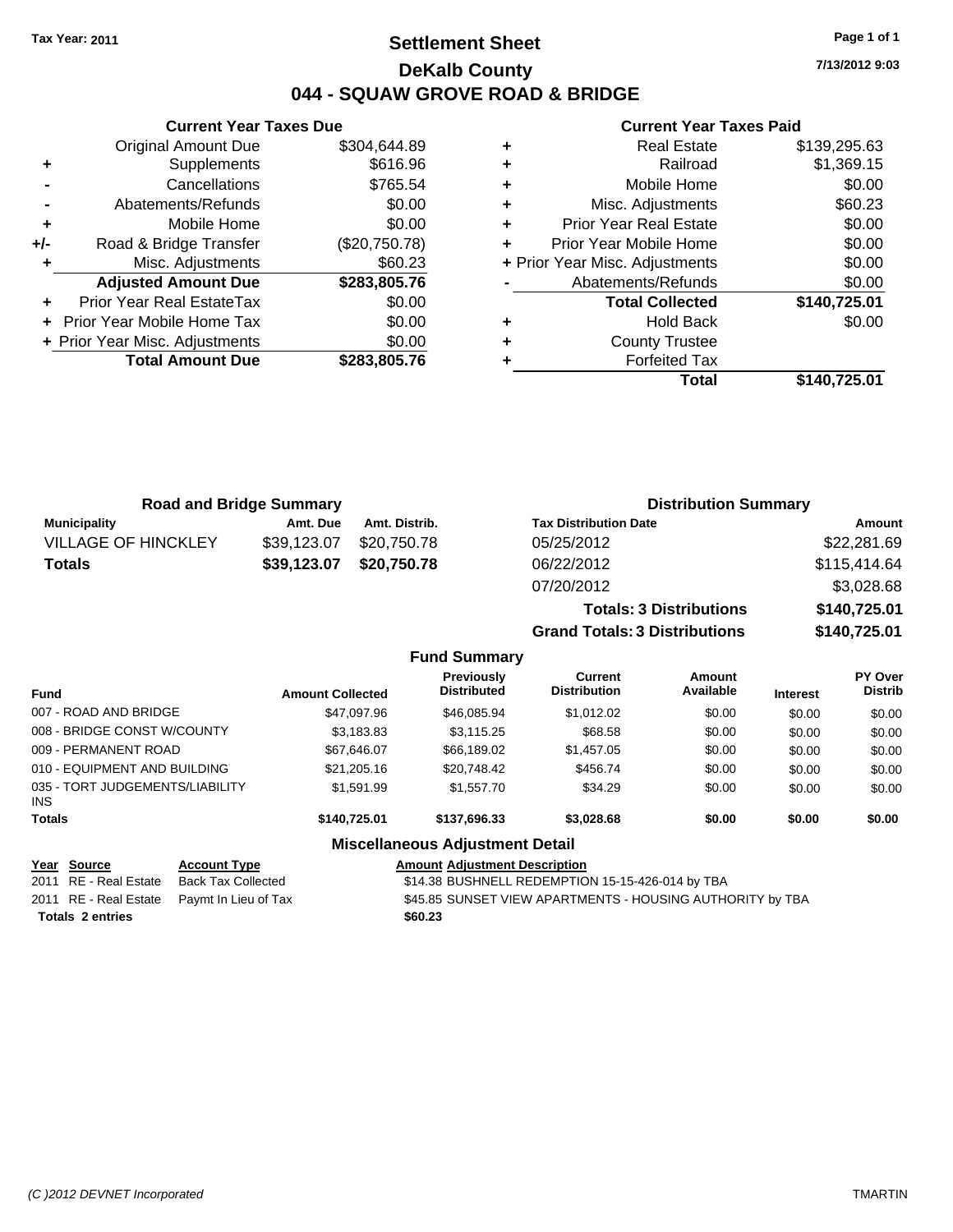# **Settlement Sheet Tax Year: 2011 Page 1 of 1 DeKalb County 045 - SYCAMORE TOWNSHIP**

**7/13/2012 9:03**

### **Current Year Taxes Paid**

|   | Total                          | \$194,459.25 |
|---|--------------------------------|--------------|
| ٠ | <b>Forfeited Tax</b>           |              |
| ٠ | <b>County Trustee</b>          |              |
| ٠ | <b>Hold Back</b>               | \$0.00       |
|   | <b>Total Collected</b>         | \$194,459.25 |
|   | Abatements/Refunds             | \$0.00       |
|   | + Prior Year Misc. Adjustments | \$0.00       |
| ÷ | Prior Year Mobile Home         | \$0.00       |
| ÷ | <b>Prior Year Real Estate</b>  | \$0.00       |
| ÷ | Misc. Adjustments              | \$130.51     |
| ٠ | Mobile Home                    | \$0.00       |
| ٠ | Railroad                       | \$73.60      |
| ٠ | <b>Real Estate</b>             | \$194,255.14 |
|   |                                |              |

|                          |                         |                                        |                                       | <b>Distribution Summary</b>    |                 |                                  |
|--------------------------|-------------------------|----------------------------------------|---------------------------------------|--------------------------------|-----------------|----------------------------------|
|                          |                         |                                        | <b>Tax Distribution Date</b>          |                                | <b>Amount</b>   |                                  |
|                          |                         |                                        | 05/25/2012                            |                                |                 | \$31,693.55                      |
|                          |                         |                                        | 06/22/2012                            |                                |                 | \$159,187.77                     |
|                          |                         |                                        | 07/20/2012                            |                                |                 | \$3,577.93                       |
|                          |                         |                                        |                                       | <b>Totals: 3 Distributions</b> |                 | \$194,459.25                     |
|                          |                         |                                        | <b>Grand Totals: 3 Distributions</b>  |                                | \$194,459.25    |                                  |
|                          |                         | <b>Fund Summary</b>                    |                                       |                                |                 |                                  |
| <b>Fund</b>              | <b>Amount Collected</b> | Previously<br><b>Distributed</b>       | <b>Current</b><br><b>Distribution</b> | Amount<br>Available            | <b>Interest</b> | <b>PY Over</b><br><b>Distrib</b> |
| 001 - CORPORATE          | \$185,596.77            | \$182,181.91                           | \$3,414.86                            | \$0.00                         | \$0.00          | \$0.00                           |
| 005 - I. M. R. F.        | \$7,806.17              | \$7,662.54                             | \$143.63                              | \$0.00                         | \$0.00          | \$0.00                           |
| 054 - GENERAL ASSISTANCE | \$1,056.31              | \$1,036.87                             | \$19.44                               | \$0.00                         | \$0.00          | \$0.00                           |
| Totals                   | \$194,459.25            | \$190,881.32                           | \$3,577.93                            | \$0.00                         | \$0.00          | \$0.00                           |
|                          |                         | <b>Miscellaneous Adjustment Detail</b> |                                       |                                |                 |                                  |

**Year Source Account Type Amount Adjustment Description**

**Totals \$130.51 1 entries**

**Current Year Taxes Due** Original Amount Due \$374,061.31

**Adjusted Amount Due \$374,026.17**

**Total Amount Due \$374,026.17**

**+** Supplements \$2,159.90 **-** Cancellations \$2,325.55 **-** Abatements/Refunds \$0.00 **+** Mobile Home \$0.00 **+/-** Road & Bridge Transfer \$0.00 **+** Misc. Adjustments \$130.51

**+** Prior Year Real EstateTax \$0.00 **+** Prior Year Mobile Home Tax \$0.00 **+ Prior Year Misc. Adjustments**  $$0.00$ 

2011 RE - Real Estate Paymt In Lieu of Tax \$130.51 SYCAMORE UNITS - HOUSING AUTHORITY by TBA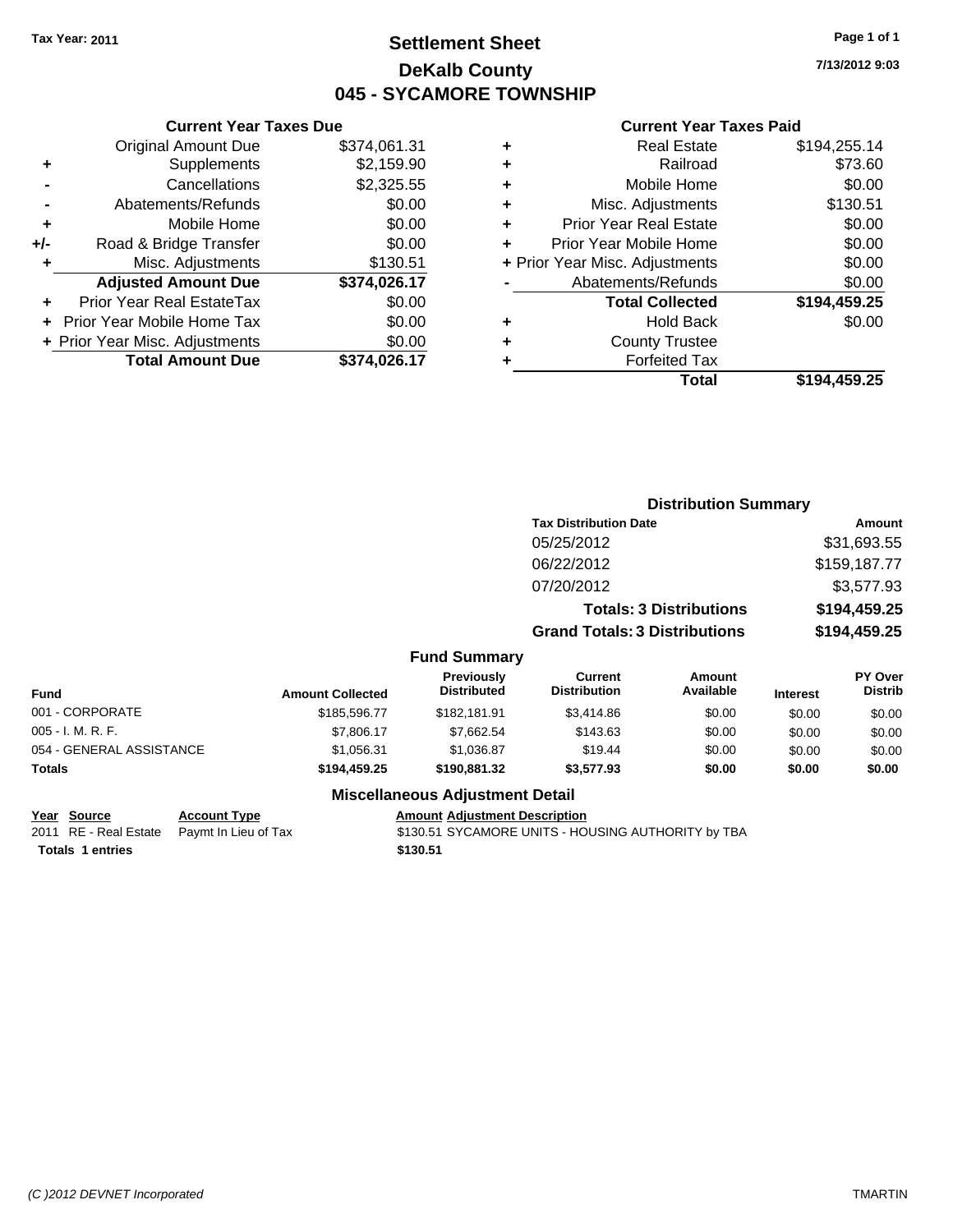**Current Year Taxes Due** Original Amount Due \$757,550.12

**Adjusted Amount Due \$751,662.53**

**Total Amount Due \$751,662.53**

**+** Supplements \$4,305.74 **-** Cancellations \$4,640.04 **-** Abatements/Refunds \$0.00 **+** Mobile Home \$0.00 **+/-** Road & Bridge Transfer (\$5,817.60) **+** Misc. Adjustments \$264.31

**+** Prior Year Real EstateTax \$0.00 **+** Prior Year Mobile Home Tax \$0.00 **+ Prior Year Misc. Adjustments**  $$0.00$ 

# **Settlement Sheet Tax Year: 2011 Page 1 of 1 DeKalb County 046 - SYCAMORE ROAD & BRIDGE**

**7/13/2012 9:03**

### **Current Year Taxes Paid**

**Totals: 3 Distributions \$388,002.11**

**Grand Totals: 3 Distributions \$388,002.11**

|   | <b>Real Estate</b>             | \$387,588.75 |
|---|--------------------------------|--------------|
| ٠ | Railroad                       | \$149.05     |
| ٠ | Mobile Home                    | \$0.00       |
| ٠ | Misc. Adjustments              | \$264.31     |
| ٠ | <b>Prior Year Real Estate</b>  | \$0.00       |
|   | Prior Year Mobile Home         | \$0.00       |
|   | + Prior Year Misc. Adjustments | \$0.00       |
|   | Abatements/Refunds             | \$0.00       |
|   | <b>Total Collected</b>         | \$388,002.11 |
| ٠ | <b>Hold Back</b>               | \$0.00       |
| ٠ | <b>County Trustee</b>          |              |
|   | <b>Forfeited Tax</b>           |              |
|   | Total                          | \$388.002.11 |
|   |                                |              |

| <b>Road and Bridge Summary</b> |             |               | <b>Distribution Summary</b>  |              |  |
|--------------------------------|-------------|---------------|------------------------------|--------------|--|
| Municipality                   | Amt. Due    | Amt. Distrib. | <b>Tax Distribution Date</b> | Amount       |  |
| CITY OF SYCAMORE               | \$11,189.49 | \$5.817.60    | 05/25/2012                   | \$63,239.31  |  |
| <b>Totals</b>                  | \$11,189.49 | \$5,817.60    | 06/22/2012                   | \$317,623.78 |  |
|                                |             |               | 07/20/2012                   | \$7,139.02   |  |

|                                         |                         | <b>Fund Summary</b>              |                                       |                     |                 |                           |
|-----------------------------------------|-------------------------|----------------------------------|---------------------------------------|---------------------|-----------------|---------------------------|
| <b>Fund</b>                             | <b>Amount Collected</b> | Previously<br><b>Distributed</b> | <b>Current</b><br><b>Distribution</b> | Amount<br>Available | <b>Interest</b> | PY Over<br><b>Distrib</b> |
| 005 - I. M. R. F.                       | \$7,806.33              | \$7,662.68                       | \$143.65                              | \$0.00              | \$0.00          | \$0.00                    |
| 007 - ROAD AND BRIDGE                   | \$9,794.58              | \$9.614.41                       | \$180.17                              | \$0.00              | \$0.00          | \$0.00                    |
| 008 - BRIDGE CONST W/COUNTY             | \$11.370.75             | \$11,161.54                      | \$209.21                              | \$0.00              | \$0.00          | \$0.00                    |
| 009 - PERMANENT ROAD                    | \$289,336.96            | \$284,013.30                     | \$5,323.66                            | \$0.00              | \$0.00          | \$0.00                    |
| 010 - EQUIPMENT AND BUILDING            | \$49.394.45             | \$48,485.61                      | \$908.84                              | \$0.00              | \$0.00          | \$0.00                    |
| 035 - TORT JUDGEMENTS/LIABILITY<br>INS. | \$13,004.71             | \$12,765.43                      | \$239.28                              | \$0.00              | \$0.00          | \$0.00                    |
| 047 - SOCIAL SECURITY                   | \$7.294.33              | \$7.160.12                       | \$134.21                              | \$0.00              | \$0.00          | \$0.00                    |
| Totals                                  | \$388,002.11            | \$380,863,09                     | \$7,139.02                            | \$0.00              | \$0.00          | \$0.00                    |
|                                         |                         | Miscollanoous Adiustmont Dotail  |                                       |                     |                 |                           |

### **Miscellaneous Adjustment Detail**

| <u>Year Source</u>      | <b>Account Type</b>                        | <b>Amount Adjustment Description</b>               |
|-------------------------|--------------------------------------------|----------------------------------------------------|
|                         | 2011 RE - Real Estate Paymt In Lieu of Tax | \$264.31 SYCAMORE UNITS - HOUSING AUTHORITY by TBA |
| <b>Totals 1 entries</b> |                                            | \$264.31                                           |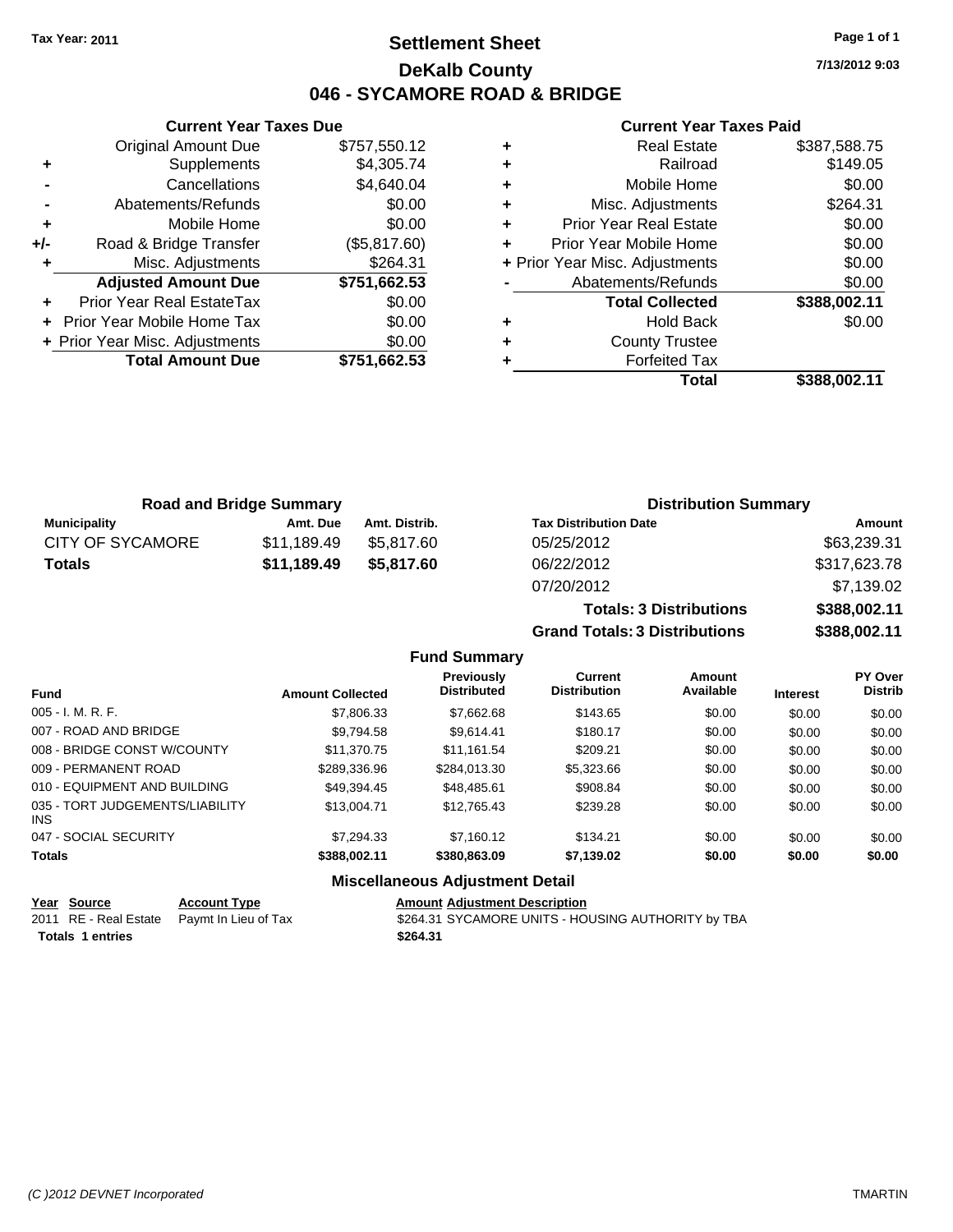# **Settlement Sheet Tax Year: 2011 Page 1 of 1 DeKalb County 047 - VICTOR TOWNSHIP**

**7/13/2012 9:03**

### **Current Year Taxes Paid**

| \$48,667.68 |
|-------------|
| \$53.76     |
| \$72.13     |
| \$0.00      |
| \$0.00      |
| \$0.00      |
| \$0.00      |
| \$48,649.31 |
| \$0.00      |
| \$0.00      |
| \$0.00      |
| \$48.649.31 |
|             |

| ٠ | <b>Real Estate</b>             | \$28,606.47 |
|---|--------------------------------|-------------|
| ٠ | Railroad                       | \$13.18     |
| ٠ | Mobile Home                    | \$0.00      |
| ٠ | Misc. Adjustments              | \$0.00      |
| ÷ | <b>Prior Year Real Estate</b>  | \$0.00      |
|   | Prior Year Mobile Home         | \$0.00      |
|   | + Prior Year Misc. Adjustments | \$0.00      |
|   | Abatements/Refunds             | \$0.00      |
|   | <b>Total Collected</b>         | \$28,619.65 |
| ٠ | <b>Hold Back</b>               | \$0.00      |
| ٠ | <b>County Trustee</b>          |             |
| ٠ | <b>Forfeited Tax</b>           |             |
|   | Total                          | \$28,619.65 |
|   |                                |             |

|                                               |                         |                                  |                                      | <b>Distribution Summary</b> |                 |                                  |  |
|-----------------------------------------------|-------------------------|----------------------------------|--------------------------------------|-----------------------------|-----------------|----------------------------------|--|
|                                               |                         |                                  | <b>Tax Distribution Date</b>         |                             | Amount          |                                  |  |
|                                               |                         |                                  | 05/25/2012                           |                             |                 | \$3,940.84                       |  |
|                                               |                         |                                  | 06/22/2012                           |                             | \$23,682.87     |                                  |  |
|                                               |                         |                                  | 07/20/2012                           |                             | \$995.94        |                                  |  |
|                                               |                         |                                  | <b>Totals: 3 Distributions</b>       |                             | \$28,619.65     |                                  |  |
|                                               |                         |                                  | <b>Grand Totals: 3 Distributions</b> |                             | \$28,619.65     |                                  |  |
|                                               |                         | <b>Fund Summary</b>              |                                      |                             |                 |                                  |  |
| <b>Fund</b>                                   | <b>Amount Collected</b> | Previously<br><b>Distributed</b> | Current<br><b>Distribution</b>       | Amount<br>Available         | <b>Interest</b> | <b>PY Over</b><br><b>Distrib</b> |  |
| 001 - CORPORATE                               | \$26,257.98             | \$25,344.22                      | \$913.76                             | \$0.00                      | \$0.00          | \$0.00                           |  |
| 034 - GENERAL ASSISTANCE                      | \$1,208.44              | \$1,166.39                       | \$42.05                              | \$0.00                      | \$0.00          | \$0.00                           |  |
| 035 - TORT JUDGEMENTS/LIABILITY<br><b>INS</b> | \$1,153.23              | \$1,113.10                       | \$40.13                              | \$0.00                      | \$0.00          | \$0.00                           |  |
| <b>Totals</b>                                 | \$28,619.65             | \$27,623.71                      | \$995.94                             | \$0.00                      | \$0.00          | \$0.00                           |  |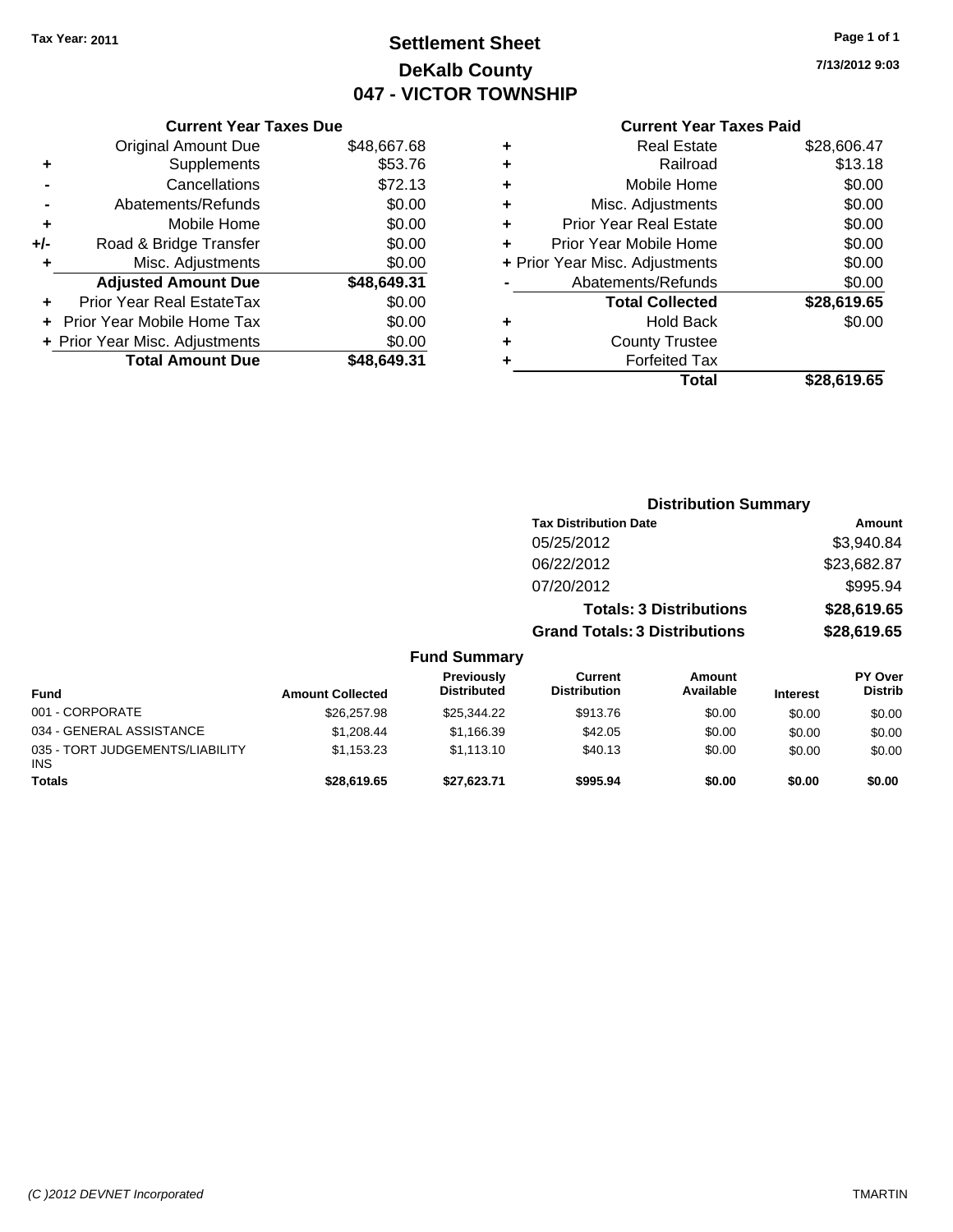Original Amount Due

**Road & Bridge Transfer** 

**Adjusted Amount Due** 

**Total Amount Due** 

**+** Supplements **-** Cancellations **-** Abatements/Refunds **+** Mobile Home<br>**+/-** Road & Bridge Transfer

**+** Misc. Adjustments

**+** Prior Year Real EstateTax **+** Prior Year Mobile Home Tax **+ Prior Year Misc. Adjustments** 

# **Settlement Sheet Tax Year: 2011 Page 1 of 1 DeKalb County 048 - VICTOR ROAD & BRIDGE**

**7/13/2012 9:03**

### **Current Year Taxes Paid**

| <b>Current Year Taxes Due</b> |             |   | <b>Current Year Taxes Paid</b> |             |
|-------------------------------|-------------|---|--------------------------------|-------------|
| ıl Amount Due                 | \$92,377.95 | ٠ | <b>Real Estate</b>             | \$54,298.73 |
| Supplements                   | \$102.04    | ٠ | Railroad                       | \$25.02     |
| Cancellations                 | \$136.90    | ٠ | Mobile Home                    | \$0.00      |
| าents/Refunds                 | \$0.00      | ÷ | Misc. Adjustments              | \$0.00      |
| Mobile Home                   | \$0.00      | ÷ | <b>Prior Year Real Estate</b>  | \$0.00      |
| ridge Transfer                | \$0.00      | ٠ | Prior Year Mobile Home         | \$0.00      |
| :. Adjustments                | \$0.00      |   | + Prior Year Misc. Adjustments | \$0.00      |
| <b>Amount Due</b>             | \$92,343.09 |   | Abatements/Refunds             | \$0.00      |
| eal EstateTax                 | \$0.00      |   | <b>Total Collected</b>         | \$54,323.75 |
| pile Home Tax                 | \$0.00      | ٠ | <b>Hold Back</b>               | \$0.00      |
| . Adjustments                 | \$0.00      | ٠ | <b>County Trustee</b>          |             |
| <b>Amount Due</b>             | \$92,343.09 |   | <b>Forfeited Tax</b>           |             |
|                               |             |   | Total                          | \$54,323.75 |

### **Distribution Summary Tax Distribution Date Amount** 05/25/2012 \$7,480.31 06/22/2012 \$44,953.00 07/20/2012 \$1,890.44 **Totals: 3 Distributions \$54,323.75 Grand Totals: 3 Distributions \$54,323.75 Fund Summary**

|                                               |                         | unu Junniary                            |                                |                     |                 |                                  |
|-----------------------------------------------|-------------------------|-----------------------------------------|--------------------------------|---------------------|-----------------|----------------------------------|
| <b>Fund</b>                                   | <b>Amount Collected</b> | <b>Previously</b><br><b>Distributed</b> | Current<br><b>Distribution</b> | Amount<br>Available | <b>Interest</b> | <b>PY Over</b><br><b>Distrib</b> |
| 007 - ROAD AND BRIDGE                         | \$32,420.68             | \$31.292.46                             | \$1.128.22                     | \$0.00              | \$0.00          | \$0.00                           |
| 008 - BRIDGE CONST W/COUNTY                   | \$268.41                | \$259.07                                | \$9.34                         | \$0.00              | \$0.00          | \$0.00                           |
| 009 - PERMANENT ROAD                          | \$13,417.05             | \$12,950.14                             | \$466.91                       | \$0.00              | \$0.00          | \$0.00                           |
| 010 - EQUIPMENT AND BUILDING                  | \$7.041.01              | \$6.795.99                              | \$245.02                       | \$0.00              | \$0.00          | \$0.00                           |
| 035 - TORT JUDGEMENTS/LIABILITY<br><b>INS</b> | \$1,176.60              | \$1,135.65                              | \$40.95                        | \$0.00              | \$0.00          | \$0.00                           |
| <b>Totals</b>                                 | \$54,323.75             | \$52,433.31                             | \$1,890.44                     | \$0.00              | \$0.00          | \$0.00                           |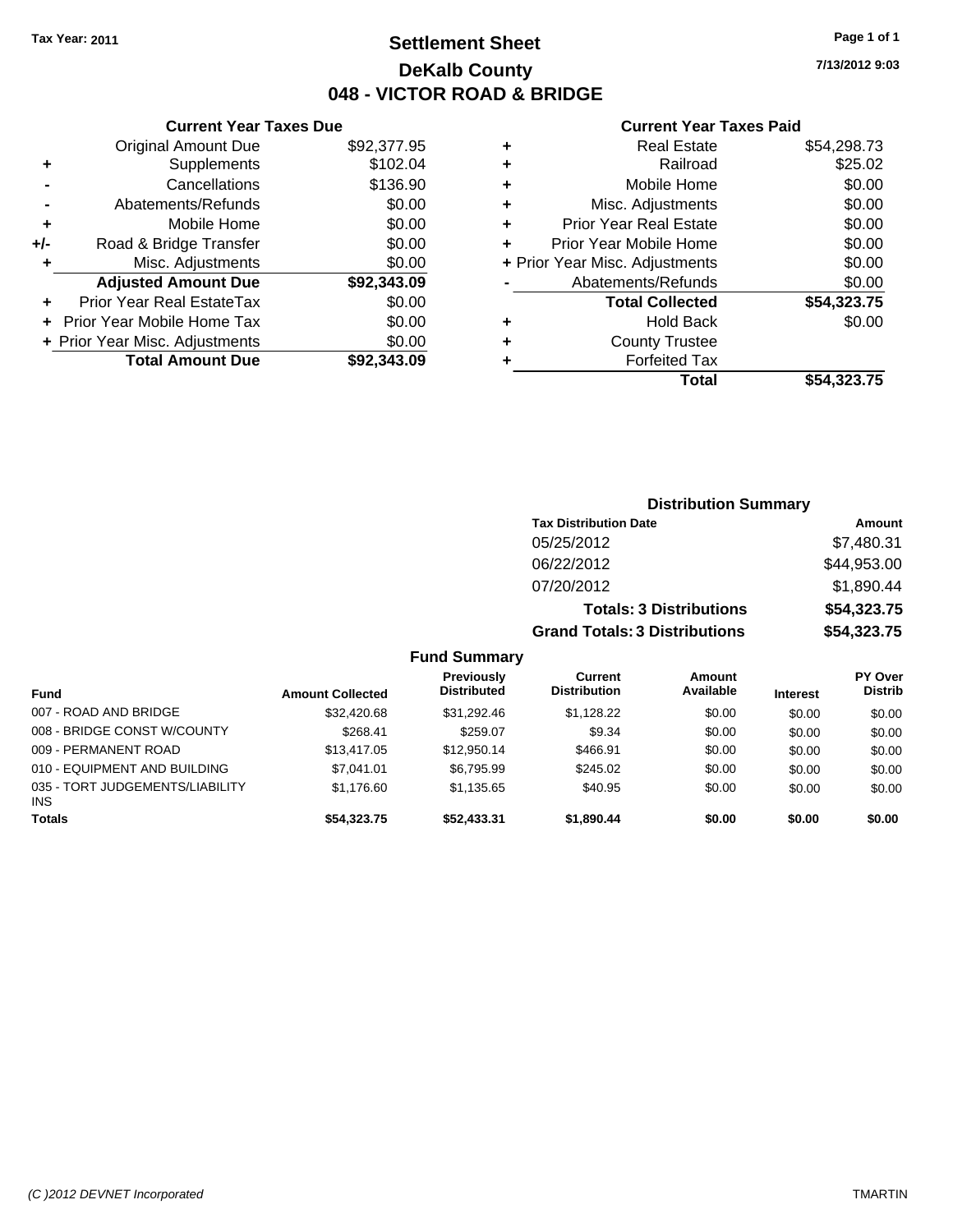# **Settlement Sheet Tax Year: 2011 Page 1 of 1 DeKalb County 056 - TOWN OF CORTLAND**

**7/13/2012 9:03**

### **Current Year Taxes Paid**

| Cu                   |   |              | <b>Current Year Taxes Due</b>  |       |
|----------------------|---|--------------|--------------------------------|-------|
|                      | ٠ | \$593,816.53 | <b>Original Amount Due</b>     |       |
|                      | ٠ | \$2,805.42   | Supplements                    | ٠     |
| M                    | ٠ | \$4,068.96   | Cancellations                  |       |
| Misc. A              | ٠ | \$0.14       | Abatements/Refunds             |       |
| Prior Year F         | ٠ | \$0.00       | Mobile Home                    |       |
| Prior Year Mo        | ٠ | \$5,026.67   | Road & Bridge Transfer         | $+/-$ |
| + Prior Year Misc. A |   | \$0.00       | Misc. Adjustments              |       |
| Abatemen             |   | \$597,579.52 | <b>Adjusted Amount Due</b>     |       |
| Total                |   | (\$99.89)    | Prior Year Real EstateTax      |       |
|                      | ٠ | \$0.00       | + Prior Year Mobile Home Tax   |       |
| Cou                  | ٠ | \$0.00       | + Prior Year Misc. Adjustments |       |
| Fc                   |   | \$597,479.63 | <b>Total Amount Due</b>        |       |
|                      |   |              |                                |       |

|   | Total                          | \$307,282.70 |
|---|--------------------------------|--------------|
|   | <b>Forfeited Tax</b>           |              |
| ٠ | <b>County Trustee</b>          |              |
| ٠ | Hold Back                      | \$0.00       |
|   | <b>Total Collected</b>         | \$307,282.70 |
|   | Abatements/Refunds             | \$0.14       |
|   | + Prior Year Misc. Adjustments | \$0.00       |
| ٠ | Prior Year Mobile Home         | \$0.00       |
| ٠ | <b>Prior Year Real Estate</b>  | (\$99.89)    |
| ٠ | Misc. Adjustments              | \$0.00       |
| ٠ | Mobile Home                    | \$0.00       |
| ٠ | Railroad                       | \$407.88     |
| ٠ | Real Estate                    | \$306,974.85 |

**Grand Totals: 3 Distributions \$307,282.70**

| <b>Road and Bridge Summary</b>   |            |               | <b>Distribution Summary</b>    |              |  |
|----------------------------------|------------|---------------|--------------------------------|--------------|--|
| <b>Rd./Br. District</b>          | Amt. Due   | Amt. Distrib. | <b>Tax Distribution Date</b>   | Amount       |  |
| <b>CORTLAND ROAD &amp; BRIDC</b> | \$9.726.91 | \$5,026,67    | 05/25/2012                     | \$54,093.26  |  |
| <b>Totals</b>                    | \$9,726.91 | \$5.026.67    | 06/22/2012                     | \$249,712.05 |  |
|                                  |            |               | 07/20/2012                     | \$3,477.39   |  |
|                                  |            |               | <b>Totals: 3 Distributions</b> | \$307,282.70 |  |

**Fund Summary Fund Interest Amount Collected Distributed PY Over Distrib Amount Available Current Distribution Previously** 001 - CORPORATE \$216,330.08 \$213,893.76 \$2,436.32 \$0.00 \$0.00 \$0.00 005 - I. M. R. F. Channel Channel Step (1977.71 \$26,851.86 \$305.85 \$0.00 \$0.00 \$0.00 \$0.00 007 - ROAD AND BRIDGE 60.00 \$5,026.67 \$4,953.30 \$73.37 \$0.00 \$0.00 \$0.00 \$0.00 014 - POLICE PROTECTION \$34,180.32 \$33,795.38 \$384.94 \$0.00 \$0.00 \$0.00 \$0.00 047 - SOCIAL SECURITY 624,587.92 \$24,311.01 \$276.91 \$0.00 \$0.00 \$0.00 \$0.00 **Totals \$307,282.70 \$303,805.31 \$3,477.39 \$0.00 \$0.00 \$0.00**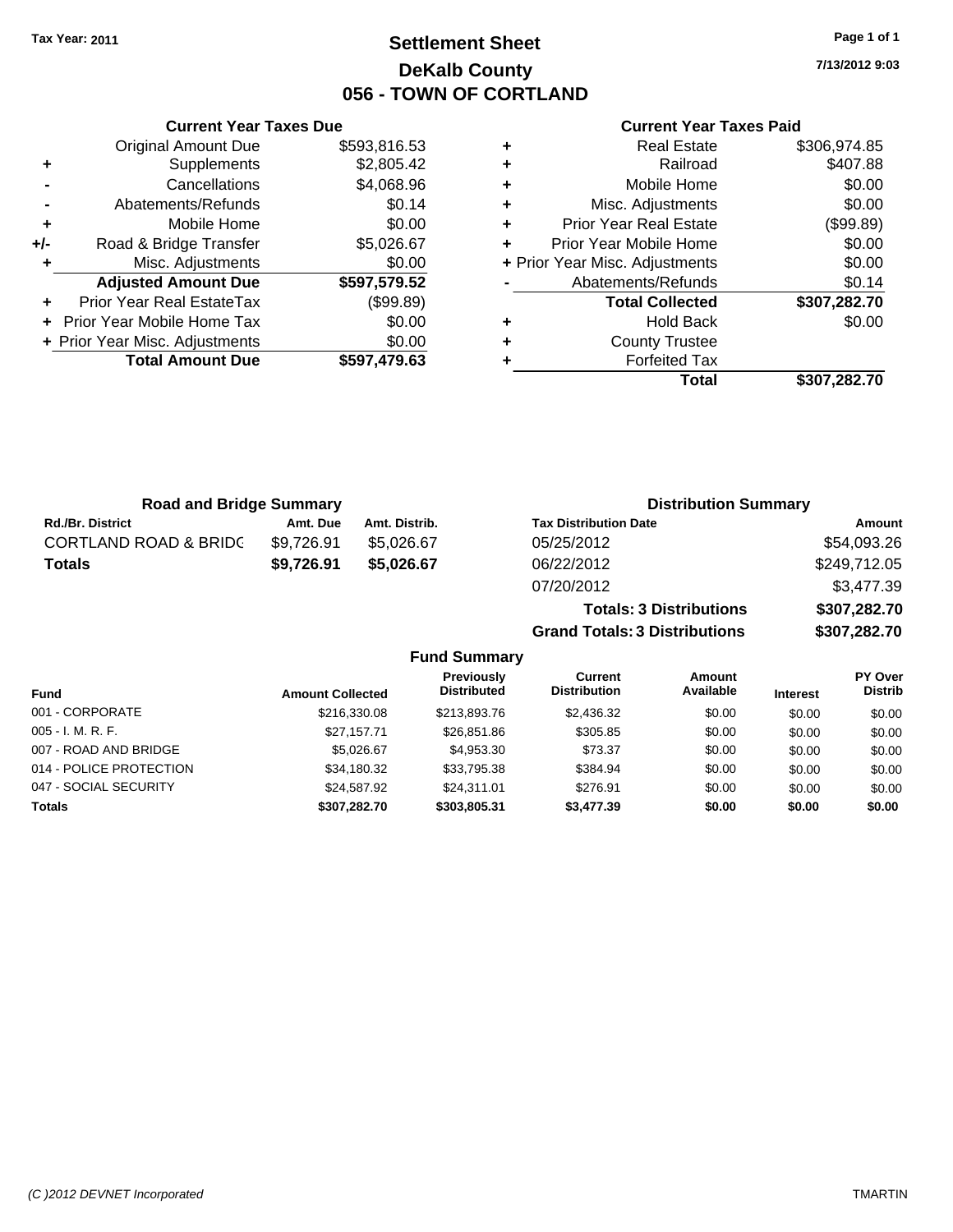# **Settlement Sheet Tax Year: 2011 Page 1 of 1 DeKalb County 057 - CORTLAND LIBRARY**

**7/13/2012 9:03**

### **Current Year Taxes Paid**

|   | Total                          | \$132.969.83 |
|---|--------------------------------|--------------|
|   | <b>Forfeited Tax</b>           |              |
|   | <b>County Trustee</b>          |              |
|   | <b>Hold Back</b>               | \$0.00       |
|   | <b>Total Collected</b>         | \$132,969.83 |
|   | Abatements/Refunds             | \$0.00       |
|   | + Prior Year Misc. Adjustments | \$0.00       |
|   | Prior Year Mobile Home         | \$0.00       |
| ٠ | <b>Prior Year Real Estate</b>  | (\$41.70)    |
| ٠ | Misc. Adjustments              | \$0.00       |
| ٠ | Mobile Home                    | \$0.00       |
| ٠ | Railroad                       | \$176.54     |
| ٠ | <b>Real Estate</b>             | \$132,834.99 |
|   |                                |              |

|     | <b>Current Year Taxes Due</b>  |              |
|-----|--------------------------------|--------------|
|     | <b>Original Amount Due</b>     | \$261,234.64 |
| ٠   | Supplements                    | \$1,137.48   |
|     | Cancellations                  | \$1,689.30   |
|     | Abatements/Refunds             | \$0.00       |
| ٠   | Mobile Home                    | \$0.00       |
| +/- | Road & Bridge Transfer         | \$0.00       |
| ٠   | Misc. Adjustments              | \$0.00       |
|     | <b>Adjusted Amount Due</b>     | \$260,682.82 |
|     | Prior Year Real EstateTax      | (\$41.70)    |
|     | Prior Year Mobile Home Tax     | \$0.00       |
|     | + Prior Year Misc. Adjustments | \$0.00       |
|     | <b>Total Amount Due</b>        | \$260,641.12 |
|     |                                |              |

# **Distribution Summary**

| <b>Tax Distribution Date</b>         | Amount       |
|--------------------------------------|--------------|
| 05/25/2012                           | \$23,427.17  |
| 06/22/2012                           | \$108,045.52 |
| 07/20/2012                           | \$1,497.14   |
| <b>Totals: 3 Distributions</b>       | \$132,969.83 |
| <b>Grand Totals: 3 Distributions</b> | \$132,969.83 |

### **Fund Summary**

| <b>Fund</b>                                         | <b>Amount Collected</b> | <b>Previously</b><br><b>Distributed</b> | Current<br><b>Distribution</b> | Amount<br>Available | <b>Interest</b> | <b>PY Over</b><br><b>Distrib</b> |
|-----------------------------------------------------|-------------------------|-----------------------------------------|--------------------------------|---------------------|-----------------|----------------------------------|
| 004 - OPERATIONS & MAINTENANCE                      | \$7.228.64              | \$7.147.24                              | \$81.40                        | \$0.00              | \$0.00          | \$0.00                           |
| $005 - I. M. R. F.$                                 | \$6,108.10              | \$6,039.33                              | \$68.77                        | \$0.00              | \$0.00          | \$0.00                           |
| 016 - LIBRARY (township, municipalities)            | \$108,428.79            | \$107,207.96                            | \$1,220.83                     | \$0.00              | \$0.00          | \$0.00                           |
| 027 - AUDIT                                         | \$1.528.89              | \$1,511.68                              | \$17.21                        | \$0.00              | \$0.00          | \$0.00                           |
| 035 - TORT JUDGMENTS, LIABILITY<br><b>INSURANCE</b> | \$4,073.26              | \$4,027.40                              | \$45.86                        | \$0.00              | \$0.00          | \$0.00                           |
| 047 - SOCIAL SECURITY                               | \$5,602.15              | \$5,539.08                              | \$63.07                        | \$0.00              | \$0.00          | \$0.00                           |
| <b>Totals</b>                                       | \$132,969.83            | \$131.472.69                            | \$1,497.14                     | \$0.00              | \$0.00          | \$0.00                           |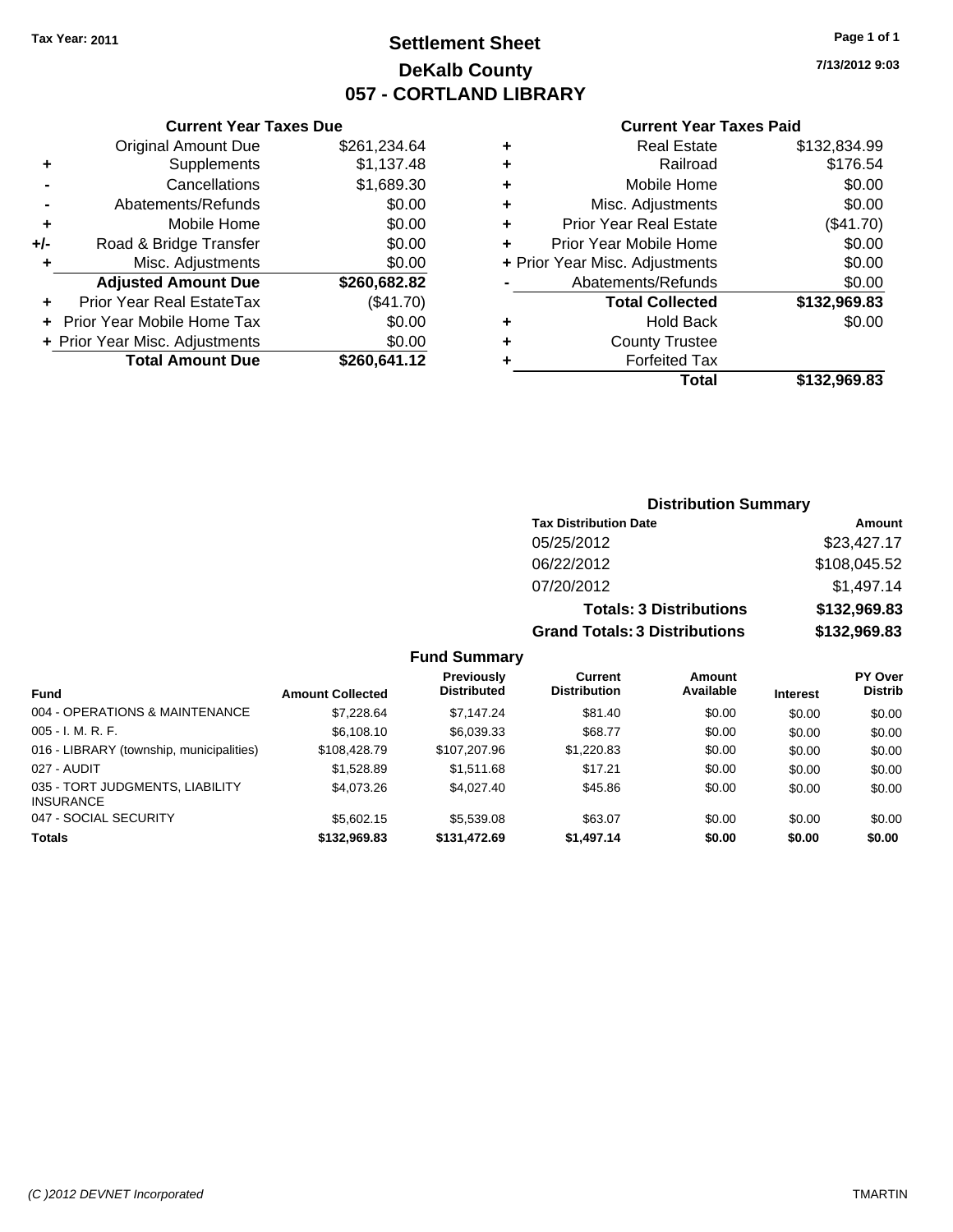**Current Year Taxes Due** Original Amount Due \$4,197,062.63

**Adjusted Amount Due \$4,241,596.33**

**Total Amount Due \$4,241,949.21**

**+** Supplements \$125,563.73 **-** Cancellations \$198,834.30 **-** Abatements/Refunds **\$0.01 +** Mobile Home \$0.00 **+/-** Road & Bridge Transfer \$116,769.89 **+** Misc. Adjustments \$1,034.39

**+** Prior Year Real EstateTax \$352.88 **+** Prior Year Mobile Home Tax \$0.00 **+** Prior Year Misc. Adjustments  $$0.00$ 

# **Settlement Sheet Tax Year: 2011 Page 1 of 1 DeKalb County 058 - CITY OF DEKALB**

**7/13/2012 9:03**

### **Current Year Taxes Paid**

| Total                          | \$2,225,382.65 |
|--------------------------------|----------------|
| <b>Forfeited Tax</b>           |                |
| <b>County Trustee</b>          |                |
| <b>Hold Back</b>               | \$0.00         |
| <b>Total Collected</b>         | \$2,225,382.65 |
| Abatements/Refunds             | \$0.01         |
| + Prior Year Misc. Adjustments | \$0.00         |
| Prior Year Mobile Home         | \$0.00         |
| <b>Prior Year Real Estate</b>  | \$352.88       |
| Misc. Adjustments              | \$1,034.39     |
| Mobile Home                    | \$0.00         |
| Railroad                       | \$4,191.29     |
| <b>Real Estate</b>             | \$2,219,804.10 |
|                                |                |

| <b>Road and Bridge Summary</b>   |             |                           | <b>Distribution Summary</b>          |                |
|----------------------------------|-------------|---------------------------|--------------------------------------|----------------|
| <b>Rd./Br. District</b>          | Amt. Due    | Amt. Distrib.             | <b>Tax Distribution Date</b>         | Amount         |
| AFTON ROAD & BRIDGE              | \$18,039.30 | \$9,448.94                | 05/25/2012                           | \$422,677.18   |
| <b>CORTLAND ROAD &amp; BRIDC</b> | \$720.79    | \$372.53                  | 06/22/2012                           | \$1,772,874.18 |
| DEKALB ROAD & BRIDGE             |             | \$208,538.23 \$106,948.42 | 07/20/2012                           | \$29,831.29    |
| <b>Totals</b>                    |             | \$227,298.32 \$116,769.89 | <b>Totals: 3 Distributions</b>       | \$2,225,382.65 |
|                                  |             |                           | <b>Grand Totals: 3 Distributions</b> | \$2,225,382.65 |

**Fund Summary Fund Interest Amount Collected Distributed PY Over Distrib Amount Available Current Distribution Previously** 001 - CORPORATE \$74,566.89 \$73,565.70 \$1,001.19 \$0.00 \$0.00 \$0.00 003 - BONDS AND INTEREST  $$0.00$   $$0.00$   $$0.00$   $$0.00$   $$0.00$   $$0.00$   $$0.00$   $$0.00$ 005 - I. M. R. F. \$335,788.14 \$331,279.69 \$4,508.45 \$0.00 \$0.00 \$0.00 007 - ROAD AND BRIDGE 60.00 \$116,769.89 \$115,249.88 \$1,520.01 \$0.00 \$0.00 \$0.00 013 - FIREFIGHTER'S PENSION \$923,199.16 \$910,803.83 \$12,395.33 \$0.00 \$0.00 \$0.00 015 - POLICE PENSION \$551,414.87 \$544,011.31 \$7,403.56 \$0.00 \$0.00 \$0.00 \$0.00 047 - SOCIAL SECURITY 6 223,643.70 \$220,649.95 \$3,002.75 \$0.00 \$0.00 \$0.00 \$0.00 **Totals \$2,225,382.65 \$2,195,551.36 \$29,831.29 \$0.00 \$0.00 \$0.00**

## **Miscellaneous Adjustment Detail**

| Year Source | <b>Account Type</b>                        | <b>Amount Adjustment Description</b> |
|-------------|--------------------------------------------|--------------------------------------|
|             | 2011 RE - Real Estate Paymt In Lieu of Tax | \$1,034.39 DEKALB UNITS - HOUSI      |

\$1,034.39 DEKALB UNITS - HOUSING AUTHORITY by TBA

**Totals 1 entries** \$1,034.39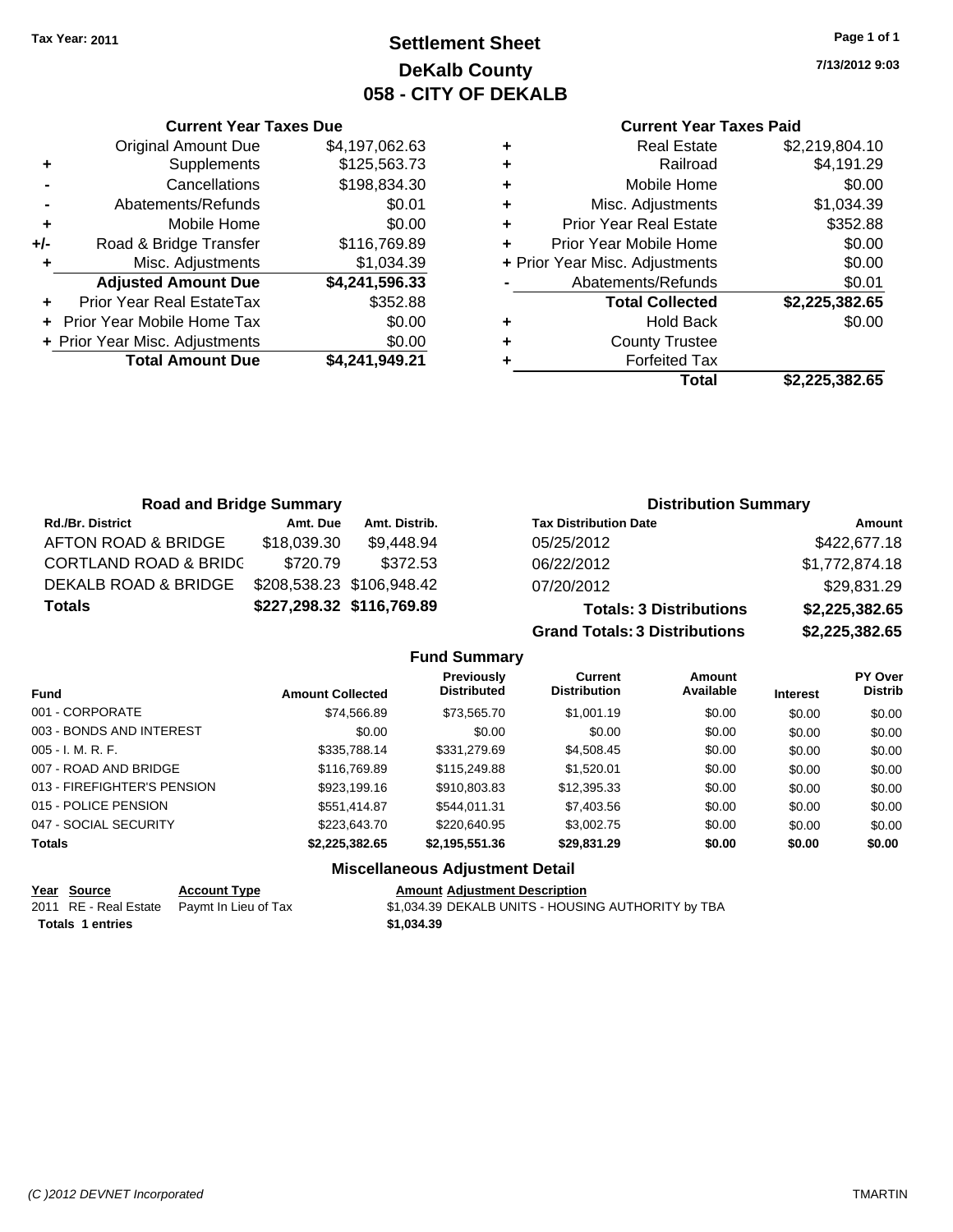# **Settlement Sheet Tax Year: 2011 Page 1 of 1 DeKalb County 059 - DE KALB LIBRARY**

**7/13/2012 9:03**

### **Current Year Taxes Paid**

|     | <b>Current Year Taxes Due</b>    |                |
|-----|----------------------------------|----------------|
|     | <b>Original Amount Due</b>       | \$1,798,541.85 |
| ٠   | Supplements                      | \$49,203.90    |
|     | Cancellations                    | \$81,905.43    |
|     | Abatements/Refunds               | \$0.00         |
| ٠   | Mobile Home                      | \$0.00         |
| +/- | Road & Bridge Transfer           | \$0.00         |
| ٠   | Misc. Adjustments                | \$443.26       |
|     | <b>Adjusted Amount Due</b>       | \$1,766,283.58 |
|     | <b>Prior Year Real EstateTax</b> | \$151.95       |
|     | Prior Year Mobile Home Tax       | \$0.00         |
|     | + Prior Year Misc. Adjustments   | \$0.00         |
|     | <b>Total Amount Due</b>          | \$1,766,435.53 |

|                                                                 |                                             |                         |                                                  | <b>Distribution Summary</b>                      |                                |                 |                                  |
|-----------------------------------------------------------------|---------------------------------------------|-------------------------|--------------------------------------------------|--------------------------------------------------|--------------------------------|-----------------|----------------------------------|
|                                                                 |                                             |                         |                                                  | <b>Tax Distribution Date</b>                     | Amount                         |                 |                                  |
|                                                                 |                                             |                         |                                                  | 05/25/2012                                       |                                |                 | \$172,278.47                     |
|                                                                 |                                             |                         |                                                  | 06/22/2012                                       |                                |                 | \$718,522.11                     |
|                                                                 |                                             |                         |                                                  | 07/20/2012                                       |                                |                 | \$12,132.01                      |
|                                                                 |                                             |                         |                                                  |                                                  | <b>Totals: 3 Distributions</b> |                 | \$902,932.59                     |
|                                                                 |                                             |                         |                                                  | <b>Grand Totals: 3 Distributions</b>             |                                |                 | \$902,932.59                     |
|                                                                 |                                             |                         | <b>Fund Summary</b>                              |                                                  |                                |                 |                                  |
| Fund                                                            |                                             | <b>Amount Collected</b> | Previously<br><b>Distributed</b>                 | <b>Current</b><br><b>Distribution</b>            | Amount<br>Available            | <b>Interest</b> | <b>PY Over</b><br><b>Distrib</b> |
| 016 - LIBRARY (township, municipalities)                        |                                             | \$902,932.59            | \$890,800.58                                     | \$12,132.01                                      | \$0.00                         | \$0.00          | \$0.00                           |
| <b>Totals</b>                                                   |                                             | \$902,932.59            | \$890,800.58                                     | \$12,132.01                                      | \$0.00                         | \$0.00          | \$0.00                           |
|                                                                 |                                             |                         | <b>Miscellaneous Adjustment Detail</b>           |                                                  |                                |                 |                                  |
| Year Source<br>2011 RE - Real Estate<br><b>Totals 1 entries</b> | <b>Account Type</b><br>Paymt In Lieu of Tax |                         | <b>Amount Adjustment Description</b><br>\$443.26 | \$443.26 DEKALB UNITS - HOUSING AUTHORITY by TBA |                                |                 |                                  |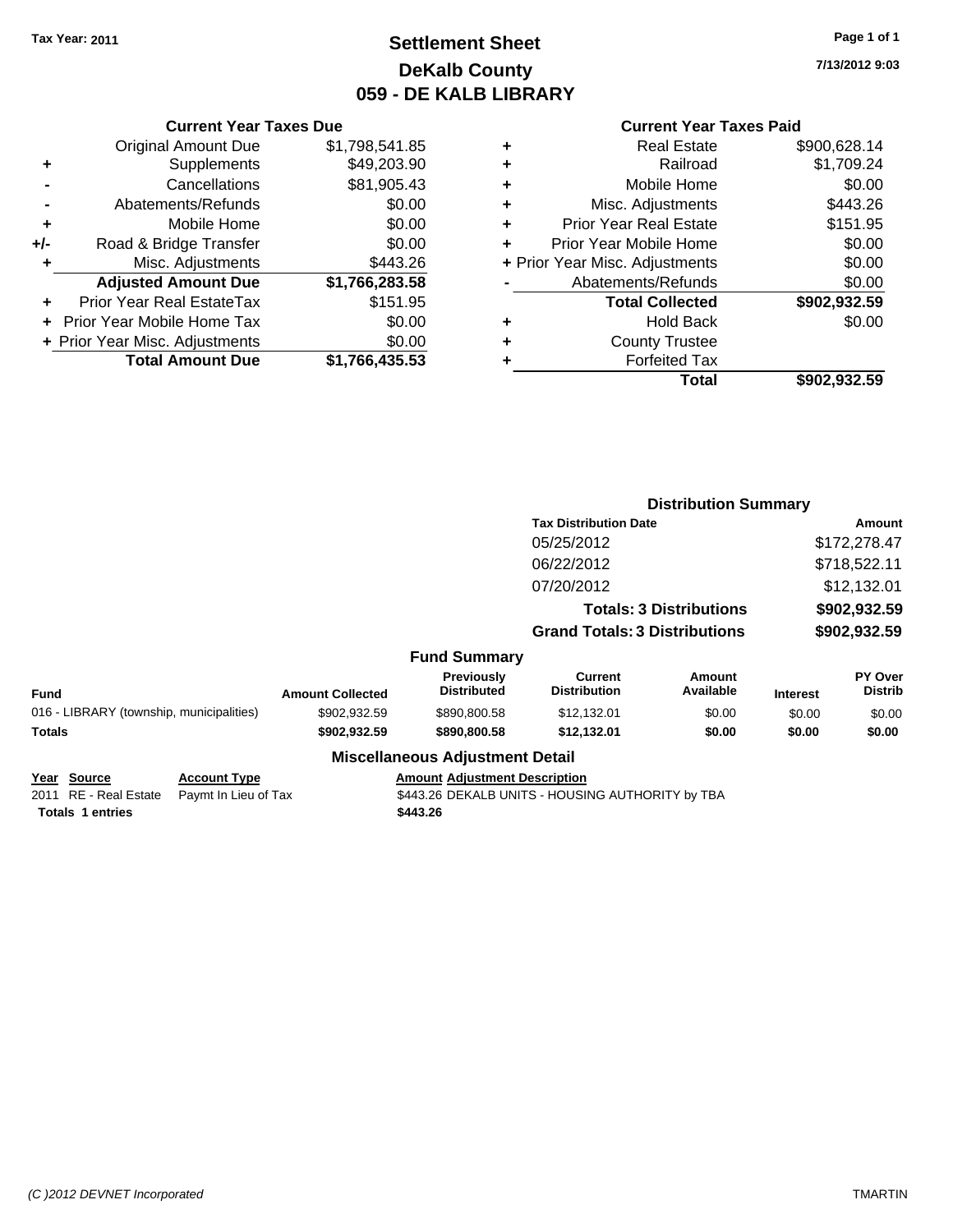**Current Year Taxes Due** Original Amount Due \$2,788.08

**Adjusted Amount Due \$2,788.08**

**Total Amount Due \$2,788.08**

**+** Supplements \$0.00 **-** Cancellations \$0.00 **-** Abatements/Refunds \$0.00 **+** Mobile Home \$0.00 **+/-** Road & Bridge Transfer \$0.00 **+** Misc. Adjustments \$0.00

**+** Prior Year Real EstateTax \$0.00 **+** Prior Year Mobile Home Tax \$0.00 **+ Prior Year Misc. Adjustments**  $$0.00$ 

# **Settlement Sheet Tax Year: 2011 Page 1 of 1 DeKalb County 060 - DEKALB SSA #3**

**7/13/2012 9:03**

### **Current Year Taxes Paid +** Real Estate \$1,510.21 **+** Railroad \$0.00 **+** Mobile Home \$0.00 **+** Misc. Adjustments \$0.00 **+** Prior Year Real Estate \$0.00 **+** Prior Year Mobile Home \$0.00 **+** Prior Year Misc. Adjustments \$0.00 **-** Abatements/Refunds \$0.00 **Total Collected \$1,510.21 +** Hold Back \$0.00 **+** County Trustee **+** Forfeited Tax **Total \$1,510.21**

|                            |                         |                                         |                                       | <b>Distribution Summary</b>    |                 |                                  |
|----------------------------|-------------------------|-----------------------------------------|---------------------------------------|--------------------------------|-----------------|----------------------------------|
|                            |                         |                                         | <b>Tax Distribution Date</b>          |                                |                 | Amount                           |
|                            |                         |                                         | 05/25/2012                            |                                |                 | \$363.12                         |
|                            |                         |                                         | 06/22/2012                            |                                |                 | \$1,147.09                       |
|                            |                         |                                         |                                       | <b>Totals: 2 Distributions</b> |                 | \$1,510.21                       |
|                            |                         |                                         | <b>Grand Totals: 2 Distributions</b>  |                                |                 | \$1,510.21                       |
|                            |                         | <b>Fund Summary</b>                     |                                       |                                |                 |                                  |
| Fund                       | <b>Amount Collected</b> | <b>Previously</b><br><b>Distributed</b> | <b>Current</b><br><b>Distribution</b> | <b>Amount</b><br>Available     | <b>Interest</b> | <b>PY Over</b><br><b>Distrib</b> |
| 023 - SPECIAL SERVICE AREA | \$1.510.21              | \$1.510.21                              | \$0.00                                | \$0.00                         | \$0.00          | \$0.00                           |
| Totals                     | \$1,510.21              | \$1,510.21                              | \$0.00                                | \$0.00                         | \$0.00          | \$0.00                           |
|                            |                         |                                         |                                       |                                |                 |                                  |

| (C) 2012 DEVNET Incorporated | <b>TMARTIN</b> |
|------------------------------|----------------|
|------------------------------|----------------|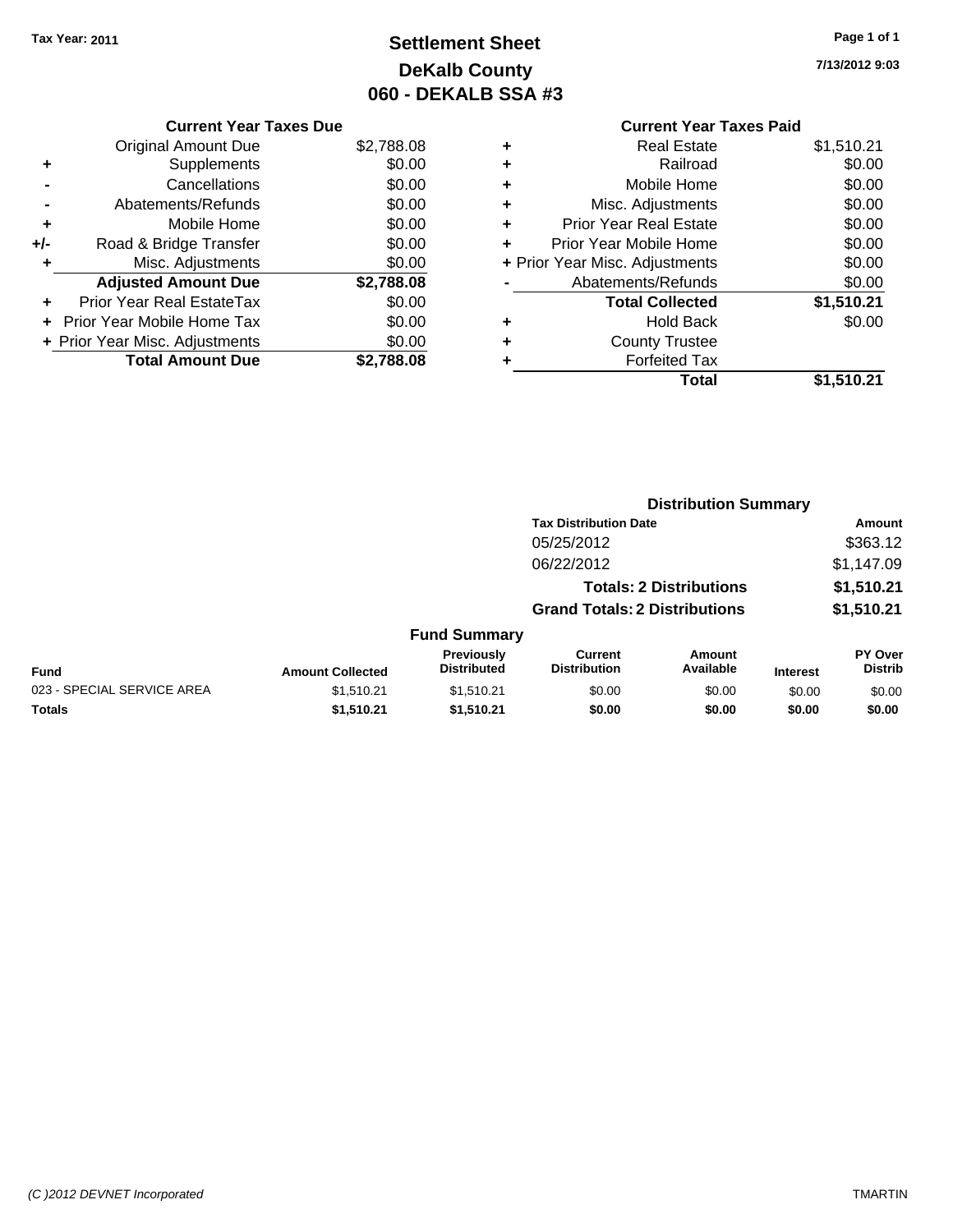# **Settlement Sheet Tax Year: 2011 Page 1 of 1 DeKalb County 061 - DEKALB SSA #4**

**7/13/2012 9:03**

|     | <b>Current Year Taxes Due</b>  |            |  |  |  |
|-----|--------------------------------|------------|--|--|--|
|     | <b>Original Amount Due</b>     | \$1,487.10 |  |  |  |
| ٠   | Supplements                    | \$7.29     |  |  |  |
|     | Cancellations                  | \$8.32     |  |  |  |
|     | Abatements/Refunds             | \$0.00     |  |  |  |
| ٠   | Mobile Home                    | \$0.00     |  |  |  |
| +/- | Road & Bridge Transfer         | \$0.00     |  |  |  |
| ٠   | Misc. Adjustments              | \$0.00     |  |  |  |
|     | <b>Adjusted Amount Due</b>     | \$1,486.07 |  |  |  |
|     | Prior Year Real EstateTax      | \$0.00     |  |  |  |
|     | Prior Year Mobile Home Tax     | \$0.00     |  |  |  |
|     | + Prior Year Misc. Adjustments | \$0.00     |  |  |  |
|     | <b>Total Amount Due</b>        | \$1,486.07 |  |  |  |

|   | <b>Current Year Taxes Paid</b>   |          |  |  |  |
|---|----------------------------------|----------|--|--|--|
|   | <b>Real Estate</b>               | \$774.77 |  |  |  |
| ٠ | Railroad                         | \$0.00   |  |  |  |
|   | Mobile Home                      | \$0.00   |  |  |  |
|   | Misc. Adjustments                | \$0.00   |  |  |  |
| ÷ | <b>Prior Year Real Estate</b>    | \$0.00   |  |  |  |
| ÷ | \$0.00<br>Prior Year Mobile Home |          |  |  |  |
|   | + Prior Year Misc. Adjustments   | \$0.00   |  |  |  |
|   | Abatements/Refunds               | \$0.00   |  |  |  |
|   | <b>Total Collected</b>           | \$774.77 |  |  |  |
|   | <b>Hold Back</b>                 | \$0.00   |  |  |  |
|   | <b>County Trustee</b>            |          |  |  |  |
|   | <b>Forfeited Tax</b>             |          |  |  |  |
|   | Total                            | \$774.77 |  |  |  |

|                            |                         |                                  |                                       | <b>Distribution Summary</b>    |                 |                                  |
|----------------------------|-------------------------|----------------------------------|---------------------------------------|--------------------------------|-----------------|----------------------------------|
|                            |                         |                                  | <b>Tax Distribution Date</b>          |                                |                 | Amount                           |
|                            |                         |                                  | 05/25/2012                            |                                |                 | \$97.77                          |
|                            |                         |                                  | 06/22/2012                            |                                |                 | \$664.24                         |
|                            |                         |                                  | 07/20/2012                            |                                |                 | \$12.76                          |
|                            |                         |                                  |                                       | <b>Totals: 3 Distributions</b> |                 | \$774.77                         |
|                            |                         |                                  | <b>Grand Totals: 3 Distributions</b>  |                                |                 | \$774.77                         |
|                            |                         | <b>Fund Summary</b>              |                                       |                                |                 |                                  |
| Fund                       | <b>Amount Collected</b> | Previously<br><b>Distributed</b> | <b>Current</b><br><b>Distribution</b> | Amount<br>Available            | <b>Interest</b> | <b>PY Over</b><br><b>Distrib</b> |
| 023 - SPECIAL SERVICE AREA | \$774.77                | \$762.01                         | \$12.76                               | \$0.00                         | \$0.00          | \$0.00                           |
| Totals                     | \$774.77                | \$762.01                         | \$12.76                               | \$0.00                         | \$0.00          | \$0.00                           |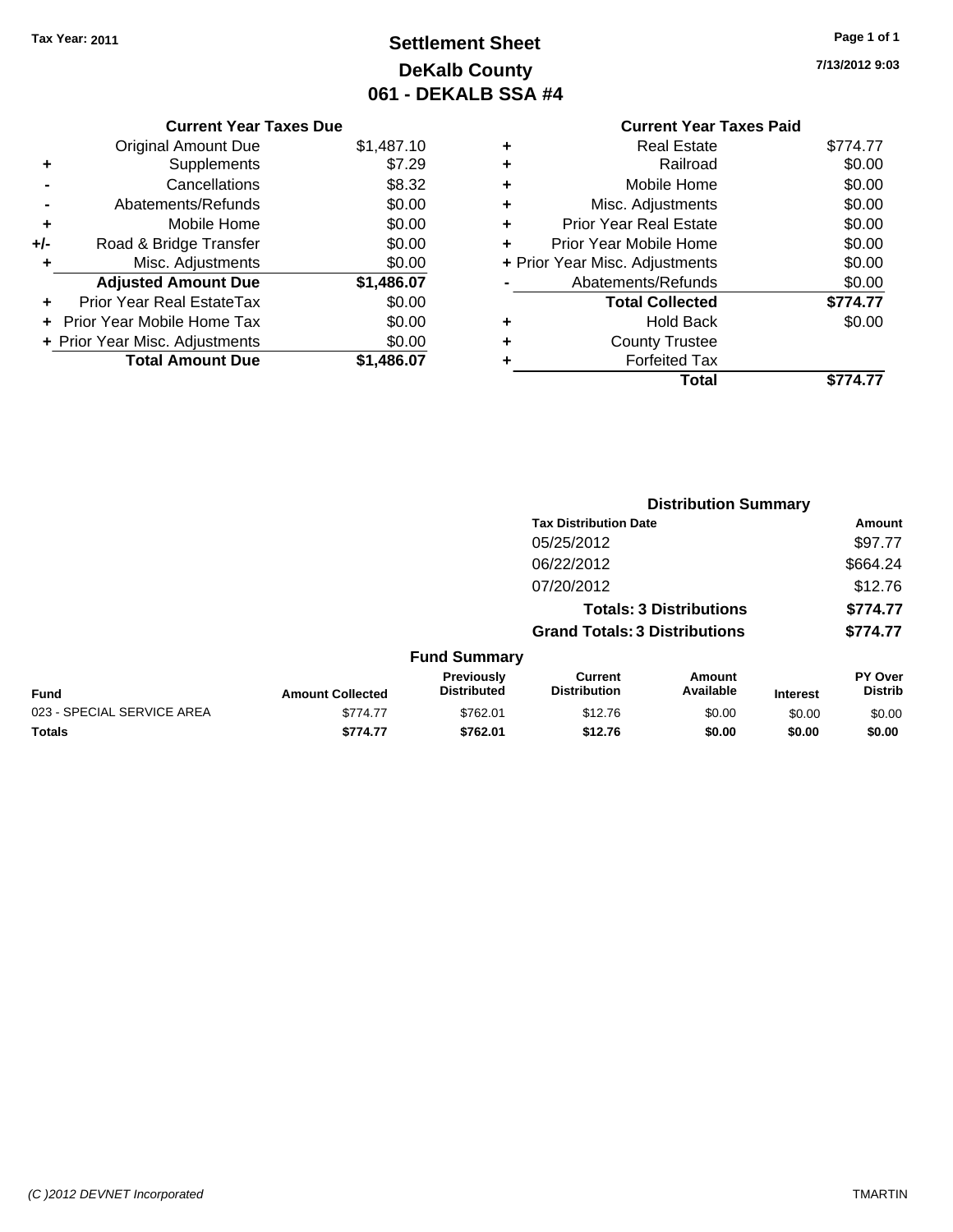# **Settlement Sheet Tax Year: 2011 Page 1 of 1 DeKalb County 062 - CITY OF GENOA**

**7/13/2012 9:03**

## **Current Year Taxes Paid**

| ٠ | <b>Real Estate</b>             | \$347,647.11 |
|---|--------------------------------|--------------|
| ٠ | Railroad                       | \$757.91     |
| ٠ | Mobile Home                    | \$0.00       |
| ٠ | Misc. Adjustments              | \$0.00       |
| ٠ | <b>Prior Year Real Estate</b>  | (\$295.94)   |
| ٠ | Prior Year Mobile Home         | \$0.00       |
|   | + Prior Year Misc. Adjustments | \$0.00       |
|   | Abatements/Refunds             | \$0.00       |
|   | <b>Total Collected</b>         | \$348,109.08 |
| ٠ | Hold Back                      | \$0.00       |
| ٠ | <b>County Trustee</b>          |              |
| ٠ | <b>Forfeited Tax</b>           |              |
|   | Total                          | \$348,109.08 |

|     | <b>Current Year Taxes Due</b>     |              |  |  |  |
|-----|-----------------------------------|--------------|--|--|--|
|     | <b>Original Amount Due</b>        | \$648,686.36 |  |  |  |
| ٠   | Supplements                       | \$2,253.96   |  |  |  |
|     | Cancellations                     | \$3,920.32   |  |  |  |
|     | Abatements/Refunds                | \$0.00       |  |  |  |
| ٠   | Mobile Home                       | \$0.00       |  |  |  |
| +/- | Road & Bridge Transfer            | \$18,831.30  |  |  |  |
| ٠   | Misc. Adjustments                 | \$0.00       |  |  |  |
|     | <b>Adjusted Amount Due</b>        | \$665,851.30 |  |  |  |
|     | Prior Year Real EstateTax         | (\$295.94)   |  |  |  |
|     | <b>Prior Year Mobile Home Tax</b> | \$0.00       |  |  |  |
|     | + Prior Year Misc. Adjustments    | \$0.00       |  |  |  |
|     | <b>Total Amount Due</b>           | \$665,555.36 |  |  |  |
|     |                                   |              |  |  |  |

| <b>Road and Bridge Summary</b> |             |                     | <b>Distribution Summary</b>          |              |
|--------------------------------|-------------|---------------------|--------------------------------------|--------------|
| Rd./Br. District               | Amt. Due    | Amt. Distrib.       | <b>Tax Distribution Date</b>         | Amount       |
| <b>GENOA ROAD &amp; BRIDGE</b> | \$24,168.87 | \$12,840.96         | 05/25/2012                           | \$63,416.48  |
| KINGSTON ROAD & BRIDG          | \$11,135.77 | \$5.990.34          | 06/22/2012                           | \$279,931.40 |
| <b>Totals</b>                  | \$35,304.64 | \$18,831.30         | 07/20/2012                           | \$4,761.20   |
|                                |             |                     | <b>Totals: 3 Distributions</b>       | \$348,109.08 |
|                                |             |                     | <b>Grand Totals: 3 Distributions</b> | \$348,109.08 |
|                                |             | <b>Fund Summary</b> |                                      |              |

| , טווט טעוווווט ז        |                         |                                  |                                |                     |                 |                           |
|--------------------------|-------------------------|----------------------------------|--------------------------------|---------------------|-----------------|---------------------------|
| <b>Fund</b>              | <b>Amount Collected</b> | Previously<br><b>Distributed</b> | Current<br><b>Distribution</b> | Amount<br>Available | <b>Interest</b> | PY Over<br><b>Distrib</b> |
| 001 - CORPORATE          | \$151.975.21            | \$149.893.55                     | \$2,081.66                     | \$0.00              | \$0.00          | \$0.00                    |
| 003 - BONDS AND INTEREST | \$0.00                  | \$0.00                           | \$0.00                         | \$0.00              | \$0.00          | \$0.00                    |
| 007 - ROAD AND BRIDGE    | \$18,831.30             | \$18,580.32                      | \$250.98                       | \$0.00              | \$0.00          | \$0.00                    |
| 014 - POLICE PROTECTION  | \$177,302.57            | \$174,874.01                     | \$2,428.56                     | \$0.00              | \$0.00          | \$0.00                    |
| <b>Totals</b>            | \$348.109.08            | \$343,347.88                     | \$4,761.20                     | \$0.00              | \$0.00          | \$0.00                    |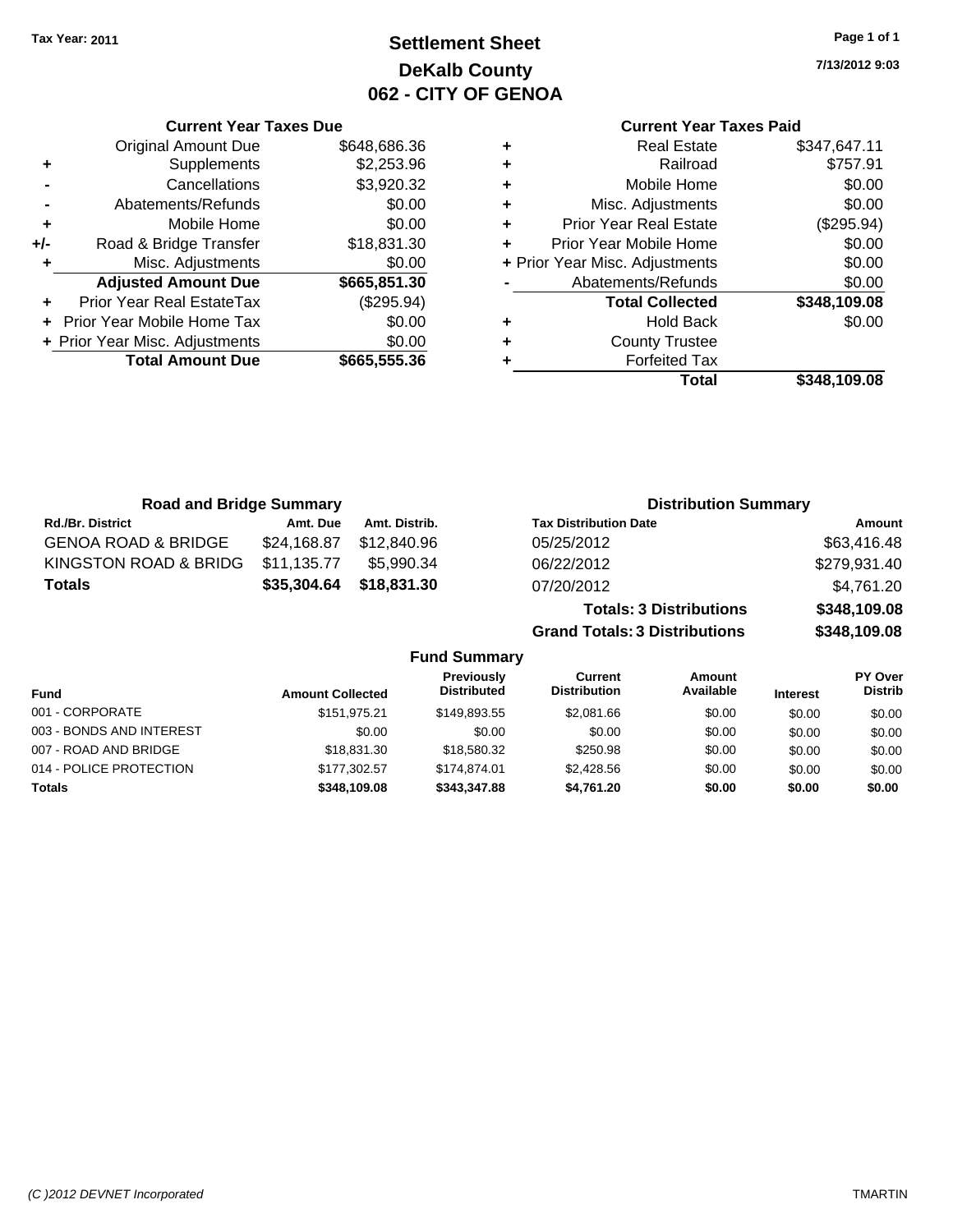# **Settlement Sheet Tax Year: 2011 Page 1 of 1 DeKalb County 063 - VILLAGE OF HINCKLEY**

**7/13/2012 9:03**

### **Current Year Taxes Paid**

|     | <b>Current Year Taxes Due</b>     |              |  |  |  |
|-----|-----------------------------------|--------------|--|--|--|
|     | <b>Original Amount Due</b>        | \$253.396.86 |  |  |  |
| ٠   | Supplements                       | \$1,076.42   |  |  |  |
|     | Cancellations                     | \$1,309.45   |  |  |  |
|     | Abatements/Refunds                | \$0.00       |  |  |  |
| ٠   | \$0.00<br>Mobile Home             |              |  |  |  |
| +/- | Road & Bridge Transfer            | \$20,750.78  |  |  |  |
| ٠   | Misc. Adjustments                 | \$62.37      |  |  |  |
|     | <b>Adjusted Amount Due</b>        | \$273,976.98 |  |  |  |
|     | Prior Year Real EstateTax         | \$0.00       |  |  |  |
|     | <b>Prior Year Mobile Home Tax</b> | \$0.00       |  |  |  |
|     | + Prior Year Misc. Adjustments    | \$0.00       |  |  |  |
|     | <b>Total Amount Due</b>           | \$273,976.98 |  |  |  |
|     |                                   |              |  |  |  |

|   | <b>Real Estate</b>             | \$151,329.49 |
|---|--------------------------------|--------------|
| ٠ | Railroad                       | \$546.98     |
| ٠ | Mobile Home                    | \$0.00       |
| ٠ | Misc. Adjustments              | \$62.37      |
| ÷ | <b>Prior Year Real Estate</b>  | \$0.00       |
|   | Prior Year Mobile Home         | \$0.00       |
|   | + Prior Year Misc. Adjustments | \$0.00       |
|   | Abatements/Refunds             | \$0.00       |
|   | <b>Total Collected</b>         | \$151,938.84 |
| ٠ | <b>Hold Back</b>               | \$0.00       |
| ٠ | <b>County Trustee</b>          |              |
|   | <b>Forfeited Tax</b>           |              |
|   | Total                          | \$151,938.84 |
|   |                                |              |

**Grand Totals: 3 Distributions \$151,938.84**

| <b>Road and Bridge Summary</b> |             |               | <b>Distribution Summary</b>    |               |  |
|--------------------------------|-------------|---------------|--------------------------------|---------------|--|
| <b>Rd./Br. District</b>        | Amt. Due    | Amt. Distrib. | <b>Tax Distribution Date</b>   | <b>Amount</b> |  |
| SQUAW GROVE ROAD & B           | \$39,123.07 | \$20,750.78   | 05/25/2012                     | \$23,075.14   |  |
| <b>Totals</b>                  | \$39,123.07 | \$20,750.78   | 06/22/2012                     | \$125,159.25  |  |
|                                |             |               | 07/20/2012                     | \$3,704.45    |  |
|                                |             |               | <b>Totals: 3 Distributions</b> | \$151,938.84  |  |

**Fund Summary Fund Interest Amount Collected Distributed PY Over Distrib Amount Available Current Distribution Previously** 001 - CORPORATE \$58,817.53 \$57,358.14 \$1,459.39 \$0.00 \$0.00 \$0.00 005 - I. M. R. F. \$19,666.40 \$19,178.44 \$487.96 \$0.00 \$0.00 \$0.00 007 - ROAD AND BRIDGE 60.00 \$20,750.78 \$20,301.38 \$449.40 \$0.00 \$0.00 \$0.00 \$0.00 014 - POLICE PROTECTION \$16,743.78 \$16,743.78 \$16,328.33 \$415.45 \$0.00 \$0.00 \$0.00 027 - AUDIT \$4,245.90 \$4,140.55 \$105.35 \$0.00 \$0.00 \$0.00 035 - TORT JUDGEMENTS/LIABILITY \$7,361.88 \$7,179.22 \$182.66 \$0.00 \$0.00 \$0.00 047 - SOCIAL SECURITY \$17,227.75 \$16,800.29 \$427.46 \$0.00 \$0.00 \$0.00 048 - SCHOOL CROSSING GUARDS \$2,695.12 \$2,628.25 \$66.87 \$0.00 \$0.00 \$0.00 \$0.00 062 - WORKERS COMPENSATION \$4,429.70 \$4,319.79 \$109.91 \$0.00 \$0.00 \$0.00 \$0.00 **Totals \$151,938.84 \$148,234.39 \$3,704.45 \$0.00 \$0.00 \$0.00**

### **Miscellaneous Adjustment Detail**

| Year Source             | <b>Account Type</b>                        | <b>Amount Adjustment Description</b>                      |
|-------------------------|--------------------------------------------|-----------------------------------------------------------|
|                         | 2011 RE - Real Estate Paymt In Lieu of Tax | \$62.37 SUNSET VIEW APARTMENTS - HOUSING AUTHORITY by TBA |
| <b>Totals 1 entries</b> |                                            | \$62.37                                                   |

INS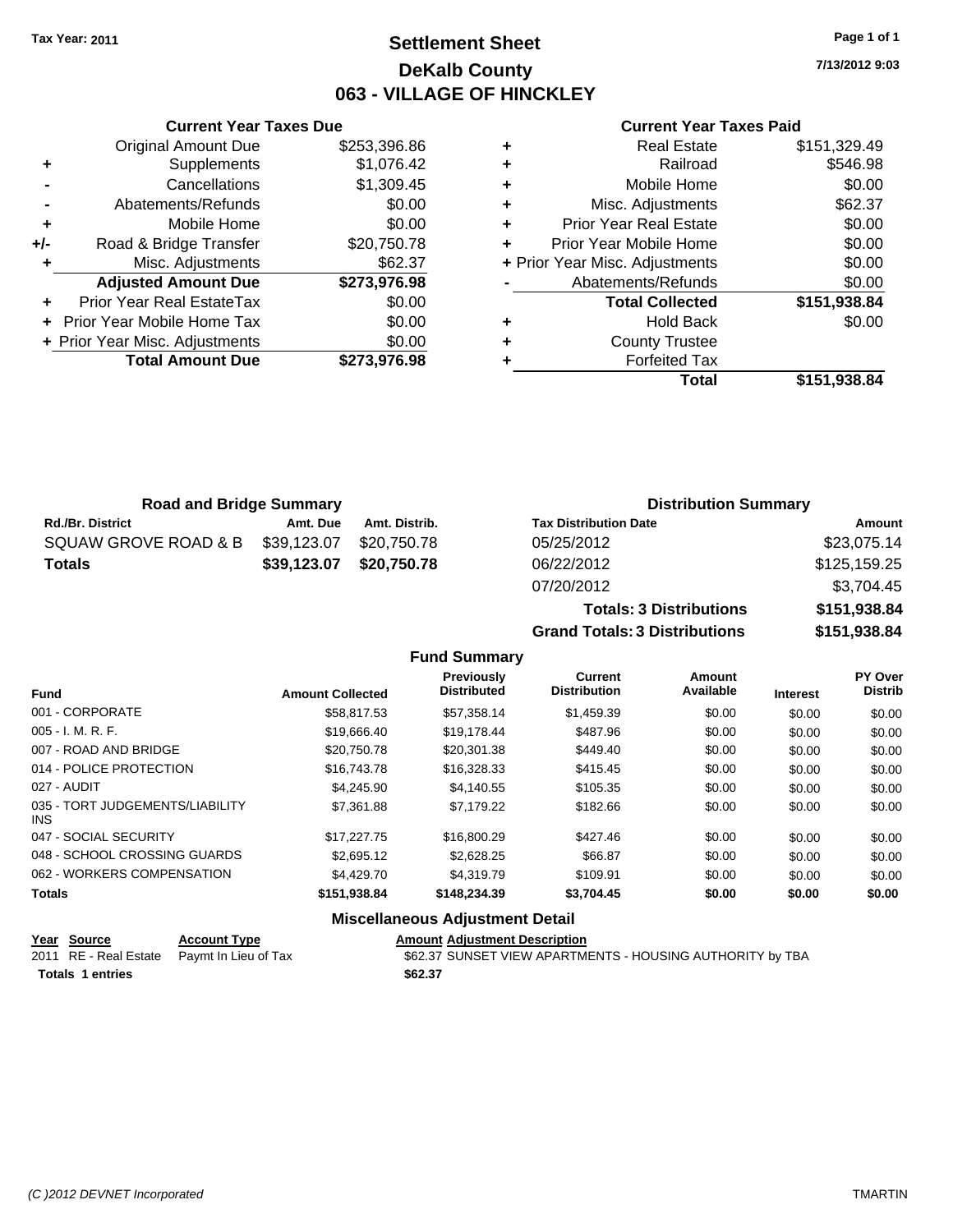# **Settlement Sheet Tax Year: 2011 Page 1 of 1 DeKalb County 064 - VILLAGE OF KINGSTON**

**7/13/2012 9:03**

### **Current Year Taxes Paid**

|     | <b>Current Year Taxes Due</b>  |              |  |  |  |
|-----|--------------------------------|--------------|--|--|--|
|     | <b>Original Amount Due</b>     | \$138,659.19 |  |  |  |
| ÷   | Supplements                    | \$84.47      |  |  |  |
|     | Cancellations                  | \$89.28      |  |  |  |
|     | Abatements/Refunds             | \$0.00       |  |  |  |
| ٠   | Mobile Home                    | \$0.00       |  |  |  |
| +/- | Road & Bridge Transfer         | \$8,973.17   |  |  |  |
|     | Misc. Adjustments              | \$0.00       |  |  |  |
|     | <b>Adjusted Amount Due</b>     | \$147,627.55 |  |  |  |
|     | Prior Year Real EstateTax      | \$225.61     |  |  |  |
|     | Prior Year Mobile Home Tax     | \$0.00       |  |  |  |
|     | + Prior Year Misc. Adjustments | \$0.00       |  |  |  |
|     | <b>Total Amount Due</b>        | \$147,853.16 |  |  |  |
|     |                                |              |  |  |  |

| <b>Real Estate</b>             | \$80,297.30 |  |
|--------------------------------|-------------|--|
| Railroad                       | \$274.98    |  |
| Mobile Home                    | \$0.00      |  |
| Misc. Adjustments              | \$0.00      |  |
| <b>Prior Year Real Estate</b>  | \$225.61    |  |
| Prior Year Mobile Home         | \$0.00      |  |
| + Prior Year Misc. Adjustments |             |  |
| Abatements/Refunds             | \$0.00      |  |
| <b>Total Collected</b>         | \$80,797.89 |  |
| <b>Hold Back</b>               | \$0.00      |  |
| <b>County Trustee</b>          |             |  |
| <b>Forfeited Tax</b>           |             |  |
| Total                          | \$80.797.89 |  |
|                                |             |  |

| <b>Road and Bridge Summary</b> |             |               | <b>Distribution Summary</b>  |             |
|--------------------------------|-------------|---------------|------------------------------|-------------|
| <b>Rd./Br. District</b>        | Amt. Due    | Amt. Distrib. | <b>Tax Distribution Date</b> | Amount      |
| KINGSTON ROAD & BRIDG          | \$16.685.06 | \$8.973.17    | 05/25/2012                   | \$16,685.85 |
| <b>Totals</b>                  | \$16,685.06 | \$8,973,17    | 06/22/2012                   | \$62,301.65 |
|                                |             |               | 07/20/2012                   | \$1,810.39  |

|                                         |                         |                                         | <b>Totals: 3 Distributions</b>        | \$80,797.89         |                 |                           |
|-----------------------------------------|-------------------------|-----------------------------------------|---------------------------------------|---------------------|-----------------|---------------------------|
|                                         |                         |                                         | <b>Grand Totals: 3 Distributions</b>  |                     |                 | \$80,797.89               |
|                                         |                         | <b>Fund Summary</b>                     |                                       |                     |                 |                           |
| Fund                                    | <b>Amount Collected</b> | <b>Previously</b><br><b>Distributed</b> | <b>Current</b><br><b>Distribution</b> | Amount<br>Available | <b>Interest</b> | PY Over<br><b>Distrib</b> |
| 001 - CORPORATE                         | \$26,418.76             | \$25,806.47                             | \$612.29                              | \$0.00              | \$0.00          | \$0.00                    |
| $005 - I. M. R. F.$                     | \$5,595.07              | \$5,465.40                              | \$129.67                              | \$0.00              | \$0.00          | \$0.00                    |
| 007 - ROAD AND BRIDGE                   | \$8.973.17              | \$8,827.40                              | \$145.77                              | \$0.00              | \$0.00          | \$0.00                    |
| 014 - POLICE PROTECTION                 | \$8,754.15              | \$8,551.26                              | \$202.89                              | \$0.00              | \$0.00          | \$0.00                    |
| 025 - GARBAGE DISPOSAL                  | \$2,668.73              | \$2,606.88                              | \$61.85                               | \$0.00              | \$0.00          | \$0.00                    |
| 027 - AUDIT                             | \$3,989.07              | \$3,896.62                              | \$92.45                               | \$0.00              | \$0.00          | \$0.00                    |
| 031 - WORKING CASH                      | \$259.79                | \$253.77                                | \$6.02                                | \$0.00              | \$0.00          | \$0.00                    |
| 035 - TORT JUDGEMENTS/LIABILITY<br>INS. | \$20,201.79             | \$19,733.59                             | \$468.20                              | \$0.00              | \$0.00          | \$0.00                    |
| 047 - SOCIAL SECURITY                   | \$3,937.36              | \$3,846.11                              | \$91.25                               | \$0.00              | \$0.00          | \$0.00                    |
| <b>Totals</b>                           | \$80.797.89             | \$78,987.50                             | \$1,810.39                            | \$0.00              | \$0.00          | \$0.00                    |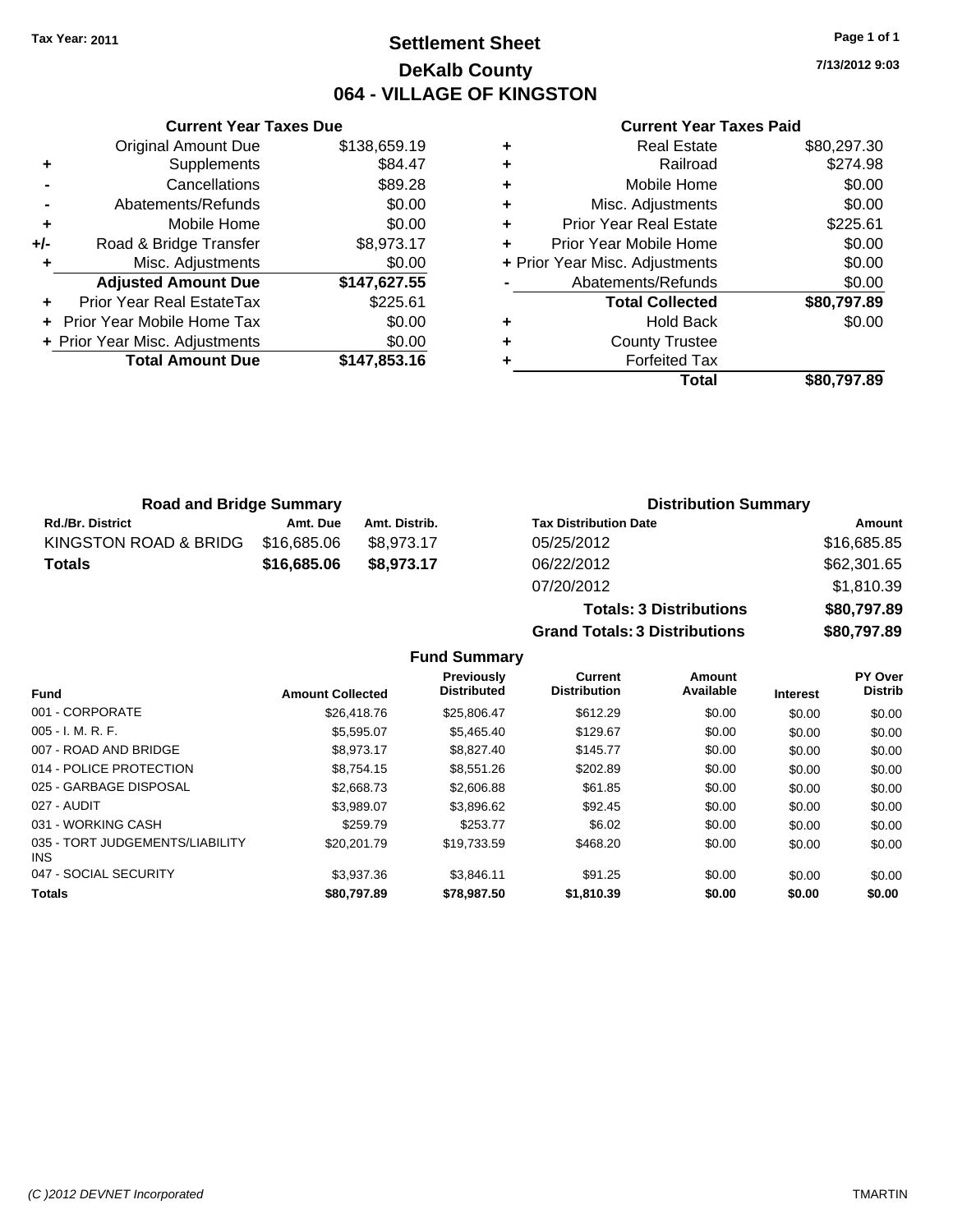# **Settlement Sheet Tax Year: 2011 Page 1 of 1 DeKalb County 065 - VILLAGE OF KIRKLAND**

**7/13/2012 9:03**

### **Current Year Taxes Paid**

|   | Total                          | \$110,689.96 |
|---|--------------------------------|--------------|
|   | <b>Forfeited Tax</b>           |              |
| ٠ | <b>County Trustee</b>          |              |
| ٠ | <b>Hold Back</b>               | \$0.00       |
|   | <b>Total Collected</b>         | \$110,689.96 |
|   | Abatements/Refunds             | \$4.44       |
|   | + Prior Year Misc. Adjustments | \$0.00       |
|   | Prior Year Mobile Home         | \$0.00       |
| ٠ | <b>Prior Year Real Estate</b>  | (\$62.30)    |
| ٠ | Misc. Adjustments              | \$0.00       |
| ٠ | Mobile Home                    | \$0.00       |
| ٠ | Railroad                       | \$276.62     |
|   | <b>Real Estate</b>             | \$110,480.08 |

|     | <b>Current Year Taxes Due</b>  |              |
|-----|--------------------------------|--------------|
|     | <b>Original Amount Due</b>     | \$184,006.74 |
| ٠   | Supplements                    | \$589.24     |
|     | Cancellations                  | \$682.34     |
|     | Abatements/Refunds             | \$4.44       |
| ٠   | Mobile Home                    | \$0.00       |
| +/- | Road & Bridge Transfer         | \$14,409.81  |
|     | Misc. Adjustments              | \$0.00       |
|     | <b>Adjusted Amount Due</b>     | \$198,319.01 |
|     | Prior Year Real EstateTax      | (\$62.30)    |
|     | Prior Year Mobile Home Tax     | \$0.00       |
|     | + Prior Year Misc. Adjustments | \$0.00       |
|     | <b>Total Amount Due</b>        | \$198,256.71 |
|     |                                |              |

| <b>Road and Bridge Summary</b>    |             |               | <b>Distribution Summary</b>    |              |
|-----------------------------------|-------------|---------------|--------------------------------|--------------|
| <b>Rd./Br. District</b>           | Amt. Due    | Amt. Distrib. | <b>Tax Distribution Date</b>   | Amount       |
| <b>FRANKLIN ROAD &amp; BRIDGI</b> | \$26,913.53 | \$14,409.81   | 05/25/2012                     | \$22,860.47  |
| <b>Totals</b>                     | \$26,913.53 | \$14,409.81   | 06/22/2012                     | \$85,507.65  |
|                                   |             |               | 07/20/2012                     | \$2,321.84   |
|                                   |             |               | <b>Totals: 3 Distributions</b> | \$110,689.96 |

**Grand Totals: 3 Distributions \$110,689.96**

|  | <b>Fund Summary</b> |  |
|--|---------------------|--|
|  |                     |  |

| <b>Fund</b>                             | <b>Amount Collected</b> | <b>Previously</b><br><b>Distributed</b> | Current<br><b>Distribution</b> | Amount<br>Available | <b>Interest</b> | PY Over<br><b>Distrib</b> |
|-----------------------------------------|-------------------------|-----------------------------------------|--------------------------------|---------------------|-----------------|---------------------------|
| 001 - CORPORATE                         | \$41,337.21             | \$40,471.02                             | \$866.19                       | \$0.00              | \$0.00          | \$0.00                    |
| 003 - BONDS AND INTEREST                | \$0.00                  | \$0.00                                  | \$0.00                         | \$0.00              | \$0.00          | \$0.00                    |
| 007 - ROAD AND BRIDGE                   | \$14,409.81             | \$14,105.43                             | \$304.38                       | \$0.00              | \$0.00          | \$0.00                    |
| 014 - POLICE PROTECTION                 | \$41,860.78             | \$40,983.62                             | \$877.16                       | \$0.00              | \$0.00          | \$0.00                    |
| 025 - GARBAGE DISPOSAL                  | \$0.00                  | \$0.00                                  | \$0.00                         | \$0.00              | \$0.00          | \$0.00                    |
| 027 - AUDIT                             | \$2.616.99              | \$2,562.16                              | \$54.83                        | \$0.00              | \$0.00          | \$0.00                    |
| 035 - TORT JUDGEMENTS/LIABILITY<br>INS. | \$10,465.17             | \$10,245.89                             | \$219.28                       | \$0.00              | \$0.00          | \$0.00                    |
| <b>Totals</b>                           | \$110,689.96            | \$108,368.12                            | \$2,321.84                     | \$0.00              | \$0.00          | \$0.00                    |
|                                         |                         | <b>Abatement Detail</b>                 |                                |                     |                 |                           |
|                                         |                         |                                         |                                |                     |                 |                           |

| <u>Year Source</u>                   | <b>Account Type</b> | <b>Amount Adiustment Description</b>             |
|--------------------------------------|---------------------|--------------------------------------------------|
| 2011 RE - Real Estate  PTAB Decision |                     | \$4.11 01-26-475-004 PTAB INTEREST REFUND by TBA |
| <b>Totals 1 entries</b>              |                     | \$4.11                                           |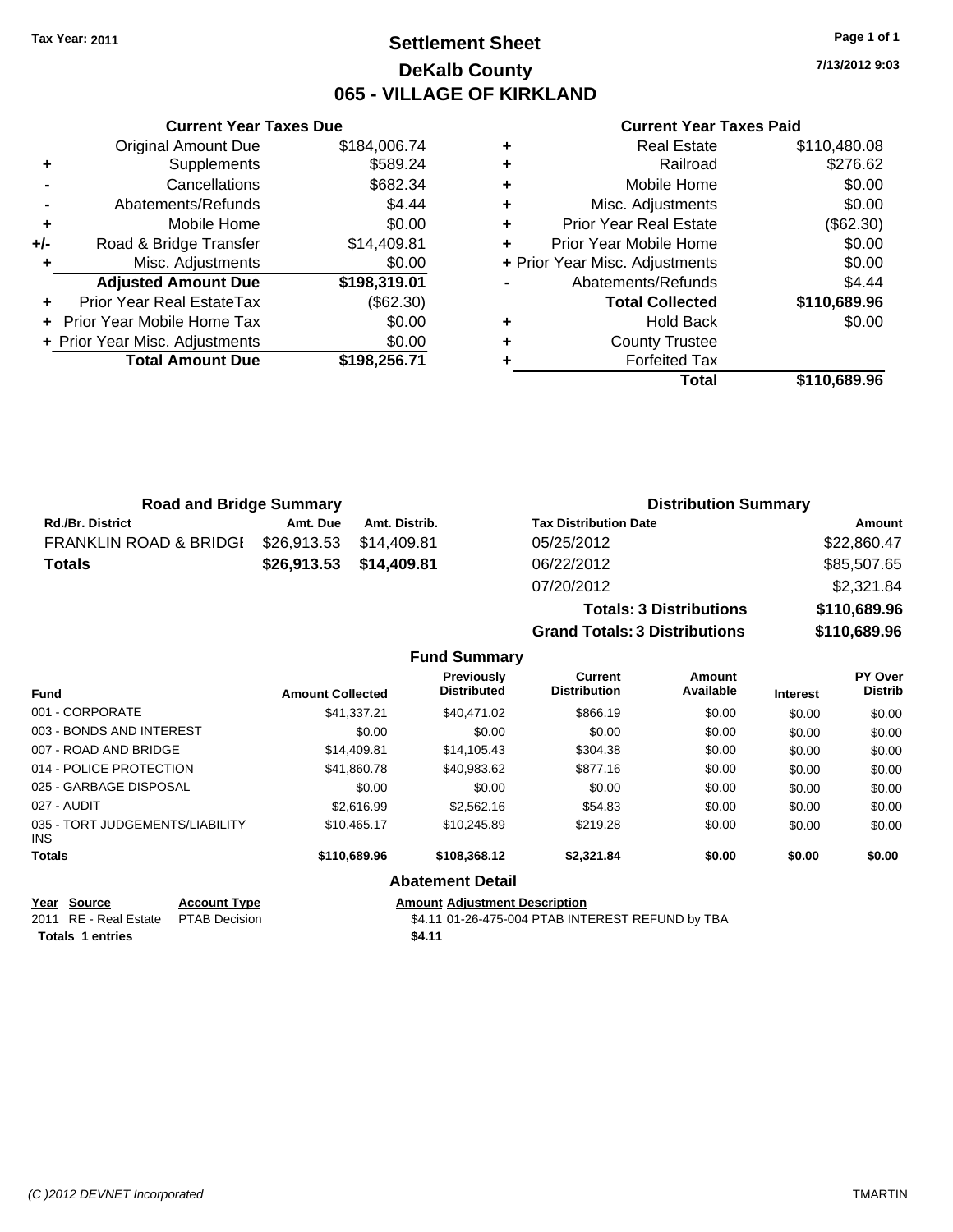# **Settlement Sheet Tax Year: 2011 Page 1 of 1 DeKalb County 066 - KIRKLAND LIBRARY**

**7/13/2012 9:03**

### **Current Year Taxes Paid**

|     | <b>Current Year Taxes Due</b>  |             |  |
|-----|--------------------------------|-------------|--|
|     | <b>Original Amount Due</b>     | \$45,005.54 |  |
| ٠   | Supplements                    | \$96.58     |  |
|     | Cancellations                  | \$115.76    |  |
|     | Abatements/Refunds             | \$1.00      |  |
| ٠   | Mobile Home                    | \$0.00      |  |
| +/- | Road & Bridge Transfer         | \$0.00      |  |
| ٠   | Misc. Adjustments              | \$0.00      |  |
|     | <b>Adjusted Amount Due</b>     | \$44,985.36 |  |
| ٠   | Prior Year Real EstateTax      | (\$13.86)   |  |
|     | Prior Year Mobile Home Tax     | \$0.00      |  |
|     | + Prior Year Misc. Adjustments | \$0.00      |  |
|     | <b>Total Amount Due</b>        | \$44,971.50 |  |

| ٠ | <b>Real Estate</b>             | \$23,504.82 |
|---|--------------------------------|-------------|
| ٠ | Railroad                       | \$59.02     |
| ٠ | Mobile Home                    | \$0.00      |
| ٠ | Misc. Adjustments              | \$0.00      |
| ÷ | <b>Prior Year Real Estate</b>  | (\$13.86)   |
|   | Prior Year Mobile Home         | \$0.00      |
|   | + Prior Year Misc. Adjustments | \$0.00      |
|   | Abatements/Refunds             | \$1.00      |
|   | <b>Total Collected</b>         | \$23,548.98 |
| ٠ | <b>Hold Back</b>               | \$0.00      |
| ٠ | <b>County Trustee</b>          |             |
| ٠ | <b>Forfeited Tax</b>           |             |
|   | Total                          | \$23.548.98 |
|   |                                |             |

|                                          |                         |                                         |                                       | <b>Distribution Summary</b>    |                 |                           |
|------------------------------------------|-------------------------|-----------------------------------------|---------------------------------------|--------------------------------|-----------------|---------------------------|
|                                          |                         |                                         | <b>Tax Distribution Date</b>          |                                |                 | <b>Amount</b>             |
|                                          |                         |                                         | 05/25/2012                            |                                |                 | \$4,908.96                |
|                                          |                         |                                         | 06/22/2012                            |                                |                 | \$18,146.58               |
|                                          |                         |                                         | 07/20/2012                            |                                |                 | \$493.44                  |
|                                          |                         |                                         |                                       | <b>Totals: 3 Distributions</b> |                 | \$23,548.98               |
|                                          |                         |                                         | <b>Grand Totals: 3 Distributions</b>  |                                |                 | \$23,548.98               |
|                                          |                         | <b>Fund Summary</b>                     |                                       |                                |                 |                           |
| <b>Fund</b>                              | <b>Amount Collected</b> | <b>Previously</b><br><b>Distributed</b> | <b>Current</b><br><b>Distribution</b> | Amount<br>Available            | <b>Interest</b> | PY Over<br><b>Distrib</b> |
| 005 - I. M. R. F.                        | \$5.63                  | \$5.50                                  | \$0.13                                | \$0.00                         | \$0.00          | \$0.00                    |
| 016 - LIBRARY (township, municipalities) | \$22,526.95             | \$22,054.93                             | \$472.02                              | \$0.00                         | \$0.00          | \$0.00                    |
| 047 - SOCIAL SECURITY                    | \$1,016.40              | \$995.11                                | \$21.29                               | \$0.00                         | \$0.00          | \$0.00                    |
| Totals                                   | \$23,548.98             | \$23,055.54                             | \$493.44                              | \$0.00                         | \$0.00          | \$0.00                    |
|                                          |                         | <b>Abatement Detail</b>                 |                                       |                                |                 |                           |

| Year Source                         | <b>Account Type</b> | <b>Amount Adiustment Description</b> |
|-------------------------------------|---------------------|--------------------------------------|
| 2011 RE - Real Estate PTAB Decision |                     | \$1.00 01-26-475-004 PTAB INTI       |
| <b>Totals 1 entries</b>             |                     | \$1.00                               |

2011 RE - Real Estate PTAB Decision 31.00 01-26-475-004 PTAB INTEREST REFUND by TBA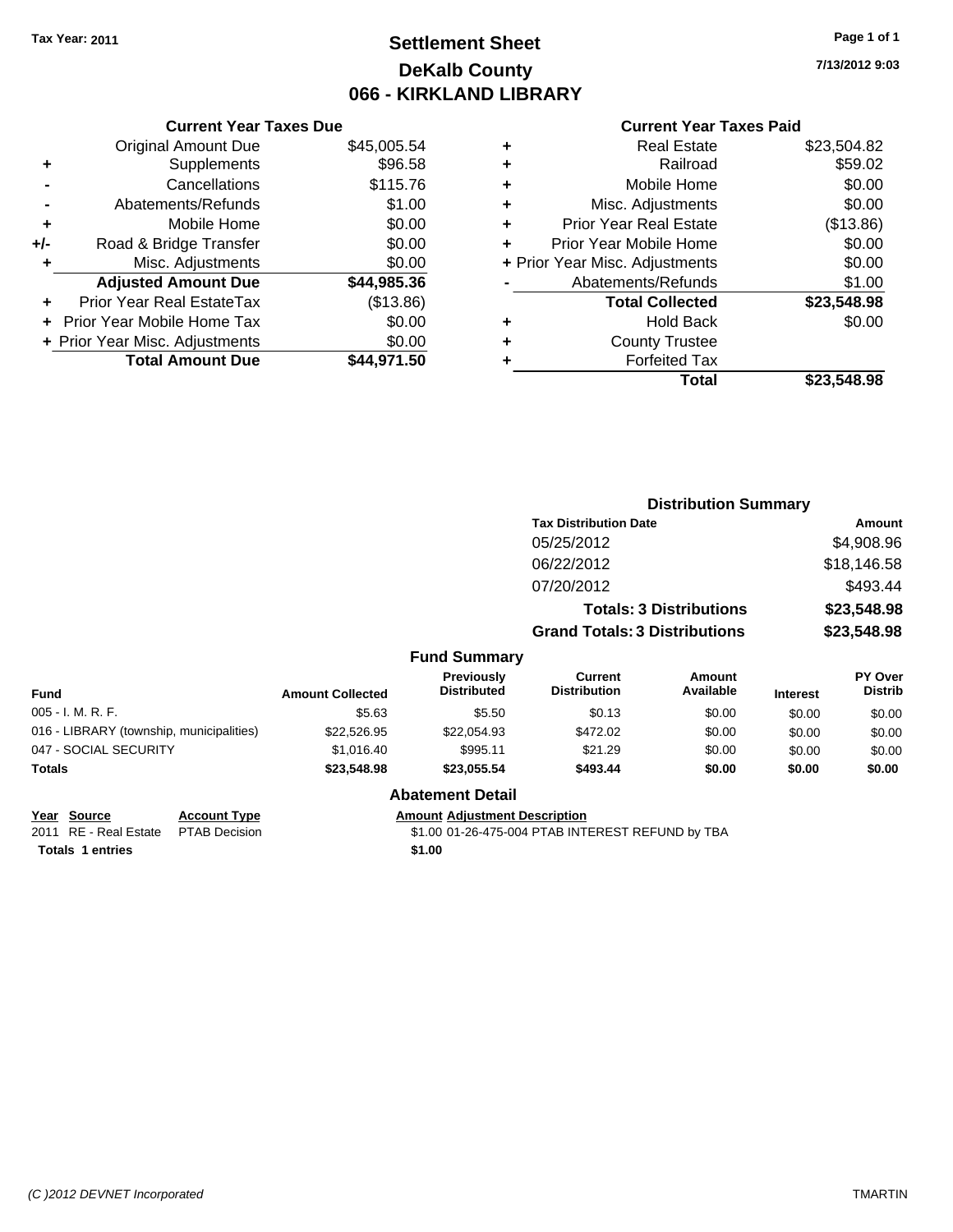# **Settlement Sheet Tax Year: 2011 Page 1 of 1 DeKalb County 067 - VILLAGE OF LEE**

**7/13/2012 9:03**

### **Current Year Taxes Paid +** Real Estate \$4,268.92 **+** Railroad \$115.36 **+** Mobile Home \$0.00 **+** Misc. Adjustments \$0.00 **+** Prior Year Real Estate (\$3.59) **+** Prior Year Mobile Home \$0.00 **+** Prior Year Misc. Adjustments  $$0.00$ **-** Abatements/Refunds \$0.15 **Total Collected \$4,380.54 +** Hold Back \$0.00 **+** County Trustee **+** Forfeited Tax **Total \$4,380.54**

|     | <b>Current Year Taxes Due</b>  |            |
|-----|--------------------------------|------------|
|     | <b>Original Amount Due</b>     | \$8,545.96 |
| ٠   | Supplements                    | \$21.21    |
|     | Cancellations                  | \$22.02    |
|     | Abatements/Refunds             | \$0.15     |
| ٠   | Mobile Home                    | \$0.00     |
| +/- | Road & Bridge Transfer         | \$902.39   |
| ٠   | Misc. Adjustments              | \$0.00     |
|     | <b>Adjusted Amount Due</b>     | \$9,447.39 |
|     | Prior Year Real EstateTax      | (\$3.59)   |
|     | Prior Year Mobile Home Tax     | \$0.00     |
|     | + Prior Year Misc. Adjustments | \$0.00     |
|     | <b>Total Amount Due</b>        | \$9,443.80 |
|     |                                |            |

| <b>Road and Bridge Summary</b> |            |               | <b>Distribution Summary</b>          |            |  |  |
|--------------------------------|------------|---------------|--------------------------------------|------------|--|--|
| <b>Rd./Br. District</b>        | Amt. Due   | Amt. Distrib. | <b>Tax Distribution Date</b>         | Amount     |  |  |
| SHABBONA ROAD & BRIDC          | \$1,696.68 | \$902.39      | 05/25/2012                           | \$1,031.50 |  |  |
| <b>Totals</b>                  | \$1,696.68 | \$902.39      | 06/22/2012                           | \$3,159.12 |  |  |
|                                |            |               | 07/20/2012                           | \$189.92   |  |  |
|                                |            |               | <b>Totals: 3 Distributions</b>       | \$4,380.54 |  |  |
|                                |            |               | <b>Grand Totals: 3 Distributions</b> | \$4,380.54 |  |  |

| <b>Fund Summary</b>                           |                         |                                  |                                |                     |                 |                           |  |
|-----------------------------------------------|-------------------------|----------------------------------|--------------------------------|---------------------|-----------------|---------------------------|--|
| <b>Fund</b>                                   | <b>Amount Collected</b> | Previously<br><b>Distributed</b> | Current<br><b>Distribution</b> | Amount<br>Available | <b>Interest</b> | PY Over<br><b>Distrib</b> |  |
| 001 - CORPORATE                               | \$1,414.99              | \$1,344.97                       | \$70.02                        | \$0.00              | \$0.00          | \$0.00                    |  |
| 007 - ROAD AND BRIDGE                         | \$902.39                | \$884.58                         | \$17.81                        | \$0.00              | \$0.00          | \$0.00                    |  |
| 025 - GARBAGE DISPOSAL                        | \$497.53                | \$472.91                         | \$24.62                        | \$0.00              | \$0.00          | \$0.00                    |  |
| 027 - AUDIT                                   | \$358.91                | \$341.15                         | \$17.76                        | \$0.00              | \$0.00          | \$0.00                    |  |
| 035 - TORT JUDGEMENTS/LIABILITY<br><b>INS</b> | \$1.031.04              | \$980.02                         | \$51.02                        | \$0.00              | \$0.00          | \$0.00                    |  |
| 072 - WATERWORKS SYSTEM                       | \$175.68                | \$166.99                         | \$8.69                         | \$0.00              | \$0.00          | \$0.00                    |  |
| <b>Totals</b>                                 | \$4,380.54              | \$4,190.62                       | \$189.92                       | \$0.00              | \$0.00          | \$0.00                    |  |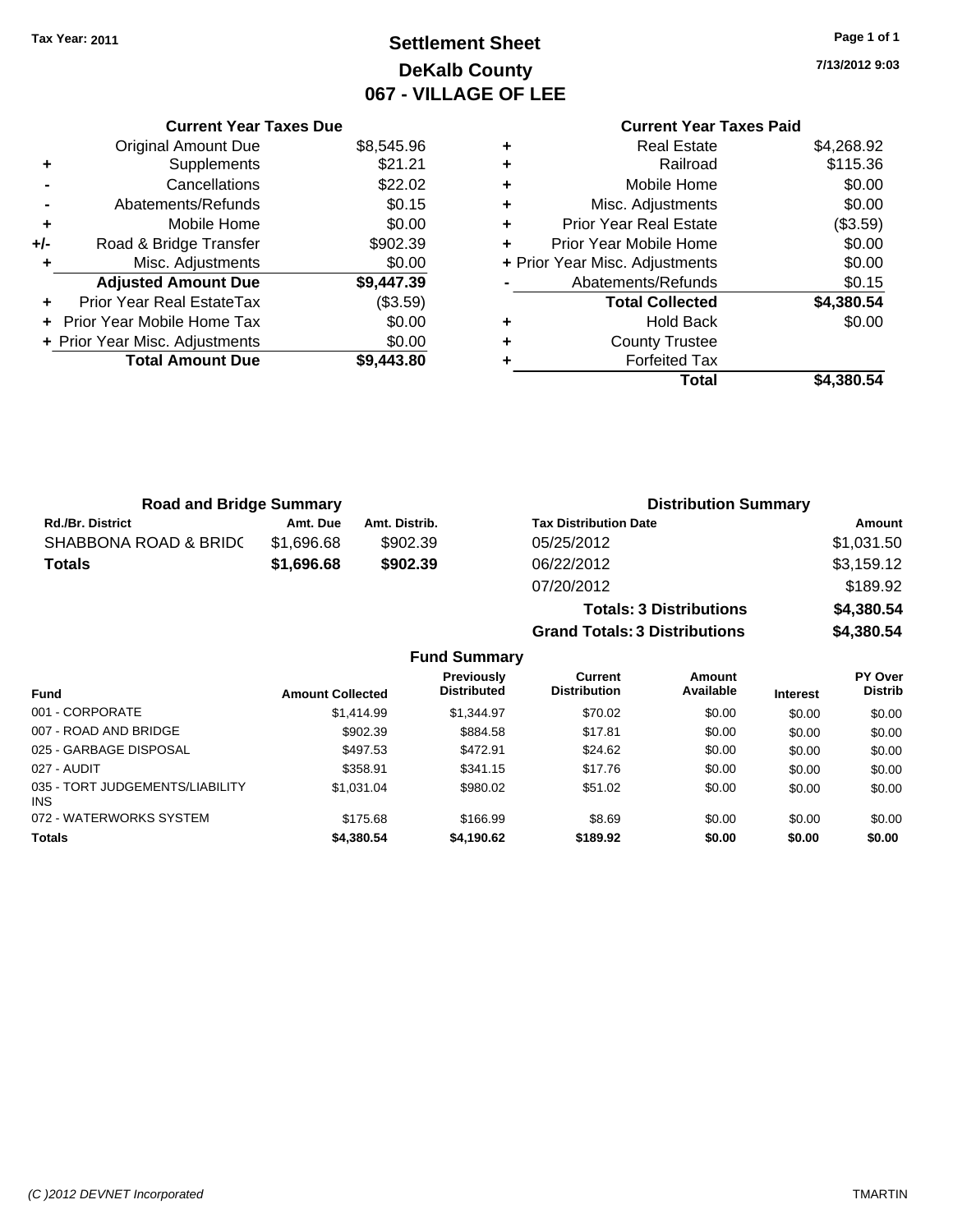# **Settlement Sheet Tax Year: 2011 Page 1 of 1 DeKalb County 068 - VILLAGE OF MALTA**

**7/13/2012 9:03**

### **Current Year Taxes Paid**

|     | <b>Current Year Taxes Due</b>     |              |  |  |  |  |
|-----|-----------------------------------|--------------|--|--|--|--|
|     | <b>Original Amount Due</b>        | \$109,032.34 |  |  |  |  |
| ٠   | Supplements                       | \$439.78     |  |  |  |  |
|     | Cancellations                     | \$523.48     |  |  |  |  |
|     | Abatements/Refunds                | \$0.00       |  |  |  |  |
| ٠   | Mobile Home                       | \$0.00       |  |  |  |  |
| +/- | Road & Bridge Transfer            | \$6,412.38   |  |  |  |  |
|     | Misc. Adjustments                 | \$0.00       |  |  |  |  |
|     | <b>Adjusted Amount Due</b>        | \$115,361.02 |  |  |  |  |
|     | Prior Year Real EstateTax         | \$0.00       |  |  |  |  |
|     | <b>Prior Year Mobile Home Tax</b> | \$0.00       |  |  |  |  |
|     | + Prior Year Misc. Adjustments    | \$0.00       |  |  |  |  |
|     | <b>Total Amount Due</b>           | \$115,361.02 |  |  |  |  |
|     |                                   |              |  |  |  |  |

| \$62,135.02 |
|-------------|
| \$339.79    |
| \$0.00      |
| \$0.00      |
| \$0.00      |
| \$0.00      |
| \$0.00      |
| \$0.00      |
| \$62,474.81 |
| \$0.00      |
|             |
|             |
| \$62,474.81 |
|             |

|                         | <b>Road and Bridge Summary</b> |               | <b>Distribution Summary</b>  |             |
|-------------------------|--------------------------------|---------------|------------------------------|-------------|
| <b>Rd./Br. District</b> | Amt. Due                       | Amt. Distrib. | <b>Tax Distribution Date</b> | Amount      |
| MALTA ROAD & BRIDGE     | \$11.770.00                    | \$6.412.38    | 05/25/2012                   | \$10,359.10 |
| <b>Totals</b>           | \$11,770.00                    | \$6,412.38    | 06/22/2012                   | \$51,078.22 |
|                         |                                |               | 07/20/2012                   | 4.037A9     |

| 07/20/2012                           | \$1.037.49  |
|--------------------------------------|-------------|
| <b>Totals: 3 Distributions</b>       | \$62,474.81 |
| <b>Grand Totals: 3 Distributions</b> | \$62,474.81 |

**Fund Summary**

|                                               |                         | <b>Previously</b>  | <b>Current</b>      | <b>Amount</b> |                 | PY Over        |
|-----------------------------------------------|-------------------------|--------------------|---------------------|---------------|-----------------|----------------|
| <b>Fund</b>                                   | <b>Amount Collected</b> | <b>Distributed</b> | <b>Distribution</b> | Available     | <b>Interest</b> | <b>Distrib</b> |
| 001 - CORPORATE                               | \$15,682.91             | \$15,413.64        | \$269.27            | \$0.00        | \$0.00          | \$0.00         |
| 003 - BONDS AND INTEREST                      | \$0.00                  | \$0.00             | \$0.00              | \$0.00        | \$0.00          | \$0.00         |
| $005 - I. M. R. F.$                           | \$3.599.59              | \$3,537.79         | \$61.80             | \$0.00        | \$0.00          | \$0.00         |
| 007 - ROAD AND BRIDGE                         | \$6,412.38              | \$6,337.46         | \$74.92             | \$0.00        | \$0.00          | \$0.00         |
| 014 - POLICE PROTECTION                       | \$5,399.44              | \$5,306,73         | \$92.71             | \$0.00        | \$0.00          | \$0.00         |
| 025 - GARBAGE DISPOSAL                        | \$617.25                | \$606.65           | \$10.60             | \$0.00        | \$0.00          | \$0.00         |
| 027 - AUDIT                                   | \$11.312.23             | \$11.118.00        | \$194.23            | \$0.00        | \$0.00          | \$0.00         |
| 035 - TORT JUDGEMENTS/LIABILITY<br><b>INS</b> | \$11.826.24             | \$11.623.19        | \$203.05            | \$0.00        | \$0.00          | \$0.00         |
| 041 - STREET LIGHTING                         | \$3.511.13              | \$3,450.85         | \$60.28             | \$0.00        | \$0.00          | \$0.00         |
| 047 - SOCIAL SECURITY                         | \$4,113,64              | \$4.043.01         | \$70.63             | \$0.00        | \$0.00          | \$0.00         |
| <b>Totals</b>                                 | \$62,474.81             | \$61,437,32        | \$1.037.49          | \$0.00        | \$0.00          | \$0.00         |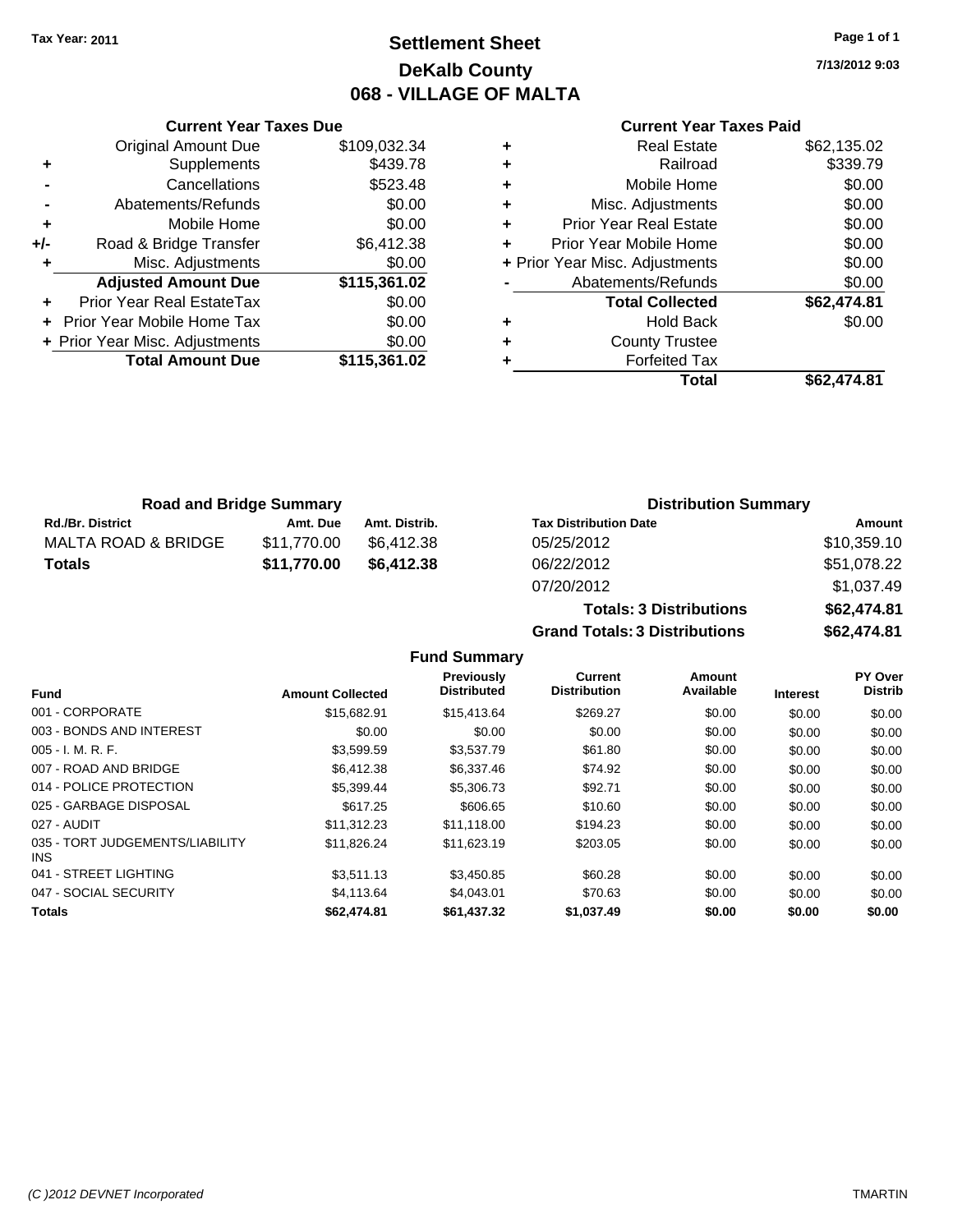# **Settlement Sheet Tax Year: 2011 Page 1 of 1 DeKalb County 069 - VILLAGE OF MAPLE PARK**

**7/13/2012 9:03**

### **Current Year Taxes Paid**

|     | <b>Current Year Taxes Due</b>  |              |
|-----|--------------------------------|--------------|
|     | <b>Original Amount Due</b>     | \$99,196.08  |
| ٠   | Supplements                    | \$481.29     |
|     | Cancellations                  | \$520.73     |
|     | Abatements/Refunds             | \$0.03       |
| ٠   | Mobile Home                    | \$0.00       |
| +/- | Road & Bridge Transfer         | \$1,125.49   |
|     | Misc. Adjustments              | \$0.00       |
|     | <b>Adjusted Amount Due</b>     | \$100,282.10 |
|     | Prior Year Real EstateTax      | (\$41.71)    |
|     | Prior Year Mobile Home Tax     | \$0.00       |
|     | + Prior Year Misc. Adjustments | \$0.00       |
|     | <b>Total Amount Due</b>        | \$100,240.39 |
|     |                                |              |

| ٠ | <b>Real Estate</b>             | \$52,135.00 |
|---|--------------------------------|-------------|
| ٠ | Railroad                       | \$0.00      |
| ٠ | Mobile Home                    | \$0.00      |
| ٠ | Misc. Adjustments              | \$0.00      |
| ٠ | <b>Prior Year Real Estate</b>  | (\$41.71)   |
| ÷ | Prior Year Mobile Home         | \$0.00      |
|   | + Prior Year Misc. Adjustments | \$0.00      |
|   | Abatements/Refunds             | \$0.03      |
|   | <b>Total Collected</b>         | \$52,093.26 |
| ٠ | <b>Hold Back</b>               | \$0.00      |
| ٠ | <b>County Trustee</b>          |             |
|   | <b>Forfeited Tax</b>           |             |
|   | Total                          | \$52.093.26 |

**Totals: 3 Distributions \$52,093.26**

**Grand Totals: 3 Distributions \$52,093.26**

| <b>Road and Bridge Summary</b>   |            |               | <b>Distribution Summary</b>  |             |  |
|----------------------------------|------------|---------------|------------------------------|-------------|--|
| <b>Rd./Br. District</b>          | Amt. Due   | Amt. Distrib. | <b>Tax Distribution Date</b> | Amount      |  |
| <b>CORTLAND ROAD &amp; BRIDC</b> | \$2.177.83 | \$1.125.49    | 05/25/2012                   | \$9,472.43  |  |
| <b>Totals</b>                    | \$2,177.83 | \$1,125.49    | 06/22/2012                   | \$41,743.02 |  |
|                                  |            |               | 07/20/2012                   | \$877.81    |  |

|                                         |                         | <b>Fund Summary</b>              |                                |                     |                 |                           |
|-----------------------------------------|-------------------------|----------------------------------|--------------------------------|---------------------|-----------------|---------------------------|
| <b>Fund</b>                             | <b>Amount Collected</b> | Previously<br><b>Distributed</b> | Current<br><b>Distribution</b> | Amount<br>Available | <b>Interest</b> | PY Over<br><b>Distrib</b> |
| 001 - CORPORATE                         | \$23,236.31             | \$22,843.62                      | \$392.69                       | \$0.00              | \$0.00          | \$0.00                    |
| 003 - BONDS AND INTEREST                | \$0.00                  | \$0.00                           | \$0.00                         | \$0.00              | \$0.00          | \$0.00                    |
| 007 - ROAD AND BRIDGE                   | \$1.125.49              | \$1,109.04                       | \$16.45                        | \$0.00              | \$0.00          | \$0.00                    |
| 014 - POLICE PROTECTION                 | \$19,807.13             | \$19.472.39                      | \$334.74                       | \$0.00              | \$0.00          | \$0.00                    |
| 027 - AUDIT                             | \$2.641.97              | \$2,597.32                       | \$44.65                        | \$0.00              | \$0.00          | \$0.00                    |
| 035 - TORT JUDGEMENTS/LIABILITY<br>INS. | \$5,282.36              | \$5,193.08                       | \$89.28                        | \$0.00              | \$0.00          | \$0.00                    |
| Totals                                  | \$52,093.26             | \$51,215.45                      | \$877.81                       | \$0.00              | \$0.00          | \$0.00                    |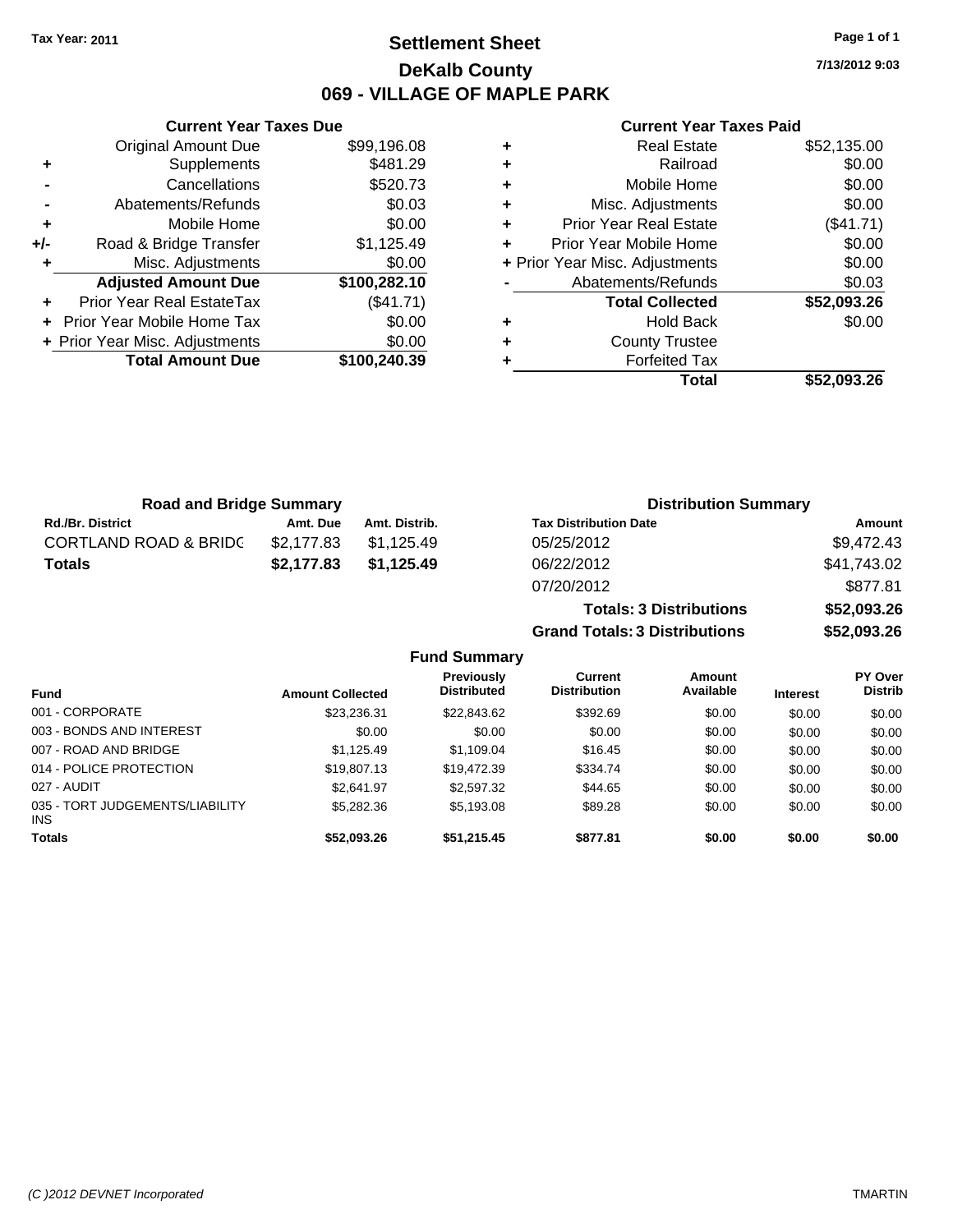# **Settlement Sheet Tax Year: 2011 Page 1 of 1 DeKalb County 070 - MAPLE PARK LIBRARY**

**7/13/2012 9:03**

### **Current Year Taxes Paid**

| <b>Current</b>             |   |            | <b>Current Year Taxes Due</b>  |       |
|----------------------------|---|------------|--------------------------------|-------|
| Real Es                    | ٠ | \$9,628.43 | Original Amount Due            |       |
| Rail                       | ٠ | \$43.21    | Supplements                    | ٠     |
| Mobile H                   | ٠ | \$46.94    | Cancellations                  |       |
| Misc. Adjustm              | ٠ | \$0.00     | Abatements/Refunds             |       |
| Prior Year Real Es         | ٠ | \$0.00     | Mobile Home                    | ٠     |
| Prior Year Mobile H        | ÷ | \$0.00     | Road & Bridge Transfer         | $+/-$ |
| + Prior Year Misc. Adjustm |   | \$0.00     | Misc. Adjustments              |       |
| Abatements/Ref             |   | \$9,624.70 | <b>Adjusted Amount Due</b>     |       |
| <b>Total Colle</b>         |   | (\$2.93)   | Prior Year Real EstateTax      |       |
| Hold I                     | ٠ | \$0.00     | + Prior Year Mobile Home Tax   |       |
| County Tru                 | ٠ | \$0.00     | + Prior Year Misc. Adjustments |       |
| Forfeited                  | ٠ | \$9,621.77 | <b>Total Amount Due</b>        |       |
|                            |   |            |                                |       |

| <b>Real Estate</b>                 | \$4,936.17 |
|------------------------------------|------------|
| Railroad<br>٠                      | \$0.00     |
| Mobile Home<br>٠                   | \$0.00     |
| Misc. Adjustments<br>٠             | \$0.00     |
| <b>Prior Year Real Estate</b><br>٠ | (\$2.93)   |
| Prior Year Mobile Home             | \$0.00     |
| + Prior Year Misc. Adjustments     | \$0.00     |
| Abatements/Refunds                 | \$0.00     |
| <b>Total Collected</b>             | \$4,933.24 |
| Hold Back<br>٠                     | \$0.00     |
| <b>County Trustee</b><br>٠         |            |
| <b>Forfeited Tax</b>               |            |
| Total                              | \$4,933.24 |

|                 |                         |                                  | <b>Distribution Summary</b>           |                                |                 |                           |
|-----------------|-------------------------|----------------------------------|---------------------------------------|--------------------------------|-----------------|---------------------------|
|                 |                         |                                  | <b>Tax Distribution Date</b>          |                                |                 | Amount                    |
|                 |                         |                                  | 05/25/2012                            |                                |                 | \$900.84                  |
|                 |                         |                                  | 06/22/2012                            |                                |                 | \$3,946.25                |
|                 |                         |                                  | 07/20/2012                            |                                |                 | \$86.15                   |
|                 |                         |                                  |                                       | <b>Totals: 3 Distributions</b> |                 | \$4,933.24                |
|                 |                         |                                  | <b>Grand Totals: 3 Distributions</b>  |                                |                 | \$4,933.24                |
|                 |                         | <b>Fund Summary</b>              |                                       |                                |                 |                           |
| Fund            | <b>Amount Collected</b> | Previously<br><b>Distributed</b> | <b>Current</b><br><b>Distribution</b> | <b>Amount</b><br>Available     | <b>Interest</b> | PY Over<br><b>Distrib</b> |
| 001 - CORPORATE | \$4.933.24              | \$4,847.09                       | \$86.15                               | \$0.00                         | \$0.00          | \$0.00                    |
| Totals          | \$4,933.24              | \$4,847.09                       | \$86.15                               | \$0.00                         | \$0.00          | \$0.00                    |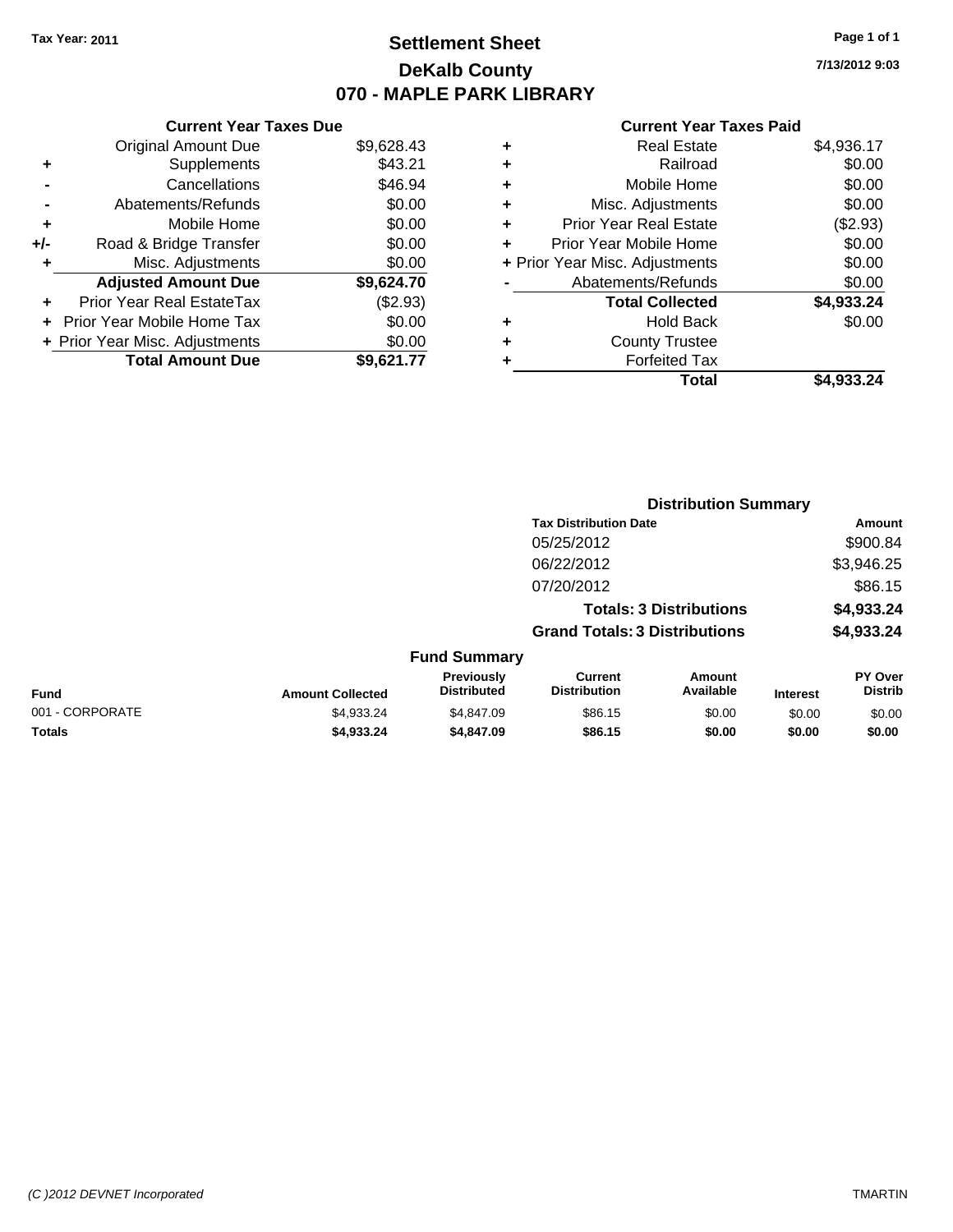# **Settlement Sheet Tax Year: 2011 Page 1 of 2 DeKalb County 071 - CITY OF SANDWICH**

**7/13/2012 9:03**

### **Current Year Taxes Paid**

| ٠ | <b>Real Estate</b>             | \$650,858.06 |
|---|--------------------------------|--------------|
| ٠ | Railroad                       | \$1,040.73   |
| ٠ | Mobile Home                    | \$0.00       |
| ٠ | Misc. Adjustments              | \$283.27     |
| ÷ | <b>Prior Year Real Estate</b>  | (\$225.82)   |
| ٠ | Prior Year Mobile Home         | \$0.00       |
|   | + Prior Year Misc. Adjustments | \$0.00       |
|   | Abatements/Refunds             | \$11.63      |
|   | <b>Total Collected</b>         | \$651,944.61 |
| ٠ | Hold Back                      | \$0.00       |
| ٠ | <b>County Trustee</b>          |              |
|   | <b>Forfeited Tax</b>           |              |
|   | Total                          | \$651.944.61 |

|     | <b>Current Year Taxes Due</b>     |                |
|-----|-----------------------------------|----------------|
|     | <b>Original Amount Due</b>        | \$1,194,791.85 |
| ٠   | Supplements                       | \$4,307.22     |
|     | Cancellations                     | \$4,818.66     |
|     | Abatements/Refunds                | \$11.63        |
| ÷   | Mobile Home                       | \$0.00         |
| +/- | Road & Bridge Transfer            | \$23,691.91    |
| ٠   | Misc. Adjustments                 | \$283.27       |
|     | <b>Adjusted Amount Due</b>        | \$1,218,243.96 |
| ٠   | Prior Year Real EstateTax         | (\$225.82)     |
|     | <b>Prior Year Mobile Home Tax</b> | \$0.00         |
|     | + Prior Year Misc. Adjustments    | \$0.00         |
|     | <b>Total Amount Due</b>           | \$1,218,018.14 |

| <b>Road and Bridge Summary</b>   |             |               | <b>Distribution Summary</b>    |              |
|----------------------------------|-------------|---------------|--------------------------------|--------------|
| <b>Rd./Br. District</b>          | Amt. Due    | Amt. Distrib. | <b>Tax Distribution Date</b>   | Amount       |
| <b>SANDWICH ROAD &amp; BRIDG</b> | \$43,689.63 | \$23,096.84   | 05/25/2012                     | \$122,695.83 |
| SOMONAUK ROAD & BRID             | \$1,067.21  | \$595.07      | 06/22/2012                     | \$505,848.53 |
| <b>Totals</b>                    | \$44,756.84 | \$23,691.91   | 07/20/2012                     | \$23,400.25  |
|                                  |             |               | <b>Totals: 3 Distributions</b> | \$651,944.61 |

**Grand Totals: 3 Distributions \$651,944.61**

|                                                     |                         | <b>Fund Summary</b>                     |                                       |                     |                 |                           |
|-----------------------------------------------------|-------------------------|-----------------------------------------|---------------------------------------|---------------------|-----------------|---------------------------|
| <b>Fund</b>                                         | <b>Amount Collected</b> | <b>Previously</b><br><b>Distributed</b> | <b>Current</b><br><b>Distribution</b> | Amount<br>Available | <b>Interest</b> | PY Over<br><b>Distrib</b> |
| 001 - CORPORATE                                     | \$209,541.75            | \$202,013.57                            | \$7,528.18                            | \$0.00              | \$0.00          | \$0.00                    |
| 003 - BONDS AND INTEREST                            | \$0.00                  | \$0.00                                  | \$0.00                                | \$0.00              | \$0.00          | \$0.00                    |
| 005 - I. M. R. F.                                   | \$62,766.85             | \$60,511.85                             | \$2,255.00                            | \$0.00              | \$0.00          | \$0.00                    |
| 007 - ROAD AND BRIDGE                               | \$23,691.91             | \$22,862.73                             | \$829.18                              | \$0.00              | \$0.00          | \$0.00                    |
| 014 - POLICE PROTECTION                             | \$78,361.96             | \$75,546.67                             | \$2,815.29                            | \$0.00              | \$0.00          | \$0.00                    |
| 015 - POLICE PENSION                                | \$45,307.70             | \$43,679.94                             | \$1,627.76                            | \$0.00              | \$0.00          | \$0.00                    |
| 027 - AUDIT                                         | \$8,274.72              | \$7,977.44                              | \$297.28                              | \$0.00              | \$0.00          | \$0.00                    |
| 035 - TORT JUDGMENTS, LIABILITY<br><b>INSURANCE</b> | \$18.815.52             | \$18,139.54                             | \$675.98                              | \$0.00              | \$0.00          | \$0.00                    |
| 040 - STREET AND BRIDGE                             | \$21.816.72             | \$21,032.92                             | \$783.80                              | \$0.00              | \$0.00          | \$0.00                    |
| 041 - STREET LIGHTING                               | \$37,707.10             | \$36,352.41                             | \$1,354.69                            | \$0.00              | \$0.00          | \$0.00                    |
| 045 - PUBLIC BENEFIT                                | \$0.00                  | \$0.00                                  | \$0.00                                | \$0.00              | \$0.00          | \$0.00                    |
| 046 - EMERGENCY SERV & DISASTER<br><b>OPER</b>      | \$1,455.02              | \$1,402.75                              | \$52.27                               | \$0.00              | \$0.00          | \$0.00                    |
| 047 - SOCIAL SECURITY                               | \$56,628.81             | \$54,594.32                             | \$2,034.49                            | \$0.00              | \$0.00          | \$0.00                    |
| 048 - SCHOOL CROSSING GUARDS                        | \$5,584.53              | \$5,383.90                              | \$200.63                              | \$0.00              | \$0.00          | \$0.00                    |
| 060 - UNEMPLOYMENT INSURANCE                        | \$9.078.26              | \$8,752.11                              | \$326.15                              | \$0.00              | \$0.00          | \$0.00                    |
| 062 - WORKERS COMPENSATION                          | \$38,510.63             | \$37,127.07                             | \$1,383.56                            | \$0.00              | \$0.00          | \$0.00                    |
| 065 - FORESTRY PROGRAM                              | \$34,403.13             | \$33,167.14                             | \$1,235.99                            | \$0.00              | \$0.00          | \$0.00                    |
| <b>Totals</b>                                       | \$651,944.61            | \$628,544.36                            | \$23,400.25                           | \$0.00              | \$0.00          | \$0.00                    |

### **Miscellaneous Adjustment Detail**

|                         | Year Source           | <b>Account Type</b>       | Amount   |
|-------------------------|-----------------------|---------------------------|----------|
|                         | 2011 RE - Real Estate | <b>Back Tax Collected</b> | \$105.00 |
|                         | 2011 RE - Real Estate | <b>Back Tax Collected</b> | \$178.27 |
| <b>Totals 2 entries</b> |                       |                           | \$283.27 |

**Year Source Account Type Amount Adjustment Description** 0llected **2011 SEAU ESTATE SERVIT SEED EMPTION 8 PARCELS by TBA** 2011 allected S178.27 DOBSON REDEMPTION 19-26-481-012 by TBA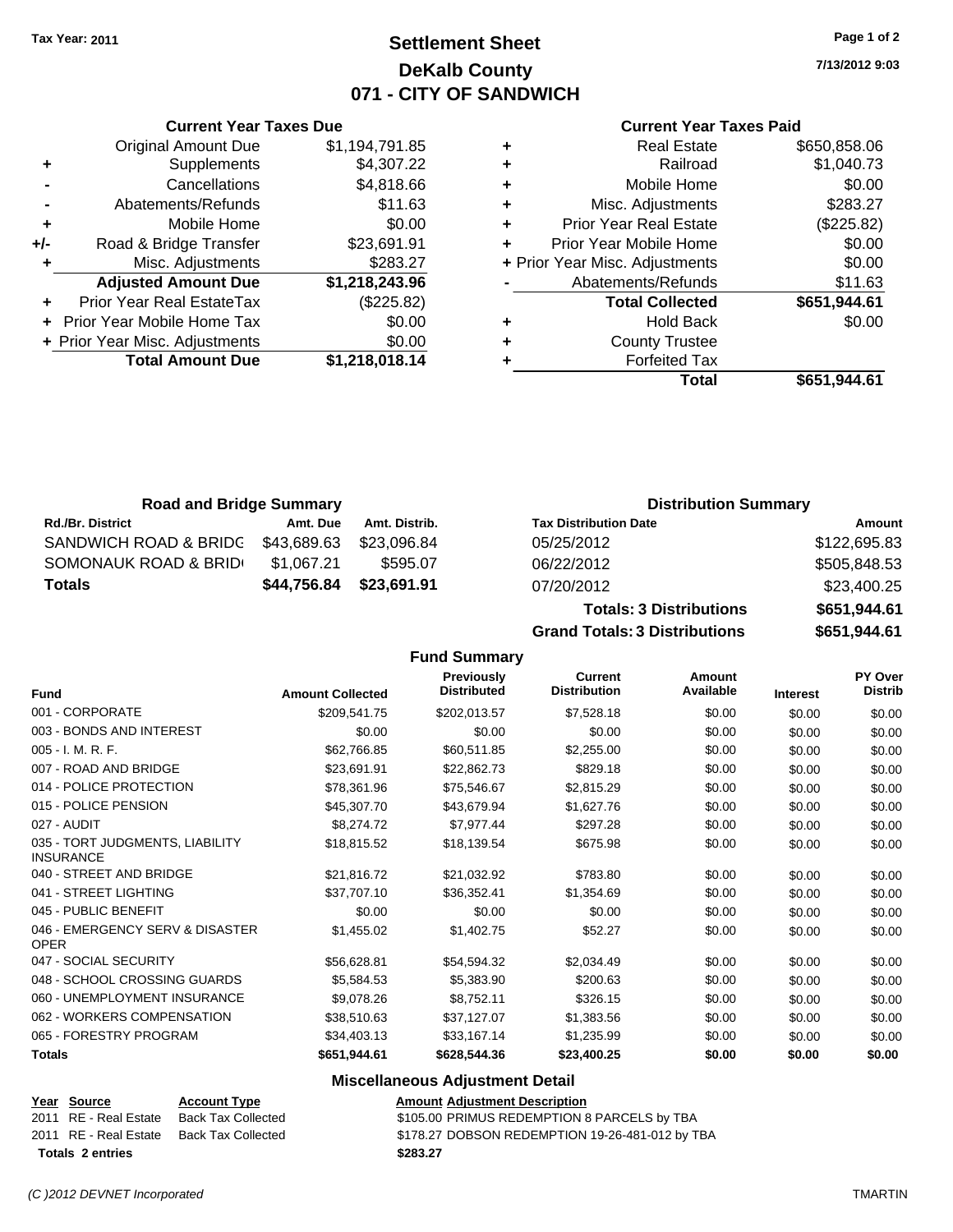# **Settlement Sheet Tax Year: 2011 Page 2 of 2 DeKalb County**

**7/13/2012 9:03**

### **Abatement Detail**

**Totals \$11.26 2 entries**

**Year Source Account Type Amount Adjustment Description**<br>2011 RE - Real Estate PTAB Decision **Amount** \$7.73 19-27-427-012 PTAB INTI \$7.73 19-27-427-012 PTAB INTEREST REFUND by TBA 2011 RE - Real Estate \$3.53 19-26-432-011 PTAB INTEREST REFUND by TBA PTAB Decision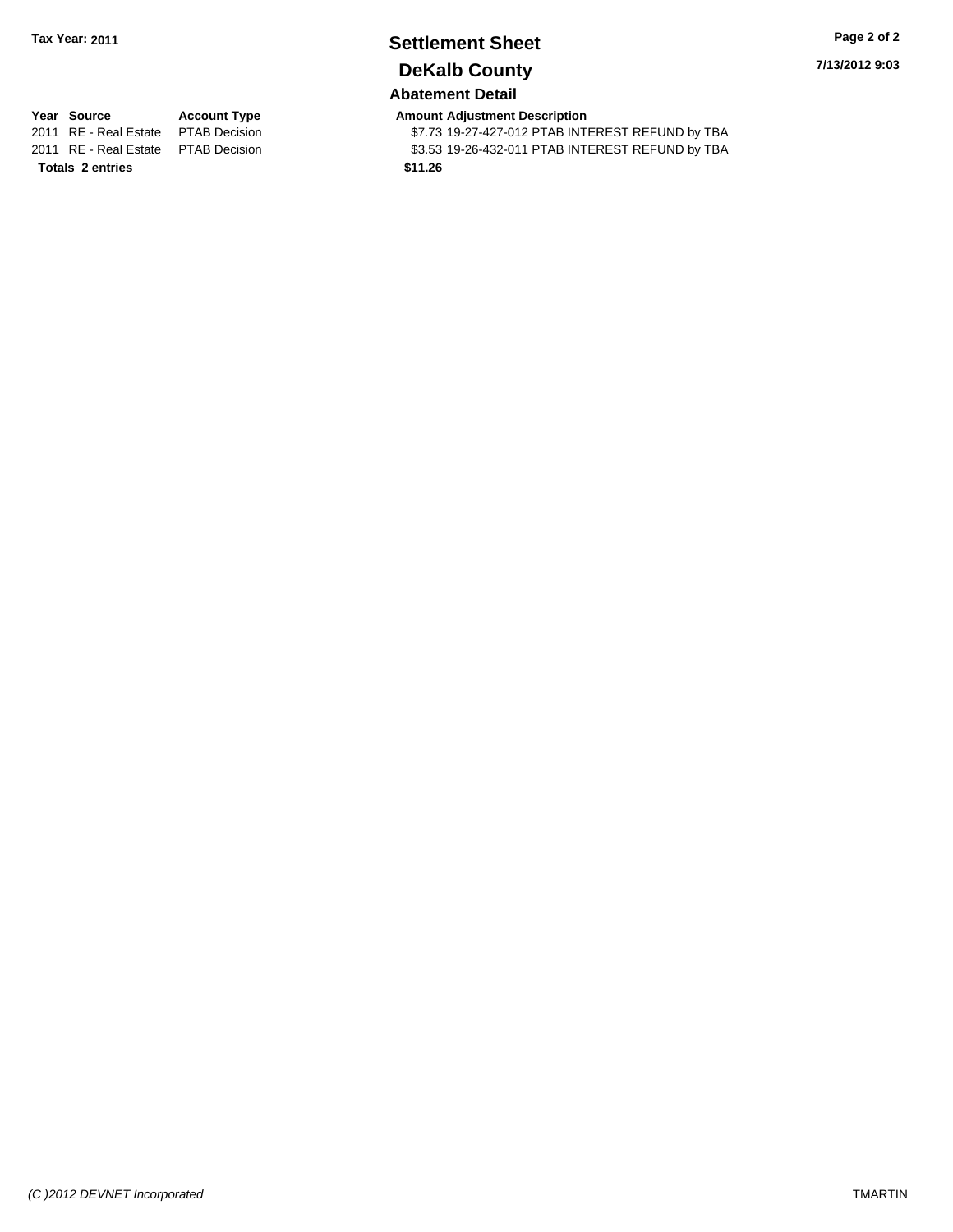# **Settlement Sheet Tax Year: 2011 Page 1 of 1 DeKalb County 072 - VILLAGE OF SHABBONA**

**7/13/2012 9:03**

### **Current Year Taxes Paid**

|     | <b>Current Year Taxes Due</b>  |             |  |  |  |
|-----|--------------------------------|-------------|--|--|--|
|     | <b>Original Amount Due</b>     | \$89,721.09 |  |  |  |
| ٠   | Supplements                    | \$875.73    |  |  |  |
|     | Cancellations                  | \$1,094.93  |  |  |  |
|     | Abatements/Refunds             | \$20.91     |  |  |  |
| ٠   | Mobile Home                    | \$0.00      |  |  |  |
| +/- | Road & Bridge Transfer         | \$6,337.84  |  |  |  |
| ٠   | Misc. Adjustments              | \$64.51     |  |  |  |
|     | <b>Adjusted Amount Due</b>     | \$95,883.33 |  |  |  |
|     | Prior Year Real EstateTax      | (\$444.94)  |  |  |  |
|     | Prior Year Mobile Home Tax     | \$0.00      |  |  |  |
|     | + Prior Year Misc. Adjustments | \$0.00      |  |  |  |
|     | <b>Total Amount Due</b>        | \$95,438.39 |  |  |  |
|     |                                |             |  |  |  |

| <b>Real Estate</b>            | \$52,625.69                    |
|-------------------------------|--------------------------------|
| Railroad                      | \$694.83                       |
| Mobile Home                   | \$0.00                         |
| Misc. Adjustments             | \$64.51                        |
| <b>Prior Year Real Estate</b> | (\$444.94)                     |
| Prior Year Mobile Home        | \$0.00                         |
|                               | \$0.00                         |
| Abatements/Refunds            | \$20.91                        |
| <b>Total Collected</b>        | \$52,919.18                    |
| Hold Back                     | \$0.00                         |
| <b>County Trustee</b>         |                                |
| <b>Forfeited Tax</b>          |                                |
| Total                         | \$52,919.18                    |
|                               | + Prior Year Misc. Adjustments |

| <b>Road and Bridge Summary</b>    |             |               | <b>Distribution Summary</b>  |             |
|-----------------------------------|-------------|---------------|------------------------------|-------------|
| <b>Rd./Br. District</b>           | Amt. Due    | Amt. Distrib. | <b>Tax Distribution Date</b> | Amount      |
| SHABBONA ROAD & BRIDC \$11,909.71 |             | \$6.337.84    | 05/25/2012                   | \$8,079.40  |
| <b>Totals</b>                     | \$11.909.71 | \$6.337.84    | 06/22/2012                   | \$44,366.85 |
|                                   |             |               | 07/20/2012                   | \$472.93    |

| \$52,919.18 |
|-------------|
| \$52,919.18 |
|             |

### **Fund Summary**

| <b>Fund</b>                  | <b>Amount Collected</b> | Previously<br><b>Distributed</b> | <b>Current</b><br><b>Distribution</b> | Amount<br>Available | <b>Interest</b> | <b>PY Over</b><br><b>Distrib</b> |
|------------------------------|-------------------------|----------------------------------|---------------------------------------|---------------------|-----------------|----------------------------------|
| 001 - CORPORATE              | \$24,460.60             | \$24,278.50                      | \$182.10                              | \$0.00              | \$0.00          | \$0.00                           |
| 005 - I. M. R. F.            | \$752.76                | \$747.16                         | \$5.60                                | \$0.00              | \$0.00          | \$0.00                           |
| 007 - ROAD AND BRIDGE        | \$6,337.84              | \$6.211.68                       | \$126.16                              | \$0.00              | \$0.00          | \$0.00                           |
| 014 - POLICE PROTECTION      | \$14,274.63             | \$14,168.36                      | \$106.27                              | \$0.00              | \$0.00          | \$0.00                           |
| 047 - SOCIAL SECURITY        | \$5,320.86              | \$5,281.25                       | \$39.61                               | \$0.00              | \$0.00          | \$0.00                           |
| 060 - UNEMPLOYMENT INSURANCE | \$540.13                | \$536.11                         | \$4.02                                | \$0.00              | \$0.00          | \$0.00                           |
| 062 - WORKERS COMPENSATION   | \$1,232,36              | \$1,223.19                       | \$9.17                                | \$0.00              | \$0.00          | \$0.00                           |
| Totals                       | \$52,919.18             | \$52,446.25                      | \$472.93                              | \$0.00              | \$0.00          | \$0.00                           |
|                              |                         |                                  |                                       |                     |                 |                                  |

### **Miscellaneous Adjustment Detail**

### **Year Source Account Type Amount Adjustment Description**

2011 RE - Real Estate Paymt In Lieu of Tax **\$64.51 SEQUOYA APARTMENTS - HOUSING AUTHORITY by TBA Totals \$64.51 1 entries**

### **Abatement Detail**

| Year Source                          | <b>Account Type</b> | <b>Amount Adjustment Description</b>              |
|--------------------------------------|---------------------|---------------------------------------------------|
| 2011 RE - Real Estate                | PTAB Decision       | \$0.42 13-15-176-011 PTAB INTEREST REFUND by TBA  |
| 2011 RE - Real Estate  PTAB Decision |                     | \$19.37 13-15-327-010 PTAB INTEREST REFUND by TBA |
| <b>Totals 2 entries</b>              |                     | \$19.79                                           |
|                                      |                     |                                                   |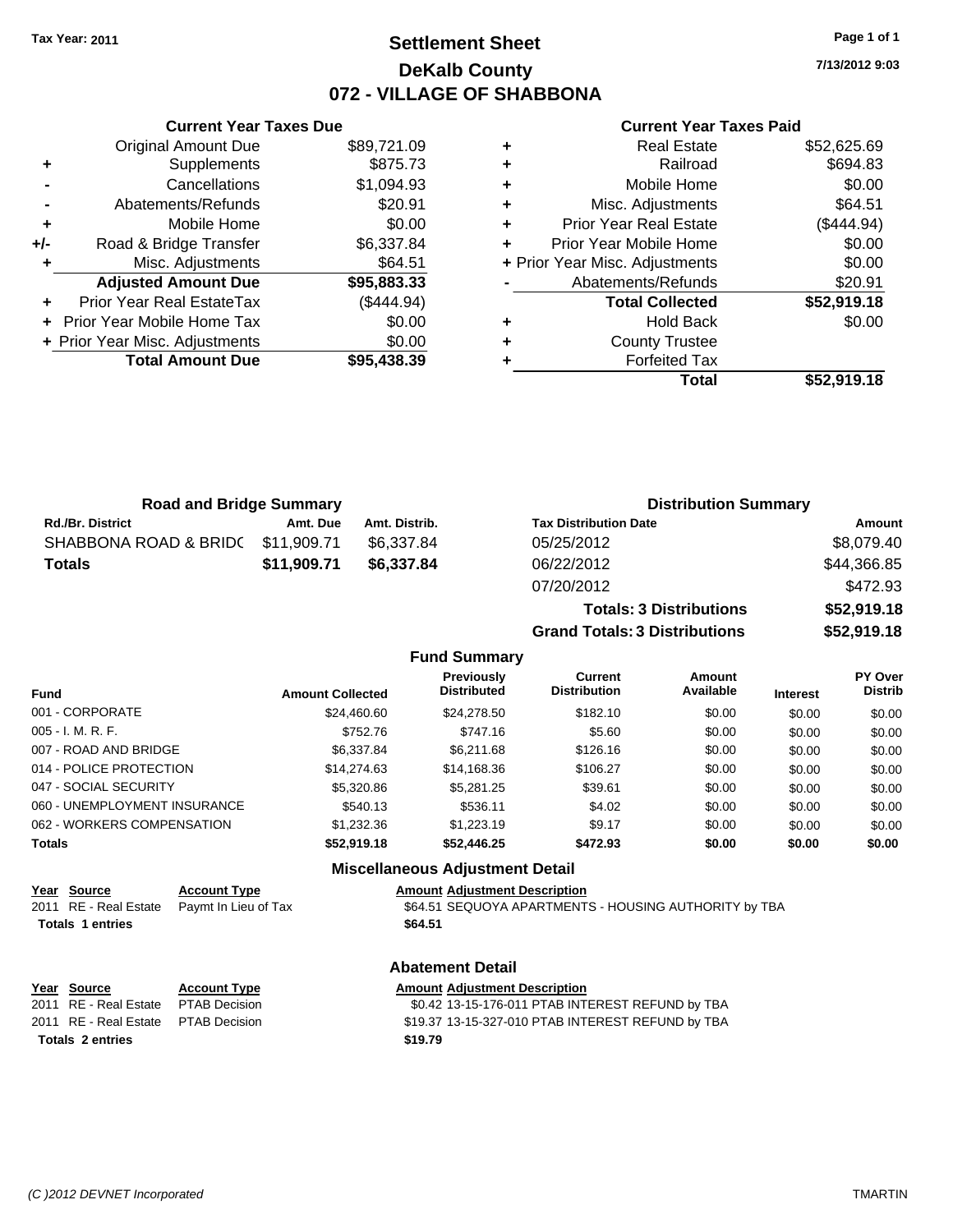# **Settlement Sheet Tax Year: 2011 Page 1 of 1 DeKalb County 073 - FLEWELLIN MEMORIAL LIBRARY**

**7/13/2012 9:03**

### **Current Year Taxes Paid**

|     | <b>Current Year Taxes Due</b>             |             |  |  |  |  |
|-----|-------------------------------------------|-------------|--|--|--|--|
|     | <b>Original Amount Due</b>                | \$24,101.19 |  |  |  |  |
| ٠   | Supplements                               | \$194.90    |  |  |  |  |
|     | Cancellations                             | \$252.23    |  |  |  |  |
|     | \$5.31<br>Abatements/Refunds              |             |  |  |  |  |
| ٠   | \$0.00<br>Mobile Home                     |             |  |  |  |  |
| +/- | \$0.00<br>Road & Bridge Transfer          |             |  |  |  |  |
| ٠   | Misc. Adjustments                         | \$17.33     |  |  |  |  |
|     | <b>Adjusted Amount Due</b><br>\$24,055.88 |             |  |  |  |  |
| ÷   | Prior Year Real EstateTax<br>(\$112.75)   |             |  |  |  |  |
|     | \$0.00<br>Prior Year Mobile Home Tax      |             |  |  |  |  |
|     | \$0.00<br>+ Prior Year Misc. Adjustments  |             |  |  |  |  |
|     | <b>Total Amount Due</b><br>\$23.943.13    |             |  |  |  |  |

| ٠ | <b>Real Estate</b>             | \$12,448.98 |
|---|--------------------------------|-------------|
| ٠ | Railroad                       | \$164.72    |
| ٠ | Mobile Home                    | \$0.00      |
| ٠ | Misc. Adjustments              | \$17.33     |
| ٠ | <b>Prior Year Real Estate</b>  | (\$112.75)  |
| ÷ | Prior Year Mobile Home         | \$0.00      |
|   | + Prior Year Misc. Adjustments | \$0.00      |
|   | Abatements/Refunds             | \$5.31      |
|   | <b>Total Collected</b>         | \$12,512.97 |
| ٠ | Hold Back                      | \$0.00      |
| ٠ | <b>County Trustee</b>          |             |
| ٠ | <b>Forfeited Tax</b>           |             |
|   | Total                          | \$12,512.97 |
|   |                                |             |

|                         |                         |                                         |                                                       | <b>Distribution Summary</b>    |                 |                           |  |
|-------------------------|-------------------------|-----------------------------------------|-------------------------------------------------------|--------------------------------|-----------------|---------------------------|--|
|                         |                         |                                         | <b>Tax Distribution Date</b>                          | <b>Amount</b>                  |                 |                           |  |
|                         |                         |                                         | 05/25/2012                                            |                                |                 | \$1,938.97                |  |
|                         |                         |                                         | 06/22/2012                                            |                                |                 | \$10,480.85               |  |
|                         |                         |                                         | 07/20/2012                                            |                                |                 | \$93.15                   |  |
|                         |                         |                                         |                                                       | <b>Totals: 3 Distributions</b> |                 | \$12,512.97               |  |
|                         |                         |                                         | <b>Grand Totals: 3 Distributions</b>                  |                                | \$12,512.97     |                           |  |
|                         |                         | <b>Fund Summary</b>                     |                                                       |                                |                 |                           |  |
| Fund                    | <b>Amount Collected</b> | <b>Previously</b><br><b>Distributed</b> | Current<br><b>Distribution</b>                        | Amount<br>Available            | <b>Interest</b> | PY Over<br><b>Distrib</b> |  |
| 001 - CORPORATE         | \$12,512.97             | \$12,419.82                             | \$93.15                                               | \$0.00                         | \$0.00          | \$0.00                    |  |
| <b>Totals</b>           | \$12,512.97             | \$12,419.82                             | \$93.15                                               | \$0.00                         | \$0.00          | \$0.00                    |  |
|                         |                         | <b>Miscellaneous Adjustment Detail</b>  |                                                       |                                |                 |                           |  |
| Year Source             | <b>Account Type</b>     | <b>Amount Adjustment Description</b>    |                                                       |                                |                 |                           |  |
| 2011 RE - Real Estate   | Paymt In Lieu of Tax    |                                         | \$17.33 SEQUOYA APARTMENTS - HOUSING AUTHORITY by TBA |                                |                 |                           |  |
| <b>Totals 1 entries</b> |                         | \$17.33                                 |                                                       |                                |                 |                           |  |
|                         |                         | <b>Abatement Detail</b>                 |                                                       |                                |                 |                           |  |
| Year Source             | <b>Account Type</b>     | <b>Amount Adjustment Description</b>    |                                                       |                                |                 |                           |  |
| 2011 RE - Real Estate   | <b>PTAB Decision</b>    |                                         | \$0.11 13-15-176-011 PTAB INTEREST REFUND by TBA      |                                |                 |                           |  |
| 2011 RE - Real Estate   | <b>PTAB Decision</b>    |                                         | \$5.20 13-15-327-010 PTAB INTEREST REFUND by TBA      |                                |                 |                           |  |
| <b>Totals 2 entries</b> |                         | \$5.31                                  |                                                       |                                |                 |                           |  |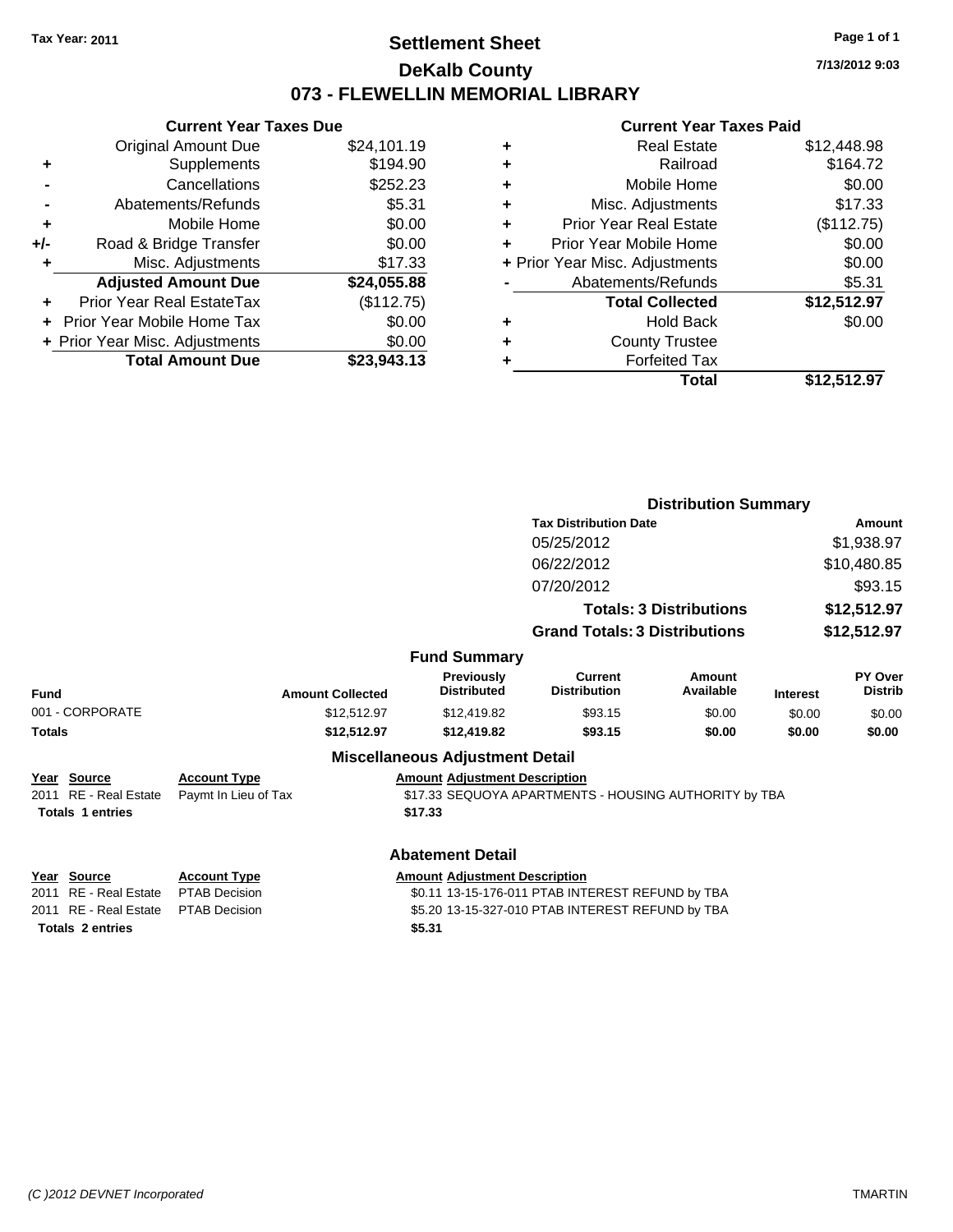**Current Year Taxes Due** Original Amount Due \$360,760.72

**Adjusted Amount Due \$389,841.29**

**Total Amount Due \$389,841.29**

**+** Supplements \$2,376.10 **-** Cancellations \$2,671.27 **-** Abatements/Refunds \$0.00 **+** Mobile Home \$0.00 **+/-** Road & Bridge Transfer \$29,375.74 **+** Misc. Adjustments \$0.00

**+** Prior Year Real EstateTax \$0.00 **+** Prior Year Mobile Home Tax \$0.00 **+ Prior Year Misc. Adjustments**  $$0.00$ 

# **Settlement Sheet Tax Year: 2011 Page 1 of 1 DeKalb County 074 - VILLAGE OF SOMONAUK**

**7/13/2012 9:03**

### **Current Year Taxes Paid**

| ٠ | <b>Real Estate</b>             | \$223,627.67 |
|---|--------------------------------|--------------|
| ٠ | Railroad                       | \$1,356.31   |
| ٠ | Mobile Home                    | \$0.00       |
| ٠ | Misc. Adjustments              | \$0.00       |
| ٠ | <b>Prior Year Real Estate</b>  | \$0.00       |
| ٠ | Prior Year Mobile Home         | \$0.00       |
|   | + Prior Year Misc. Adjustments | \$0.00       |
|   | Abatements/Refunds             | \$0.00       |
|   | <b>Total Collected</b>         | \$224,983.98 |
| ٠ | <b>Hold Back</b>               | \$0.00       |
| ٠ | <b>County Trustee</b>          |              |
| ٠ | <b>Forfeited Tax</b>           |              |
|   | Total                          | \$224.983.98 |

| <b>Road and Bridge Summary</b> |             |               | <b>Distribution Summary</b>  |              |
|--------------------------------|-------------|---------------|------------------------------|--------------|
| <b>Rd./Br. District</b>        | Amt. Due    | Amt. Distrib. | <b>Tax Distribution Date</b> | Amount       |
| SOMONAUK ROAD & BRID           | \$52,721.11 | \$29.375.74   | 05/25/2012                   | \$45,149.11  |
| <b>Totals</b>                  | \$52,721.11 | \$29.375.74   | 06/22/2012                   | \$173,622.47 |
|                                |             |               | 07/20/2012                   | \$6,212.40   |

**Totals: 3 Distributions \$224,983.98 Grand Totals: 3 Distributions \$224,983.98 Fund Summary**

| <b>Fund</b>                             | <b>Amount Collected</b> | <b>Previously</b><br><b>Distributed</b> | Current<br><b>Distribution</b> | Amount<br>Available | <b>Interest</b> | PY Over<br><b>Distrib</b> |
|-----------------------------------------|-------------------------|-----------------------------------------|--------------------------------|---------------------|-----------------|---------------------------|
| 001 - CORPORATE                         | \$57.317.34             | \$55,714.62                             | \$1,602.72                     | \$0.00              | \$0.00          | \$0.00                    |
| 003 - BONDS AND INTEREST                | \$70.459.84             | \$68,489.64                             | \$1,970.20                     | \$0.00              | \$0.00          | \$0.00                    |
| 007 - ROAD AND BRIDGE                   | \$29.375.74             | \$28.632.96                             | \$742.78                       | \$0.00              | \$0.00          | \$0.00                    |
| 014 - POLICE PROTECTION                 | \$12,718.85             | \$12,363,20                             | \$355.65                       | \$0.00              | \$0.00          | \$0.00                    |
| 025 - GARBAGE DISPOSAL                  | \$7,773.08              | \$7,555,73                              | \$217.35                       | \$0.00              | \$0.00          | \$0.00                    |
| 027 - AUDIT                             | \$10.363.51             | \$10.073.73                             | \$289.78                       | \$0.00              | \$0.00          | \$0.00                    |
| 035 - TORT JUDGEMENTS/LIABILITY<br>INS. | \$20.253.47             | \$19,687.14                             | \$566.33                       | \$0.00              | \$0.00          | \$0.00                    |
| 047 - SOCIAL SECURITY                   | \$16,722.15             | \$16,254.56                             | \$467.59                       | \$0.00              | \$0.00          | \$0.00                    |
| <b>Totals</b>                           | \$224,983.98            | \$218,771,58                            | \$6,212.40                     | \$0.00              | \$0.00          | \$0.00                    |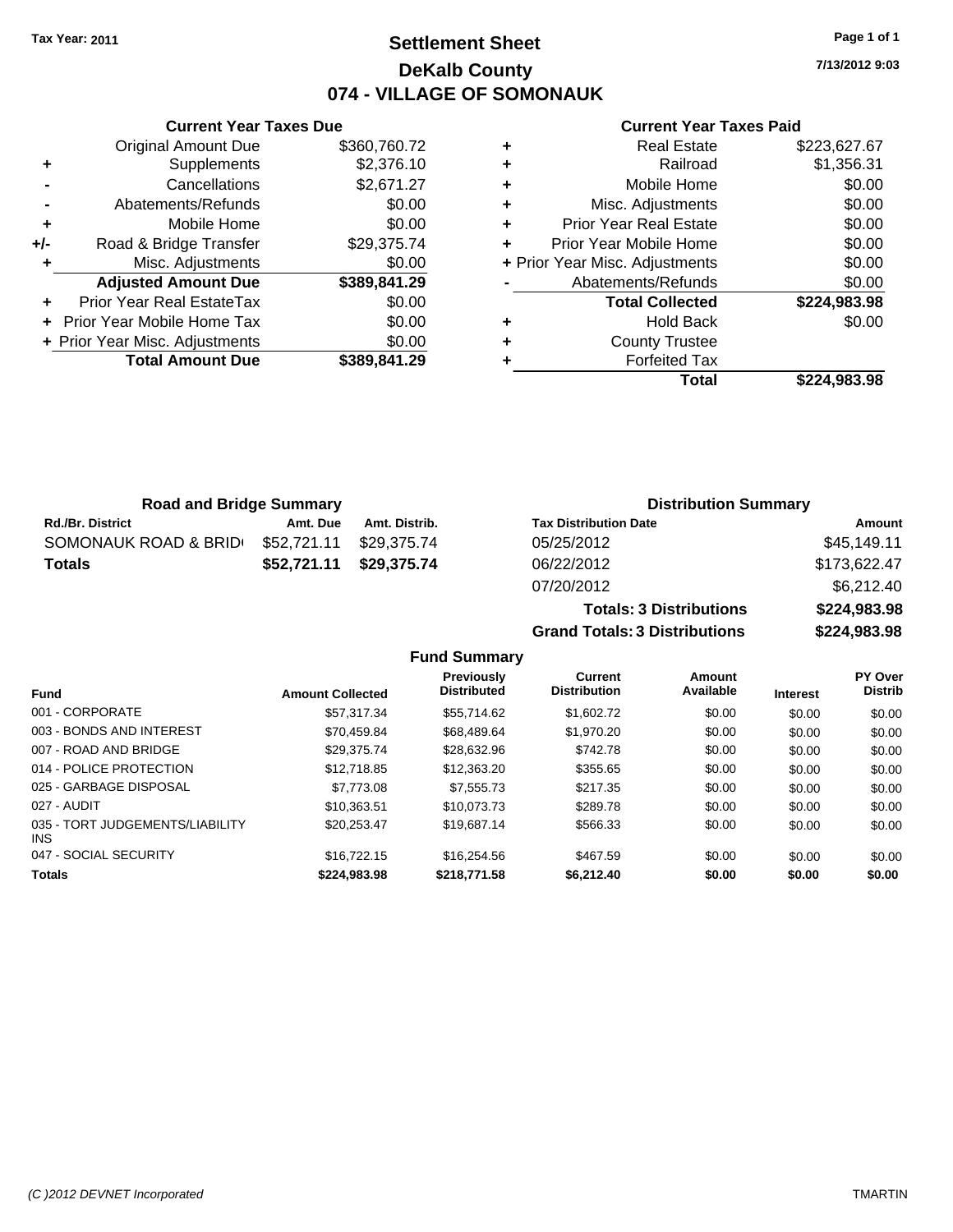# **Settlement Sheet Tax Year: 2011 Page 1 of 1 DeKalb County 075 - SOMONAUK LIBRARY**

**7/13/2012 9:03**

### **Current Year Taxes Paid**

|     | <b>Original Amount Due</b>           | \$137,144.17 |  |  |
|-----|--------------------------------------|--------------|--|--|
| ٠   | Supplements                          | \$903.70     |  |  |
|     | Cancellations                        | \$1,057.04   |  |  |
|     | Abatements/Refunds                   | \$0.00       |  |  |
| ÷   | Mobile Home                          | \$0.00       |  |  |
| +/- | Road & Bridge Transfer               | \$0.00       |  |  |
| ٠   | Misc. Adjustments                    | \$17.74      |  |  |
|     | <b>Adjusted Amount Due</b>           | \$137,008.57 |  |  |
| ٠   | Prior Year Real EstateTax            | \$0.00       |  |  |
|     | \$0.00<br>Prior Year Mobile Home Tax |              |  |  |
|     | + Prior Year Misc. Adjustments       | \$0.00       |  |  |
|     | <b>Total Amount Due</b>              | \$137,008.57 |  |  |
|     |                                      |              |  |  |

**Current Year Taxes Due**

| ٠ | <b>Real Estate</b>             | \$74,631.69 |
|---|--------------------------------|-------------|
| ٠ | Railroad                       | \$500.98    |
| ٠ | Mobile Home                    | \$0.00      |
| ٠ | Misc. Adjustments              | \$17.74     |
| ٠ | <b>Prior Year Real Estate</b>  | \$0.00      |
|   | Prior Year Mobile Home         | \$0.00      |
|   | + Prior Year Misc. Adjustments | \$0.00      |
|   | Abatements/Refunds             | \$0.00      |
|   | <b>Total Collected</b>         | \$75,150.41 |
| ٠ | Hold Back                      | \$0.00      |
| ٠ | <b>County Trustee</b>          |             |
| ٠ | <b>Forfeited Tax</b>           |             |
|   | Total                          | \$75,150.41 |
|   |                                |             |

## **Distribution Summary Tax Distribution Date Amount** 05/25/2012 \$15,027.37 06/22/2012 \$58,112.03 07/20/2012 \$2,011.01 **Totals: 3 Distributions \$75,150.41 Grand Totals: 3 Distributions \$75,150.41**

### **Fund Summary**

| <b>Fund</b>                            | <b>Amount Collected</b> | Previously<br><b>Distributed</b> | Current<br><b>Distribution</b> | Amount<br>Available | <b>Interest</b> | PY Over<br><b>Distrib</b> |
|----------------------------------------|-------------------------|----------------------------------|--------------------------------|---------------------|-----------------|---------------------------|
| 001 - CORPORATE                        | \$34,706.12             | \$33,777.38                      | \$928.74                       | \$0.00              | \$0.00          | \$0.00                    |
| 003 - BONDS AND INTEREST               | \$29,865.83             | \$29,066.63                      | \$799.20                       | \$0.00              | \$0.00          | \$0.00                    |
| 004 - OPERATIONS & MAINTENANCE         | \$4.627.47              | \$4,503.64                       | \$123.83                       | \$0.00              | \$0.00          | \$0.00                    |
| $005 - I. M. R. F.$                    | \$1,790.83              | \$1,742.91                       | \$47.92                        | \$0.00              | \$0.00          | \$0.00                    |
| 027 - AUDIT                            | \$527.55                | \$513.44                         | \$14.11                        | \$0.00              | \$0.00          | \$0.00                    |
| 035 - TORT JUDGEMENTS/LIABILITY<br>INS | \$1.737.62              | \$1.691.12                       | \$46.50                        | \$0.00              | \$0.00          | \$0.00                    |
| 047 - SOCIAL SECURITY                  | \$1,894.99              | \$1,844.28                       | \$50.71                        | \$0.00              | \$0.00          | \$0.00                    |
| <b>Totals</b>                          | \$75,150.41             | \$73,139.40                      | \$2,011.01                     | \$0.00              | \$0.00          | \$0.00                    |
|                                        | --- --                  |                                  |                                |                     |                 |                           |

### **Miscellaneous Adjustment Detail**

| Year Source           | <b>Account Type</b> | <b>Amount Adjustment Description</b> |
|-----------------------|---------------------|--------------------------------------|
| 2011 RE - Real Estate | Back Tax Collected  | \$17.74 SHISSLER REDEMPTION          |

**Totals \$17.74 1 entries**

2011 Collected **317.74 SHISSLER REDEMPTION 18-10-203-008 by TBA**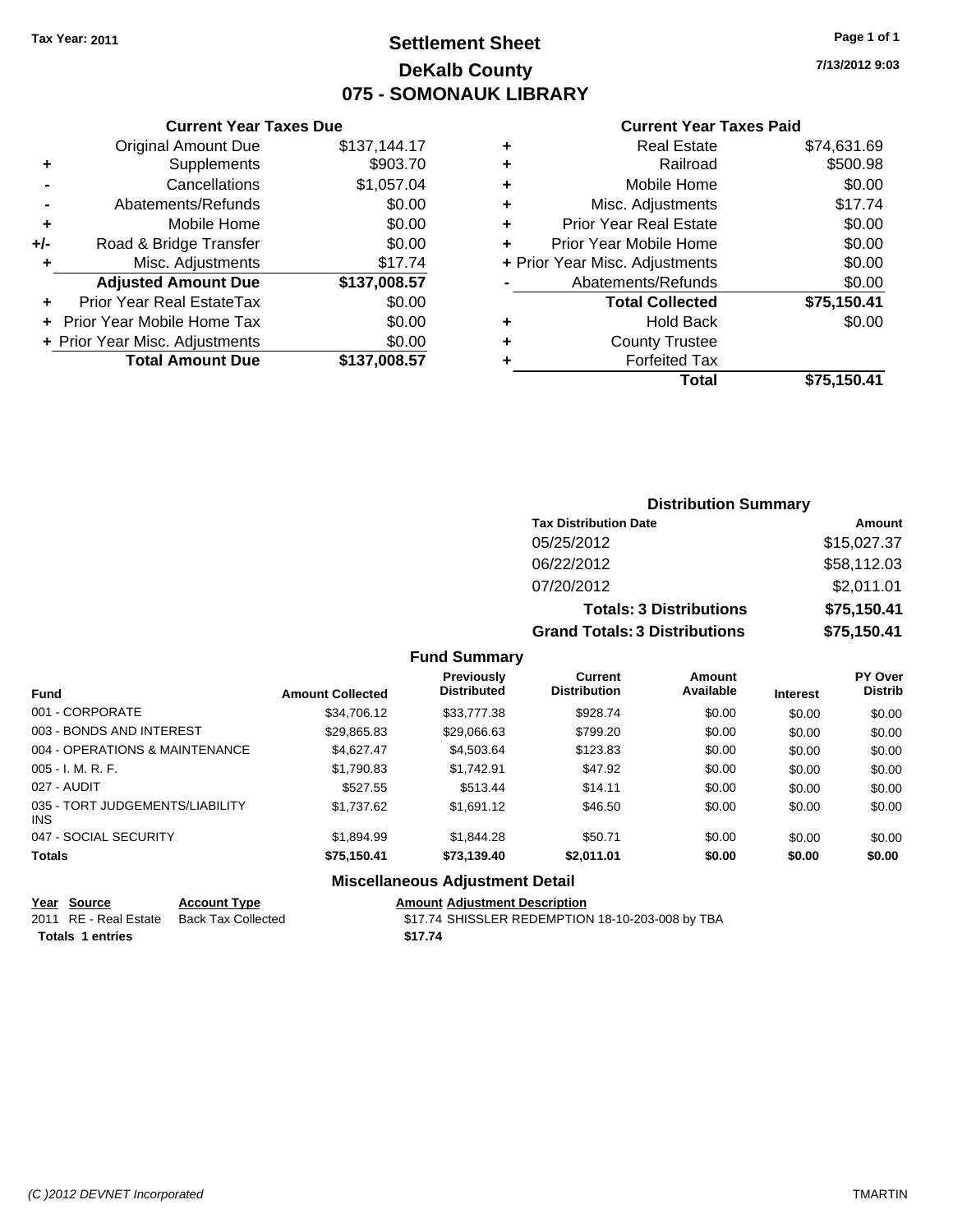# **Settlement Sheet Tax Year: 2011 Page 1 of 1 DeKalb County 076 - CITY OF SYCAMORE**

**7/13/2012 9:03**

| <b>Current Year Taxes Paid</b> |  |  |  |  |
|--------------------------------|--|--|--|--|
|--------------------------------|--|--|--|--|

|     | <b>Current Year Taxes Due</b>  |                |
|-----|--------------------------------|----------------|
|     | <b>Original Amount Due</b>     | \$2,626,324.87 |
| ٠   | Supplements                    | \$14,121.55    |
|     | Cancellations                  | \$21,688.94    |
|     | Abatements/Refunds             | \$19.40        |
| ٠   | Mobile Home                    | \$0.00         |
| +/- | Road & Bridge Transfer         | \$22,864.94    |
| ٠   | Misc. Adjustments              | \$708.31       |
|     | <b>Adjusted Amount Due</b>     | \$2,642,311.33 |
| ٠   | Prior Year Real EstateTax      | (\$729.77)     |
|     | Prior Year Mobile Home Tax     | \$0.00         |
|     | + Prior Year Misc. Adjustments | \$0.00         |
|     | <b>Total Amount Due</b>        | \$2,641,581.56 |
|     |                                |                |

| <b>Real Estate</b>             | \$1,373,563.70 |
|--------------------------------|----------------|
| Railroad                       | \$0.16         |
| Mobile Home                    | \$0.00         |
| Misc. Adjustments              | \$708.31       |
| <b>Prior Year Real Estate</b>  | (\$729.77)     |
| Prior Year Mobile Home         | \$0.00         |
| + Prior Year Misc. Adjustments | \$0.00         |
| Abatements/Refunds             | \$19.40        |
| <b>Total Collected</b>         | \$1,373,523.00 |
| <b>Hold Back</b>               | \$0.00         |
| <b>County Trustee</b>          |                |
| <b>Forfeited Tax</b>           |                |
| Total                          | \$1,373,523.00 |
|                                |                |

| <b>Road and Bridge Summary</b>   |             |               | <b>Distribution Summary</b>                                                                                                                                                                                                   |                |  |
|----------------------------------|-------------|---------------|-------------------------------------------------------------------------------------------------------------------------------------------------------------------------------------------------------------------------------|----------------|--|
| <b>Rd./Br. District</b>          | Amt. Due    | Amt. Distrib. | <b>Tax Distribution Date</b>                                                                                                                                                                                                  | Amount         |  |
| <b>CORTLAND ROAD &amp; BRIDC</b> | \$18,315.47 | \$9,465.67    | 05/25/2012                                                                                                                                                                                                                    | \$222,038.27   |  |
| DEKALB ROAD & BRIDGE             | \$14.782.64 | \$7,581.67    | 06/22/2012                                                                                                                                                                                                                    | \$1,126,841.62 |  |
| SYCAMORE ROAD & BRID(            | \$11.189.49 | \$5,817.60    | 07/20/2012                                                                                                                                                                                                                    | \$24,643.11    |  |
| <b>Totals</b>                    | \$44,287.60 | \$22,864.94   | <b>Totals: 3 Distributions</b>                                                                                                                                                                                                | \$1,373,523.00 |  |
|                                  |             |               | Account The collection in Indian Account to the U.S. of the Collection of the U.S. of the U.S. of the U.S. of the U.S. of the U.S. of the U.S. of the U.S. of the U.S. of the U.S. of the U.S. of the U.S. of the U.S. of the | $A$ and fac as |  |

**Grand Totals: 3 Distributions \$1,373,523.00**

**Fund Summary**

|                              |                         | Previously<br><b>Distributed</b> | <b>Current</b><br><b>Distribution</b> | Amount<br>Available |                 | <b>PY Over</b><br><b>Distrib</b> |
|------------------------------|-------------------------|----------------------------------|---------------------------------------|---------------------|-----------------|----------------------------------|
| <b>Fund</b>                  | <b>Amount Collected</b> |                                  |                                       |                     | <b>Interest</b> |                                  |
| 001 - CORPORATE              | \$644,049.16            | \$632,463.16                     | \$11,586,00                           | \$0.00              | \$0.00          | \$0.00                           |
| 003 - BONDS AND INTEREST     | \$80.532.98             | \$79,084.25                      | \$1,448.73                            | \$0.00              | \$0.00          | \$0.00                           |
| $005 - I. M. R. F.$          | \$80,279.05             | \$78.834.89                      | \$1,444.16                            | \$0.00              | \$0.00          | \$0.00                           |
| 007 - ROAD AND BRIDGE        | \$22.864.94             | \$22.519.23                      | \$345.71                              | \$0.00              | \$0.00          | \$0.00                           |
| 013 - FIREFIGHTER'S PENSION  | \$266,710.40            | \$261.912.46                     | \$4.797.94                            | \$0.00              | \$0.00          | \$0.00                           |
| 015 - POLICE PENSION         | \$175,659.84            | \$172,499.85                     | \$3.159.99                            | \$0.00              | \$0.00          | \$0.00                           |
| 047 - SOCIAL SECURITY        | \$47.964.57             | \$47.101.72                      | \$862.85                              | \$0.00              | \$0.00          | \$0.00                           |
| 048 - SCHOOL CROSSING GUARDS | \$10.285.24             | \$10.100.21                      | \$185.03                              | \$0.00              | \$0.00          | \$0.00                           |
| 143 - MEDICARE               | \$45,176.82             | \$44.364.12                      | \$812.70                              | \$0.00              | \$0.00          | \$0.00                           |
| <b>Totals</b>                | \$1.373.523.00          | \$1,348,879.89                   | \$24,643.11                           | \$0.00              | \$0.00          | \$0.00                           |

|                         |                      | <b>Miscellaneous Adjustment Detail</b>             |
|-------------------------|----------------------|----------------------------------------------------|
| Year Source             | <b>Account Type</b>  | <b>Amount Adjustment Description</b>               |
| 2011 RE - Real Estate   | Paymt In Lieu of Tax | \$708.31 SYCAMORE UNITS - HOUSING AUTHORITY by TBA |
| <b>Totals 1 entries</b> |                      | \$708.31                                           |
|                         |                      | <b>Abatement Detail</b>                            |
| Year Source             | <b>Account Type</b>  | <b>Amount Adjustment Description</b>               |
| 2011 RE - Real Estate   | <b>PTAB Decision</b> | \$9.95 09-05-105-007 PTAB INTEREST REFUND by TBA   |
| 2011 RE - Real Estate   | <b>PTAB Decision</b> | \$9.19 09-05-105-006 PTAB INTEREST REFUND by TBA   |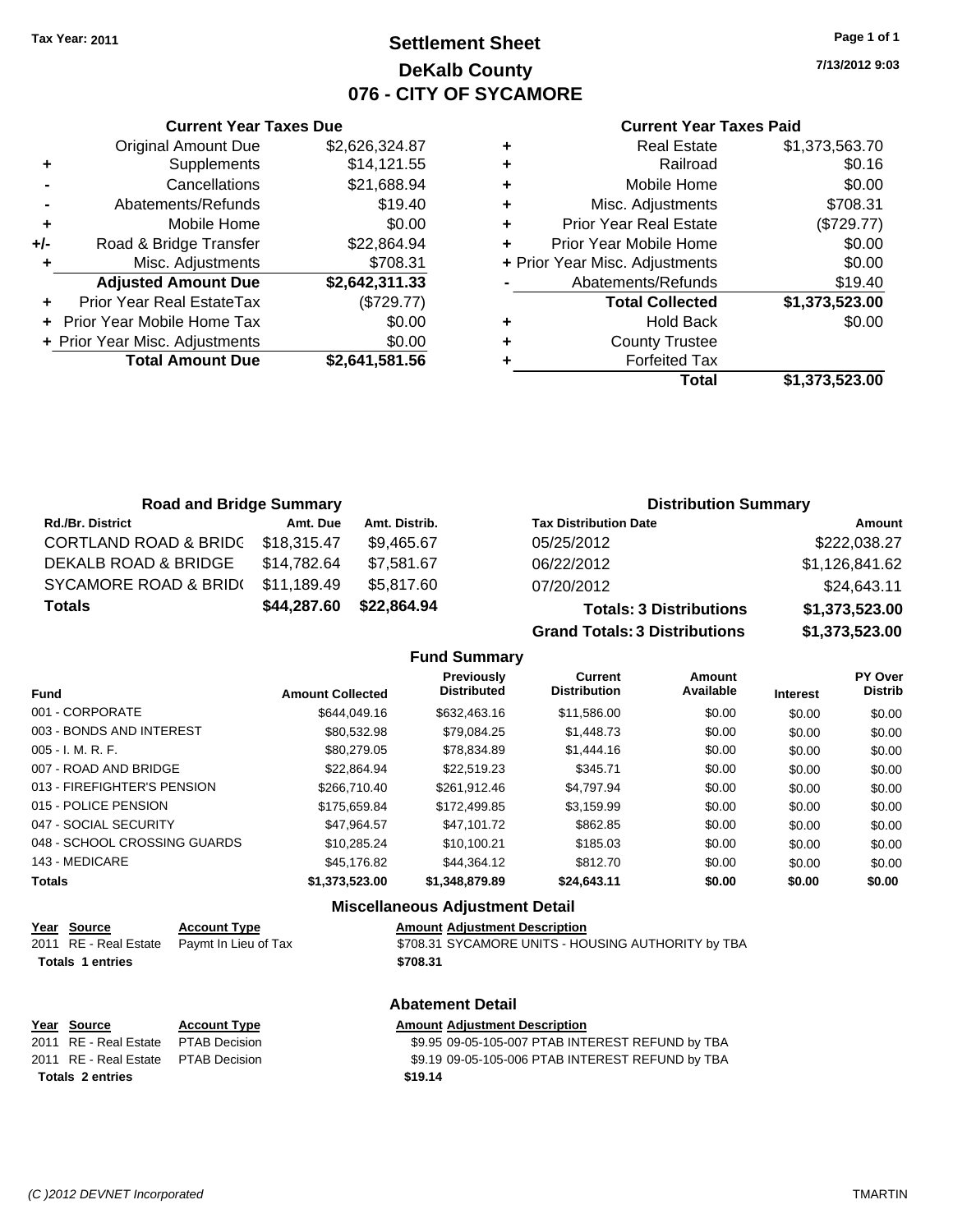# **Settlement Sheet Tax Year: 2011 Page 1 of 1 DeKalb County 077 - SYCAMORE LIBRARY**

**7/13/2012 9:03**

#### **Current Year Taxes Paid**

|     | <b>Original Amount Due</b>        | \$915,373.81 |
|-----|-----------------------------------|--------------|
| ٠   | Supplements                       | \$4,565.92   |
|     | Cancellations                     | \$7,196.17   |
|     | Abatements/Refunds                | \$6.67       |
| ÷   | Mobile Home                       | \$0.00       |
| +/- | Road & Bridge Transfer            | \$0.00       |
| ٠   | Misc. Adjustments                 | \$246.87     |
|     | <b>Adjusted Amount Due</b>        | \$912,983.76 |
| ٠   | Prior Year Real EstateTax         | (\$235.09)   |
|     | <b>Prior Year Mobile Home Tax</b> | \$0.00       |
|     | + Prior Year Misc. Adjustments    | \$0.00       |
|     | <b>Total Amount Due</b>           | \$912,748.67 |
|     |                                   |              |

**Current Year Taxes Due**

| ٠ | <b>Real Estate</b>             | \$470,765.26 |
|---|--------------------------------|--------------|
| ٠ | Railroad                       | \$0.06       |
| ٠ | Mobile Home                    | \$0.00       |
| ٠ | Misc. Adjustments              | \$246.87     |
| ٠ | <b>Prior Year Real Estate</b>  | (\$235.09)   |
|   | Prior Year Mobile Home         | \$0.00       |
|   | + Prior Year Misc. Adjustments | \$0.00       |
|   | Abatements/Refunds             | \$6.67       |
|   | <b>Total Collected</b>         | \$470,770.43 |
| ٠ | Hold Back                      | \$0.00       |
| ٠ | <b>County Trustee</b>          |              |
|   | <b>Forfeited Tax</b>           |              |
|   | Total                          | \$470,770.43 |
|   |                                |              |

|                                          |                         |                                  |                                       | <b>Distribution Summary</b>    |                 |                           |  |
|------------------------------------------|-------------------------|----------------------------------|---------------------------------------|--------------------------------|-----------------|---------------------------|--|
|                                          |                         |                                  | <b>Tax Distribution Date</b>          |                                |                 | <b>Amount</b>             |  |
|                                          |                         |                                  | 05/25/2012                            |                                |                 | \$76,027.94               |  |
|                                          |                         |                                  | 06/22/2012                            |                                |                 | \$386,266.85              |  |
|                                          |                         |                                  | 07/20/2012                            |                                |                 | \$8,475.64                |  |
|                                          |                         |                                  |                                       | <b>Totals: 3 Distributions</b> |                 | \$470,770.43              |  |
|                                          |                         |                                  | <b>Grand Totals: 3 Distributions</b>  |                                |                 | \$470,770.43              |  |
|                                          |                         | <b>Fund Summary</b>              |                                       |                                |                 |                           |  |
| Fund                                     | <b>Amount Collected</b> | Previously<br><b>Distributed</b> | <b>Current</b><br><b>Distribution</b> | <b>Amount</b><br>Available     | <b>Interest</b> | PY Over<br><b>Distrib</b> |  |
| 005 - I. M. R. F.                        | \$0.00                  | \$0.00                           | \$0.00                                | \$0.00                         | \$0.00          | \$0.00                    |  |
| 016 - LIBRARY (township, municipalities) | \$470,770.43            | \$462,294.79                     | \$8,475.64                            | \$0.00                         | \$0.00          | \$0.00                    |  |
| 027 - AUDIT                              | \$0.00                  | \$0.00                           | \$0.00                                | \$0.00                         | \$0.00          | \$0.00                    |  |
| 047 - SOCIAL SECURITY                    | \$0.00                  | \$0.00                           | \$0.00                                | \$0.00                         | \$0.00          | \$0.00                    |  |
| Totals                                   | \$470,770.43            | \$462,294.79                     | \$8,475.64                            | \$0.00                         | \$0.00          | \$0.00                    |  |

## **Miscellaneous Adjustment Detail Year Source Account Type Amount Adjustment Description** 2011 RE - Real Estate Paymt In Lieu of Tax S246.87 SYCAMORE UNITS - HOUSING AUTHORITY by TBA **Totals \$246.87 1 entries Abatement Detail Year Source Account Type Amount Adjustment Description** 2011 RE - Real Estate \$3.47 09-05-105-007 PTAB INTEREST REFUND by TBA PTAB Decision

2011 RE - Real Estate \$3.20 09-05-105-006 PTAB INTEREST REFUND by TBA PTAB Decision **Totals \$6.67 2 entries**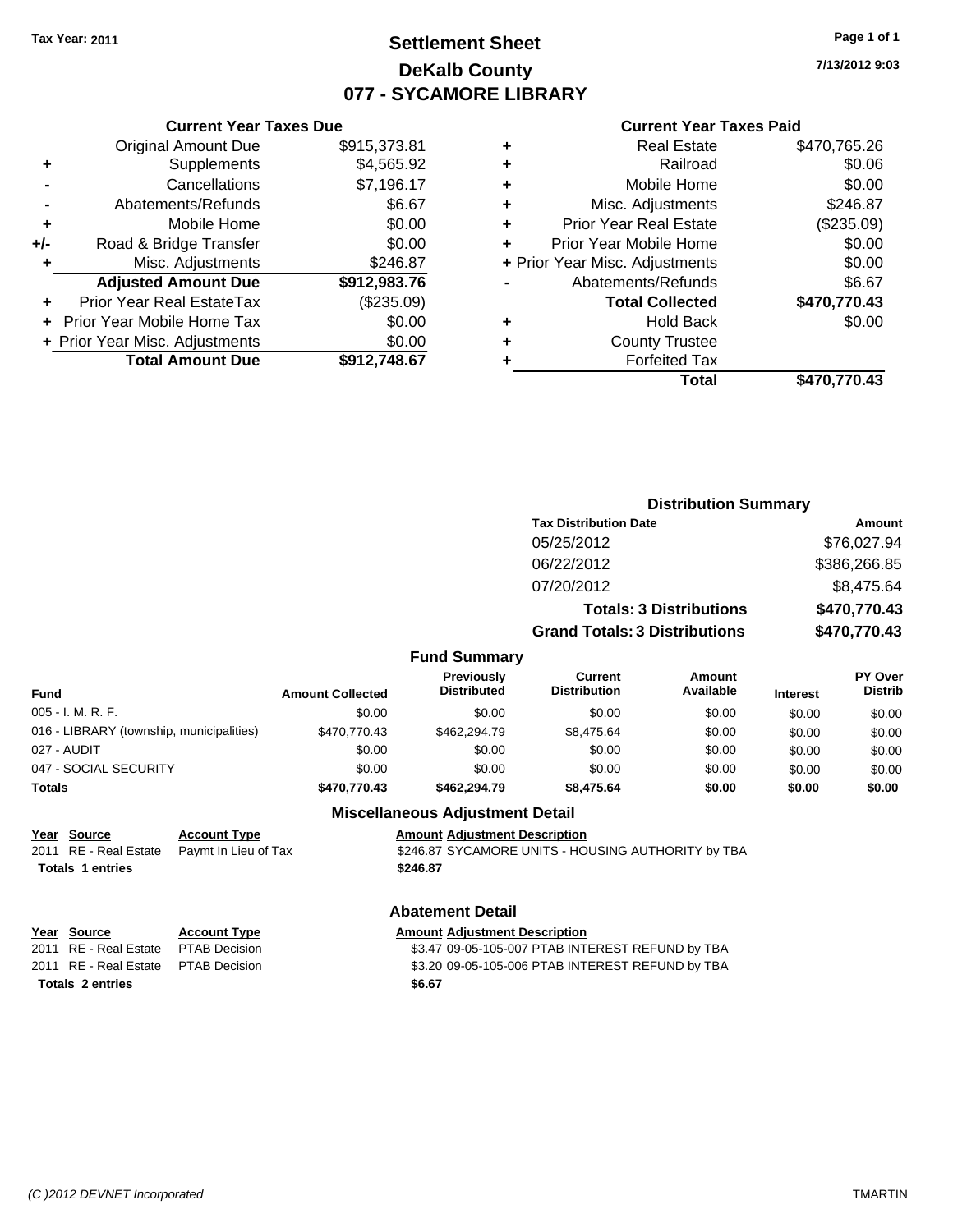# **Settlement Sheet Tax Year: 2011 Page 1 of 1 DeKalb County 078 - VILLAGE OF WATERMAN**

**7/13/2012 9:03**

#### **Current Year Taxes Paid**

|     | <b>Current Year Taxes Due</b>    |              |  |  |  |  |
|-----|----------------------------------|--------------|--|--|--|--|
|     | <b>Original Amount Due</b>       | \$163,931.05 |  |  |  |  |
| ٠   | Supplements                      | \$167.73     |  |  |  |  |
|     | Cancellations                    | \$197.71     |  |  |  |  |
|     | Abatements/Refunds               | \$11.01      |  |  |  |  |
| ٠   | Mobile Home                      | \$0.00       |  |  |  |  |
| +/- | Road & Bridge Transfer           | \$18,873.73  |  |  |  |  |
| ٠   | Misc. Adjustments                | \$0.00       |  |  |  |  |
|     | <b>Adjusted Amount Due</b>       | \$182,763.79 |  |  |  |  |
|     | <b>Prior Year Real EstateTax</b> | (\$150.03)   |  |  |  |  |
|     | Prior Year Mobile Home Tax       | \$0.00       |  |  |  |  |
|     | + Prior Year Misc. Adjustments   | \$0.00       |  |  |  |  |
|     | <b>Total Amount Due</b>          | \$182,613.76 |  |  |  |  |
|     |                                  |              |  |  |  |  |

|   | <b>Real Estate</b>             | \$104,440.97 |
|---|--------------------------------|--------------|
| ٠ | Railroad                       | \$518.31     |
| ٠ | Mobile Home                    | \$0.00       |
| ٠ | Misc. Adjustments              | \$0.00       |
| ÷ | <b>Prior Year Real Estate</b>  | (\$150.03)   |
| ÷ | Prior Year Mobile Home         | \$0.00       |
|   | + Prior Year Misc. Adjustments | \$0.00       |
|   | Abatements/Refunds             | \$11.01      |
|   | <b>Total Collected</b>         | \$104,798.24 |
| ٠ | <b>Hold Back</b>               | \$0.00       |
| ٠ | <b>County Trustee</b>          |              |
| ٠ | <b>Forfeited Tax</b>           |              |
|   | Total                          | \$104,798.24 |

**Grand Totals: 3 Distributions \$104,798.24**

| <b>Road and Bridge Summary</b>   |             |                         | <b>Distribution Summary</b>    |              |  |
|----------------------------------|-------------|-------------------------|--------------------------------|--------------|--|
| <b>Rd./Br. District</b>          | Amt. Due    | Amt. Distrib.           | <b>Tax Distribution Date</b>   | Amount       |  |
| <b>CLINTON ROAD &amp; BRIDGE</b> | \$35,612.74 | \$18.873.73             | 05/25/2012                     | \$16,094.60  |  |
| <b>Totals</b>                    |             | \$35,612.74 \$18,873.73 | 06/22/2012                     | \$86,767.83  |  |
|                                  |             |                         | 07/20/2012                     | \$1,935.81   |  |
|                                  |             |                         | <b>Totals: 3 Distributions</b> | \$104,798.24 |  |

**Fund Summary Fund Interest Amount Collected Distributed PY Over Distrib Amount Available Current Distribution Previously** 001 - CORPORATE \$47,667.65 \$46,838.26 \$829.39 \$0.00 \$0.00 \$0.00 007 - ROAD AND BRIDGE 60.00 \$18,873.73 \$18,873.73 \$18,432.96 \$440.77 \$0.00 \$0.00 \$0.00 \$0.00 014 - POLICE PROTECTION \$14,130.54 \$13,884.68 \$245.86 \$0.00 \$0.00 \$0.00 \$0.00 027 - AUDIT \$7,197.98 \$7,072.74 \$125.24 \$0.00 \$0.00 \$0.00 035 - TORT JUDGEMENTS/LIABILITY INS \$15,321.20 \$15,054.62 \$266.58 \$0.00 \$0.00 \$0.00 047 - SOCIAL SECURITY \$1,400.48 \$1,376.11 \$24.37 \$0.00 \$0.00 \$0.00 073 - CHLORINATION OF SEWAGE \$206.66 \$203.06 \$3.60 \$0.00 \$0.00 \$0.00 \$0.00 **Totals \$104,798.24 \$102,862.43 \$1,935.81 \$0.00 \$0.00 \$0.00 Abatement Detail**

|                         | Year Source                         | <b>Account Type</b> | <b>Amount Adjustment Description</b>             |
|-------------------------|-------------------------------------|---------------------|--------------------------------------------------|
|                         | 2011 RE - Real Estate PTAB Decision |                     | \$3.68 14-15-376-004 PTAB INTEREST REFUND by TBA |
|                         | 2011 RE - Real Estate PTAB Decision |                     | \$6.03 14-15-102-005 PTAB INTEREST REFUND by TBA |
| <b>Totals 2 entries</b> |                                     |                     | \$9.71                                           |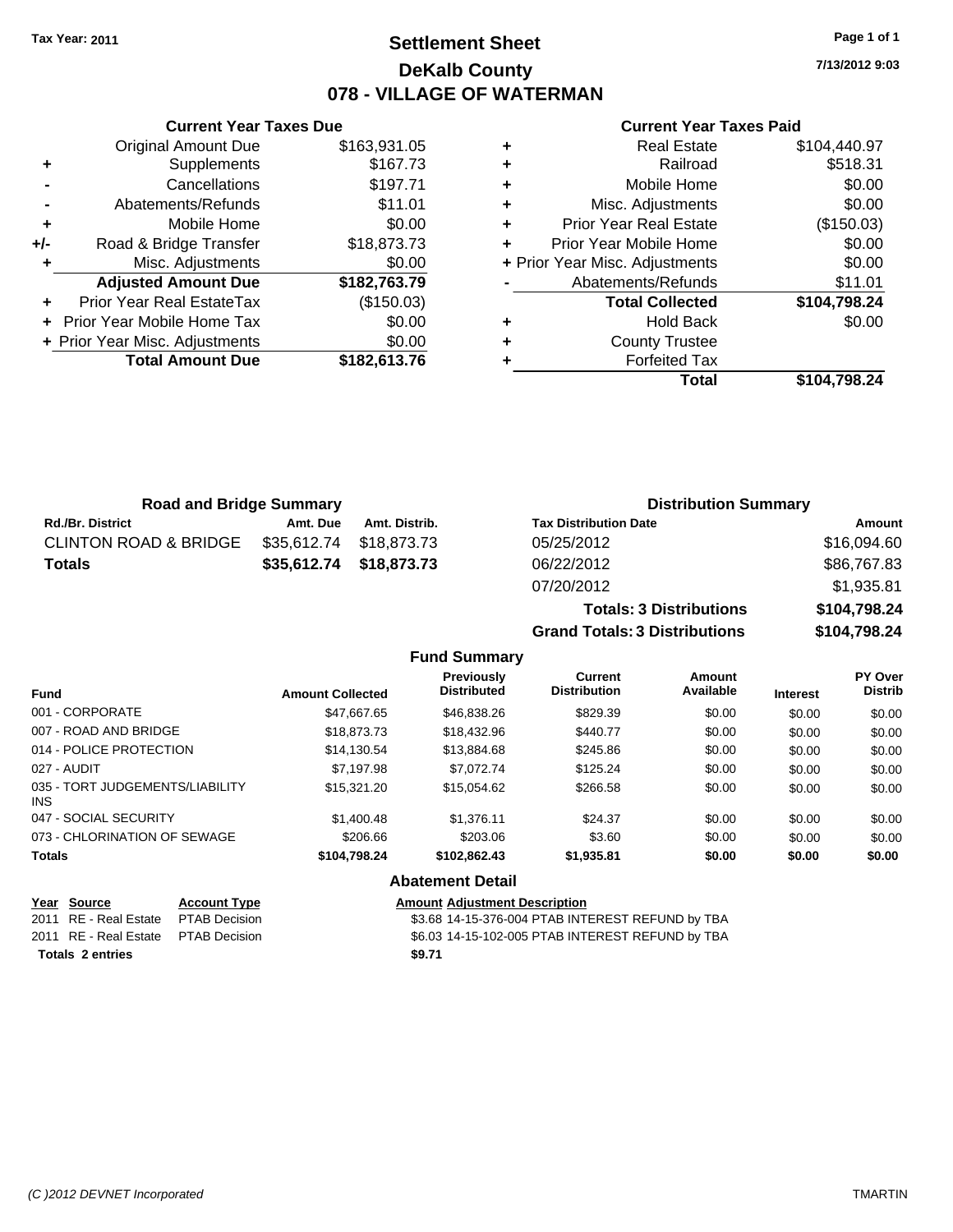# **Settlement Sheet Tax Year: 2011 Page 1 of 1 DeKalb County 079 - HINCKLEY SPEC SERV #1**

**7/13/2012 9:03**

| <b>Current Year Taxes Due</b> |                                |
|-------------------------------|--------------------------------|
| <b>Original Amount Due</b>    | \$1,445.21                     |
| Supplements                   | \$0.00                         |
| Cancellations                 | \$0.00                         |
| Abatements/Refunds            | \$0.00                         |
| Mobile Home                   | \$0.00                         |
| Road & Bridge Transfer        | \$0.00                         |
| Misc. Adjustments             | \$0.00                         |
| <b>Adjusted Amount Due</b>    | \$1,445.21                     |
| Prior Year Real EstateTax     | \$0.00                         |
| Prior Year Mobile Home Tax    | \$0.00                         |
|                               | \$0.00                         |
| <b>Total Amount Due</b>       | \$1.445.21                     |
|                               | + Prior Year Misc. Adjustments |

| ٠ | Real Estate                    | \$724.30 |
|---|--------------------------------|----------|
| ٠ | Railroad                       | \$0.00   |
| ٠ | Mobile Home                    | \$0.00   |
| ٠ | Misc. Adjustments              | \$0.00   |
| ٠ | <b>Prior Year Real Estate</b>  | \$0.00   |
|   | Prior Year Mobile Home         | \$0.00   |
|   | + Prior Year Misc. Adjustments | \$0.00   |
|   | Abatements/Refunds             | \$0.00   |
|   | <b>Total Collected</b>         | \$724.30 |
| ٠ | <b>Hold Back</b>               | \$0.00   |
| ٠ | <b>County Trustee</b>          |          |
| ٠ | <b>Forfeited Tax</b>           |          |
|   | Total                          | \$724.30 |
|   |                                |          |

|                            |                         | <b>Distribution Summary</b>      |                                       |                                |                 |                                  |  |
|----------------------------|-------------------------|----------------------------------|---------------------------------------|--------------------------------|-----------------|----------------------------------|--|
|                            |                         |                                  | <b>Tax Distribution Date</b>          |                                |                 | Amount                           |  |
|                            |                         |                                  | 05/25/2012                            |                                |                 | \$48.94                          |  |
|                            |                         |                                  | 06/22/2012                            |                                |                 | \$645.48                         |  |
|                            |                         |                                  | 07/20/2012                            |                                |                 | \$29.88                          |  |
|                            |                         |                                  |                                       | <b>Totals: 3 Distributions</b> |                 | \$724.30                         |  |
|                            |                         |                                  | <b>Grand Totals: 3 Distributions</b>  |                                |                 | \$724.30                         |  |
|                            |                         | <b>Fund Summary</b>              |                                       |                                |                 |                                  |  |
| Fund                       | <b>Amount Collected</b> | Previously<br><b>Distributed</b> | <b>Current</b><br><b>Distribution</b> | <b>Amount</b><br>Available     | <b>Interest</b> | <b>PY Over</b><br><b>Distrib</b> |  |
| 023 - SPECIAL SERVICE AREA | \$724.30                | \$694.42                         | \$29.88                               | \$0.00                         | \$0.00          | \$0.00                           |  |
| Totals                     | \$724.30                | \$694.42                         | \$29.88                               | \$0.00                         | \$0.00          | \$0.00                           |  |
|                            |                         |                                  |                                       |                                |                 |                                  |  |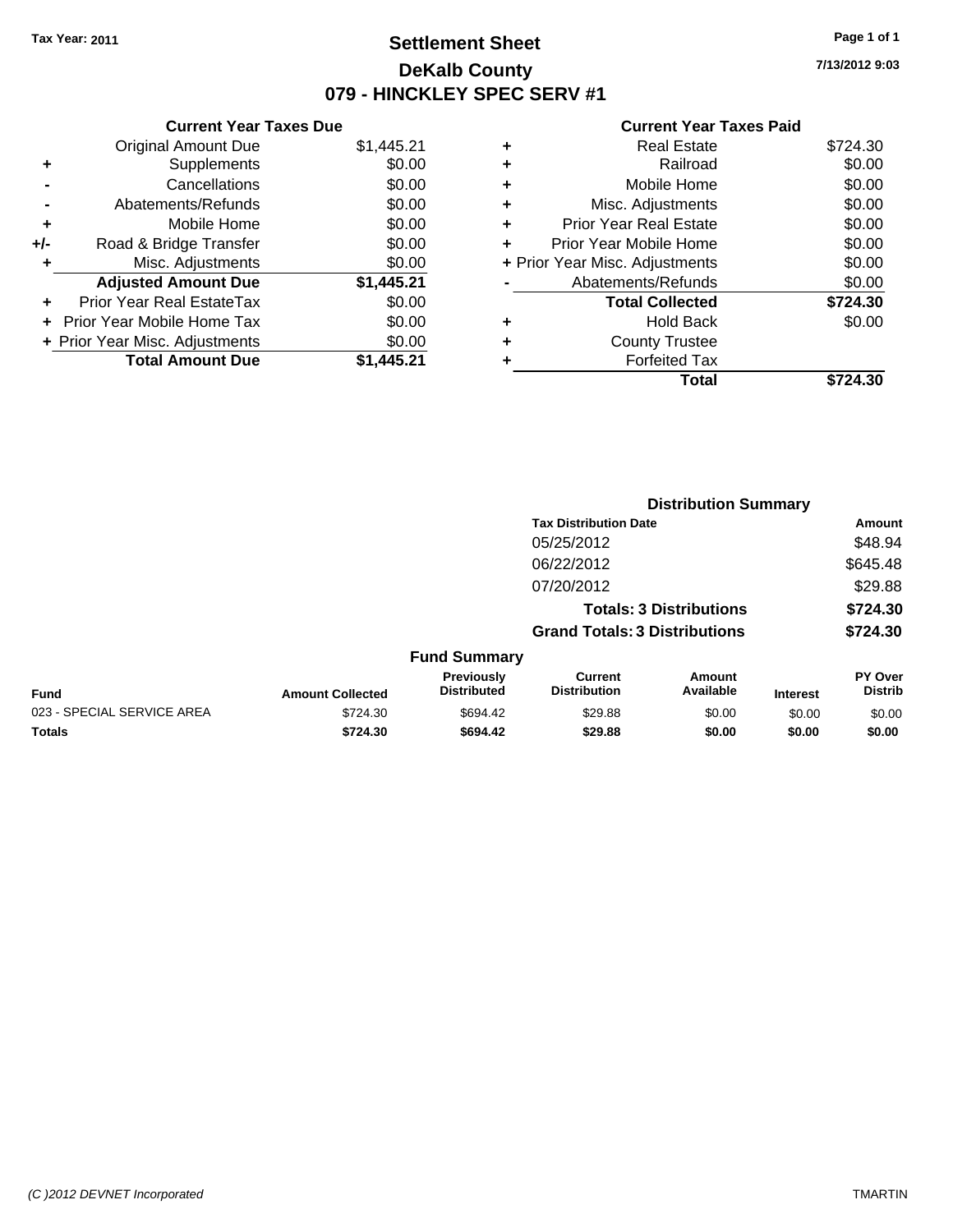# **Settlement Sheet Tax Year: 2011 Page 1 of 1 DeKalb County 080 - HINCKLEY SPEC SERV #2**

**7/13/2012 9:03**

|  | <b>Current Year Taxes Paid</b> |  |  |  |
|--|--------------------------------|--|--|--|
|--|--------------------------------|--|--|--|

|     | <b>Current Year Taxes Due</b>  |        |
|-----|--------------------------------|--------|
|     | <b>Original Amount Due</b>     | \$0.00 |
| ٠   | Supplements                    | \$0.00 |
|     | Cancellations                  | \$0.00 |
|     | Abatements/Refunds             | \$0.00 |
| ٠   | Mobile Home                    | \$0.00 |
| +/- | Road & Bridge Transfer         | \$0.00 |
|     | Misc. Adjustments              | \$0.00 |
|     | <b>Adjusted Amount Due</b>     | \$0.00 |
|     | Prior Year Real EstateTax      | \$0.00 |
|     | Prior Year Mobile Home Tax     | \$0.00 |
|     | + Prior Year Misc. Adjustments | \$0.00 |
|     | <b>Total Amount Due</b>        | \$0.00 |
|     |                                |        |

|   | <b>Real Estate</b>             | \$0.00 |
|---|--------------------------------|--------|
| ٠ | Railroad                       | \$0.00 |
| ٠ | Mobile Home                    | \$0.00 |
| ٠ | Misc. Adjustments              | \$0.00 |
| ٠ | <b>Prior Year Real Estate</b>  | \$0.00 |
|   | Prior Year Mobile Home         | \$0.00 |
|   | + Prior Year Misc. Adjustments | \$0.00 |
|   | Abatements/Refunds             | \$0.00 |
|   | <b>Total Collected</b>         | \$0.00 |
|   | <b>Hold Back</b>               | \$0.00 |
|   | <b>County Trustee</b>          |        |
|   | <b>Forfeited Tax</b>           |        |
|   | Total                          |        |

| <b>Fund Summary</b>        |                         |                                         |                                |                     |                 |                           |
|----------------------------|-------------------------|-----------------------------------------|--------------------------------|---------------------|-----------------|---------------------------|
| <b>Fund</b>                | <b>Amount Collected</b> | <b>Previously</b><br><b>Distributed</b> | Current<br><b>Distribution</b> | Amount<br>Available | <b>Interest</b> | PY Over<br><b>Distrib</b> |
| 023 - SPECIAL SERVICE AREA | \$0.00                  | \$0.00                                  | \$0.00                         | \$0.00              | \$0.00          | \$0.00                    |
| <b>Totals</b>              | \$0.00                  | \$0.00                                  | \$0.00                         | \$0.00              | \$0.00          | \$0.00                    |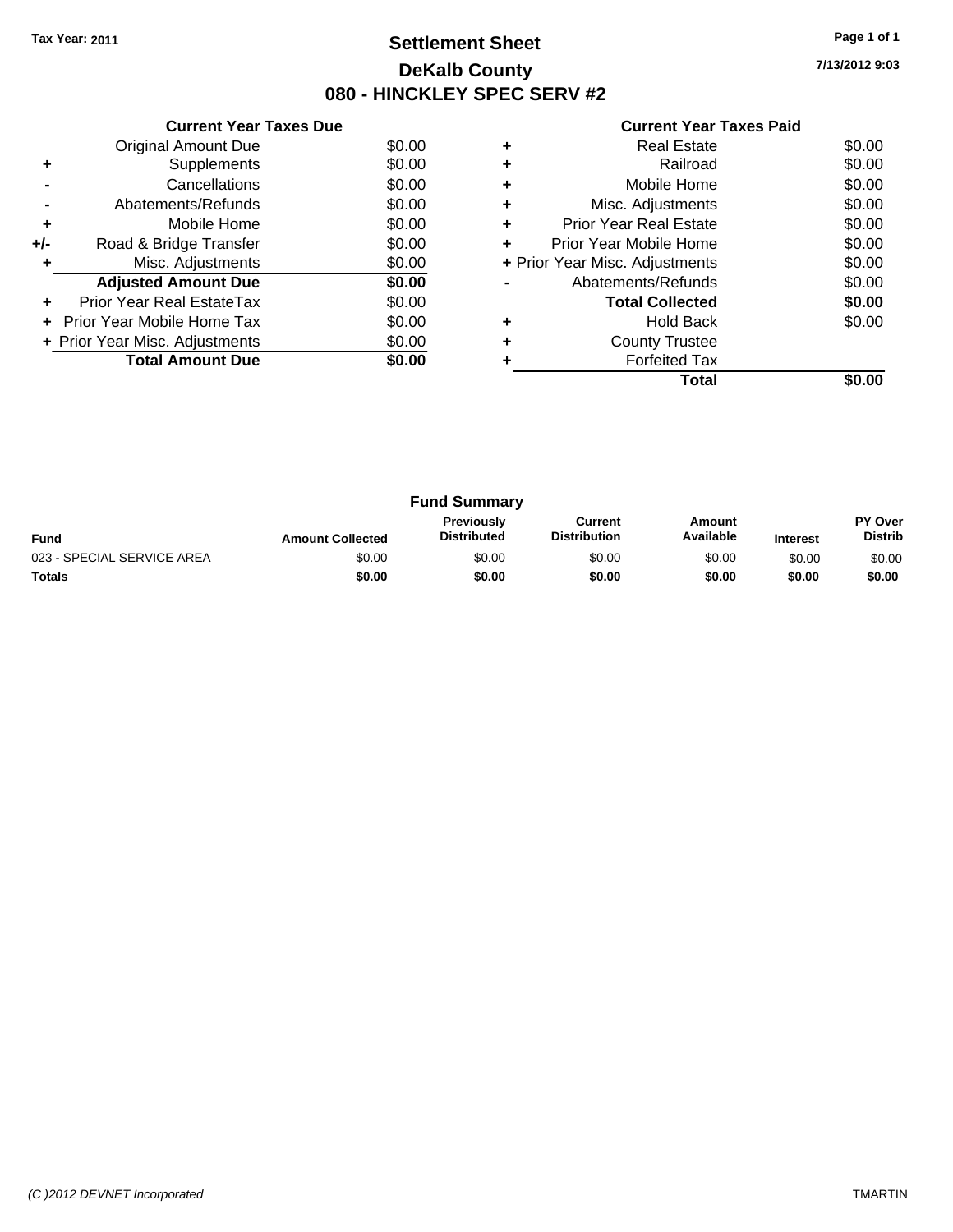# **Settlement Sheet Tax Year: 2011 Page 1 of 1 DeKalb County 081 - MAPLE PARK SSA#1**

**7/13/2012 9:03**

|     | <b>Current Year Taxes Due</b>  |        |
|-----|--------------------------------|--------|
|     | Original Amount Due            | \$0.00 |
| ٠   | Supplements                    | \$0.00 |
|     | Cancellations                  | \$0.00 |
|     | Abatements/Refunds             | \$0.00 |
| ٠   | Mobile Home                    | \$0.00 |
| +/- | Road & Bridge Transfer         | \$0.00 |
| ٠   | Misc. Adjustments              | \$0.00 |
|     | <b>Adjusted Amount Due</b>     | \$0.00 |
| ÷   | Prior Year Real EstateTax      | \$0.00 |
| ÷   | - Prior Year Mobile Home Tax   | \$0.00 |
|     | + Prior Year Misc. Adjustments | \$0.00 |
|     | <b>Total Amount Due</b>        | \$0.00 |
|     |                                |        |

| Real Estate                   | \$0.00                         |
|-------------------------------|--------------------------------|
| Railroad                      | \$0.00                         |
| Mobile Home                   | \$0.00                         |
| Misc. Adjustments             | \$0.00                         |
| <b>Prior Year Real Estate</b> | \$0.00                         |
| Prior Year Mobile Home        | \$0.00                         |
|                               | \$0.00                         |
| Abatements/Refunds            | \$0.00                         |
| <b>Total Collected</b>        | \$0.00                         |
| <b>Hold Back</b>              | \$0.00                         |
| <b>County Trustee</b>         |                                |
| <b>Forfeited Tax</b>          |                                |
| Total                         |                                |
|                               | + Prior Year Misc. Adjustments |

| <b>Fund Summary</b>        |                         |                                         |                                |                     |                 |                           |
|----------------------------|-------------------------|-----------------------------------------|--------------------------------|---------------------|-----------------|---------------------------|
| <b>Fund</b>                | <b>Amount Collected</b> | <b>Previously</b><br><b>Distributed</b> | Current<br><b>Distribution</b> | Amount<br>Available | <b>Interest</b> | PY Over<br><b>Distrib</b> |
| 023 - SPECIAL SERVICE AREA | \$0.00                  | \$0.00                                  | \$0.00                         | \$0.00              | \$0.00          | \$0.00                    |
| <b>Totals</b>              | \$0.00                  | \$0.00                                  | \$0.00                         | \$0.00              | \$0.00          | \$0.00                    |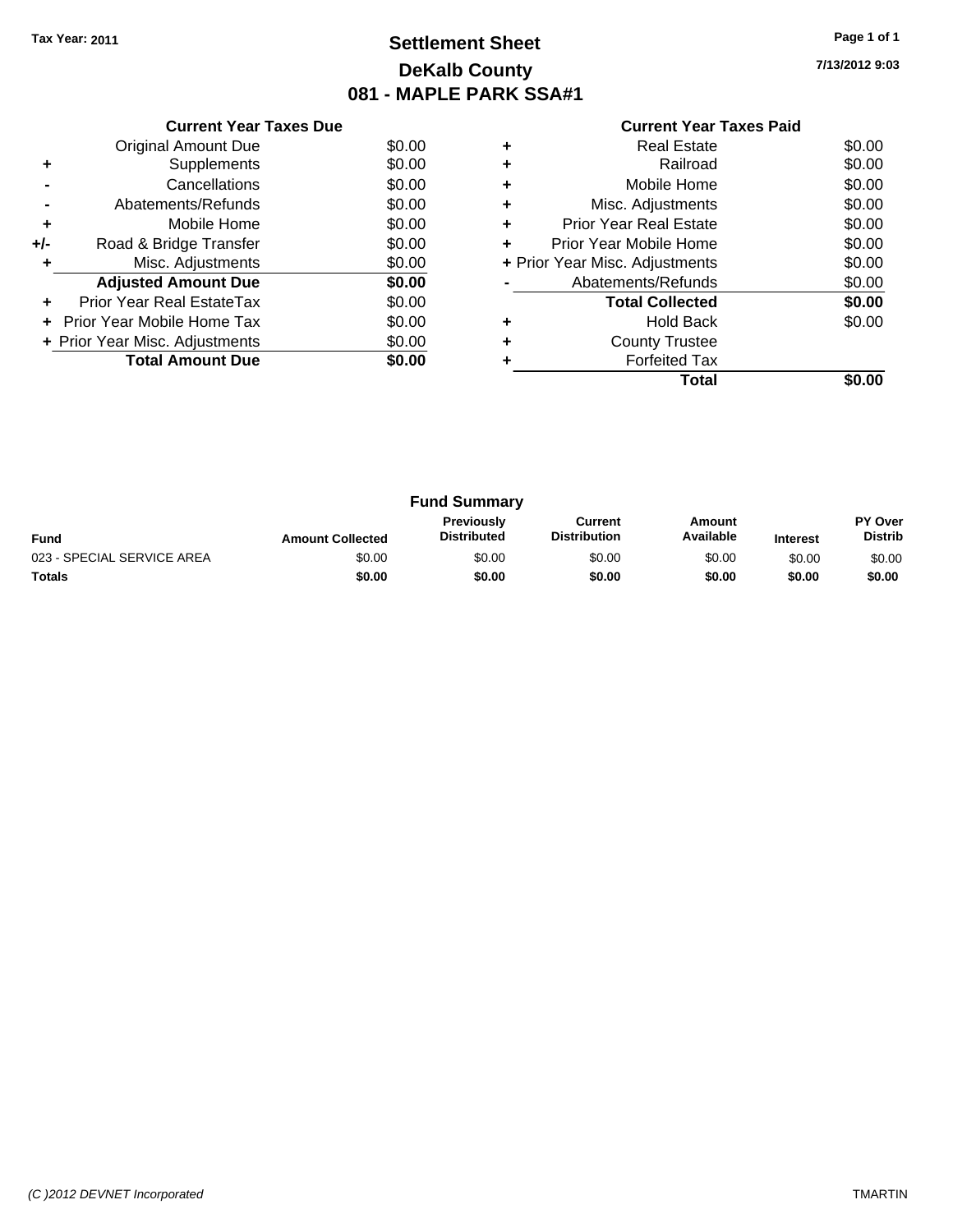# **Settlement Sheet Tax Year: 2011 Page 1 of 1 DeKalb County 082 - MAPLE PARK SSA #2**

**7/13/2012 9:03**

|     | <b>Current Year Taxes Due</b>  |        |
|-----|--------------------------------|--------|
|     | <b>Original Amount Due</b>     | \$0.00 |
| ٠   | Supplements                    | \$0.00 |
|     | Cancellations                  | \$0.00 |
|     | Abatements/Refunds             | \$0.00 |
| ٠   | Mobile Home                    | \$0.00 |
| +/- | Road & Bridge Transfer         | \$0.00 |
| ٠   | Misc. Adjustments              | \$0.00 |
|     | <b>Adjusted Amount Due</b>     | \$0.00 |
| ÷   | Prior Year Real EstateTax      | \$0.00 |
|     | Prior Year Mobile Home Tax     | \$0.00 |
|     | + Prior Year Misc. Adjustments | \$0.00 |
|     | <b>Total Amount Due</b>        | \$0.00 |
|     |                                |        |

|   | Real Estate                    | \$0.00 |
|---|--------------------------------|--------|
|   | Railroad                       | \$0.00 |
| ٠ | Mobile Home                    | \$0.00 |
| ٠ | Misc. Adjustments              | \$0.00 |
| ÷ | Prior Year Real Estate         | \$0.00 |
| ٠ | Prior Year Mobile Home         | \$0.00 |
|   | + Prior Year Misc. Adjustments | \$0.00 |
|   | Abatements/Refunds             | \$0.00 |
|   | <b>Total Collected</b>         | \$0.00 |
| ٠ | <b>Hold Back</b>               | \$0.00 |
| ٠ | <b>County Trustee</b>          |        |
|   | <b>Forfeited Tax</b>           |        |
|   | Total                          |        |

|                            | <b>Fund Summary</b>     |                                         |                                |                     |                 |                                  |
|----------------------------|-------------------------|-----------------------------------------|--------------------------------|---------------------|-----------------|----------------------------------|
| <b>Fund</b>                | <b>Amount Collected</b> | <b>Previously</b><br><b>Distributed</b> | Current<br><b>Distribution</b> | Amount<br>Available | <b>Interest</b> | <b>PY Over</b><br><b>Distrib</b> |
| 023 - SPECIAL SERVICE AREA | \$0.00                  | \$0.00                                  | \$0.00                         | \$0.00              | \$0.00          | \$0.00                           |
| <b>Totals</b>              | \$0.00                  | \$0.00                                  | \$0.00                         | \$0.00              | \$0.00          | \$0.00                           |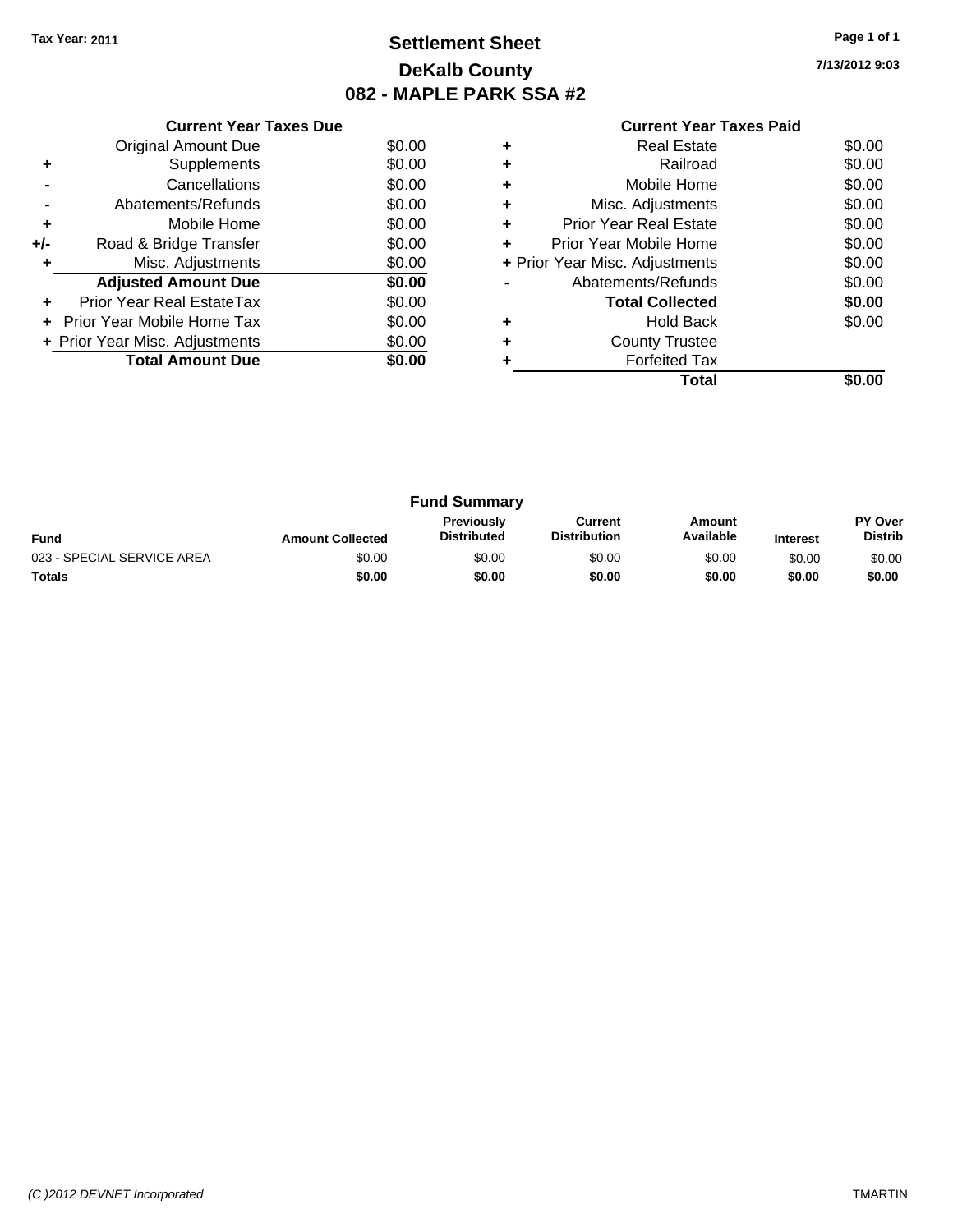# **Settlement Sheet Tax Year: 2011 Page 1 of 1 DeKalb County 083 - TOWN OF CORTLAND SBA #1**

**7/13/2012 9:03**

|     | <b>Current Year Taxes Due</b>  |        |
|-----|--------------------------------|--------|
|     | Original Amount Due            | \$0.00 |
| ٠   | Supplements                    | \$0.00 |
|     | Cancellations                  | \$0.00 |
|     | Abatements/Refunds             | \$0.00 |
| ٠   | Mobile Home                    | \$0.00 |
| +/- | Road & Bridge Transfer         | \$0.00 |
| ٠   | Misc. Adjustments              | \$0.00 |
|     | <b>Adjusted Amount Due</b>     | \$0.00 |
|     | Prior Year Real EstateTax      | \$0.00 |
|     | Prior Year Mobile Home Tax     | \$0.00 |
|     | + Prior Year Misc. Adjustments | \$0.00 |
|     | <b>Total Amount Due</b>        | \$0.00 |
|     |                                |        |

|   | Total                          |        |
|---|--------------------------------|--------|
|   | <b>Forfeited Tax</b>           |        |
|   | <b>County Trustee</b>          |        |
|   | <b>Hold Back</b>               | \$0.00 |
|   | <b>Total Collected</b>         | \$0.00 |
|   | Abatements/Refunds             | \$0.00 |
|   | + Prior Year Misc. Adjustments | \$0.00 |
| ٠ | Prior Year Mobile Home         | \$0.00 |
| ٠ | <b>Prior Year Real Estate</b>  | \$0.00 |
|   | Misc. Adjustments              | \$0.00 |
| ٠ | Mobile Home                    | \$0.00 |
|   | Railroad                       | \$0.00 |
|   | <b>Real Estate</b>             | \$0.00 |
|   |                                |        |

| <b>Fund Summary</b>      |                         |                                         |                                |                     |                 |                                  |
|--------------------------|-------------------------|-----------------------------------------|--------------------------------|---------------------|-----------------|----------------------------------|
| <b>Fund</b>              | <b>Amount Collected</b> | <b>Previously</b><br><b>Distributed</b> | Current<br><b>Distribution</b> | Amount<br>Available | <b>Interest</b> | <b>PY Over</b><br><b>Distrib</b> |
| 003 - BONDS AND INTEREST | \$0.00                  | \$0.00                                  | \$0.00                         | \$0.00              | \$0.00          | \$0.00                           |
| <b>Totals</b>            | \$0.00                  | \$0.00                                  | \$0.00                         | \$0.00              | \$0.00          | \$0.00                           |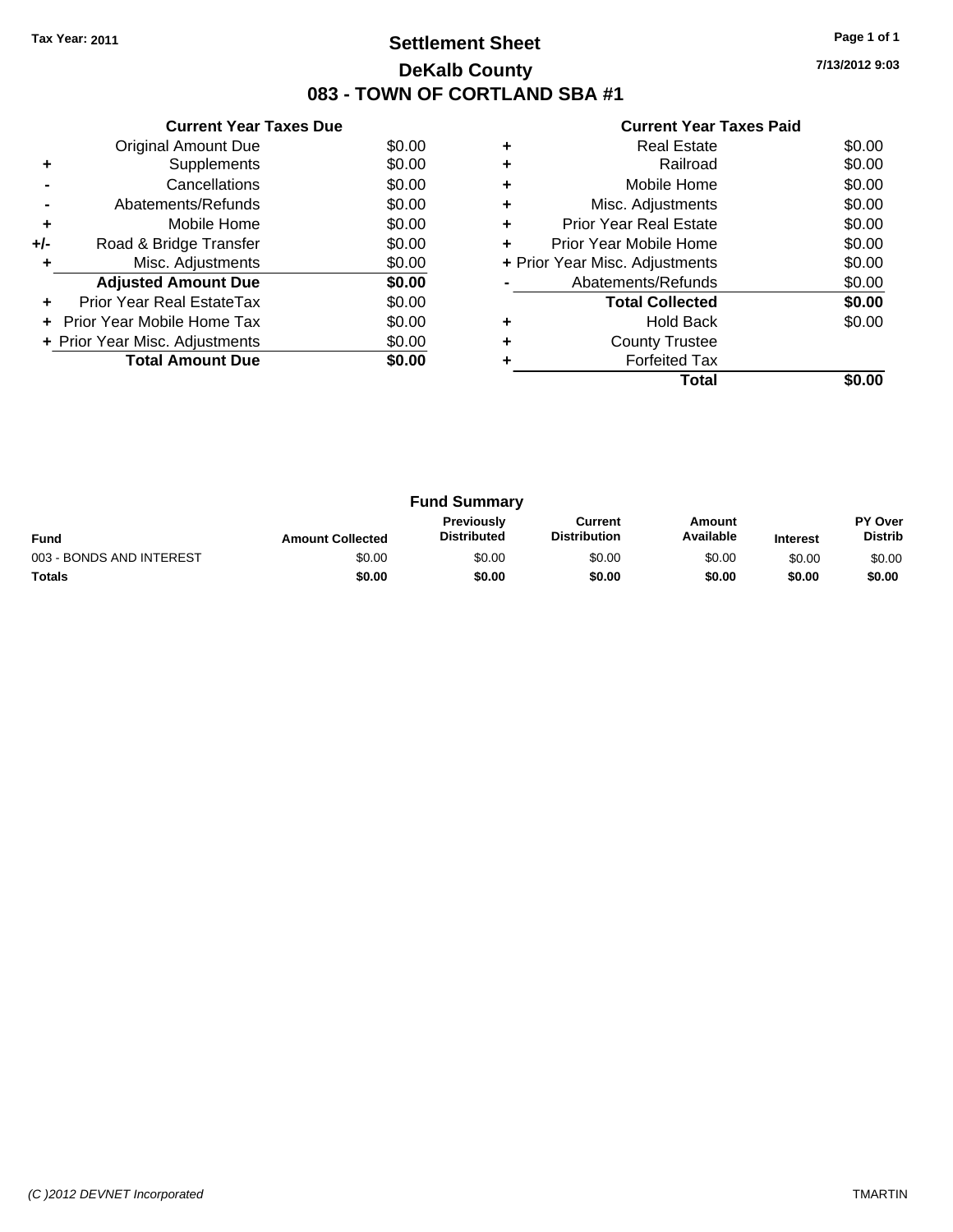# **Settlement Sheet Tax Year: 2011 Page 1 of 1 DeKalb County 084 - SANDWICH SSA #1**

**7/13/2012 9:03**

|       | <b>Current Year Taxes Due</b>  |        |
|-------|--------------------------------|--------|
|       | Original Amount Due            | \$0.00 |
|       | Supplements                    | \$0.00 |
|       | Cancellations                  | \$0.00 |
|       | Abatements/Refunds             | \$0.00 |
| ٠     | Mobile Home                    | \$0.00 |
| $+/-$ | Road & Bridge Transfer         | \$0.00 |
|       | Misc. Adjustments              | \$0.00 |
|       | <b>Adjusted Amount Due</b>     | \$0.00 |
|       | Prior Year Real EstateTax      | \$0.00 |
|       | Prior Year Mobile Home Tax     | \$0.00 |
|       | + Prior Year Misc. Adjustments | \$0.00 |
|       | <b>Total Amount Due</b>        | \$0.00 |
|       |                                |        |

## **Current Year Taxes Paid +** Real Estate \$0.00 **+** Railroad \$0.00 **+** Mobile Home \$0.00 **+** Misc. Adjustments \$0.00 **+** Prior Year Real Estate \$0.00 **+** Prior Year Mobile Home \$0.00 **+ Prior Year Misc. Adjustments**  $$0.00$ **-** Abatements/Refunds \$0.00 **Total Collected \$0.00 +** Hold Back \$0.00 **+** County Trustee **+** Forfeited Tax **Total \$0.00**

|                 | <b>Fund Summary</b>     |                                  |                                       |                     |                 |                                  |
|-----------------|-------------------------|----------------------------------|---------------------------------------|---------------------|-----------------|----------------------------------|
| <b>Fund</b>     | <b>Amount Collected</b> | Previously<br><b>Distributed</b> | <b>Current</b><br><b>Distribution</b> | Amount<br>Available | <b>Interest</b> | <b>PY Over</b><br><b>Distrib</b> |
| 023 - CORPORATE | \$0.00                  | \$0.00                           | \$0.00                                | \$0.00              | \$0.00          | \$0.00                           |
| Totals          | \$0.00                  | \$0.00                           | \$0.00                                | \$0.00              | \$0.00          | \$0.00                           |
|                 | - - -<br>$ -$           |                                  |                                       |                     |                 |                                  |

#### **Miscellaneous Adjustment Detail**

**Year Source Account Type Amount Adjustment Description**<br>2011 RE - Real Estate Back Tax Collected **Amount SO.00 PRIMUS REDEMPTION** Back Tax Collected **2011 COLLECTED** S0.00 PRIMUS REDEMPTION 8 PARCELS by TBA

**Totals 1 entries** \$0.00

*(C )2012 DEVNET Incorporated* TMARTIN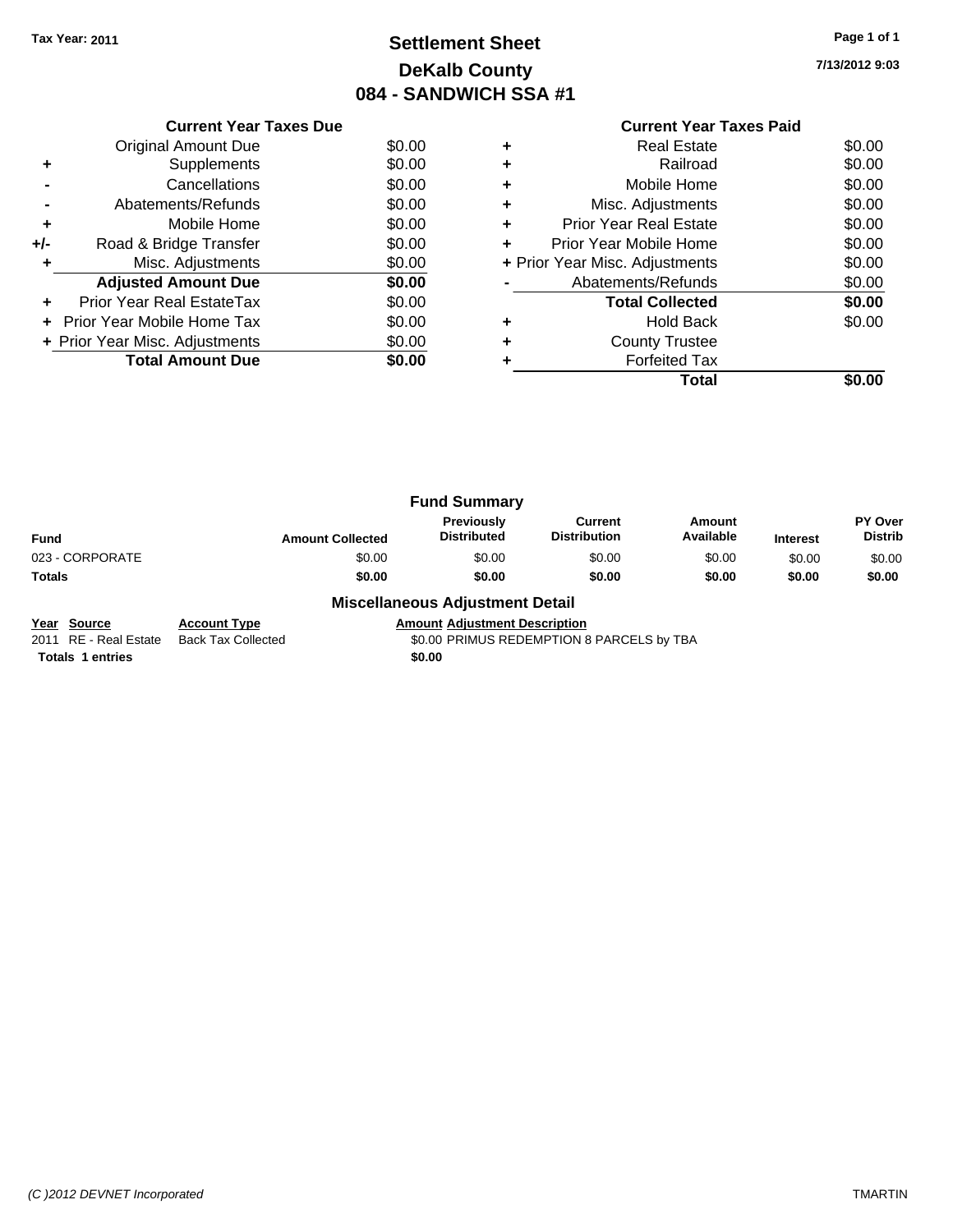# **Settlement Sheet Tax Year: 2011 Page 1 of 1 DeKalb County 085 - BURLINGTON FIRE**

**7/13/2012 9:03**

| <b>Current Year Taxes Due</b>     |            |
|-----------------------------------|------------|
| <b>Original Amount Due</b>        | \$7,757.67 |
| Supplements                       | \$0.00     |
| Cancellations                     | \$0.00     |
| Abatements/Refunds                | \$0.00     |
| Mobile Home                       | \$0.00     |
| Road & Bridge Transfer            | \$0.00     |
| Misc. Adjustments                 | \$0.00     |
| <b>Adjusted Amount Due</b>        | \$7,757.67 |
| Prior Year Real EstateTax         | \$0.00     |
| <b>Prior Year Mobile Home Tax</b> | \$0.00     |
| + Prior Year Misc. Adjustments    | \$0.00     |
| <b>Total Amount Due</b>           | \$7.757.67 |
|                                   |            |

| ٠ | <b>Real Estate</b>             | \$3,981.73 |
|---|--------------------------------|------------|
| ٠ | Railroad                       | \$135.86   |
| ٠ | Mobile Home                    | \$0.00     |
| ٠ | Misc. Adjustments              | \$0.00     |
| ÷ | <b>Prior Year Real Estate</b>  | \$0.00     |
| ٠ | Prior Year Mobile Home         | \$0.00     |
|   | + Prior Year Misc. Adjustments | \$0.00     |
|   | Abatements/Refunds             | \$0.00     |
|   | <b>Total Collected</b>         | \$4,117.59 |
| ٠ | Hold Back                      | \$0.00     |
| ٠ | <b>County Trustee</b>          |            |
| ٠ | <b>Forfeited Tax</b>           |            |
|   | Total                          | \$4,117.59 |
|   |                                |            |

|                 |                         |                                  | <b>Distribution Summary</b>           |                                |                 |                                  |
|-----------------|-------------------------|----------------------------------|---------------------------------------|--------------------------------|-----------------|----------------------------------|
|                 |                         |                                  | <b>Tax Distribution Date</b>          |                                |                 | Amount                           |
|                 |                         |                                  | 05/25/2012                            |                                |                 | \$496.73                         |
|                 |                         |                                  | 06/22/2012                            |                                |                 | \$3,401.21                       |
|                 |                         |                                  | 07/20/2012                            |                                |                 | \$219.65                         |
|                 |                         |                                  |                                       | <b>Totals: 3 Distributions</b> |                 | \$4,117.59                       |
|                 |                         |                                  | <b>Grand Totals: 3 Distributions</b>  |                                |                 | \$4,117.59                       |
|                 |                         | <b>Fund Summary</b>              |                                       |                                |                 |                                  |
| Fund            | <b>Amount Collected</b> | Previously<br><b>Distributed</b> | <b>Current</b><br><b>Distribution</b> | Amount<br>Available            | <b>Interest</b> | <b>PY Over</b><br><b>Distrib</b> |
| 001 - CORPORATE | \$2,491.54              | \$2,358.63                       | \$132.91                              | \$0.00                         | \$0.00          | \$0.00                           |
| 064 - AMBULANCE | \$1,626.05              | \$1,539.31                       | \$86.74                               | \$0.00                         | \$0.00          | \$0.00                           |
| Totals          | \$4,117.59              | \$3,897.94                       | \$219.65                              | \$0.00                         | \$0.00          | \$0.00                           |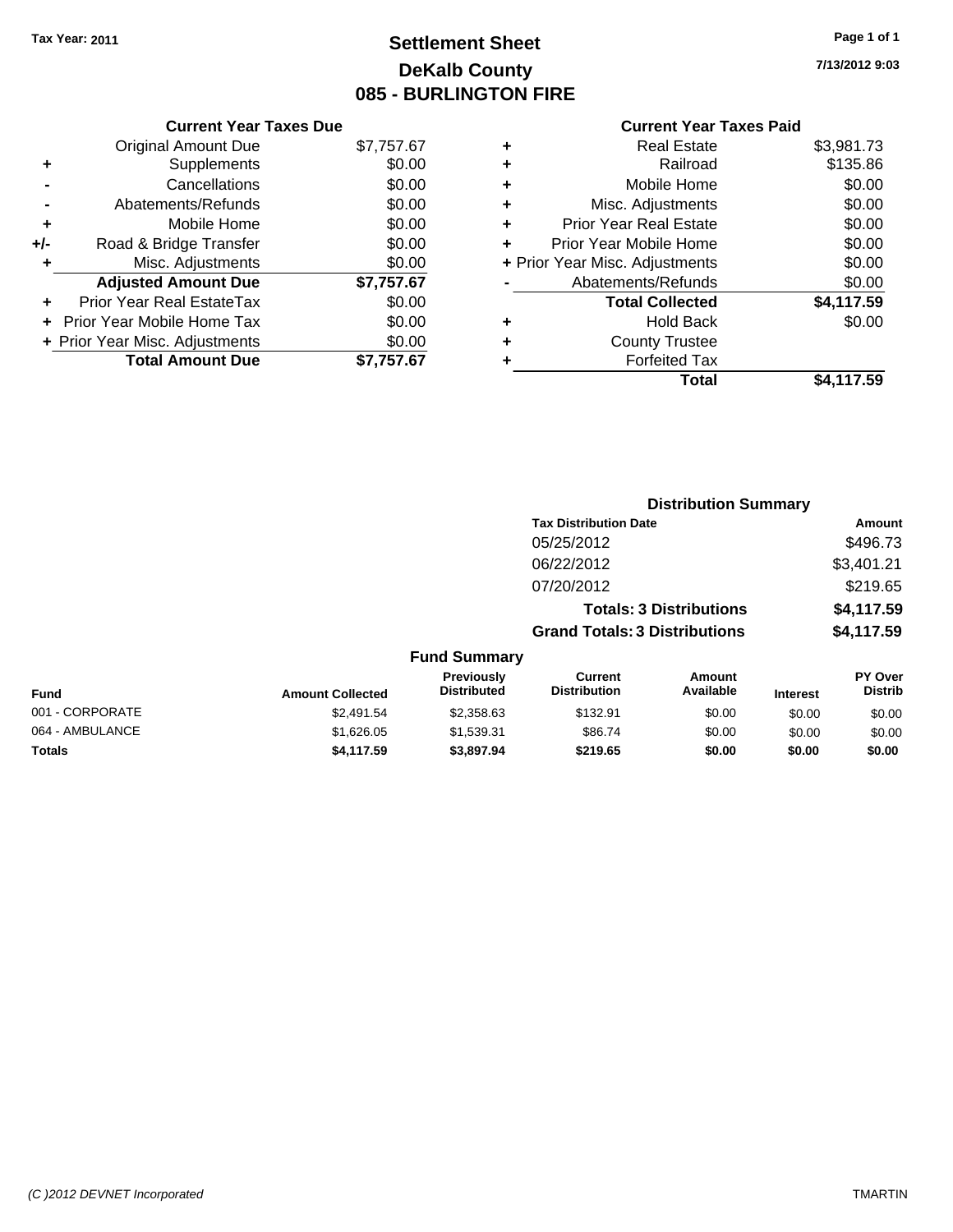# **Settlement Sheet Tax Year: 2011 Page 1 of 1 DeKalb County 086 - CORTLAND FIRE**

## **7/13/2012 9:03**

#### **Current Year Taxes Paid**

|     | OUITCHL TCUL TUACS DUC         |              |
|-----|--------------------------------|--------------|
|     | <b>Original Amount Due</b>     | \$437,300.32 |
| ٠   | Supplements                    | \$1,596.80   |
|     | Cancellations                  | \$2,371.50   |
|     | Abatements/Refunds             | \$0.00       |
| ٠   | Mobile Home                    | \$0.00       |
| +/- | Road & Bridge Transfer         | \$0.00       |
| ٠   | Misc. Adjustments              | \$0.00       |
|     | <b>Adjusted Amount Due</b>     | \$436,525.62 |
| ٠   | Prior Year Real EstateTax      | (\$58.45)    |
|     | Prior Year Mobile Home Tax     | \$0.00       |
|     | + Prior Year Misc. Adjustments | \$0.00       |
|     | <b>Total Amount Due</b>        | \$436,467.17 |
|     |                                |              |

**Current Year Taxes Due**

| ٠ | <b>Real Estate</b>             | \$223,482.98 |
|---|--------------------------------|--------------|
| ٠ | Railroad                       | \$967.72     |
| ٠ | Mobile Home                    | \$0.00       |
| ٠ | Misc. Adjustments              | \$0.00       |
| ٠ | <b>Prior Year Real Estate</b>  | (\$58.45)    |
|   | Prior Year Mobile Home         | \$0.00       |
|   | + Prior Year Misc. Adjustments | \$0.00       |
|   | Abatements/Refunds             | \$0.00       |
|   | <b>Total Collected</b>         | \$224,392.25 |
| ٠ | Hold Back                      | \$0.00       |
| ٠ | <b>County Trustee</b>          |              |
|   | <b>Forfeited Tax</b>           |              |
|   | Total                          | \$224,392.25 |
|   |                                |              |

#### **Distribution Summary Tax Distribution Date Amount** 05/25/2012 \$37,611.71 06/22/2012 \$184,250.27 07/20/2012 \$2,530.27 **Totals: 3 Distributions \$224,392.25 Grand Totals: 3 Distributions \$224,392.25 Fund Summary Fund Interest Amount Collected Distributed PY Over Distrib Amount Available Current Distribution Previously** 001 - CORPORATE \$97,647.89 \$96,546.79 \$1,101.10 \$0.00 \$0.00 \$0.00 064 - AMBULANCE \$126,744.36 \$125,315.19 \$1,429.17 \$0.00 \$0.00 \$0.00 **Totals \$224,392.25 \$221,861.98 \$2,530.27 \$0.00 \$0.00 \$0.00**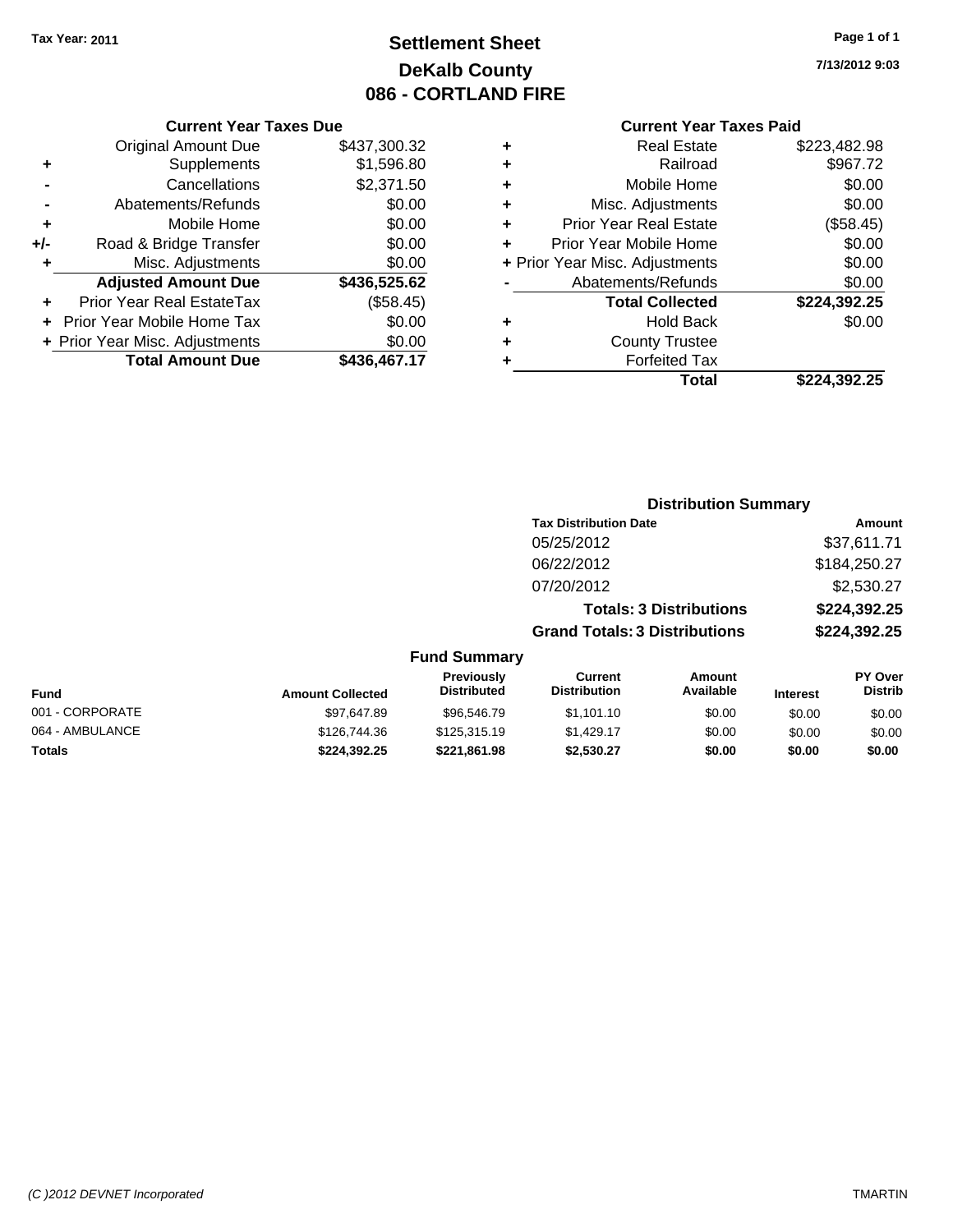# **Settlement Sheet Tax Year: 2011 Page 1 of 1 DeKalb County 087 - DE KALB FIRE**

**7/13/2012 9:03**

|     | <b>Current Year Taxes Due</b>     |              |  |  |
|-----|-----------------------------------|--------------|--|--|
|     | Original Amount Due               | \$122,739.66 |  |  |
| ٠   | Supplements                       | \$654.16     |  |  |
|     | Cancellations                     | \$694.55     |  |  |
|     | Abatements/Refunds                | \$0.00       |  |  |
| ٠   | Mobile Home                       | \$0.00       |  |  |
| +/- | Road & Bridge Transfer            | \$0.00       |  |  |
| ÷   | Misc. Adjustments                 | \$1.41       |  |  |
|     | <b>Adjusted Amount Due</b>        | \$122,700.68 |  |  |
|     | Prior Year Real EstateTax         | \$0.00       |  |  |
| ÷   | <b>Prior Year Mobile Home Tax</b> | \$0.00       |  |  |
|     | + Prior Year Misc. Adjustments    | \$0.00       |  |  |
|     | <b>Total Amount Due</b>           | \$122,700.68 |  |  |

|   | Real Estate                    | \$64,678.13 |
|---|--------------------------------|-------------|
| ٠ | Railroad                       | \$959.39    |
| ٠ | Mobile Home                    | \$0.00      |
| ٠ | Misc. Adjustments              | \$1.41      |
| ٠ | <b>Prior Year Real Estate</b>  | \$0.00      |
| ٠ | Prior Year Mobile Home         | \$0.00      |
|   | + Prior Year Misc. Adjustments | \$0.00      |
|   | Abatements/Refunds             | \$0.00      |
|   | <b>Total Collected</b>         | \$65,638.93 |
| ٠ | <b>Hold Back</b>               | \$0.00      |
| ٠ | <b>County Trustee</b>          |             |
|   | <b>Forfeited Tax</b>           |             |
|   | Total                          | \$65,638.93 |
|   |                                |             |

|                                                                 |                                                  | <b>Distribution Summary</b>                    |                                                           |                                |                 |                           |
|-----------------------------------------------------------------|--------------------------------------------------|------------------------------------------------|-----------------------------------------------------------|--------------------------------|-----------------|---------------------------|
|                                                                 |                                                  |                                                | <b>Tax Distribution Date</b>                              |                                |                 | Amount                    |
|                                                                 |                                                  |                                                | 05/25/2012                                                |                                |                 | \$8,492.08                |
|                                                                 |                                                  |                                                | 06/22/2012                                                |                                |                 | \$56,533.27               |
|                                                                 |                                                  |                                                | 07/20/2012                                                |                                |                 | \$613.58                  |
|                                                                 |                                                  |                                                |                                                           | <b>Totals: 3 Distributions</b> |                 | \$65,638.93               |
|                                                                 |                                                  |                                                | <b>Grand Totals: 3 Distributions</b>                      |                                |                 | \$65,638.93               |
|                                                                 |                                                  | <b>Fund Summary</b>                            |                                                           |                                |                 |                           |
| <b>Fund</b>                                                     | <b>Amount Collected</b>                          | Previously<br><b>Distributed</b>               | Current<br><b>Distribution</b>                            | Amount<br>Available            | <b>Interest</b> | PY Over<br><b>Distrib</b> |
| 001 - CORPORATE                                                 | \$65,638.93                                      | \$65,025.35                                    | \$613.58                                                  | \$0.00                         | \$0.00          | \$0.00                    |
| Totals                                                          | \$65,638.93                                      | \$65,025.35                                    | \$613.58                                                  | \$0.00                         | \$0.00          | \$0.00                    |
|                                                                 |                                                  | <b>Miscellaneous Adjustment Detail</b>         |                                                           |                                |                 |                           |
| Year Source<br>2011 RE - Real Estate<br><b>Totals 1 entries</b> | <b>Account Type</b><br><b>Back Tax Collected</b> | <b>Amount Adjustment Description</b><br>\$1.41 | \$1.41 SOUTH POINT GREENS REDEMPTION 11-03-128-016 by TBA |                                |                 |                           |
|                                                                 |                                                  |                                                |                                                           |                                |                 |                           |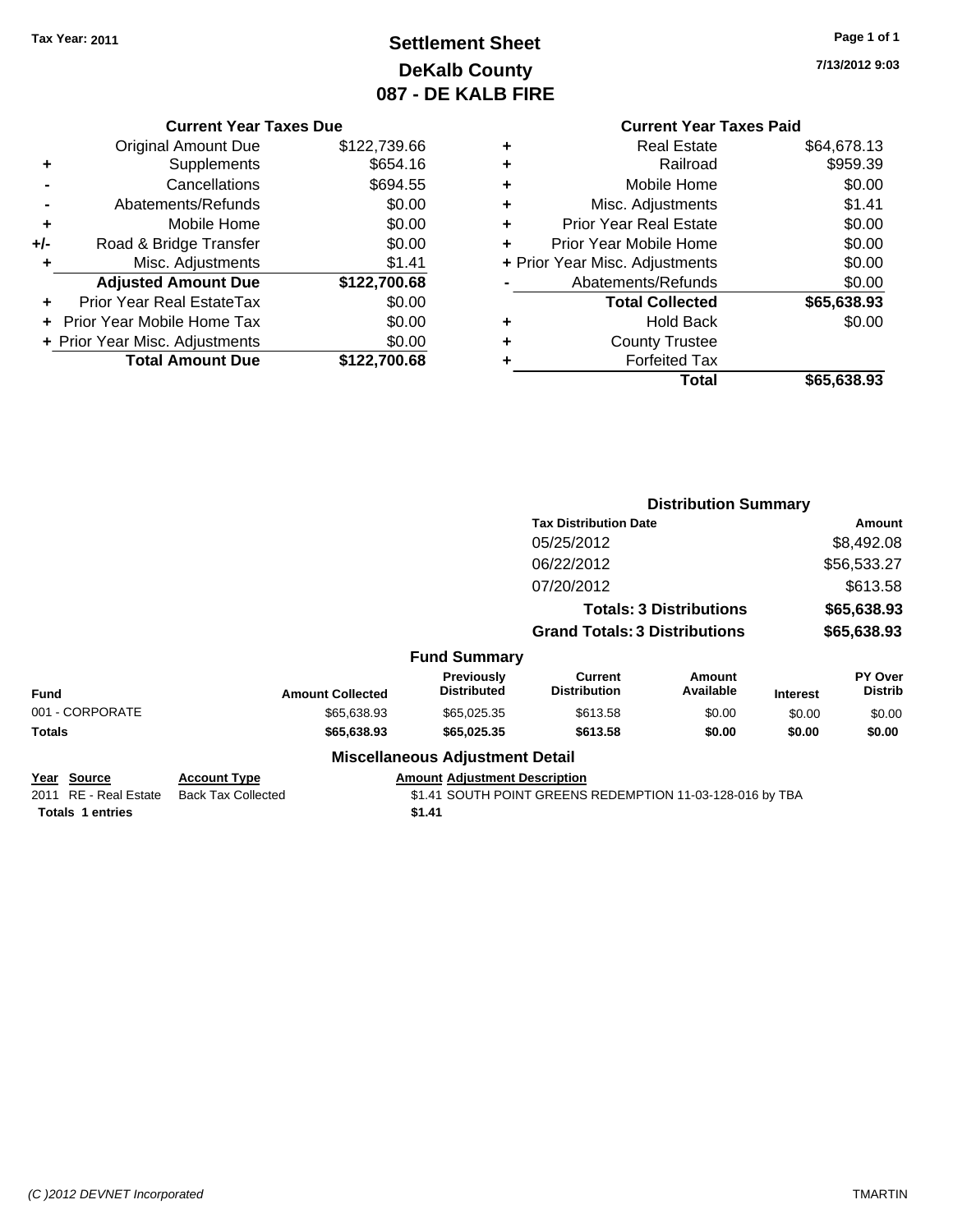# **Settlement Sheet Tax Year: 2011 Page 1 of 1 DeKalb County 088 - EARLVILLE FIRE**

**7/13/2012 9:03**

|     | <b>Current Year Taxes Due</b>  |            |
|-----|--------------------------------|------------|
|     | <b>Original Amount Due</b>     | \$2,564.87 |
| ٠   | Supplements                    | \$1,839.17 |
|     | Cancellations                  | \$1,839.17 |
|     | Abatements/Refunds             | \$0.00     |
| ٠   | Mobile Home                    | \$0.00     |
| +/- | Road & Bridge Transfer         | \$0.00     |
| ٠   | Misc. Adjustments              | \$0.00     |
|     | <b>Adjusted Amount Due</b>     | \$2,564.87 |
|     | Prior Year Real EstateTax      | \$0.00     |
|     | Prior Year Mobile Home Tax     | \$0.00     |
|     | + Prior Year Misc. Adjustments | \$0.00     |
|     | <b>Total Amount Due</b>        | \$2.564.87 |
|     |                                |            |

| ٠ | <b>Real Estate</b>             | \$1,405.40 |
|---|--------------------------------|------------|
| ٠ | Railroad                       | \$78.40    |
| ٠ | Mobile Home                    | \$0.00     |
| ٠ | Misc. Adjustments              | \$0.00     |
| ÷ | <b>Prior Year Real Estate</b>  | \$0.00     |
| ٠ | Prior Year Mobile Home         | \$0.00     |
|   | + Prior Year Misc. Adjustments | \$0.00     |
|   | Abatements/Refunds             | \$0.00     |
|   | <b>Total Collected</b>         | \$1,483.80 |
| ٠ | Hold Back                      | \$0.00     |
| ÷ | <b>County Trustee</b>          |            |
| ٠ | <b>Forfeited Tax</b>           |            |
|   | Total                          | \$1,483.80 |
|   |                                |            |

|                 |                         |                                  | <b>Distribution Summary</b>           |                                |                 |                           |  |
|-----------------|-------------------------|----------------------------------|---------------------------------------|--------------------------------|-----------------|---------------------------|--|
|                 |                         |                                  | <b>Tax Distribution Date</b>          |                                |                 | Amount                    |  |
|                 |                         |                                  | 05/25/2012                            |                                |                 | \$144.05                  |  |
|                 |                         |                                  | 06/22/2012                            |                                |                 | \$1,297.12                |  |
|                 |                         |                                  | 07/20/2012                            |                                |                 | \$42.63                   |  |
|                 |                         |                                  |                                       | <b>Totals: 3 Distributions</b> |                 | \$1,483.80                |  |
|                 |                         |                                  | <b>Grand Totals: 3 Distributions</b>  |                                |                 | \$1,483.80                |  |
|                 |                         | <b>Fund Summary</b>              |                                       |                                |                 |                           |  |
| Fund            | <b>Amount Collected</b> | Previously<br><b>Distributed</b> | <b>Current</b><br><b>Distribution</b> | Amount<br>Available            | <b>Interest</b> | PY Over<br><b>Distrib</b> |  |
| 001 - CORPORATE | \$717.81                | \$697.19                         | \$20.62                               | \$0.00                         | \$0.00          | \$0.00                    |  |
| 064 - AMBULANCE | \$765.99                | \$743.98                         | \$22.01                               | \$0.00                         | \$0.00          | \$0.00                    |  |
| Totals          | \$1,483.80              | \$1,441.17                       | \$42.63                               | \$0.00                         | \$0.00          | \$0.00                    |  |
|                 |                         |                                  |                                       |                                |                 |                           |  |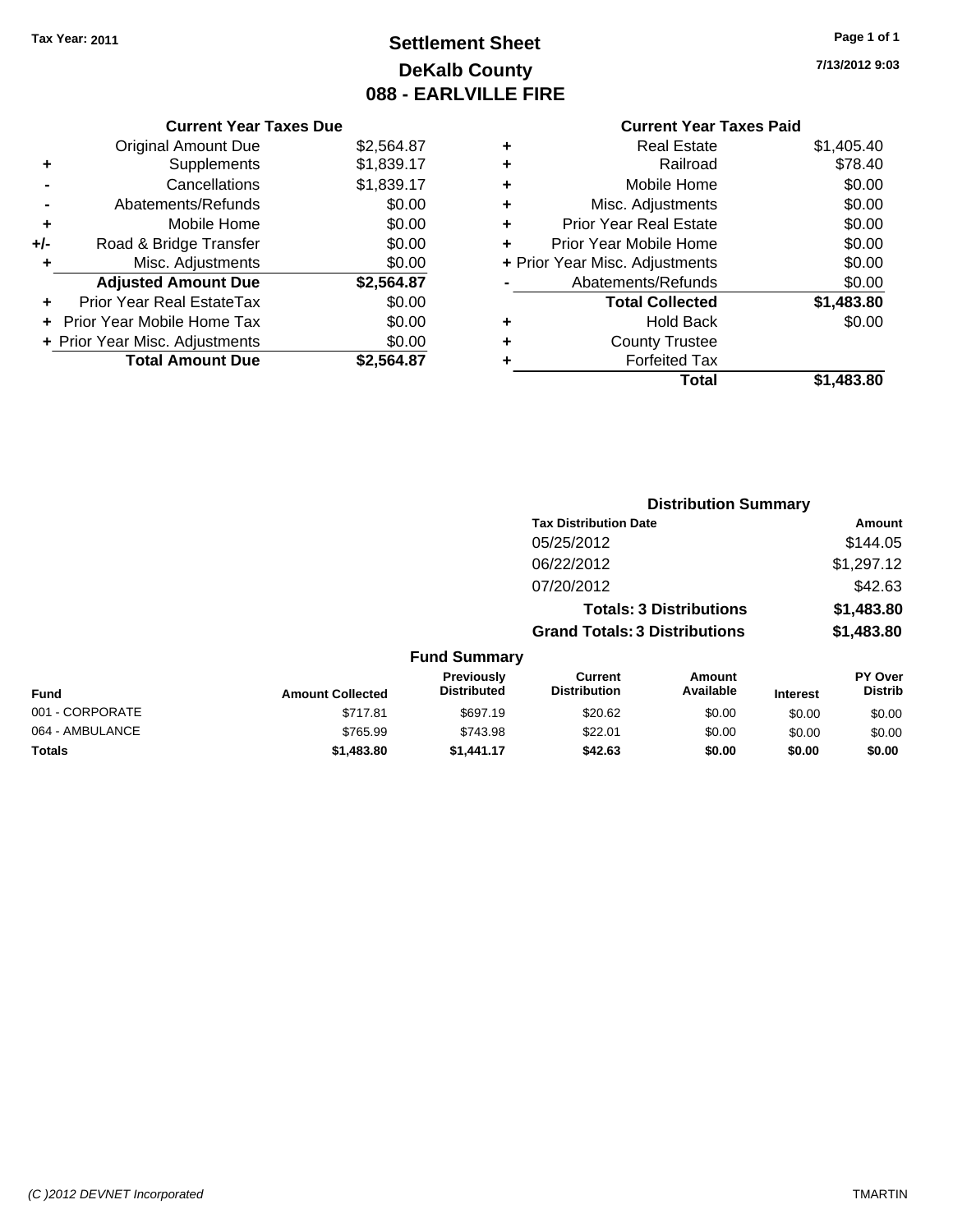# **Settlement Sheet Tax Year: 2011 Page 1 of 1 DeKalb County 089 - GENOA-KINGSTON FIRE**

**7/13/2012 9:03**

|     | <b>Current Year Taxes Due</b>  |              |   |
|-----|--------------------------------|--------------|---|
|     | <b>Original Amount Due</b>     | \$874,879.46 |   |
| ٠   | Supplements                    | \$5,302.47   | ٠ |
|     | Cancellations                  | \$6,448.21   | ÷ |
|     | Abatements/Refunds             | \$0.00       | ÷ |
| ٠   | Mobile Home                    | \$0.00       | ÷ |
| +/- | Road & Bridge Transfer         | \$0.00       | ٠ |
| ٠   | Misc. Adjustments              | \$0.00       | ٠ |
|     | <b>Adjusted Amount Due</b>     | \$873,733.72 |   |
|     | Prior Year Real EstateTax      | \$244.82     |   |
|     | Prior Year Mobile Home Tax     | \$0.00       |   |
|     | + Prior Year Misc. Adjustments | \$0.00       | ÷ |
|     | <b>Total Amount Due</b>        | \$873,978.54 |   |
|     |                                |              |   |

| ٠ | <b>Real Estate</b>             | \$461,933.23 |
|---|--------------------------------|--------------|
| ٠ | Railroad                       | \$2,959.54   |
| ٠ | Mobile Home                    | \$0.00       |
| ÷ | Misc. Adjustments              | \$0.00       |
| ٠ | <b>Prior Year Real Estate</b>  | \$244.82     |
| ٠ | Prior Year Mobile Home         | \$0.00       |
|   | + Prior Year Misc. Adjustments | \$0.00       |
|   | Abatements/Refunds             | \$0.00       |
|   | <b>Total Collected</b>         | \$465,137.59 |
| ٠ | <b>Hold Back</b>               | \$0.00       |
| ٠ | <b>County Trustee</b>          |              |
| ٠ | <b>Forfeited Tax</b>           |              |
|   | Total                          | \$465,137.59 |
|   |                                |              |

|                                               |                         |                                  | <b>Distribution Summary</b>          |                                |                 |                                  |
|-----------------------------------------------|-------------------------|----------------------------------|--------------------------------------|--------------------------------|-----------------|----------------------------------|
|                                               |                         |                                  | <b>Tax Distribution Date</b>         |                                |                 | Amount                           |
|                                               |                         |                                  | 05/25/2012                           |                                |                 | \$83,655.36                      |
|                                               |                         |                                  | 06/22/2012                           |                                |                 | \$374,964.98                     |
|                                               |                         |                                  | 07/20/2012                           |                                |                 | \$6,517.25                       |
|                                               |                         |                                  |                                      | <b>Totals: 3 Distributions</b> |                 | \$465,137.59                     |
|                                               |                         |                                  | <b>Grand Totals: 3 Distributions</b> |                                |                 | \$465,137.59                     |
|                                               |                         | <b>Fund Summary</b>              |                                      |                                |                 |                                  |
| <b>Fund</b>                                   | <b>Amount Collected</b> | Previously<br><b>Distributed</b> | Current<br><b>Distribution</b>       | Amount<br>Available            | <b>Interest</b> | <b>PY Over</b><br><b>Distrib</b> |
| 001 - CORPORATE                               | \$141.009.25            | \$139,033.51                     | \$1,975.74                           | \$0.00                         | \$0.00          | \$0.00                           |
| 035 - TORT JUDGEMENTS/LIABILITY<br><b>INS</b> | \$32,941.04             | \$32,479.49                      | \$461.55                             | \$0.00                         | \$0.00          | \$0.00                           |
| 064 - AMBULANCE                               | \$291,187.30            | \$287,107.34                     | \$4,079.96                           | \$0.00                         | \$0.00          | \$0.00                           |
| <b>Totals</b>                                 | \$465,137.59            | \$458,620.34                     | \$6,517.25                           | \$0.00                         | \$0.00          | \$0.00                           |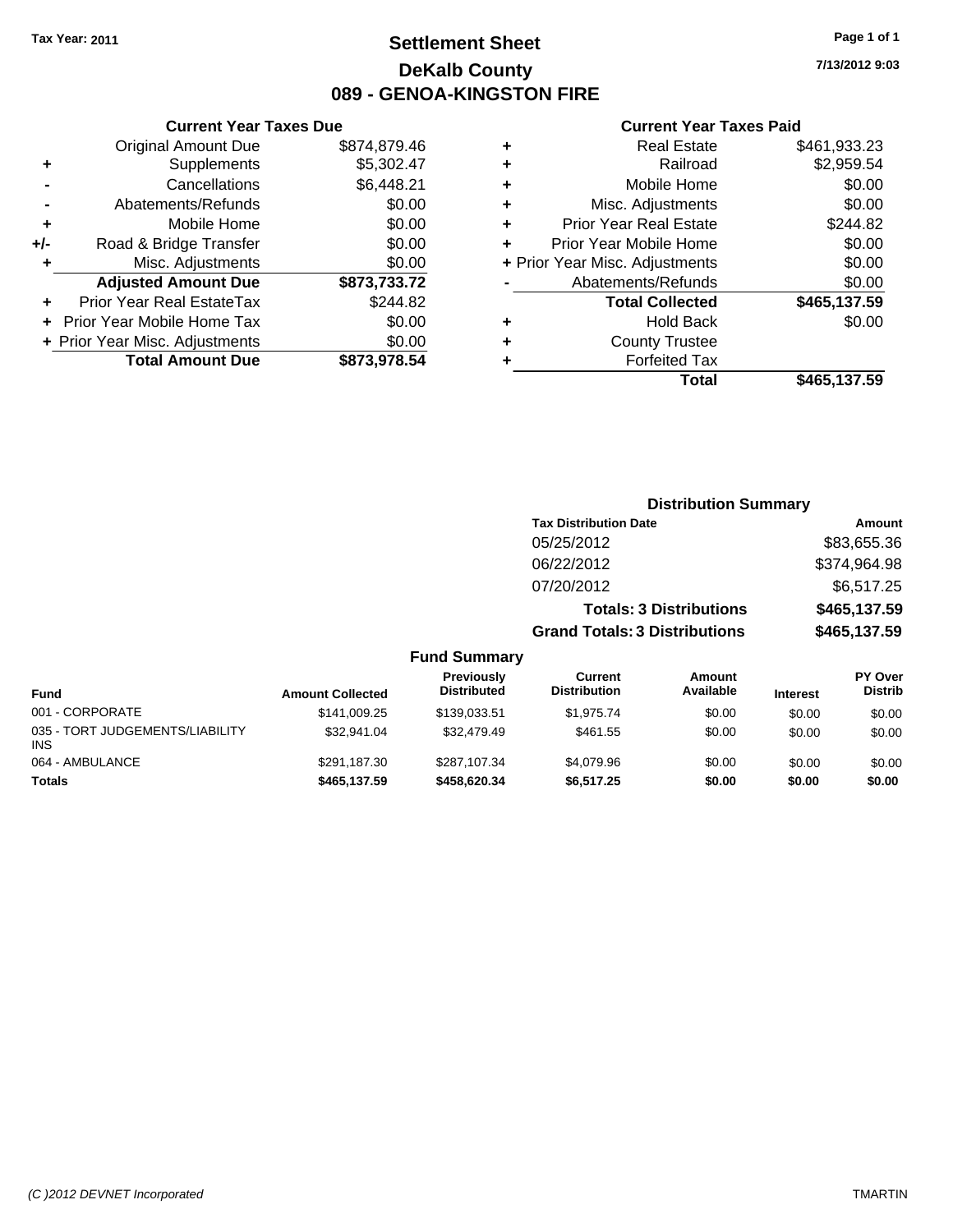# **Settlement Sheet Tax Year: 2011 Page 1 of 1 DeKalb County 090 - HAMPSHIRE FIRE**

**7/13/2012 9:03**

|     | <b>Current Year Taxes Due</b>  |             |  |  |  |
|-----|--------------------------------|-------------|--|--|--|
|     | <b>Original Amount Due</b>     | \$24,046.67 |  |  |  |
| ٠   | Supplements                    | \$0.00      |  |  |  |
|     | Cancellations                  | \$0.00      |  |  |  |
|     | Abatements/Refunds             | \$0.00      |  |  |  |
| ٠   | Mobile Home                    | \$0.00      |  |  |  |
| +/- | Road & Bridge Transfer         | \$0.00      |  |  |  |
|     | Misc. Adjustments              | \$0.00      |  |  |  |
|     | <b>Adjusted Amount Due</b>     | \$24,046.67 |  |  |  |
|     | Prior Year Real EstateTax      | \$0.00      |  |  |  |
|     | Prior Year Mobile Home Tax     | \$0.00      |  |  |  |
|     | + Prior Year Misc. Adjustments | \$0.00      |  |  |  |
|     | <b>Total Amount Due</b>        | \$24.046.67 |  |  |  |
|     |                                |             |  |  |  |

| ٠ | <b>Real Estate</b>             | \$14,234.02 |
|---|--------------------------------|-------------|
| ٠ | Railroad                       | \$255.33    |
| ٠ | Mobile Home                    | \$0.00      |
| ٠ | Misc. Adjustments              | \$0.00      |
| ٠ | <b>Prior Year Real Estate</b>  | \$0.00      |
| ٠ | Prior Year Mobile Home         | \$0.00      |
|   | + Prior Year Misc. Adjustments | \$0.00      |
|   | Abatements/Refunds             | \$0.00      |
|   | <b>Total Collected</b>         | \$14,489.35 |
| ٠ | <b>Hold Back</b>               | \$0.00      |
| ٠ | <b>County Trustee</b>          |             |
| ٠ | <b>Forfeited Tax</b>           |             |
|   | Total                          | \$14,489.35 |
|   |                                |             |

|                             |                         | <b>Distribution Summary</b>      |                                       |                                |                 |                           |
|-----------------------------|-------------------------|----------------------------------|---------------------------------------|--------------------------------|-----------------|---------------------------|
|                             |                         |                                  | <b>Tax Distribution Date</b>          |                                |                 | Amount                    |
|                             |                         |                                  | 05/25/2012                            |                                |                 | \$2,725.00                |
|                             |                         |                                  | 06/22/2012                            |                                |                 | \$11,582.26               |
|                             |                         |                                  | 07/20/2012                            |                                |                 | \$182.09                  |
|                             |                         |                                  |                                       | <b>Totals: 3 Distributions</b> |                 | \$14,489.35               |
|                             |                         |                                  | <b>Grand Totals: 3 Distributions</b>  |                                |                 | \$14,489.35               |
|                             |                         | <b>Fund Summary</b>              |                                       |                                |                 |                           |
| Fund                        | <b>Amount Collected</b> | Previously<br><b>Distributed</b> | <b>Current</b><br><b>Distribution</b> | Amount<br>Available            | <b>Interest</b> | PY Over<br><b>Distrib</b> |
| 001 - CORPORATE             | \$8,142.16              | \$8,039.83                       | \$102.33                              | \$0.00                         | \$0.00          | \$0.00                    |
| 013 - FIREFIGHTER'S PENSION | \$240.59                | \$237.57                         | \$3.02                                | \$0.00                         | \$0.00          | \$0.00                    |
| 064 - AMBULANCE             | \$6,106.60              | \$6,029.86                       | \$76.74                               | \$0.00                         | \$0.00          | \$0.00                    |
| Totals                      | \$14,489.35             | \$14,307.26                      | \$182.09                              | \$0.00                         | \$0.00          | \$0.00                    |
|                             |                         |                                  |                                       |                                |                 |                           |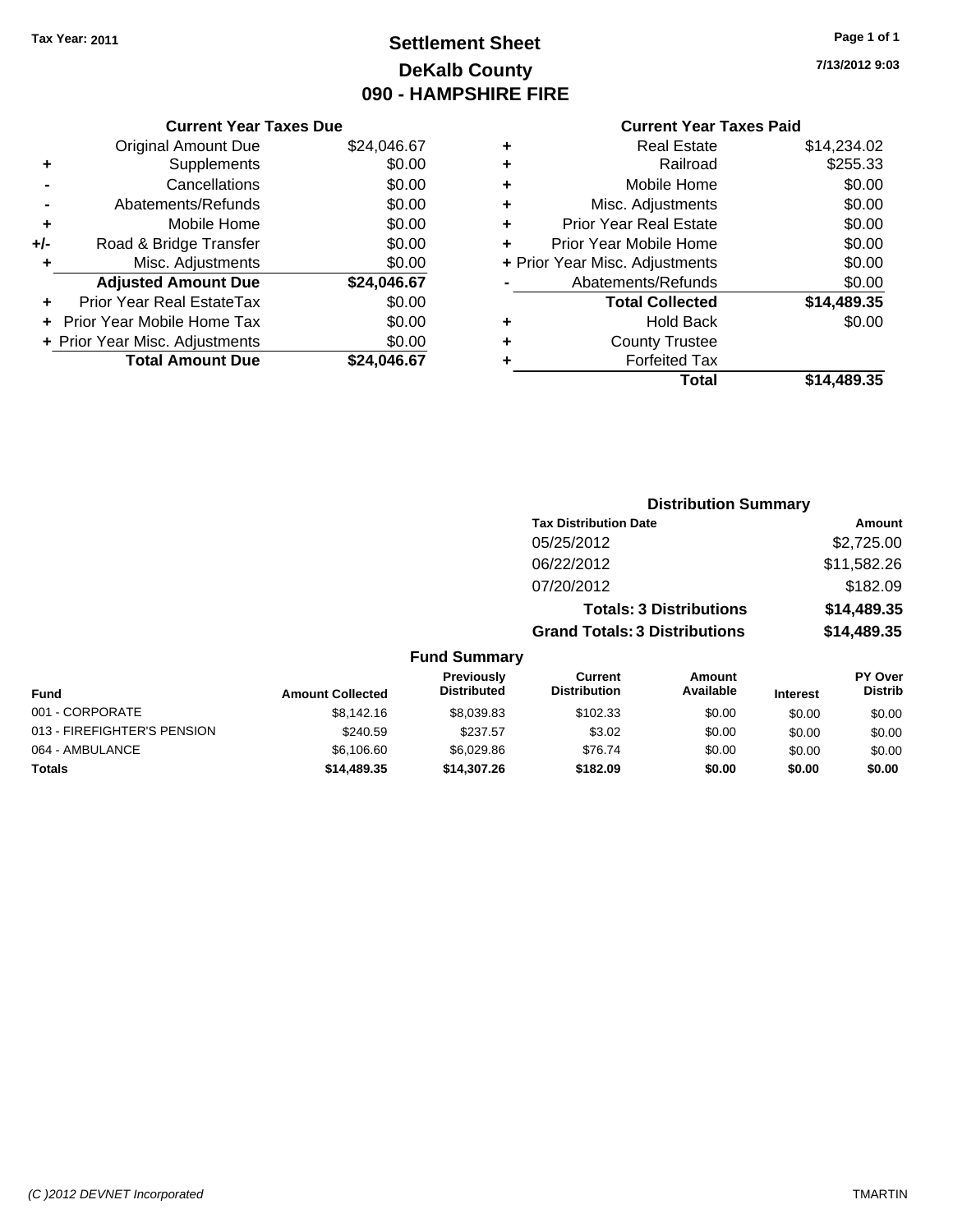# **Settlement Sheet Tax Year: 2011 Page 1 of 1 DeKalb County 091 - HINCKLEY FIRE**

**7/13/2012 9:03**

## **Current Year Taxes Paid**

|      | Total                              | \$193,573.08 |
|------|------------------------------------|--------------|
| 2.24 | <b>Forfeited Tax</b>               |              |
| 0.00 | <b>County Trustee</b><br>٠         |              |
| 00.( | <b>Hold Back</b><br>٠              | \$0.00       |
| .14) | <b>Total Collected</b>             | \$193,573.08 |
| 0.38 | Abatements/Refunds                 | \$7.69       |
| 5.72 | + Prior Year Misc. Adjustments     | \$0.00       |
| 00.( | Prior Year Mobile Home<br>٠        | \$0.00       |
| 00.( | <b>Prior Year Real Estate</b><br>٠ | (\$208.14)   |
| 7.69 | Misc. Adjustments<br>٠             | \$65.72      |
| .96  | Mobile Home<br>٠                   | \$0.00       |
| እ.43 | Railroad<br>٠                      | \$1,573.80   |
| 7.88 | <b>Real Estate</b><br>٠            | \$192,149.39 |
|      |                                    |              |

|     | <b>Current Year Taxes Due</b>    |              |
|-----|----------------------------------|--------------|
|     | <b>Original Amount Due</b>       | \$363,727.88 |
| ٠   | Supplements                      | \$1,926.43   |
|     | Cancellations                    | \$2,271.96   |
|     | Abatements/Refunds               | \$7.69       |
| ٠   | Mobile Home                      | \$0.00       |
| +/- | Road & Bridge Transfer           | \$0.00       |
| ٠   | Misc. Adjustments                | \$65.72      |
|     | <b>Adjusted Amount Due</b>       | \$363,440.38 |
|     | <b>Prior Year Real EstateTax</b> | (\$208.14)   |
|     | Prior Year Mobile Home Tax       | \$0.00       |
|     | + Prior Year Misc. Adjustments   | \$0.00       |
|     | <b>Total Amount Due</b>          | \$363,232.24 |
|     |                                  |              |

|                     |                                      | <b>Distribution Summary</b>    |                |
|---------------------|--------------------------------------|--------------------------------|----------------|
|                     | <b>Tax Distribution Date</b>         |                                | Amount         |
|                     | 05/25/2012                           |                                | \$31,138.59    |
|                     | 06/22/2012                           |                                | \$158,481.34   |
|                     | 07/20/2012                           |                                | \$3,953.15     |
|                     |                                      | <b>Totals: 3 Distributions</b> | \$193,573.08   |
|                     | <b>Grand Totals: 3 Distributions</b> |                                | \$193,573.08   |
| <b>Fund Summary</b> |                                      |                                |                |
| <b>Previously</b>   | Current                              | Amount                         | <b>PY Over</b> |

| <b>Amount Collected</b> | <b>Distributed</b> | <b>Distribution</b> | Available | <b>Interest</b> | <b>PT OVER</b><br><b>Distrib</b> |
|-------------------------|--------------------|---------------------|-----------|-----------------|----------------------------------|
| \$121,582.85            | \$119,099.89       | \$2,482.96          | \$0.00    | \$0.00          | \$0.00                           |
| \$5,237.90              | \$5.130.93         | \$106.97            | \$0.00    | \$0.00          | \$0.00                           |
| \$66,752.33             | \$65,389.11        | \$1,363.22          | \$0.00    | \$0.00          | \$0.00                           |
| \$193,573,08            | \$189,619,93       | \$3,953.15          | \$0.00    | \$0.00          | \$0.00                           |
|                         |                    | <b>Previously</b>   | current   | Amount          |                                  |

## **Miscellaneous Adjustment Detail**

**Year Source Account Type Amount Adjustment Description** 2011 RE - Real Estate Back Tax Collected \$15.69 BUSHNELL REDEMPTION 15-15-426-014 by TBA 2011 RE - Real Estate Paymt In Lieu of Tax Sto.03 SUNSET VIEW APARTMENTS - HOUSING AUTHORITY by TBA **Totals \$65.72 2 entries**

## **Abatement Detail**

| Year Source                         | <b>Account Type</b> | <b>Amount Adiustment Description</b>             |
|-------------------------------------|---------------------|--------------------------------------------------|
| 2011 RE - Real Estate PTAB Decision |                     | \$7.69 12-19-400-003 PTAB INTEREST REFUND by TBA |
| <b>Totals 1 entries</b>             |                     | \$7.69                                           |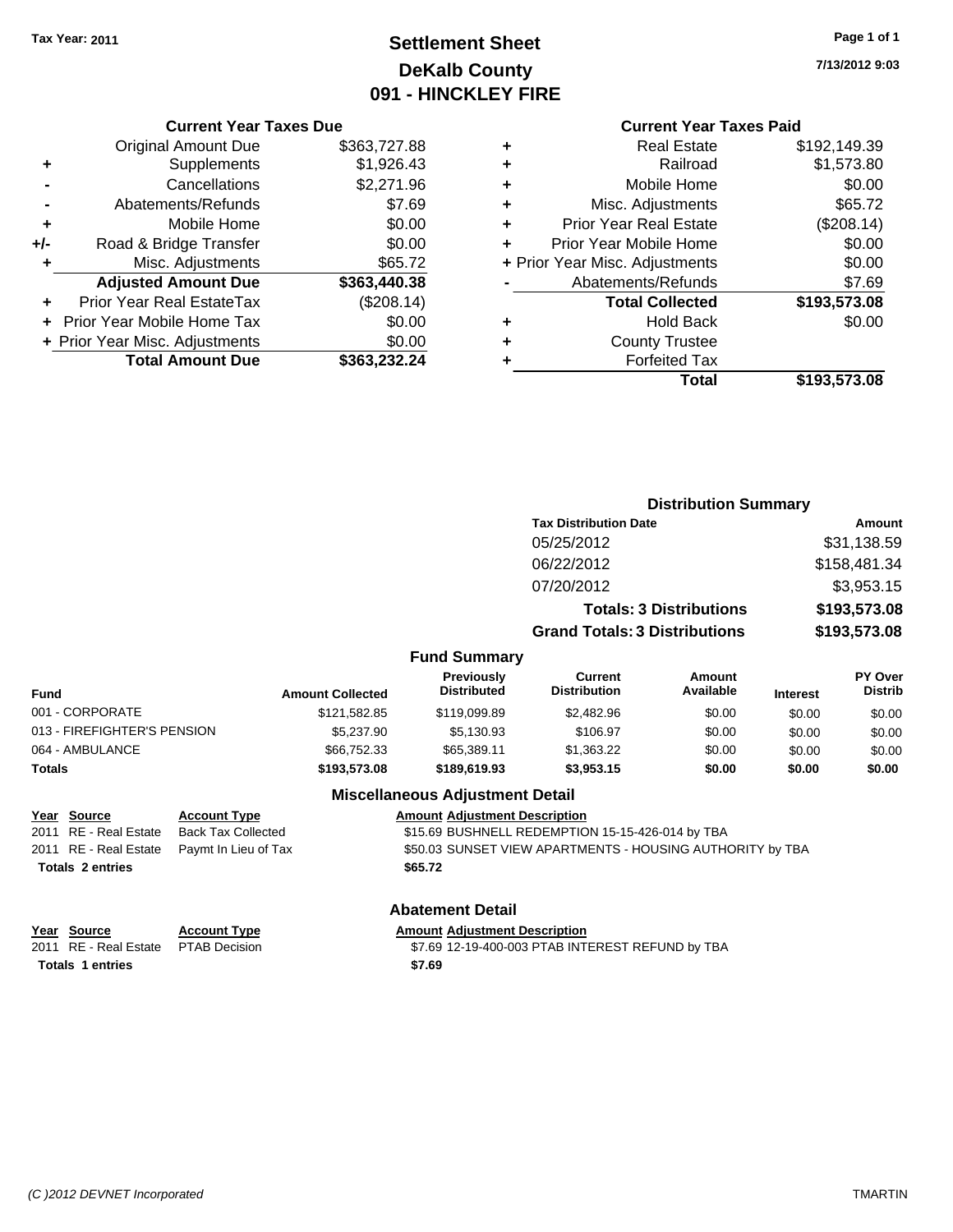# **Settlement Sheet Tax Year: 2011 Page 1 of 1 DeKalb County 092 - KIRKLAND FIRE**

**7/13/2012 9:03**

### **Current Year Taxes Due**

|     | <b>Original Amount Due</b>       | \$314,736.71 |
|-----|----------------------------------|--------------|
| ٠   | Supplements                      | \$1,853.05   |
|     | Cancellations                    | \$1,985.45   |
|     | Abatements/Refunds               | \$2.59       |
| ÷   | Mobile Home                      | \$0.00       |
| +/- | Road & Bridge Transfer           | \$0.00       |
| ٠   | Misc. Adjustments                | \$0.00       |
|     | <b>Adjusted Amount Due</b>       | \$314,601.72 |
|     | <b>Prior Year Real EstateTax</b> | (\$37.85)    |
|     | Prior Year Mobile Home Tax       | \$0.00       |
|     | + Prior Year Misc. Adjustments   | \$0.00       |
|     | <b>Total Amount Due</b>          | \$314,563.87 |

## **Current Year Taxes Paid**

| ٠ | <b>Real Estate</b>             | \$169,697.11 |
|---|--------------------------------|--------------|
| ÷ | Railroad                       | \$1,306.01   |
| ÷ | Mobile Home                    | \$0.00       |
| ٠ | Misc. Adjustments              | \$0.00       |
| ٠ | Prior Year Real Estate         | (\$37.85)    |
| ÷ | Prior Year Mobile Home         | \$0.00       |
|   | + Prior Year Misc. Adjustments | \$0.00       |
|   | Abatements/Refunds             | \$2.59       |
|   | <b>Total Collected</b>         | \$170,962.68 |
| ٠ | <b>Hold Back</b>               | \$0.00       |
| ٠ | <b>County Trustee</b>          |              |
| ٠ | <b>Forfeited Tax</b>           |              |
|   | Total                          | \$170,962.68 |
|   |                                |              |

#### **Distribution Summary Tax Distribution Date Amount** 05/25/2012 \$30,360.98 06/22/2012 \$137,690.65 07/20/2012 \$2,911.05 **Totals: 3 Distributions \$170,962.68 Grand Totals: 3 Distributions \$170,962.68 Fund Summary Fund Interest Amount Collected Distributed PY Over Distrib Amount Available Current Distribution Previously** 001 - CORPORATE \$99,061.25 \$97,374.49 \$1,686.76 \$0.00 \$0.00 \$0.00 027 - AUDIT \$1,121.16 \$1,102.07 \$19.09 \$0.00 \$0.00 \$0.00

|                                              |                      |              |                                      |                                                  |        | -----  | -----  |
|----------------------------------------------|----------------------|--------------|--------------------------------------|--------------------------------------------------|--------|--------|--------|
| 035 - TORT JUDGMENTS. LIABILITY<br>INSURANCE |                      | \$6,080.97   | \$5.977.43                           | \$103.54                                         | \$0.00 | \$0.00 | \$0.00 |
| 062 - WORKERS COMPENSATION                   |                      | \$3.799.13   | \$3.734.44                           | \$64.69                                          | \$0.00 | \$0.00 | \$0.00 |
| 064 - AMBULANCE                              |                      | \$60,900.17  | \$59.863.20                          | \$1,036.97                                       | \$0.00 | \$0.00 | \$0.00 |
| Totals                                       |                      | \$170.962.68 | \$168,051.63                         | \$2.911.05                                       | \$0.00 | \$0.00 | \$0.00 |
|                                              |                      |              | <b>Abatement Detail</b>              |                                                  |        |        |        |
| Year Source                                  | <b>Account Type</b>  |              | <b>Amount Adjustment Description</b> |                                                  |        |        |        |
| 2011 RE - Real Estate                        | <b>PTAB Decision</b> |              |                                      | \$2.59 01-26-475-004 PTAB INTEREST REFUND by TBA |        |        |        |
| <b>Totals 1 entries</b>                      |                      |              | \$2.59                               |                                                  |        |        |        |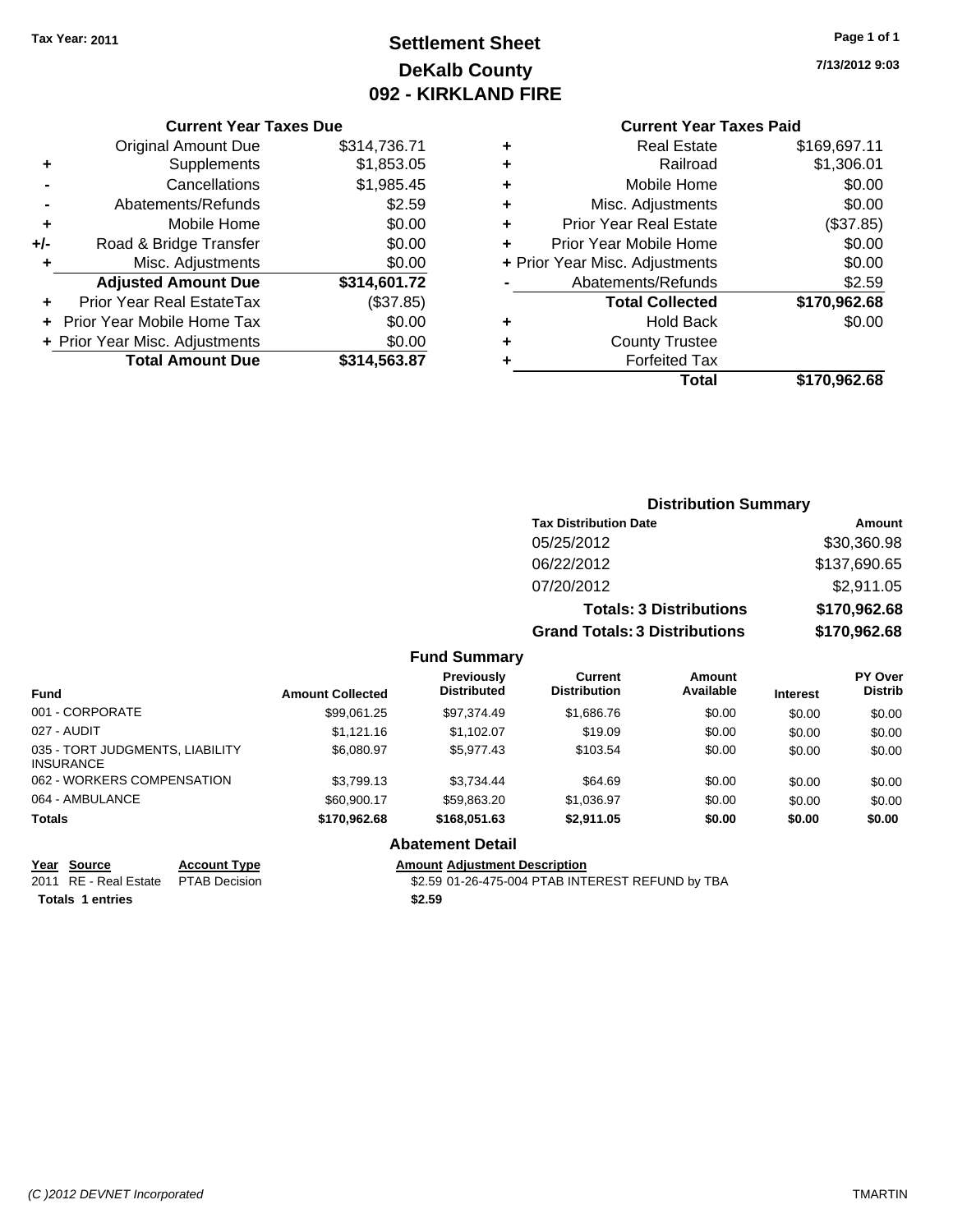# **Settlement Sheet Tax Year: 2011 Page 1 of 1 DeKalb County 093 - LEE FIRE**

**7/13/2012 9:03**

| <b>Current Year Taxes Paid</b> |             |
|--------------------------------|-------------|
| <b>Real Estate</b>             | \$20,818.83 |
| Railroad                       | \$387.80    |
| Mobile Home                    | \$0.00      |
| Misc. Adjustments              | \$0.00      |
| <b>Prior Year Real Estate</b>  | \$0.00      |
| Prior Year Mobile Home         | \$0.00      |
| + Prior Year Misc. Adjustments | \$0.00      |
| Abatements/Refunds             | \$0.00      |
| <b>Total Collected</b>         | \$21,206.63 |
| <b>Hold Back</b>               | \$0.00      |
| <b>County Trustee</b>          |             |
| <b>Forfeited Tax</b>           |             |
| Total                          | \$21.206.63 |
|                                |             |

|     | <b>Current Year Taxes Due</b>  |             |
|-----|--------------------------------|-------------|
|     | Original Amount Due            | \$43,698.15 |
| ٠   | Supplements                    | \$415.22    |
|     | Cancellations                  | \$443.44    |
|     | Abatements/Refunds             | \$0.00      |
| ٠   | Mobile Home                    | \$0.00      |
| +/- | Road & Bridge Transfer         | \$0.00      |
| ٠   | Misc. Adjustments              | \$0.00      |
|     | <b>Adjusted Amount Due</b>     | \$43,669.93 |
|     | Prior Year Real EstateTax      | \$0.00      |
|     | Prior Year Mobile Home Tax     | \$0.00      |
|     | + Prior Year Misc. Adjustments | \$0.00      |
|     | <b>Total Amount Due</b>        | \$43.669.93 |

|                                 |                         | <b>Distribution Summary</b>             |                                       |                                |                 |                                  |  |
|---------------------------------|-------------------------|-----------------------------------------|---------------------------------------|--------------------------------|-----------------|----------------------------------|--|
|                                 |                         |                                         | <b>Tax Distribution Date</b>          |                                |                 | Amount                           |  |
|                                 |                         |                                         | 05/25/2012                            |                                |                 | \$1,846.49                       |  |
|                                 |                         |                                         | 06/22/2012                            |                                |                 | \$19,112.21                      |  |
|                                 |                         |                                         | 07/20/2012                            |                                |                 | \$247.93                         |  |
|                                 |                         |                                         |                                       | <b>Totals: 3 Distributions</b> |                 | \$21,206.63                      |  |
|                                 |                         |                                         | <b>Grand Totals: 3 Distributions</b>  |                                |                 | \$21,206.63                      |  |
|                                 |                         | <b>Fund Summary</b>                     |                                       |                                |                 |                                  |  |
| <b>Fund</b>                     | <b>Amount Collected</b> | <b>Previously</b><br><b>Distributed</b> | <b>Current</b><br><b>Distribution</b> | Amount<br>Available            | <b>Interest</b> | <b>PY Over</b><br><b>Distrib</b> |  |
| 001 - CORPORATE                 | \$13,472.99             | \$13,315.48                             | \$157.51                              | \$0.00                         | \$0.00          | \$0.00                           |  |
| 035 - TORT JUDGEMENTS/LIABILITY | \$1,496.49              | \$1,478.99                              | \$17.50                               | \$0.00                         | \$0.00          | \$0.00                           |  |

064 - AMBULANCE 6.00 \$6,895.46 \$6,895.46 \$6,814.84 \$80.62 \$0.00 \$0.00 \$0.00 \$0.00 109 - PRIOR YEAR ADJUSTMENT  $$-658.31$   $$-650.61$   $$-7.70$   $$0.00$   $$0.00$   $$0.00$ **Totals \$21,206.63 \$20,958.70 \$247.93 \$0.00 \$0.00 \$0.00**

INS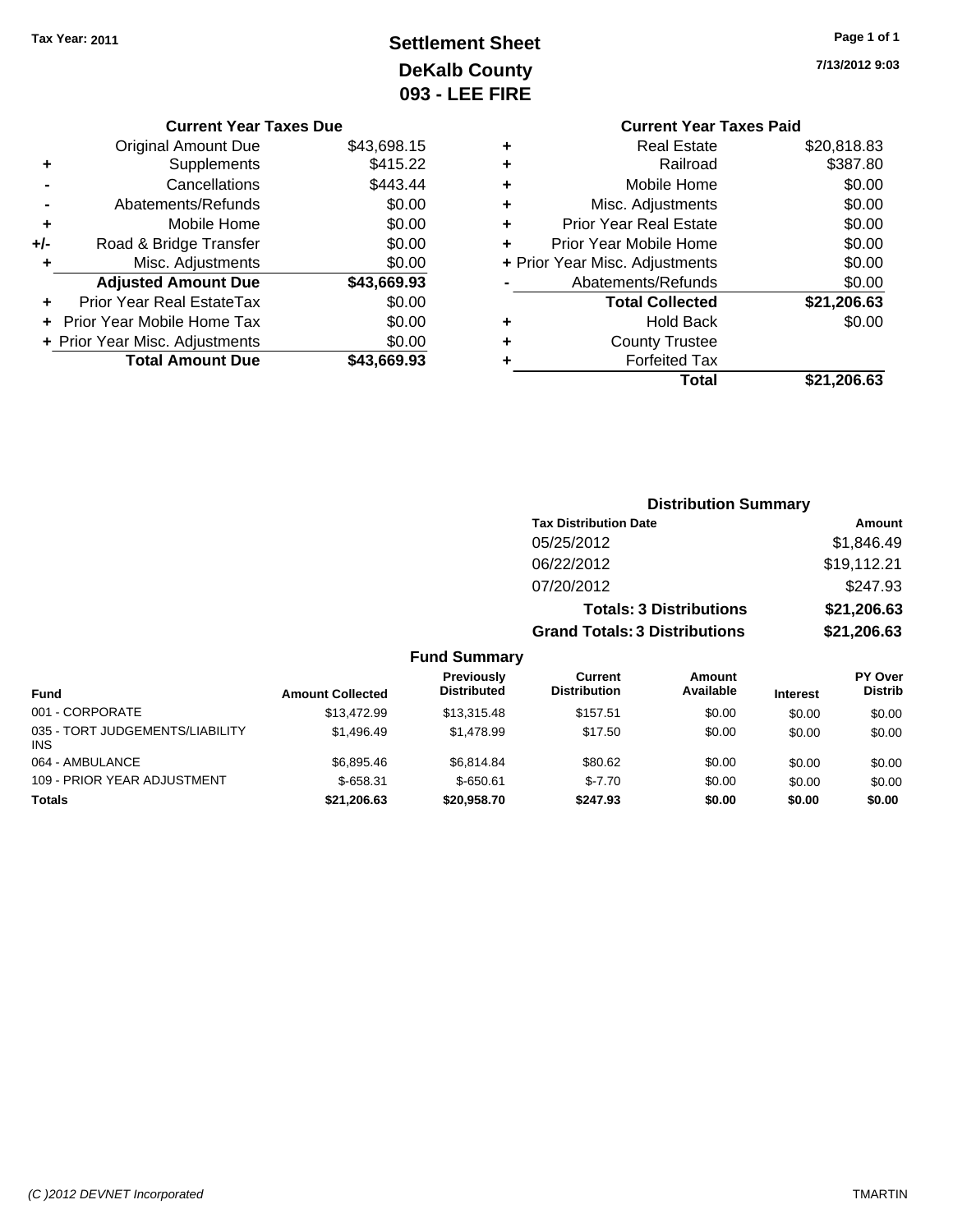# **Settlement Sheet Tax Year: 2011 Page 1 of 1 DeKalb County 094 - LELAND FIRE**

**7/13/2012 9:03**

## **Current Year Taxes Due**

|     | <b>Original Amount Due</b>       | \$25,023.45 |
|-----|----------------------------------|-------------|
| ٠   | Supplements                      | \$277.11    |
|     | Cancellations                    | \$289.22    |
|     | Abatements/Refunds               | \$0.00      |
| ٠   | Mobile Home                      | \$0.00      |
| +/- | Road & Bridge Transfer           | \$0.00      |
| ٠   | Misc. Adjustments                | \$0.00      |
|     | <b>Adjusted Amount Due</b>       | \$25,011.34 |
|     | <b>Prior Year Real EstateTax</b> | \$0.00      |
|     | Prior Year Mobile Home Tax       | \$0.00      |
|     | + Prior Year Misc. Adjustments   | \$0.00      |
|     | <b>Total Amount Due</b>          | \$25,011.34 |

## **Current Year Taxes Paid +** Real Estate \$14,655.33

|   | Railroad                       | \$0.00      |
|---|--------------------------------|-------------|
|   |                                |             |
| ÷ | Mobile Home                    | \$0.00      |
| ٠ | Misc. Adjustments              | \$0.00      |
|   | <b>Prior Year Real Estate</b>  | \$0.00      |
|   | Prior Year Mobile Home         | \$0.00      |
|   | + Prior Year Misc. Adjustments | \$0.00      |
|   | Abatements/Refunds             | \$0.00      |
|   |                                |             |
|   | <b>Total Collected</b>         | \$14,655.33 |
|   | <b>Hold Back</b>               | \$0.00      |
|   | <b>County Trustee</b>          |             |
|   | <b>Forfeited Tax</b>           |             |
|   | Total                          | \$14,655.33 |

|                 |                         |                                  | <b>Distribution Summary</b>           |                                |                 |                                  |
|-----------------|-------------------------|----------------------------------|---------------------------------------|--------------------------------|-----------------|----------------------------------|
|                 |                         |                                  | <b>Tax Distribution Date</b>          |                                |                 | Amount                           |
|                 |                         |                                  | 05/25/2012                            |                                |                 | \$2,598.58                       |
|                 |                         |                                  | 06/22/2012                            |                                |                 | \$11,580.58                      |
|                 |                         |                                  | 07/20/2012                            |                                |                 | \$476.17                         |
|                 |                         |                                  |                                       | <b>Totals: 3 Distributions</b> |                 | \$14,655.33                      |
|                 |                         |                                  | <b>Grand Totals: 3 Distributions</b>  |                                |                 | \$14,655.33                      |
|                 |                         | <b>Fund Summary</b>              |                                       |                                |                 |                                  |
| Fund            | <b>Amount Collected</b> | Previously<br><b>Distributed</b> | <b>Current</b><br><b>Distribution</b> | Amount<br>Available            | <b>Interest</b> | <b>PY Over</b><br><b>Distrib</b> |
| 001 - CORPORATE | \$14,655.33             | \$14,179.16                      | \$476.17                              | \$0.00                         | \$0.00          | \$0.00                           |
| Totals          | \$14,655.33             | \$14,179.16                      | \$476.17                              | \$0.00                         | \$0.00          | \$0.00                           |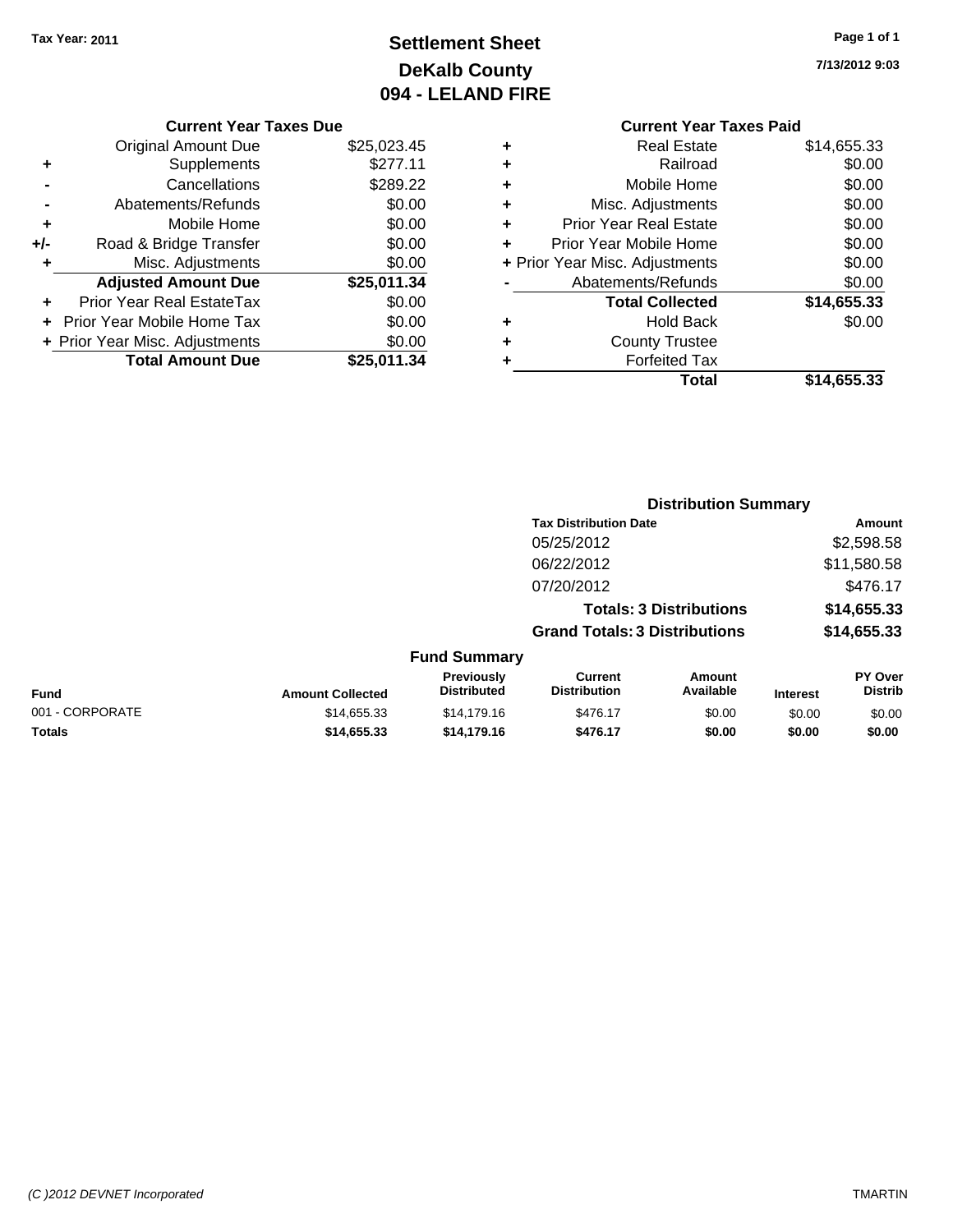# **Settlement Sheet Tax Year: 2011 Page 1 of 1 DeKalb County 095 - MALTA FIRE**

**7/13/2012 9:03**

|   | <b>Current Year Taxes Paid</b> |             |
|---|--------------------------------|-------------|
| ٠ | <b>Real Estate</b>             | \$44,902.90 |
| ٠ | Railroad                       | \$793.24    |
| ٠ | Mobile Home                    | \$0.00      |
| ٠ | Misc. Adjustments              | \$0.00      |
| ٠ | <b>Prior Year Real Estate</b>  | \$0.00      |
|   | Prior Year Mobile Home         | \$0.00      |
|   | + Prior Year Misc. Adjustments | \$0.00      |
|   | Abatements/Refunds             | \$0.00      |
|   | <b>Total Collected</b>         | \$45,696.14 |
| ٠ | Hold Back                      | \$0.00      |
|   | <b>County Trustee</b>          |             |
|   | <b>Forfeited Tax</b>           |             |
|   | Total                          | \$45.696.14 |
|   |                                |             |

**Distribution Summary**

| <b>Current Year Taxes Due</b>  |             |
|--------------------------------|-------------|
| <b>Original Amount Due</b>     | \$84,501.90 |
| Supplements                    | \$173.44    |
| Cancellations                  | \$248.87    |
| Abatements/Refunds             | \$0.00      |
| Mobile Home                    | \$0.00      |
| Road & Bridge Transfer         | \$0.00      |
| Misc. Adjustments              | \$0.00      |
| <b>Adjusted Amount Due</b>     | \$84,426.47 |
| Prior Year Real EstateTax      | \$0.00      |
| Prior Year Mobile Home Tax     | \$0.00      |
| + Prior Year Misc. Adjustments | \$0.00      |
| <b>Total Amount Due</b>        | \$84,426.47 |
|                                |             |

|                 |                         |                                  | <b>Tax Distribution Date</b>          |                                |                 | Amount                           |
|-----------------|-------------------------|----------------------------------|---------------------------------------|--------------------------------|-----------------|----------------------------------|
|                 |                         |                                  | 05/25/2012                            |                                |                 | \$6,456.79                       |
|                 |                         |                                  | 06/22/2012                            |                                |                 | \$38,651.04                      |
|                 |                         |                                  | 07/20/2012                            |                                |                 | \$588.31                         |
|                 |                         |                                  |                                       | <b>Totals: 3 Distributions</b> |                 | \$45,696.14                      |
|                 |                         |                                  | <b>Grand Totals: 3 Distributions</b>  |                                |                 | \$45,696.14                      |
|                 |                         | <b>Fund Summary</b>              |                                       |                                |                 |                                  |
| Fund            | <b>Amount Collected</b> | Previously<br><b>Distributed</b> | <b>Current</b><br><b>Distribution</b> | <b>Amount</b><br>Available     | <b>Interest</b> | <b>PY Over</b><br><b>Distrib</b> |
| 001 - CORPORATE | \$45.696.14             | \$45,107.83                      | \$588.31                              | \$0.00                         | \$0.00          | \$0.00                           |
| Totals          | \$45.696.14             | \$45,107.83                      | \$588.31                              | \$0.00                         | \$0.00          | \$0.00                           |
|                 |                         |                                  |                                       |                                |                 |                                  |

### *(C )2012 DEVNET Incorporated* TMARTIN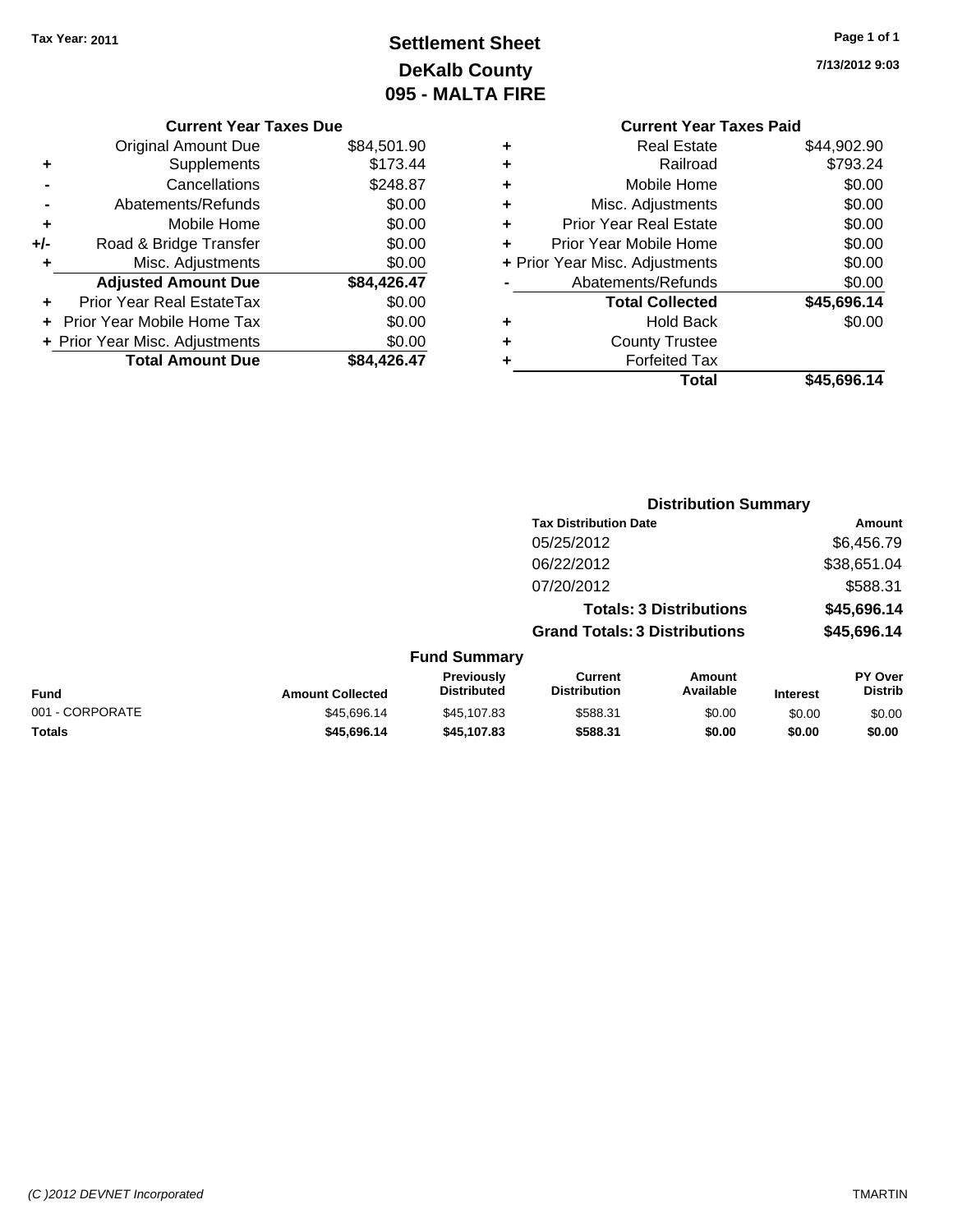# **Settlement Sheet Tax Year: 2011 Page 1 of 1 DeKalb County 096 - MAPLE PARK FIRE**

**7/13/2012 9:03**

### **Current Year Taxes Paid**

|     | <b>Current Year Taxes Due</b>  |              |
|-----|--------------------------------|--------------|
|     | <b>Original Amount Due</b>     | \$161,276.80 |
| ٠   | Supplements                    | \$381.11     |
|     | Cancellations                  | \$414.09     |
|     | Abatements/Refunds             | \$2.89       |
| ٠   | Mobile Home                    | \$0.00       |
| +/- | Road & Bridge Transfer         | \$0.00       |
| ٠   | Misc. Adjustments              | \$0.00       |
|     | <b>Adjusted Amount Due</b>     | \$161,240.93 |
|     | Prior Year Real EstateTax      | (\$73.91)    |
|     | Prior Year Mobile Home Tax     | \$0.00       |
|     | + Prior Year Misc. Adjustments | \$0.00       |
|     | <b>Total Amount Due</b>        | \$161,167.02 |
|     |                                |              |

| <b>Real Estate</b>            | \$82,393.86                    |
|-------------------------------|--------------------------------|
| Railroad                      | \$1,494.24                     |
| Mobile Home                   | \$0.00                         |
| Misc. Adjustments             | \$0.00                         |
| <b>Prior Year Real Estate</b> | (\$73.91)                      |
| Prior Year Mobile Home        | \$0.00                         |
|                               | \$0.00                         |
| Abatements/Refunds            | \$2.89                         |
| <b>Total Collected</b>        | \$83,811.30                    |
| Hold Back                     | \$0.00                         |
| <b>County Trustee</b>         |                                |
| <b>Forfeited Tax</b>          |                                |
| Total                         | \$83,811.30                    |
|                               | + Prior Year Misc. Adjustments |

|                                 |                         |                                  |                                      | <b>Distribution Summary</b>    |                 |                                  |
|---------------------------------|-------------------------|----------------------------------|--------------------------------------|--------------------------------|-----------------|----------------------------------|
|                                 |                         |                                  | <b>Tax Distribution Date</b>         |                                |                 | Amount                           |
|                                 |                         |                                  | 05/25/2012                           |                                |                 | \$15,664.16                      |
|                                 |                         |                                  | 06/22/2012                           |                                |                 | \$66,841.45                      |
|                                 |                         |                                  | 07/20/2012                           |                                |                 | \$1,305.69                       |
|                                 |                         |                                  |                                      | <b>Totals: 3 Distributions</b> |                 | \$83,811.30                      |
|                                 |                         |                                  | <b>Grand Totals: 3 Distributions</b> |                                |                 | \$83,811.30                      |
|                                 |                         | <b>Fund Summary</b>              |                                      |                                |                 |                                  |
| <b>Fund</b>                     | <b>Amount Collected</b> | <b>Previously</b><br>Distributed | Current<br><b>Distribution</b>       | Amount<br>Available            | <b>Interest</b> | <b>PY Over</b><br><b>Distrib</b> |
| 001 - CORPORATE                 | \$42,081.06             | \$41,425.49                      | \$655.57                             | \$0.00                         | \$0.00          | \$0.00                           |
| 013 - FIREFIGHTER'S PENSION     | \$1,221.63              | \$1,202.60                       | \$19.03                              | \$0.00                         | \$0.00          | \$0.00                           |
| 027 - AUDIT                     | \$204.34                | \$201.15                         | \$3.19                               | \$0.00                         | \$0.00          | \$0.00                           |
| 035 - TORT JUDGEMENTS/LIABILITY | \$7,628.92              | \$7,510.07                       | \$118.85                             | \$0.00                         | \$0.00          | \$0.00                           |

| <b>INS</b>                                                                                        |                     | --------    |                                      |            |        |        |        |
|---------------------------------------------------------------------------------------------------|---------------------|-------------|--------------------------------------|------------|--------|--------|--------|
| 064 - AMBULANCE                                                                                   |                     | \$32,675.35 | \$32,166,30                          | \$509.05   | \$0.00 | \$0.00 | \$0.00 |
| Totals                                                                                            |                     | \$83,811.30 | \$82,505.61                          | \$1,305.69 | \$0.00 | \$0.00 | \$0.00 |
|                                                                                                   |                     |             | <b>Abatement Detail</b>              |            |        |        |        |
| Year Source                                                                                       | <b>Account Type</b> |             | <b>Amount Adiustment Description</b> |            |        |        |        |
| \$2.89 09-34-100-004 PTAB INTEREST REFUND by TBA<br>2011 RE - Real Estate<br><b>PTAB Decision</b> |                     |             |                                      |            |        |        |        |
| <b>Totals 1 entries</b>                                                                           |                     |             | \$2.89                               |            |        |        |        |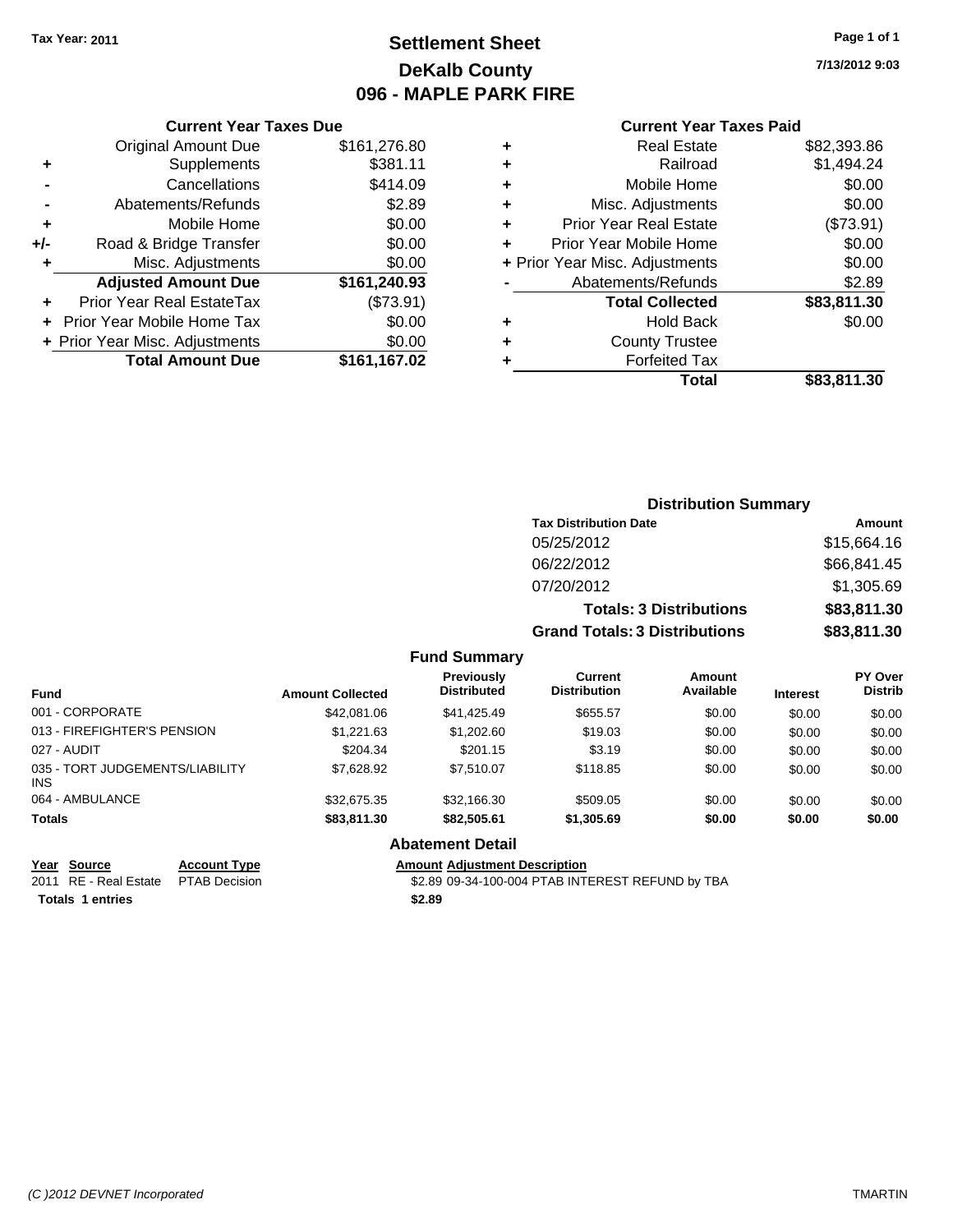# **Settlement Sheet Tax Year: 2011 Page 1 of 1 DeKalb County 097 - PAW PAW FIRE**

**7/13/2012 9:03**

|     | <b>Original Amount Due</b>     | \$27,230.91 |
|-----|--------------------------------|-------------|
|     | Supplements                    | \$1,130.66  |
|     | Cancellations                  | \$1,130.66  |
|     | Abatements/Refunds             | \$0.00      |
| ٠   | Mobile Home                    | \$0.00      |
| +/- | Road & Bridge Transfer         | \$0.00      |
| ÷   | Misc. Adjustments              | \$0.00      |
|     | <b>Adjusted Amount Due</b>     | \$27,230.91 |
|     | Prior Year Real EstateTax      | \$0.00      |
|     | Prior Year Mobile Home Tax     | \$0.00      |
|     | + Prior Year Misc. Adjustments | \$0.00      |
|     | <b>Total Amount Due</b>        | \$27,230.91 |

## **Current Year Taxes Paid +** Real Estate \$13,907.08 **+** Railroad \$526.71 **+** Mobile Home \$0.00 **+** Misc. Adjustments \$0.00 **+** Prior Year Real Estate \$0.00 **+** Prior Year Mobile Home \$0.00 **+** Prior Year Misc. Adjustments  $$0.00$ **-** Abatements/Refunds \$0.00 **Total Collected \$14,433.79 +** Hold Back \$0.00 **+** County Trustee **+** Forfeited Tax **Total \$14,433.79**

|                                               |                         |                                  |                                       | <b>Distribution Summary</b>    |                 |                                  |
|-----------------------------------------------|-------------------------|----------------------------------|---------------------------------------|--------------------------------|-----------------|----------------------------------|
|                                               |                         |                                  | <b>Tax Distribution Date</b>          |                                |                 | Amount                           |
|                                               |                         |                                  | 05/25/2012                            |                                |                 | \$1,687.32                       |
|                                               |                         |                                  | 06/22/2012                            |                                |                 | \$12,634.27                      |
|                                               |                         |                                  | 07/20/2012                            |                                |                 | \$112.20                         |
|                                               |                         |                                  |                                       | <b>Totals: 3 Distributions</b> |                 | \$14,433.79                      |
|                                               |                         |                                  | <b>Grand Totals: 3 Distributions</b>  |                                |                 | \$14,433.79                      |
|                                               |                         | <b>Fund Summary</b>              |                                       |                                |                 |                                  |
| <b>Fund</b>                                   | <b>Amount Collected</b> | Previously<br><b>Distributed</b> | <b>Current</b><br><b>Distribution</b> | <b>Amount</b><br>Available     | <b>Interest</b> | <b>PY Over</b><br><b>Distrib</b> |
| 001 - CORPORATE                               | \$13,598.47             | \$13,492.77                      | \$105.70                              | \$0.00                         | \$0.00          | \$0.00                           |
| 035 - TORT JUDGEMENTS/LIABILITY<br><b>INS</b> | \$1,549.67              | \$1,537.62                       | \$12.05                               | \$0.00                         | \$0.00          | \$0.00                           |
| 109 - PRIOR YEAR ADJUSTMENT                   | $$-714.35$              | $$-708.80$                       | $$-5.55$                              | \$0.00                         | \$0.00          | \$0.00                           |
| Totals                                        | \$14,433.79             | \$14,321.59                      | \$112.20                              | \$0.00                         | \$0.00          | \$0.00                           |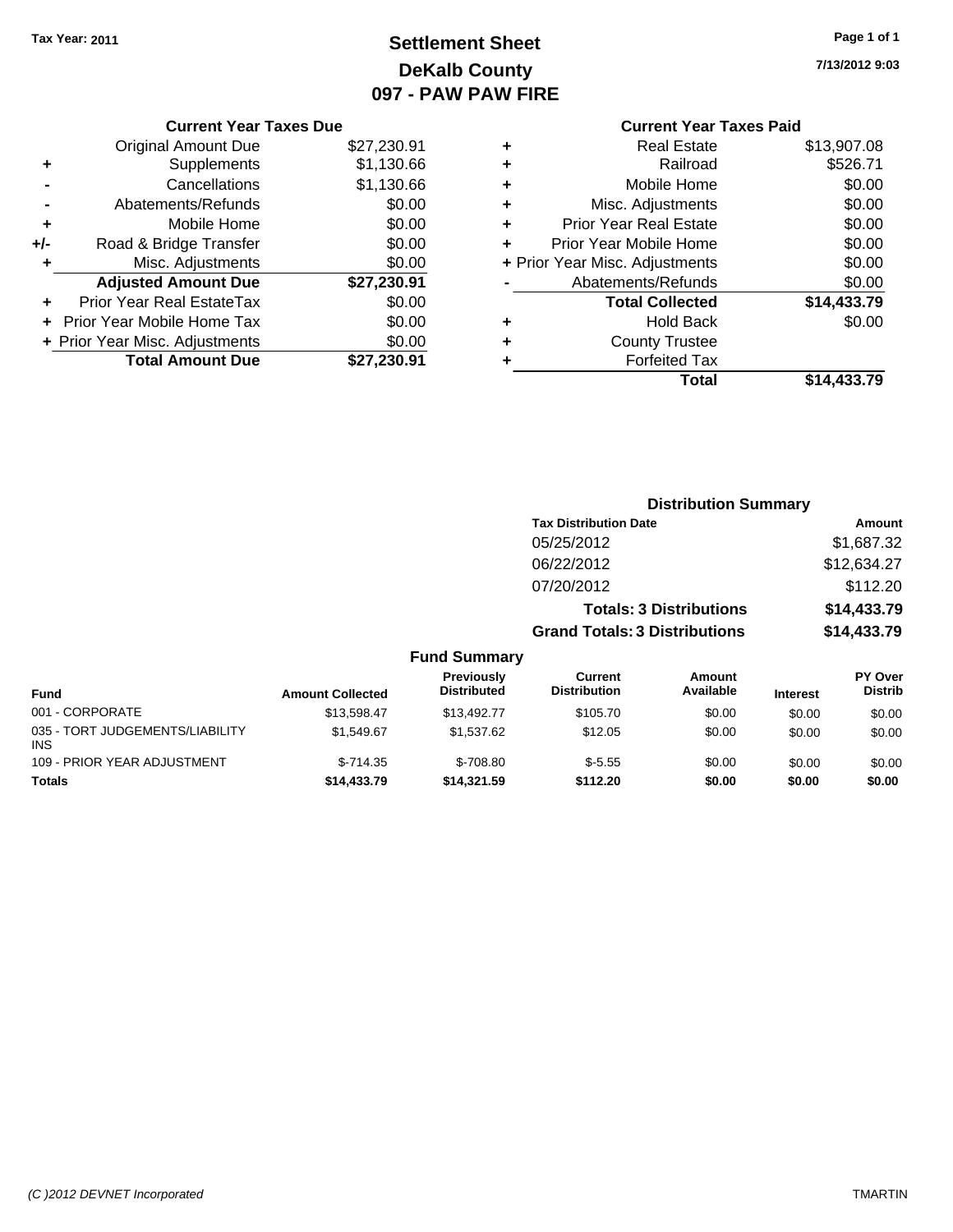# **Settlement Sheet Tax Year: 2011 Page 1 of 1 DeKalb County 098 - SANDWICH FIRE**

**7/13/2012 9:03**

## **Current Year Taxes Paid**

|   | <b>Real Estate</b>             | \$281,789.11 |
|---|--------------------------------|--------------|
| ٠ | Railroad                       | \$740.38     |
| ٠ | Mobile Home                    | \$0.00       |
| ٠ | Misc. Adjustments              | \$190.42     |
| ٠ | <b>Prior Year Real Estate</b>  | (\$86.20)    |
|   | Prior Year Mobile Home         | \$0.00       |
|   | + Prior Year Misc. Adjustments | \$0.00       |
|   | Abatements/Refunds             | \$4.45       |
|   | <b>Total Collected</b>         | \$282,629.26 |
| ÷ | Hold Back                      | \$0.00       |
| ٠ | <b>County Trustee</b>          |              |
|   | <b>Forfeited Tax</b>           |              |
|   | Total                          | \$282,629.26 |

**Distribution Summary**

|     | <b>Current Year Taxes Due</b>  |              |
|-----|--------------------------------|--------------|
|     | <b>Original Amount Due</b>     | \$534,262.70 |
| ٠   | Supplements                    | \$1,865.16   |
|     | Cancellations                  | \$2,072.22   |
|     | Abatements/Refunds             | \$4.45       |
| ٠   | Mobile Home                    | \$0.00       |
| +/- | Road & Bridge Transfer         | \$0.00       |
| ٠   | Misc. Adjustments              | \$190.42     |
|     | <b>Adjusted Amount Due</b>     | \$534,241.61 |
|     | Prior Year Real EstateTax      | (\$86.20)    |
|     | Prior Year Mobile Home Tax     | \$0.00       |
|     | + Prior Year Misc. Adjustments | \$0.00       |
|     | <b>Total Amount Due</b>        | \$534,155.41 |

|               |                                 |                           |                                      |                                                  | <b>Tax Distribution Date</b>          |                                |                            | Amount                    |
|---------------|---------------------------------|---------------------------|--------------------------------------|--------------------------------------------------|---------------------------------------|--------------------------------|----------------------------|---------------------------|
|               |                                 |                           |                                      |                                                  | 05/25/2012                            |                                |                            | \$52,878.12               |
|               |                                 |                           |                                      |                                                  | 06/22/2012                            |                                |                            | \$219,858.14              |
|               |                                 |                           |                                      |                                                  | 07/20/2012                            |                                | \$9,893.00<br>\$282,629.26 |                           |
|               |                                 |                           |                                      |                                                  |                                       | <b>Totals: 3 Distributions</b> |                            |                           |
|               |                                 |                           |                                      |                                                  | <b>Grand Totals: 3 Distributions</b>  |                                | \$282,629.26               |                           |
|               |                                 |                           |                                      | <b>Fund Summary</b>                              |                                       |                                |                            |                           |
| <b>Fund</b>   |                                 |                           | <b>Amount Collected</b>              | <b>Previously</b><br><b>Distributed</b>          | <b>Current</b><br><b>Distribution</b> | <b>Amount</b><br>Available     | <b>Interest</b>            | PY Over<br><b>Distrib</b> |
|               | 001 - CORPORATE                 |                           | \$244,221.64                         | \$235,673.03                                     | \$8,548.61                            | \$0.00                         | \$0.00                     | \$0.00                    |
|               | 027 - AUDIT                     |                           | \$2,407.99                           | \$2,323.71                                       | \$84.28                               | \$0.00                         | \$0.00                     | \$0.00                    |
| <b>INS</b>    | 035 - TORT JUDGEMENTS/LIABILITY |                           | \$35,999.63                          | \$34,739.52                                      | \$1,260.11                            | \$0.00                         | \$0.00                     | \$0.00                    |
| <b>Totals</b> |                                 |                           | \$282,629.26                         | \$272,736.26                                     | \$9,893.00                            | \$0.00                         | \$0.00                     | \$0.00                    |
|               |                                 |                           |                                      | <b>Miscellaneous Adjustment Detail</b>           |                                       |                                |                            |                           |
|               | Year Source                     | <b>Account Type</b>       | <b>Amount Adjustment Description</b> |                                                  |                                       |                                |                            |                           |
|               | 2011 RE - Real Estate           | <b>Back Tax Collected</b> |                                      | \$19.30 BYRNE REDEMPTION 19-10-201-031 by TBA    |                                       |                                |                            |                           |
| 2011          | <b>RE</b> - Real Estate         | <b>Back Tax Collected</b> |                                      | \$17.88 SHISSLER REDEMPTION 18-10-203-008 by TBA |                                       |                                |                            |                           |
|               | 2011 RE - Real Estate           | <b>Back Tax Collected</b> |                                      | \$41.47 PRIMUS REDEMPTION 8 PARCELS by TBA       |                                       |                                |                            |                           |

# **Abatement Detail Year Source Account Type Amount Adjustment Description**

**Totals \$190.42 5 entries**

2011 RE - Real Estate Back Tax Collected \$41.36 BYRNE REDEMPTION 19-10-201-018 by TBA 2011 RE - Real Estate Back Tax Collected \$70.41 DOBSON REDEMPTION 19-26-481-012 by TBA

2011 RE - Real Estate PTAB Decision<br>2011 RE - Real Estate PTAB Decision 61 19-27-427-012 PTAB INTEREST REFUND by TBA \$1.39 19-26-432-011 PTAB INTEREST REFUND by TBA **Totals \$4.44 2 entries**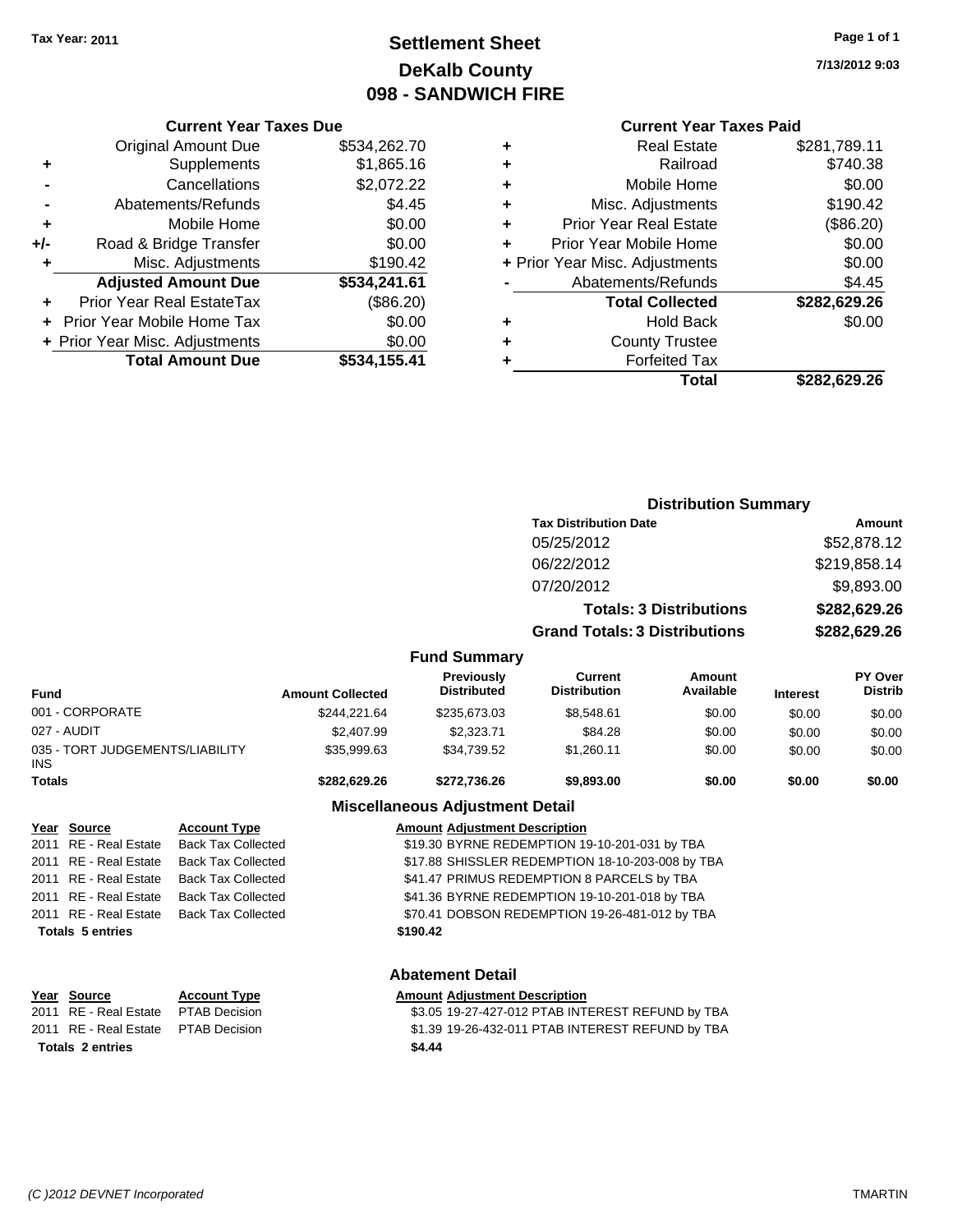# **Settlement Sheet Tax Year: 2011 Page 1 of 1 DeKalb County 099 - SHABBONA FIRE**

**7/13/2012 9:03**

#### **Current Year Taxes Due**

|     | + Prior Year Misc. Adjustments<br><b>Total Amount Due</b> | \$0.00<br>\$172.002.11 |
|-----|-----------------------------------------------------------|------------------------|
|     | <b>Prior Year Mobile Home Tax</b>                         | \$0.00                 |
|     | <b>Prior Year Real EstateTax</b>                          | (\$317.07)             |
|     | <b>Adjusted Amount Due</b>                                | \$172,319.18           |
| ٠   | Misc. Adjustments                                         | \$153.82               |
| +/- | Road & Bridge Transfer                                    | \$0.00                 |
| ٠   | Mobile Home                                               | \$0.00                 |
|     | Abatements/Refunds                                        | \$14.46                |
|     | Cancellations                                             | \$1,888.21             |
| ٠   | Supplements                                               | \$1,659.45             |
|     | <b>Original Amount Due</b>                                | \$172,408.58           |

## **Current Year Taxes Paid**

|   | Total                          | \$94,482.57 |
|---|--------------------------------|-------------|
| ٠ | <b>Forfeited Tax</b>           |             |
| ٠ | <b>County Trustee</b>          |             |
| ٠ | <b>Hold Back</b>               | \$0.00      |
|   | <b>Total Collected</b>         | \$94,482.57 |
|   | Abatements/Refunds             | \$14.46     |
|   | + Prior Year Misc. Adjustments | \$0.00      |
| ٠ | Prior Year Mobile Home         | \$0.00      |
| ٠ | <b>Prior Year Real Estate</b>  | (\$317.07)  |
| ٠ | Misc. Adjustments              | \$153.82    |
| ٠ | Mobile Home                    | \$0.00      |
| ٠ | Railroad                       | \$1,697.60  |
| ٠ | <b>Real Estate</b>             | \$92,962.68 |

|                                               |                         |                                         | <b>Distribution Summary</b>           |                                |                 |                           |
|-----------------------------------------------|-------------------------|-----------------------------------------|---------------------------------------|--------------------------------|-----------------|---------------------------|
|                                               |                         |                                         | <b>Tax Distribution Date</b>          |                                |                 | Amount                    |
|                                               |                         |                                         | 05/25/2012                            |                                |                 | \$11,023.46               |
|                                               |                         |                                         | 06/22/2012                            |                                |                 | \$81,773.92               |
|                                               |                         |                                         | 07/20/2012                            |                                |                 | \$1,685.19                |
|                                               |                         |                                         |                                       | <b>Totals: 3 Distributions</b> |                 | \$94,482.57               |
|                                               |                         |                                         | <b>Grand Totals: 3 Distributions</b>  |                                |                 | \$94,482.57               |
|                                               |                         | <b>Fund Summary</b>                     |                                       |                                |                 |                           |
| <b>Fund</b>                                   | <b>Amount Collected</b> | <b>Previously</b><br><b>Distributed</b> | <b>Current</b><br><b>Distribution</b> | <b>Amount</b><br>Available     | <b>Interest</b> | PY Over<br><b>Distrib</b> |
| 001 - CORPORATE                               | \$64,961.87             | \$63,803.21                             | \$1,158.66                            | \$0.00                         | \$0.00          | \$0.00                    |
| 035 - TORT JUDGEMENTS/LIABILITY<br><b>INS</b> | \$12,900.46             | \$12,670.37                             | \$230.09                              | \$0.00                         | \$0.00          | \$0.00                    |
| 064 - AMBULANCE                               | \$16,620.24             | \$16,323.80                             | \$296.44                              | \$0.00                         | \$0.00          | \$0.00                    |
| <b>Totals</b>                                 | \$94,482.57             | \$92,797.38                             | \$1,685.19                            | \$0.00                         | \$0.00          | \$0.00                    |

## **Miscellaneous Adjustment Detail**

**Year Source Account Type Amount Adjustment Description** 2011 RE - Real Estate Back Tax Collected \$106.68 HAREAS REDEMPTION 13-35-202-017 by TBA 2011 RE - Real Estate Paymt In Lieu of Tax **\$47.14 SEQUOYA APARTMENTS - HOUSING AUTHORITY by TBA Totals \$153.82 2 entries**

# **Year Source Account Type Amount Adjustment Description**

**Totals \$14.46 2 entries**

## **Abatement Detail**

\$0.31 13-15-176-011 PTAB INTEREST REFUND by TBA 2011 RE - Real Estate \$14.15 13-15-327-010 PTAB INTEREST REFUND by TBA PTAB Decision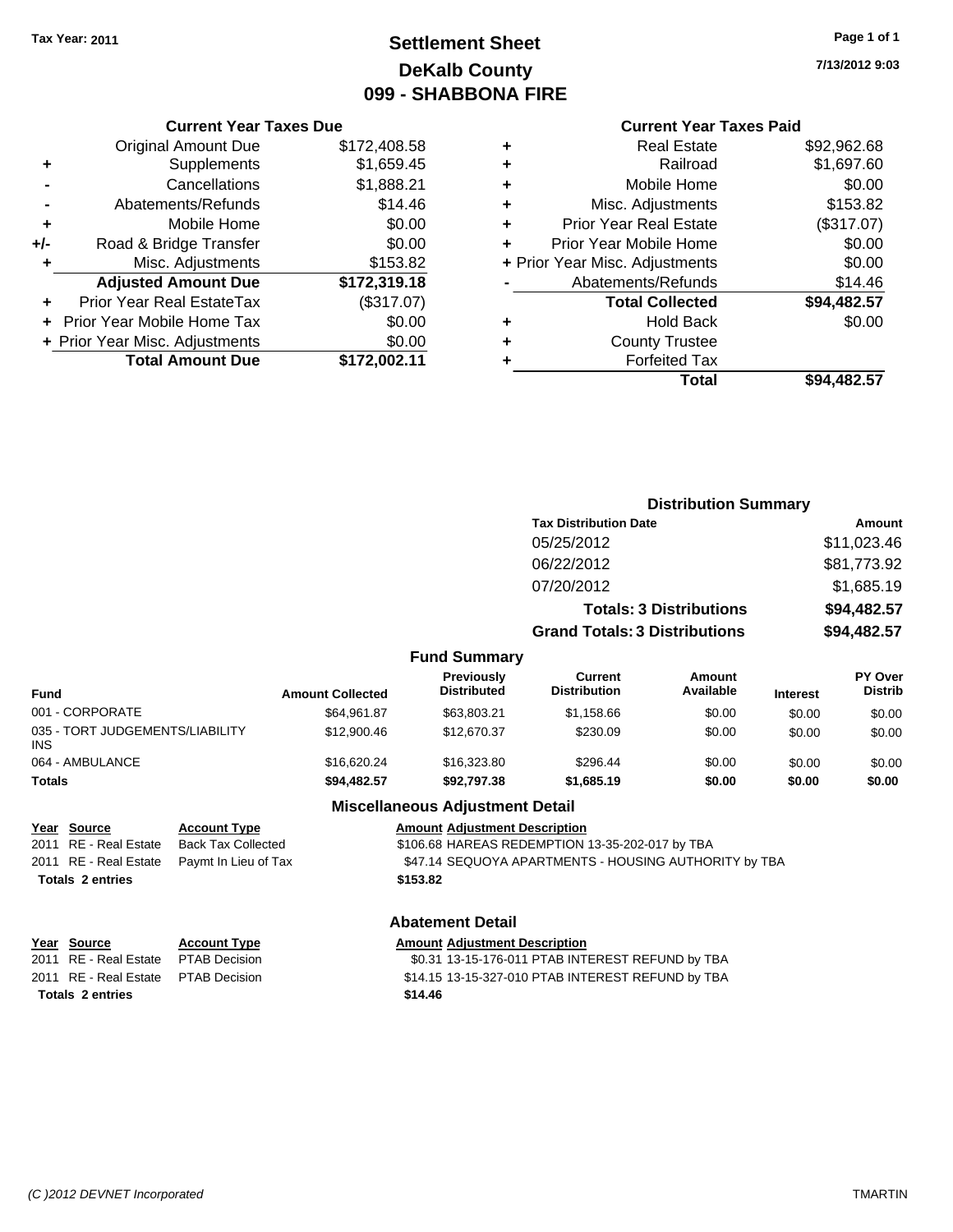# **Settlement Sheet Tax Year: 2011 Page 1 of 1 DeKalb County 100 - SOMONAUK FIRE**

#### **Current Year Taxes Due**

|       | <b>Original Amount Due</b>        | \$248,900.21 |
|-------|-----------------------------------|--------------|
| ٠     | Supplements                       | \$1,317.08   |
|       | Cancellations                     | \$1,540.58   |
|       | Abatements/Refunds                | \$0.00       |
| ٠     | Mobile Home                       | \$0.00       |
| $+/-$ | Road & Bridge Transfer            | \$0.00       |
| ٠     | Misc. Adjustments                 | \$0.00       |
|       | <b>Adjusted Amount Due</b>        | \$248,676.71 |
|       | Prior Year Real EstateTax         | \$0.00       |
|       | <b>Prior Year Mobile Home Tax</b> | \$0.00       |
|       | + Prior Year Misc. Adjustments    | \$0.00       |
|       | <b>Total Amount Due</b>           | \$248.676.71 |

#### **Current Year Taxes Paid**

|   | <b>Real Estate</b>             | \$137,405.57 |
|---|--------------------------------|--------------|
| ٠ | Railroad                       | \$1,535.06   |
| ٠ | Mobile Home                    | \$0.00       |
| ٠ | Misc. Adjustments              | \$0.00       |
| ٠ | <b>Prior Year Real Estate</b>  | \$0.00       |
|   | Prior Year Mobile Home         | \$0.00       |
|   | + Prior Year Misc. Adjustments | \$0.00       |
|   | Abatements/Refunds             | \$0.00       |
|   | <b>Total Collected</b>         | \$138,940.63 |
| ٠ | <b>Hold Back</b>               | \$0.00       |
| ٠ | <b>County Trustee</b>          |              |
| ٠ | <b>Forfeited Tax</b>           |              |
|   | Total                          | \$138,940.63 |
|   |                                |              |

# **7/13/2012 9:03**

| <b>Distribution Summary</b>          |              |  |  |  |
|--------------------------------------|--------------|--|--|--|
| <b>Tax Distribution Date</b>         | Amount       |  |  |  |
| 05/25/2012                           | \$26,890.47  |  |  |  |
| 06/22/2012                           | \$108,529.32 |  |  |  |
| 07/20/2012                           | \$3,520.84   |  |  |  |
| <b>Totals: 3 Distributions</b>       | \$138,940.63 |  |  |  |
| <b>Grand Totals: 3 Distributions</b> | \$138,940.63 |  |  |  |

#### **Fund Summary Fund Interest Amount Collected Distributed PY Over Distrib Amount Available Current Distribution Previously** 001 - CORPORATE 6000 \$1,588.24 \$71,723.47 \$1,864.77 \$0.00 \$0.00 \$0.00 \$0.00 064 - AMBULANCE \$65,352.39 \$63,696.32 \$1,656.07 \$0.00 \$0.00 \$0.00 **Totals \$138,940.63 \$135,419.79 \$3,520.84 \$0.00 \$0.00 \$0.00**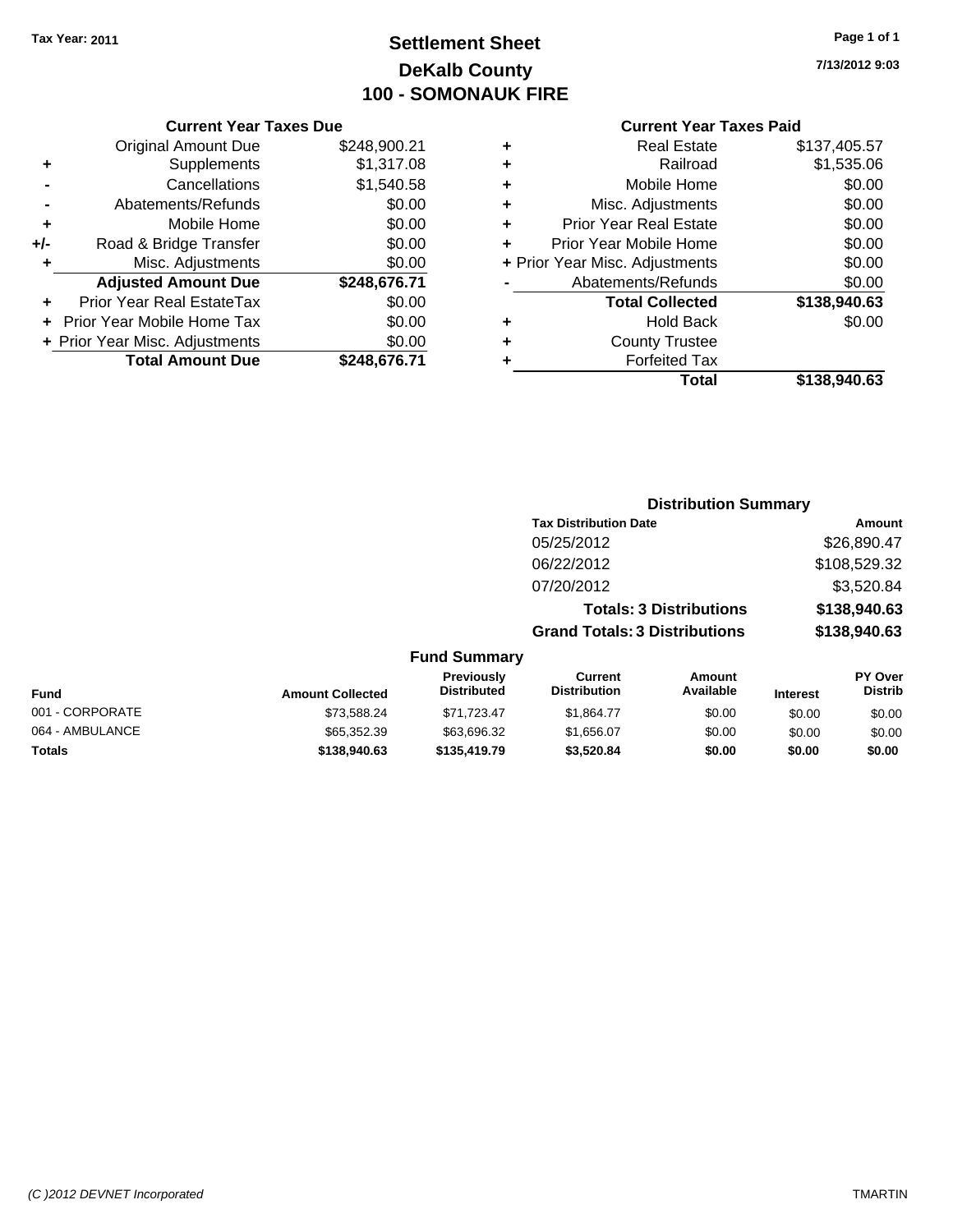# **Settlement Sheet Tax Year: 2011 Page 1 of 1 DeKalb County 101 - SYCAMORE FIRE**

**7/13/2012 9:03**

|   | <b>Current Year Taxes Paid</b> |              |
|---|--------------------------------|--------------|
| ٠ | <b>Real Estate</b>             | \$167,608.54 |
| ٠ | Railroad                       | \$0.00       |
| ٠ | Mobile Home                    | \$0.00       |
| ٠ | Misc. Adjustments              | \$0.00       |
| ٠ | Prior Year Real Estate         | \$0.00       |
|   | Prior Year Mobile Home         | \$0.00       |
|   | + Prior Year Misc. Adjustments | \$0.00       |
|   | Abatements/Refunds             | \$0.00       |
|   | <b>Total Collected</b>         | \$167,608.54 |
| ٠ | <b>Hold Back</b>               | \$0.00       |
| ٠ | <b>County Trustee</b>          |              |
|   | <b>Forfeited Tax</b>           |              |
|   | Total                          | \$167,608.54 |

## **Current Year Taxes Due** Original Amount Due \$311,773.42 **+** Supplements \$1,865.60 **-** Cancellations \$1,995.05 **-** Abatements/Refunds \$0.00 **+** Mobile Home \$0.00 **+/-** Road & Bridge Transfer \$0.00 **+** Misc. Adjustments \$0.00 **Adjusted Amount Due \$311,643.97 +** Prior Year Real EstateTax \$0.00 **+** Prior Year Mobile Home Tax \$0.00 **+ Prior Year Misc. Adjustments**  $$0.00$ **Total Amount Due \$311,643.97**

## **Distribution Summary**

| Amount       |
|--------------|
| \$32,177.51  |
| \$132,791.17 |
| \$2,639.86   |
| \$167,608.54 |
| \$167,608.54 |
|              |

#### **Fund Summary**

| <b>Fund</b>     | <b>Amount Collected</b> | <b>Previously</b><br>Distributed | Current<br>Distribution | Amount<br>Available | <b>Interest</b> | <b>PY Over</b><br><b>Distrib</b> |
|-----------------|-------------------------|----------------------------------|-------------------------|---------------------|-----------------|----------------------------------|
| 001 - CORPORATE | \$83,206.25             | \$81.895.74                      | \$1.310.51              | \$0.00              | \$0.00          | \$0.00                           |
| 064 - AMBULANCE | \$84,402.29             | \$83.072.94                      | \$1.329.35              | \$0.00              | \$0.00          | \$0.00                           |
| <b>Totals</b>   | \$167.608.54            | \$164.968.68                     | \$2,639.86              | \$0.00              | \$0.00          | \$0.00                           |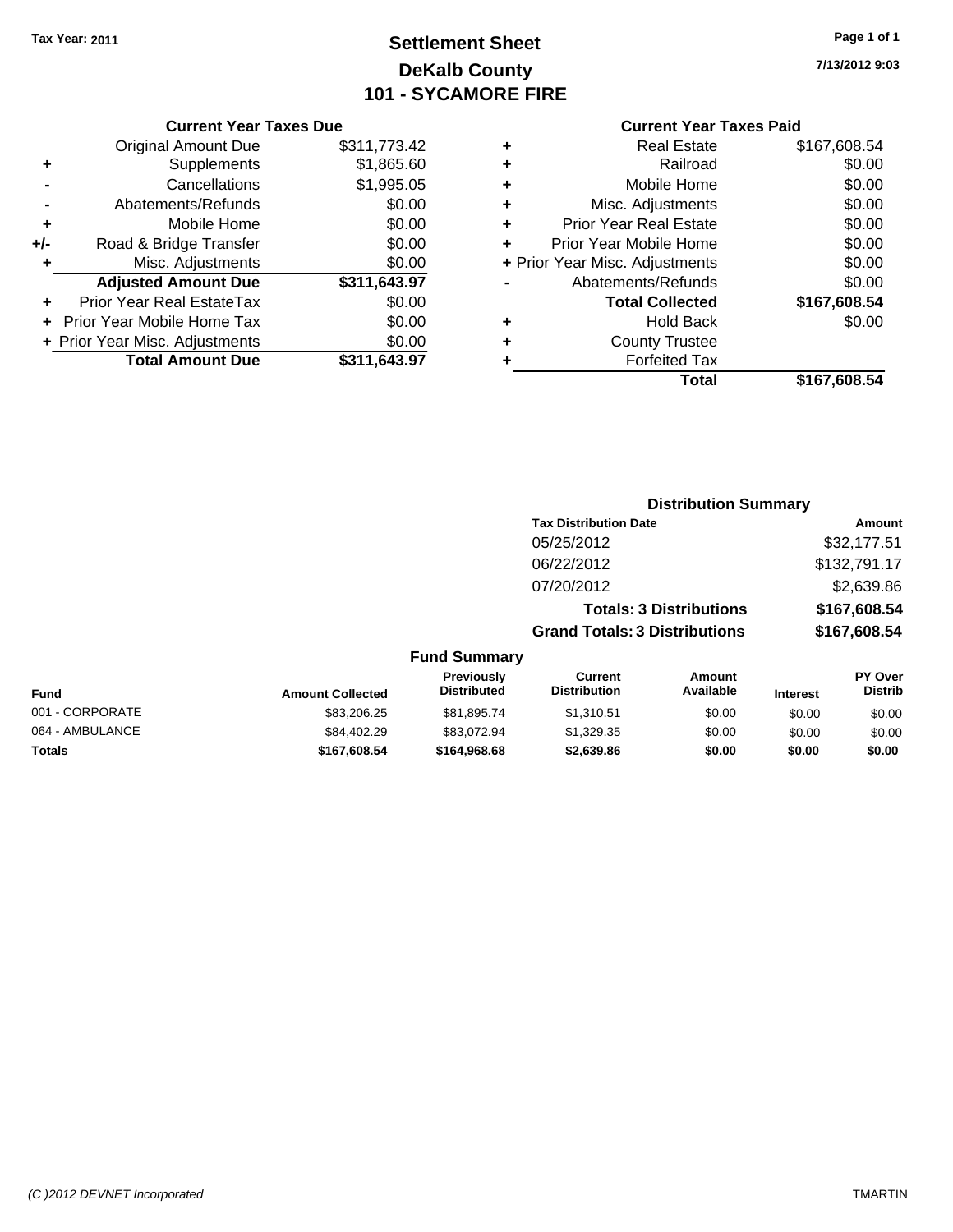# **Settlement Sheet Tax Year: 2011 Page 1 of 1 DeKalb County 102 - WATERMAN FIRE**

**7/13/2012 9:03**

|     | <b>Adjusted Amount Due</b><br>Prior Year Real EstateTax | \$136,549.90<br>(\$55.17) |
|-----|---------------------------------------------------------|---------------------------|
|     |                                                         |                           |
|     |                                                         |                           |
| ٠   | Misc. Adjustments                                       | \$0.00                    |
| +/- | Road & Bridge Transfer                                  | \$0.00                    |
| ٠   | Mobile Home                                             | \$0.00                    |
|     | Abatements/Refunds                                      | \$3.83                    |
|     | Cancellations                                           | \$350.16                  |
| ٠   | Supplements                                             | \$285.23                  |
|     | <b>Original Amount Due</b>                              | \$136,618.66              |

| ٠ | <b>Real Estate</b>             | \$71,839.53 |
|---|--------------------------------|-------------|
| ٠ | Railroad                       | \$897.60    |
| ٠ | Mobile Home                    | \$0.00      |
| ٠ | Misc. Adjustments              | \$0.00      |
| ٠ | <b>Prior Year Real Estate</b>  | (\$55.17)   |
| ÷ | Prior Year Mobile Home         | \$0.00      |
|   | + Prior Year Misc. Adjustments | \$0.00      |
|   | Abatements/Refunds             | \$3.83      |
|   | <b>Total Collected</b>         | \$72,678.13 |
| ٠ | <b>Hold Back</b>               | \$0.00      |
| ٠ | <b>County Trustee</b>          |             |
| ٠ | <b>Forfeited Tax</b>           |             |
|   | Total                          | \$72,678.13 |
|   |                                |             |

|                         |                      |                         |                                         | <b>Distribution Summary</b>                      |                                |                 |                           |
|-------------------------|----------------------|-------------------------|-----------------------------------------|--------------------------------------------------|--------------------------------|-----------------|---------------------------|
|                         |                      |                         |                                         | <b>Tax Distribution Date</b>                     |                                | Amount          |                           |
|                         |                      |                         |                                         | 05/25/2012                                       |                                |                 | \$9,073.71                |
|                         |                      |                         |                                         | 06/22/2012                                       |                                |                 | \$62,183.93               |
|                         |                      |                         |                                         | 07/20/2012                                       |                                |                 | \$1,420.49                |
|                         |                      |                         |                                         |                                                  | <b>Totals: 3 Distributions</b> |                 | \$72,678.13               |
|                         |                      |                         |                                         | <b>Grand Totals: 3 Distributions</b>             |                                |                 | \$72,678.13               |
|                         |                      |                         | <b>Fund Summary</b>                     |                                                  |                                |                 |                           |
| <b>Fund</b>             |                      | <b>Amount Collected</b> | <b>Previously</b><br><b>Distributed</b> | <b>Current</b><br><b>Distribution</b>            | Amount<br>Available            | <b>Interest</b> | PY Over<br><b>Distrib</b> |
| 001 - CORPORATE         |                      | \$72,678.13             | \$71,257.64                             | \$1,420.49                                       | \$0.00                         | \$0.00          | \$0.00                    |
| Totals                  |                      | \$72,678.13             | \$71,257.64                             | \$1,420.49                                       | \$0.00                         | \$0.00          | \$0.00                    |
|                         |                      |                         | <b>Abatement Detail</b>                 |                                                  |                                |                 |                           |
| Year Source             | <b>Account Type</b>  |                         | <b>Amount Adjustment Description</b>    |                                                  |                                |                 |                           |
| 2011 RE - Real Estate   | <b>PTAB Decision</b> |                         |                                         | \$1.45 14-15-376-004 PTAB INTEREST REFUND by TBA |                                |                 |                           |
| 2011 RE - Real Estate   | <b>PTAB Decision</b> |                         |                                         | \$2.38 14-15-102-005 PTAB INTEREST REFUND by TBA |                                |                 |                           |
| <b>Totals 2 entries</b> |                      |                         | \$3.83                                  |                                                  |                                |                 |                           |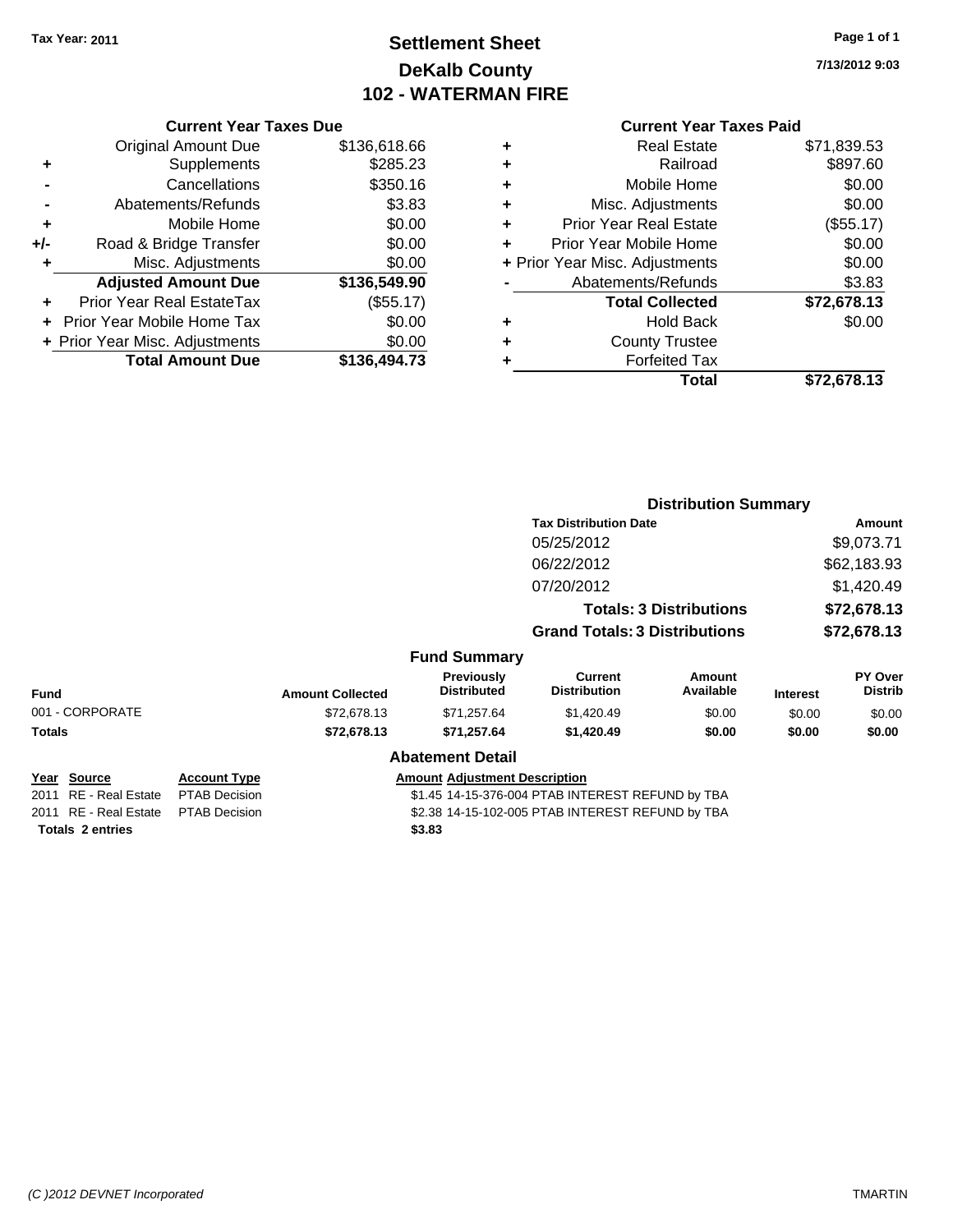# **Settlement Sheet Tax Year: 2011 Page 1 of 1 DeKalb County 103 - EARLVILLE LIBRARY DISTRICT**

**Current Year Taxes Due**

|     | <b>Total Amount Due</b>           | \$3,815.35 |
|-----|-----------------------------------|------------|
|     | + Prior Year Misc. Adjustments    | \$0.00     |
|     | <b>Prior Year Mobile Home Tax</b> | \$0.00     |
|     | Prior Year Real EstateTax         | \$0.00     |
|     | <b>Adjusted Amount Due</b>        | \$3,815.35 |
| ٠   | Misc. Adjustments                 | \$0.00     |
| +/- | Road & Bridge Transfer            | \$0.00     |
| ÷   | Mobile Home                       | \$0.00     |
|     | Abatements/Refunds                | \$0.00     |
|     | Cancellations                     | \$3,815.34 |
| ٠   | Supplements                       | \$3,815.34 |
|     | <b>Original Amount Due</b>        | \$3,815.35 |
|     |                                   |            |

### **Current Year Taxes Paid**

| ٠ | <b>Real Estate</b>             | \$2,327.60 |
|---|--------------------------------|------------|
| ٠ | Railroad                       | \$0.00     |
| ٠ | Mobile Home                    | \$0.00     |
| ٠ | Misc. Adjustments              | \$0.00     |
| ÷ | <b>Prior Year Real Estate</b>  | \$0.00     |
|   | Prior Year Mobile Home         | \$0.00     |
|   | + Prior Year Misc. Adjustments | \$0.00     |
|   | Abatements/Refunds             | \$0.00     |
|   | <b>Total Collected</b>         | \$2,327.60 |
| ٠ | Hold Back                      | \$0.00     |
| ٠ | <b>County Trustee</b>          |            |
| ٠ | <b>Forfeited Tax</b>           |            |
|   | Total                          | \$2,327.60 |
|   |                                |            |

| <b>Distribution Summary</b>  |        |
|------------------------------|--------|
| <b>Tax Distribution Date</b> | Amount |

| TAA DISU IDUUUTI DALE                | <u>Allivulit</u> |
|--------------------------------------|------------------|
| 05/25/2012                           | \$229.34         |
| 06/22/2012                           | \$2,042.71       |
| 07/20/2012                           | \$55.55          |
| <b>Totals: 3 Distributions</b>       | \$2,327.60       |
| <b>Grand Totals: 3 Distributions</b> | \$2,327.60       |
|                                      |                  |

## **Fund Summary**

|                                                     |                         | <b>Previously</b>  | Current             | Amount    |                 | <b>PY Over</b> |
|-----------------------------------------------------|-------------------------|--------------------|---------------------|-----------|-----------------|----------------|
| <b>Fund</b>                                         | <b>Amount Collected</b> | <b>Distributed</b> | <b>Distribution</b> | Available | <b>Interest</b> | <b>Distrib</b> |
| 001 - CORPORATE                                     | \$1,405.52              | \$1.371.98         | \$33.54             | \$0.00    | \$0.00          | \$0.00         |
| 004 - OPERATIONS & MAINTENANCE                      | \$187.39                | \$182.92           | \$4.47              | \$0.00    | \$0.00          | \$0.00         |
| 027 - AUDIT                                         | \$43.09                 | \$42.06            | \$1.03              | \$0.00    | \$0.00          | \$0.00         |
| 031 - WORKING CASH                                  | \$468.50                | \$457.32           | \$11.18             | \$0.00    | \$0.00          | \$0.00         |
| 035 - TORT JUDGMENTS, LIABILITY<br><b>INSURANCE</b> | \$100.83                | \$98.42            | \$2.41              | \$0.00    | \$0.00          | \$0.00         |
| 047 - SOCIAL SECURITY                               | \$122.27                | \$119.35           | \$2.92              | \$0.00    | \$0.00          | \$0.00         |
| <b>Totals</b>                                       | \$2,327.60              | \$2,272.05         | \$55.55             | \$0.00    | \$0.00          | \$0.00         |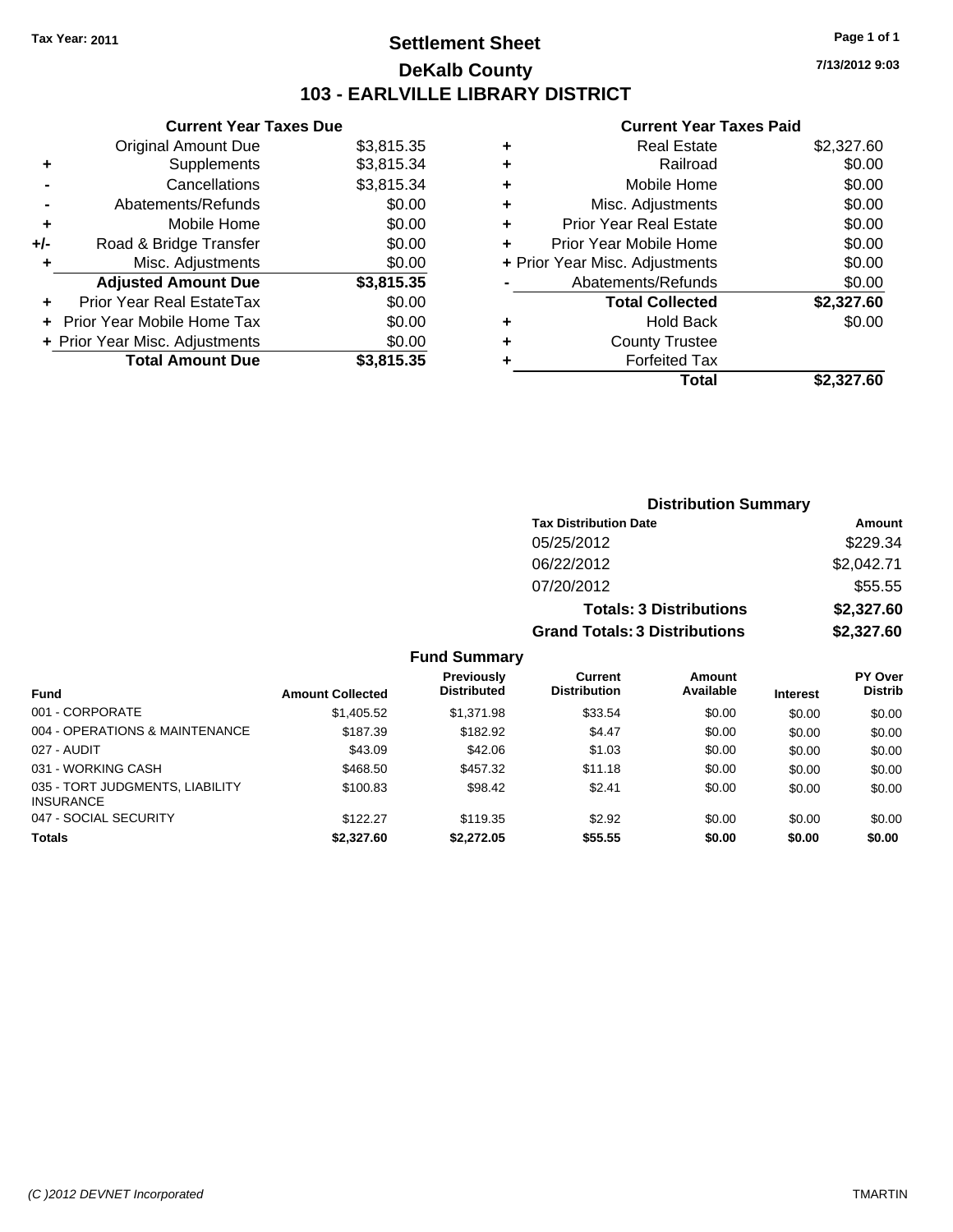# **Settlement Sheet Tax Year: 2011 Page 1 of 1 DeKalb County 110 - DEKALB PARK**

**7/13/2012 9:03**

## **Current Year Taxes Paid**

| <b>Currer</b>            |   |                | <b>Current Year Taxes Due</b>  |       |
|--------------------------|---|----------------|--------------------------------|-------|
| Rea                      |   | \$3,499,929.40 | Original Amount Due            |       |
| Б                        | ٠ | \$95,403.87    | Supplements                    | ٠     |
| Mobile                   | ٠ | \$158,810.47   | Cancellations                  |       |
| Misc. Adjus              |   | \$0.00         | Abatements/Refunds             |       |
| Prior Year Rea           | ٠ | \$0.00         | Mobile Home                    | ٠     |
| <b>Prior Year Mobile</b> |   | \$0.00         | Road & Bridge Transfer         | $+/-$ |
| + Prior Year Misc. Adjus |   | \$859.45       | Misc. Adjustments              | ٠     |
| Abatements/F             |   | \$3,437,382.25 | <b>Adjusted Amount Due</b>     |       |
| <b>Total Co</b>          |   | \$277.46       | Prior Year Real EstateTax      |       |
| Ho                       |   | \$0.00         | + Prior Year Mobile Home Tax   |       |
| County                   | ٠ | \$0.00         | + Prior Year Misc. Adjustments |       |
| Forfei                   |   | \$3,437,659.71 | <b>Total Amount Due</b>        |       |
|                          |   |                |                                |       |

|   | Total                          | \$1,757,826.02 |
|---|--------------------------------|----------------|
|   | <b>Forfeited Tax</b>           |                |
|   | <b>County Trustee</b>          |                |
| ٠ | <b>Hold Back</b>               | \$0.00         |
|   | <b>Total Collected</b>         | \$1,757,826.02 |
|   | Abatements/Refunds             | \$0.00         |
|   | + Prior Year Misc. Adjustments | \$0.00         |
|   | Prior Year Mobile Home         | \$0.00         |
| ÷ | <b>Prior Year Real Estate</b>  | \$277.46       |
| ÷ | Misc. Adjustments              | \$859.45       |
|   | Mobile Home                    | \$0.00         |
|   | Railroad                       | \$3,314.13     |
| ٠ | <b>Real Estate</b>             | \$1,753,374.98 |

## **Distribution Summary**

| <b>Tax Distribution Date</b>         | Amount         |
|--------------------------------------|----------------|
| 05/25/2012                           | \$334,401.31   |
| 06/22/2012                           | \$1,399,646.26 |
| 07/20/2012                           | \$23,778.45    |
| <b>Totals: 3 Distributions</b>       | \$1,757,826.02 |
| <b>Grand Totals: 3 Distributions</b> | \$1,757,826.02 |

## **Fund Summary**

| <b>Fund</b>                                   | <b>Amount Collected</b> | <b>Previously</b><br><b>Distributed</b> | Current<br><b>Distribution</b> | Amount<br>Available | <b>Interest</b> | PY Over<br><b>Distrib</b> |
|-----------------------------------------------|-------------------------|-----------------------------------------|--------------------------------|---------------------|-----------------|---------------------------|
| 001 - CORPORATE                               | \$440.430.40            | \$434.472.60                            | \$5,957.80                     | \$0.00              | \$0.00          | \$0.00                    |
| 003 - BONDS AND INTEREST                      | \$571,418.24            | \$563,688.56                            | \$7,729.68                     | \$0.00              | \$0.00          | \$0.00                    |
| $005 - I. M. R. F.$                           | \$125,582.61            | \$123,883.83                            | \$1,698.78                     | \$0.00              | \$0.00          | \$0.00                    |
| 027 - AUDIT                                   | \$14,681.36             | \$14,482.76                             | \$198.60                       | \$0.00              | \$0.00          | \$0.00                    |
| 035 - TORT JUDGEMENTS/LIABILITY<br><b>INS</b> | \$45,717.52             | \$45,099.10                             | \$618.42                       | \$0.00              | \$0.00          | \$0.00                    |
| 047 - SOCIAL SECURITY                         | \$98,450.55             | \$97.118.79                             | \$1,331.76                     | \$0.00              | \$0.00          | \$0.00                    |
| 060 - UNEMPLOYMENT INSURANCE                  | \$24.134.95             | \$23,808.47                             | \$326.48                       | \$0.00              | \$0.00          | \$0.00                    |
| 062 - WORKERS COMPENSATION                    | \$32.651.62             | \$32,209.94                             | \$441.68                       | \$0.00              | \$0.00          | \$0.00                    |
| 122 - RECREATION                              | \$221.009.71            | \$218,020,07                            | \$2,989.64                     | \$0.00              | \$0.00          | \$0.00                    |
| 123 - AQUARIUM AND MUSEUM                     | \$66,299.91             | \$65,403.06                             | \$896.85                       | \$0.00              | \$0.00          | \$0.00                    |
| 126 - REC PROGRAMS/HANDICAPPED                | \$117,449.15            | \$115,860,39                            | \$1,588.76                     | \$0.00              | \$0.00          | \$0.00                    |
| <b>Totals</b>                                 | \$1,757,826.02          | \$1,734,047.57                          | \$23,778.45                    | \$0.00              | \$0.00          | \$0.00                    |

## **Miscellaneous Adjustment Detail**

| Year Source             | <b>Account Type</b>                        | <b>Amount Adjustment Description</b>             |
|-------------------------|--------------------------------------------|--------------------------------------------------|
|                         | 2011 RE - Real Estate Paymt In Lieu of Tax | \$859.45 DEKALB UNITS - HOUSING AUTHORITY by TBA |
| <b>Totals 1 entries</b> |                                            | \$859.45                                         |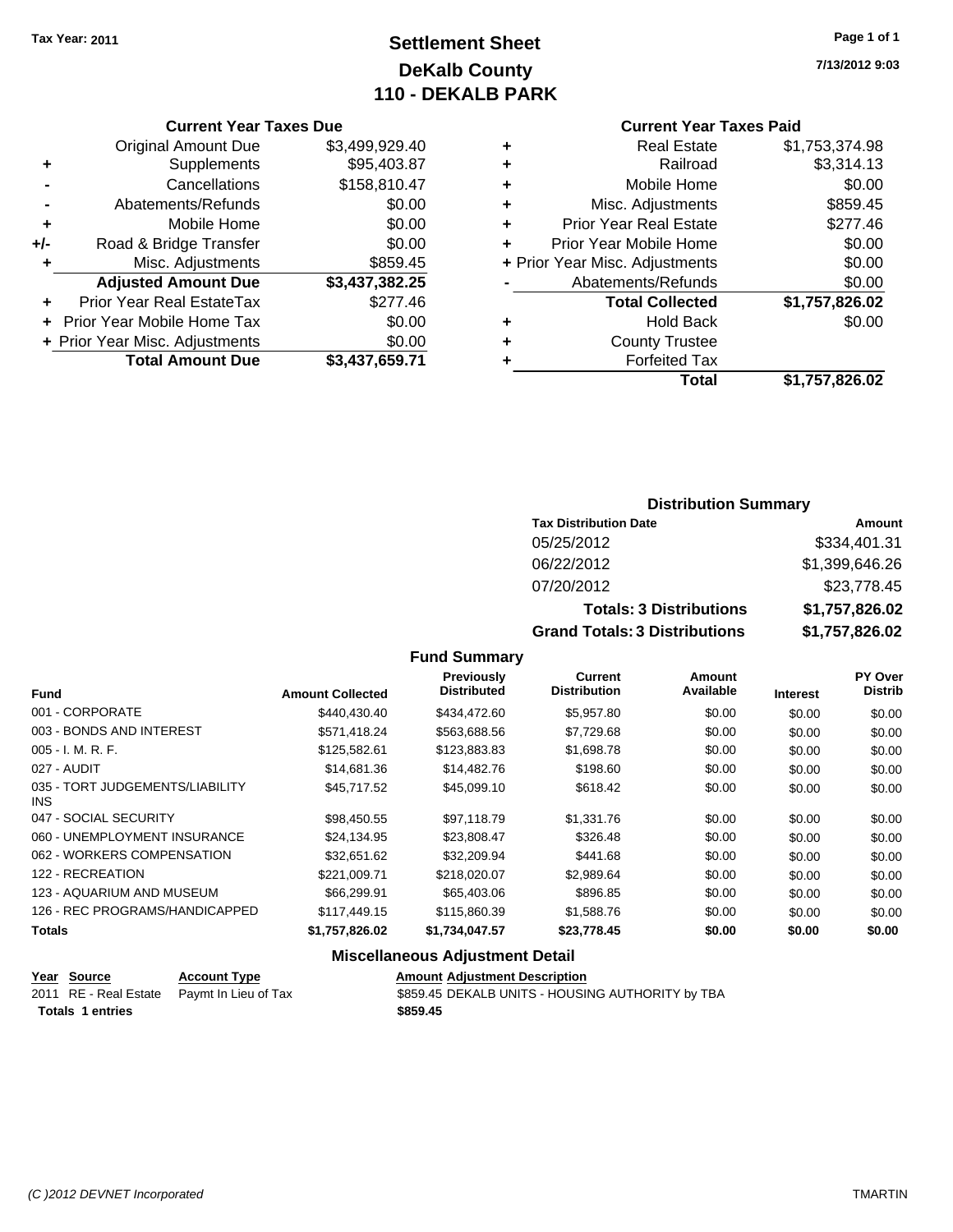# **Settlement Sheet Tax Year: 2011 Page 1 of 1 DeKalb County 111 - FRANKLIN TWP PARK**

**7/13/2012 9:03**

#### **Current Year Taxes Paid**

| <b>Current Year Taxes Due</b>     |                                |
|-----------------------------------|--------------------------------|
| <b>Original Amount Due</b>        | \$37,643.74                    |
| Supplements                       | \$269.94                       |
| Cancellations                     | \$290.24                       |
| Abatements/Refunds                | \$0.46                         |
| Mobile Home                       | \$0.00                         |
| Road & Bridge Transfer            | \$0.00                         |
| Misc. Adjustments                 | \$0.00                         |
| <b>Adjusted Amount Due</b>        | \$37,622.98                    |
| Prior Year Real EstateTax         | (\$6.54)                       |
| <b>Prior Year Mobile Home Tax</b> | \$0.00                         |
|                                   | \$0.00                         |
| <b>Total Amount Due</b>           | \$37.616.44                    |
|                                   | + Prior Year Misc. Adjustments |

| ٠ | <b>Real Estate</b>             | \$19,964.66 |
|---|--------------------------------|-------------|
| ٠ | Railroad                       | \$173.99    |
| ٠ | Mobile Home                    | \$0.00      |
| ٠ | Misc. Adjustments              | \$0.00      |
| ÷ | <b>Prior Year Real Estate</b>  | (\$6.54)    |
| ٠ | Prior Year Mobile Home         | \$0.00      |
|   | + Prior Year Misc. Adjustments | \$0.00      |
|   | Abatements/Refunds             | \$0.46      |
|   | <b>Total Collected</b>         | \$20,131.65 |
| ٠ | Hold Back                      | \$0.00      |
|   | <b>County Trustee</b>          |             |
| ٠ | <b>Forfeited Tax</b>           |             |
|   | Total                          | \$20,131.65 |
|   |                                |             |

|                                               |                         |                                                  |                                       | <b>Distribution Summary</b>    |                 |                           |
|-----------------------------------------------|-------------------------|--------------------------------------------------|---------------------------------------|--------------------------------|-----------------|---------------------------|
|                                               |                         |                                                  | <b>Tax Distribution Date</b>          |                                |                 | Amount                    |
|                                               |                         |                                                  | 05/25/2012                            |                                |                 | \$3,886.58                |
|                                               |                         |                                                  | 06/22/2012                            |                                |                 | \$15,822.49               |
|                                               |                         |                                                  | 07/20/2012                            |                                |                 | \$422.58                  |
|                                               |                         |                                                  |                                       | <b>Totals: 3 Distributions</b> |                 | \$20,131.65               |
|                                               |                         |                                                  | <b>Grand Totals: 3 Distributions</b>  |                                |                 | \$20,131.65               |
|                                               |                         | <b>Fund Summary</b>                              |                                       |                                |                 |                           |
| Fund                                          | <b>Amount Collected</b> | <b>Previously</b><br><b>Distributed</b>          | <b>Current</b><br><b>Distribution</b> | Amount<br>Available            | <b>Interest</b> | PY Over<br><b>Distrib</b> |
| 001 - CORPORATE                               | \$18,833.26             | \$18,437.93                                      | \$395.33                              | \$0.00                         | \$0.00          | \$0.00                    |
| 035 - TORT JUDGEMENTS/LIABILITY<br>INS.       | \$1,298.39              | \$1,271.14                                       | \$27.25                               | \$0.00                         | \$0.00          | \$0.00                    |
| Totals                                        | \$20,131.65             | \$19,709.07                                      | \$422.58                              | \$0.00                         | \$0.00          | \$0.00                    |
|                                               |                         | <b>Abatement Detail</b>                          |                                       |                                |                 |                           |
| <u> Year Source</u><br><b>Account Type</b>    |                         | <b>Amount Adjustment Description</b>             |                                       |                                |                 |                           |
| 2011 RE - Real Estate<br><b>PTAB Decision</b> |                         | \$0.46 01-26-475-004 PTAB INTEREST REFUND by TBA |                                       |                                |                 |                           |

**Totals \$0.46 1 entries**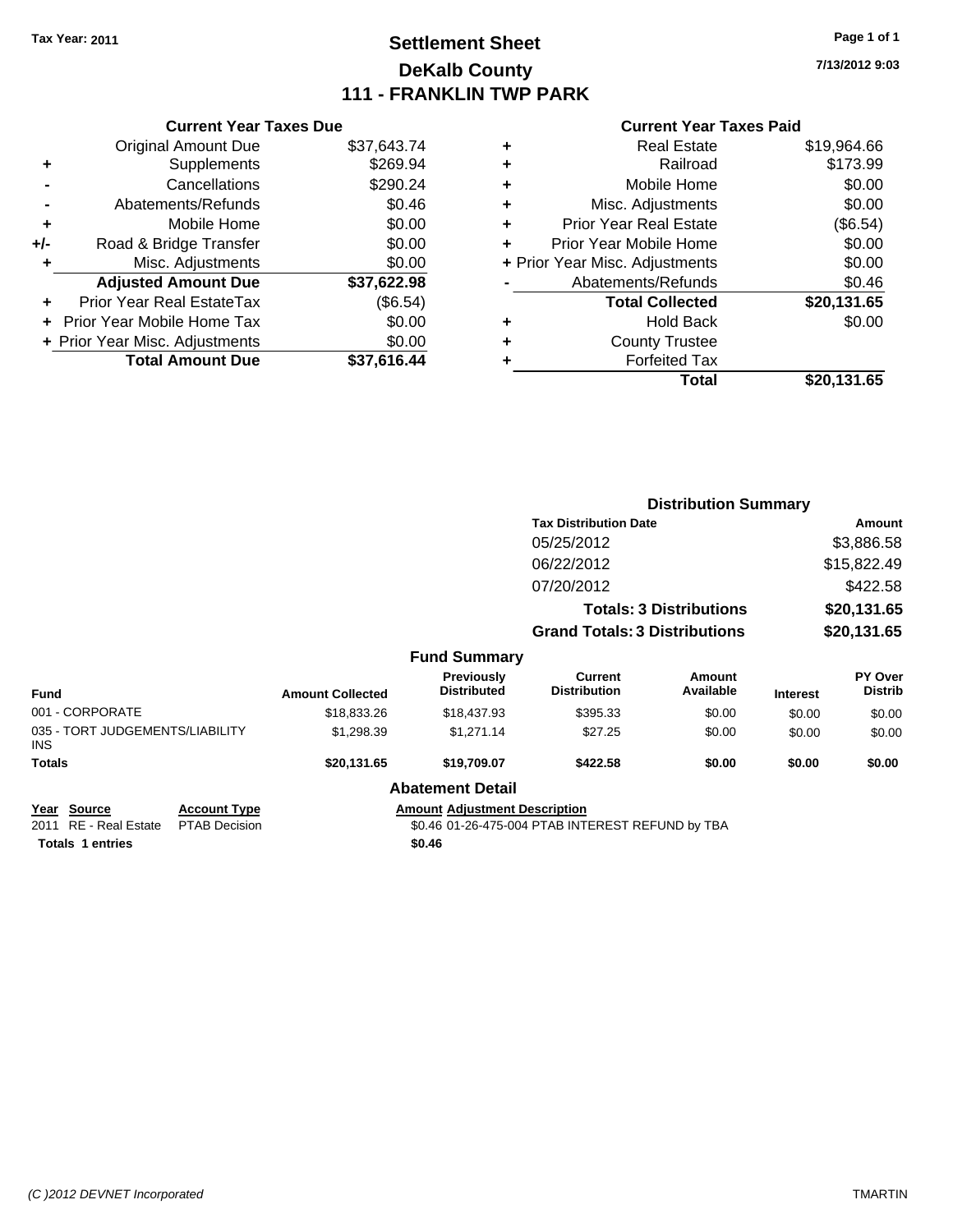# **Settlement Sheet Tax Year: 2011 Page 1 of 1 DeKalb County 112 - GENOA TWP PARK**

**7/13/2012 9:03**

## **Current Year Taxes Paid**

|     | <b>Current Year Taxes Due</b>  |              |  |
|-----|--------------------------------|--------------|--|
|     | <b>Original Amount Due</b>     | \$572,749.09 |  |
| ٠   | Supplements                    | \$2,504.65   |  |
|     | Cancellations                  | \$3,700.21   |  |
|     | Abatements/Refunds             | \$0.00       |  |
| ٠   | Mobile Home                    | \$0.00       |  |
| +/- | Road & Bridge Transfer         | \$0.00       |  |
| ٠   | Misc. Adjustments              | \$0.00       |  |
|     | <b>Adjusted Amount Due</b>     | \$571,553.53 |  |
| ٠   | Prior Year Real EstateTax      | \$119.64     |  |
|     | Prior Year Mobile Home Tax     | \$0.00       |  |
|     | + Prior Year Misc. Adjustments | \$0.00       |  |
|     | <b>Total Amount Due</b>        | \$571,673.17 |  |
|     |                                |              |  |

|   | <b>Real Estate</b>             | \$301,740.72 |
|---|--------------------------------|--------------|
| ٠ | Railroad                       | \$1,824.75   |
| ٠ | Mobile Home                    | \$0.00       |
| ٠ | Misc. Adjustments              | \$0.00       |
| ٠ | <b>Prior Year Real Estate</b>  | \$119.64     |
| ÷ | Prior Year Mobile Home         | \$0.00       |
|   | + Prior Year Misc. Adjustments | \$0.00       |
|   | Abatements/Refunds             | \$0.00       |
|   | <b>Total Collected</b>         | \$303,685.11 |
| ٠ | Hold Back                      | \$0.00       |
| ٠ | <b>County Trustee</b>          |              |
| ٠ | <b>Forfeited Tax</b>           |              |
|   | Total                          | \$303,685.11 |

## **Distribution Summary**

| <b>Tax Distribution Date</b>         | Amount       |
|--------------------------------------|--------------|
| 05/25/2012                           | \$53,889.21  |
| 06/22/2012                           | \$246,177.80 |
| 07/20/2012                           | \$3,618.10   |
| <b>Totals: 3 Distributions</b>       | \$303,685.11 |
| <b>Grand Totals: 3 Distributions</b> | \$303,685.11 |

## **Fund Summary**

|                                               |                         | <b>Previously</b>  | Current             | Amount    |                 | <b>PY Over</b> |
|-----------------------------------------------|-------------------------|--------------------|---------------------|-----------|-----------------|----------------|
| <b>Fund</b>                                   | <b>Amount Collected</b> | <b>Distributed</b> | <b>Distribution</b> | Available | <b>Interest</b> | <b>Distrib</b> |
| 001 - CORPORATE                               | \$51.529.59             | \$50.915.67        | \$613.92            | \$0.00    | \$0.00          | \$0.00         |
| 003 - BONDS AND INTEREST                      | \$134,250.68            | \$132,651.22       | \$1,599.46          | \$0.00    | \$0.00          | \$0.00         |
| $005 - I. M. R. F.$                           | \$9.301.57              | \$9.190.75         | \$110.82            | \$0.00    | \$0.00          | \$0.00         |
| 027 - AUDIT                                   | \$2,281.29              | \$2.254.11         | \$27.18             | \$0.00    | \$0.00          | \$0.00         |
| 035 - TORT JUDGEMENTS/LIABILITY<br><b>INS</b> | \$0.00                  | \$0.00             | \$0.00              | \$0.00    | \$0.00          | \$0.00         |
| 047 - SOCIAL SECURITY                         | \$15,810.46             | \$15,622.09        | \$188.37            | \$0.00    | \$0.00          | \$0.00         |
| 060 - UNEMPLOYMENT INSURANCE                  | \$0.00                  | \$0.00             | \$0.00              | \$0.00    | \$0.00          | \$0.00         |
| 062 - WORKERS COMPENSATION                    | \$1.170.09              | \$1.156.16         | \$13.93             | \$0.00    | \$0.00          | \$0.00         |
| 122 - RECREATION                              | \$60,237.16             | \$59.519.49        | \$717.67            | \$0.00    | \$0.00          | \$0.00         |
| 126 - REC PROGRAMS/HANDICAPPED                | \$23,518.58             | \$23,238,38        | \$280.20            | \$0.00    | \$0.00          | \$0.00         |
| 143 - MEDICARE                                | \$5,585.69              | \$5.519.14         | \$66.55             | \$0.00    | \$0.00          | \$0.00         |
| Totals                                        | \$303,685.11            | \$300,067.01       | \$3.618.10          | \$0.00    | \$0.00          | \$0.00         |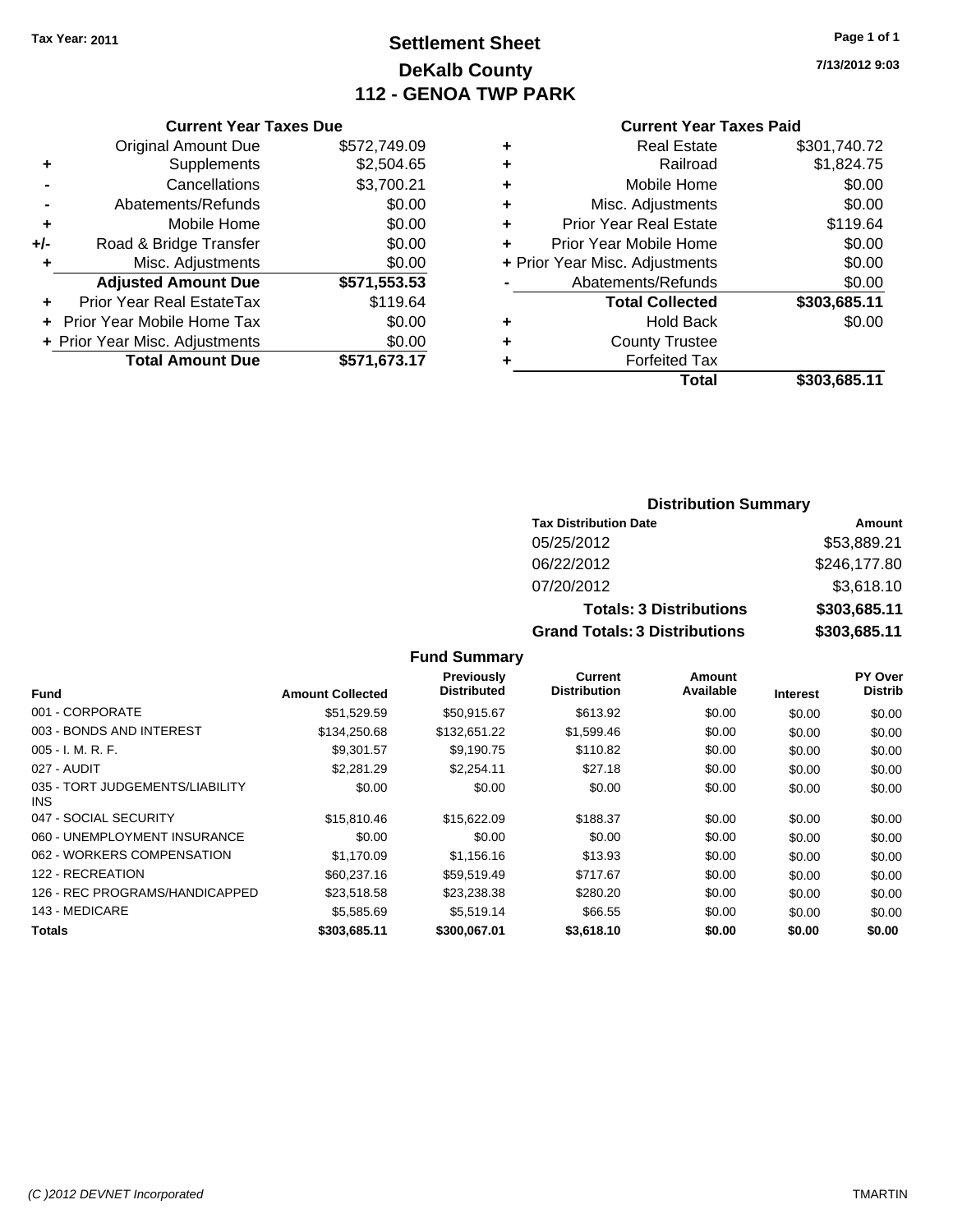# **Settlement Sheet Tax Year: 2011 Page 1 of 1 DeKalb County 113 - KINGSTON TWP PARK**

**7/13/2012 9:03**

## **Current Year Taxes Paid**

|     | <b>Current Year Taxes Due</b>  |             |
|-----|--------------------------------|-------------|
|     | <b>Original Amount Due</b>     | \$47,776.69 |
| ٠   | Supplements                    | \$240.34    |
|     | Cancellations                  | \$254.02    |
|     | Abatements/Refunds             | \$0.00      |
| ٠   | Mobile Home                    | \$0.00      |
| +/- | Road & Bridge Transfer         | \$0.00      |
| ٠   | Misc. Adjustments              | \$0.00      |
|     | <b>Adjusted Amount Due</b>     | \$47,763.01 |
| ٠   | Prior Year Real EstateTax      | \$19.54     |
|     | Prior Year Mobile Home Tax     | \$0.00      |
|     | + Prior Year Misc. Adjustments | \$0.00      |
|     | <b>Total Amount Due</b>        | \$47.782.55 |
|     |                                |             |

|   | <b>Real Estate</b>             | \$25,426.46 |
|---|--------------------------------|-------------|
| ٠ | Railroad                       | \$239.51    |
| ٠ | Mobile Home                    | \$0.00      |
| ٠ | Misc. Adjustments              | \$0.00      |
| ٠ | <b>Prior Year Real Estate</b>  | \$19.54     |
|   | Prior Year Mobile Home         | \$0.00      |
|   | + Prior Year Misc. Adjustments | \$0.00      |
|   | Abatements/Refunds             | \$0.00      |
|   | <b>Total Collected</b>         | \$25,685.51 |
| ٠ | Hold Back                      | \$0.00      |
| ٠ | <b>County Trustee</b>          |             |
| ٠ | <b>Forfeited Tax</b>           |             |
|   | Total                          | \$25,685.51 |
|   |                                |             |

|                                         |                         | <b>Distribution Summary</b>      |                                       |                                |                 |                                  |
|-----------------------------------------|-------------------------|----------------------------------|---------------------------------------|--------------------------------|-----------------|----------------------------------|
|                                         |                         |                                  | <b>Tax Distribution Date</b>          |                                |                 | <b>Amount</b>                    |
|                                         |                         |                                  | 05/25/2012                            |                                |                 | \$5,125.91                       |
|                                         |                         |                                  | 06/22/2012                            |                                |                 | \$20,144.86                      |
|                                         |                         |                                  | 07/20/2012                            |                                |                 | \$414.74                         |
|                                         |                         |                                  |                                       | <b>Totals: 3 Distributions</b> |                 | \$25,685.51                      |
|                                         |                         |                                  | <b>Grand Totals: 3 Distributions</b>  |                                |                 | \$25,685.51                      |
|                                         |                         | <b>Fund Summary</b>              |                                       |                                |                 |                                  |
| <b>Fund</b>                             | <b>Amount Collected</b> | Previously<br><b>Distributed</b> | <b>Current</b><br><b>Distribution</b> | Amount<br>Available            | <b>Interest</b> | <b>PY Over</b><br><b>Distrib</b> |
| 001 - CORPORATE                         | \$19,525.50             | \$19,210.22                      | \$315.28                              | \$0.00                         | \$0.00          | \$0.00                           |
| 035 - TORT JUDGEMENTS/LIABILITY<br>INS. | \$3,591.47              | \$3,533.48                       | \$57.99                               | \$0.00                         | \$0.00          | \$0.00                           |
| 122 - RECREATION                        | \$2,568.54              | \$2,527.07                       | \$41.47                               | \$0.00                         | \$0.00          | \$0.00                           |
| Totals                                  | \$25,685.51             | \$25,270.77                      | \$414.74                              | \$0.00                         | \$0.00          | \$0.00                           |

 $035 \frac{1}{122}$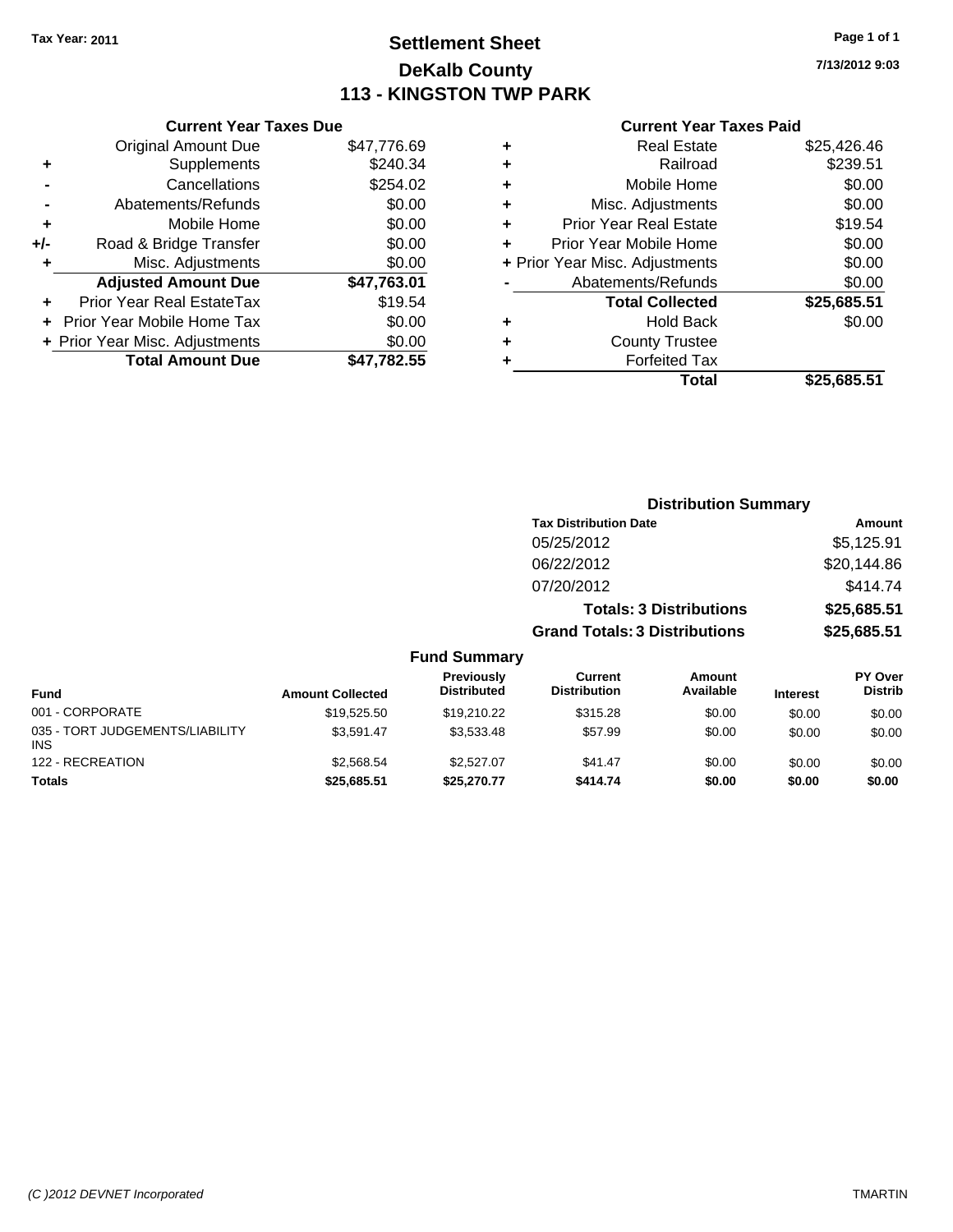# **Settlement Sheet Tax Year: 2011 Page 1 of 1 DeKalb County 114 - SANDWICH PARK**

**7/13/2012 9:03**

## **Current Year Taxes Paid**

|     | <b>Current Year Taxes Due</b>  |              |
|-----|--------------------------------|--------------|
|     | <b>Original Amount Due</b>     | \$435,021.08 |
| ٠   | Supplements                    | \$1,528.37   |
|     | Cancellations                  | \$1,716.12   |
|     | Abatements/Refunds             | \$4.16       |
| ٠   | Mobile Home                    | \$0.00       |
| +/- | Road & Bridge Transfer         | \$0.00       |
| ٠   | Misc. Adjustments              | \$104.75     |
|     | <b>Adjusted Amount Due</b>     | \$434,933.92 |
|     | Prior Year Real EstateTax      | (\$80.26)    |
|     | Prior Year Mobile Home Tax     | \$0.00       |
|     | + Prior Year Misc. Adjustments | \$0.00       |
|     | <b>Total Amount Due</b>        | \$434,853.66 |
|     |                                |              |

| \$371.21<br>Railroad<br>٠<br>\$0.00<br>Mobile Home<br>٠<br>\$104.75<br>Misc. Adjustments<br>٠<br>(\$80.26)<br>Prior Year Real Estate<br>٠<br>\$0.00<br>Prior Year Mobile Home<br>\$0.00<br>+ Prior Year Misc. Adjustments<br>\$4.16<br>Abatements/Refunds |
|-----------------------------------------------------------------------------------------------------------------------------------------------------------------------------------------------------------------------------------------------------------|
|                                                                                                                                                                                                                                                           |
|                                                                                                                                                                                                                                                           |
|                                                                                                                                                                                                                                                           |
|                                                                                                                                                                                                                                                           |
|                                                                                                                                                                                                                                                           |
|                                                                                                                                                                                                                                                           |
|                                                                                                                                                                                                                                                           |
| \$228,814.54<br><b>Total Collected</b>                                                                                                                                                                                                                    |
| \$0.00<br><b>Hold Back</b><br>٠                                                                                                                                                                                                                           |
| <b>County Trustee</b><br>٠                                                                                                                                                                                                                                |
| <b>Forfeited Tax</b><br>٠                                                                                                                                                                                                                                 |
| \$228.814.54<br>Total                                                                                                                                                                                                                                     |

## **Distribution Summary Tax Distribution Date Amount** 05/25/2012 \$43,446.73 06/22/2012 \$177,033.95 07/20/2012 \$8,333.86 **Totals: 3 Distributions \$228,814.54 Grand Totals: 3 Distributions \$228,814.54**

#### **Fund Summary**

| <b>Fund</b>                                   | <b>Amount Collected</b> | <b>Previously</b><br><b>Distributed</b> | Current<br><b>Distribution</b> | Amount<br>Available | <b>Interest</b> | <b>PY Over</b><br><b>Distrib</b> |
|-----------------------------------------------|-------------------------|-----------------------------------------|--------------------------------|---------------------|-----------------|----------------------------------|
| 001 - CORPORATE                               | \$70.417.96             | \$67,853.19                             | \$2,564.77                     | \$0.00              | \$0.00          | \$0.00                           |
| 003 - BONDS AND INTEREST                      | \$51,169.33             | \$49,305.65                             | \$1,863.68                     | \$0.00              | \$0.00          | \$0.00                           |
| $005 - I. M. R. F.$                           | \$15,307.45             | \$14,749.93                             | \$557.52                       | \$0.00              | \$0.00          | \$0.00                           |
| 027 - AUDIT                                   | \$1,403.10              | \$1.351.99                              | \$51.11                        | \$0.00              | \$0.00          | \$0.00                           |
| 035 - TORT JUDGEMENTS/LIABILITY<br><b>INS</b> | \$9,277,04              | \$8,939.16                              | \$337.88                       | \$0.00              | \$0.00          | \$0.00                           |
| 047 - SOCIAL SECURITY                         | \$9,277,04              | \$8,939.16                              | \$337.88                       | \$0.00              | \$0.00          | \$0.00                           |
| 060 - UNEMPLOYMENT INSURANCE                  | \$6,955.96              | \$6,702.61                              | \$253.35                       | \$0.00              | \$0.00          | \$0.00                           |
| 122 - RECREATION                              | \$61,327.10             | \$59.093.45                             | \$2,233.65                     | \$0.00              | \$0.00          | \$0.00                           |
| 125 - PAVING & LIGHTING, STREETS              | \$3.679.56              | \$3.545.54                              | \$134.02                       | \$0.00              | \$0.00          | \$0.00                           |
| <b>Totals</b>                                 | \$228.814.54            | \$220,480.68                            | \$8,333.86                     | \$0.00              | \$0.00          | \$0.00                           |

#### **Miscellaneous Adjustment Detail**

| Year Source             | <b>Account Type</b>       | <b>Amount Adjustment Description</b>           |
|-------------------------|---------------------------|------------------------------------------------|
| 2011 RE - Real Estate   | <b>Back Tax Collected</b> | \$38.83 PRIMUS REDEMPTION 8 PARCELS by TBA     |
| 2011 RE - Real Estate   | <b>Back Tax Collected</b> | \$65.92 DOBSON REDEMPTION 19-26-481-012 by TBA |
| <b>Totals 2 entries</b> |                           | \$104.75                                       |
|                         |                           | <b>Abatement Detail</b>                        |

**Year Source Account Type Amount Adjustment Description** \$2.86 19-27-427-012 PTAB INTEREST REFUND by TBA 2011 RE - Real Estate \$1.31 19-26-432-011 PTAB INTEREST REFUND by TBA PTAB Decision **Totals \$4.17 2 entries**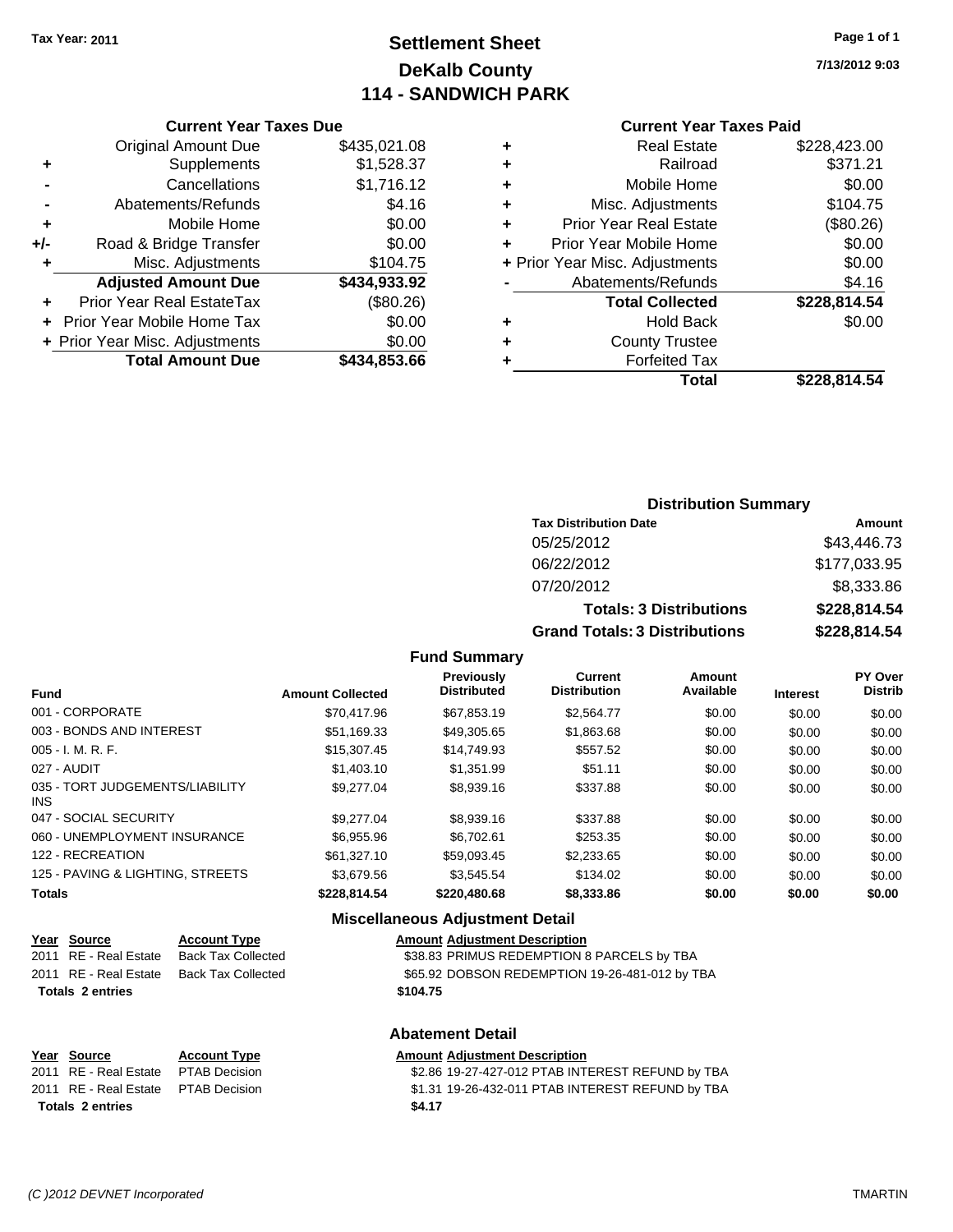# **Settlement Sheet Tax Year: 2011 Page 1 of 1 DeKalb County 115 - SYCAMORE PARK**

**7/13/2012 9:03**

| <b>Current Year Taxes Paid</b> |  |  |  |  |  |  |  |
|--------------------------------|--|--|--|--|--|--|--|
|--------------------------------|--|--|--|--|--|--|--|

| Total                              | \$1,123,259.49 |
|------------------------------------|----------------|
| <b>Forfeited Tax</b>               |                |
| <b>County Trustee</b><br>٠         |                |
| <b>Hold Back</b><br>٠              | \$0.00         |
| <b>Total Collected</b>             | \$1,123,259.49 |
| Abatements/Refunds                 | \$14.82        |
| + Prior Year Misc. Adjustments     | \$0.00         |
| Prior Year Mobile Home             | \$0.00         |
| <b>Prior Year Real Estate</b><br>٠ | (\$531.88)     |
| Misc. Adjustments<br>٠             | \$548.61       |
| Mobile Home<br>٠                   | \$0.00         |
| Railroad<br>٠                      | \$0.12         |
| <b>Real Estate</b><br>٠            | \$1,123,257.46 |
|                                    |                |

|     | <b>Current Year Taxes Due</b>     |                |
|-----|-----------------------------------|----------------|
|     | <b>Original Amount Due</b>        | \$2,177,463.49 |
| ٠   | Supplements                       | \$13,107.96    |
|     | Cancellations                     | \$16,889.37    |
|     | Abatements/Refunds                | \$14.82        |
| ٠   | Mobile Home                       | \$0.00         |
| +/- | Road & Bridge Transfer            | \$0.00         |
| ٠   | Misc. Adjustments                 | \$548.61       |
|     | <b>Adjusted Amount Due</b>        | \$2,174,215.87 |
|     | <b>Prior Year Real EstateTax</b>  | (\$531.88)     |
|     | <b>Prior Year Mobile Home Tax</b> | \$0.00         |
|     | + Prior Year Misc. Adjustments    | \$0.00         |
|     | <b>Total Amount Due</b>           | \$2,173,683.99 |

| <b>Distribution Summary</b> |  |
|-----------------------------|--|
|-----------------------------|--|

| <b>Tax Distribution Date</b>         | Amount         |
|--------------------------------------|----------------|
| 05/25/2012                           | \$181,079.78   |
| 06/22/2012                           | \$921,585.69   |
| 07/20/2012                           | \$20,594.02    |
| <b>Totals: 3 Distributions</b>       | \$1,123,259.49 |
| <b>Grand Totals: 3 Distributions</b> | \$1,123,259.49 |

#### **Fund Summary**

| <b>Fund</b>                                    | <b>Amount Collected</b> | <b>Previously</b><br><b>Distributed</b> | <b>Current</b><br><b>Distribution</b> | Amount<br>Available | <b>Interest</b> | <b>PY Over</b><br><b>Distrib</b> |
|------------------------------------------------|-------------------------|-----------------------------------------|---------------------------------------|---------------------|-----------------|----------------------------------|
| 001 - CORPORATE                                | \$226,776.00            | \$222.618.25                            | \$4,157.75                            | \$0.00              | \$0.00          | \$0.00                           |
| 003 - BONDS AND INTEREST                       | \$284,442.99            | \$279.227.97                            | \$5,215.02                            | \$0.00              | \$0.00          | \$0.00                           |
| $005 - I. M. R. F.$                            | \$50,049.09             | \$49,131.48                             | \$917.61                              | \$0.00              | \$0.00          | \$0.00                           |
| 014 - POLICE PROTECTION                        | \$0.00                  | \$0.00                                  | \$0.00                                | \$0.00              | \$0.00          | \$0.00                           |
| 027 - AUDIT                                    | \$9,274.74              | \$9,104.70                              | \$170.04                              | \$0.00              | \$0.00          | \$0.00                           |
| 035 - TORT JUDGEMENTS/LIABILITY<br><b>INS</b>  | \$59,323.84             | \$58,236.19                             | \$1,087.65                            | \$0.00              | \$0.00          | \$0.00                           |
| 039 - PLAYGROUND AND RECREATION<br><b>COMM</b> | \$185,705.12            | \$182,300.37                            | \$3,404.75                            | \$0.00              | \$0.00          | \$0.00                           |
| 047 - SOCIAL SECURITY                          | \$42,292.93             | \$41,517.53                             | \$775.40                              | \$0.00              | \$0.00          | \$0.00                           |
| 122 - RECREATION                               | \$174,684.84            | \$171,482.13                            | \$3,202.71                            | \$0.00              | \$0.00          | \$0.00                           |
| 125 - PAVING & LIGHTING, STREETS               | \$0.00                  | \$0.00                                  | \$0.00                                | \$0.00              | \$0.00          | \$0.00                           |
| 126 - REC PROGRAMS/HANDICAPPED                 | \$90,709.94             | \$89,046.85                             | \$1,663.09                            | \$0.00              | \$0.00          | \$0.00                           |
| <b>Totals</b>                                  | \$1,123,259.49          | \$1,102,665.47                          | \$20,594.02                           | \$0.00              | \$0.00          | \$0.00                           |

## **Miscellaneous Adjustment Detail**

| <u>Year Source</u>      | <b>Account Type</b>                        | <b>Amount Adjustment Description</b>               |
|-------------------------|--------------------------------------------|----------------------------------------------------|
|                         | 2011 RE - Real Estate Paymt In Lieu of Tax | \$548.61 SYCAMORE UNITS - HOUSING AUTHORITY by TBA |
| <b>Totals 1 entries</b> |                                            | \$548.61                                           |
|                         |                                            |                                                    |

## **Abatement Detail**

#### **Year Source Account Type Amount Adjustment Description** 2011 RE - Real Estate \$7.71 09-05-105-007 PTAB INTEREST REFUND by TBA PTAB Decision 2011 RE - Real Estate \$7.12 09-05-105-006 PTAB INTEREST REFUND by TBA PTAB Decision **Totals \$14.83 2 entries**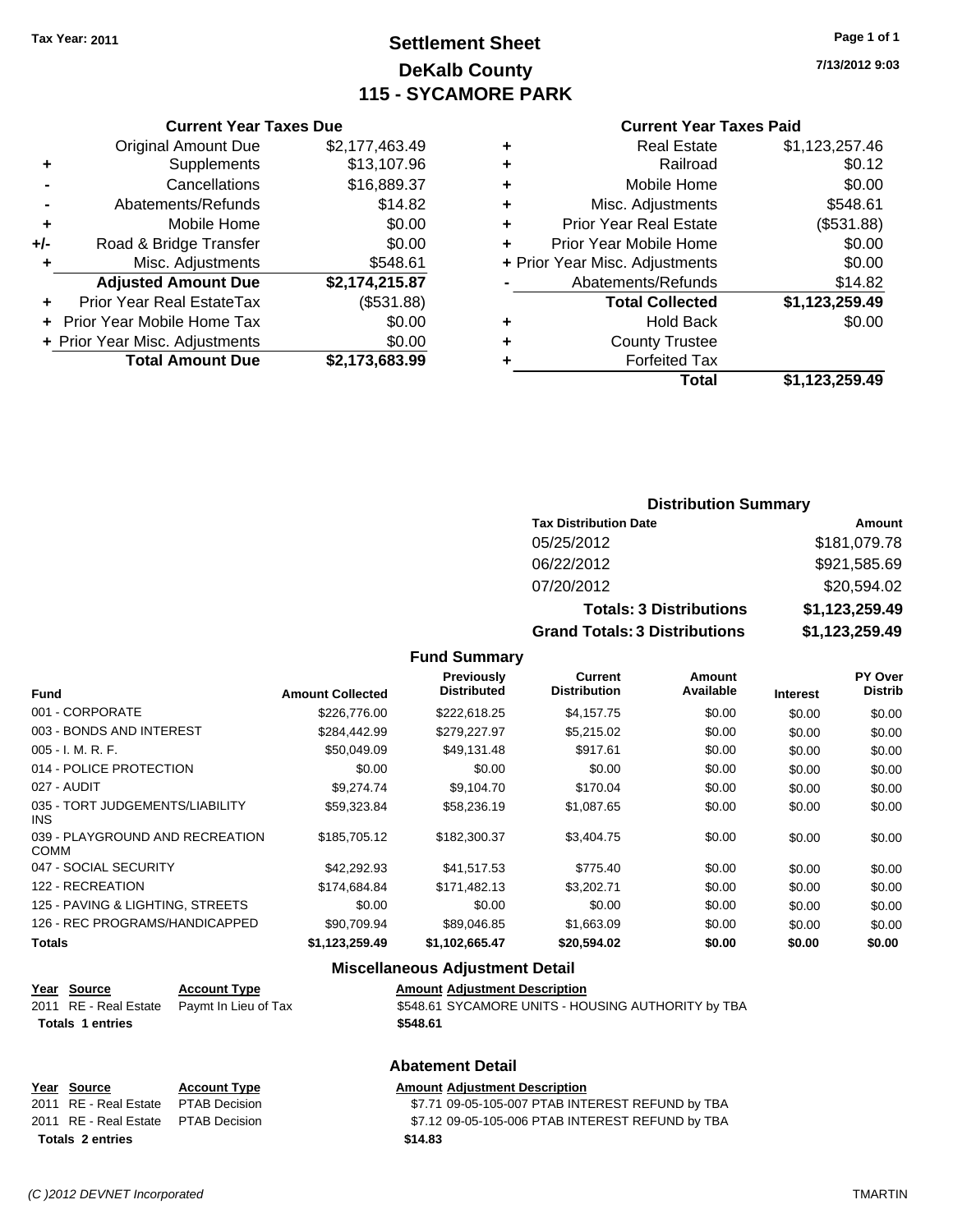# **Settlement Sheet Tax Year: 2011 Page 1 of 1 DeKalb County 120 - SCHOOL DISTRICT 1**

**7/13/2012 9:03**

## **Current Year Taxes Paid**

|     | <b>Current Year Taxes Due</b>     |              |  |  |
|-----|-----------------------------------|--------------|--|--|
|     | <b>Original Amount Due</b>        | \$421,212.02 |  |  |
| ٠   | Supplements                       | \$0.00       |  |  |
|     | Cancellations                     | \$0.00       |  |  |
|     | Abatements/Refunds                | \$0.00       |  |  |
| ٠   | Mobile Home                       | \$0.00       |  |  |
| +/- | Road & Bridge Transfer            | \$0.00       |  |  |
| ٠   | Misc. Adjustments                 | \$0.00       |  |  |
|     | <b>Adjusted Amount Due</b>        | \$421,212.02 |  |  |
| ٠   | Prior Year Real EstateTax         | \$0.00       |  |  |
|     | <b>Prior Year Mobile Home Tax</b> | \$0.00       |  |  |
|     | + Prior Year Misc. Adjustments    | \$0.00       |  |  |
|     | <b>Total Amount Due</b>           | \$421,212.02 |  |  |
|     |                                   |              |  |  |

## **Distribution Summary**

| <b>Tax Distribution Date</b>         | Amount       |  |  |  |
|--------------------------------------|--------------|--|--|--|
| 05/25/2012                           | \$41,618.68  |  |  |  |
| 06/22/2012                           | \$195,376.93 |  |  |  |
| 07/20/2012                           | \$11,886.32  |  |  |  |
| <b>Totals: 3 Distributions</b>       | \$248,881.93 |  |  |  |
| <b>Grand Totals: 3 Distributions</b> | \$248,881.93 |  |  |  |

## **Fund Summary**

|                                         |                         | Previously         | Current             | Amount    |                 | PY Over        |
|-----------------------------------------|-------------------------|--------------------|---------------------|-----------|-----------------|----------------|
| <b>Fund</b>                             | <b>Amount Collected</b> | <b>Distributed</b> | <b>Distribution</b> | Available | <b>Interest</b> | <b>Distrib</b> |
| 002 - EDUCATION                         | \$160.564.42            | \$152,896.03       | \$7,668.39          | \$0.00    | \$0.00          | \$0.00         |
| 003 - BONDS AND INTEREST                | \$22,286.38             | \$21,222.01        | \$1,064.37          | \$0.00    | \$0.00          | \$0.00         |
| 004 - OPERATIONS & MAINTENANCE          | \$24,702.28             | \$23,522.53        | \$1,179.75          | \$0.00    | \$0.00          | \$0.00         |
| $005 - I. M. R. F.$                     | \$2,764.09              | \$2,632.08         | \$132.01            | \$0.00    | \$0.00          | \$0.00         |
| 030 - TRANSPORTATION SYSTEM             | \$9,880.86              | \$9,408.96         | \$471.90            | \$0.00    | \$0.00          | \$0.00         |
| 031 - WORKING CASH                      | \$2,470.16              | \$2,352.19         | \$117.97            | \$0.00    | \$0.00          | \$0.00         |
| 032 - FIRE PREV/SFTY/ENERGY             | \$2,470.16              | \$2,352.19         | \$117.97            | \$0.00    | \$0.00          | \$0.00         |
| 033 - SPECIAL EDUCATION                 | \$1,976.12              | \$1.881.74         | \$94.38             | \$0.00    | \$0.00          | \$0.00         |
| 035 - TORT JUDGEMENTS/LIABILITY<br>INS. | \$14,070.78             | \$13,398.78        | \$672.00            | \$0.00    | \$0.00          | \$0.00         |
| 047 - SOCIAL SECURITY                   | \$5,226.52              | \$4.976.91         | \$249.61            | \$0.00    | \$0.00          | \$0.00         |
| 057 - LEASE/PURCHASE/RENTAL             | \$2,470.16              | \$2,352.19         | \$117.97            | \$0.00    | \$0.00          | \$0.00         |
| <b>Totals</b>                           | \$248.881.93            | \$236,995.61       | \$11,886.32         | \$0.00    | \$0.00          | \$0.00         |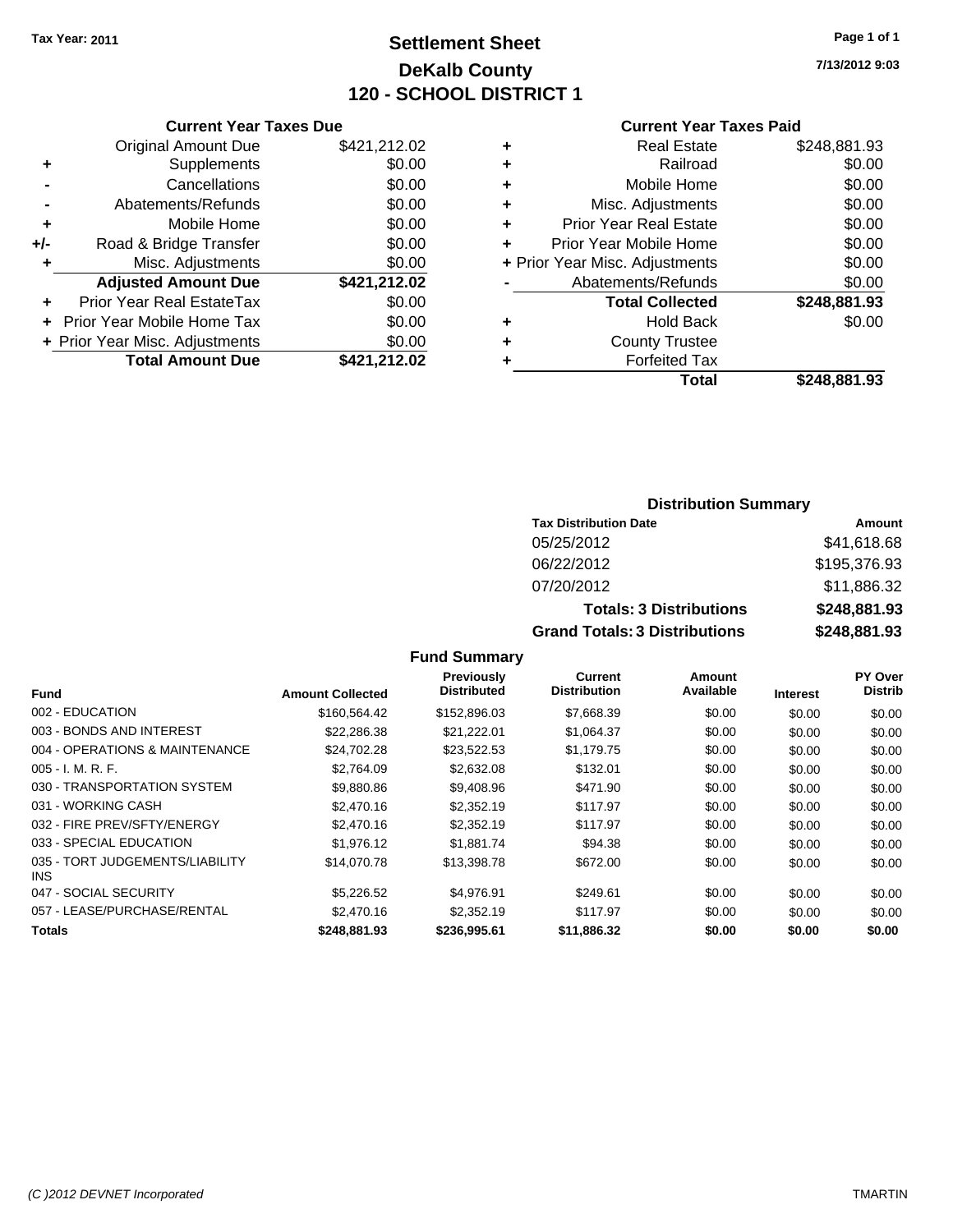# **Settlement Sheet Tax Year: 2011 Page 1 of 1 DeKalb County 121 - SCHOOL DISTRICT 9**

**7/13/2012 9:03**

### **Current Year Taxes Paid**

|     | <b>Current Year Taxes Due</b>  |              |  |  |  |
|-----|--------------------------------|--------------|--|--|--|
|     | <b>Original Amount Due</b>     | \$112,002.73 |  |  |  |
| ÷   | Supplements                    | \$96,121.20  |  |  |  |
|     | \$106,854.67<br>Cancellations  |              |  |  |  |
|     | \$0.00<br>Abatements/Refunds   |              |  |  |  |
| ٠   | Mobile Home                    |              |  |  |  |
| +/- | Road & Bridge Transfer         | \$0.00       |  |  |  |
|     | Misc. Adjustments              | \$0.00       |  |  |  |
|     | <b>Adjusted Amount Due</b>     | \$101,269.26 |  |  |  |
| ÷   | Prior Year Real EstateTax      | \$0.00       |  |  |  |
|     | Prior Year Mobile Home Tax     | \$0.00       |  |  |  |
|     | + Prior Year Misc. Adjustments | \$0.00       |  |  |  |
|     | <b>Total Amount Due</b>        | \$101,269.26 |  |  |  |
|     |                                |              |  |  |  |

| ٠ | <b>Real Estate</b>             | \$58,639.23 |
|---|--------------------------------|-------------|
| ٠ | Railroad                       | \$2,574.03  |
| ٠ | Mobile Home                    | \$0.00      |
| ٠ | Misc. Adjustments              | \$0.00      |
| ÷ | <b>Prior Year Real Estate</b>  | \$0.00      |
| ٠ | Prior Year Mobile Home         | \$0.00      |
|   | + Prior Year Misc. Adjustments | \$0.00      |
|   | Abatements/Refunds             | \$0.00      |
|   | <b>Total Collected</b>         | \$61,213.26 |
| ٠ | <b>Hold Back</b>               | \$0.00      |
| ٠ | <b>County Trustee</b>          |             |
| ٠ | <b>Forfeited Tax</b>           |             |
|   | Total                          | \$61,213.26 |
|   |                                |             |

## **Distribution Summary Tax Distribution Date Amount** 05/25/2012 \$5,777.74 06/22/2012 \$54,035.95 07/20/2012 \$1,399.57 **Totals: 3 Distributions \$61,213.26**

**Grand Totals: 3 Distributions \$61,213.26**

## **Fund Summary**

| <b>Fund</b>                             | <b>Amount Collected</b> | <b>Previously</b><br><b>Distributed</b> | Current<br><b>Distribution</b> | Amount<br>Available | <b>Interest</b> | <b>PY Over</b><br><b>Distrib</b> |
|-----------------------------------------|-------------------------|-----------------------------------------|--------------------------------|---------------------|-----------------|----------------------------------|
| 002 - EDUCATION                         | \$35.375.21             | \$34,566.39                             | \$808.82                       | \$0.00              | \$0.00          | \$0.00                           |
| 003 - BONDS AND INTEREST                | \$12,503.67             | \$12,217.79                             | \$285.88                       | \$0.00              | \$0.00          | \$0.00                           |
| 004 - OPERATIONS & MAINTENANCE          | \$6.214.44              | \$6.072.35                              | \$142.09                       | \$0.00              | \$0.00          | \$0.00                           |
| $005 - I. M. R. F.$                     | \$760.57                | \$743.18                                | \$17.39                        | \$0.00              | \$0.00          | \$0.00                           |
| 030 - TRANSPORTATION SYSTEM             | \$1,768.75              | \$1,728.31                              | \$40.44                        | \$0.00              | \$0.00          | \$0.00                           |
| 031 - WORKING CASH                      | \$440.18                | \$430.12                                | \$10.06                        | \$0.00              | \$0.00          | \$0.00                           |
| 032 - FIRE PREV/SFTY/ENERGY             | \$440.18                | \$430.12                                | \$10.06                        | \$0.00              | \$0.00          | \$0.00                           |
| 033 - SPECIAL EDUCATION                 | \$353.76                | \$345.67                                | \$8.09                         | \$0.00              | \$0.00          | \$0.00                           |
| 035 - TORT JUDGEMENTS/LIABILITY<br>INS. | \$1,140.76              | \$1,114.68                              | \$26.08                        | \$0.00              | \$0.00          | \$0.00                           |
| 047 - SOCIAL SECURITY                   | \$1.773.54              | \$1.732.99                              | \$40.55                        | \$0.00              | \$0.00          | \$0.00                           |
| 057 - LEASE/PURCHASE/RENTAL             | \$442.20                | \$432.09                                | \$10.11                        | \$0.00              | \$0.00          | \$0.00                           |
| <b>Totals</b>                           | \$61,213.26             | \$59,813.69                             | \$1,399.57                     | \$0.00              | \$0.00          | \$0.00                           |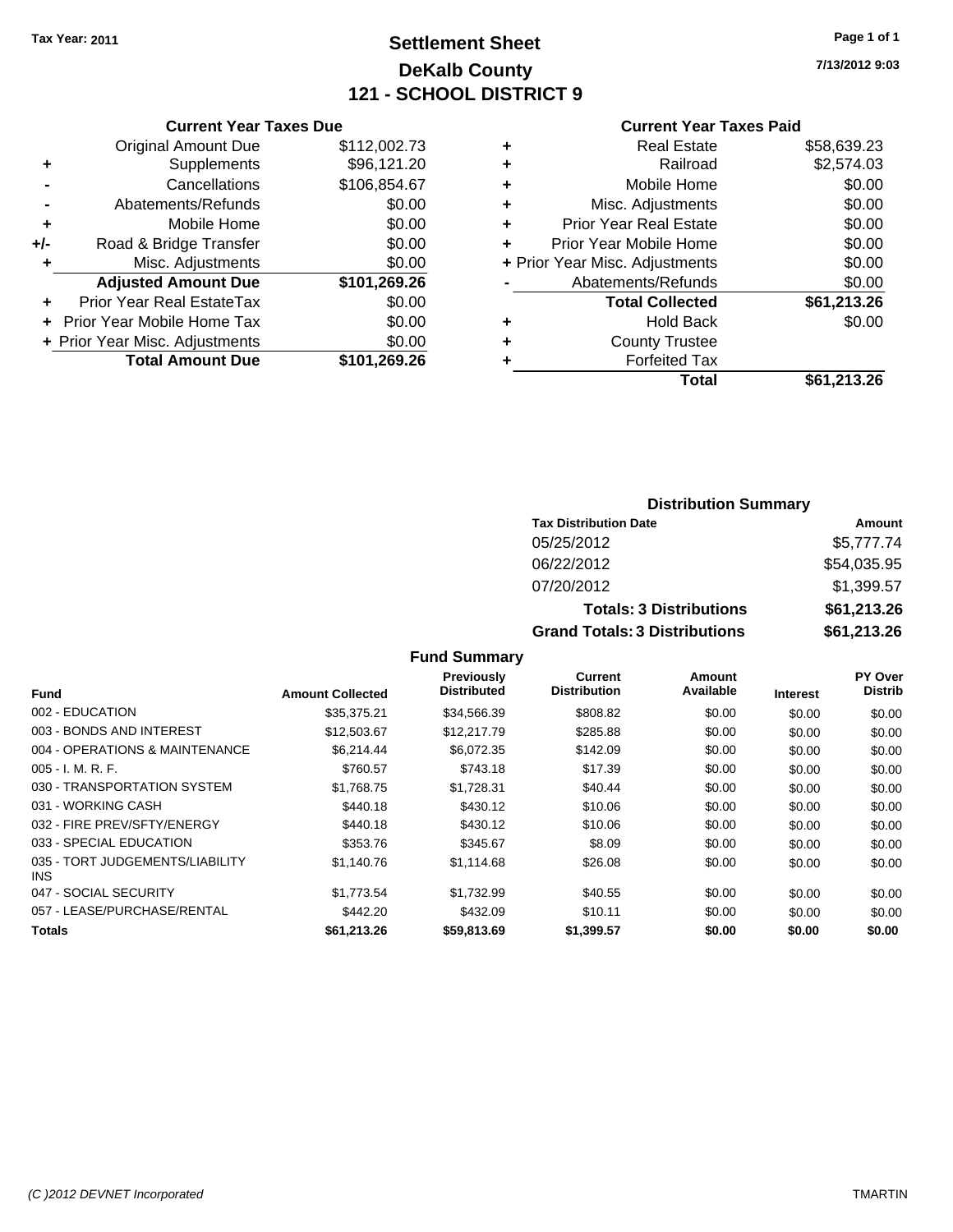## **Settlement Sheet Tax Year: 2011 Page 1 of 1 DeKalb County 122 - SCHOOL DISTRICT 100**

**7/13/2012 9:03**

#### **Current Year Taxes Paid**

|     | <b>Current Year Taxes Due</b>  |             |
|-----|--------------------------------|-------------|
|     | <b>Original Amount Due</b>     | \$12,388.07 |
| ٠   | Supplements                    | \$3,691.56  |
|     | Cancellations                  | \$3,888.90  |
|     | Abatements/Refunds             | \$0.00      |
| ٠   | Mobile Home                    | \$0.00      |
| +/- | Road & Bridge Transfer         | \$0.00      |
|     | Misc. Adjustments              | \$0.00      |
|     | <b>Adjusted Amount Due</b>     | \$12,190.73 |
|     | Prior Year Real EstateTax      | \$0.00      |
|     | Prior Year Mobile Home Tax     | \$0.00      |
|     | + Prior Year Misc. Adjustments | \$0.00      |
|     | <b>Total Amount Due</b>        | \$12.190.73 |
|     |                                |             |

| ٠ | <b>Real Estate</b>             | \$5,529.16 |
|---|--------------------------------|------------|
| ٠ | Railroad                       | \$0.00     |
| ٠ | Mobile Home                    | \$0.00     |
| ٠ | Misc. Adjustments              | \$0.00     |
| ÷ | Prior Year Real Estate         | \$0.00     |
| ٠ | Prior Year Mobile Home         | \$0.00     |
|   | + Prior Year Misc. Adjustments | \$0.00     |
|   | Abatements/Refunds             | \$0.00     |
|   | <b>Total Collected</b>         | \$5,529.16 |
| ٠ | <b>Hold Back</b>               | \$0.00     |
| ٠ | <b>County Trustee</b>          |            |
| ٠ | <b>Forfeited Tax</b>           |            |
|   | Total                          | \$5,529.16 |
|   |                                |            |

#### **Distribution Summary Tax Distribution Date Amount** 05/25/2012 \$1,949.04 06/22/2012 \$3,580.12 **Totals: 2 Distributions \$5,529.16 Grand Totals: 2 Distributions \$5,529.16**

| <b>Fund</b>                             | <b>Amount Collected</b> | <b>Previously</b><br>Distributed | <b>Current</b><br><b>Distribution</b> | Amount<br>Available | <b>Interest</b> | <b>PY Over</b><br><b>Distrib</b> |
|-----------------------------------------|-------------------------|----------------------------------|---------------------------------------|---------------------|-----------------|----------------------------------|
| 002 - EDUCATION                         | \$3,005.64              | \$3,005.64                       | \$0.00                                | \$0.00              | \$0.00          | \$0.00                           |
| 003 - BONDS AND INTEREST                | \$692.91                | \$692.91                         | \$0.00                                | \$0.00              | \$0.00          | \$0.00                           |
| 004 - OPERATIONS & MAINTENANCE          | \$725.19                | \$725.19                         | \$0.00                                | \$0.00              | \$0.00          | \$0.00                           |
| $005 - I. M. R. F.$                     | \$81.56                 | \$81.56                          | \$0.00                                | \$0.00              | \$0.00          | \$0.00                           |
| 030 - TRANSPORTATION SYSTEM             | \$244.65                | \$244.65                         | \$0.00                                | \$0.00              | \$0.00          | \$0.00                           |
| 031 - WORKING CASH                      | \$0.59                  | \$0.59                           | \$0.00                                | \$0.00              | \$0.00          | \$0.00                           |
| 032 - FIRE PREV/SFTY/ENERGY             | \$58.26                 | \$58.26                          | \$0.00                                | \$0.00              | \$0.00          | \$0.00                           |
| 033 - SPECIAL EDUCATION                 | \$69.90                 | \$69.90                          | \$0.00                                | \$0.00              | \$0.00          | \$0.00                           |
| 035 - TORT JUDGEMENTS/LIABILITY<br>INS. | \$93.19                 | \$93.19                          | \$0.00                                | \$0.00              | \$0.00          | \$0.00                           |
| 047 - SOCIAL SECURITY                   | \$128.14                | \$128.14                         | \$0.00                                | \$0.00              | \$0.00          | \$0.00                           |
| 057 - LEASE/PURCHASE/RENTAL             | \$0.00                  | \$0.00                           | \$0.00                                | \$0.00              | \$0.00          | \$0.00                           |
| 109 - PRIOR YEAR ADJUSTMENT             | \$429.13                | \$429.13                         | \$0.00                                | \$0.00              | \$0.00          | \$0.00                           |
| <b>Totals</b>                           | \$5,529.16              | \$5,529.16                       | \$0.00                                | \$0.00              | \$0.00          | \$0.00                           |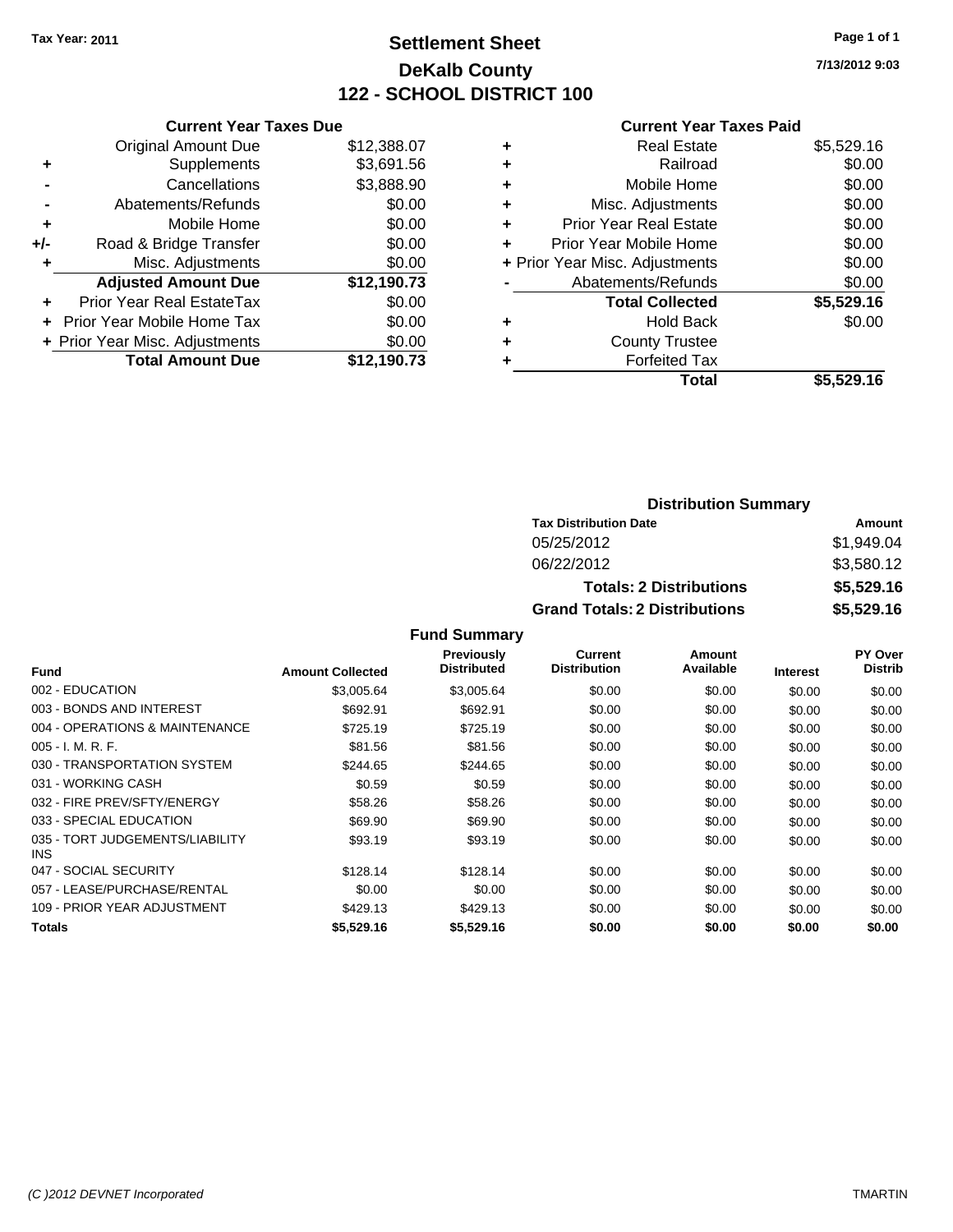## **Settlement Sheet Tax Year: 2011 Page 1 of 1 DeKalb County 123 - SCHOOL DISTRICT 161**

**7/13/2012 9:03**

#### **Current Year Taxes Paid**

|     | <b>Current Year Taxes Due</b>  |             |       |
|-----|--------------------------------|-------------|-------|
|     | <b>Original Amount Due</b>     | \$66,302.16 | ٠     |
|     | <b>Supplements</b>             | \$0.00      | ٠     |
|     | Cancellations                  | \$0.00      | ٠     |
|     | Abatements/Refunds             | \$0.00      | ٠     |
|     | Mobile Home                    | \$0.00      | ٠     |
| +/- | Road & Bridge Transfer         | \$0.00      | ٠     |
|     | Misc. Adjustments              | \$0.00      | + Pri |
|     | <b>Adjusted Amount Due</b>     | \$66,302.16 |       |
|     | Prior Year Real EstateTax      | \$0.00      |       |
|     | Prior Year Mobile Home Tax     | \$0.00      | ٠     |
|     | + Prior Year Misc. Adjustments | \$0.00      | ٠     |
|     | <b>Total Amount Due</b>        | \$66,302.16 |       |

| ٠ | <b>Real Estate</b>             | \$40,885.38 |
|---|--------------------------------|-------------|
| ٠ | Railroad                       | \$0.00      |
| ٠ | Mobile Home                    | \$0.00      |
| ٠ | Misc. Adjustments              | \$0.00      |
| ÷ | Prior Year Real Estate         | \$0.00      |
| ٠ | Prior Year Mobile Home         | \$0.00      |
|   | + Prior Year Misc. Adjustments | \$0.00      |
|   | Abatements/Refunds             | \$0.00      |
|   | <b>Total Collected</b>         | \$40,885.38 |
| ٠ | <b>Hold Back</b>               | \$0.00      |
| ٠ | <b>County Trustee</b>          |             |
| ٠ | <b>Forfeited Tax</b>           |             |
|   | Total                          | \$40,885.38 |
|   |                                |             |

## **Distribution Summary**

| <b>Tax Distribution Date</b>         | Amount      |  |  |
|--------------------------------------|-------------|--|--|
| 05/25/2012                           | \$13,518.76 |  |  |
| 06/22/2012                           | \$27,366.62 |  |  |
| <b>Totals: 2 Distributions</b>       | \$40,885.38 |  |  |
| <b>Grand Totals: 2 Distributions</b> | \$40,885.38 |  |  |

|                                               |                         | <b>Previously</b>  | Current             | Amount    |                 | PY Over        |
|-----------------------------------------------|-------------------------|--------------------|---------------------|-----------|-----------------|----------------|
| <b>Fund</b>                                   | <b>Amount Collected</b> | <b>Distributed</b> | <b>Distribution</b> | Available | <b>Interest</b> | <b>Distrib</b> |
| 002 - EDUCATION                               | \$30.675.12             | \$30.675.12        | \$0.00              | \$0.00    | \$0.00          | \$0.00         |
| 003 - BONDS AND INTEREST                      | \$0.00                  | \$0.00             | \$0.00              | \$0.00    | \$0.00          | \$0.00         |
| 004 - OPERATIONS & MAINTENANCE                | \$3.222.17              | \$3,222.17         | \$0.00              | \$0.00    | \$0.00          | \$0.00         |
| $005 - I. M. R. F.$                           | \$1,100.68              | \$1,100.68         | \$0.00              | \$0.00    | \$0.00          | \$0.00         |
| 030 - TRANSPORTATION SYSTEM                   | \$1.546.65              | \$1,546.65         | \$0.00              | \$0.00    | \$0.00          | \$0.00         |
| 031 - WORKING CASH                            | \$644.43                | \$644.43           | \$0.00              | \$0.00    | \$0.00          | \$0.00         |
| 033 - SPECIAL EDUCATION                       | \$257.79                | \$257.79           | \$0.00              | \$0.00    | \$0.00          | \$0.00         |
| 035 - TORT JUDGEMENTS/LIABILITY<br><b>INS</b> | \$1,862.66              | \$1,862.66         | \$0.00              | \$0.00    | \$0.00          | \$0.00         |
| 047 - SOCIAL SECURITY                         | \$931.45                | \$931.45           | \$0.00              | \$0.00    | \$0.00          | \$0.00         |
| 057 - LEASE/PURCHASE/RENTAL                   | \$644.43                | \$644.43           | \$0.00              | \$0.00    | \$0.00          | \$0.00         |
| <b>Totals</b>                                 | \$40,885.38             | \$40,885.38        | \$0.00              | \$0.00    | \$0.00          | \$0.00         |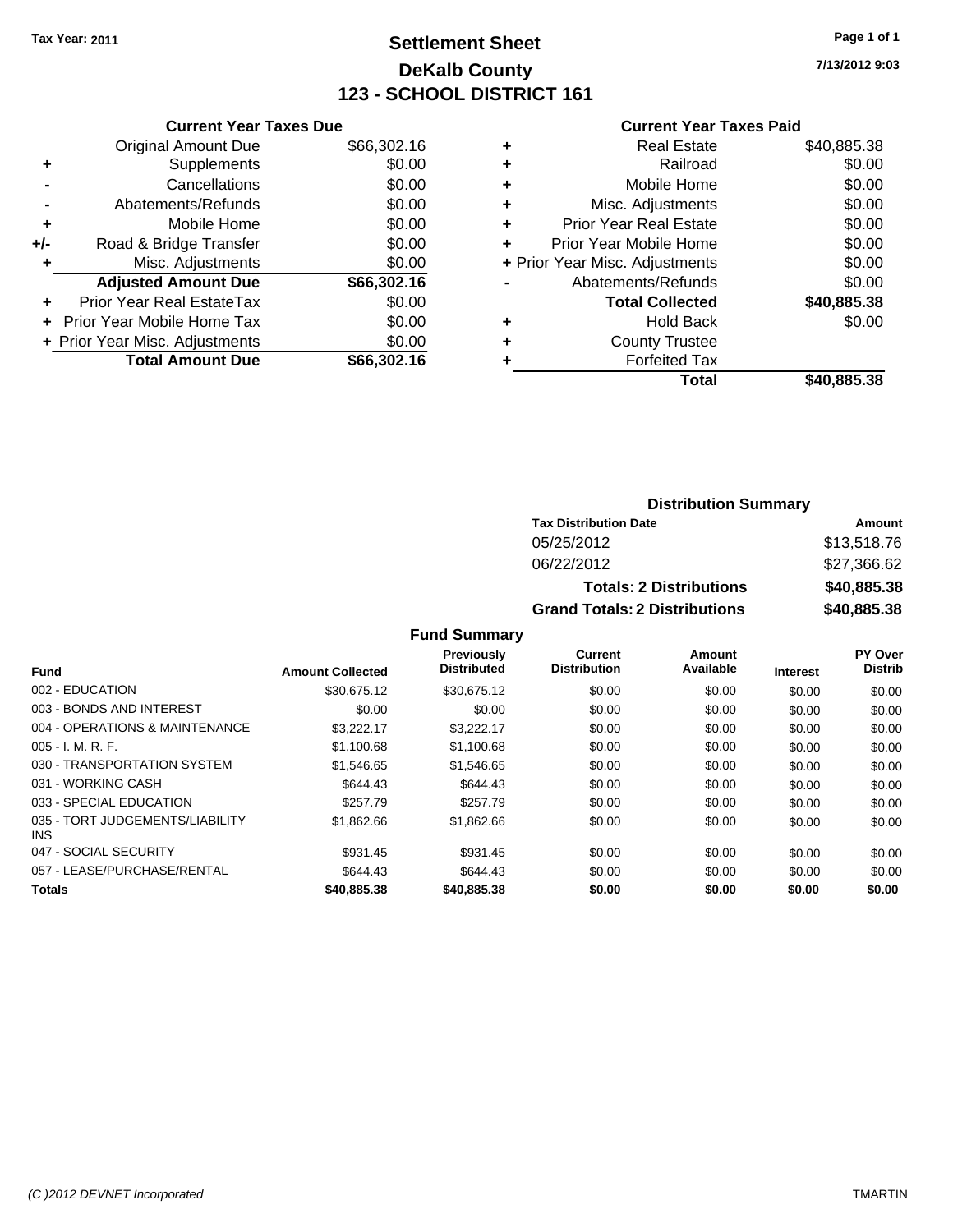## **Settlement Sheet Tax Year: 2011 Page 1 of 1 DeKalb County 124 - SCHOOL DISTRICT 212**

**7/13/2012 9:03**

#### **Current Year Taxes Paid**

|     | <b>Current Year Taxes Due</b>  |              |  |
|-----|--------------------------------|--------------|--|
|     | <b>Original Amount Due</b>     | \$270,383.33 |  |
| ٠   | Supplements                    | \$0.00       |  |
|     | Cancellations                  | \$0.00       |  |
|     | Abatements/Refunds             | \$0.00       |  |
| ٠   | Mobile Home                    | \$0.00       |  |
| +/- | Road & Bridge Transfer         | \$0.00       |  |
| ٠   | Misc. Adjustments              | \$0.00       |  |
|     | <b>Adjusted Amount Due</b>     | \$270,383.33 |  |
| ÷   | Prior Year Real EstateTax      | \$0.00       |  |
|     | Prior Year Mobile Home Tax     | \$0.00       |  |
|     | + Prior Year Misc. Adjustments | \$0.00       |  |
|     | <b>Total Amount Due</b>        | \$270.383.33 |  |
|     |                                |              |  |

| ٠ | <b>Real Estate</b>             | \$150,882.44 |
|---|--------------------------------|--------------|
| ٠ | Railroad                       | \$0.00       |
| ٠ | Mobile Home                    | \$0.00       |
| ٠ | Misc. Adjustments              | \$0.00       |
| ٠ | <b>Prior Year Real Estate</b>  | \$0.00       |
| ٠ | Prior Year Mobile Home         | \$0.00       |
|   | + Prior Year Misc. Adjustments | \$0.00       |
|   | Abatements/Refunds             | \$0.00       |
|   | <b>Total Collected</b>         | \$150,882.44 |
| ٠ | <b>Hold Back</b>               | \$0.00       |
| ٠ | <b>County Trustee</b>          |              |
| ٠ | <b>Forfeited Tax</b>           |              |
|   | Total                          | \$150,882.44 |
|   |                                |              |

#### **Distribution Summary Tax Distribution Date Amount** 05/25/2012 \$23,718.56 06/22/2012 \$125,908.54 07/20/2012 \$1,255.34 **Totals: 3 Distributions \$150,882.44 Grand Totals: 3 Distributions \$150,882.44**

|                                         |                         | Previously<br><b>Distributed</b> | Current<br><b>Distribution</b> | Amount<br>Available |                 | PY Over<br><b>Distrib</b> |
|-----------------------------------------|-------------------------|----------------------------------|--------------------------------|---------------------|-----------------|---------------------------|
| Fund                                    | <b>Amount Collected</b> |                                  |                                |                     | <b>Interest</b> |                           |
| 002 - EDUCATION                         | \$77.930.94             | \$77,282.55                      | \$648.39                       | \$0.00              | \$0.00          | \$0.00                    |
| 003 - BONDS AND INTEREST                | \$21,070.74             | \$20,895.43                      | \$175.31                       | \$0.00              | \$0.00          | \$0.00                    |
| 004 - OPERATIONS & MAINTENANCE          | \$14,986,70             | \$14.862.01                      | \$124.69                       | \$0.00              | \$0.00          | \$0.00                    |
| $005 - I. M. R. F.$                     | \$2,947.64              | \$2,923.12                       | \$24.52                        | \$0.00              | \$0.00          | \$0.00                    |
| 030 - TRANSPORTATION SYSTEM             | \$7.193.62              | \$7.133.77                       | \$59.85                        | \$0.00              | \$0.00          | \$0.00                    |
| 031 - WORKING CASH                      | \$2.048.37              | \$2,031.33                       | \$17.04                        | \$0.00              | \$0.00          | \$0.00                    |
| 032 - FIRE PREV/SFTY/ENERGY             | \$79.07                 | \$78.41                          | \$0.66                         | \$0.00              | \$0.00          | \$0.00                    |
| 033 - SPECIAL EDUCATION                 | \$1.198.91              | \$1.188.94                       | \$9.97                         | \$0.00              | \$0.00          | \$0.00                    |
| 035 - TORT JUDGEMENTS/LIABILITY<br>INS. | \$16,934.28             | \$16,793.39                      | \$140.89                       | \$0.00              | \$0.00          | \$0.00                    |
| 047 - SOCIAL SECURITY                   | \$3.494.89              | \$3.465.81                       | \$29.08                        | \$0.00              | \$0.00          | \$0.00                    |
| 057 - LEASE/PURCHASE/RENTAL             | \$2,997.28              | \$2,972.34                       | \$24.94                        | \$0.00              | \$0.00          | \$0.00                    |
| <b>Totals</b>                           | \$150,882.44            | \$149,627.10                     | \$1,255.34                     | \$0.00              | \$0.00          | \$0.00                    |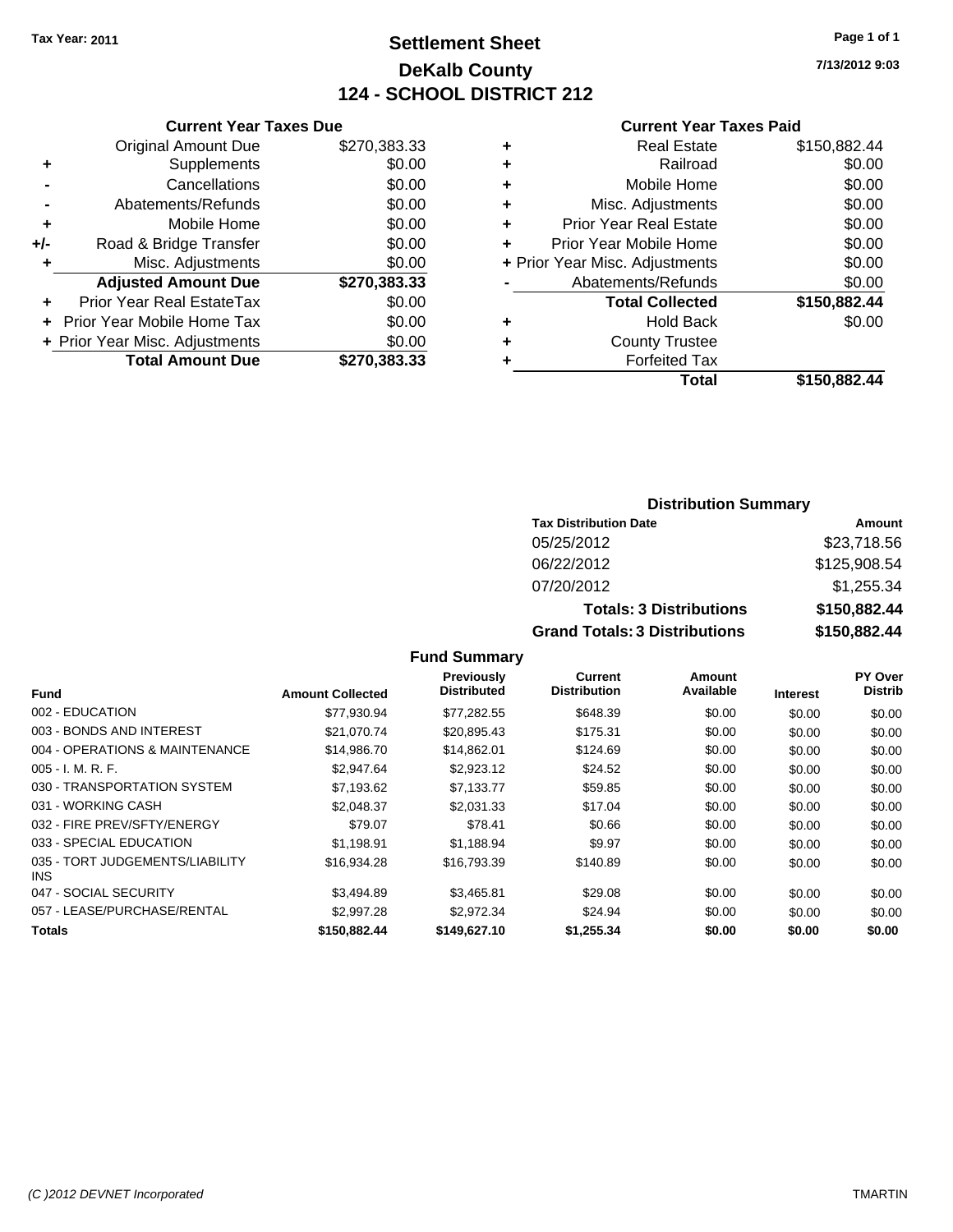## **Settlement Sheet Tax Year: 2011 Page 1 of 1 DeKalb County 125 - SCHOOL DISTRICT 220**

**7/13/2012 9:03**

#### **Current Year Taxes Paid**

|     | <b>Current Year Taxes Due</b>  |            |
|-----|--------------------------------|------------|
|     | <b>Original Amount Due</b>     | \$3,043.69 |
| ٠   | Supplements                    | \$0.00     |
|     | Cancellations                  | \$0.00     |
|     | Abatements/Refunds             | \$0.00     |
| ٠   | Mobile Home                    | \$0.00     |
| +/- | Road & Bridge Transfer         | \$0.00     |
| ٠   | Misc. Adjustments              | \$0.00     |
|     | <b>Adjusted Amount Due</b>     | \$3,043.69 |
| ÷   | Prior Year Real EstateTax      | \$0.00     |
|     | Prior Year Mobile Home Tax     | \$0.00     |
|     | + Prior Year Misc. Adjustments | \$0.00     |
|     | <b>Total Amount Due</b>        | \$3.043.69 |

| ٠ | <b>Real Estate</b>             | \$1,521.84 |
|---|--------------------------------|------------|
| ٠ | Railroad                       | \$0.00     |
| ٠ | Mobile Home                    | \$0.00     |
| ٠ | Misc. Adjustments              | \$0.00     |
| ÷ | <b>Prior Year Real Estate</b>  | \$0.00     |
| ÷ | Prior Year Mobile Home         | \$0.00     |
|   | + Prior Year Misc. Adjustments | \$0.00     |
|   | Abatements/Refunds             | \$0.00     |
|   | <b>Total Collected</b>         | \$1,521.84 |
| ٠ | <b>Hold Back</b>               | \$0.00     |
| ٠ | <b>County Trustee</b>          |            |
| ٠ | <b>Forfeited Tax</b>           |            |
|   | Total                          | \$1,521.84 |

| <b>Distribution Summary</b>          |            |
|--------------------------------------|------------|
| <b>Tax Distribution Date</b>         | Amount     |
| 06/22/2012                           | \$1,521.84 |
| <b>Totals: 1 Distributions</b>       | \$1,521.84 |
| <b>Grand Totals: 1 Distributions</b> | \$1,521.84 |

|                                         |                         | <b>Previously</b>  | Current             | Amount    |                 | PY Over        |
|-----------------------------------------|-------------------------|--------------------|---------------------|-----------|-----------------|----------------|
| Fund                                    | <b>Amount Collected</b> | <b>Distributed</b> | <b>Distribution</b> | Available | <b>Interest</b> | <b>Distrib</b> |
| 002 - EDUCATION                         | \$774.75                | \$774.75           | \$0.00              | \$0.00    | \$0.00          | \$0.00         |
| 003 - BONDS AND INTEREST                | \$234.17                | \$234.17           | \$0.00              | \$0.00    | \$0.00          | \$0.00         |
| 004 - OPERATIONS & MAINTENANCE          | \$168.06                | \$168.06           | \$0.00              | \$0.00    | \$0.00          | \$0.00         |
| $005 - I. M. R. F.$                     | \$24.01                 | \$24.01            | \$0.00              | \$0.00    | \$0.00          | \$0.00         |
| 030 - TRANSPORTATION SYSTEM             | \$63.45                 | \$63.45            | \$0.00              | \$0.00    | \$0.00          | \$0.00         |
| 031 - WORKING CASH                      | \$20.14                 | \$20.14            | \$0.00              | \$0.00    | \$0.00          | \$0.00         |
| 032 - FIRE PREV/SFTY/ENERGY             | \$19.39                 | \$19.39            | \$0.00              | \$0.00    | \$0.00          | \$0.00         |
| 033 - SPECIAL EDUCATION                 | \$7.99                  | \$7.99             | \$0.00              | \$0.00    | \$0.00          | \$0.00         |
| 035 - TORT JUDGEMENTS/LIABILITY<br>INS. | \$165.73                | \$165.73           | \$0.00              | \$0.00    | \$0.00          | \$0.00         |
| 047 - SOCIAL SECURITY                   | \$24.01                 | \$24.01            | \$0.00              | \$0.00    | \$0.00          | \$0.00         |
| 057 - LEASE/PURCHASE/RENTAL             | \$20.14                 | \$20.14            | \$0.00              | \$0.00    | \$0.00          | \$0.00         |
| <b>Totals</b>                           | \$1,521.84              | \$1,521.84         | \$0.00              | \$0.00    | \$0.00          | \$0.00         |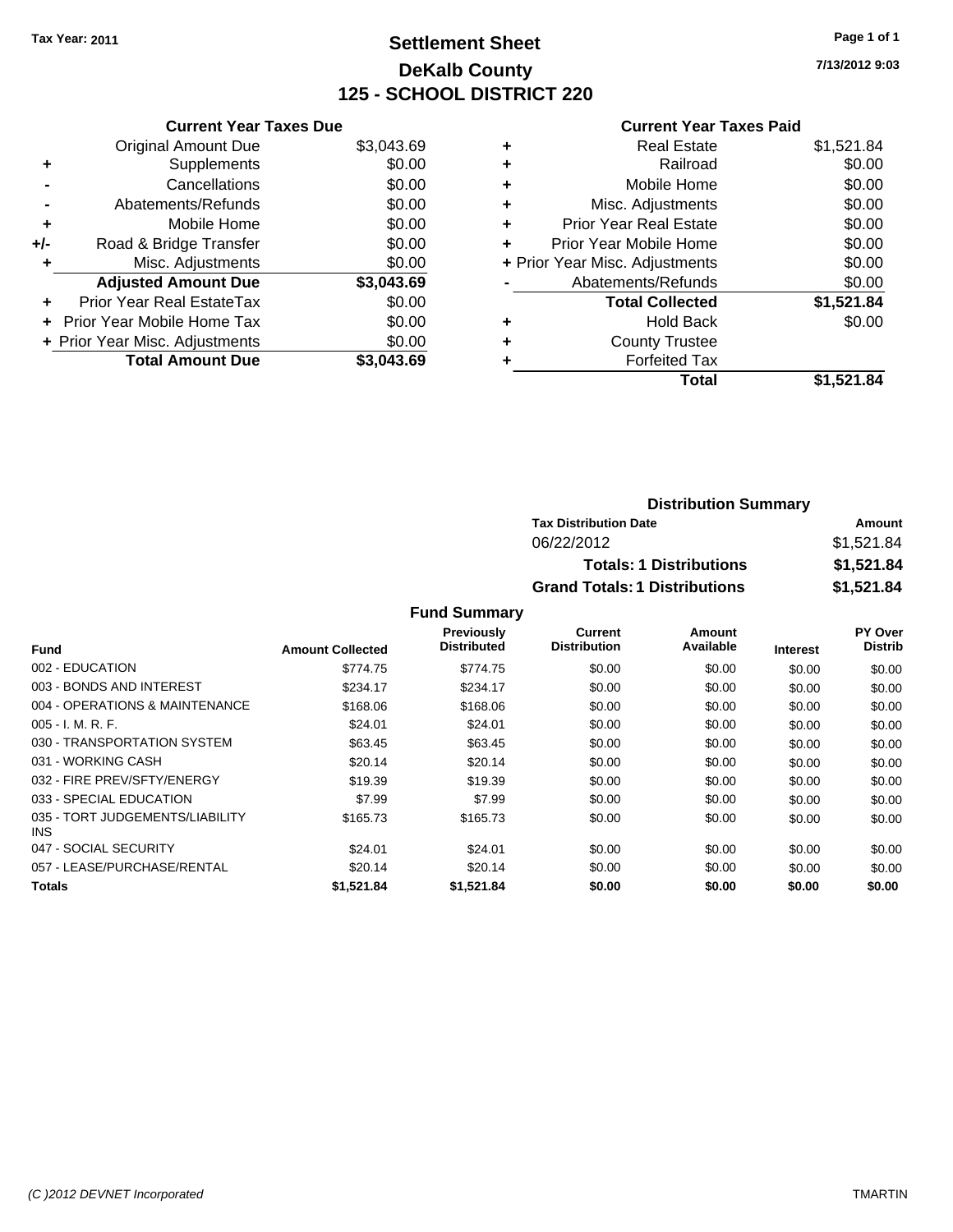## **Settlement Sheet Tax Year: 2011 Page 1 of 1 DeKalb County 126 - SCHOOL DISTRICT 269**

**7/13/2012 9:03**

#### **Current Year Taxes Paid**

|     | <b>Current Year Taxes Due</b>  |              |  |  |  |
|-----|--------------------------------|--------------|--|--|--|
|     | <b>Original Amount Due</b>     | \$276,519.65 |  |  |  |
| ٠   | Supplements                    | \$0.00       |  |  |  |
|     | Cancellations                  | \$0.00       |  |  |  |
|     | Abatements/Refunds             | \$0.00       |  |  |  |
| ٠   | Mobile Home                    | \$0.00       |  |  |  |
| +/- | Road & Bridge Transfer         | \$0.00       |  |  |  |
| ٠   | Misc. Adjustments              | \$0.00       |  |  |  |
|     | <b>Adjusted Amount Due</b>     | \$276,519.65 |  |  |  |
|     | Prior Year Real EstateTax      | \$0.00       |  |  |  |
|     | Prior Year Mobile Home Tax     | \$0.00       |  |  |  |
|     | + Prior Year Misc. Adjustments | \$0.00       |  |  |  |
|     | <b>Total Amount Due</b>        | \$276,519.65 |  |  |  |
|     |                                |              |  |  |  |

| ٠ | <b>Real Estate</b>             | \$150,511.17 |
|---|--------------------------------|--------------|
| ٠ | Railroad                       | \$0.00       |
| ٠ | Mobile Home                    | \$0.00       |
| ٠ | Misc. Adjustments              | \$0.00       |
| ÷ | <b>Prior Year Real Estate</b>  | \$0.00       |
| ٠ | Prior Year Mobile Home         | \$0.00       |
|   | + Prior Year Misc. Adjustments | \$0.00       |
|   | Abatements/Refunds             | \$0.00       |
|   | <b>Total Collected</b>         | \$150,511.17 |
| ٠ | <b>Hold Back</b>               | \$0.00       |
| ٠ | <b>County Trustee</b>          |              |
| ٠ | <b>Forfeited Tax</b>           |              |
|   | Total                          | \$150,511.17 |
|   |                                |              |

### **Distribution Summary Tax Distribution Date Amount** 05/25/2012 \$16,660.42 06/22/2012 \$132,240.99 07/20/2012 \$1,609.76 **Totals: 3 Distributions \$150,511.17 Grand Totals: 3 Distributions \$150,511.17**

| <b>Fund</b>                                   | <b>Amount Collected</b> | <b>Previously</b><br><b>Distributed</b> | Current<br><b>Distribution</b> | Amount<br>Available | <b>Interest</b> | <b>PY Over</b><br><b>Distrib</b> |
|-----------------------------------------------|-------------------------|-----------------------------------------|--------------------------------|---------------------|-----------------|----------------------------------|
| 002 - EDUCATION                               | \$97.929.80             | \$96.882.42                             | \$1.047.38                     | \$0.00              | \$0.00          | \$0.00                           |
| 003 - BONDS AND INTEREST                      | \$0.00                  | \$0.00                                  | \$0.00                         | \$0.00              | \$0.00          | \$0.00                           |
| 004 - OPERATIONS & MAINTENANCE                | \$25.648.31             | \$25,373.99                             | \$274.32                       | \$0.00              | \$0.00          | \$0.00                           |
| $005 - I. M. R. F.$                           | \$2,544.24              | \$2,517.03                              | \$27.21                        | \$0.00              | \$0.00          | \$0.00                           |
| 030 - TRANSPORTATION SYSTEM                   | \$5,596.00              | \$5.536.15                              | \$59.85                        | \$0.00              | \$0.00          | \$0.00                           |
| 031 - WORKING CASH                            | \$2,331.72              | \$2,306.78                              | \$24.94                        | \$0.00              | \$0.00          | \$0.00                           |
| 033 - SPECIAL EDUCATION                       | \$932.72                | \$922.74                                | \$9.98                         | \$0.00              | \$0.00          | \$0.00                           |
| 035 - TORT JUDGEMENTS/LIABILITY<br><b>INS</b> | \$12.984.14             | \$12,845.27                             | \$138.87                       | \$0.00              | \$0.00          | \$0.00                           |
| 047 - SOCIAL SECURITY                         | \$2.544.24              | \$2,517.03                              | \$27.21                        | \$0.00              | \$0.00          | \$0.00                           |
| <b>Totals</b>                                 | \$150,511.17            | \$148,901.41                            | \$1,609.76                     | \$0.00              | \$0.00          | \$0.00                           |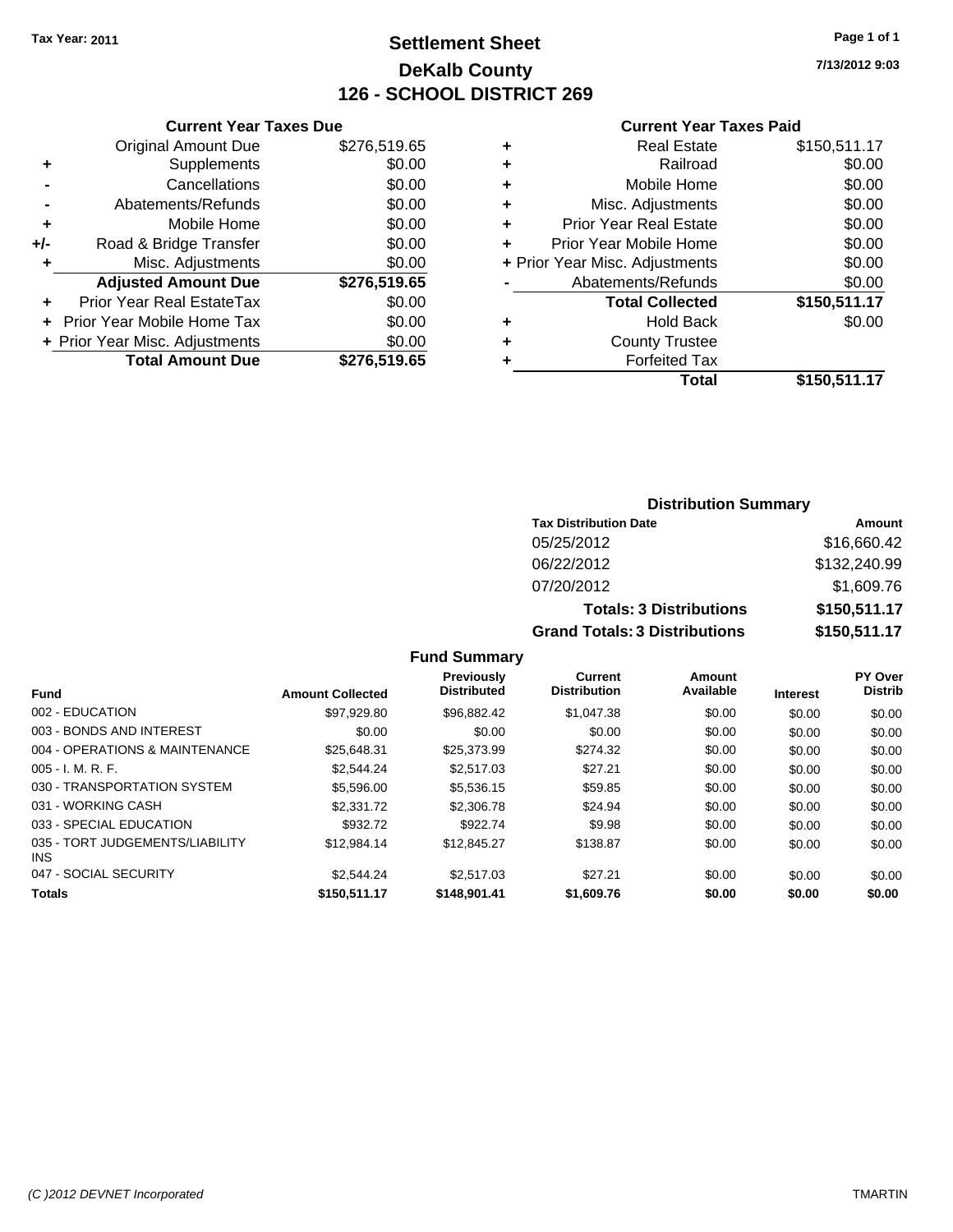## **Settlement Sheet Tax Year: 2011 Page 1 of 1 DeKalb County 127 - SCHOOL DISTRICT 271**

**7/13/2012 9:03**

#### **Current Year Taxes Paid**

|       | <b>Current Year Taxes Due</b>  |             |
|-------|--------------------------------|-------------|
|       | <b>Original Amount Due</b>     | \$51,611.77 |
| ٠     | Supplements                    | \$0.00      |
|       | Cancellations                  | \$0.00      |
|       | Abatements/Refunds             | \$0.00      |
| ٠     | Mobile Home                    | \$0.00      |
| $+/-$ | Road & Bridge Transfer         | \$0.00      |
| ٠     | Misc. Adjustments              | \$0.00      |
|       | <b>Adjusted Amount Due</b>     | \$51,611.77 |
|       | Prior Year Real EstateTax      | \$0.00      |
|       | Prior Year Mobile Home Tax     | \$0.00      |
|       | + Prior Year Misc. Adjustments | \$0.00      |
|       | <b>Total Amount Due</b>        | \$51.611.77 |
|       |                                |             |

| ٠ | <b>Real Estate</b>             | \$31,764.17 |
|---|--------------------------------|-------------|
| ٠ | Railroad                       | \$0.00      |
| ٠ | Mobile Home                    | \$0.00      |
| ٠ | Misc. Adjustments              | \$0.00      |
| ÷ | <b>Prior Year Real Estate</b>  | \$0.00      |
| ÷ | Prior Year Mobile Home         | \$0.00      |
|   | + Prior Year Misc. Adjustments | \$0.00      |
|   | Abatements/Refunds             | \$0.00      |
|   | <b>Total Collected</b>         | \$31,764.17 |
| ٠ | <b>Hold Back</b>               | \$0.00      |
| ٠ | <b>County Trustee</b>          |             |
|   | <b>Forfeited Tax</b>           |             |
|   | Total                          | \$31.764.17 |

## **Distribution Summary**

| <b>Tax Distribution Date</b>         | Amount      |
|--------------------------------------|-------------|
| 05/25/2012                           | \$4,106.67  |
| 06/22/2012                           | \$27.657.50 |
| <b>Totals: 2 Distributions</b>       | \$31,764.17 |
| <b>Grand Totals: 2 Distributions</b> | \$31,764.17 |

|                                               |                         | <b>Previously</b>  | Current             | Amount    |                 | <b>PY Over</b> |
|-----------------------------------------------|-------------------------|--------------------|---------------------|-----------|-----------------|----------------|
| <b>Fund</b>                                   | <b>Amount Collected</b> | <b>Distributed</b> | <b>Distribution</b> | Available | <b>Interest</b> | <b>Distrib</b> |
| 002 - EDUCATION                               | \$17.844.18             | \$17,844.18        | \$0.00              | \$0.00    | \$0.00          | \$0.00         |
| 003 - BONDS AND INTEREST                      | \$7,398,73              | \$7,398,73         | \$0.00              | \$0.00    | \$0.00          | \$0.00         |
| 004 - OPERATIONS & MAINTENANCE                | \$3,136.48              | \$3,136.48         | \$0.00              | \$0.00    | \$0.00          | \$0.00         |
| $005 - I. M. R. F.$                           | \$754.97                | \$754.97           | \$0.00              | \$0.00    | \$0.00          | \$0.00         |
| 030 - TRANSPORTATION SYSTEM                   | \$960.87                | \$960.87           | \$0.00              | \$0.00    | \$0.00          | \$0.00         |
| 031 - WORKING CASH                            | \$187.38                | \$187.38           | \$0.00              | \$0.00    | \$0.00          | \$0.00         |
| 032 - FIRE PREV/SFTY/ENERGY                   | \$15.15                 | \$15.15            | \$0.00              | \$0.00    | \$0.00          | \$0.00         |
| 033 - SPECIAL EDUCATION                       | \$151.45                | \$151.45           | \$0.00              | \$0.00    | \$0.00          | \$0.00         |
| 035 - TORT JUDGEMENTS/LIABILITY<br><b>INS</b> | \$1,235.40              | \$1,235.40         | \$0.00              | \$0.00    | \$0.00          | \$0.00         |
| 047 - SOCIAL SECURITY                         | \$823.58                | \$823.58           | \$0.00              | \$0.00    | \$0.00          | \$0.00         |
| 057 - LEASE/PURCHASE/RENTAL                   | \$205.92                | \$205.92           | \$0.00              | \$0.00    | \$0.00          | \$0.00         |
| 109 - PRIOR YEAR ADJUSTMENT                   | $$-949.94$              | $$-949.94$         | \$0.00              | \$0.00    | \$0.00          | \$0.00         |
| <b>Totals</b>                                 | \$31.764.17             | \$31.764.17        | \$0.00              | \$0.00    | \$0.00          | \$0.00         |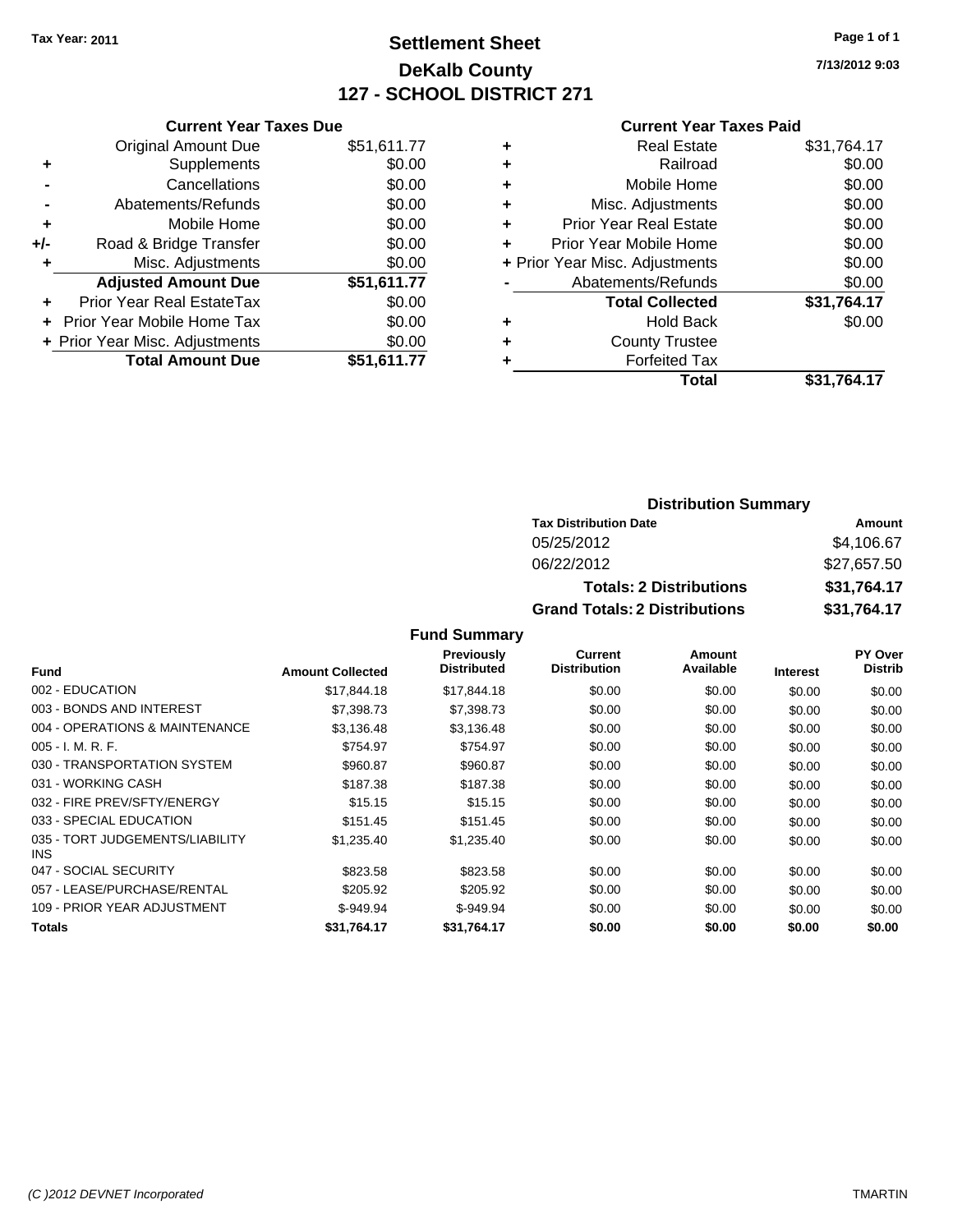## **Settlement Sheet Tax Year: 2011 Page 1 of 1 DeKalb County 128 - SCHOOL DISTRICT 300**

**7/13/2012 9:03**

#### **Current Year Taxes Paid**

|     | <b>Current Year Taxes Due</b>     |            |
|-----|-----------------------------------|------------|
|     | <b>Original Amount Due</b>        | \$7,518.45 |
| ٠   | Supplements                       | \$0.00     |
|     | Cancellations                     | \$0.00     |
|     | Abatements/Refunds                | \$0.00     |
| ٠   | Mobile Home                       | \$0.00     |
| +/- | Road & Bridge Transfer            | \$0.00     |
| ٠   | Misc. Adjustments                 | \$0.00     |
|     | <b>Adjusted Amount Due</b>        | \$7,518.45 |
| ÷   | Prior Year Real EstateTax         | \$0.00     |
| ÷   | <b>Prior Year Mobile Home Tax</b> | \$0.00     |
|     | + Prior Year Misc. Adjustments    | \$0.00     |
|     | <b>Total Amount Due</b>           | \$7.518.45 |

|   | <b>Real Estate</b>             | \$3,759.22 |
|---|--------------------------------|------------|
| ٠ | Railroad                       | \$0.00     |
| ٠ | Mobile Home                    | \$0.00     |
| ٠ | Misc. Adjustments              | \$0.00     |
| ÷ | <b>Prior Year Real Estate</b>  | \$0.00     |
|   | Prior Year Mobile Home         | \$0.00     |
|   | + Prior Year Misc. Adjustments | \$0.00     |
|   | Abatements/Refunds             | \$0.00     |
|   | <b>Total Collected</b>         | \$3,759.22 |
| ٠ | Hold Back                      | \$0.00     |
| ٠ | <b>County Trustee</b>          |            |
| ٠ | <b>Forfeited Tax</b>           |            |
|   | Total                          | \$3,759.22 |
|   |                                |            |

| <b>Distribution Summary</b>          |            |  |  |
|--------------------------------------|------------|--|--|
| <b>Tax Distribution Date</b>         | Amount     |  |  |
| 05/25/2012                           | \$2,437.64 |  |  |
| 06/22/2012                           | \$1,321.58 |  |  |
| <b>Totals: 2 Distributions</b>       | \$3,759.22 |  |  |
| <b>Grand Totals: 2 Distributions</b> | \$3,759.22 |  |  |

| <b>Fund</b>                                   | <b>Amount Collected</b> | <b>Previously</b><br><b>Distributed</b> | Current<br><b>Distribution</b> | Amount<br>Available | <b>Interest</b> | <b>PY Over</b><br><b>Distrib</b> |
|-----------------------------------------------|-------------------------|-----------------------------------------|--------------------------------|---------------------|-----------------|----------------------------------|
| 002 - EDUCATION                               | \$2,535.85              | \$2,535.85                              | \$0.00                         | \$0.00              | \$0.00          | \$0.00                           |
| 003 - BONDS AND INTEREST                      | \$534.44                | \$534.44                                | \$0.00                         | \$0.00              | \$0.00          | \$0.00                           |
| 004 - OPERATIONS & MAINTENANCE                | \$338.19                | \$338.19                                | \$0.00                         | \$0.00              | \$0.00          | \$0.00                           |
| 005 - I. M. R. F.                             | \$72.42                 | \$72.42                                 | \$0.00                         | \$0.00              | \$0.00          | \$0.00                           |
| 030 - TRANSPORTATION SYSTEM                   | \$163.75                | \$163.75                                | \$0.00                         | \$0.00              | \$0.00          | \$0.00                           |
| 031 - WORKING CASH                            | \$0.46                  | \$0.46                                  | \$0.00                         | \$0.00              | \$0.00          | \$0.00                           |
| 033 - SPECIAL EDUCATION                       | \$32.57                 | \$32.57                                 | \$0.00                         | \$0.00              | \$0.00          | \$0.00                           |
| 035 - TORT JUDGEMENTS/LIABILITY<br><b>INS</b> | \$0.00                  | \$0.00                                  | \$0.00                         | \$0.00              | \$0.00          | \$0.00                           |
| 047 - SOCIAL SECURITY                         | \$81.54                 | \$81.54                                 | \$0.00                         | \$0.00              | \$0.00          | \$0.00                           |
| <b>Totals</b>                                 | \$3,759.22              | \$3,759.22                              | \$0.00                         | \$0.00              | \$0.00          | \$0.00                           |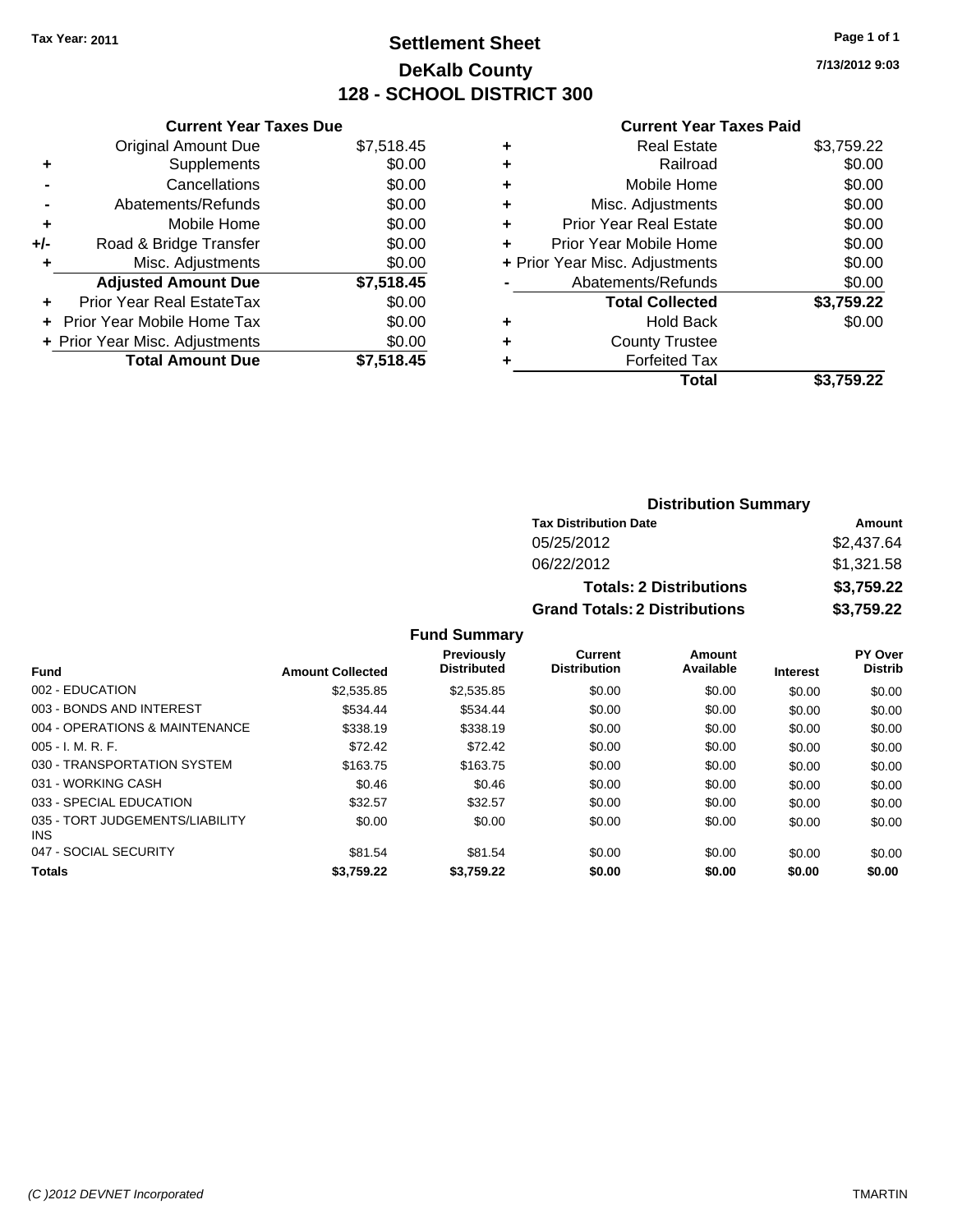## **Settlement Sheet Tax Year: 2011 Page 1 of 1 DeKalb County 129 - SCHOOL DISTRICT 301**

**7/13/2012 9:03**

#### **Current Year Taxes Paid**

|     | <b>Current Year Taxes Due</b>     |            |
|-----|-----------------------------------|------------|
|     | <b>Original Amount Due</b>        | \$7,510.16 |
| ٠   | Supplements                       | \$0.00     |
|     | Cancellations                     | \$0.00     |
|     | Abatements/Refunds                | \$0.00     |
| ٠   | Mobile Home                       | \$0.00     |
| +/- | Road & Bridge Transfer            | \$0.00     |
|     | Misc. Adjustments                 | \$0.00     |
|     | <b>Adjusted Amount Due</b>        | \$7,510.16 |
| ÷   | Prior Year Real EstateTax         | \$0.00     |
|     | <b>Prior Year Mobile Home Tax</b> | \$0.00     |
|     | + Prior Year Misc. Adjustments    | \$0.00     |
|     | <b>Total Amount Due</b>           | \$7,510.16 |

| ٠ | <b>Real Estate</b>             | \$2,258.40 |
|---|--------------------------------|------------|
| ٠ | Railroad                       | \$0.00     |
| ٠ | Mobile Home                    | \$0.00     |
| ٠ | Misc. Adjustments              | \$0.00     |
| ٠ | <b>Prior Year Real Estate</b>  | \$0.00     |
| ٠ | Prior Year Mobile Home         | \$0.00     |
|   | + Prior Year Misc. Adjustments | \$0.00     |
|   | Abatements/Refunds             | \$0.00     |
|   | <b>Total Collected</b>         | \$2,258.40 |
| ٠ | <b>Hold Back</b>               | \$0.00     |
| ٠ | <b>County Trustee</b>          |            |
| ٠ | <b>Forfeited Tax</b>           |            |
|   | Total                          | \$2,258.40 |
|   |                                |            |

| <b>Distribution Summary</b>          |            |
|--------------------------------------|------------|
| <b>Tax Distribution Date</b>         | Amount     |
| 06/22/2012                           | \$2,258.40 |
| <b>Totals: 1 Distributions</b>       | \$2,258,40 |
| <b>Grand Totals: 1 Distributions</b> | \$2,258.40 |

| <b>Fund</b>                                         | <b>Amount Collected</b> | <b>Previously</b><br><b>Distributed</b> | Current<br><b>Distribution</b> | Amount<br>Available | <b>Interest</b> | PY Over<br><b>Distrib</b> |
|-----------------------------------------------------|-------------------------|-----------------------------------------|--------------------------------|---------------------|-----------------|---------------------------|
| 002 - EDUCATION                                     | \$1,428.64              | \$1,428.64                              | \$0.00                         | \$0.00              | \$0.00          | \$0.00                    |
| 003 - BONDS AND INTEREST                            | \$381.92                | \$381.92                                | \$0.00                         | \$0.00              | \$0.00          | \$0.00                    |
| 004 - OPERATIONS & MAINTENANCE                      | \$234.15                | \$234.15                                | \$0.00                         | \$0.00              | \$0.00          | \$0.00                    |
| $005 - I. M. R. F.$                                 | \$24.48                 | \$24.48                                 | \$0.00                         | \$0.00              | \$0.00          | \$0.00                    |
| 030 - TRANSPORTATION SYSTEM                         | \$102.64                | \$102.64                                | \$0.00                         | \$0.00              | \$0.00          | \$0.00                    |
| 031 - WORKING CASH                                  | \$1.82                  | \$1.82                                  | \$0.00                         | \$0.00              | \$0.00          | \$0.00                    |
| 033 - SPECIAL EDUCATION                             | \$14.61                 | \$14.61                                 | \$0.00                         | \$0.00              | \$0.00          | \$0.00                    |
| 035 - TORT JUDGMENTS, LIABILITY<br><b>INSURANCE</b> | \$37.26                 | \$37.26                                 | \$0.00                         | \$0.00              | \$0.00          | \$0.00                    |
| 047 - SOCIAL SECURITY                               | \$32.88                 | \$32.88                                 | \$0.00                         | \$0.00              | \$0.00          | \$0.00                    |
| <b>Totals</b>                                       | \$2.258.40              | \$2,258.40                              | \$0.00                         | \$0.00              | \$0.00          | \$0.00                    |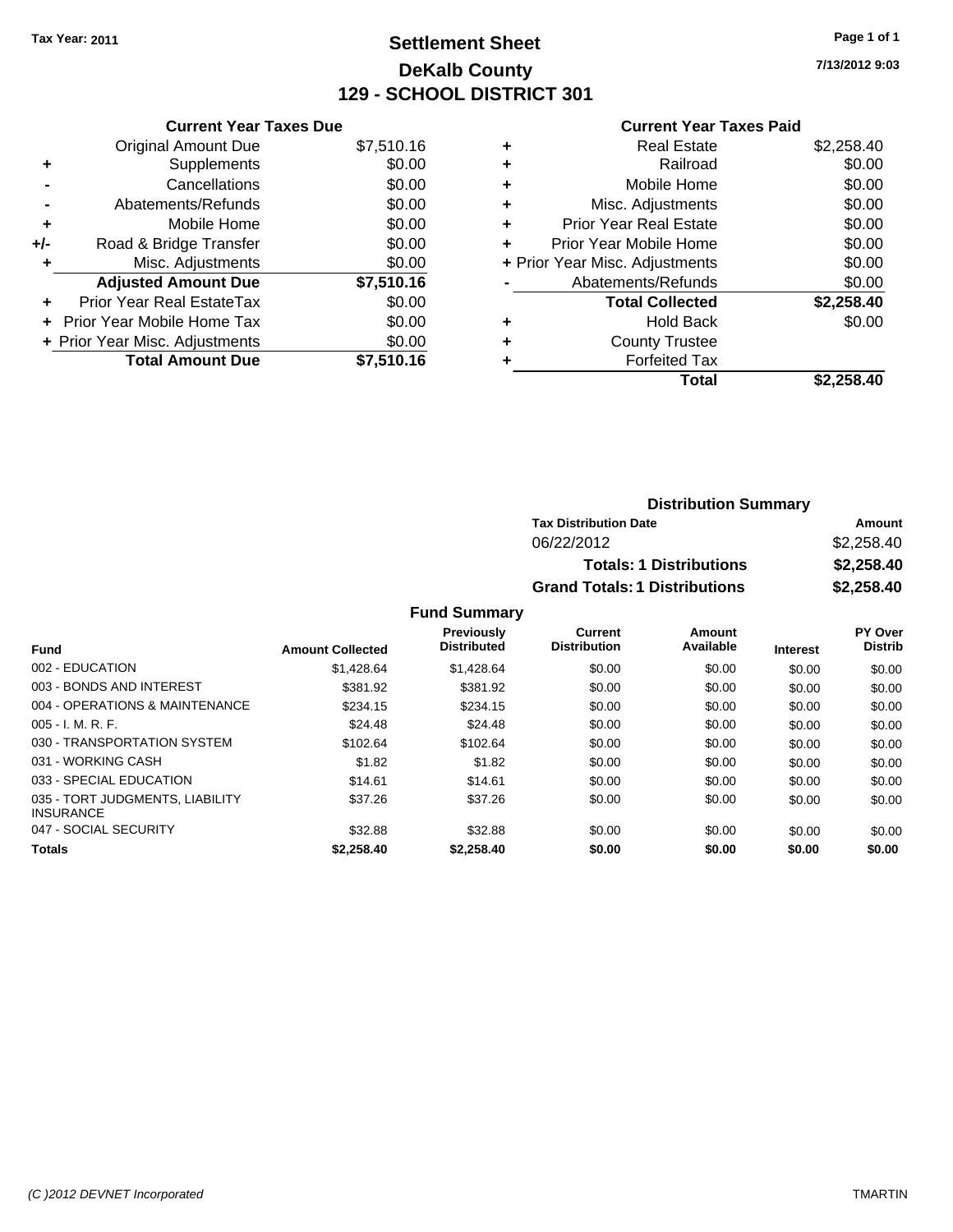## **Settlement Sheet Tax Year: 2011 Page 1 of 1 DeKalb County 130 - SCHOOL DISTRICT 302**

**7/13/2012 9:03**

#### **Current Year Taxes Paid**

|     | <b>Total Amount Due</b>           | \$1,725,980.62 |
|-----|-----------------------------------|----------------|
|     | + Prior Year Misc. Adjustments    | \$0.00         |
|     | <b>Prior Year Mobile Home Tax</b> | \$0.00         |
|     | Prior Year Real EstateTax         | (\$779.27)     |
|     | <b>Adjusted Amount Due</b>        | \$1,726,759.89 |
| ٠   | Misc. Adjustments                 | \$0.00         |
| +/- | Road & Bridge Transfer            | \$0.00         |
| ÷   | Mobile Home                       | \$0.00         |
|     | Abatements/Refunds                | \$31.31        |
|     | Cancellations                     | \$4,492.48     |
| ٠   | Supplements                       | \$4,134.77     |
|     | <b>Original Amount Due</b>        | \$1,727,148.91 |
|     |                                   |                |

**Current Year Taxes Due**

| ٠ | <b>Real Estate</b>             | \$892,592.80 |
|---|--------------------------------|--------------|
| ٠ | Railroad                       | \$15,076.20  |
| ٠ | Mobile Home                    | \$0.00       |
| ٠ | Misc. Adjustments              | \$0.00       |
| ٠ | <b>Prior Year Real Estate</b>  | (\$779.27)   |
| ÷ | Prior Year Mobile Home         | \$0.00       |
|   | + Prior Year Misc. Adjustments | \$0.00       |
|   | Abatements/Refunds             | \$31.31      |
|   | <b>Total Collected</b>         | \$906,858.42 |
| ٠ | Hold Back                      | \$0.00       |
| ٠ | <b>County Trustee</b>          |              |
| ٠ | <b>Forfeited Tax</b>           |              |
|   | Total                          | \$906,858.42 |
|   |                                |              |

#### **Distribution Summary Tax Distribution Date Amount** 05/25/2012 \$153,627.97 06/22/2012 \$739,064.58 07/20/2012 \$14,165.87 **Totals: 3 Distributions \$906,858.42 Grand Totals: 3 Distributions \$906,858.42**

#### **Fund Summary**

| <b>Fund</b>                    | <b>Amount Collected</b> | <b>Previously</b><br><b>Distributed</b> | Current<br><b>Distribution</b> | <b>Amount</b><br>Available | <b>Interest</b> | <b>PY Over</b><br><b>Distrib</b> |
|--------------------------------|-------------------------|-----------------------------------------|--------------------------------|----------------------------|-----------------|----------------------------------|
| 002 - EDUCATION                | \$600,312.16            | \$590.934.80                            | \$9,377.36                     | \$0.00                     | \$0.00          | \$0.00                           |
| 003 - BONDS AND INTEREST       | \$169,247.91            | \$166,604.12                            | \$2,643.79                     | \$0.00                     | \$0.00          | \$0.00                           |
| 004 - OPERATIONS & MAINTENANCE | \$73,329.48             | \$72.184.01                             | \$1,145.47                     | \$0.00                     | \$0.00          | \$0.00                           |
| $005 - I. M. R. F.$            | \$8,723,06              | \$8,586.80                              | \$136.26                       | \$0.00                     | \$0.00          | \$0.00                           |
| 030 - TRANSPORTATION SYSTEM    | \$34,890.48             | \$34,345.46                             | \$545.02                       | \$0.00                     | \$0.00          | \$0.00                           |
| 031 - WORKING CASH             | \$1,939.77              | \$1,909.46                              | \$30.31                        | \$0.00                     | \$0.00          | \$0.00                           |
| 033 - SPECIAL EDUCATION        | \$5,816.59              | \$5,725.73                              | \$90.86                        | \$0.00                     | \$0.00          | \$0.00                           |
| 047 - SOCIAL SECURITY          | \$12,598.97             | \$12,402.17                             | \$196.80                       | \$0.00                     | \$0.00          | \$0.00                           |
| <b>Totals</b>                  | \$906,858.42            | \$892,692.55                            | \$14,165.87                    | \$0.00                     | \$0.00          | \$0.00                           |

# **Abatement Detail**<br>**Amount Adjustment**

| Year Source                         | <b>Account Type</b> | <b>Amount Adjustment Description</b>              |
|-------------------------------------|---------------------|---------------------------------------------------|
| 2011 RE - Real Estate PTAB Decision |                     | \$31.31 09-34-100-004 PTAB INTEREST REFUND by TBA |
| <b>Totals 1 entries</b>             |                     | \$31.31                                           |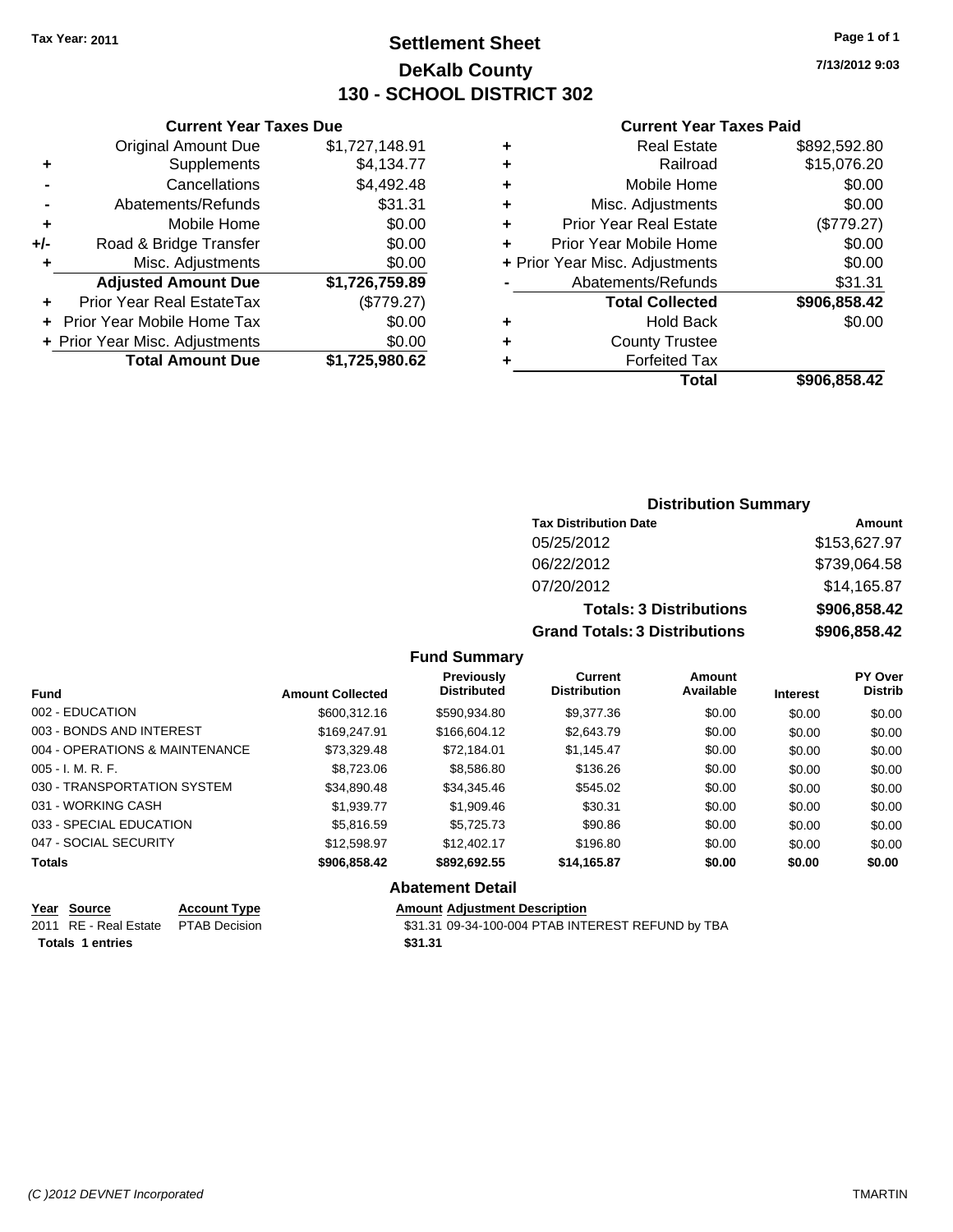Original Amount Due

**Adjusted Amount Due** 

**Total Amount Due** 

**+** Supplements **-** Cancellations **-** Abatements/Refunds **+** Mobile Home **+/-** Road & Bridge Transfer **+** Misc. Adjustments

**+** Prior Year Real EstateTax \$2,863.46 **+** Prior Year Mobile Home Tax **+ Prior Year Misc. Adjustments** 

## **Settlement Sheet Tax Year: 2011 Page 1 of 1 DeKalb County 131 - SCHOOL DISTRICT 424**

**7/13/2012 9:03**

#### **Current Year Taxes Paid**

| <b>Current Year Taxes Due</b> |                |   | <b>Current Year Taxes Paid</b> |                |
|-------------------------------|----------------|---|--------------------------------|----------------|
| ıl Amount Due                 | \$9,712,376.84 | ٠ | <b>Real Estate</b>             | \$5,140,644.71 |
| Supplements                   | \$52,578.95    | ٠ | Railroad                       | \$35,321.55    |
| Cancellations                 | \$65,622.12    | ÷ | Mobile Home                    | \$0.00         |
| าents/Refunds                 | \$0.00         | ÷ | Misc. Adjustments              | \$0.00         |
| Mobile Home                   | \$0.00         | ÷ | <b>Prior Year Real Estate</b>  | \$2,863.46     |
| ridge Transfer                | \$0.00         | ÷ | Prior Year Mobile Home         | \$0.00         |
| . Adjustments                 | \$0.00         |   | + Prior Year Misc. Adjustments | \$0.00         |
| <b>Amount Due</b>             | \$9,699,333.67 |   | Abatements/Refunds             | \$0.00         |
| eal EstateTax                 | \$2,863.46     |   | <b>Total Collected</b>         | \$5,178,829.72 |
| pile Home Tax                 | \$0.00         | ÷ | <b>Hold Back</b>               | \$0.00         |
| . Adjustments                 | \$0.00         | ÷ | <b>County Trustee</b>          |                |
| <b>Amount Due</b>             | \$9,702,197.13 |   | <b>Forfeited Tax</b>           |                |
|                               |                |   | Total                          | \$5,178,829.72 |

#### **Distribution Summary**

| <b>Tax Distribution Date</b>         | Amount         |
|--------------------------------------|----------------|
| 05/25/2012                           | \$934,726.79   |
| 06/22/2012                           | \$4,175,059.49 |
| 07/20/2012                           | \$69,043.44    |
| <b>Totals: 3 Distributions</b>       | \$5,178,829.72 |
| <b>Grand Totals: 3 Distributions</b> | \$5,178,829.72 |

|                                               |                         | Previously         | Current             | Amount    |                 | <b>PY Over</b> |
|-----------------------------------------------|-------------------------|--------------------|---------------------|-----------|-----------------|----------------|
| Fund                                          | <b>Amount Collected</b> | <b>Distributed</b> | <b>Distribution</b> | Available | <b>Interest</b> | <b>Distrib</b> |
| 002 - EDUCATION                               | \$2.717.663.42          | \$2.681.431.90     | \$36,231.52         | \$0.00    | \$0.00          | \$0.00         |
| 003 - BONDS AND INTEREST                      | \$1.052.881.98          | \$1.038.845.10     | \$14,036.88         | \$0.00    | \$0.00          | \$0.00         |
| 004 - OPERATIONS & MAINTENANCE                | \$681,316.48            | \$672,233,25       | \$9,083.23          | \$0.00    | \$0.00          | \$0.00         |
| $005 - I. M. R. F.$                           | \$139,284.63            | \$137,427,71       | \$1,856.92          | \$0.00    | \$0.00          | \$0.00         |
| 030 - TRANSPORTATION SYSTEM                   | \$205,397.56            | \$202.659.23       | \$2,738.33          | \$0.00    | \$0.00          | \$0.00         |
| 031 - WORKING CASH                            | \$45.097.25             | \$44,496.02        | \$601.23            | \$0.00    | \$0.00          | \$0.00         |
| 032 - FIRE PREV/SFTY/ENERGY                   | \$5.013.11              | \$4,946.28         | \$66.83             | \$0.00    | \$0.00          | \$0.00         |
| 033 - SPECIAL EDUCATION                       | \$42,585.52             | \$42,017.78        | \$567.74            | \$0.00    | \$0.00          | \$0.00         |
| 035 - TORT JUDGEMENTS/LIABILITY<br><b>INS</b> | \$85,176.20             | \$84,040.64        | \$1,135.56          | \$0.00    | \$0.00          | \$0.00         |
| 047 - SOCIAL SECURITY                         | \$180.357.91            | \$177.953.41       | \$2,404.50          | \$0.00    | \$0.00          | \$0.00         |
| 057 - LEASE/PURCHASE/RENTAL                   | \$24.055.66             | \$23.734.96        | \$320.70            | \$0.00    | \$0.00          | \$0.00         |
| <b>Totals</b>                                 | \$5,178,829.72          | \$5.109.786.28     | \$69,043.44         | \$0.00    | \$0.00          | \$0.00         |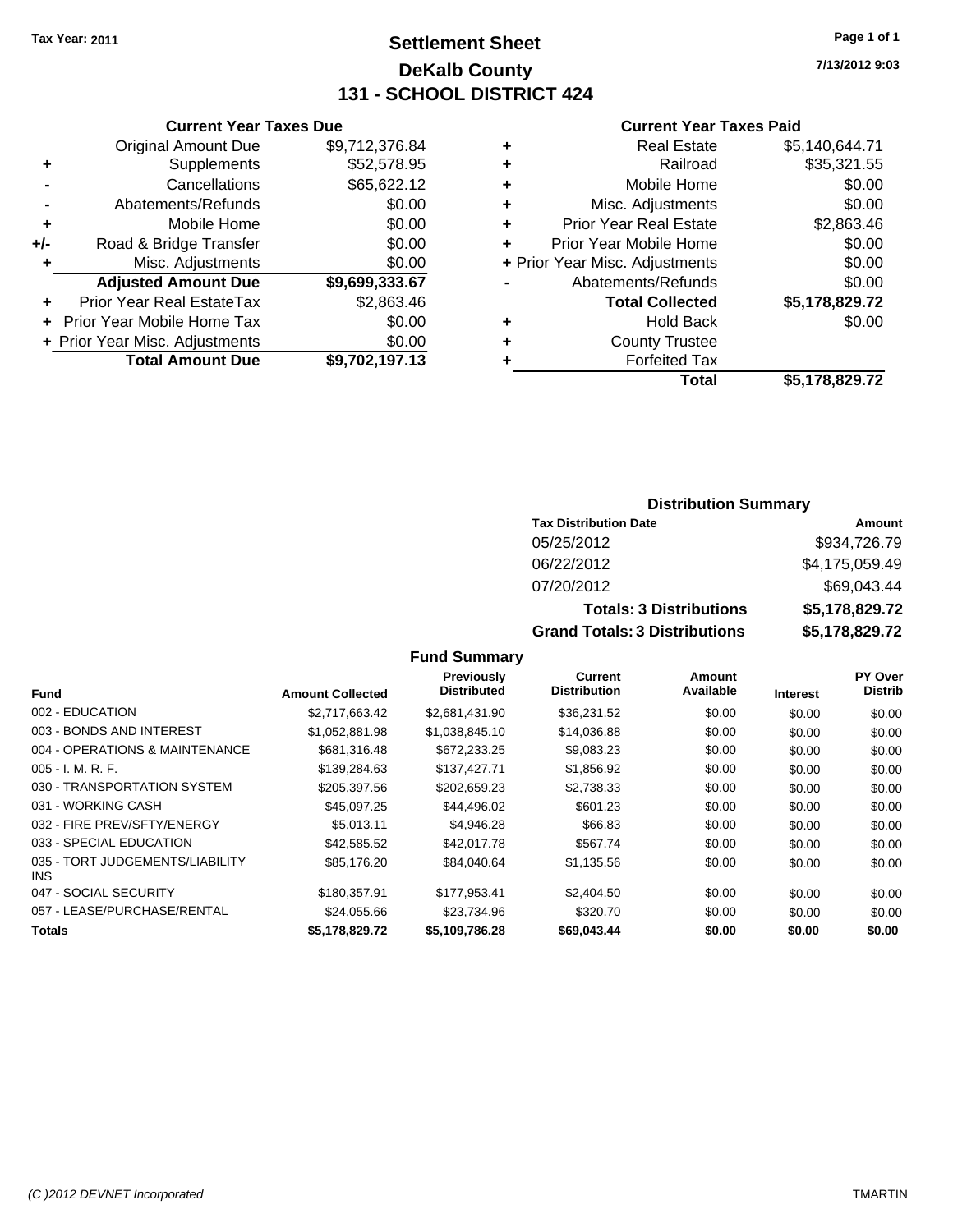## **Settlement Sheet Tax Year: 2011 Page 1 of 2 DeKalb County 132 - SCHOOL DISTRICT 425**

**7/13/2012 9:03**

#### **Current Year Taxes Paid**

|   | <b>Real Estate</b>             | \$3,602,384.68 |
|---|--------------------------------|----------------|
| ٠ | Railroad                       | \$59,271.12    |
| ٠ | Mobile Home                    | \$0.00         |
| ٠ | Misc. Adjustments              | \$1,953.56     |
| ÷ | <b>Prior Year Real Estate</b>  | (\$5,327.81)   |
| ÷ | Prior Year Mobile Home         | \$0.00         |
|   | + Prior Year Misc. Adjustments | \$0.00         |
|   | Abatements/Refunds             | \$267.18       |
|   | <b>Total Collected</b>         | \$3,658,014.37 |
| ٠ | <b>Hold Back</b>               | \$0.00         |
| ٠ | <b>County Trustee</b>          |                |
|   | <b>Forfeited Tax</b>           |                |
|   | Total                          | \$3.658.014.37 |

|     | <b>Current Year Taxes Due</b>    |                |  |  |  |
|-----|----------------------------------|----------------|--|--|--|
|     | <b>Original Amount Due</b>       | \$6,848,245.45 |  |  |  |
| ٠   | Supplements                      | \$31,438.09    |  |  |  |
|     | Cancellations                    | \$36,052.54    |  |  |  |
|     | Abatements/Refunds               | \$267.18       |  |  |  |
| ٠   | Mobile Home                      | \$0.00         |  |  |  |
| +/- | Road & Bridge Transfer           | \$0.00         |  |  |  |
| ٠   | Misc. Adjustments                | \$1,953.56     |  |  |  |
|     | <b>Adjusted Amount Due</b>       | \$6,845,317.38 |  |  |  |
|     | <b>Prior Year Real EstateTax</b> | (\$5,327.81)   |  |  |  |
|     | Prior Year Mobile Home Tax       | \$0.00         |  |  |  |
|     | + Prior Year Misc. Adjustments   | \$0.00         |  |  |  |
|     | <b>Total Amount Due</b>          | \$6,839,989.57 |  |  |  |

#### **Distribution Summary**

| <b>Tax Distribution Date</b>         | Amount         |
|--------------------------------------|----------------|
| 05/25/2012                           | \$431,106.43   |
| 06/22/2012                           | \$3,167,522.78 |
| 07/20/2012                           | \$59,385.16    |
| <b>Totals: 3 Distributions</b>       | \$3,658,014.37 |
| <b>Grand Totals: 3 Distributions</b> | \$3,658,014.37 |

#### **Fund Summary**

| <b>Fund</b>                             | <b>Amount Collected</b> | <b>Previously</b><br><b>Distributed</b> | Current<br><b>Distribution</b> | Amount<br>Available | <b>Interest</b> | <b>PY Over</b><br><b>Distrib</b> |
|-----------------------------------------|-------------------------|-----------------------------------------|--------------------------------|---------------------|-----------------|----------------------------------|
| 002 - EDUCATION                         | \$3,007,776,72          | \$2,958,947.68                          | \$48,829.04                    | \$0.00              | \$0.00          | \$0.00                           |
| 003 - BONDS AND INTEREST                | \$0.00                  | \$0.00                                  | \$0.00                         | \$0.00              | \$0.00          | \$0.00                           |
| 004 - OPERATIONS & MAINTENANCE          | \$170,573.20            | \$167,804.07                            | \$2,769.13                     | \$0.00              | \$0.00          | \$0.00                           |
| $005 - I. M. R. F.$                     | \$48.735.73             | \$47,944.54                             | \$791.19                       | \$0.00              | \$0.00          | \$0.00                           |
| 030 - TRANSPORTATION SYSTEM             | \$182,747.07            | \$179,780.31                            | \$2,966.76                     | \$0.00              | \$0.00          | \$0.00                           |
| 031 - WORKING CASH                      | \$0.00                  | \$0.00                                  | \$0.00                         | \$0.00              | \$0.00          | \$0.00                           |
| 032 - FIRE PREV/SFTY/ENERGY             | \$0.00                  | \$0.00                                  | \$0.00                         | \$0.00              | \$0.00          | \$0.00                           |
| 033 - SPECIAL EDUCATION                 | \$134,015.02            | \$131,839.39                            | \$2,175.63                     | \$0.00              | \$0.00          | \$0.00                           |
| 035 - TORT JUDGEMENTS/LIABILITY<br>INS. | \$58,484.34             | \$57,534.89                             | \$949.45                       | \$0.00              | \$0.00          | \$0.00                           |
| 047 - SOCIAL SECURITY                   | \$73,101.76             | \$71,915.01                             | \$1,186.75                     | \$0.00              | \$0.00          | \$0.00                           |
| 057 - LEASE/PURCHASE/RENTAL             | \$0.00                  | \$0.00                                  | \$0.00                         | \$0.00              | \$0.00          | \$0.00                           |
| 109 - PRIOR YEAR ADJUSTMENT             | $$-17,419.47$           | $$-17,136.68$                           | $$-282.79$                     | \$0.00              | \$0.00          | \$0.00                           |
| <b>Totals</b>                           | \$3,658,014.37          | \$3,598,629.21                          | \$59,385.16                    | \$0.00              | \$0.00          | \$0.00                           |

#### **Miscellaneous Adjustment Detail**

| Year Source             | <b>Account Type</b>                        | <b>Amount Adjustment Description</b>                       |
|-------------------------|--------------------------------------------|------------------------------------------------------------|
| 2011 RE - Real Estate   | Back Tax Collected                         | \$26.74 SOUTH POINT GREENS REDEMPTION 11-03-128-016 by TBA |
| 2011 RE - Real Estate   | Back Tax Collected                         | \$1,336.35 HAREAS REDEMPTION 13-35-202-017 by TBA          |
|                         | 2011 RE - Real Estate Paymt In Lieu of Tax | \$590.47 SEQUOYA APARTMENTS - HOUSING AUTHORITY by TBA     |
| <b>Totals 3 entries</b> |                                            | \$1,953.56                                                 |

#### **Abatement Detail**

**Year Source Account Type Amount Adjustment Description** 2011 RE - Real Estate \$3.83 13-15-176-011 PTAB INTEREST REFUND by TBA PTAB Decision 2011 RE - Real Estate \$32.63 14-15-376-004 PTAB INTEREST REFUND by TBA PTAB Decision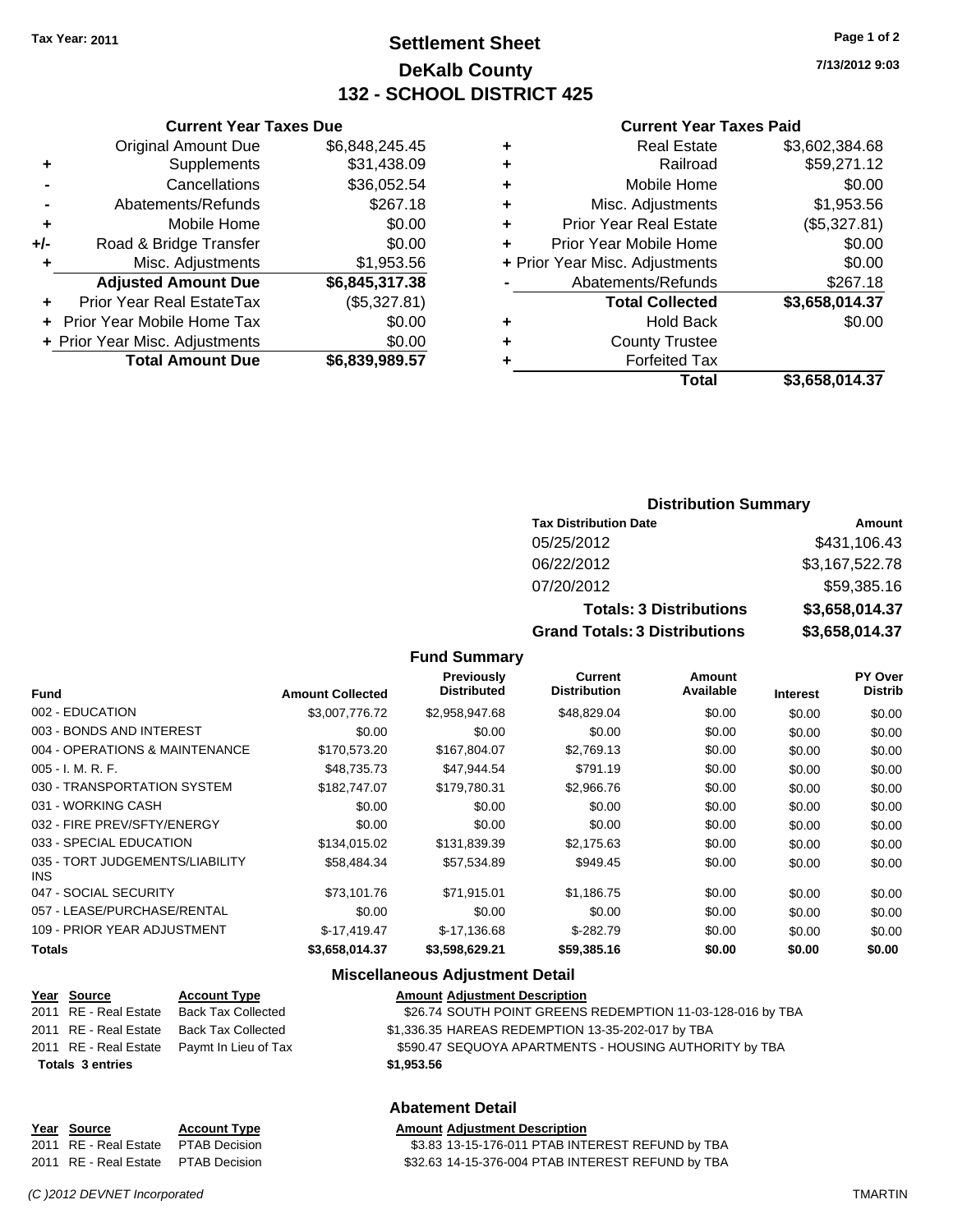## **Settlement Sheet Tax Year: 2011 Page 2 of 2 DeKalb County**

**7/13/2012 9:03**

## **Abatement Detail**

\$53.47 14-15-102-005 PTAB INTEREST REFUND by TBA 2011 RE - Real Estate \$177.25 13-15-327-010 PTAB INTEREST REFUND by TBA PTAB Decision

**Year Source Account Type Amount Adjustment Description**<br>2011 RE - Real Estate PTAB Decision **Amount** \$53.47 14-15-102-005 PTAB INTI **Totals \$267.18 4 entries**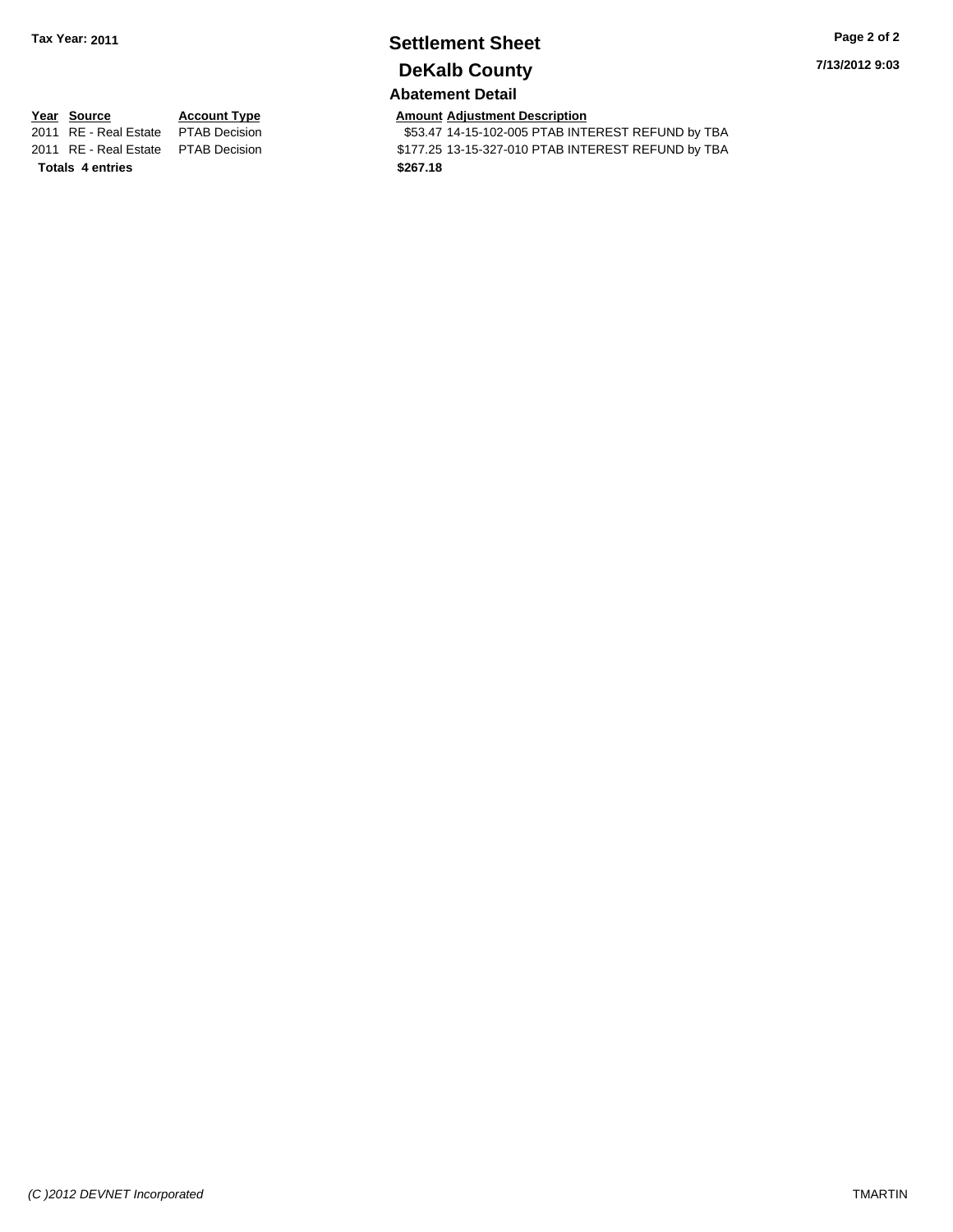## **Settlement Sheet Tax Year: 2011 Page 1 of 1 DeKalb County 133 - SCHOOL DISTRICT 426**

**7/13/2012 9:03**

#### **Current Year Taxes Paid**

| <b>Real Estate</b>            | \$1,904,853.09                 |
|-------------------------------|--------------------------------|
| Railroad                      | \$17,046.97                    |
| Mobile Home                   | \$0.00                         |
| Misc. Adjustments             | \$0.00                         |
| <b>Prior Year Real Estate</b> | (\$531.88)                     |
| Prior Year Mobile Home        | \$0.00                         |
|                               | \$0.00                         |
| Abatements/Refunds            | \$32.11                        |
| <b>Total Collected</b>        | \$1,921,336.07                 |
| <b>Hold Back</b>              | \$0.00                         |
| <b>County Trustee</b>         |                                |
| <b>Forfeited Tax</b>          |                                |
| Total                         | \$1,921,336.07                 |
|                               | + Prior Year Misc. Adjustments |

|     | <b>Current Year Taxes Due</b>  |                |  |  |  |
|-----|--------------------------------|----------------|--|--|--|
|     | <b>Original Amount Due</b>     | \$3,570,241.26 |  |  |  |
| ٠   | Supplements                    | \$18,953.18    |  |  |  |
|     | Cancellations                  | \$20,379.16    |  |  |  |
|     | Abatements/Refunds             | \$32.11        |  |  |  |
| ٠   | Mobile Home                    | \$0.00         |  |  |  |
| +/- | Road & Bridge Transfer         | \$0.00         |  |  |  |
| ٠   | Misc. Adjustments              | \$0.00         |  |  |  |
|     | <b>Adjusted Amount Due</b>     | \$3,568,783.17 |  |  |  |
|     | Prior Year Real EstateTax      | (\$531.88)     |  |  |  |
|     | Prior Year Mobile Home Tax     | \$0.00         |  |  |  |
|     | + Prior Year Misc. Adjustments | \$0.00         |  |  |  |
|     | <b>Total Amount Due</b>        | \$3,568,251.29 |  |  |  |
|     |                                |                |  |  |  |

#### **Distribution Summary**

| <b>Tax Distribution Date</b>         | Amount         |
|--------------------------------------|----------------|
| 05/25/2012                           | \$348,371.98   |
| 06/22/2012                           | \$1,535,105.85 |
| 07/20/2012                           | \$37,858.24    |
| <b>Totals: 3 Distributions</b>       | \$1,921,336.07 |
| <b>Grand Totals: 3 Distributions</b> | \$1,921,336.07 |

#### **Fund Summary**

| <b>Fund</b>                                   | <b>Amount Collected</b> | <b>Previously</b><br><b>Distributed</b> | Current<br><b>Distribution</b> | Amount<br>Available | <b>Interest</b> | <b>PY Over</b><br><b>Distrib</b> |
|-----------------------------------------------|-------------------------|-----------------------------------------|--------------------------------|---------------------|-----------------|----------------------------------|
| 002 - EDUCATION                               | \$1,196,902.06          | \$1,173,318.16                          | \$23,583.90                    | \$0.00              | \$0.00          | \$0.00                           |
| 003 - BONDS AND INTEREST                      | \$284,363.50            | \$278,760.37                            | \$5,603.13                     | \$0.00              | \$0.00          | \$0.00                           |
| 004 - OPERATIONS & MAINTENANCE                | \$215,637.32            | \$211,388.37                            | \$4,248.95                     | \$0.00              | \$0.00          | \$0.00                           |
| $005 - I. M. R. F.$                           | \$29,073.65             | \$28,500.78                             | \$572.87                       | \$0.00              | \$0.00          | \$0.00                           |
| 030 - TRANSPORTATION SYSTEM                   | \$71,886.79             | \$70,470.33                             | \$1,416.46                     | \$0.00              | \$0.00          | \$0.00                           |
| 031 - WORKING CASH                            | \$17.972.17             | \$17,618.05                             | \$354.12                       | \$0.00              | \$0.00          | \$0.00                           |
| 032 - FIRE PREV/SFTY/ENERGY                   | \$8,626.80              | \$8,456.82                              | \$169.98                       | \$0.00              | \$0.00          | \$0.00                           |
| 033 - SPECIAL EDUCATION                       | \$14,377.36             | \$14,094.06                             | \$283.30                       | \$0.00              | \$0.00          | \$0.00                           |
| 035 - TORT JUDGEMENTS/LIABILITY<br><b>INS</b> | \$36.342.07             | \$35.625.98                             | \$716.09                       | \$0.00              | \$0.00          | \$0.00                           |
| 047 - SOCIAL SECURITY                         | \$41.187.69             | \$40.376.12                             | \$811.57                       | \$0.00              | \$0.00          | \$0.00                           |
| 057 - LEASE/PURCHASE/RENTAL                   | \$0.00                  | \$0.00                                  | \$0.00                         | \$0.00              | \$0.00          | \$0.00                           |
| 109 - PRIOR YEAR ADJUSTMENT                   | \$4,966.66              | \$4,868.79                              | \$97.87                        | \$0.00              | \$0.00          | \$0.00                           |
| <b>Totals</b>                                 | \$1,921,336.07          | \$1,883,477.83                          | \$37,858.24                    | \$0.00              | \$0.00          | \$0.00                           |

#### **Abatement Detail**

**Year Source Account Type Amount Adjustment Description**<br>
2011 RE - Real Estate PTAB Decision **Account 1** \$32.11 01-26-475-004 PTAB INTI

\$32.11 01-26-475-004 PTAB INTEREST REFUND by TBA

**Totals 1 entries** \$32.11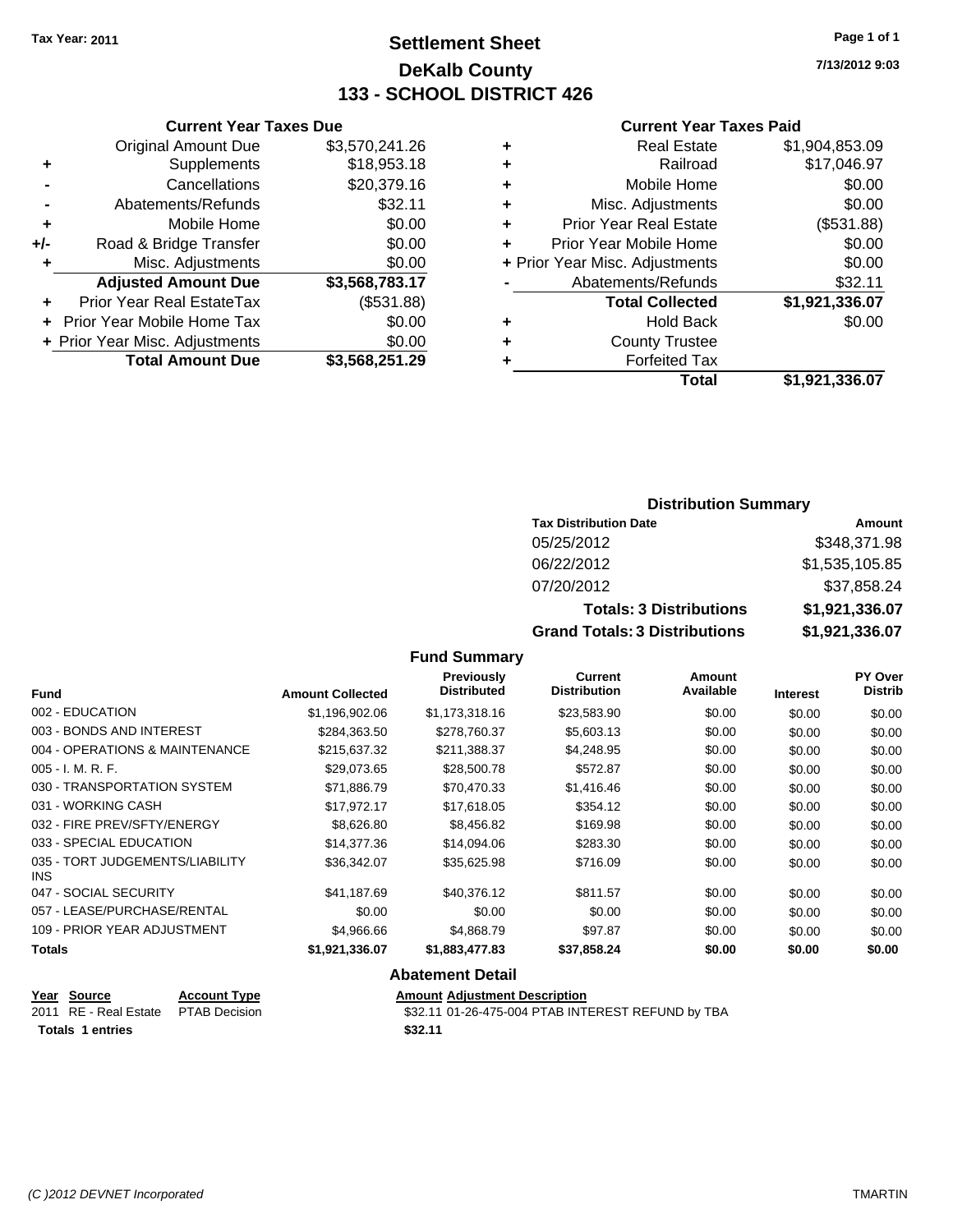## **Settlement Sheet Tax Year: 2011 Page 1 of 1 DeKalb County 134 - SCHOOL DISTRICT 427**

**7/13/2012 9:03**

#### **Current Year Taxes Paid**

|   | Total                          | \$15,211,919.83 |
|---|--------------------------------|-----------------|
|   | <b>Forfeited Tax</b>           |                 |
| ٠ | <b>County Trustee</b>          |                 |
| ٠ | <b>Hold Back</b>               | \$0.00          |
|   | <b>Total Collected</b>         | \$15,211,919.83 |
|   | Abatements/Refunds             | \$170.69        |
|   | + Prior Year Misc. Adjustments | \$0.00          |
| ÷ | Prior Year Mobile Home         | \$0.00          |
| ٠ | <b>Prior Year Real Estate</b>  | (\$9,481.56)    |
| ÷ | Misc. Adjustments              | \$6,316.91      |
| ٠ | Mobile Home                    | \$0.00          |
| ٠ | Railroad                       | \$2,137.87      |
| ٠ | <b>Real Estate</b>             | \$15,213,117.30 |
|   |                                |                 |

|     | <b>Current Year Taxes Due</b>  |                 |
|-----|--------------------------------|-----------------|
|     | <b>Original Amount Due</b>     | \$29,256,846.33 |
| ٠   | Supplements                    | \$402,275.70    |
|     | Cancellations                  | \$426,958.26    |
|     | Abatements/Refunds             | \$170.69        |
| ٠   | Mobile Home                    | \$0.00          |
| +/- | Road & Bridge Transfer         | \$0.00          |
| ٠   | Misc. Adjustments              | \$6,316.91      |
|     | <b>Adjusted Amount Due</b>     | \$29,238,309.99 |
|     | Prior Year Real EstateTax      | (\$9,481.56)    |
|     | Prior Year Mobile Home Tax     | \$0.00          |
|     | + Prior Year Misc. Adjustments | \$0.00          |
|     | <b>Total Amount Due</b>        | \$29,228,828.43 |
|     |                                |                 |

#### **Distribution Summary**

| <b>Tax Distribution Date</b>         | Amount          |
|--------------------------------------|-----------------|
| 05/25/2012                           | \$2,548,713.69  |
| 06/22/2012                           | \$12,394,766.05 |
| 07/20/2012                           | \$268,440.09    |
| <b>Totals: 3 Distributions</b>       | \$15,211,919.83 |
| <b>Grand Totals: 3 Distributions</b> | \$15,211,919.83 |

**Fund Summary**

|                                |                         | <b>Previously</b><br><b>Distributed</b> | <b>Current</b><br><b>Distribution</b> | Amount<br>Available |                 | PY Over<br><b>Distrib</b> |
|--------------------------------|-------------------------|-----------------------------------------|---------------------------------------|---------------------|-----------------|---------------------------|
| <b>Fund</b>                    | <b>Amount Collected</b> |                                         |                                       |                     | <b>Interest</b> |                           |
| 002 - EDUCATION                | \$9.004.072.29          | \$8.845.180.20                          | \$158,892.09                          | \$0.00              | \$0.00          | \$0.00                    |
| 003 - BONDS AND INTEREST       | \$3.141.443.97          | \$3,086,007.88                          | \$55,436.09                           | \$0.00              | \$0.00          | \$0.00                    |
| 004 - OPERATIONS & MAINTENANCE | \$1.331.514.56          | \$1.308.017.73                          | \$23,496.83                           | \$0.00              | \$0.00          | \$0.00                    |
| $005 - I. M. R. F.$            | \$301,135.16            | \$295.821.12                            | \$5,314.04                            | \$0.00              | \$0.00          | \$0.00                    |
| 030 - TRANSPORTATION SYSTEM    | \$535.231.39            | \$525,786.32                            | \$9,445.07                            | \$0.00              | \$0.00          | \$0.00                    |
| 031 - WORKING CASH             | \$130,427.00            | \$128,125,39                            | \$2,301.61                            | \$0.00              | \$0.00          | \$0.00                    |
| 032 - FIRE PREV/SFTY/ENERGY    | \$131.202.80            | \$128,887.50                            | \$2,315.30                            | \$0.00              | \$0.00          | \$0.00                    |
| 033 - SPECIAL EDUCATION        | \$104.962.24            | \$103.110.00                            | \$1.852.24                            | \$0.00              | \$0.00          | \$0.00                    |
| 047 - SOCIAL SECURITY          | \$401.503.42            | \$394,418.21                            | \$7.085.21                            | \$0.00              | \$0.00          | \$0.00                    |
| 057 - LEASE/PURCHASE/RENTAL    | \$130,427,00            | \$128,125,39                            | \$2,301.61                            | \$0.00              | \$0.00          | \$0.00                    |
| <b>Totals</b>                  | \$15,211,919.83         | \$14,943,479.74                         | \$268,440.09                          | \$0.00              | \$0.00          | \$0.00                    |

## **Miscellaneous Adjustment Detail**

| Year Source             | <b>Account Type</b>  | <b>Amount Adjustment Description</b>                 |
|-------------------------|----------------------|------------------------------------------------------|
| 2011 RE - Real Estate   | Pavmt In Lieu of Tax | \$6,316.91 SYCAMORE UNITS - HOUSING AUTHORITY by TBA |
| <b>Totals 1 entries</b> |                      | \$6.316.91                                           |
|                         |                      |                                                      |

#### **Abatement Detail**

| Year Source                         | <b>Account Type</b> | <b>Amount Adjustment Description</b>              |
|-------------------------------------|---------------------|---------------------------------------------------|
| 2011 RE - Real Estate PTAB Decision |                     | \$88.77 09-05-105-007 PTAB INTEREST REFUND by TBA |
| 2011 RE - Real Estate PTAB Decision |                     | \$81.93 09-05-105-006 PTAB INTEREST REFUND by TBA |
| <b>Totals 2 entries</b>             |                     | \$170.70                                          |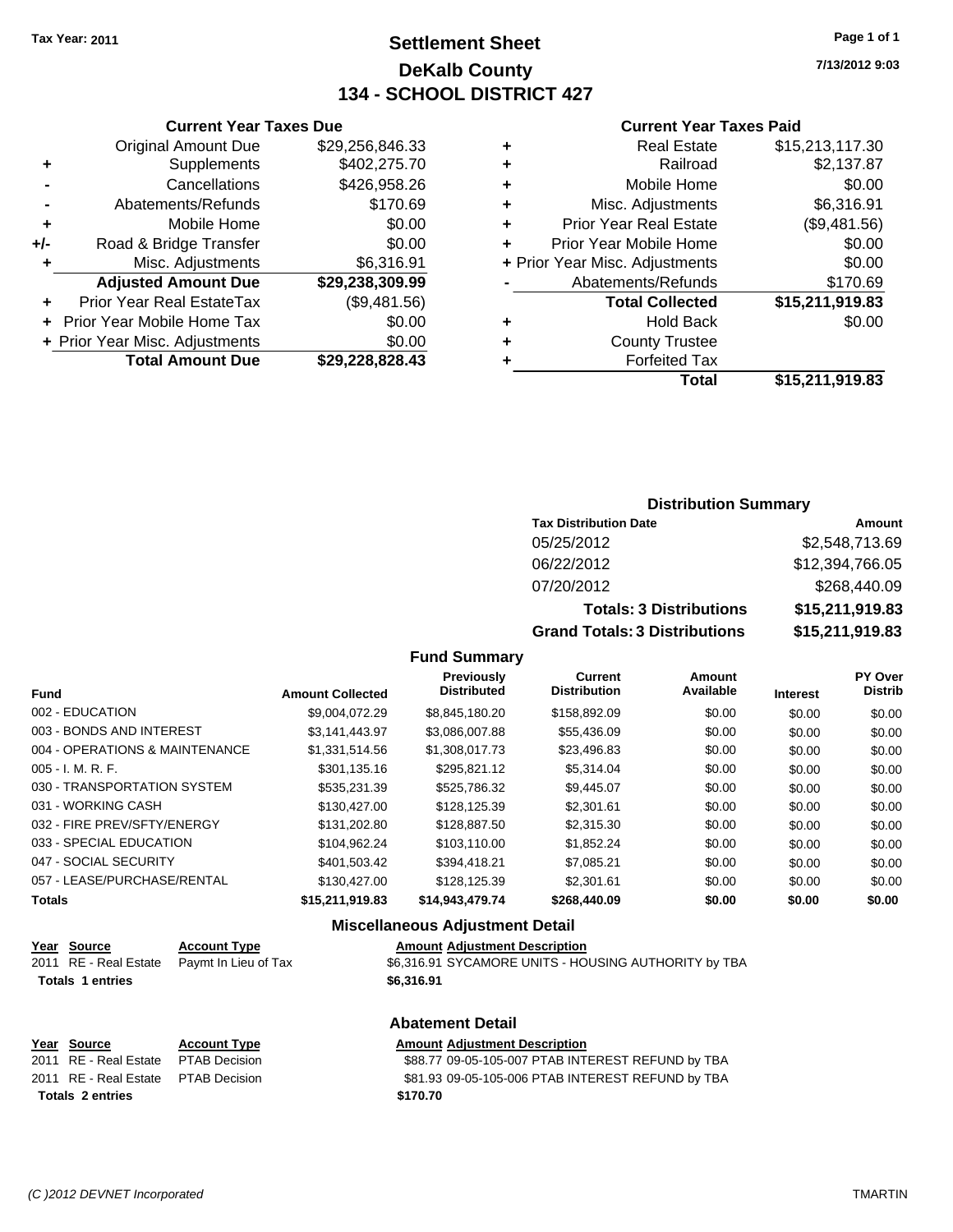## **Settlement Sheet Tax Year: 2011 Page 1 of 1 DeKalb County 135 - SCHOOL DISTRICT 428**

**7/13/2012 9:03**

#### **Current Year Taxes Paid**

| ٠ | <b>Real Estate</b>             | \$24,118,123.02 |
|---|--------------------------------|-----------------|
| ٠ | Railroad                       | \$98,399.41     |
| ٠ | Mobile Home                    | \$0.00          |
| ٠ | Misc. Adjustments              | \$8,922.01      |
| ÷ | <b>Prior Year Real Estate</b>  | \$5,769.83      |
| ٠ | Prior Year Mobile Home         | \$0.00          |
|   | + Prior Year Misc. Adjustments | \$0.00          |
|   | Abatements/Refunds             | \$0.00          |
|   | <b>Total Collected</b>         | \$24,231,214.27 |
| ٠ | Hold Back                      | \$0.00          |
| ٠ | <b>County Trustee</b>          |                 |
| ٠ | <b>Forfeited Tax</b>           |                 |
|   | Total                          | \$24,231,214.27 |

|     | <b>Original Amount Due</b>       | \$47,229,397.08 |
|-----|----------------------------------|-----------------|
| ٠   | Supplements                      | \$1,356,799.54  |
|     | Cancellations                    | \$1,489,466.47  |
|     | Abatements/Refunds               | \$0.00          |
| ÷   | Mobile Home                      | \$0.00          |
| +/- | Road & Bridge Transfer           | \$0.00          |
| ٠   | Misc. Adjustments                | \$8,922.01      |
|     | <b>Adjusted Amount Due</b>       | \$47,105,652.16 |
| ٠   | <b>Prior Year Real EstateTax</b> | \$5,769.83      |
|     | + Prior Year Mobile Home Tax     | \$0.00          |
|     | + Prior Year Misc. Adjustments   | \$0.00          |
|     | <b>Total Amount Due</b>          | \$47,111,421.99 |

**Current Year Taxes Due**

### **Distribution Summary**

| <b>Tax Distribution Date</b>         | Amount          |
|--------------------------------------|-----------------|
| 05/25/2012                           | \$4,348,390.69  |
| 06/22/2012                           | \$19,573,706.25 |
| 07/20/2012                           | \$309,117.33    |
| <b>Totals: 3 Distributions</b>       | \$24,231,214.27 |
| <b>Grand Totals: 3 Distributions</b> | \$24,231,214.27 |

#### **Fund Summary**

|                                         |                         | Previously<br><b>Distributed</b> | Current<br><b>Distribution</b> | Amount<br>Available |                 | <b>PY Over</b><br><b>Distrib</b> |
|-----------------------------------------|-------------------------|----------------------------------|--------------------------------|---------------------|-----------------|----------------------------------|
| <b>Fund</b>                             | <b>Amount Collected</b> |                                  |                                |                     | <b>Interest</b> |                                  |
| 002 - EDUCATION                         | \$15,144,290.87         | \$14,951,095.29                  | \$193,195.58                   | \$0.00              | \$0.00          | \$0.00                           |
| 003 - BONDS AND INTEREST                | \$2,451,084.22          | \$2,419,815.78                   | \$31,268.44                    | \$0.00              | \$0.00          | \$0.00                           |
| 004 - OPERATIONS & MAINTENANCE          | \$2,839,607.53          | \$2,803,382.69                   | \$36,224.84                    | \$0.00              | \$0.00          | \$0.00                           |
| $005 - I. M. R. F.$                     | \$517,893.73            | \$511,286.98                     | \$6,606.75                     | \$0.00              | \$0.00          | \$0.00                           |
| 030 - TRANSPORTATION SYSTEM             | \$1,366,907.02          | \$1.349.469.41                   | \$17,437.61                    | \$0.00              | \$0.00          | \$0.00                           |
| 031 - WORKING CASH                      | \$0.00                  | \$0.00                           | \$0.00                         | \$0.00              | \$0.00          | \$0.00                           |
| 032 - FIRE PREV/SFTY/ENERGY             | \$0.00                  | \$0.00                           | \$0.00                         | \$0.00              | \$0.00          | \$0.00                           |
| 033 - SPECIAL EDUCATION                 | \$1,308,267.51          | \$1,291,577.94                   | \$16,689.57                    | \$0.00              | \$0.00          | \$0.00                           |
| 035 - TORT JUDGEMENTS/LIABILITY<br>INS. | \$0.00                  | \$0.00                           | \$0.00                         | \$0.00              | \$0.00          | \$0.00                           |
| 047 - SOCIAL SECURITY                   | \$603.163.39            | \$595.468.85                     | \$7.694.54                     | \$0.00              | \$0.00          | \$0.00                           |
| 057 - LEASE/PURCHASE/RENTAL             | \$0.00                  | \$0.00                           | \$0.00                         | \$0.00              | \$0.00          | \$0.00                           |
| <b>Totals</b>                           | \$24,231,214.27         | \$23,922,096.94                  | \$309,117.33                   | \$0.00              | \$0.00          | \$0.00                           |

## **Miscellaneous Adjustment Detail**

| <u>Year Source</u>      | <b>Account Type</b>                        | <b>Amount Adjustment Description</b>               |
|-------------------------|--------------------------------------------|----------------------------------------------------|
|                         | 2011 RE - Real Estate Paymt In Lieu of Tax | \$8,922.01 DEKALB UNITS - HOUSING AUTHORITY by TBA |
| <b>Totals 1 entries</b> |                                            | \$8.922.01                                         |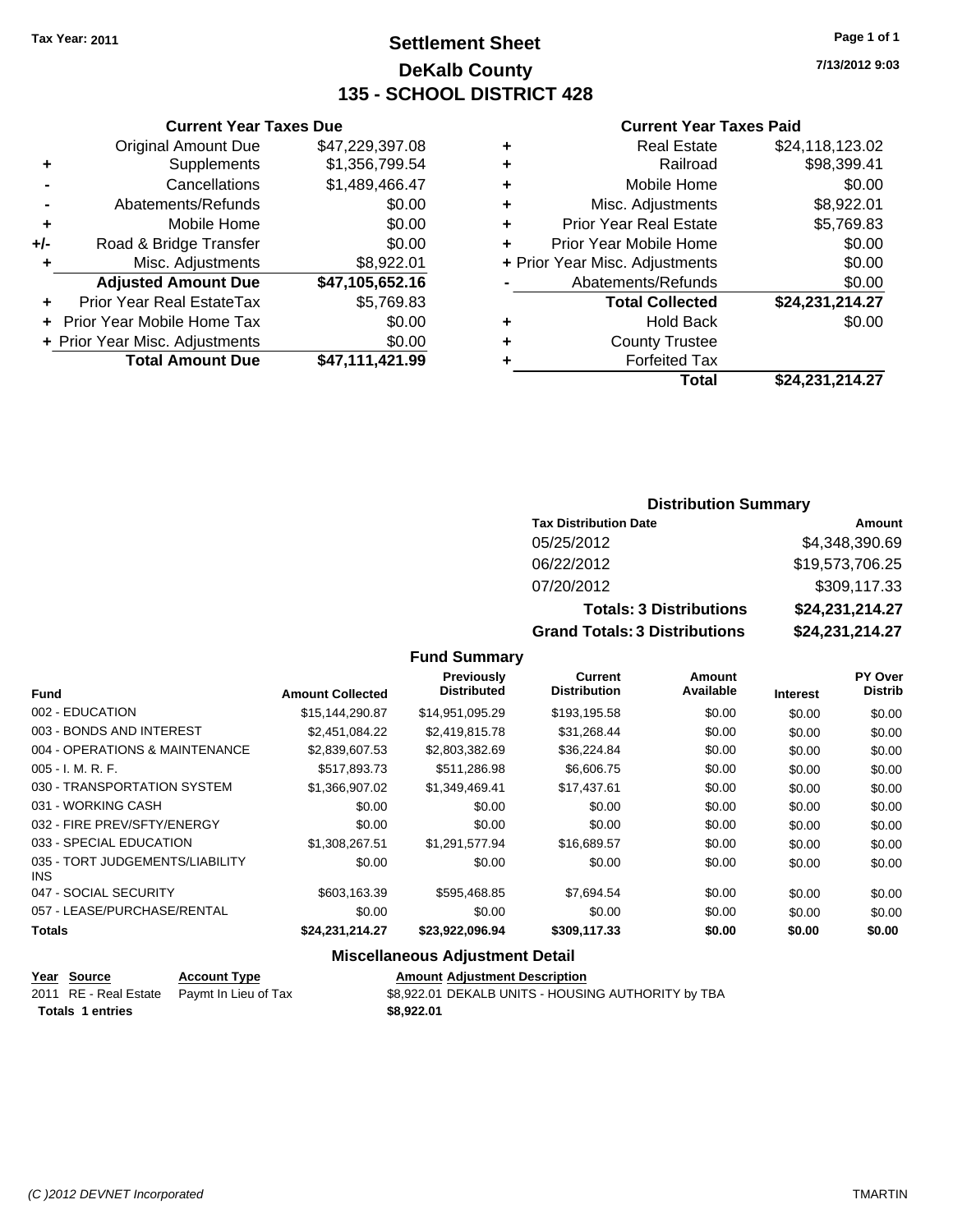## **Settlement Sheet Tax Year: 2011 Page 1 of 1 DeKalb County 136 - SCHOOL DISTRICT 429**

**7/13/2012 9:03**

#### **Current Year Taxes Paid**

| <b>Real Estate</b>            | \$2,433,252.16                 |
|-------------------------------|--------------------------------|
| Railroad                      | \$19,651.36                    |
| Mobile Home                   | \$0.00                         |
| Misc. Adjustments             | \$820.66                       |
| <b>Prior Year Real Estate</b> | (\$3,907.22)                   |
| Prior Year Mobile Home        | \$0.00                         |
|                               | \$0.00                         |
| Abatements/Refunds            | \$95.99                        |
| <b>Total Collected</b>        | \$2,449,720.97                 |
| <b>Hold Back</b>              | \$0.00                         |
| <b>County Trustee</b>         |                                |
| <b>Forfeited Tax</b>          |                                |
| Total                         | \$2,449,720.97                 |
|                               | + Prior Year Misc. Adjustments |

| <b>Current Year Taxes Due</b>  |                |  |  |  |
|--------------------------------|----------------|--|--|--|
| <b>Original Amount Due</b>     | \$4,607,036.36 |  |  |  |
| Supplements                    | \$24,054.19    |  |  |  |
| Cancellations                  | \$28,368.77    |  |  |  |
| Abatements/Refunds             | \$95.99        |  |  |  |
| Mobile Home                    | \$0.00         |  |  |  |
| Road & Bridge Transfer         | \$0.00         |  |  |  |
| Misc. Adjustments              | \$820.66       |  |  |  |
| <b>Adjusted Amount Due</b>     | \$4,603,446.45 |  |  |  |
| Prior Year Real EstateTax      | (\$3,907.22)   |  |  |  |
| Prior Year Mobile Home Tax     | \$0.00         |  |  |  |
| + Prior Year Misc. Adjustments | \$0.00         |  |  |  |
| <b>Total Amount Due</b>        | \$4,599,539.23 |  |  |  |
|                                |                |  |  |  |

#### **Distribution Summary**

| <b>Tax Distribution Date</b>         | Amount         |
|--------------------------------------|----------------|
| 05/25/2012                           | \$411,449.29   |
| 06/22/2012                           | \$1,987,476.90 |
| 07/20/2012                           | \$50,794.78    |
| <b>Totals: 3 Distributions</b>       | \$2,449,720.97 |
| <b>Grand Totals: 3 Distributions</b> | \$2,449,720.97 |

#### **Fund Summary**

| <b>Fund</b>                             | <b>Amount Collected</b> | Previously<br><b>Distributed</b> | <b>Current</b><br><b>Distribution</b> | Amount<br>Available | <b>Interest</b> | <b>PY Over</b><br><b>Distrib</b> |
|-----------------------------------------|-------------------------|----------------------------------|---------------------------------------|---------------------|-----------------|----------------------------------|
|                                         |                         |                                  |                                       |                     |                 |                                  |
| 002 - EDUCATION                         | \$1.591.608.17          | \$1,558,606.29                   | \$33,001.88                           | \$0.00              | \$0.00          | \$0.00                           |
| 003 - BONDS AND INTEREST                | \$423.980.56            | \$415,189.36                     | \$8,791.20                            | \$0.00              | \$0.00          | \$0.00                           |
| 004 - OPERATIONS & MAINTENANCE          | \$174.150.66            | \$170,539,66                     | \$3.611.00                            | \$0.00              | \$0.00          | \$0.00                           |
| $005 - I. M. R. F.$                     | \$41.062.24             | \$40,210.82                      | \$851.42                              | \$0.00              | \$0.00          | \$0.00                           |
| 030 - TRANSPORTATION SYSTEM             | \$94.302.01             | \$92,346.66                      | \$1,955.35                            | \$0.00              | \$0.00          | \$0.00                           |
| 032 - FIRE PREV/SFTY/ENERGY             | \$0.00                  | \$0.00                           | \$0.00                                | \$0.00              | \$0.00          | \$0.00                           |
| 033 - SPECIAL EDUCATION                 | \$28,321.23             | \$27.733.99                      | \$587.24                              | \$0.00              | \$0.00          | \$0.00                           |
| 035 - TORT JUDGEMENTS/LIABILITY<br>INS. | \$45,319.84             | \$44,380.14                      | \$939.70                              | \$0.00              | \$0.00          | \$0.00                           |
| 047 - SOCIAL SECURITY                   | \$50,976.26             | \$49.919.27                      | \$1,056.99                            | \$0.00              | \$0.00          | \$0.00                           |
| 057 - LEASE/PURCHASE/RENTAL             | \$0.00                  | \$0.00                           | \$0.00                                | \$0.00              | \$0.00          | \$0.00                           |
| <b>Totals</b>                           | \$2,449,720.97          | \$2,398,926.19                   | \$50,794.78                           | \$0.00              | \$0.00          | \$0.00                           |

#### **Miscellaneous Adjustment Detail**

| Year Source             | <b>Account Type</b>                        | <b>Amount Adjustment Description</b>                       |
|-------------------------|--------------------------------------------|------------------------------------------------------------|
| 2011 RE - Real Estate   | Back Tax Collected                         | \$195.91 BUSHNELL REDEMPTION 15-15-426-014 by TBA          |
|                         | 2011 RE - Real Estate Paymt In Lieu of Tax | \$624.75 SUNSET VIEW APARTMENTS - HOUSING AUTHORITY by TBA |
| <b>Totals 2 entries</b> |                                            | \$820.66                                                   |
|                         |                                            |                                                            |
|                         |                                            |                                                            |

#### **Abatement Detail Year Source Account Type Amount Adjustment Description**<br>
2011 RE - Real Estate PTAB Decision **Amount** \$95.99 12-19-400-003 PTAB INTI \$95.99 12-19-400-003 PTAB INTEREST REFUND by TBA **Totals 1 entries 1 and 1 and 1 and 1 and 1 and 1 and 1 and 1 and 1 and 1 and 1 and 1 and 1 and 1 and 1 and 1 and 1 and 1 and 1 and 1 and 1 and 1 and 1 and 1 and 1 and 1 and 1 and 1 and 1 and 1 and 1 and 1 and 1 and 1 an**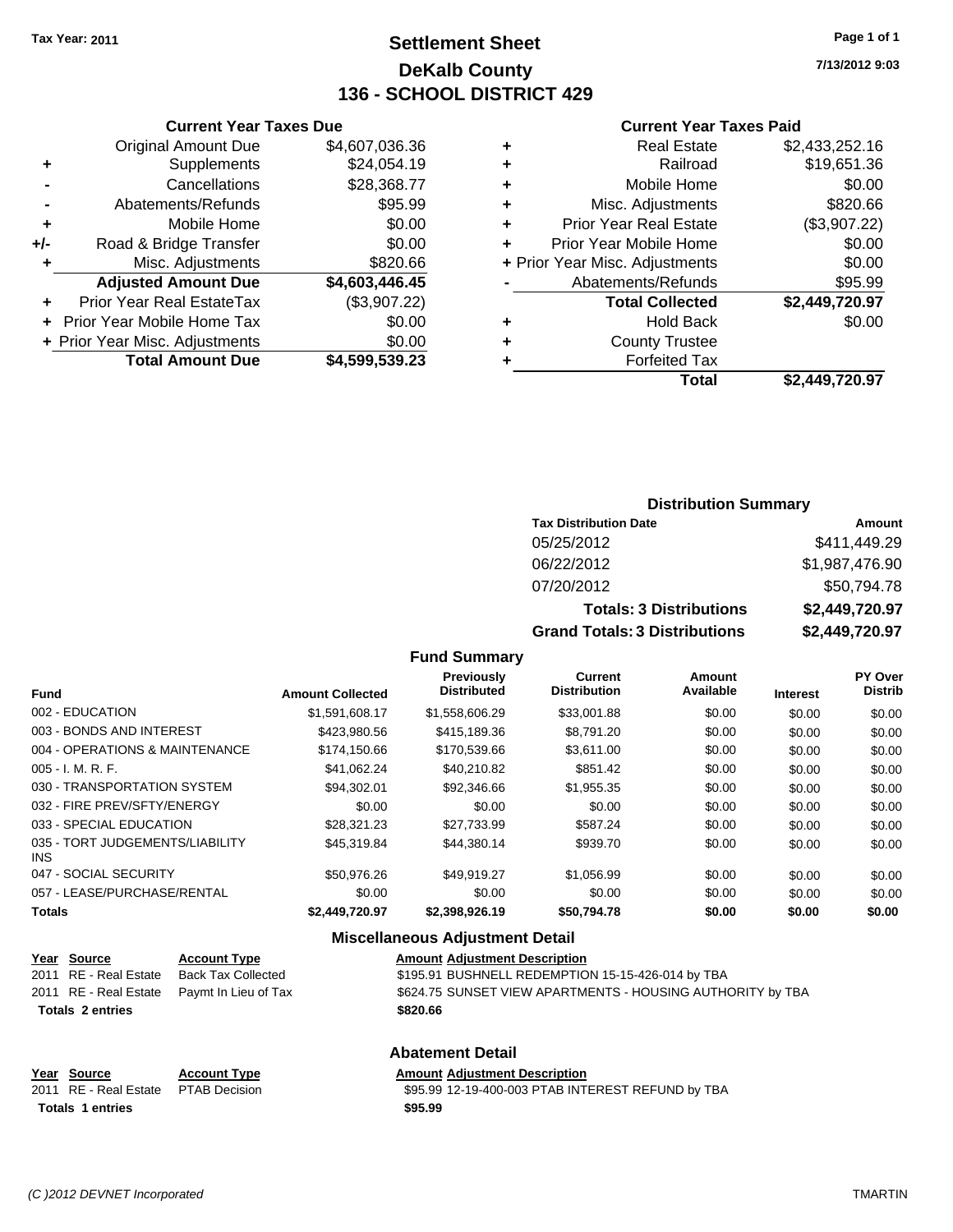## **Settlement Sheet Tax Year: 2011 Page 1 of 2 DeKalb County 137 - SCHOOL DISTRICT 430**

**7/13/2012 9:03**

#### **Current Year Taxes Paid**

| ٠ | <b>Real Estate</b>             | \$4,196,835.00 |
|---|--------------------------------|----------------|
| ٠ | Railroad                       | \$13,398.19    |
| ÷ | Mobile Home                    | \$0.00         |
| ٠ | Misc. Adjustments              | \$2,752.05     |
| ٠ | <b>Prior Year Real Estate</b>  | (\$1,228.89)   |
| ٠ | Prior Year Mobile Home         | \$0.00         |
|   | + Prior Year Misc. Adjustments | \$0.00         |
|   | Abatements/Refunds             | \$64.28        |
|   | <b>Total Collected</b>         | \$4,211,692.07 |
| ٠ | <b>Hold Back</b>               | \$0.00         |
| ٠ | <b>County Trustee</b>          |                |
|   | <b>Forfeited Tax</b>           |                |
|   | Total                          | \$4,211,692.07 |

|     | <b>Current Year Taxes Due</b>  |                |  |  |
|-----|--------------------------------|----------------|--|--|
|     | <b>Original Amount Due</b>     | \$7,959,402.10 |  |  |
| ٠   | Supplements                    | \$27,810.76    |  |  |
|     | Cancellations                  | \$31,712.51    |  |  |
|     | Abatements/Refunds             | \$64.28        |  |  |
| ٠   | Mobile Home                    | \$0.00         |  |  |
| +/- | Road & Bridge Transfer         | \$0.00         |  |  |
| ٠   | Misc. Adjustments              | \$2,752.05     |  |  |
|     | <b>Adjusted Amount Due</b>     | \$7,958,188.12 |  |  |
|     | Prior Year Real EstateTax      | (\$1,228.89)   |  |  |
|     | Prior Year Mobile Home Tax     | \$0.00         |  |  |
|     | + Prior Year Misc. Adjustments | \$0.00         |  |  |
|     | <b>Total Amount Due</b>        | \$7,956,959.23 |  |  |

#### **Distribution Summary**

| <b>Tax Distribution Date</b>         | Amount         |
|--------------------------------------|----------------|
| 05/25/2012                           | \$772,605.12   |
| 06/22/2012                           | \$3,296,087.54 |
| 07/20/2012                           | \$142,999.41   |
| <b>Totals: 3 Distributions</b>       | \$4,211,692.07 |
| <b>Grand Totals: 3 Distributions</b> | \$4,211,692.07 |

#### **Fund Summary**

| Fund                                          | <b>Amount Collected</b> | <b>Previously</b><br><b>Distributed</b> | <b>Current</b><br><b>Distribution</b> | Amount<br>Available | <b>Interest</b> | PY Over<br><b>Distrib</b> |
|-----------------------------------------------|-------------------------|-----------------------------------------|---------------------------------------|---------------------|-----------------|---------------------------|
| 002 - EDUCATION                               | \$3.362,484.38          | \$3.248.318.08                          | \$114,166.30                          | \$0.00              | \$0.00          | \$0.00                    |
| 003 - BONDS AND INTEREST                      | \$257,208.03            | \$248,475.06                            | \$8,732.97                            | \$0.00              | \$0.00          | \$0.00                    |
| 004 - OPERATIONS & MAINTENANCE                | \$394,665.04            | \$381.264.99                            | \$13,400.05                           | \$0.00              | \$0.00          | \$0.00                    |
| $005 - I. M. R. F.$                           | \$0.00                  | \$0.00                                  | \$0.00                                | \$0.00              | \$0.00          | \$0.00                    |
| 030 - TRANSPORTATION SYSTEM                   | \$197.334.62            | \$190.634.53                            | \$6,700.09                            | \$0.00              | \$0.00          | \$0.00                    |
| 031 - WORKING CASH                            | \$0.00                  | \$0.00                                  | \$0.00                                | \$0.00              | \$0.00          | \$0.00                    |
| 032 - FIRE PREV/SFTY/ENERGY                   | \$0.00                  | \$0.00                                  | \$0.00                                | \$0.00              | \$0.00          | \$0.00                    |
| 033 - SPECIAL EDUCATION                       | \$0.00                  | \$0.00                                  | \$0.00                                | \$0.00              | \$0.00          | \$0.00                    |
| 035 - TORT JUDGEMENTS/LIABILITY<br><b>INS</b> | \$0.00                  | \$0.00                                  | \$0.00                                | \$0.00              | \$0.00          | \$0.00                    |
| 047 - SOCIAL SECURITY                         | \$0.00                  | \$0.00                                  | \$0.00                                | \$0.00              | \$0.00          | \$0.00                    |
| 057 - LEASE/PURCHASE/RENTAL                   | \$0.00                  | \$0.00                                  | \$0.00                                | \$0.00              | \$0.00          | \$0.00                    |
| <b>Totals</b>                                 | \$4.211.692.07          | \$4.068.692.66                          | \$142.999.41                          | \$0.00              | \$0.00          | \$0.00                    |

#### **Miscellaneous Adjustment Detail**

| Year Source             | <b>Account Type</b>       | <b>Amount Adjustment Description</b>              |
|-------------------------|---------------------------|---------------------------------------------------|
| 2011 RE - Real Estate   | <b>Back Tax Collected</b> | \$278.92 BYRNE REDEMPTION 19-10-201-031 by TBA    |
| 2011 RE - Real Estate   | Back Tax Collected        | \$258.41 SHISSLER REDEMPTION 18-10-203-008 by TBA |
| 2011 RE - Real Estate   | Back Tax Collected        | \$599.38 PRIMUS REDEMPTION 8 PARCELS by TBA       |
| 2011 RE - Real Estate   | Back Tax Collected        | \$597.76 BYRNE REDEMPTION 19-10-201-018 by TBA    |
| 2011 RE - Real Estate   | Back Tax Collected        | \$1,017.58 DOBSON REDEMPTION 19-26-481-012 by TBA |
| <b>Totals 5 entries</b> |                           | \$2,752.05                                        |
|                         |                           |                                                   |

#### **Abatement Detail**

| Year Source                         | <b>Account Type</b> | <b>Amount Adiustment Description</b>              |
|-------------------------------------|---------------------|---------------------------------------------------|
| 2011 RE - Real Estate PTAB Decision |                     | \$44.13 19-27-427-012 PTAB INTEREST REFUND by TBA |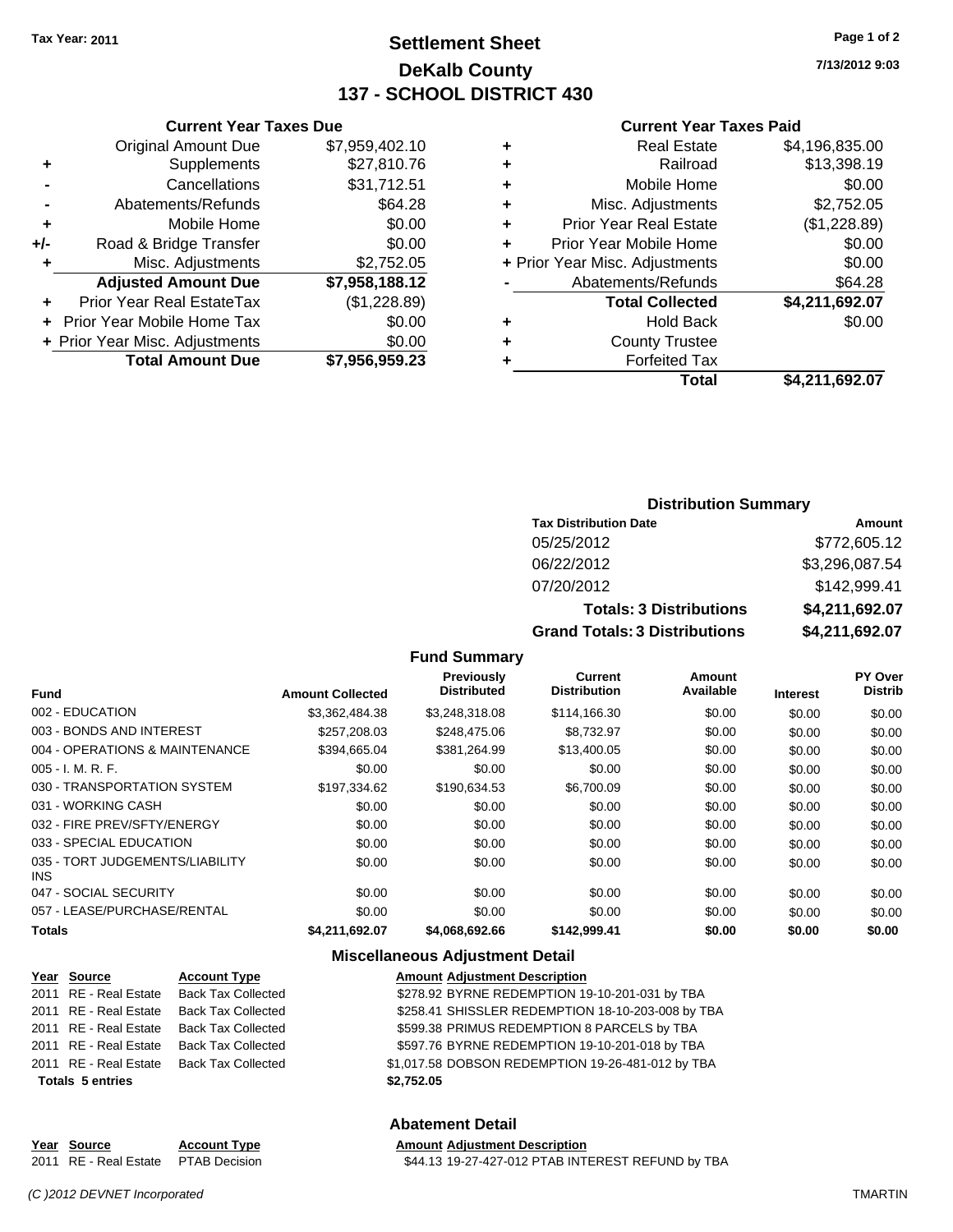## **Settlement Sheet Tax Year: 2011 Page 2 of 2 DeKalb County Abatement Detail**

#### **7/13/2012 9:03**

**Totals \$64.28 2 entries**

**Year Source Account Type Amount Adjustment Description**<br> **2011** RE - Real Estate PTAB Decision **Amount \$20.15** 19-26-432-011 PTAB INTI \$20.15 19-26-432-011 PTAB INTEREST REFUND by TBA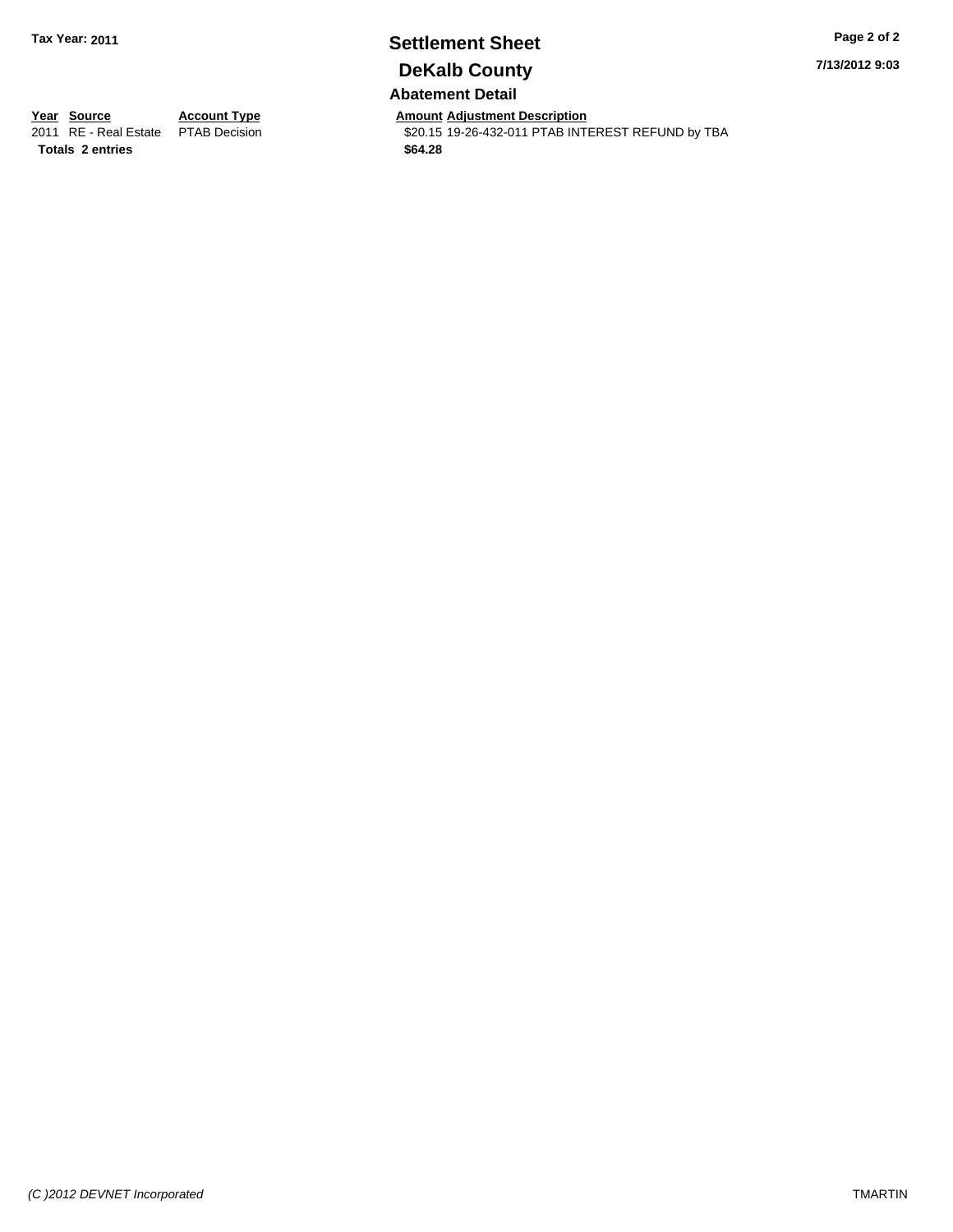## **Settlement Sheet Tax Year: 2011 Page 1 of 1 DeKalb County 139 - SCHOOL DISTRICT 432**

**7/13/2012 9:03**

#### **Current Year Taxes Paid**

|           |   | Total                          | \$1,320,352.59 |
|-----------|---|--------------------------------|----------------|
| 19,609.56 | ٠ | <b>Forfeited Tax</b>           |                |
| \$0.00    | ٠ | <b>County Trustee</b>          |                |
| \$0.00    | ٠ | <b>Hold Back</b>               | \$0.00         |
| \$0.00    |   | <b>Total Collected</b>         | \$1,320,352.59 |
| 19,609.56 |   | Abatements/Refunds             | \$0.00         |
| \$0.00    |   | + Prior Year Misc. Adjustments | \$0.00         |
| \$0.00    | ÷ | Prior Year Mobile Home         | \$0.00         |
| \$0.00    | ÷ | <b>Prior Year Real Estate</b>  | \$0.00         |
| \$0.00    | ÷ | Misc. Adjustments              | \$0.00         |
| 15,414.35 | ÷ | Mobile Home                    | \$0.00         |
| 13,733.05 | ÷ | Railroad                       | \$13,215.81    |
| 51,290.86 | ٠ | <b>Real Estate</b>             | \$1,307,136.78 |
|           |   |                                |                |

|     | <b>Current Year Taxes Due</b>  |                |  |  |
|-----|--------------------------------|----------------|--|--|
|     | <b>Original Amount Due</b>     | \$2,351,290.86 |  |  |
| ٠   | Supplements                    | \$13,733.05    |  |  |
|     | Cancellations                  | \$15,414.35    |  |  |
|     | Abatements/Refunds             | \$0.00         |  |  |
| ٠   | Mobile Home                    | \$0.00         |  |  |
| +/- | Road & Bridge Transfer         | \$0.00         |  |  |
| ٠   | Misc. Adjustments              | \$0.00         |  |  |
|     | <b>Adjusted Amount Due</b>     | \$2,349,609.56 |  |  |
|     | Prior Year Real EstateTax      | \$0.00         |  |  |
|     | Prior Year Mobile Home Tax     | \$0.00         |  |  |
|     | + Prior Year Misc. Adjustments | \$0.00         |  |  |
|     | <b>Total Amount Due</b>        | \$2.349.609.56 |  |  |

#### **Distribution Summary**

| <b>Tax Distribution Date</b>         | Amount         |
|--------------------------------------|----------------|
| 05/25/2012                           | \$273,770.14   |
| 06/22/2012                           | \$1,009,831.11 |
| 07/20/2012                           | \$36,751.34    |
| <b>Totals: 3 Distributions</b>       | \$1,320,352.59 |
| <b>Grand Totals: 3 Distributions</b> | \$1,320,352.59 |

| <b>Fund</b>                             | <b>Amount Collected</b> | <b>Previously</b><br><b>Distributed</b> | Current<br><b>Distribution</b> | Amount<br>Available | <b>Interest</b> | <b>PY Over</b><br><b>Distrib</b> |
|-----------------------------------------|-------------------------|-----------------------------------------|--------------------------------|---------------------|-----------------|----------------------------------|
| 002 - EDUCATION                         |                         |                                         |                                |                     |                 |                                  |
|                                         | \$814,373,63            | \$791,705.95                            | \$22,667.68                    | \$0.00              | \$0.00          | \$0.00                           |
| 003 - BONDS AND INTEREST                | \$167.712.52            | \$163,044.33                            | \$4,668.19                     | \$0.00              | \$0.00          | \$0.00                           |
| 004 - OPERATIONS & MAINTENANCE          | \$100.127.62            | \$97.340.62                             | \$2,787.00                     | \$0.00              | \$0.00          | \$0.00                           |
| $005 - I. M. R. F.$                     | \$23.648.84             | \$22,990.58                             | \$658.26                       | \$0.00              | \$0.00          | \$0.00                           |
| 030 - TRANSPORTATION SYSTEM             | \$53,401.66             | \$51,915.25                             | \$1,486.41                     | \$0.00              | \$0.00          | \$0.00                           |
| 031 - WORKING CASH                      | \$13,350.09             | \$12,978.50                             | \$371.59                       | \$0.00              | \$0.00          | \$0.00                           |
| 032 - FIRE PREV/SFTY/ENERGY             | \$13,350.09             | \$12,978.50                             | \$371.59                       | \$0.00              | \$0.00          | \$0.00                           |
| 033 - SPECIAL EDUCATION                 | \$10.680.34             | \$10.383.06                             | \$297.28                       | \$0.00              | \$0.00          | \$0.00                           |
| 035 - TORT JUDGEMENTS/LIABILITY<br>INS. | \$78,826.38             | \$76,632.28                             | \$2,194.10                     | \$0.00              | \$0.00          | \$0.00                           |
| 047 - SOCIAL SECURITY                   | \$31,531.33             | \$30,653.68                             | \$877.65                       | \$0.00              | \$0.00          | \$0.00                           |
| 057 - LEASE/PURCHASE/RENTAL             | \$13,350.09             | \$12,978.50                             | \$371.59                       | \$0.00              | \$0.00          | \$0.00                           |
| Totals                                  | \$1.320.352.59          | \$1,283,601.25                          | \$36,751.34                    | \$0.00              | \$0.00          | \$0.00                           |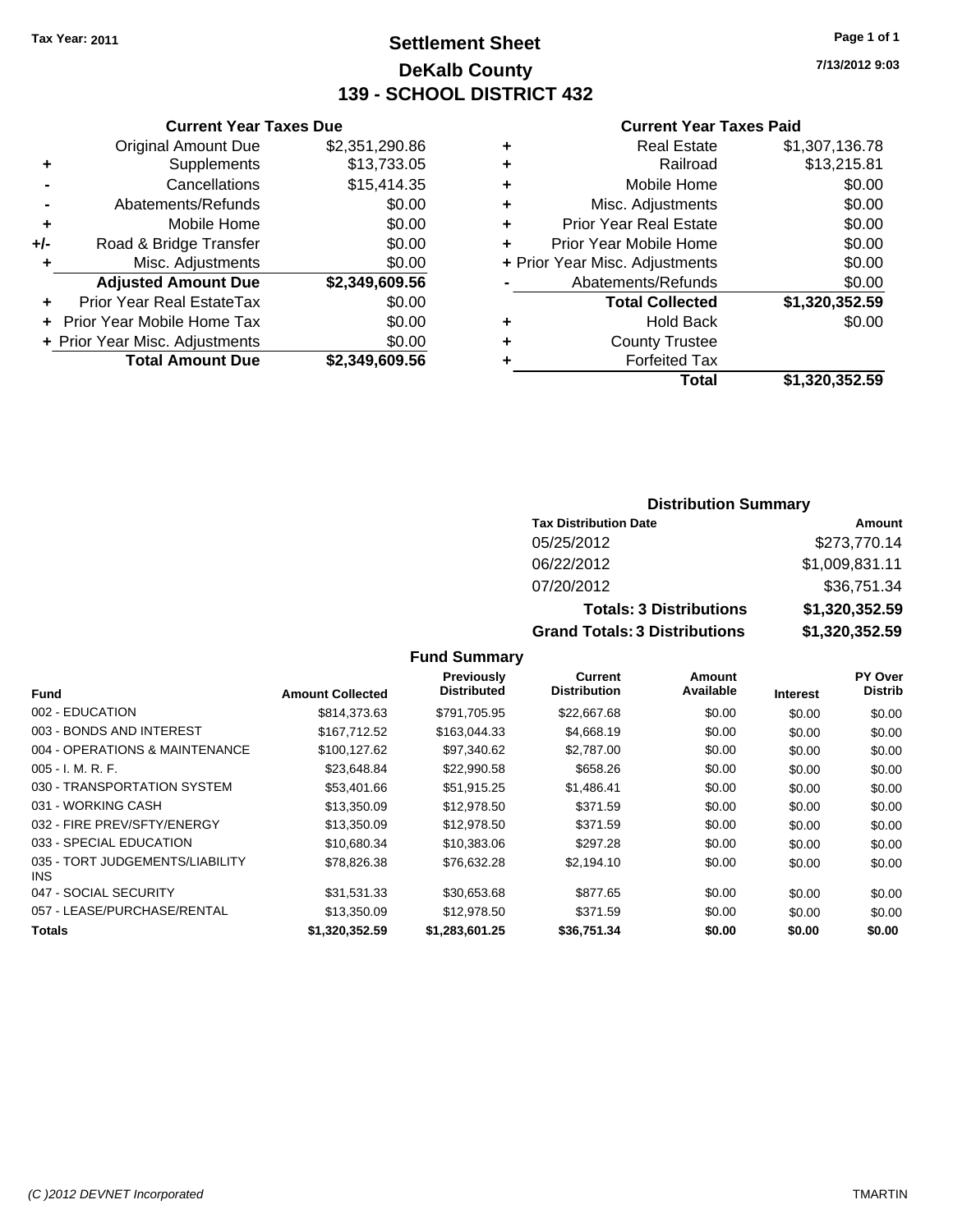## **Settlement Sheet Tax Year: 2011 Page 1 of 1 DeKalb County 141 - CC 509 ELGIN**

**7/13/2012 9:03**

|     | <b>Original Amount Due</b>     | \$10,079.98 |
|-----|--------------------------------|-------------|
| ٠   | Supplements                    | \$0.00      |
|     | Cancellations                  | \$0.00      |
|     | Abatements/Refunds             | \$0.00      |
| ٠   | Mobile Home                    | \$0.00      |
| +/- | Road & Bridge Transfer         | \$0.00      |
| ٠   | Misc. Adjustments              | \$0.00      |
|     | <b>Adjusted Amount Due</b>     | \$10,079.98 |
|     |                                |             |
|     | Prior Year Real EstateTax      | \$0.00      |
|     | Prior Year Mobile Home Tax     | \$0.00      |
|     | + Prior Year Misc. Adjustments | \$0.00      |
|     |                                |             |

#### **Current Year Taxes Paid +** Real Estate \$4,154.15 **+** Railroad \$0.00 **+** Mobile Home \$0.00 **+** Misc. Adjustments \$0.00 **+** Prior Year Real Estate \$0.00 **+** Prior Year Mobile Home \$0.00 **+** Prior Year Misc. Adjustments  $$0.00$ **-** Abatements/Refunds \$0.00 **Total Collected \$4,154.15 +** Hold Back \$0.00 **+** County Trustee **+** Forfeited Tax **Total \$4,154.15**

| <b>Distribution Summary</b>          |            |  |  |  |
|--------------------------------------|------------|--|--|--|
| <b>Tax Distribution Date</b>         | Amount     |  |  |  |
| 05/25/2012                           | \$1,826.99 |  |  |  |
| 06/22/2012                           | \$2,327.16 |  |  |  |
| <b>Totals: 2 Distributions</b>       | \$4,154.15 |  |  |  |
| <b>Grand Totals: 2 Distributions</b> | \$4,154.15 |  |  |  |

|                                              |                         | <b>Fund Summary</b>                     |                                       |                     |                 |                           |
|----------------------------------------------|-------------------------|-----------------------------------------|---------------------------------------|---------------------|-----------------|---------------------------|
| <b>Fund</b>                                  | <b>Amount Collected</b> | <b>Previously</b><br><b>Distributed</b> | <b>Current</b><br><b>Distribution</b> | Amount<br>Available | <b>Interest</b> | PY Over<br><b>Distrib</b> |
| 003 - BONDS AND INTEREST                     | \$519.02                | \$519.02                                | \$0.00                                | \$0.00              | \$0.00          | \$0.00                    |
| 027 - AUDIT                                  | \$3.91                  | \$3.91                                  | \$0.00                                | \$0.00              | \$0.00          | \$0.00                    |
| 035 - TORT JUDGEMENTS/LIABILITY<br>INS.      | \$63.12                 | \$63.12                                 | \$0.00                                | \$0.00              | \$0.00          | \$0.00                    |
| 047 - SOCIAL SECURITY                        | \$22.83                 | \$22.83                                 | \$0.00                                | \$0.00              | \$0.00          | \$0.00                    |
| 109 - PRIOR YEAR ADJUSTMENT                  | \$1.810.17              | \$1.810.17                              | \$0.00                                | \$0.00              | \$0.00          | \$0.00                    |
| 136 - OPERATIONS & MAINTENANCE<br>(colleges) | \$436.21                | \$436.21                                | \$0.00                                | \$0.00              | \$0.00          | \$0.00                    |
| 159 - EDUCATIONAL PURPOSES<br>(colleges)     | \$1,298.89              | \$1,298.89                              | \$0.00                                | \$0.00              | \$0.00          | \$0.00                    |
| Totals                                       | \$4,154.15              | \$4,154.15                              | \$0.00                                | \$0.00              | \$0.00          | \$0.00                    |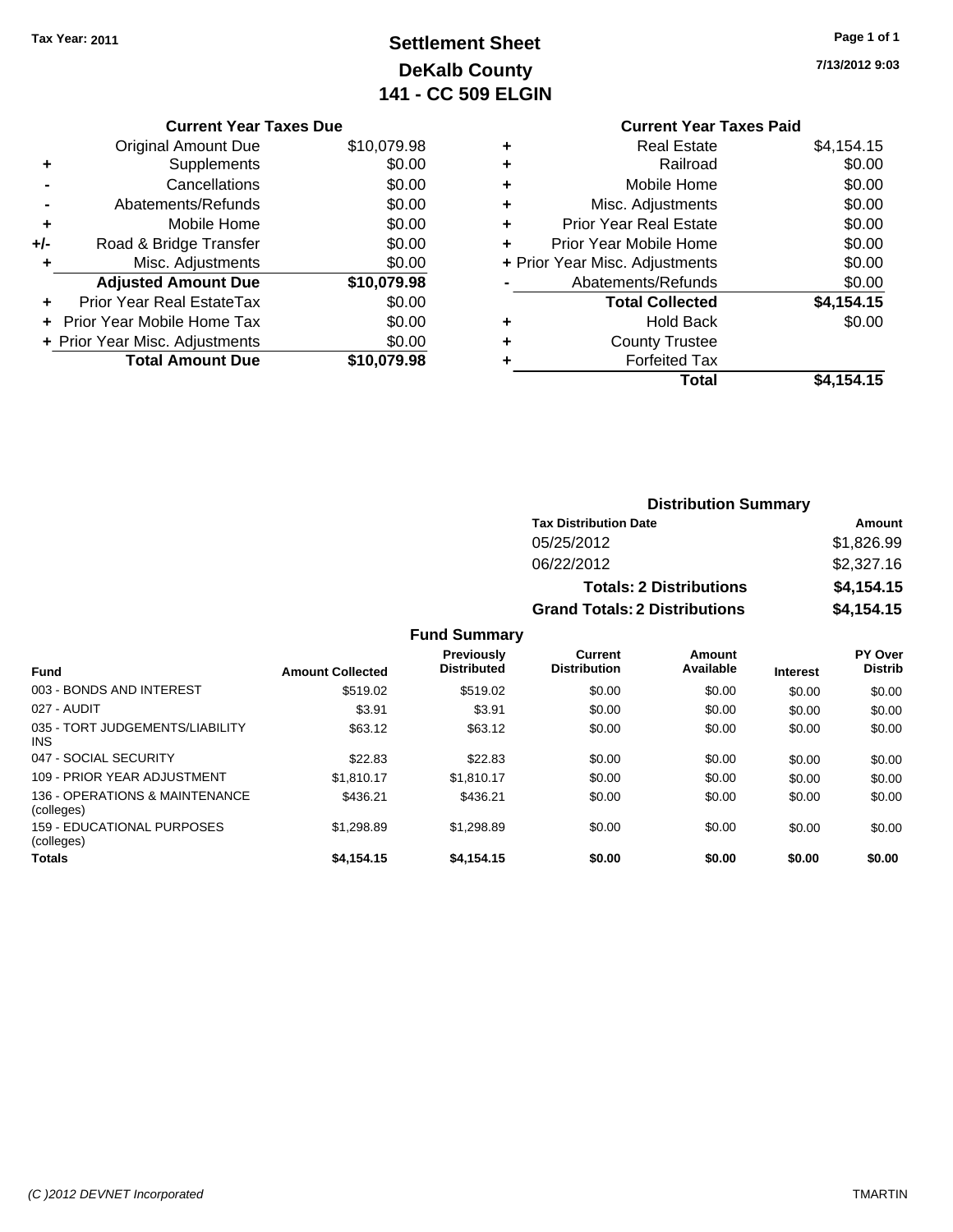## **Settlement Sheet Tax Year: 2011 Page 1 of 1 DeKalb County 142 - CC 511 ROCK VALLEY**

**7/13/2012 9:03**

|     | <b>Current Year Taxes Due</b>  |            |
|-----|--------------------------------|------------|
|     | <b>Original Amount Due</b>     | \$1,604.33 |
| ٠   | Supplements                    | \$478.07   |
|     | Cancellations                  | \$503.65   |
|     | Abatements/Refunds             | \$0.00     |
| ٠   | Mobile Home                    | \$0.00     |
| +/- | Road & Bridge Transfer         | \$0.00     |
|     | Misc. Adjustments              | \$0.00     |
|     | <b>Adjusted Amount Due</b>     | \$1,578.75 |
| ÷   | Prior Year Real EstateTax      | \$0.00     |
|     | Prior Year Mobile Home Tax     | \$0.00     |
|     | + Prior Year Misc. Adjustments | \$0.00     |
|     | <b>Total Amount Due</b>        | \$1,578.75 |
|     |                                |            |

|   | Total                          | \$716.04 |
|---|--------------------------------|----------|
|   | <b>Forfeited Tax</b>           |          |
|   | <b>County Trustee</b>          |          |
| ٠ | <b>Hold Back</b>               | \$0.00   |
|   | <b>Total Collected</b>         | \$716.04 |
|   | Abatements/Refunds             | \$0.00   |
|   | + Prior Year Misc. Adjustments | \$0.00   |
| ٠ | Prior Year Mobile Home         | \$0.00   |
| ÷ | <b>Prior Year Real Estate</b>  | \$0.00   |
| ٠ | Misc. Adjustments              | \$0.00   |
| ÷ | Mobile Home                    | \$0.00   |
| ٠ | Railroad                       | \$0.00   |
| ٠ | <b>Real Estate</b>             | \$716.04 |
|   |                                |          |

| <b>Distribution Summary</b>          |          |  |  |
|--------------------------------------|----------|--|--|
| <b>Tax Distribution Date</b>         | Amount   |  |  |
| 05/25/2012                           | \$252.41 |  |  |
| 06/22/2012                           | \$463.63 |  |  |
| <b>Totals: 2 Distributions</b>       | \$716.04 |  |  |
| <b>Grand Totals: 2 Distributions</b> | \$716.04 |  |  |

|                                               |                         | <b>Fund Summary</b>                     |                                |                     |                 |                                  |
|-----------------------------------------------|-------------------------|-----------------------------------------|--------------------------------|---------------------|-----------------|----------------------------------|
| <b>Fund</b>                                   | <b>Amount Collected</b> | <b>Previously</b><br><b>Distributed</b> | Current<br><b>Distribution</b> | Amount<br>Available | <b>Interest</b> | <b>PY Over</b><br><b>Distrib</b> |
| 003 - BONDS AND INTEREST                      | \$165.52                | \$165.52                                | \$0.00                         | \$0.00              | \$0.00          | \$0.00                           |
| 027 - AUDIT                                   | \$0.17                  | \$0.17                                  | \$0.00                         | \$0.00              | \$0.00          | \$0.00                           |
| 035 - TORT JUDGEMENTS/LIABILITY<br><b>INS</b> | \$21.13                 | \$21.13                                 | \$0.00                         | \$0.00              | \$0.00          | \$0.00                           |
| 047 - SOCIAL SECURITY                         | \$8.19                  | \$8.19                                  | \$0.00                         | \$0.00              | \$0.00          | \$0.00                           |
| 109 - PRIOR YEAR ADJUSTMENT                   | \$218.46                | \$218.46                                | \$0.00                         | \$0.00              | \$0.00          | \$0.00                           |
| 136 - OPERATIONS & MAINTENANCE<br>(colleges)  | \$44.82                 | \$44.82                                 | \$0.00                         | \$0.00              | \$0.00          | \$0.00                           |
| 141 - HLTH. SFTY/HANDICAP<br>ACCESS/ENERGY    | \$0.00                  | \$0.00                                  | \$0.00                         | \$0.00              | \$0.00          | \$0.00                           |
| 159 - EDUCATIONAL PURPOSES<br>(colleges)      | \$257.75                | \$257.75                                | \$0.00                         | \$0.00              | \$0.00          | \$0.00                           |
| <b>Totals</b>                                 | \$716.04                | \$716.04                                | \$0.00                         | \$0.00              | \$0.00          | \$0.00                           |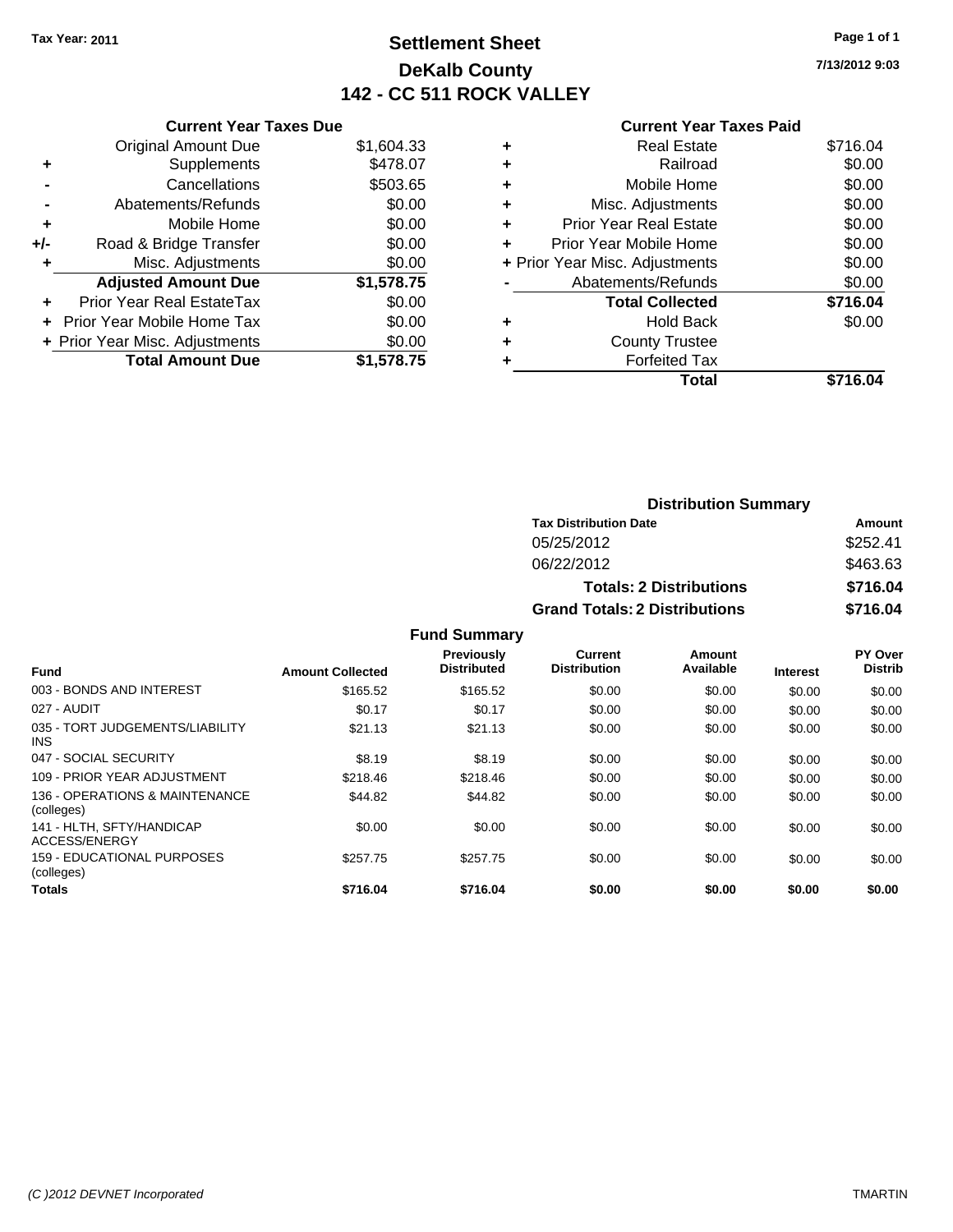## **Settlement Sheet Tax Year: 2011 Page 1 of 1 DeKalb County 143 - CC 513 ILLINOIS VALLEY**

**7/13/2012 9:03**

| <b>Current Year</b>            |   |            | <b>Current Year Taxes Due</b>  |       |
|--------------------------------|---|------------|--------------------------------|-------|
| <b>Real Estate</b>             | ٠ | \$5,707.11 | <b>Original Amount Due</b>     |       |
| Railroad                       | ٠ | \$5,417.00 | Supplements                    |       |
| Mobile Home                    | ÷ | \$5,417.00 | Cancellations                  |       |
| Misc. Adjustments              | ÷ | \$0.00     | Abatements/Refunds             |       |
| <b>Prior Year Real Estate</b>  | ÷ | \$0.00     | Mobile Home                    |       |
| Prior Year Mobile Home         | ÷ | \$0.00     | Road & Bridge Transfer         | $+/-$ |
| + Prior Year Misc. Adjustments |   | \$0.00     | Misc. Adjustments              |       |
| Abatements/Refunds             |   | \$5,707.11 | <b>Adjusted Amount Due</b>     |       |
| <b>Total Collected</b>         |   | \$0.00     | Prior Year Real EstateTax      |       |
| Hold Back                      | ٠ | \$0.00     | + Prior Year Mobile Home Tax   |       |
| <b>County Trustee</b>          | ÷ | \$0.00     | + Prior Year Misc. Adjustments |       |
| <b>Forfeited Tax</b>           |   | \$5,707.11 | <b>Total Amount Due</b>        |       |
| T <sub>of</sub>                |   |            |                                |       |

|   | Total                          | \$3.449.74 |
|---|--------------------------------|------------|
|   | <b>Forfeited Tax</b>           |            |
| ٠ | <b>County Trustee</b>          |            |
|   | <b>Hold Back</b>               | \$0.00     |
|   | <b>Total Collected</b>         | \$3,449.74 |
|   | Abatements/Refunds             | \$0.00     |
|   | + Prior Year Misc. Adjustments | \$0.00     |
|   | Prior Year Mobile Home         | \$0.00     |
| ÷ | <b>Prior Year Real Estate</b>  | \$0.00     |
| ٠ | Misc. Adjustments              | \$0.00     |
|   | Mobile Home                    | \$0.00     |
|   | Railroad                       | \$145.06   |
|   | <b>Real Estate</b>             | \$3,304.68 |

| <b>Distribution Summary</b>          |            |
|--------------------------------------|------------|
| <b>Tax Distribution Date</b>         | Amount     |
| 05/25/2012                           | \$325.60   |
| 06/22/2012                           | \$3,045.26 |
| 07/20/2012                           | \$78.88    |
| <b>Totals: 3 Distributions</b>       | \$3,449.74 |
| <b>Grand Totals: 3 Distributions</b> | \$3,449.74 |

|                                                  |                         | <b>Fund Summary</b>              |                                |                     |                 |                                  |
|--------------------------------------------------|-------------------------|----------------------------------|--------------------------------|---------------------|-----------------|----------------------------------|
| <b>Fund</b>                                      | <b>Amount Collected</b> | Previously<br><b>Distributed</b> | Current<br><b>Distribution</b> | Amount<br>Available | <b>Interest</b> | <b>PY Over</b><br><b>Distrib</b> |
| 003 - BONDS AND INTEREST                         | \$398.01                | \$388.90                         | \$9.11                         | \$0.00              | \$0.00          | \$0.00                           |
| 027 - AUDIT                                      | \$10.95                 | \$10.70                          | \$0.25                         | \$0.00              | \$0.00          | \$0.00                           |
| 035 - TORT JUDGEMENTS/LIABILITY<br>INS.          | \$0.00                  | \$0.00                           | \$0.00                         | \$0.00              | \$0.00          | \$0.00                           |
| 047 - SOCIAL SECURITY                            | \$85.87                 | \$83.91                          | \$1.96                         | \$0.00              | \$0.00          | \$0.00                           |
| 136 - OPERATIONS & MAINTENANCE<br>(colleges)     | \$391.26                | \$382.31                         | \$8.95                         | \$0.00              | \$0.00          | \$0.00                           |
| 141 - HLTH, SFTY/HANDICAP<br>ACCESS/ENERGY       | \$489.06                | \$477.88                         | \$11.18                        | \$0.00              | \$0.00          | \$0.00                           |
| 149 - STATEWIDE AVERAGE<br><b>ADDITIONAL TAX</b> | \$803.04                | \$784.68                         | \$18.36                        | \$0.00              | \$0.00          | \$0.00                           |
| <b>159 - EDUCATIONAL PURPOSES</b><br>(colleges)  | \$1.271.55              | \$1,242.48                       | \$29.07                        | \$0.00              | \$0.00          | \$0.00                           |
| Totals                                           | \$3,449.74              | \$3,370.86                       | \$78.88                        | \$0.00              | \$0.00          | \$0.00                           |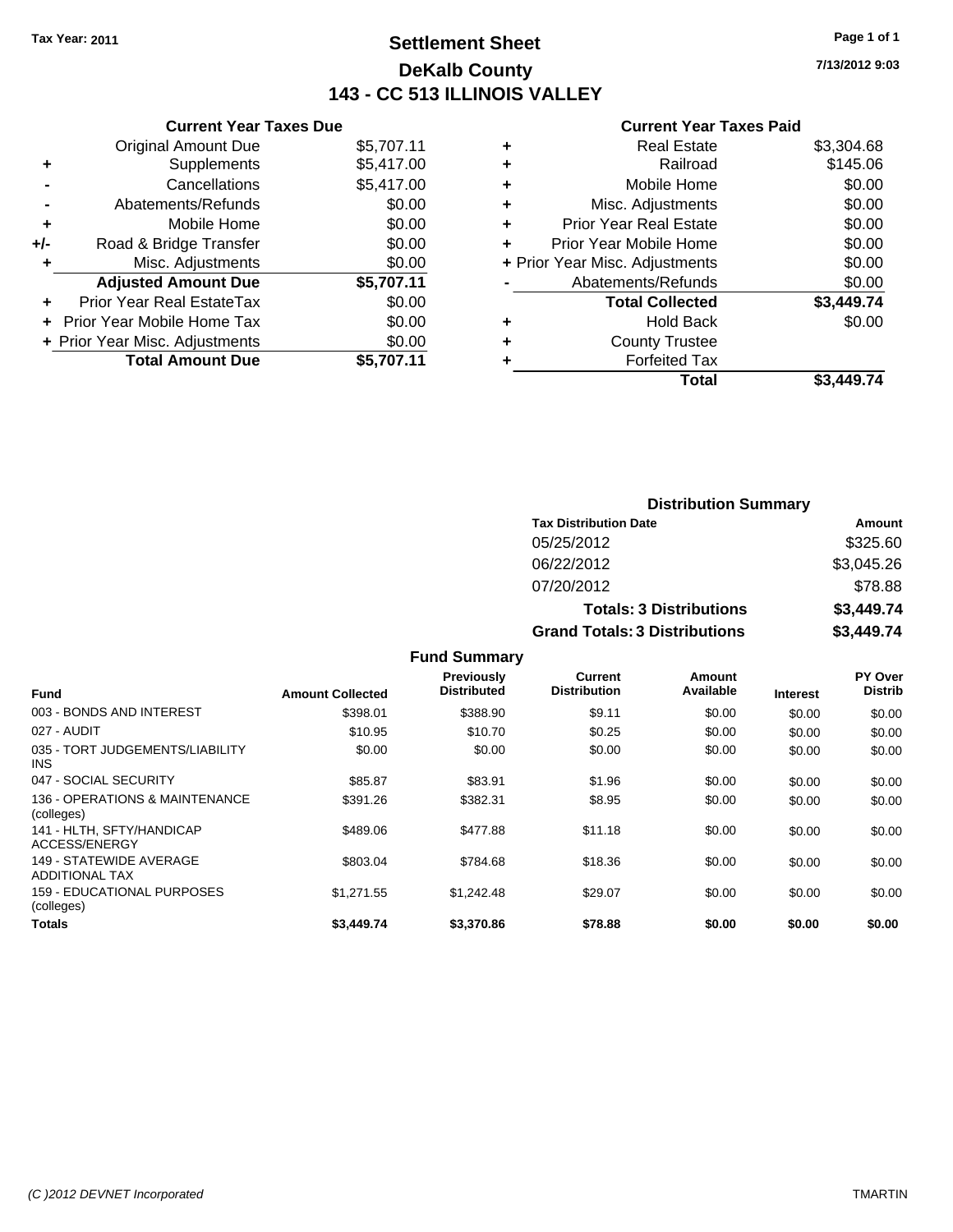## **Settlement Sheet Tax Year: 2011 Page 1 of 2 DeKalb County 144 - CC 516 WAUBONSEE**

**7/13/2012 9:03**

#### **Current Year Taxes Paid**

| <b>Forfeited Tax</b>           |              |
|--------------------------------|--------------|
|                                |              |
| <b>County Trustee</b>          |              |
| <b>Hold Back</b>               | \$0.00       |
| <b>Total Collected</b>         | \$852,202.83 |
| Abatements/Refunds             | \$17.19      |
| + Prior Year Misc. Adjustments | \$0.00       |
| Prior Year Mobile Home         | \$0.00       |
| <b>Prior Year Real Estate</b>  | (\$519.56)   |
| Misc. Adjustments              | \$345.05     |
| Mobile Home                    | \$0.00       |
| Railroad                       | \$5,486.95   |
| <b>Real Estate</b>             | \$846,907.58 |
|                                |              |

|     | <b>Current Year Taxes Due</b>     |                |
|-----|-----------------------------------|----------------|
|     | <b>Original Amount Due</b>        | \$1,591,332.85 |
| ٠   | Supplements                       | \$6,487.98     |
|     | Cancellations                     | \$7,438.78     |
|     | Abatements/Refunds                | \$17.19        |
| ٠   | Mobile Home                       | \$0.00         |
| +/- | Road & Bridge Transfer            | \$0.00         |
| ٠   | Misc. Adjustments                 | \$345.05       |
|     | <b>Adjusted Amount Due</b>        | \$1,590,709.91 |
|     | Prior Year Real EstateTax         | (\$519.56)     |
|     | <b>Prior Year Mobile Home Tax</b> | \$0.00         |
|     | + Prior Year Misc. Adjustments    | \$0.00         |
|     | <b>Total Amount Due</b>           | \$1,590,190.35 |
|     |                                   |                |

| <b>Distribution Summary</b> |  |
|-----------------------------|--|
|-----------------------------|--|

| <b>Tax Distribution Date</b>         | Amount       |
|--------------------------------------|--------------|
| 05/25/2012                           | \$154,660.35 |
| 06/22/2012                           | \$673,176.66 |
| 07/20/2012                           | \$24,365.82  |
| <b>Totals: 3 Distributions</b>       | \$852,202.83 |
| <b>Grand Totals: 3 Distributions</b> | \$852,202.83 |

#### **Fund Summary**

| <b>Fund</b>                                   | <b>Amount Collected</b> | <b>Previously</b><br><b>Distributed</b> | <b>Current</b><br><b>Distribution</b> | Amount<br>Available | <b>Interest</b> | <b>PY Over</b><br><b>Distrib</b> |
|-----------------------------------------------|-------------------------|-----------------------------------------|---------------------------------------|---------------------|-----------------|----------------------------------|
| 003 - BONDS AND INTEREST                      | \$126,411.50            | \$122,797.19                            | \$3.614.31                            | \$0.00              | \$0.00          | \$0.00                           |
| 027 - AUDIT                                   | \$1,393.35              | \$1,353.51                              | \$39.84                               | \$0.00              | \$0.00          | \$0.00                           |
| 035 - TORT JUDGEMENTS/LIABILITY<br><b>INS</b> | \$19,506.08             | \$18,948.38                             | \$557.70                              | \$0.00              | \$0.00          | \$0.00                           |
| 047 - SOCIAL SECURITY                         | \$0.00                  | \$0.00                                  | \$0.00                                | \$0.00              | \$0.00          | \$0.00                           |
| 136 - OPERATIONS & MAINTENANCE<br>(colleges)  | \$162,511.67            | \$157.865.20                            | \$4.646.47                            | \$0.00              | \$0.00          | \$0.00                           |
| 159 - EDUCATIONAL PURPOSES<br>(colleges)      | \$542,380.23            | \$526.872.73                            | \$15,507.50                           | \$0.00              | \$0.00          | \$0.00                           |
| <b>Totals</b>                                 | \$852,202.83            | \$827.837.01                            | \$24,365.82                           | \$0.00              | \$0.00          | \$0.00                           |

#### **Miscellaneous Adjustment Detail**

| Year Source             | <b>Account Type</b>                        | <b>Amount Adjustment Description</b>                      |
|-------------------------|--------------------------------------------|-----------------------------------------------------------|
| 2011 RE - Real Estate   | <b>Back Tax Collected</b>                  | \$27.76 BYRNE REDEMPTION 19-10-201-031 by TBA             |
|                         | 2011 RE - Real Estate Back Tax Collected   | \$25.72 SHISSLER REDEMPTION 18-10-203-008 by TBA          |
| 2011 RE - Real Estate   | Back Tax Collected                         | \$59.65 PRIMUS REDEMPTION 8 PARCELS by TBA                |
|                         | 2011 RE - Real Estate Back Tax Collected   | \$59.49 BYRNE REDEMPTION 19-10-201-018 by TBA             |
| 2011 RE - Real Estate   | Back Tax Collected                         | \$16.99 BUSHNELL REDEMPTION 15-15-426-014 by TBA          |
| 2011 RE - Real Estate   | Back Tax Collected                         | \$101.27 DOBSON REDEMPTION 19-26-481-012 by TBA           |
|                         | 2011 RE - Real Estate Paymt In Lieu of Tax | \$54.17 SUNSET VIEW APARTMENTS - HOUSING AUTHORITY by TBA |
| <b>Totals 7 entries</b> |                                            | \$345.05                                                  |
|                         |                                            |                                                           |
|                         |                                            | .                                                         |

## **Abatement Detail**

#### **Year Source Account Type Amount Adjustment Description** 2011 RE - Real Estate PTAB Decision 68.32 12-19-400-003 PTAB INTEREST REFUND by TBA 2011 RE - Real Estate PTAB Decision 64.39 19-27-427-012 PTAB INTEREST REFUND by TBA 2011 RE - Real Estate \$2.47 09-34-100-004 PTAB INTEREST REFUND by TBA PTAB Decision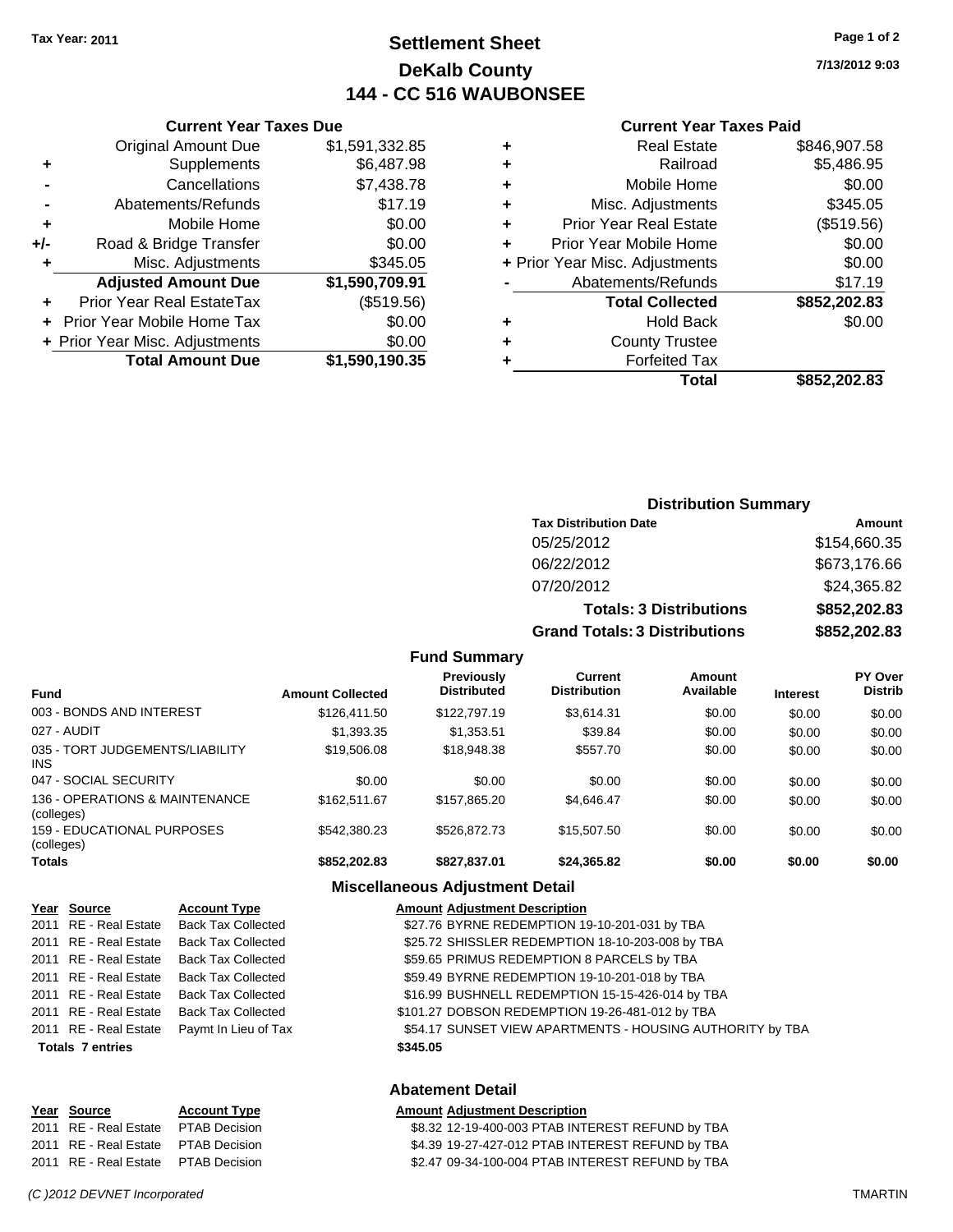## **Settlement Sheet Tax Year: 2011 Page 2 of 2 DeKalb County Abatement Detail**

**7/13/2012 9:03**

**Totals \$17.19 4 entries**

**Year Source Account Type Amount Adjustment Description**<br>2011 RE - Real Estate PTAB Decision **Amount** \$2.01 19-26-432-011 PTAB INTI \$2.01 19-26-432-011 PTAB INTEREST REFUND by TBA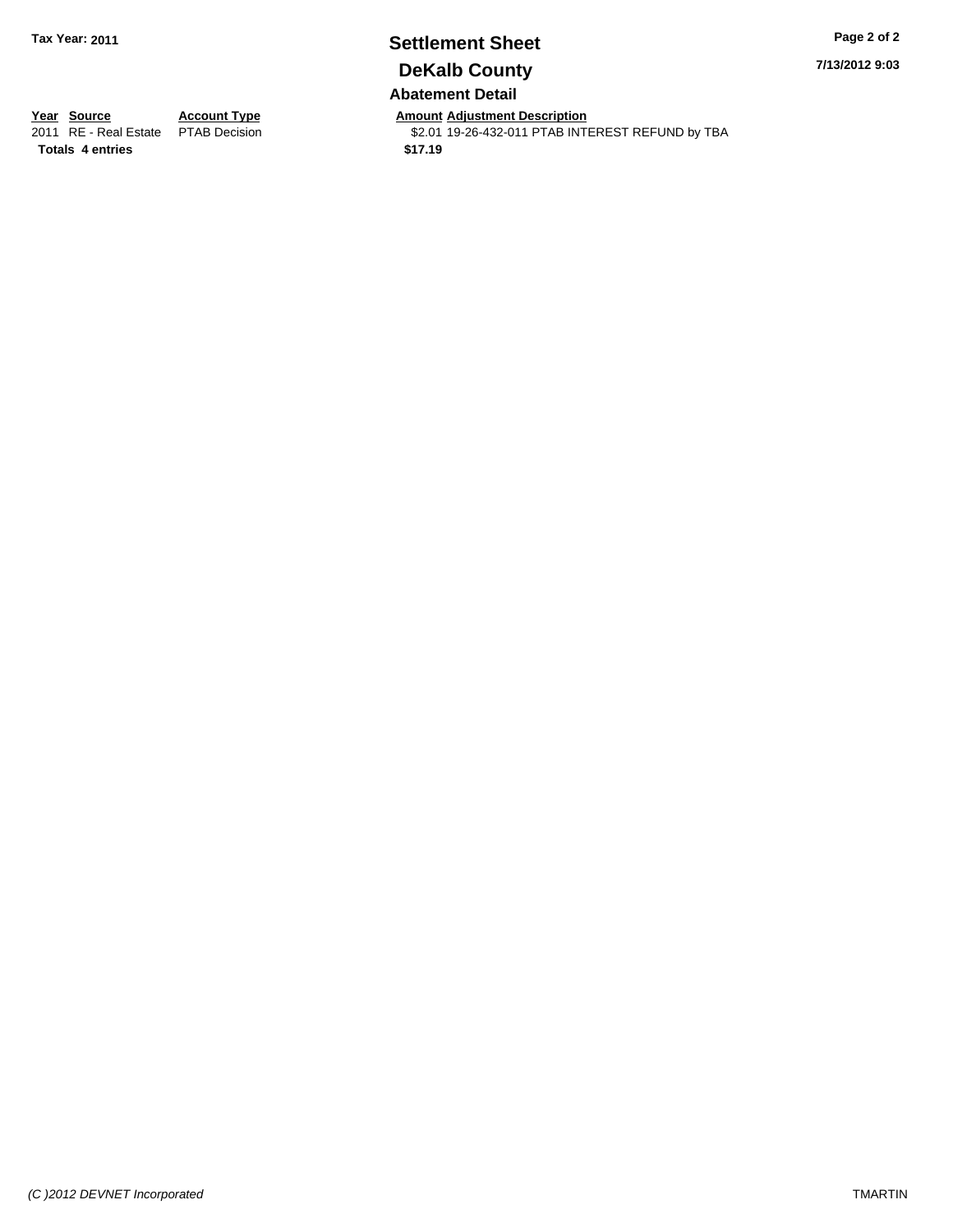## **Settlement Sheet Tax Year: 2011 Page 1 of 2 DeKalb County 145 - CC 523 KISHWAUKEE**

**7/13/2012 9:03**

#### **Current Year Taxes Paid**

| Cu                   |   |                | <b>Current Year Taxes Due</b>  |     |
|----------------------|---|----------------|--------------------------------|-----|
| Е                    | ٠ | \$9,724,913.31 | <b>Original Amount Due</b>     |     |
|                      | ÷ | \$125,718.14   | Supplements                    | ٠   |
| Mo                   | ٠ | \$195,196.59   | Cancellations                  |     |
| Misc. A              |   | \$52.80        | Abatements/Refunds             |     |
| Prior Year F         |   | \$0.00         | Mobile Home                    |     |
| Prior Year Mo        |   | \$0.00         | Road & Bridge Transfer         | +/- |
| + Prior Year Misc. A |   | \$1,699.02     | Misc. Adjustments              |     |
| Abatemen             |   | \$9,657,081.08 | <b>Adjusted Amount Due</b>     |     |
| <b>Total</b>         |   | (\$897.01)     | Prior Year Real EstateTax      |     |
|                      | ٠ | \$0.00         | + Prior Year Mobile Home Tax   |     |
| Cour                 |   | \$0.00         | + Prior Year Misc. Adjustments |     |
| Fo                   |   | \$9,656,184.07 | <b>Total Amount Due</b>        |     |
|                      |   |                |                                |     |

|   | Total                          | \$5,036,328.33 |
|---|--------------------------------|----------------|
|   | <b>Forfeited Tax</b>           |                |
| ٠ | <b>County Trustee</b>          |                |
| ٠ | <b>Hold Back</b>               | \$0.00         |
|   | <b>Total Collected</b>         | \$5,036,328.33 |
|   | Abatements/Refunds             | \$52.80        |
|   | + Prior Year Misc. Adjustments | \$0.00         |
| ÷ | <b>Prior Year Mobile Home</b>  | \$0.00         |
| ٠ | <b>Prior Year Real Estate</b>  | (\$897.01)     |
| ٠ | Misc. Adjustments              | \$1,699.02     |
| ٠ | Mobile Home                    | \$0.00         |
| ٠ | Railroad                       | \$22,367.06    |
| ٠ | <b>Real Estate</b>             | \$5,013,212.06 |

## **Distribution Summary Tax Distribution Date Amount** 05/25/2012 \$863,195.66 06/22/2012 \$4,097,991.71 07/20/2012 \$75,140.96 **Totals: 3 Distributions \$5,036,328.33 Grand Totals: 3 Distributions \$5,036,328.33 Fund Summary**

| <b>Fund</b>                                     | <b>Amount Collected</b> | Previously<br><b>Distributed</b> | Current<br><b>Distribution</b> | Amount<br>Available | <b>Interest</b> | PY Over<br><b>Distrib</b> |
|-------------------------------------------------|-------------------------|----------------------------------|--------------------------------|---------------------|-----------------|---------------------------|
| 003 - BONDS AND INTEREST                        | \$1,416,688,90          | \$1,395,552.18                   | \$21.136.72                    | \$0.00              | \$0.00          | \$0.00                    |
| 027 - AUDIT                                     | \$43.735.49             | \$43.082.97                      | \$652.52                       | \$0.00              | \$0.00          | \$0.00                    |
| 035 - TORT JUDGEMENTS/LIABILITY<br><b>INS</b>   | \$407.615.24            | \$401.533.71                     | \$6,081.53                     | \$0.00              | \$0.00          | \$0.00                    |
| 047 - SOCIAL SECURITY                           | \$112,048.23            | \$110,376.51                     | \$1,671.72                     | \$0.00              | \$0.00          | \$0.00                    |
| 109 - PRIOR YEAR ADJUSTMENT                     | $$-5.247.84$            | $$-5.169.55$                     | $$-78.29$                      | \$0.00              | \$0.00          | \$0.00                    |
| 136 - OPERATIONS & MAINTENANCE<br>(colleges)    | \$656,032.13            | \$646,244,28                     | \$9.787.85                     | \$0.00              | \$0.00          | \$0.00                    |
| <b>159 - EDUCATIONAL PURPOSES</b><br>(colleges) | \$2,405,456.18          | \$2.369.567.27                   | \$35.888.91                    | \$0.00              | \$0.00          | \$0.00                    |
| <b>Totals</b>                                   | \$5,036,328.33          | \$4,961,187.37                   | \$75.140.96                    | \$0.00              | \$0.00          | \$0.00                    |

#### **Miscellaneous Adjustment Detail**

| Year Source             | <b>Account Type</b>                        | <b>Amount Adjustment Description</b>                      |
|-------------------------|--------------------------------------------|-----------------------------------------------------------|
| 2011 RE - Real Estate   | <b>Back Tax Collected</b>                  | \$3.21 SOUTH POINT GREENS REDEMPTION 11-03-128-016 by TBA |
| 2011 RE - Real Estate   | <b>Back Tax Collected</b>                  | \$160.57 HAREAS REDEMPTION 13-35-202-017 by TBA           |
| 2011 RE - Real Estate   | Paymt In Lieu of Tax                       | \$826.57 DEKALB UNITS - HOUSING AUTHORITY by TBA          |
| 2011 RE - Real Estate   | Paymt In Lieu of Tax                       | \$637.72 SYCAMORE UNITS - HOUSING AUTHORITY by TBA        |
|                         | 2011 RE - Real Estate Paymt In Lieu of Tax | \$70.95 SEQUOYA APARTMENTS - HOUSING AUTHORITY by TBA     |
| <b>Totals 5 entries</b> |                                            | \$1,699.02                                                |
|                         |                                            |                                                           |
|                         |                                            |                                                           |

## **Abatement Detail**

#### **Year Source Account Type Amount Adjustment Description**

2011 RE - Real Estate \$0.46 13-15-176-011 PTAB INTEREST REFUND by TBA PTAB Decision 2011 RE - Real Estate \$3.92 14-15-376-004 PTAB INTEREST REFUND by TBA PTAB Decision 2011 RE - Real Estate \$3.46 01-26-475-004 PTAB INTEREST REFUND by TBA PTAB Decision 2011 RE - Real Estate \$8.96 09-05-105-007 PTAB INTEREST REFUND by TBA PTAB Decision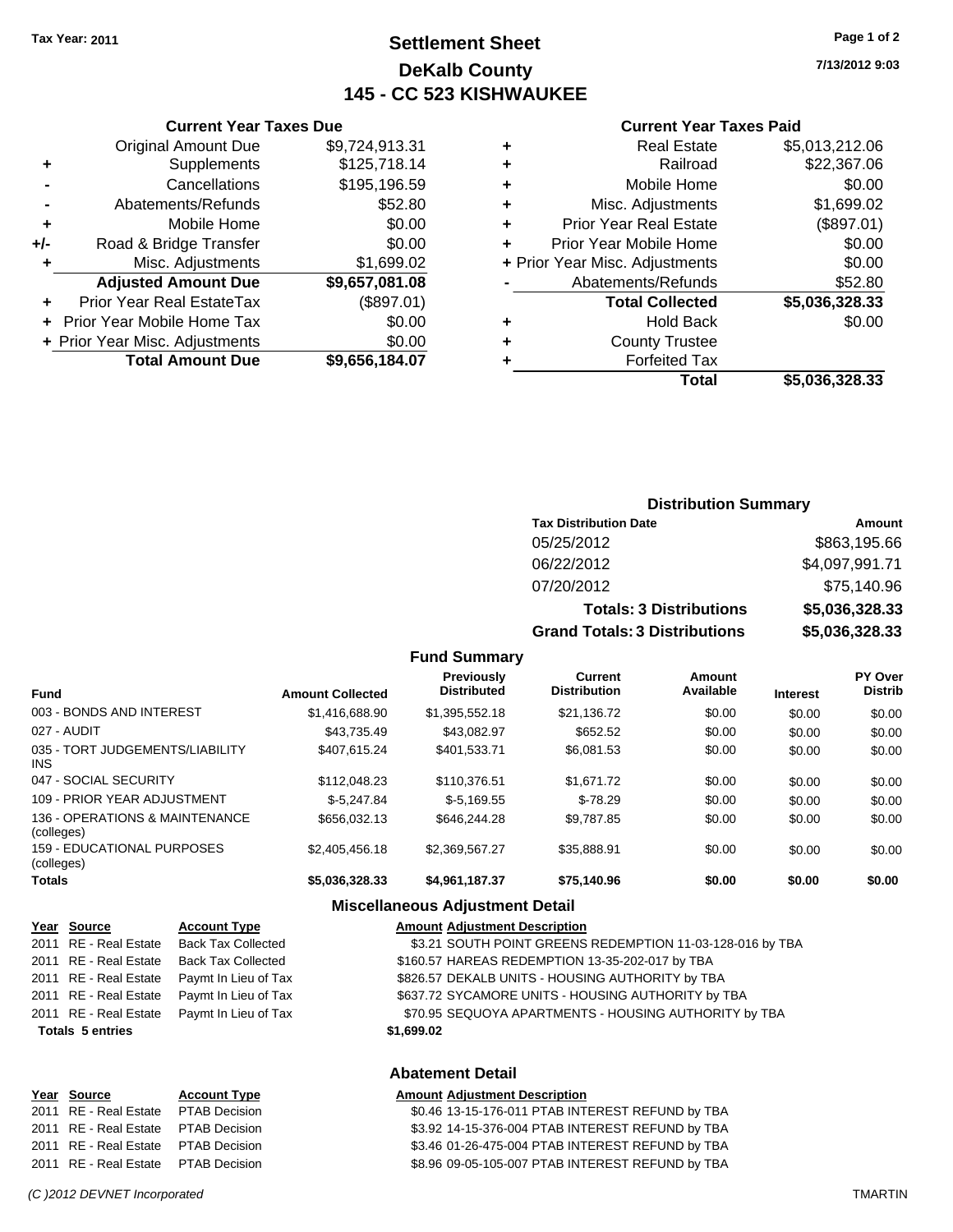## **Settlement Sheet Tax Year: 2011 Page 2 of 2 DeKalb County Abatement Detail**

**7/13/2012 9:03**

\$8.27 09-05-105-006 PTAB INTEREST REFUND by TBA 2011 RE - Real Estate \$6.42 14-15-102-005 PTAB INTEREST REFUND by TBA PTAB Decision 2011 RE - Real Estate \$21.30 13-15-327-010 PTAB INTEREST REFUND by TBA PTAB Decision

# **<u>Year Source</u> <b>Account Type Amount Amount Adjustment Description**<br>2011 RE - Real Estate PTAB Decision **\$8.27 09-05-105-006 PTAB INTI**

**Totals \$52.79 7 entries**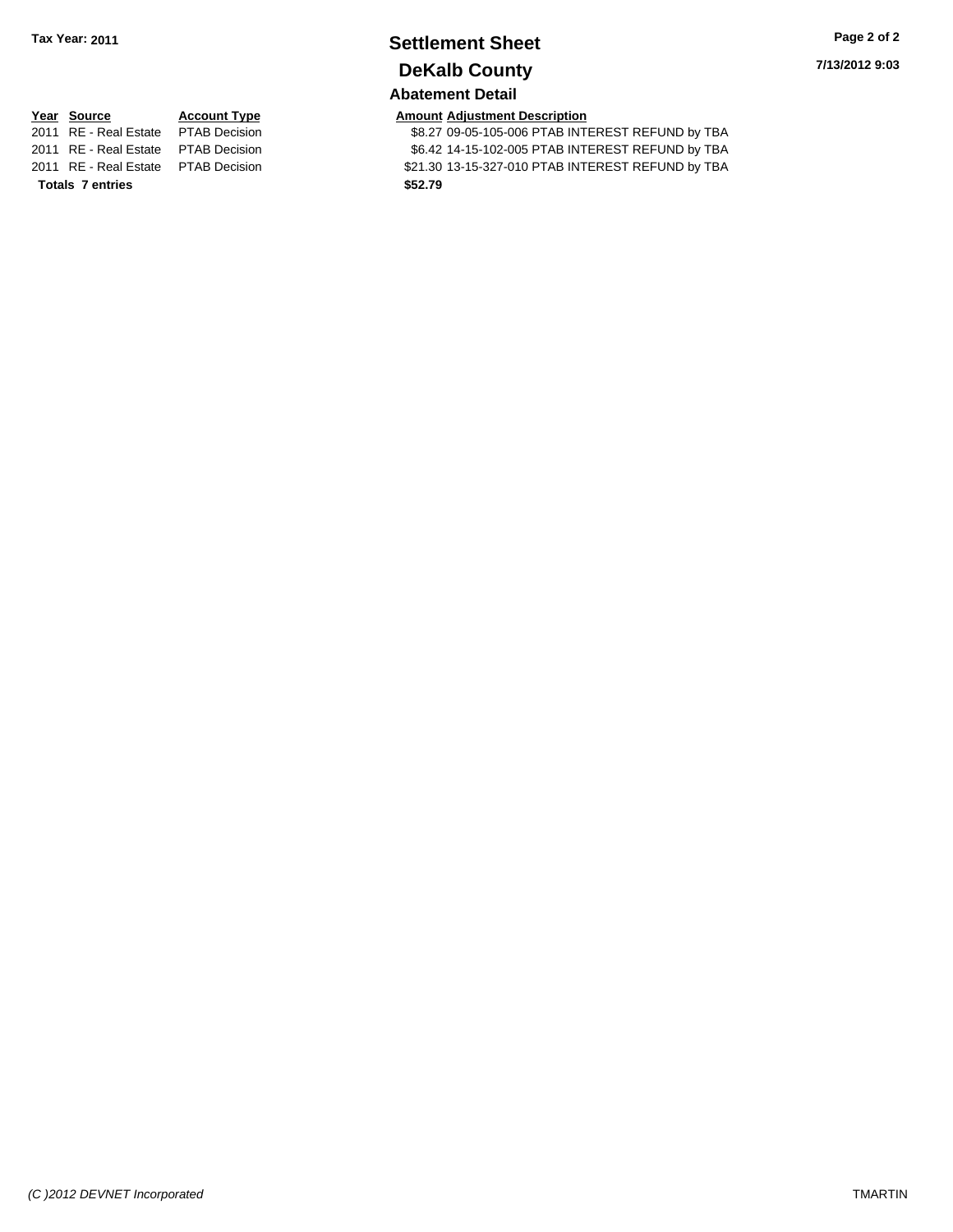## **Settlement Sheet Tax Year: 2011 Page 1 of 1 DeKalb County 150 - DE KALB SANITARY**

**7/13/2012 9:03**

#### **Current Year Taxes Paid**

|       | <b>Original Amount Due</b>     | \$634,570.29 |
|-------|--------------------------------|--------------|
| ٠     | Supplements                    | \$18,157.61  |
|       | Cancellations                  | \$29,445.22  |
|       | Abatements/Refunds             | \$0.00       |
| ٠     | Mobile Home                    | \$0.00       |
| $+/-$ | Road & Bridge Transfer         | \$0.00       |
| ٠     | Misc. Adjustments              | \$159.36     |
|       | <b>Adjusted Amount Due</b>     | \$623,442.04 |
|       | Prior Year Real EstateTax      | \$54.54      |
|       | Prior Year Mobile Home Tax     | \$0.00       |
|       | + Prior Year Misc. Adjustments | \$0.00       |
|       | <b>Total Amount Due</b>        | \$623,496.58 |
|       |                                |              |

**Current Year Taxes Due**

| ٠ | <b>Real Estate</b>             | \$317,569.98 |
|---|--------------------------------|--------------|
| ÷ | Railroad                       | \$522.75     |
| ٠ | Mobile Home                    | \$0.00       |
| ٠ | Misc. Adjustments              | \$159.36     |
| ٠ | <b>Prior Year Real Estate</b>  | \$54.54      |
| ٠ | Prior Year Mobile Home         | \$0.00       |
|   | + Prior Year Misc. Adjustments | \$0.00       |
|   | Abatements/Refunds             | \$0.00       |
|   | <b>Total Collected</b>         | \$318,306.63 |
| ٠ | <b>Hold Back</b>               | \$0.00       |
| ٠ | <b>County Trustee</b>          |              |
| ٠ | <b>Forfeited Tax</b>           |              |
|   | Total                          | \$318,306.63 |

### **Distribution Summary Tax Distribution Date Amount** 05/25/2012 \$60,113.97 06/22/2012 \$253,861.93 07/20/2012 \$4,330.73 **Totals: 3 Distributions \$318,306.63 Grand Totals: 3 Distributions \$318,306.63**

#### **Fund Summary**

| <b>Fund</b>              | <b>Amount Collected</b> | <b>Previously</b><br><b>Distributed</b> | Current<br><b>Distribution</b> | <b>Amount</b><br>Available | <b>Interest</b> | <b>PY Over</b><br><b>Distrib</b> |
|--------------------------|-------------------------|-----------------------------------------|--------------------------------|----------------------------|-----------------|----------------------------------|
| 001 - CORPORATE          | \$120,726.67            | \$119,084.12                            | \$1.642.55                     | \$0.00                     | \$0.00          | \$0.00                           |
| 003 - BONDS AND INTEREST | \$0.00                  | \$0.00                                  | \$0.00                         | \$0.00                     | \$0.00          | \$0.00                           |
| $005 - I. M. R. F.$      | \$82,645.14             | \$81.520.71                             | \$1.124.43                     | \$0.00                     | \$0.00          | \$0.00                           |
| 027 - AUDIT              | \$11,040.47             | \$10,890.25                             | \$150.22                       | \$0.00                     | \$0.00          | \$0.00                           |
| 045 - PUBLIC BENEFIT     | \$61,338.64             | \$60.504.10                             | \$834.54                       | \$0.00                     | \$0.00          | \$0.00                           |
| 047 - SOCIAL SECURITY    | \$42,555,71             | \$41,976.72                             | \$578.99                       | \$0.00                     | \$0.00          | \$0.00                           |
| <b>Totals</b>            | \$318,306.63            | \$313,975.90                            | \$4,330.73                     | \$0.00                     | \$0.00          | \$0.00                           |

# **Miscellaneous Adjustment Detail**

| Year Source      | <b>Account Type</b>                        | <b>Amount Adjustment Description</b>             |
|------------------|--------------------------------------------|--------------------------------------------------|
|                  | 2011 RE - Real Estate Paymt In Lieu of Tax | \$159.36 DEKALB UNITS - HOUSING AUTHORITY by TBA |
| Totals 1 entries |                                            | \$159.36                                         |

**Totals 1 entries**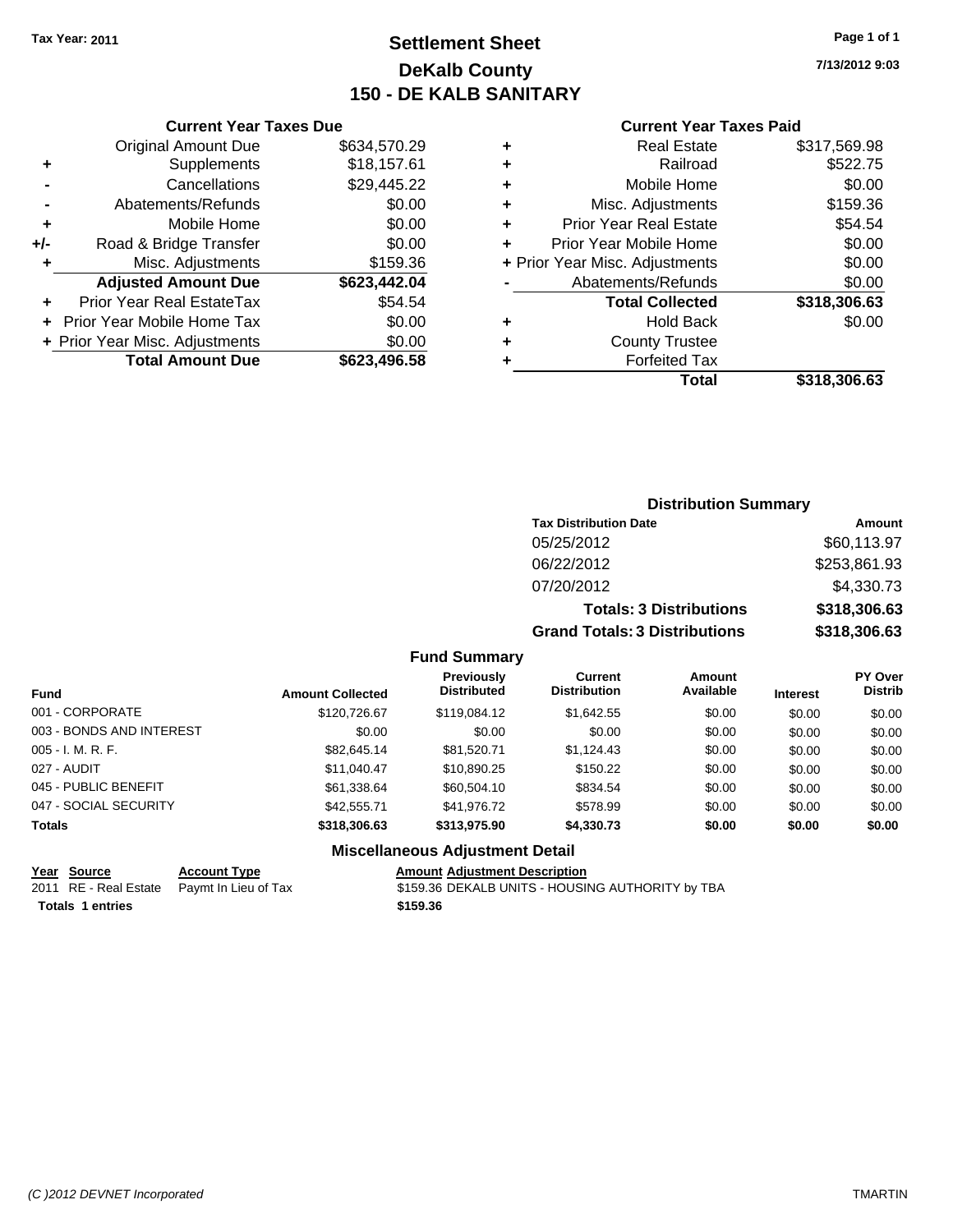## **Settlement Sheet Tax Year: 2011 Page 1 of 1 DeKalb County 151 - FAIRDALE STREET LIGHT**

**7/13/2012 9:03**

| \$3,451.08 |
|------------|
|            |
| \$0.00     |
| \$0.00     |
| \$0.00     |
| \$0.00     |
| \$0.00     |
| \$0.00     |
| \$3,451.08 |
| \$0.00     |
| \$0.00     |
| \$0.00     |
|            |
|            |

|   | Total                          | \$1,770.09 |
|---|--------------------------------|------------|
| ٠ | <b>Forfeited Tax</b>           |            |
| ٠ | <b>County Trustee</b>          |            |
| ٠ | <b>Hold Back</b>               | \$0.00     |
|   | <b>Total Collected</b>         | \$1,770.09 |
|   | Abatements/Refunds             | \$0.00     |
|   | + Prior Year Misc. Adjustments | \$0.00     |
| ٠ | Prior Year Mobile Home         | \$0.00     |
| ÷ | Prior Year Real Estate         | \$0.00     |
| ٠ | Misc. Adjustments              | \$0.00     |
| ٠ | Mobile Home                    | \$0.00     |
| ٠ | Railroad                       | \$0.00     |
| ٠ | <b>Real Estate</b>             | \$1,770.09 |
|   |                                |            |

|                 |                         |                                  | <b>Distribution Summary</b>           |                                |                 |                           |
|-----------------|-------------------------|----------------------------------|---------------------------------------|--------------------------------|-----------------|---------------------------|
|                 |                         |                                  | <b>Tax Distribution Date</b>          |                                |                 | Amount                    |
|                 |                         |                                  | 05/25/2012                            |                                |                 | \$438.19                  |
|                 |                         |                                  | 06/22/2012                            |                                |                 | \$1,286.54                |
|                 |                         |                                  | 07/20/2012                            |                                |                 | \$45.36                   |
|                 |                         |                                  |                                       | <b>Totals: 3 Distributions</b> |                 | \$1,770.09                |
|                 |                         |                                  | <b>Grand Totals: 3 Distributions</b>  |                                |                 | \$1,770.09                |
|                 |                         | <b>Fund Summary</b>              |                                       |                                |                 |                           |
| Fund            | <b>Amount Collected</b> | Previously<br><b>Distributed</b> | <b>Current</b><br><b>Distribution</b> | <b>Amount</b><br>Available     | <b>Interest</b> | PY Over<br><b>Distrib</b> |
| 001 - CORPORATE | \$1.770.09              | \$1,724.73                       | \$45.36                               | \$0.00                         | \$0.00          | \$0.00                    |
| Totals          | \$1,770.09              | \$1,724.73                       | \$45.36                               | \$0.00                         | \$0.00          | \$0.00                    |
|                 |                         |                                  |                                       |                                |                 |                           |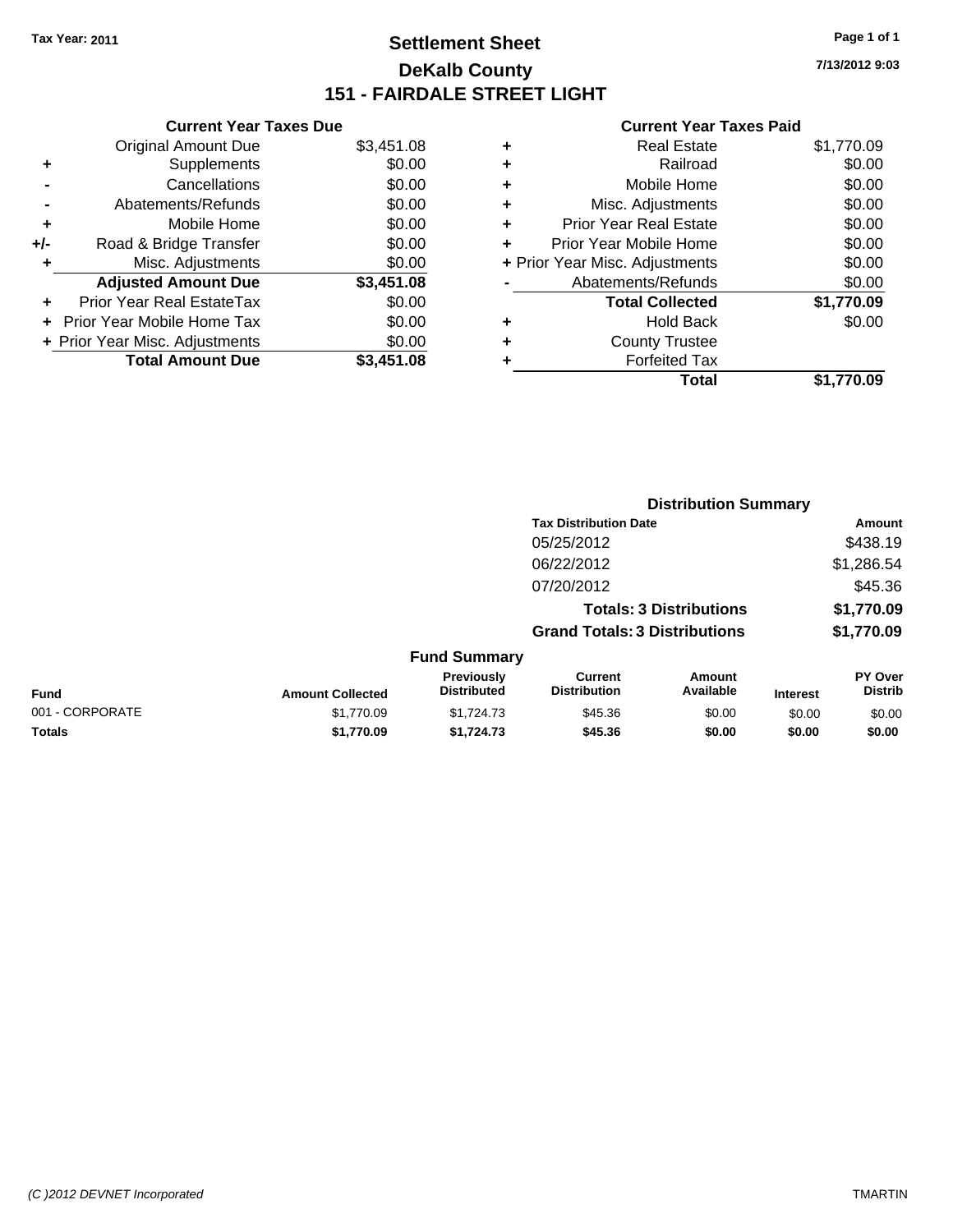## **Settlement Sheet Tax Year: 2011 Page 1 of 1 DeKalb County 152 - AFTON-PIERCE MULTI TWP**

**7/13/2012 9:03**

|     | <b>Current Year Taxes Due</b>  |             |  |  |  |  |
|-----|--------------------------------|-------------|--|--|--|--|
|     | <b>Original Amount Due</b>     | \$24,504.02 |  |  |  |  |
| ٠   | Supplements                    | \$173.10    |  |  |  |  |
|     | Cancellations                  | \$193.47    |  |  |  |  |
|     | Abatements/Refunds             | \$0.77      |  |  |  |  |
| ٠   | Mobile Home                    | \$0.00      |  |  |  |  |
| +/- | Road & Bridge Transfer         | \$0.00      |  |  |  |  |
| ٠   | Misc. Adjustments              | \$0.24      |  |  |  |  |
|     | <b>Adjusted Amount Due</b>     | \$24,483.12 |  |  |  |  |
|     | Prior Year Real EstateTax      | (\$35.30)   |  |  |  |  |
|     | Prior Year Mobile Home Tax     | \$0.00      |  |  |  |  |
|     | + Prior Year Misc. Adjustments | \$0.00      |  |  |  |  |
|     | <b>Total Amount Due</b>        | \$24,447.82 |  |  |  |  |
|     |                                |             |  |  |  |  |

| ٠ | Real Estate                    | \$12,902.91 |
|---|--------------------------------|-------------|
| ٠ | Railroad                       | \$108.81    |
| ٠ | Mobile Home                    | \$0.00      |
| ٠ | Misc. Adjustments              | \$0.24      |
| ÷ | <b>Prior Year Real Estate</b>  | (\$35.30)   |
| ÷ | Prior Year Mobile Home         | \$0.00      |
|   | + Prior Year Misc. Adjustments | \$0.00      |
|   | Abatements/Refunds             | \$0.77      |
|   | <b>Total Collected</b>         | \$12,975.89 |
| ٠ | Hold Back                      | \$0.00      |
|   | <b>County Trustee</b>          |             |
| ٠ | <b>Forfeited Tax</b>           |             |
|   | Total                          | \$12,975.89 |
|   |                                |             |

|                         |                          |                           |                         |                                                  |                                                           | <b>Distribution Summary</b>    |                 |                           |  |
|-------------------------|--------------------------|---------------------------|-------------------------|--------------------------------------------------|-----------------------------------------------------------|--------------------------------|-----------------|---------------------------|--|
|                         |                          |                           |                         |                                                  | <b>Tax Distribution Date</b>                              |                                |                 | Amount                    |  |
|                         |                          |                           |                         |                                                  | 05/25/2012                                                |                                |                 | \$1,664.69                |  |
|                         |                          |                           |                         |                                                  | 06/22/2012                                                |                                |                 | \$11,164.47               |  |
|                         | 07/20/2012               |                           |                         | \$146.73                                         |                                                           |                                |                 |                           |  |
|                         |                          |                           |                         |                                                  |                                                           | <b>Totals: 3 Distributions</b> | \$12,975.89     |                           |  |
|                         |                          |                           |                         |                                                  | <b>Grand Totals: 3 Distributions</b>                      |                                | \$12,975.89     |                           |  |
|                         |                          |                           |                         | <b>Fund Summary</b>                              |                                                           |                                |                 |                           |  |
| Fund                    |                          |                           | <b>Amount Collected</b> | Previously<br><b>Distributed</b>                 | <b>Current</b><br><b>Distribution</b>                     | Amount<br>Available            | <b>Interest</b> | PY Over<br><b>Distrib</b> |  |
| (multi-twp)             | 147 - ASSESSING PURPOSES |                           | \$12,975.89             | \$12,829.16                                      | \$146.73                                                  | \$0.00                         | \$0.00          | \$0.00                    |  |
| <b>Totals</b>           |                          |                           | \$12,975.89             | \$12,829.16                                      | \$146.73                                                  | \$0.00                         | \$0.00          | \$0.00                    |  |
|                         |                          |                           |                         | <b>Miscellaneous Adjustment Detail</b>           |                                                           |                                |                 |                           |  |
| Year Source             |                          | <b>Account Type</b>       |                         | <b>Amount Adjustment Description</b>             |                                                           |                                |                 |                           |  |
|                         | 2011 RE - Real Estate    | <b>Back Tax Collected</b> |                         |                                                  | \$0.24 SOUTH POINT GREENS REDEMPTION 11-03-128-016 by TBA |                                |                 |                           |  |
| <b>Totals 1 entries</b> |                          |                           |                         | \$0.24                                           |                                                           |                                |                 |                           |  |
|                         |                          |                           |                         | <b>Abatement Detail</b>                          |                                                           |                                |                 |                           |  |
| Year Source             |                          | <b>Account Type</b>       |                         | <b>Amount Adjustment Description</b>             |                                                           |                                |                 |                           |  |
|                         | 2011 RE - Real Estate    | <b>PTAB Decision</b>      |                         | \$0.77 12-19-400-003 PTAB INTEREST REFUND by TBA |                                                           |                                |                 |                           |  |
| <b>Totals 1 entries</b> |                          |                           |                         | \$0.77                                           |                                                           |                                |                 |                           |  |
|                         |                          |                           |                         |                                                  |                                                           |                                |                 |                           |  |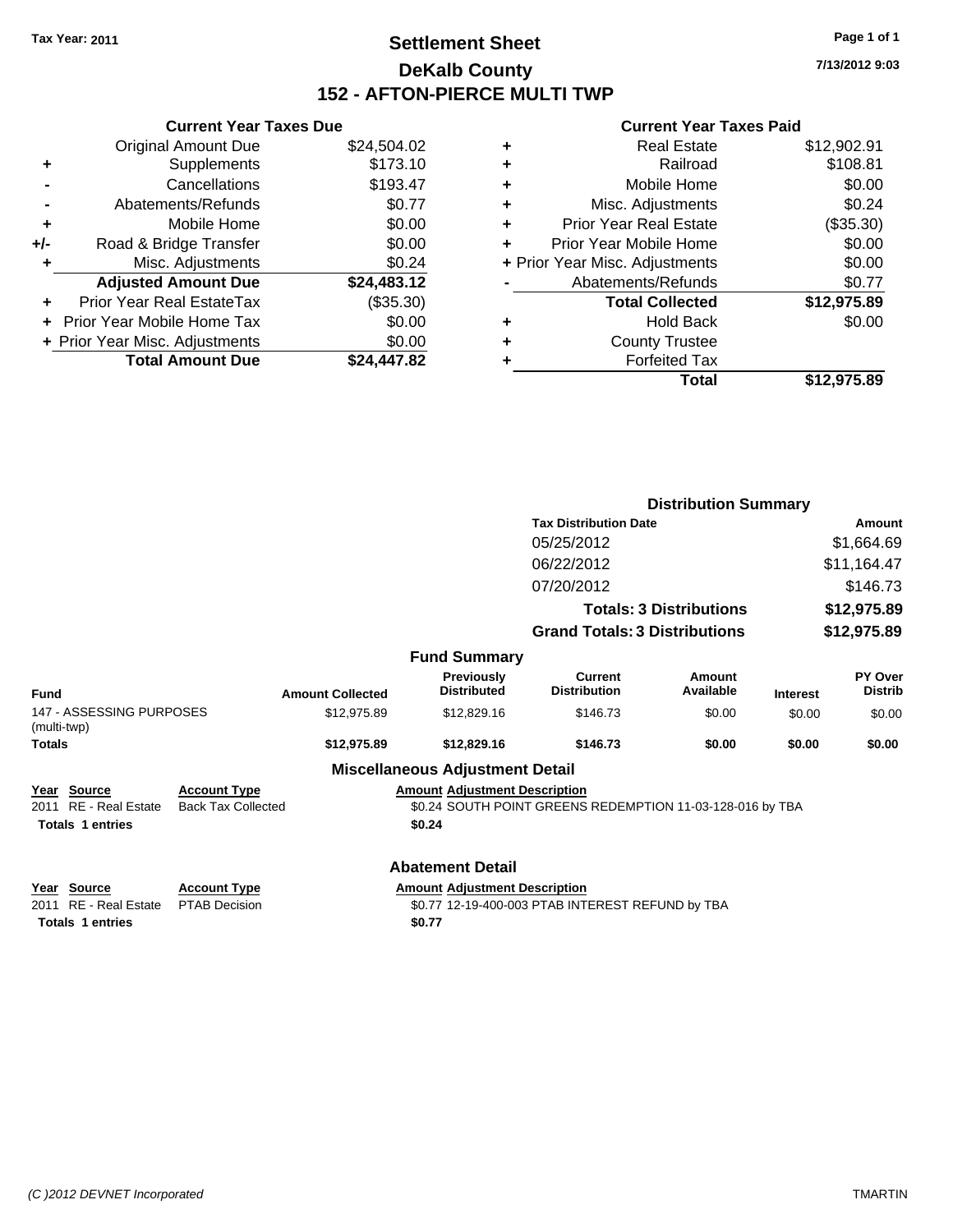## **Settlement Sheet Tax Year: 2011 Page 1 of 1 DeKalb County 153 - MILAN-MALTA MULTI-TWP**

**7/13/2012 9:03**

|       | <b>Current Year Taxes Due</b>  |             |
|-------|--------------------------------|-------------|
|       | <b>Original Amount Due</b>     | \$12,317.53 |
| ٠     | Supplements                    | \$22.81     |
|       | Cancellations                  | \$26.18     |
|       | Abatements/Refunds             | \$0.00      |
| ٠     | Mobile Home                    | \$0.00      |
| $+/-$ | Road & Bridge Transfer         | \$0.00      |
|       | Misc. Adjustments              | \$0.00      |
|       | <b>Adjusted Amount Due</b>     | \$12,314.16 |
|       | Prior Year Real EstateTax      | \$0.00      |
|       | Prior Year Mobile Home Tax     | \$0.00      |
|       | + Prior Year Misc. Adjustments | \$0.00      |
|       | <b>Total Amount Due</b>        | \$12,314.16 |
|       |                                |             |

|   | <b>Real Estate</b>             | \$6,599.93 |
|---|--------------------------------|------------|
| ٠ | Railroad                       | \$93.98    |
| ٠ | Mobile Home                    | \$0.00     |
| ٠ | Misc. Adjustments              | \$0.00     |
| ٠ | <b>Prior Year Real Estate</b>  | \$0.00     |
|   | Prior Year Mobile Home         | \$0.00     |
|   | + Prior Year Misc. Adjustments | \$0.00     |
|   | Abatements/Refunds             | \$0.00     |
|   | <b>Total Collected</b>         | \$6,693.91 |
| ٠ | <b>Hold Back</b>               | \$0.00     |
| ٠ | <b>County Trustee</b>          |            |
| ٠ | <b>Forfeited Tax</b>           |            |
|   | Total                          | \$6,693.91 |
|   |                                |            |

|                                         |                         |                                  |                                       | <b>Distribution Summary</b>    |                 |                           |
|-----------------------------------------|-------------------------|----------------------------------|---------------------------------------|--------------------------------|-----------------|---------------------------|
|                                         |                         |                                  | <b>Tax Distribution Date</b>          |                                |                 | Amount                    |
|                                         |                         |                                  | 05/25/2012                            |                                |                 | \$785.37                  |
|                                         |                         |                                  | 06/22/2012                            |                                |                 | \$5,839.84                |
|                                         |                         |                                  | 07/20/2012                            |                                |                 | \$68.70                   |
|                                         |                         |                                  |                                       | <b>Totals: 3 Distributions</b> |                 | \$6,693.91                |
|                                         |                         |                                  | <b>Grand Totals: 3 Distributions</b>  |                                |                 | \$6,693.91                |
|                                         |                         | <b>Fund Summary</b>              |                                       |                                |                 |                           |
| <b>Fund</b>                             | <b>Amount Collected</b> | Previously<br><b>Distributed</b> | <b>Current</b><br><b>Distribution</b> | Amount<br>Available            | <b>Interest</b> | PY Over<br><b>Distrib</b> |
| 147 - ASSESSING PURPOSES<br>(multi-twp) | \$6,693.91              | \$6,625.21                       | \$68.70                               | \$0.00                         | \$0.00          | \$0.00                    |
| <b>Totals</b>                           | \$6.693.91              | \$6.625.21                       | \$68.70                               | \$0.00                         | \$0.00          | \$0.00                    |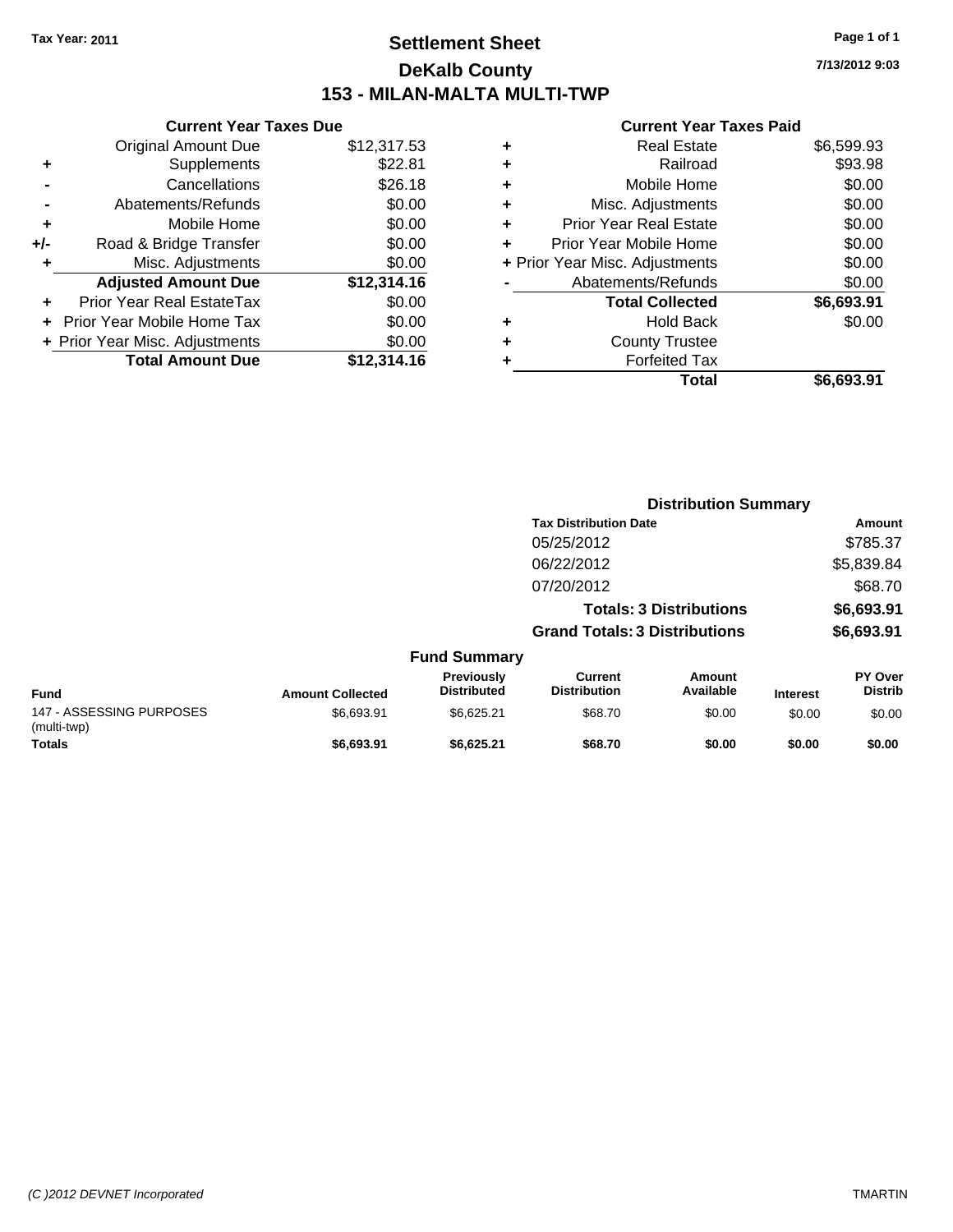## **Settlement Sheet Tax Year: 2011 Page 1 of 1 DeKalb County 154 - PAW PAW-SHABBONA MULT TWP**

**Current Year Taxes Due** Original Amount Due \$11,940.33 **+** Supplements \$430.17 **-** Cancellations \$443.01 **-** Abatements/Refunds \$0.81 **+** Mobile Home \$0.00 **+/-** Road & Bridge Transfer \$0.00 **+** Misc. Adjustments \$8.64 **Adjusted Amount Due \$11,935.32 +** Prior Year Real EstateTax (\$17.96) **+** Prior Year Mobile Home Tax \$0.00 **+ Prior Year Misc. Adjustments**  $$0.00$ **Total Amount Due \$11,917.36**

#### **Current Year Taxes Paid**

|   | <b>Real Estate</b>             | \$6,225.27 |
|---|--------------------------------|------------|
| ٠ | Railroad                       | \$171.62   |
| ٠ | Mobile Home                    | \$0.00     |
| ٠ | Misc. Adjustments              | \$8.64     |
| ٠ | <b>Prior Year Real Estate</b>  | (\$17.96)  |
|   | Prior Year Mobile Home         | \$0.00     |
|   | + Prior Year Misc. Adjustments | \$0.00     |
|   | Abatements/Refunds             | \$0.81     |
|   | <b>Total Collected</b>         | \$6,386.76 |
| ٠ | Hold Back                      | \$0.00     |
| ٠ | <b>County Trustee</b>          |            |
| ٠ | <b>Forfeited Tax</b>           |            |
|   | Total                          | \$6,386.76 |
|   |                                |            |

|                                         |                                              |                                                  |                         | <b>Distribution Summary</b>            |                                                      |                     |                 |                                  |
|-----------------------------------------|----------------------------------------------|--------------------------------------------------|-------------------------|----------------------------------------|------------------------------------------------------|---------------------|-----------------|----------------------------------|
|                                         |                                              |                                                  |                         |                                        | <b>Tax Distribution Date</b>                         |                     |                 | Amount                           |
|                                         |                                              |                                                  |                         |                                        | 05/25/2012                                           |                     |                 | \$883.23                         |
|                                         |                                              |                                                  |                         |                                        | 06/22/2012                                           |                     |                 | \$5,403.14                       |
|                                         | 07/20/2012<br><b>Totals: 3 Distributions</b> |                                                  |                         |                                        | \$100.39                                             |                     |                 |                                  |
|                                         |                                              |                                                  |                         |                                        | \$6,386.76                                           |                     |                 |                                  |
|                                         |                                              |                                                  |                         |                                        | <b>Grand Totals: 3 Distributions</b>                 |                     |                 | \$6,386.76                       |
|                                         |                                              |                                                  |                         | <b>Fund Summary</b>                    |                                                      |                     |                 |                                  |
| <b>Fund</b>                             |                                              |                                                  | <b>Amount Collected</b> | Previously<br><b>Distributed</b>       | <b>Current</b><br><b>Distribution</b>                | Amount<br>Available | <b>Interest</b> | <b>PY Over</b><br><b>Distrib</b> |
| 147 - ASSESSING PURPOSES<br>(multi-twp) |                                              |                                                  | \$6,386.76              | \$6,286.37                             | \$100.39                                             | \$0.00              | \$0.00          | \$0.00                           |
| Totals                                  |                                              |                                                  | \$6,386.76              | \$6,286.37                             | \$100.39                                             | \$0.00              | \$0.00          | \$0.00                           |
|                                         |                                              |                                                  |                         | <b>Miscellaneous Adjustment Detail</b> |                                                      |                     |                 |                                  |
|                                         | Year Source<br>2011 RE - Real Estate         | <b>Account Type</b><br><b>Back Tax Collected</b> |                         | <b>Amount Adjustment Description</b>   | \$5.99 HAREAS REDEMPTION 13-35-202-017 by TBA        |                     |                 |                                  |
|                                         | 2011 RE - Real Estate                        | Paymt In Lieu of Tax                             |                         |                                        | \$2.65 SEQUOYA APARTMENTS - HOUSING AUTHORITY by TBA |                     |                 |                                  |
|                                         | <b>Totals 2 entries</b>                      |                                                  |                         | \$8.64                                 |                                                      |                     |                 |                                  |
|                                         |                                              |                                                  |                         | <b>Abatement Detail</b>                |                                                      |                     |                 |                                  |
|                                         | Year Source                                  | <b>Account Type</b>                              |                         | <b>Amount Adjustment Description</b>   |                                                      |                     |                 |                                  |
|                                         | 2011 RE - Real Estate                        | <b>PTAB Decision</b>                             |                         |                                        | \$0.02 13-15-176-011 PTAB INTEREST REFUND by TBA     |                     |                 |                                  |
|                                         | 2011 RE - Real Estate                        | <b>PTAB Decision</b>                             |                         |                                        | \$0.79 13-15-327-010 PTAB INTEREST REFUND by TBA     |                     |                 |                                  |
|                                         | <b>Totals 2 entries</b>                      |                                                  |                         | \$0.81                                 |                                                      |                     |                 |                                  |
|                                         |                                              |                                                  |                         |                                        |                                                      |                     |                 |                                  |

**7/13/2012 9:03**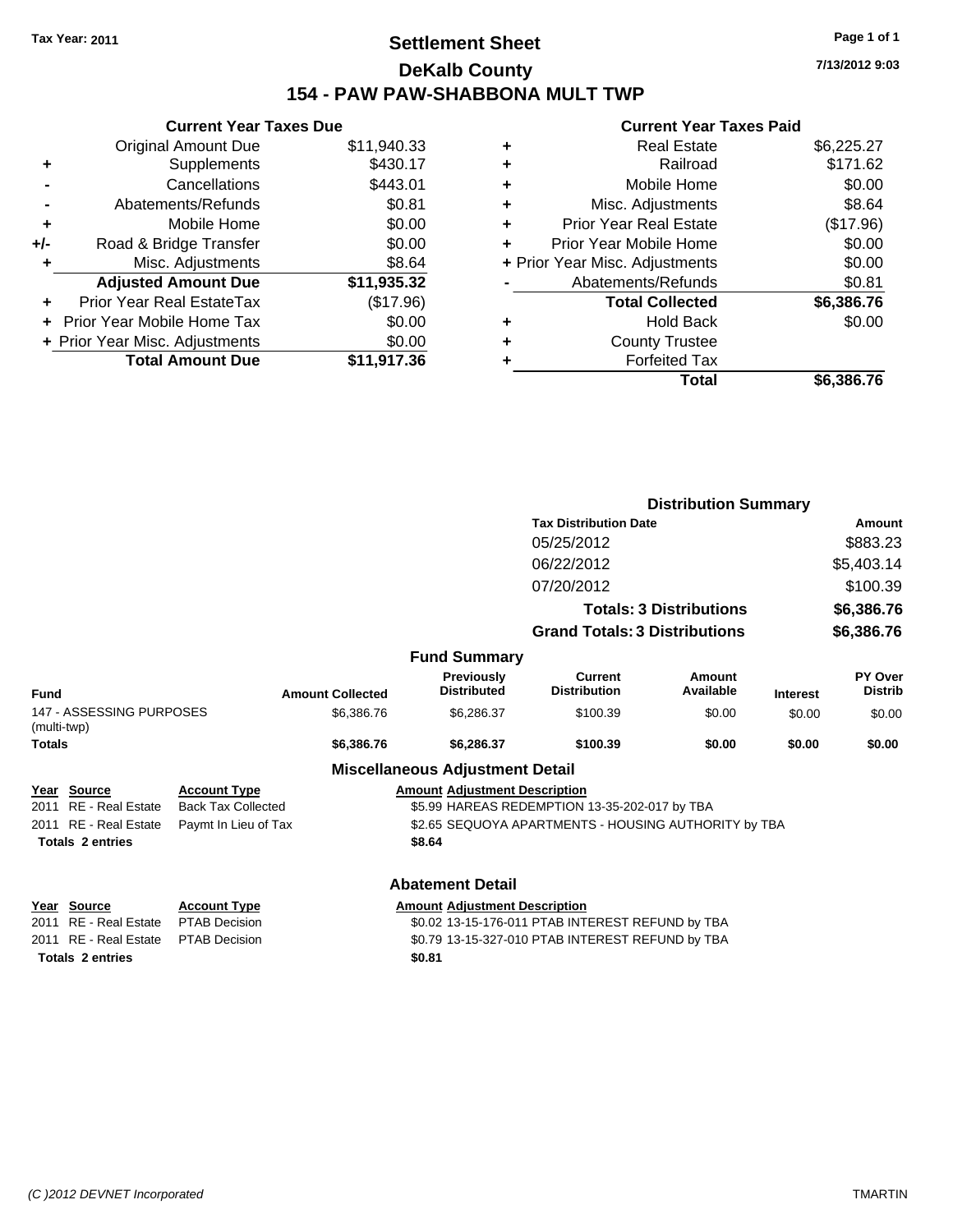## **Settlement Sheet Tax Year: 2011 Page 1 of 1 DeKalb County 155 - SOUTH GROVE-MAYFIELD MULT**

**7/13/2012 9:03**

| <b>Original Amount Due</b> | \$10,852.78                    |                               |
|----------------------------|--------------------------------|-------------------------------|
| Supplements                | \$61.02                        |                               |
| Cancellations              | \$69.59                        |                               |
| Abatements/Refunds         | \$0.00                         |                               |
| Mobile Home                | \$0.00                         |                               |
| Road & Bridge Transfer     | \$0.00                         |                               |
| Misc. Adjustments          | \$0.00                         |                               |
| <b>Adjusted Amount Due</b> | \$10,844.21                    |                               |
| Prior Year Real EstateTax  | \$0.00                         |                               |
| Prior Year Mobile Home Tax | \$0.00                         |                               |
|                            | \$0.00                         |                               |
| <b>Total Amount Due</b>    | \$10.844.21                    |                               |
|                            | + Prior Year Misc. Adjustments | <b>Current Year Taxes Due</b> |

| \$5,942.24 |
|------------|
| \$0.00     |
| \$0.00     |
| \$0.00     |
| \$0.00     |
| \$0.00     |
| \$0.00     |
| \$0.00     |
| \$5,942.24 |
| \$0.00     |
|            |
|            |
| \$5.942.24 |
|            |

|                                         |                         |                                  | <b>Distribution Summary</b>           |                                |                 |                           |  |
|-----------------------------------------|-------------------------|----------------------------------|---------------------------------------|--------------------------------|-----------------|---------------------------|--|
|                                         |                         |                                  | <b>Tax Distribution Date</b>          |                                |                 | Amount                    |  |
|                                         |                         |                                  | 05/25/2012                            |                                |                 | \$984.57                  |  |
|                                         |                         |                                  | 06/22/2012                            |                                |                 | \$4,877.16                |  |
|                                         |                         |                                  | 07/20/2012                            |                                |                 | \$80.51                   |  |
|                                         |                         |                                  |                                       | <b>Totals: 3 Distributions</b> |                 | \$5,942.24                |  |
|                                         |                         |                                  | <b>Grand Totals: 3 Distributions</b>  |                                |                 | \$5,942.24                |  |
|                                         |                         | <b>Fund Summary</b>              |                                       |                                |                 |                           |  |
| <b>Fund</b>                             | <b>Amount Collected</b> | Previously<br><b>Distributed</b> | <b>Current</b><br><b>Distribution</b> | <b>Amount</b><br>Available     | <b>Interest</b> | PY Over<br><b>Distrib</b> |  |
| 147 - ASSESSING PURPOSES<br>(multi-twp) | \$5,942.24              | \$5,861.73                       | \$80.51                               | \$0.00                         | \$0.00          | \$0.00                    |  |
| Totals                                  | \$5,942.24              | \$5,861.73                       | \$80.51                               | \$0.00                         | \$0.00          | \$0.00                    |  |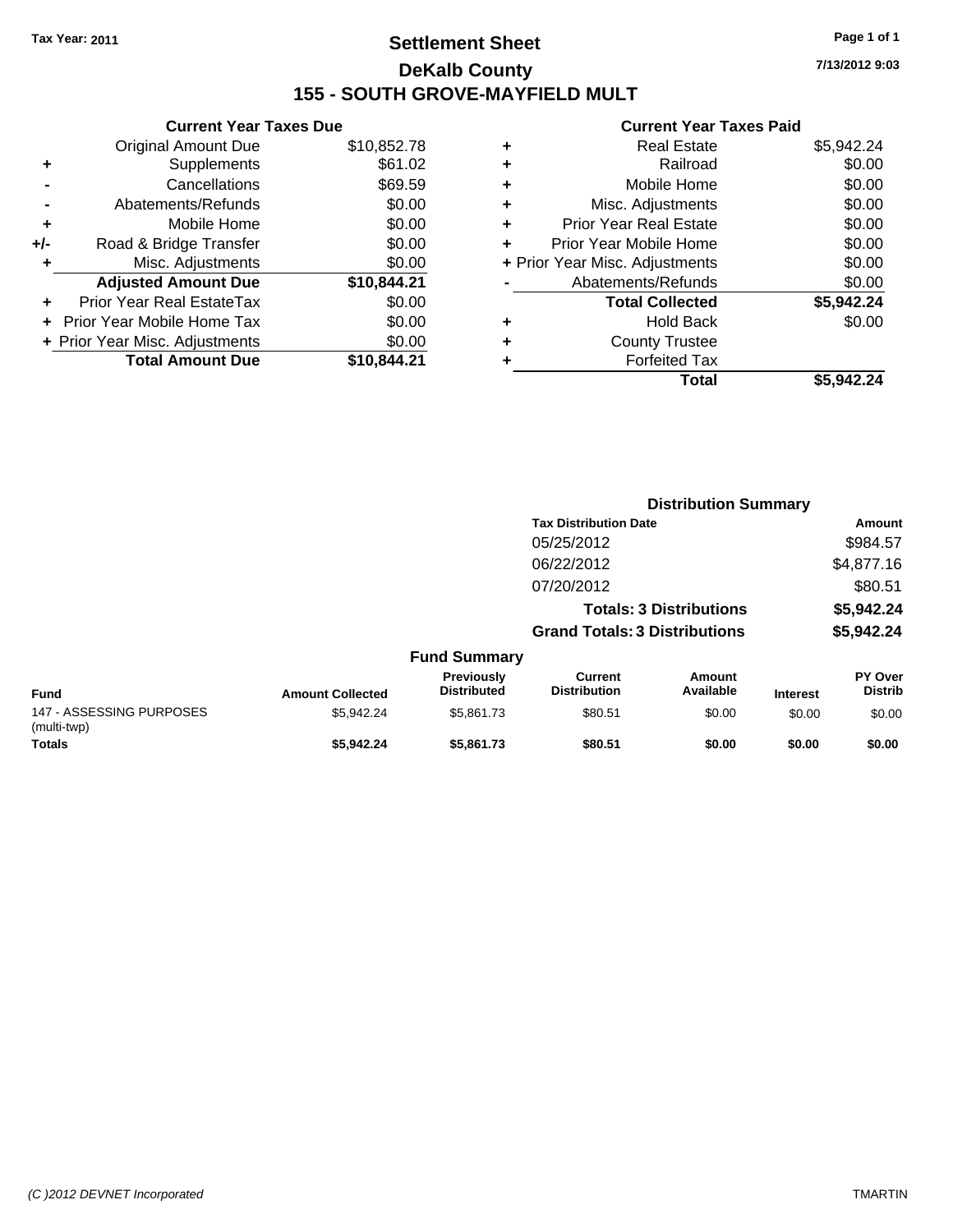## **Settlement Sheet Tax Year: 2011 Page 1 of 1 DeKalb County 156 - VICTOR-SOMONAUK MULTI TWP**

**7/13/2012 9:03**

|     | <b>Current Year Taxes Due</b>  |             |  |
|-----|--------------------------------|-------------|--|
|     | <b>Original Amount Due</b>     | \$20,490.00 |  |
| ٠   | Supplements                    | \$94.95     |  |
|     | Cancellations                  | \$112.04    |  |
|     | Abatements/Refunds             | \$0.00      |  |
| ٠   | Mobile Home                    | \$0.00      |  |
| +/- | Road & Bridge Transfer         | \$0.00      |  |
| ٠   | Misc. Adjustments              | \$1.75      |  |
|     | <b>Adjusted Amount Due</b>     | \$20,474.66 |  |
|     | Prior Year Real EstateTax      | \$0.00      |  |
|     | Prior Year Mobile Home Tax     | \$0.00      |  |
|     | + Prior Year Misc. Adjustments | \$0.00      |  |
|     | <b>Total Amount Due</b>        | \$20.474.66 |  |
|     |                                |             |  |

| ٠ | <b>Real Estate</b>             | \$11,452.26 |
|---|--------------------------------|-------------|
| ٠ | Railroad                       | \$104.10    |
| ٠ | Mobile Home                    | \$0.00      |
| ٠ | Misc. Adjustments              | \$1.75      |
| ÷ | <b>Prior Year Real Estate</b>  | \$0.00      |
| ٠ | Prior Year Mobile Home         | \$0.00      |
|   | + Prior Year Misc. Adjustments | \$0.00      |
|   | Abatements/Refunds             | \$0.00      |
|   | <b>Total Collected</b>         | \$11,558.11 |
| ٠ | Hold Back                      | \$0.00      |
| ٠ | <b>County Trustee</b>          |             |
| ٠ | <b>Forfeited Tax</b>           |             |
|   | Total                          | \$11,558.11 |
|   |                                |             |

|                                                                 |                                                  |                         |                                                | <b>Distribution Summary</b>                     |                                |                 |                           |
|-----------------------------------------------------------------|--------------------------------------------------|-------------------------|------------------------------------------------|-------------------------------------------------|--------------------------------|-----------------|---------------------------|
|                                                                 |                                                  |                         |                                                | <b>Tax Distribution Date</b>                    |                                |                 | Amount                    |
|                                                                 |                                                  |                         |                                                | 05/25/2012                                      |                                |                 | \$2,158.64                |
|                                                                 |                                                  |                         |                                                | 06/22/2012                                      |                                |                 | \$9,079.95                |
|                                                                 |                                                  |                         |                                                | 07/20/2012                                      |                                |                 | \$319.52                  |
|                                                                 |                                                  |                         |                                                |                                                 | <b>Totals: 3 Distributions</b> |                 | \$11,558.11               |
|                                                                 |                                                  |                         |                                                | <b>Grand Totals: 3 Distributions</b>            |                                |                 | \$11,558.11               |
|                                                                 |                                                  |                         | <b>Fund Summary</b>                            |                                                 |                                |                 |                           |
| <b>Fund</b>                                                     |                                                  | <b>Amount Collected</b> | <b>Previously</b><br><b>Distributed</b>        | <b>Current</b><br><b>Distribution</b>           | Amount<br>Available            | <b>Interest</b> | PY Over<br><b>Distrib</b> |
| 147 - ASSESSING PURPOSES<br>(multi-twp)                         |                                                  | \$11,558.11             | \$11,238.59                                    | \$319.52                                        | \$0.00                         | \$0.00          | \$0.00                    |
| Totals                                                          |                                                  | \$11,558.11             | \$11,238.59                                    | \$319.52                                        | \$0.00                         | \$0.00          | \$0.00                    |
|                                                                 |                                                  |                         | <b>Miscellaneous Adjustment Detail</b>         |                                                 |                                |                 |                           |
| Year Source<br>2011 RE - Real Estate<br><b>Totals 1 entries</b> | <b>Account Type</b><br><b>Back Tax Collected</b> |                         | <b>Amount Adjustment Description</b><br>\$1.75 | \$1.75 SHISSLER REDEMPTION 18-10-203-008 by TBA |                                |                 |                           |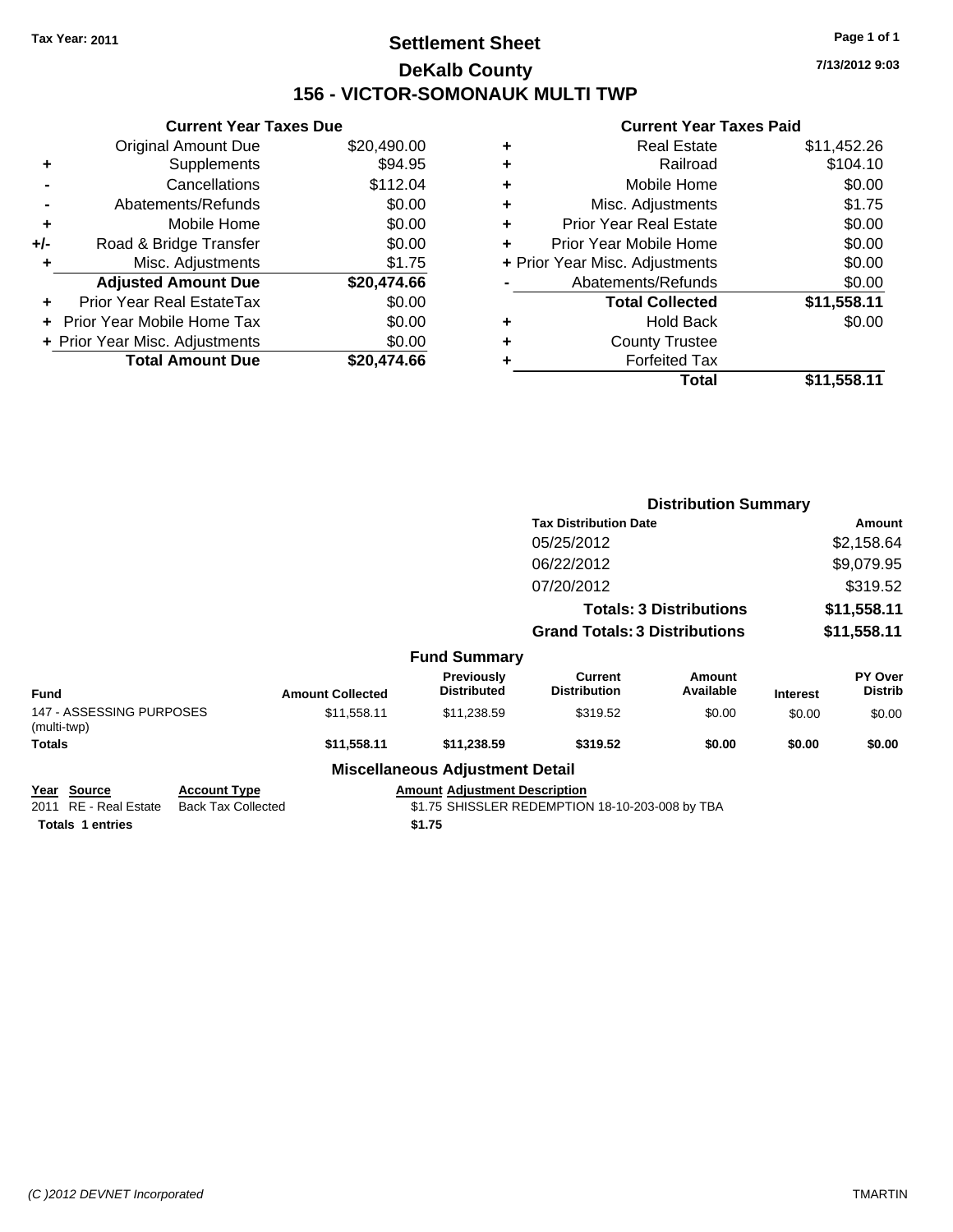## **Settlement Sheet Tax Year: 2011 Page 1 of 1 DeKalb County 157 - GENOA PUBLIC LIBRARY DIST**

|     | <b>Current Year Taxes Due</b>  |              |
|-----|--------------------------------|--------------|
|     | <b>Original Amount Due</b>     | \$212,609.69 |
| ٠   | Supplements                    | \$676.68     |
|     | Cancellations                  | \$1,214.66   |
|     | Abatements/Refunds             | \$0.00       |
| ٠   | Mobile Home                    | \$0.00       |
| +/- | Road & Bridge Transfer         | \$0.00       |
| ٠   | Misc. Adjustments              | \$0.00       |
|     | <b>Adjusted Amount Due</b>     | \$212,071.71 |
|     | Prior Year Real EstateTax      | (\$100.28)   |
|     | Prior Year Mobile Home Tax     | \$0.00       |
|     | + Prior Year Misc. Adjustments | \$0.00       |
|     | <b>Total Amount Due</b>        | \$211,971.43 |
|     |                                |              |

#### **Current Year Taxes Paid**

|   | <b>Real Estate</b>             | \$107,689.54 |
|---|--------------------------------|--------------|
| ٠ | Railroad                       | \$254.37     |
| ٠ | Mobile Home                    | \$0.00       |
| ٠ | Misc. Adjustments              | \$0.00       |
| ٠ | <b>Prior Year Real Estate</b>  | (\$100.28)   |
|   | Prior Year Mobile Home         | \$0.00       |
|   | + Prior Year Misc. Adjustments | \$0.00       |
|   | Abatements/Refunds             | \$0.00       |
|   | <b>Total Collected</b>         | \$107,843.63 |
| ٠ | Hold Back                      | \$0.00       |
| ٠ | <b>County Trustee</b>          |              |
|   | <b>Forfeited Tax</b>           |              |
|   | Total                          | \$107,843.63 |
|   |                                |              |

| <b>Distribution Summary</b>          |              |
|--------------------------------------|--------------|
| <b>Tax Distribution Date</b>         | Amount       |
| 05/25/2012                           | \$19,530.27  |
| 06/22/2012                           | \$86,834.26  |
| 07/20/2012                           | \$1,479.10   |
| <b>Totals: 3 Distributions</b>       | \$107,843.63 |
| <b>Grand Totals: 3 Distributions</b> | \$107,843.63 |

## **Fund Summary**

| <b>Fund</b>                                   | <b>Amount Collected</b> | Previously<br><b>Distributed</b> | Current<br><b>Distribution</b> | Amount<br>Available | <b>Interest</b> | <b>PY Over</b><br><b>Distrib</b> |
|-----------------------------------------------|-------------------------|----------------------------------|--------------------------------|---------------------|-----------------|----------------------------------|
|                                               |                         |                                  |                                |                     |                 |                                  |
| 001 - CORPORATE                               | \$82,518.69             | \$81,386.94                      | \$1,131.75                     | \$0.00              | \$0.00          | \$0.00                           |
| 004 - OPERATIONS & MAINTENANCE                | \$7,387.94              | \$7,286.61                       | \$101.33                       | \$0.00              | \$0.00          | \$0.00                           |
| $005 - I. M. R. F.$                           | \$7,387.94              | \$7,286.61                       | \$101.33                       | \$0.00              | \$0.00          | \$0.00                           |
| 027 - AUDIT                                   | \$1,185.42              | \$1,169.16                       | \$16.26                        | \$0.00              | \$0.00          | \$0.00                           |
| 035 - TORT JUDGEMENTS/LIABILITY<br><b>INS</b> | \$4.928.25              | \$4,860.66                       | \$67.59                        | \$0.00              | \$0.00          | \$0.00                           |
| 047 - SOCIAL SECURITY                         | \$4,435.39              | \$4,374.55                       | \$60.84                        | \$0.00              | \$0.00          | \$0.00                           |
| <b>Totals</b>                                 | \$107,843.63            | \$106,364,53                     | \$1,479.10                     | \$0.00              | \$0.00          | \$0.00                           |

**7/13/2012 9:03**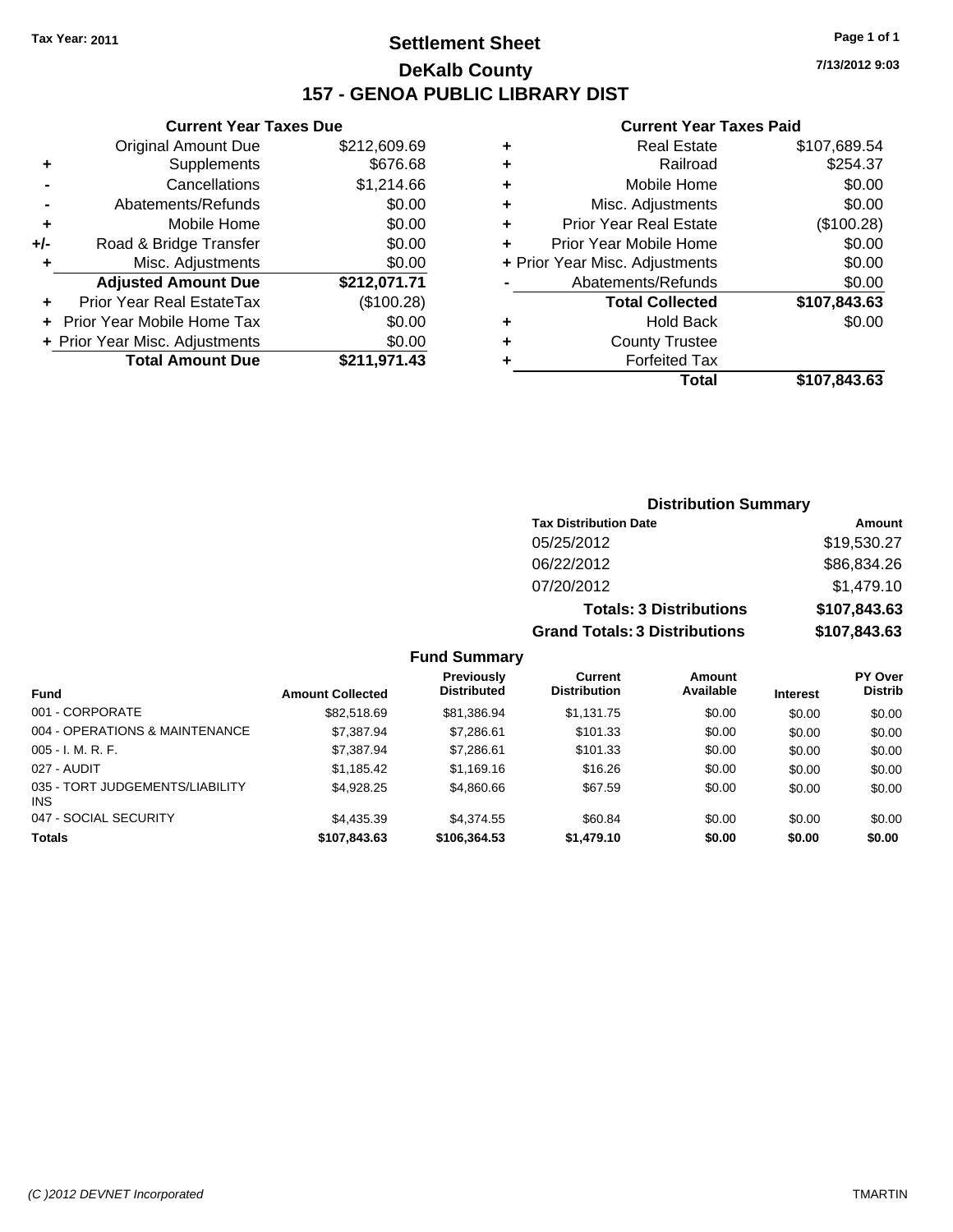## **Settlement Sheet Tax Year: 2011 Page 1 of 1 DeKalb County 158 - DEKALB TIF1**

#### **Current Year Taxes Due**

|     | <b>Original Amount Due</b>        | \$4,426,251.66 |
|-----|-----------------------------------|----------------|
| ٠   | Supplements                       | \$3,792.12     |
|     | Cancellations                     | \$4,272.94     |
|     | Abatements/Refunds                | \$0.00         |
| ٠   | Mobile Home                       | \$0.00         |
| +/- | Road & Bridge Transfer            | \$0.00         |
| ٠   | Misc. Adjustments                 | \$0.00         |
|     | <b>Adjusted Amount Due</b>        | \$4,425,770.84 |
|     | Prior Year Real EstateTax         | \$0.00         |
|     | <b>Prior Year Mobile Home Tax</b> | \$0.00         |
|     | + Prior Year Misc. Adjustments    | \$0.00         |
|     | <b>Total Amount Due</b>           | \$4,425,770.84 |

**7/13/2012 9:03**

## **Current Year Taxes Paid**

|   | Total                          | \$2,204,883.29 |
|---|--------------------------------|----------------|
|   | <b>Forfeited Tax</b>           |                |
| ٠ | <b>County Trustee</b>          |                |
| ٠ | <b>Hold Back</b>               | \$0.00         |
|   | <b>Total Collected</b>         | \$2,204,883.29 |
|   | Abatements/Refunds             | \$0.00         |
|   | + Prior Year Misc. Adjustments | \$0.00         |
| ÷ | Prior Year Mobile Home         | \$0.00         |
| ٠ | <b>Prior Year Real Estate</b>  | \$0.00         |
| ٠ | Misc. Adjustments              | \$0.00         |
| ٠ | Mobile Home                    | \$0.00         |
| ٠ | Railroad                       | \$0.00         |
| ٠ | <b>Real Estate</b>             | \$2,204,883.29 |

#### **Distribution Summary Tax Distribution Date Amount** 05/25/2012 \$560,716.38 06/22/2012 \$1,618,883.22 07/20/2012 \$25,283.69 **Totals: 3 Distributions \$2,204,883.29 Grand Totals: 3 Distributions \$2,204,883.29 Fund Summary Fund Interest Amount Collected Distributed PY Over Distrib Amount Available Current Distribution Previously** 001 - CORPORATE \$2,204,883.29 \$2,179,599.60 \$25,283.69 \$0.00 \$0.00 \$0.00

**Totals \$2,204,883.29 \$2,179,599.60 \$25,283.69 \$0.00 \$0.00 \$0.00**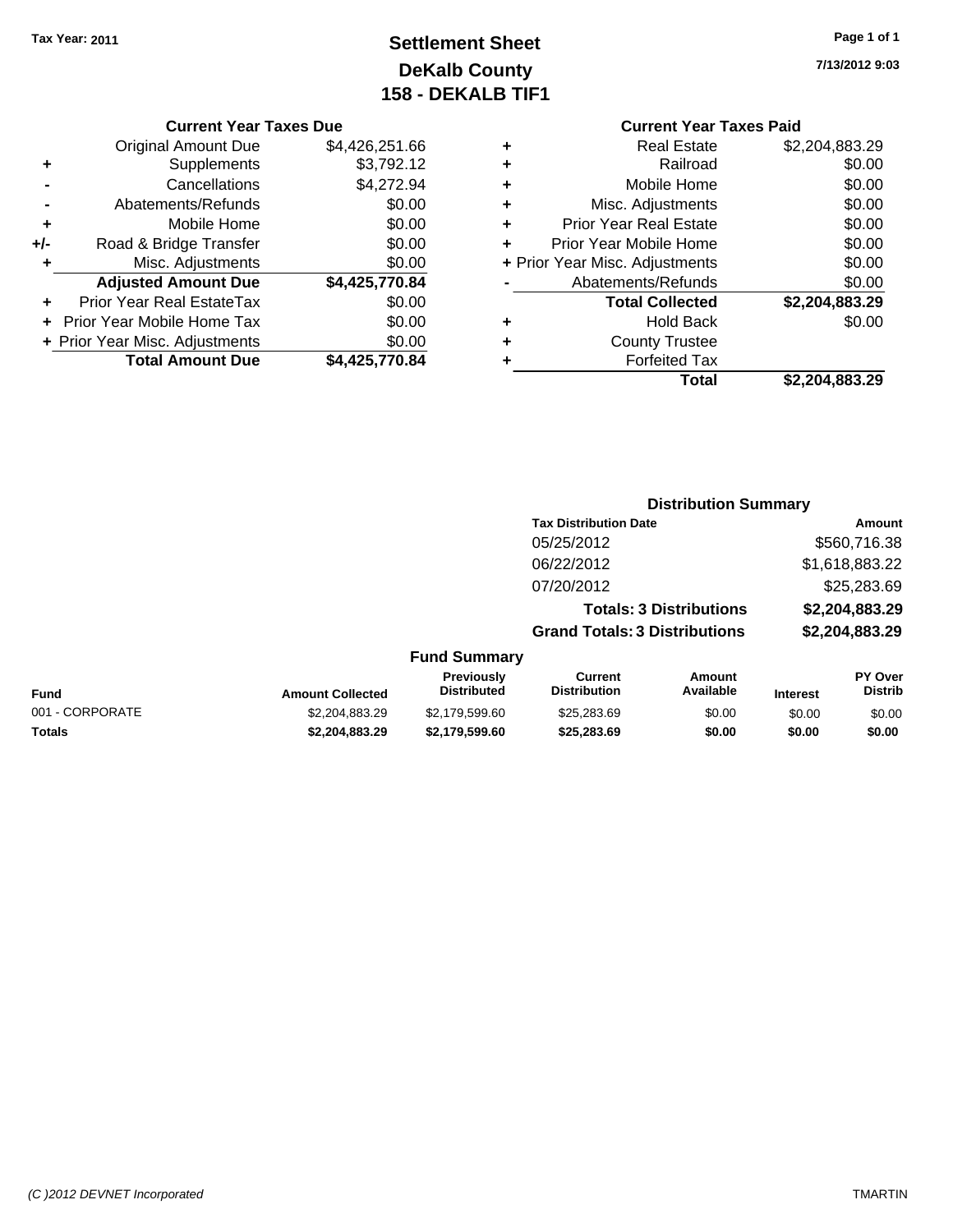## **Settlement Sheet Tax Year: 2011 Page 1 of 1 DeKalb County 159 - DEKALB TIF2**

**7/13/2012 9:03**

#### **Current Year Taxes Due**

|     | <b>Original Amount Due</b>       | \$1,853,625.78 |
|-----|----------------------------------|----------------|
|     | Supplements                      | \$0.00         |
|     | Cancellations                    | \$2,150.96     |
|     | Abatements/Refunds               | \$0.00         |
| ٠   | Mobile Home                      | \$0.00         |
| +/- | Road & Bridge Transfer           | \$0.00         |
| ٠   | Misc. Adjustments                | \$0.00         |
|     | <b>Adjusted Amount Due</b>       | \$1,851,474.82 |
|     | <b>Prior Year Real EstateTax</b> | \$0.00         |
|     | Prior Year Mobile Home Tax       | \$0.00         |
|     | + Prior Year Misc. Adjustments   | \$0.00         |
|     | <b>Total Amount Due</b>          | \$1,851,474.82 |

|   | <b>Real Estate</b>             | \$931,261.95 |
|---|--------------------------------|--------------|
| ٠ | Railroad                       | \$0.00       |
| ٠ | Mobile Home                    | \$0.00       |
| ٠ | Misc. Adjustments              | \$0.00       |
| ٠ | <b>Prior Year Real Estate</b>  | \$0.00       |
| ٠ | Prior Year Mobile Home         | \$0.00       |
|   | + Prior Year Misc. Adjustments | \$0.00       |
|   | Abatements/Refunds             | \$0.00       |
|   | <b>Total Collected</b>         | \$931,261.95 |
| ٠ | <b>Hold Back</b>               | \$0.00       |
| ٠ | <b>County Trustee</b>          |              |
|   | <b>Forfeited Tax</b>           |              |
|   | Total                          | \$931,261.95 |
|   |                                |              |

|                                                                 |                                             |                                                | <b>Distribution Summary</b>                    |                        |                 |                           |
|-----------------------------------------------------------------|---------------------------------------------|------------------------------------------------|------------------------------------------------|------------------------|-----------------|---------------------------|
|                                                                 | <b>Tax Distribution Date</b>                |                                                |                                                | Amount<br>\$108,773.24 |                 |                           |
|                                                                 | 05/25/2012<br>06/22/2012<br>07/20/2012      |                                                |                                                |                        |                 |                           |
|                                                                 |                                             |                                                |                                                | \$804,823.39           |                 |                           |
|                                                                 |                                             |                                                | \$17,665.32                                    |                        |                 |                           |
|                                                                 | <b>Totals: 3 Distributions</b>              |                                                | \$931,261.95                                   |                        |                 |                           |
|                                                                 | <b>Grand Totals: 3 Distributions</b>        |                                                |                                                | \$931,261.95           |                 |                           |
|                                                                 |                                             | <b>Fund Summary</b>                            |                                                |                        |                 |                           |
| <b>Fund</b>                                                     | <b>Amount Collected</b>                     | Previously<br><b>Distributed</b>               | Current<br><b>Distribution</b>                 | Amount<br>Available    | <b>Interest</b> | PY Over<br><b>Distrib</b> |
| 001 - CORPORATE                                                 | \$931,261.95                                | \$913,596.63                                   | \$17,665.32                                    | \$0.00                 | \$0.00          | \$0.00                    |
| Totals                                                          | \$931,261.95                                | \$913,596.63                                   | \$17,665.32                                    | \$0.00                 | \$0.00          | \$0.00                    |
|                                                                 |                                             | <b>Miscellaneous Adjustment Detail</b>         |                                                |                        |                 |                           |
| Year Source<br>2011 RE - Real Estate<br><b>Totals 1 entries</b> | <b>Account Type</b><br>Paymt In Lieu of Tax | <b>Amount Adjustment Description</b><br>\$0.00 | \$0.00 DEKALB UNITS - HOUSING AUTHORITY by TBA |                        |                 |                           |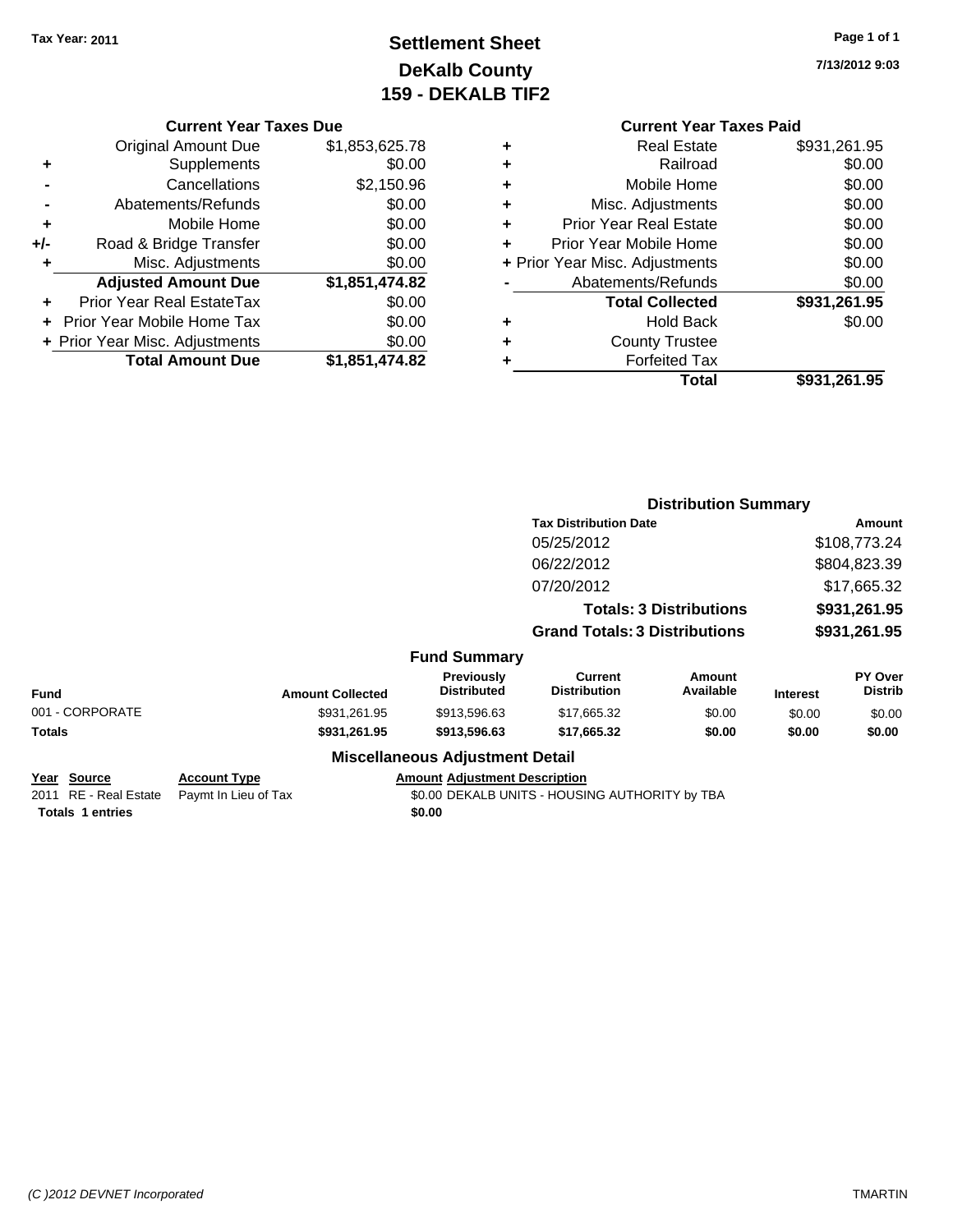## **Settlement Sheet Tax Year: 2011 Page 1 of 1 DeKalb County 160 - DEKALB TIF1 AMENDED**

#### **Current Year Taxes Due**

|     | <b>Original Amount Due</b>        | \$2,254,808.20 |
|-----|-----------------------------------|----------------|
| ٠   | Supplements                       | \$9,153.18     |
|     | Cancellations                     | \$11,689.40    |
|     | Abatements/Refunds                | \$0.00         |
| ٠   | Mobile Home                       | \$0.00         |
| +/- | Road & Bridge Transfer            | \$0.00         |
| ٠   | Misc. Adjustments                 | \$0.00         |
|     | <b>Adjusted Amount Due</b>        | \$2,252,271.98 |
|     | <b>Prior Year Real EstateTax</b>  | \$0.00         |
|     | <b>Prior Year Mobile Home Tax</b> | \$0.00         |
|     | + Prior Year Misc. Adjustments    | \$0.00         |
|     | <b>Total Amount Due</b>           | \$2,252,271.98 |

#### **Current Year Taxes Paid**

|   | <b>Real Estate</b>             | \$1,146,010.03 |
|---|--------------------------------|----------------|
| ٠ | Railroad                       | \$0.00         |
| ٠ | Mobile Home                    | \$0.00         |
| ٠ | Misc. Adjustments              | \$0.00         |
| ٠ | <b>Prior Year Real Estate</b>  | \$0.00         |
|   | Prior Year Mobile Home         | \$0.00         |
|   | + Prior Year Misc. Adjustments | \$0.00         |
|   | Abatements/Refunds             | \$0.00         |
|   | <b>Total Collected</b>         | \$1,146,010.03 |
| ٠ | Hold Back                      | \$0.00         |
| ٠ | <b>County Trustee</b>          |                |
| ٠ | <b>Forfeited Tax</b>           |                |
|   | Total                          | \$1,146,010.03 |
|   |                                |                |

| <b>Distribution Summary</b>          |                |
|--------------------------------------|----------------|
| <b>Tax Distribution Date</b>         | Amount         |
| 05/25/2012                           | \$241.590.94   |
| 06/22/2012                           | \$893,867.99   |
| 07/20/2012                           | \$10,551.10    |
| <b>Totals: 3 Distributions</b>       | \$1,146,010.03 |
| <b>Grand Totals: 3 Distributions</b> | \$1,146,010.03 |
| 'W                                   |                |

#### **Fund Summary**

| Fund            | <b>Amount Collected</b> | <b>Previously</b><br><b>Distributed</b> | Current<br><b>Distribution</b> | Amount<br>Available | <b>Interest</b> | <b>PY Over</b><br><b>Distrib</b> |
|-----------------|-------------------------|-----------------------------------------|--------------------------------|---------------------|-----------------|----------------------------------|
| 001 - CORPORATE | \$1,146,010.03          | \$1.135.458.93                          | \$10,551.10                    | \$0.00              | \$0.00          | \$0.00                           |
| Totals          | \$1,146,010.03          | \$1.135.458.93                          | \$10,551.10                    | \$0.00              | \$0.00          | \$0.00                           |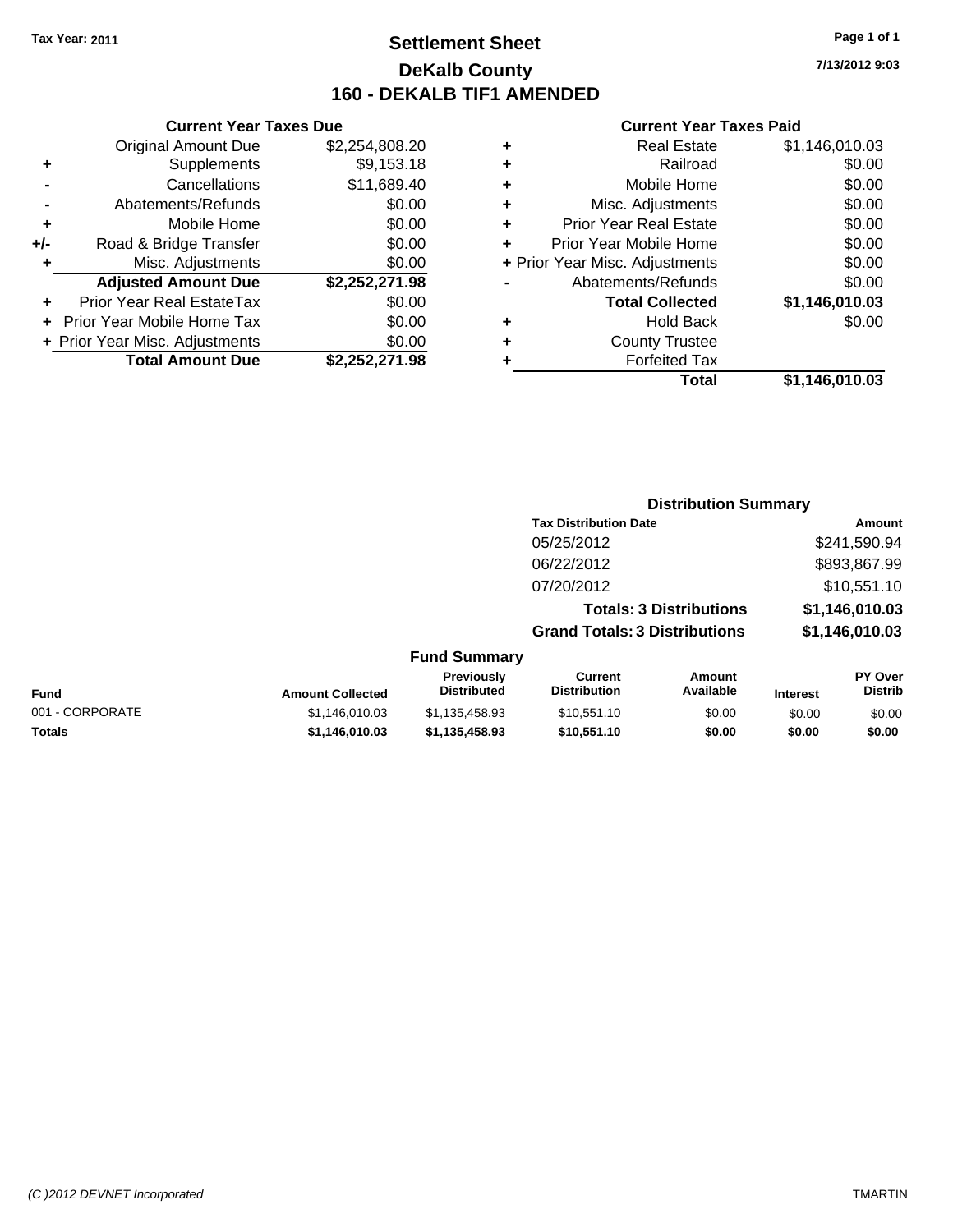# **Settlement Sheet Tax Year: 2011 Page 1 of 1 DeKalb County 162 - DEKALB TIF4**

**7/13/2012 9:03**

|        | IOZ - DENALD IIF4 |                                |        |
|--------|-------------------|--------------------------------|--------|
|        |                   | <b>Current Year Taxes Paid</b> |        |
| \$0.00 | ٠                 | <b>Real Estate</b>             | \$0.00 |
| \$0.00 | ٠                 | Railroad                       | \$0.00 |
| \$0.00 | ٠                 | Mobile Home                    | \$0.00 |
| \$0.00 | ٠                 | Misc. Adjustments              | \$0.00 |

|   | Total                          | SO.OO  |
|---|--------------------------------|--------|
|   | <b>Forfeited Tax</b>           |        |
| ٠ | <b>County Trustee</b>          |        |
| ٠ | <b>Hold Back</b>               | \$0.00 |
|   | <b>Total Collected</b>         | \$0.00 |
|   | Abatements/Refunds             | \$0.00 |
|   | + Prior Year Misc. Adjustments | \$0.00 |
| ÷ | Prior Year Mobile Home         | \$0.00 |
| ٠ | <b>Prior Year Real Estate</b>  | \$0.00 |
| ٠ | Misc. Adjustments              | \$0.00 |
| ٠ | Mobile Home                    | \$0.00 |
|   | Railroad                       | \$0.00 |

|                 |                         | <b>Fund Summary</b>              |                                       |                     |                 |                                  |
|-----------------|-------------------------|----------------------------------|---------------------------------------|---------------------|-----------------|----------------------------------|
| <b>Fund</b>     | <b>Amount Collected</b> | Previously<br><b>Distributed</b> | <b>Current</b><br><b>Distribution</b> | Amount<br>Available | <b>Interest</b> | <b>PY Over</b><br><b>Distrib</b> |
| 001 - CORPORATE | \$0.00                  | \$0.00                           | \$0.00                                | \$0.00              | \$0.00          | \$0.00                           |
| Totals          | \$0.00                  | \$0.00                           | \$0.00                                | \$0.00              | \$0.00          | \$0.00                           |

|                | <b>Original Amount Due</b>     | \$0.00 |
|----------------|--------------------------------|--------|
| ٠              | Supplements                    | \$0.00 |
|                | Cancellations                  | \$0.00 |
| $\blacksquare$ | Abatements/Refunds             | \$0.00 |
| ٠              | Mobile Home                    | \$0.00 |
| +/-            | Road & Bridge Transfer         | \$0.00 |
| ٠              | Misc. Adjustments              | \$0.00 |
|                | <b>Adjusted Amount Due</b>     | \$0.00 |
| ٠              | Prior Year Real EstateTax      | \$0.00 |
|                | Prior Year Mobile Home Tax     | \$0.00 |
|                | + Prior Year Misc. Adjustments | \$0.00 |
|                | <b>Total Amount Due</b>        | \$0.00 |
|                |                                |        |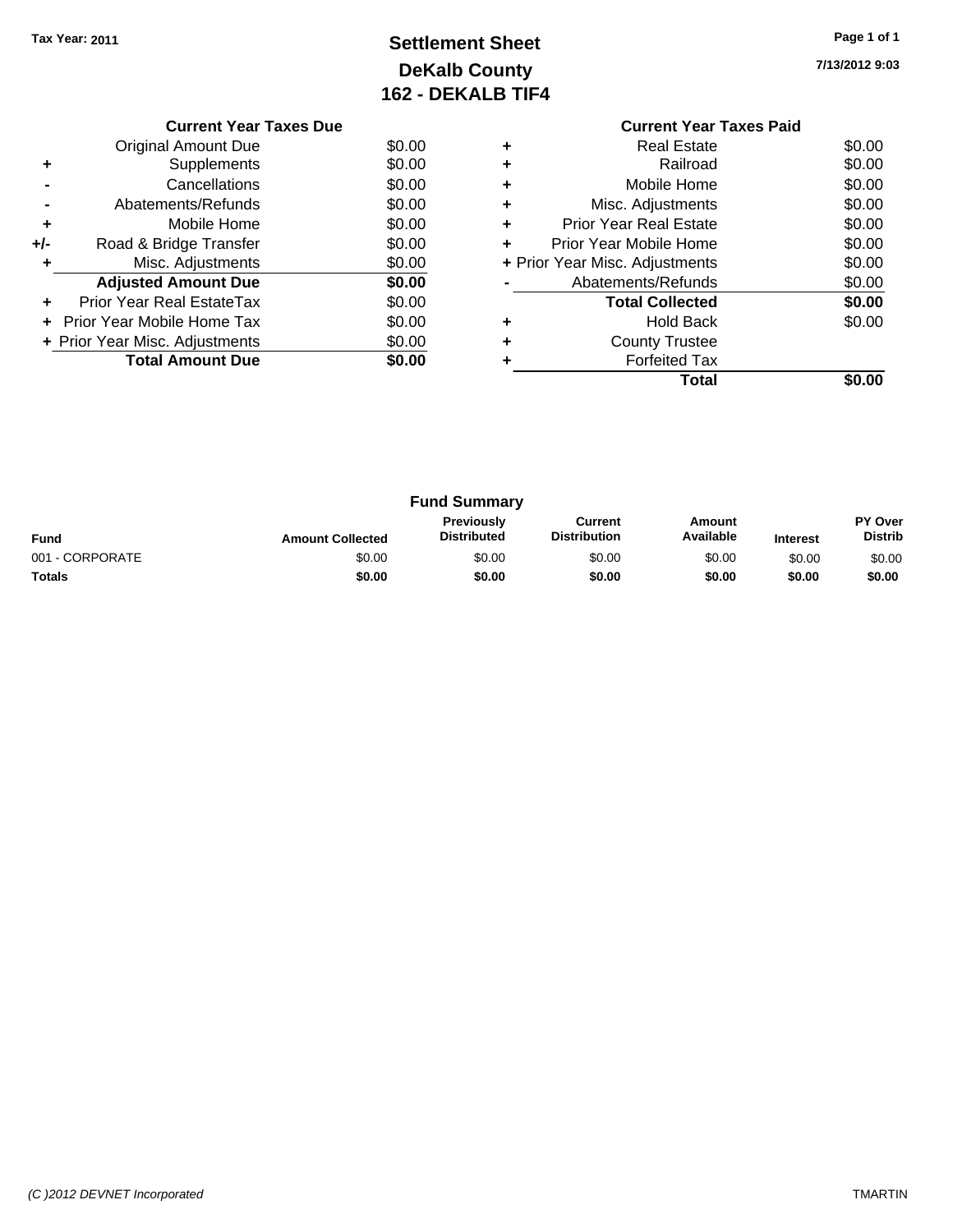# **Settlement Sheet Tax Year: 2011 Page 1 of 1 DeKalb County 163 - MALTA TIF**

**7/13/2012 9:03**

| <b>Original Amount Due</b>       | \$358,290.38                                              |
|----------------------------------|-----------------------------------------------------------|
| Supplements                      | \$0.00                                                    |
| Cancellations                    | \$0.00                                                    |
| Abatements/Refunds               | \$0.00                                                    |
| Mobile Home                      | \$0.00                                                    |
| Road & Bridge Transfer           | \$0.00                                                    |
| Misc. Adjustments                | \$0.00                                                    |
| <b>Adjusted Amount Due</b>       | \$358,290.38                                              |
| <b>Prior Year Real EstateTax</b> | \$0.00                                                    |
| Prior Year Mobile Home Tax       | \$0.00                                                    |
|                                  | \$0.00                                                    |
|                                  |                                                           |
|                                  | + Prior Year Misc. Adjustments<br><b>Total Amount Due</b> |

#### **Current Year Taxes Paid +** Real Estate \$179,756.13 **+** Railroad \$0.00 **+** Mobile Home \$0.00 **+** Misc. Adjustments \$0.00 **+** Prior Year Real Estate \$0.00 **+** Prior Year Mobile Home \$0.00 **+** Prior Year Misc. Adjustments  $$0.00$ **-** Abatements/Refunds \$0.00 **Total Collected \$179,756.13 +** Hold Back \$0.00 **+** County Trustee **+** Forfeited Tax **Total \$179,756.13**

|                 |                         |                                  |                                       | <b>Distribution Summary</b>    |                 |                                  |
|-----------------|-------------------------|----------------------------------|---------------------------------------|--------------------------------|-----------------|----------------------------------|
|                 |                         |                                  | <b>Tax Distribution Date</b>          |                                |                 | Amount                           |
|                 |                         |                                  | 05/25/2012                            |                                |                 | \$40,862.06                      |
|                 |                         |                                  | 06/22/2012                            |                                |                 | \$131,540.84                     |
|                 |                         |                                  | 07/20/2012                            |                                |                 | \$7,353.23                       |
|                 |                         |                                  |                                       | <b>Totals: 3 Distributions</b> |                 | \$179,756.13                     |
|                 |                         |                                  | <b>Grand Totals: 3 Distributions</b>  |                                |                 | \$179,756.13                     |
|                 |                         | <b>Fund Summary</b>              |                                       |                                |                 |                                  |
| Fund            | <b>Amount Collected</b> | Previously<br><b>Distributed</b> | <b>Current</b><br><b>Distribution</b> | <b>Amount</b><br>Available     | <b>Interest</b> | <b>PY Over</b><br><b>Distrib</b> |
| 001 - CORPORATE | \$179,756.13            | \$172,402.90                     | \$7,353.23                            | \$0.00                         | \$0.00          | \$0.00                           |
| Totals          | \$179,756.13            | \$172,402.90                     | \$7,353.23                            | \$0.00                         | \$0.00          | \$0.00                           |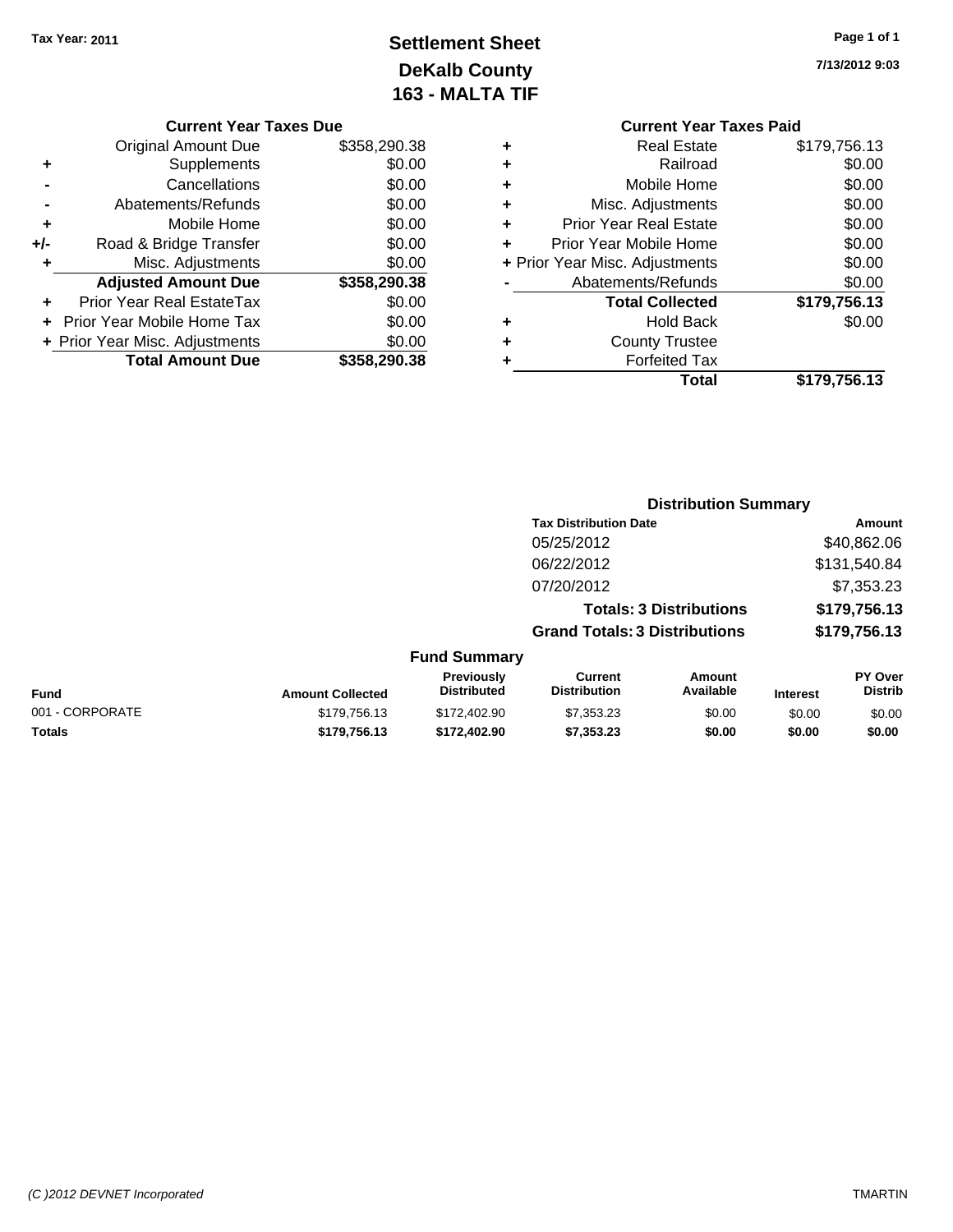# **Settlement Sheet Tax Year: 2011 Page 1 of 1 DeKalb County 164 - DEKALB TIF5**

## **7/13/2012 9:03**

| <b>Current Year Taxes Due</b>  |            |
|--------------------------------|------------|
| <b>Original Amount Due</b>     | \$1,918.82 |
| Supplements                    | \$0.00     |
| Cancellations                  | \$0.00     |
| Abatements/Refunds             | \$0.00     |
| Mobile Home                    | \$0.00     |
| Road & Bridge Transfer         | \$0.00     |
|                                |            |
| Misc. Adjustments              | \$0.00     |
| <b>Adjusted Amount Due</b>     | \$1,918.82 |
| Prior Year Real EstateTax      | \$0.00     |
| Prior Year Mobile Home Tax     | \$0.00     |
| + Prior Year Misc. Adjustments | \$0.00     |
|                                |            |

|   | <b>Current Year Taxes Paid</b> |            |
|---|--------------------------------|------------|
| ٠ | <b>Real Estate</b>             | \$1,230.39 |
| ٠ | Railroad                       | \$0.00     |
| ٠ | Mobile Home                    | \$0.00     |
| ٠ | Misc. Adjustments              | \$0.00     |
| ٠ | <b>Prior Year Real Estate</b>  | \$0.00     |
| ٠ | Prior Year Mobile Home         | \$0.00     |
|   | + Prior Year Misc. Adjustments | \$0.00     |
|   | Abatements/Refunds             | \$0.00     |
|   | <b>Total Collected</b>         | \$1,230.39 |
| ٠ | Hold Back                      | \$0.00     |
| ٠ | <b>County Trustee</b>          |            |
| ٠ | <b>Forfeited Tax</b>           |            |
|   | Total                          | \$1,230.39 |
|   |                                |            |

|                 |                         |                                  |                                       | <b>Distribution Summary</b>    |                 |                           |
|-----------------|-------------------------|----------------------------------|---------------------------------------|--------------------------------|-----------------|---------------------------|
|                 |                         |                                  | <b>Tax Distribution Date</b>          |                                |                 | Amount                    |
|                 |                         |                                  | 06/22/2012                            |                                |                 | \$1,230.39                |
|                 |                         |                                  |                                       | <b>Totals: 1 Distributions</b> |                 | \$1,230.39                |
|                 |                         |                                  | <b>Grand Totals: 1 Distributions</b>  |                                |                 | \$1,230.39                |
|                 |                         | <b>Fund Summary</b>              |                                       |                                |                 |                           |
| <b>Fund</b>     | <b>Amount Collected</b> | Previously<br><b>Distributed</b> | <b>Current</b><br><b>Distribution</b> | Amount<br>Available            | <b>Interest</b> | PY Over<br><b>Distrib</b> |
| 001 - CORPORATE | \$1,230.39              | \$1,230.39                       | \$0.00                                | \$0.00                         | \$0.00          | \$0.00                    |
| Totals          | \$1,230.39              | \$1,230.39                       | \$0.00                                | \$0.00                         | \$0.00          | \$0.00                    |
|                 |                         |                                  |                                       |                                |                 |                           |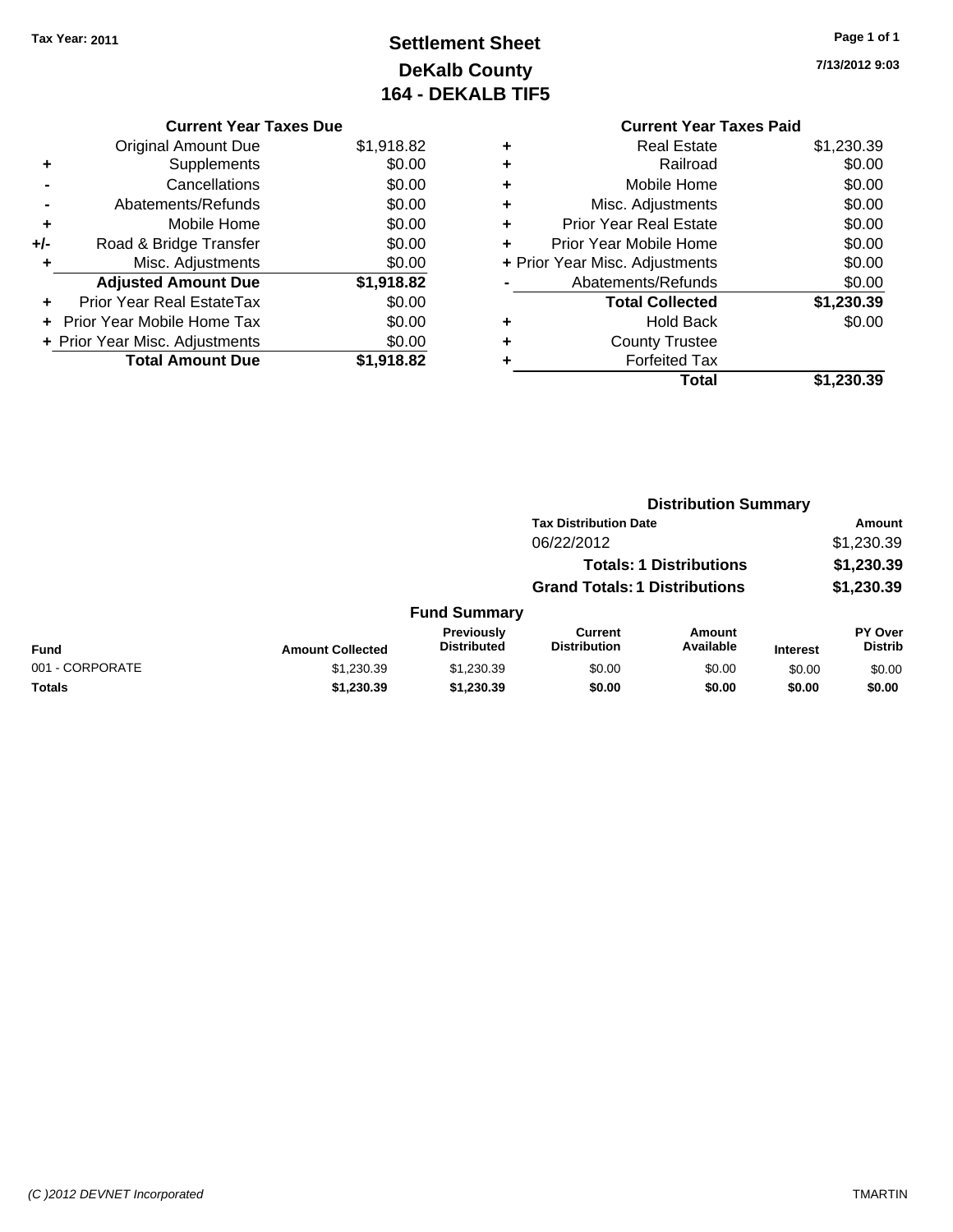# **Settlement Sheet Tax Year: 2011 Page 1 of 1 DeKalb County 170 - KIRKLAND TIF**

**7/13/2012 9:03**

|       | <b>Original Amount Due</b>        | \$275,618.58 |
|-------|-----------------------------------|--------------|
| ٠     | Supplements                       | \$0.00       |
|       | Cancellations                     | \$0.00       |
|       | Abatements/Refunds                | \$0.00       |
| ٠     | Mobile Home                       | \$0.00       |
| $+/-$ | Road & Bridge Transfer            | \$0.00       |
| ٠     | Misc. Adjustments                 | \$0.00       |
|       | <b>Adjusted Amount Due</b>        | \$275,618.58 |
|       | Prior Year Real EstateTax         | \$0.00       |
|       | <b>Prior Year Mobile Home Tax</b> | \$0.00       |
|       | + Prior Year Misc. Adjustments    | \$0.00       |
|       | <b>Total Amount Due</b>           | \$275,618.58 |
|       |                                   |              |

#### **Current Year Taxes Paid**

|   | Total                          | \$143,367.97 |
|---|--------------------------------|--------------|
| ٠ | <b>Forfeited Tax</b>           |              |
| ٠ | <b>County Trustee</b>          |              |
| ٠ | <b>Hold Back</b>               | \$0.00       |
|   | <b>Total Collected</b>         | \$143,367.97 |
|   | Abatements/Refunds             | \$0.00       |
|   | + Prior Year Misc. Adjustments | \$0.00       |
|   | Prior Year Mobile Home         | \$0.00       |
| ٠ | Prior Year Real Estate         | \$0.00       |
| ٠ | Misc. Adjustments              | \$0.00       |
| ÷ | Mobile Home                    | \$0.00       |
| ÷ | Railroad                       | \$0.00       |
|   | <b>Real Estate</b>             | \$143,367.97 |

|                 |                         |                                  |                                       | <b>Distribution Summary</b> |                 |                           |
|-----------------|-------------------------|----------------------------------|---------------------------------------|-----------------------------|-----------------|---------------------------|
|                 |                         |                                  | <b>Tax Distribution Date</b>          |                             |                 | Amount                    |
|                 |                         |                                  | 05/25/2012                            |                             |                 | \$14,345.61               |
|                 |                         |                                  | 06/22/2012                            |                             |                 | \$110,004.47              |
|                 |                         |                                  | 07/20/2012                            |                             |                 | \$19,017.89               |
|                 |                         | <b>Totals: 3 Distributions</b>   |                                       | \$143,367.97                |                 |                           |
|                 |                         |                                  | <b>Grand Totals: 3 Distributions</b>  |                             |                 | \$143,367.97              |
|                 |                         | <b>Fund Summary</b>              |                                       |                             |                 |                           |
| <b>Fund</b>     | <b>Amount Collected</b> | Previously<br><b>Distributed</b> | <b>Current</b><br><b>Distribution</b> | Amount<br>Available         | <b>Interest</b> | PY Over<br><b>Distrib</b> |
| 001 - CORPORATE | \$143,367.97            | \$124,350.08                     | \$19,017.89                           | \$0.00                      | \$0.00          | \$0.00                    |
|                 |                         |                                  |                                       |                             |                 |                           |

**Totals \$143,367.97 \$124,350.08 \$19,017.89 \$0.00 \$0.00 \$0.00**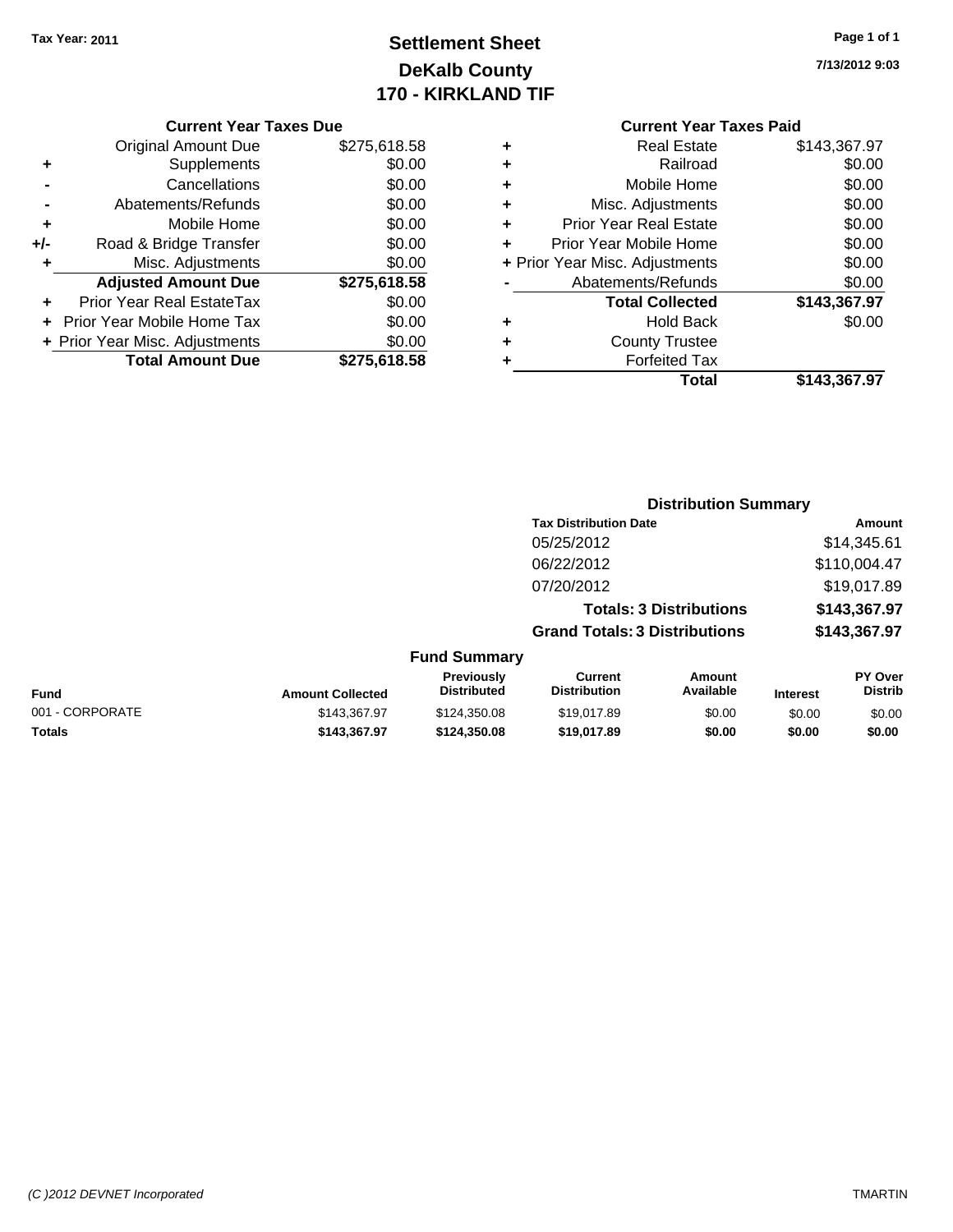# **Settlement Sheet Tax Year: 2011 Page 1 of 1 DeKalb County 171 - WATERMAN TIF**

**7/13/2012 9:03**

#### **Current Year Taxes Due**

|     | <b>Original Amount Due</b>       | \$58,413.22 |
|-----|----------------------------------|-------------|
| ٠   | Supplements                      | \$0.00      |
|     | Cancellations                    | \$0.00      |
|     | Abatements/Refunds               | \$0.00      |
| ٠   | Mobile Home                      | \$0.00      |
| +/- | Road & Bridge Transfer           | \$0.00      |
| ٠   | Misc. Adjustments                | \$0.00      |
|     | <b>Adjusted Amount Due</b>       | \$58,413.22 |
|     | <b>Prior Year Real EstateTax</b> | \$0.00      |
|     | Prior Year Mobile Home Tax       | \$0.00      |
|     | + Prior Year Misc. Adjustments   | \$0.00      |
|     | <b>Total Amount Due</b>          | \$58,413.22 |

| ٠ | <b>Real Estate</b>             | \$34,306.21 |
|---|--------------------------------|-------------|
| ٠ | Railroad                       | \$0.00      |
| ٠ | Mobile Home                    | \$0.00      |
| ٠ | Misc. Adjustments              | \$0.00      |
| ٠ | <b>Prior Year Real Estate</b>  | \$0.00      |
| ÷ | Prior Year Mobile Home         | \$0.00      |
|   | + Prior Year Misc. Adjustments | \$0.00      |
|   | Abatements/Refunds             | \$0.00      |
|   | <b>Total Collected</b>         | \$34,306.21 |
| ٠ | <b>Hold Back</b>               | \$0.00      |
| ٠ | <b>County Trustee</b>          |             |
| ٠ | <b>Forfeited Tax</b>           |             |
|   | Total                          | \$34,306.21 |
|   |                                |             |

|                 |                         |                                  | <b>Distribution Summary</b>           |                                |                 |                           |
|-----------------|-------------------------|----------------------------------|---------------------------------------|--------------------------------|-----------------|---------------------------|
|                 |                         |                                  | <b>Tax Distribution Date</b>          |                                |                 | Amount                    |
|                 |                         |                                  | 05/25/2012                            |                                |                 | \$962.01                  |
|                 |                         |                                  | 06/22/2012                            |                                |                 | \$32,519.95               |
|                 |                         |                                  | 07/20/2012                            |                                |                 | \$824.25                  |
|                 |                         |                                  |                                       | <b>Totals: 3 Distributions</b> |                 | \$34,306.21               |
|                 |                         |                                  | <b>Grand Totals: 3 Distributions</b>  |                                |                 | \$34,306.21               |
|                 |                         | <b>Fund Summary</b>              |                                       |                                |                 |                           |
| Fund            | <b>Amount Collected</b> | Previously<br><b>Distributed</b> | <b>Current</b><br><b>Distribution</b> | Amount<br>Available            | <b>Interest</b> | PY Over<br><b>Distrib</b> |
| 001 - CORPORATE | \$34,306.21             | \$33,481.96                      | \$824.25                              | \$0.00                         | \$0.00          | \$0.00                    |
| Totals          | \$34,306.21             | \$33,481.96                      | \$824.25                              | \$0.00                         | \$0.00          | \$0.00                    |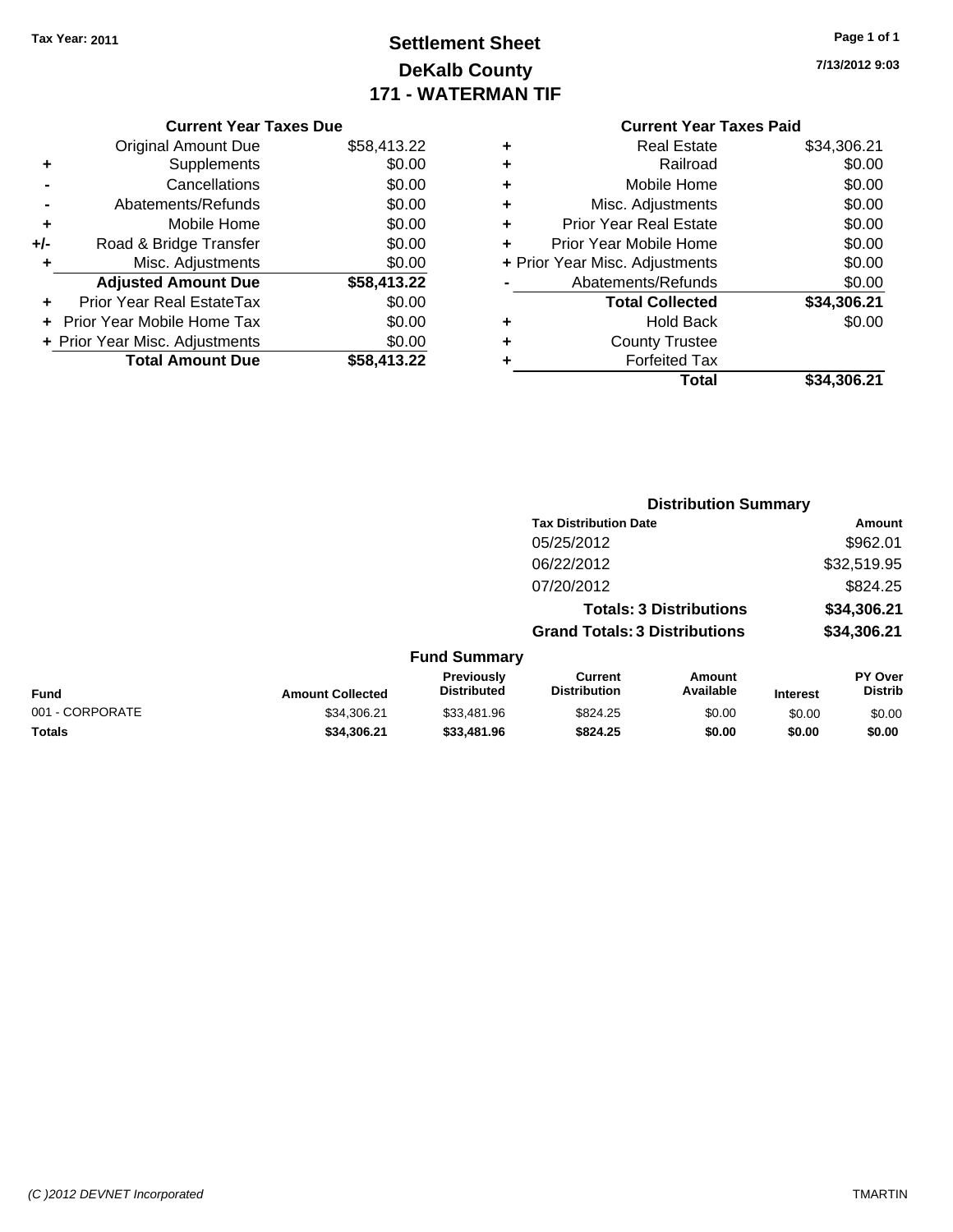### **Settlement Sheet Tax Year: 2011 Page 1 of 1 DeKalb County 180 - SYCAMORE TIF DISTRICT(expires 2023)**

**7/13/2012 9:03**

|     | <b>Current Year Taxes Due</b>    |             |  |  |  |  |
|-----|----------------------------------|-------------|--|--|--|--|
|     | <b>Original Amount Due</b>       | \$59,694.68 |  |  |  |  |
| ٠   | Supplements                      | \$0.00      |  |  |  |  |
|     | Cancellations                    | \$0.00      |  |  |  |  |
|     | Abatements/Refunds               | \$0.00      |  |  |  |  |
| ٠   | Mobile Home                      | \$0.00      |  |  |  |  |
| +/- | Road & Bridge Transfer           | \$0.00      |  |  |  |  |
| ٠   | Misc. Adjustments                | \$0.00      |  |  |  |  |
|     | <b>Adjusted Amount Due</b>       | \$59,694.68 |  |  |  |  |
| ÷   | <b>Prior Year Real EstateTax</b> | \$0.00      |  |  |  |  |
| ÷   | Prior Year Mobile Home Tax       | \$0.00      |  |  |  |  |
|     | + Prior Year Misc. Adjustments   | \$0.00      |  |  |  |  |
|     | <b>Total Amount Due</b>          | \$59,694.68 |  |  |  |  |

| ٠ | <b>Real Estate</b>             | \$30,172.26 |
|---|--------------------------------|-------------|
| ٠ | Railroad                       | \$0.00      |
| ٠ | Mobile Home                    | \$0.00      |
| ٠ | Misc. Adjustments              | \$0.00      |
| ٠ | <b>Prior Year Real Estate</b>  | \$0.00      |
| ٠ | Prior Year Mobile Home         | \$0.00      |
|   | + Prior Year Misc. Adjustments | \$0.00      |
|   | Abatements/Refunds             | \$0.00      |
|   | <b>Total Collected</b>         | \$30,172.26 |
| ٠ | Hold Back                      | \$0.00      |
| ٠ | <b>County Trustee</b>          |             |
| ٠ | <b>Forfeited Tax</b>           |             |
|   | Total                          | \$30,172.26 |
|   |                                |             |

|                 |                         |                                         | <b>Distribution Summary</b>           |                                |                 |                                  |
|-----------------|-------------------------|-----------------------------------------|---------------------------------------|--------------------------------|-----------------|----------------------------------|
|                 |                         |                                         | <b>Tax Distribution Date</b>          |                                | Amount          |                                  |
|                 |                         |                                         | 06/22/2012                            |                                |                 | \$30,172.26                      |
|                 |                         |                                         |                                       | <b>Totals: 1 Distributions</b> |                 | \$30,172.26                      |
|                 |                         |                                         | <b>Grand Totals: 1 Distributions</b>  |                                |                 | \$30,172.26                      |
|                 |                         | <b>Fund Summary</b>                     |                                       |                                |                 |                                  |
| Fund            | <b>Amount Collected</b> | <b>Previously</b><br><b>Distributed</b> | <b>Current</b><br><b>Distribution</b> | Amount<br>Available            | <b>Interest</b> | <b>PY Over</b><br><b>Distrib</b> |
| 001 - CORPORATE | \$30,172.26             | \$30,172.26                             | \$0.00                                | \$0.00                         | \$0.00          | \$0.00                           |
| Totals          | \$30,172.26             | \$30,172.26                             | \$0.00                                | \$0.00                         | \$0.00          | \$0.00                           |
|                 |                         |                                         |                                       |                                |                 |                                  |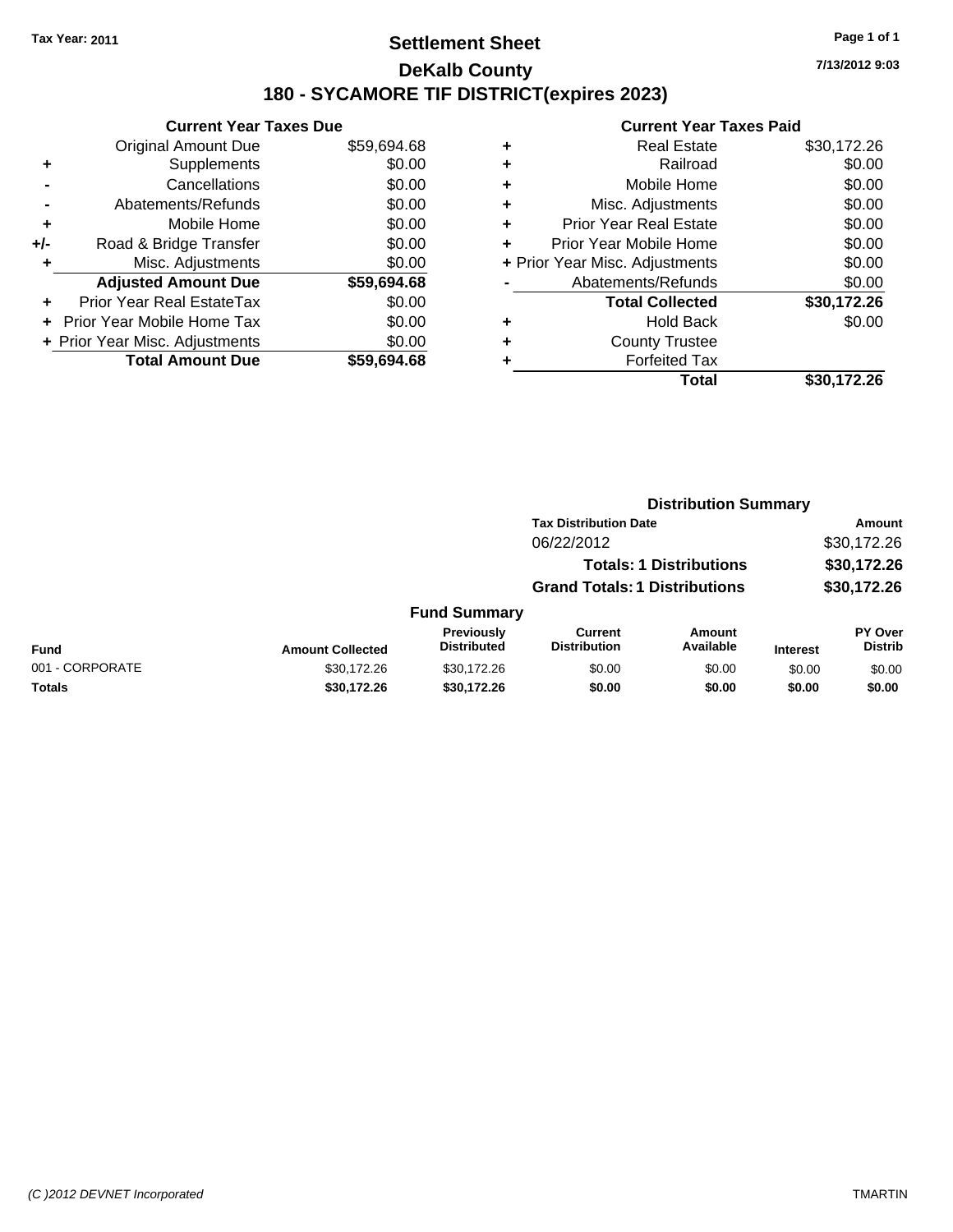## **Settlement Sheet Tax Year: 2011 Page 1 of 1 DeKalb County 200 - DEKALB PARK 88 SSA #8**

**7/13/2012 9:03**

|     | <b>Current Year Taxes Due</b>  |        |
|-----|--------------------------------|--------|
|     | Original Amount Due            | \$0.00 |
| ÷   | Supplements                    | \$0.00 |
|     | Cancellations                  | \$0.00 |
|     | Abatements/Refunds             | \$0.00 |
| ٠   | Mobile Home                    | \$0.00 |
| +/- | Road & Bridge Transfer         | \$0.00 |
| ÷   | Misc. Adjustments              | \$0.00 |
|     | <b>Adjusted Amount Due</b>     | \$0.00 |
| ٠   | Prior Year Real EstateTax      | \$0.00 |
|     | Prior Year Mobile Home Tax     | \$0.00 |
|     | + Prior Year Misc. Adjustments | \$0.00 |
|     | <b>Total Amount Due</b>        | \$0.00 |
|     |                                |        |

|   | Total                          |        |
|---|--------------------------------|--------|
|   | <b>Forfeited Tax</b>           |        |
|   | <b>County Trustee</b>          |        |
|   | <b>Hold Back</b>               | \$0.00 |
|   | <b>Total Collected</b>         | \$0.00 |
|   | Abatements/Refunds             | \$0.00 |
|   | + Prior Year Misc. Adjustments | \$0.00 |
| ٠ | Prior Year Mobile Home         | \$0.00 |
| ٠ | <b>Prior Year Real Estate</b>  | \$0.00 |
|   | Misc. Adjustments              | \$0.00 |
| ٠ | Mobile Home                    | \$0.00 |
|   | Railroad                       | \$0.00 |
|   | <b>Real Estate</b>             | \$0.00 |
|   |                                |        |

| <b>Fund Summary</b>        |                         |                                         |                                |                     |                 |                                  |
|----------------------------|-------------------------|-----------------------------------------|--------------------------------|---------------------|-----------------|----------------------------------|
| <b>Fund</b>                | <b>Amount Collected</b> | <b>Previously</b><br><b>Distributed</b> | Current<br><b>Distribution</b> | Amount<br>Available | <b>Interest</b> | <b>PY Over</b><br><b>Distrib</b> |
| 023 - SPECIAL SERVICE AREA | \$0.00                  | \$0.00                                  | \$0.00                         | \$0.00              | \$0.00          | \$0.00                           |
| <b>Totals</b>              | \$0.00                  | \$0.00                                  | \$0.00                         | \$0.00              | \$0.00          | \$0.00                           |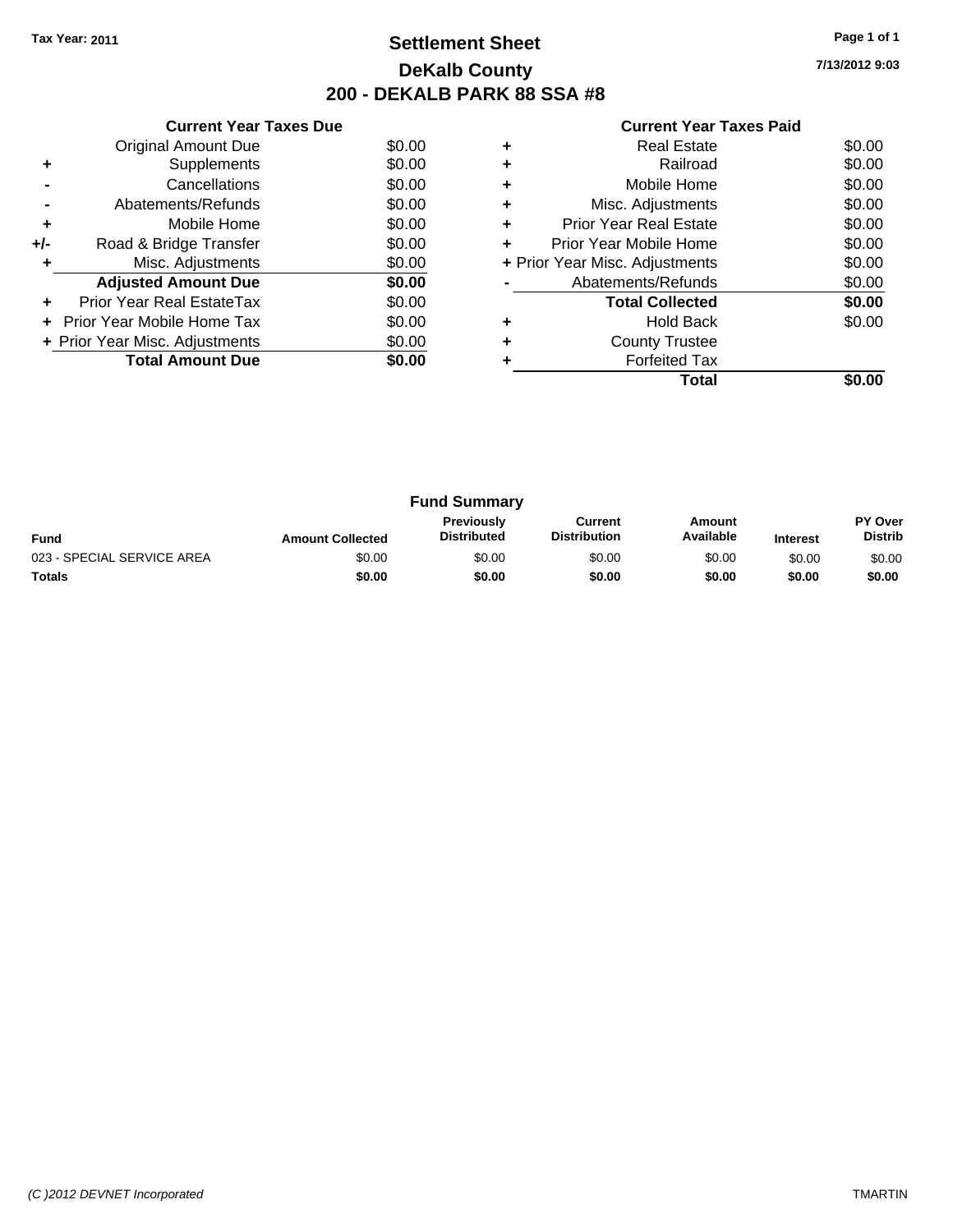### **Settlement Sheet Tax Year: 2011 Page 1 of 1 DeKalb County 201 - DEKALB SSA #6 (GREEK ROW)**

**7/13/2012 9:03**

|     | <b>Current Year Taxes Due</b>  |             |  |
|-----|--------------------------------|-------------|--|
|     | <b>Original Amount Due</b>     | \$10,101.27 |  |
| ٠   | Supplements                    | \$0.00      |  |
|     | Cancellations                  | \$0.00      |  |
|     | Abatements/Refunds             | \$0.00      |  |
| ٠   | Mobile Home                    | \$0.00      |  |
| +/- | Road & Bridge Transfer         | \$0.00      |  |
| ٠   | Misc. Adjustments              | \$0.00      |  |
|     | <b>Adjusted Amount Due</b>     | \$10,101.27 |  |
| ٠   | Prior Year Real EstateTax      | \$0.00      |  |
|     | Prior Year Mobile Home Tax     | \$0.00      |  |
|     | + Prior Year Misc. Adjustments | \$0.00      |  |
|     | <b>Total Amount Due</b>        | \$10,101.27 |  |
|     |                                |             |  |

| <b>Real Estate</b><br>\$5,007.54         |
|------------------------------------------|
| \$0.00<br>Railroad                       |
| \$0.00<br>Mobile Home                    |
| \$0.00<br>Misc. Adjustments              |
| \$0.00<br><b>Prior Year Real Estate</b>  |
| \$0.00<br>Prior Year Mobile Home         |
| \$0.00<br>+ Prior Year Misc. Adjustments |
| \$0.00<br>Abatements/Refunds             |
| \$5,007.54<br><b>Total Collected</b>     |
| \$0.00<br>Hold Back                      |
| <b>County Trustee</b>                    |
| <b>Forfeited Tax</b>                     |
| Total<br>\$5,007.54                      |
|                                          |

|                            | <b>Distribution Summary</b> |                                  |                                       |                                |                 |                                  |  |
|----------------------------|-----------------------------|----------------------------------|---------------------------------------|--------------------------------|-----------------|----------------------------------|--|
|                            |                             |                                  | <b>Tax Distribution Date</b>          |                                |                 | Amount                           |  |
|                            |                             |                                  | 05/25/2012                            |                                |                 | \$511.05                         |  |
|                            |                             |                                  | 06/22/2012                            |                                |                 | \$4,496.49                       |  |
|                            |                             |                                  |                                       | <b>Totals: 2 Distributions</b> |                 | \$5,007.54                       |  |
|                            |                             |                                  | <b>Grand Totals: 2 Distributions</b>  |                                |                 | \$5,007.54                       |  |
|                            |                             | <b>Fund Summary</b>              |                                       |                                |                 |                                  |  |
| <b>Fund</b>                | <b>Amount Collected</b>     | Previously<br><b>Distributed</b> | <b>Current</b><br><b>Distribution</b> | <b>Amount</b><br>Available     | <b>Interest</b> | <b>PY Over</b><br><b>Distrib</b> |  |
| 023 - SPECIAL SERVICE AREA | \$5,007.54                  | \$5,007.54                       | \$0.00                                | \$0.00                         | \$0.00          | \$0.00                           |  |
| Totals                     | \$5,007.54                  | \$5,007.54                       | \$0.00                                | \$0.00                         | \$0.00          | \$0.00                           |  |
|                            |                             |                                  |                                       |                                |                 |                                  |  |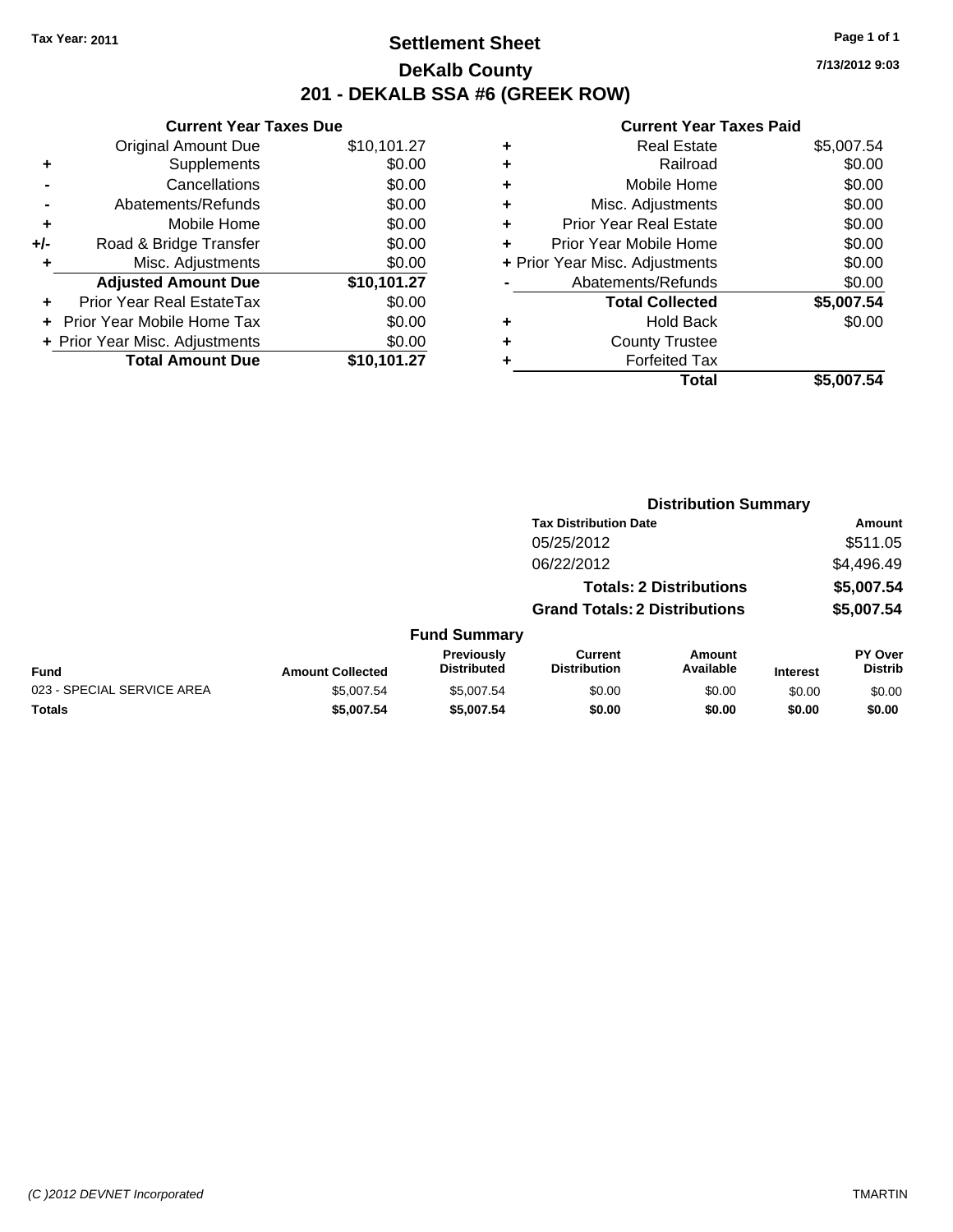# **Settlement Sheet Tax Year: 2011 Page 1 of 1 DeKalb County 202 - SANDWICH SSA #4**

**7/13/2012 9:03**

|                                          | <b>Current Year Taxes Due</b> |        |  |  |
|------------------------------------------|-------------------------------|--------|--|--|
|                                          | Original Amount Due           | \$0.00 |  |  |
|                                          | Supplements                   | \$0.00 |  |  |
|                                          | Cancellations                 | \$0.00 |  |  |
|                                          | Abatements/Refunds            | \$0.00 |  |  |
| ٠                                        | Mobile Home                   | \$0.00 |  |  |
| +/-                                      | Road & Bridge Transfer        | \$0.00 |  |  |
|                                          | Misc. Adjustments             | \$0.00 |  |  |
|                                          | <b>Adjusted Amount Due</b>    | \$0.00 |  |  |
|                                          | Prior Year Real EstateTax     | \$0.00 |  |  |
| \$0.00<br>Prior Year Mobile Home Tax     |                               |        |  |  |
| \$0.00<br>+ Prior Year Misc. Adjustments |                               |        |  |  |
|                                          | <b>Total Amount Due</b>       | \$0.00 |  |  |
|                                          |                               |        |  |  |

#### **Current Year Taxes Paid +** Real Estate \$0.00 **+** Railroad \$0.00 **+** Mobile Home \$0.00 **+** Misc. Adjustments \$0.00 **+** Prior Year Real Estate \$0.00 **+** Prior Year Mobile Home \$0.00 **+** Prior Year Misc. Adjustments \$0.00 **-** Abatements/Refunds \$0.00 **Total Collected \$0.00 +** Hold Back \$0.00 **+** County Trustee

**Total \$0.00**

**+** Forfeited Tax

| <b>Fund Summary</b>        |                         |                                         |                                |                     |                 |                                  |
|----------------------------|-------------------------|-----------------------------------------|--------------------------------|---------------------|-----------------|----------------------------------|
| <b>Fund</b>                | <b>Amount Collected</b> | <b>Previously</b><br><b>Distributed</b> | Current<br><b>Distribution</b> | Amount<br>Available | <b>Interest</b> | <b>PY Over</b><br><b>Distrib</b> |
| 023 - SPECIAL SERVICE AREA | \$0.00                  | \$0.00                                  | \$0.00                         | \$0.00              | \$0.00          | \$0.00                           |
| <b>Totals</b>              | \$0.00                  | \$0.00                                  | \$0.00                         | \$0.00              | \$0.00          | \$0.00                           |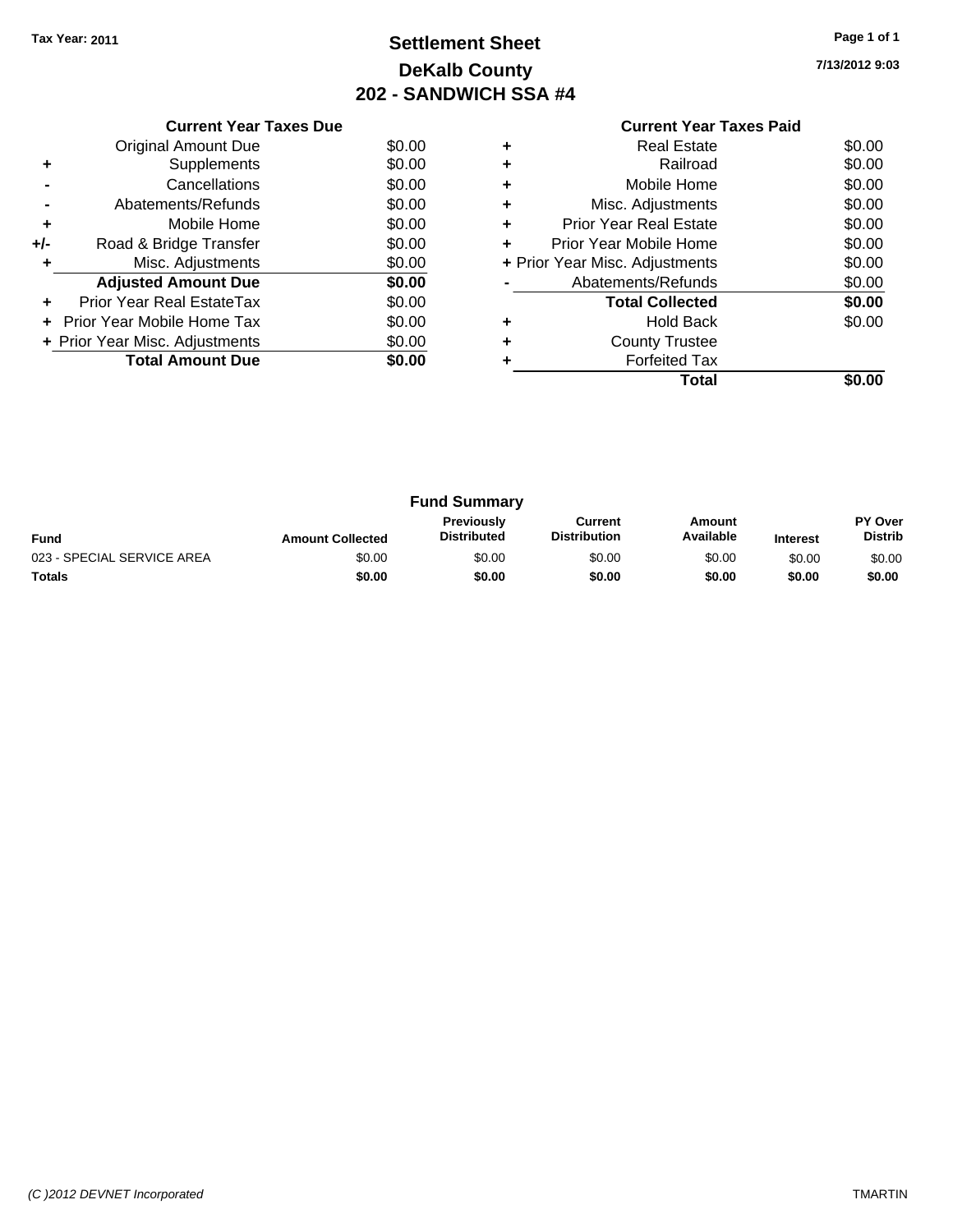# **Settlement Sheet Tax Year: 2011 Page 1 of 1 DeKalb County 203 - SANDWICH SSA #6**

**7/13/2012 9:03**

|                                             | <b>Current Year Taxes Due</b> |        |  |  |
|---------------------------------------------|-------------------------------|--------|--|--|
|                                             | Original Amount Due           | \$0.00 |  |  |
|                                             | Supplements                   | \$0.00 |  |  |
|                                             | Cancellations                 | \$0.00 |  |  |
|                                             | Abatements/Refunds            | \$0.00 |  |  |
| ٠                                           | Mobile Home                   | \$0.00 |  |  |
| +/-                                         | Road & Bridge Transfer        | \$0.00 |  |  |
|                                             | Misc. Adjustments             | \$0.00 |  |  |
|                                             | <b>Adjusted Amount Due</b>    | \$0.00 |  |  |
|                                             | Prior Year Real EstateTax     | \$0.00 |  |  |
| \$0.00<br><b>Prior Year Mobile Home Tax</b> |                               |        |  |  |
| \$0.00<br>+ Prior Year Misc. Adjustments    |                               |        |  |  |
|                                             | <b>Total Amount Due</b>       | \$0.00 |  |  |
|                                             |                               |        |  |  |

#### **Current Year Taxes Paid +** Real Estate \$0.00 **+** Railroad \$0.00 **+** Mobile Home \$0.00 **+** Misc. Adjustments \$0.00 **+** Prior Year Real Estate \$0.00 **+** Prior Year Mobile Home \$0.00 **+** Prior Year Misc. Adjustments  $\begin{array}{c} \text{$60.00} \\ \text{•} \end{array}$ **-** Abatements/Refunds \$0.00

|   | Total                  | \$0.00 |
|---|------------------------|--------|
| ٠ | <b>Forfeited Tax</b>   |        |
| ٠ | <b>County Trustee</b>  |        |
| ٠ | Hold Back              | \$0.00 |
|   | <b>Total Collected</b> | \$0.00 |
| - | AVAITHEIII NTIUI IUS   | JU.UU  |

| <b>Fund Summary</b>        |                         |                                         |                                |                     |                 |                           |
|----------------------------|-------------------------|-----------------------------------------|--------------------------------|---------------------|-----------------|---------------------------|
| <b>Fund</b>                | <b>Amount Collected</b> | <b>Previously</b><br><b>Distributed</b> | Current<br><b>Distribution</b> | Amount<br>Available | <b>Interest</b> | PY Over<br><b>Distrib</b> |
| 023 - SPECIAL SERVICE AREA | \$0.00                  | \$0.00                                  | \$0.00                         | \$0.00              | \$0.00          | \$0.00                    |
| Totals                     | \$0.00                  | \$0.00                                  | \$0.00                         | \$0.00              | \$0.00          | \$0.00                    |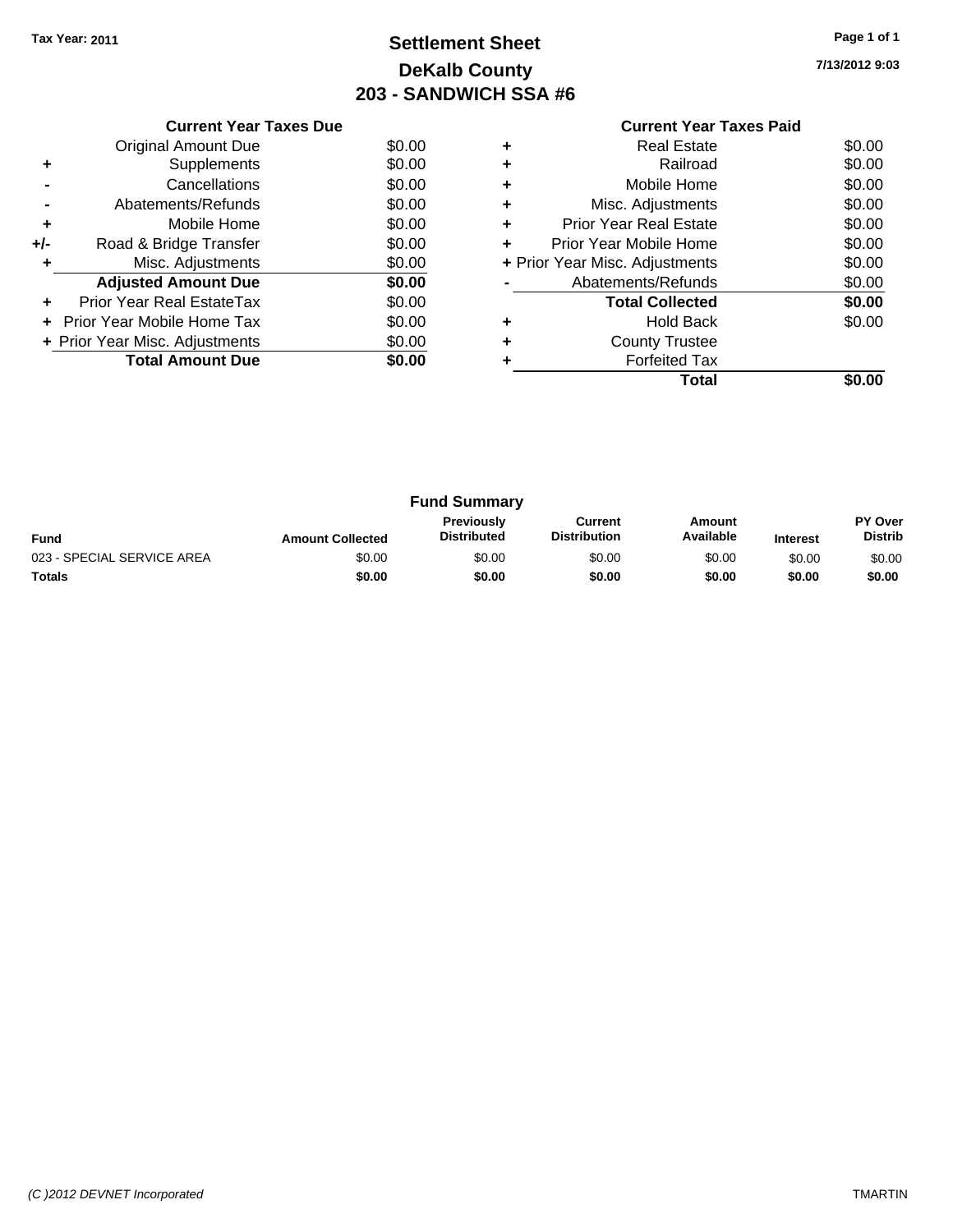## **Settlement Sheet Tax Year: 2011 Page 1 of 1 DeKalb County 204 - GENOA RIVER BEND SSA**

#### **Current Year Taxes Paid**

| ٠ | <b>Real Estate</b>             | \$28.041.46 |
|---|--------------------------------|-------------|
| ٠ | Railroad                       | \$0.00      |
| ٠ | Mobile Home                    | \$0.00      |
| ٠ | Misc. Adjustments              | \$0.00      |
| ٠ | <b>Prior Year Real Estate</b>  | \$0.00      |
| ÷ | Prior Year Mobile Home         | \$0.00      |
|   | + Prior Year Misc. Adjustments | \$0.00      |
|   | Abatements/Refunds             | \$0.00      |
|   | <b>Total Collected</b>         | \$28,041,46 |
|   | <b>Hold Back</b>               | \$0.00      |
|   | <b>County Trustee</b>          |             |
|   | <b>Forfeited Tax</b>           |             |
|   | Total                          | \$28.041.46 |
|   |                                |             |

**Distribution Summary**

| <b>Current Year Taxes Due</b> |                                |  |  |  |  |
|-------------------------------|--------------------------------|--|--|--|--|
| <b>Original Amount Due</b>    | \$55,000.76                    |  |  |  |  |
| Supplements                   | \$205.38                       |  |  |  |  |
| Cancellations                 | \$213.89                       |  |  |  |  |
| Abatements/Refunds            | \$0.00                         |  |  |  |  |
| Mobile Home                   | \$0.00                         |  |  |  |  |
| Road & Bridge Transfer        | \$0.00                         |  |  |  |  |
| Misc. Adjustments             | \$0.00                         |  |  |  |  |
| <b>Adjusted Amount Due</b>    | \$54,992.25                    |  |  |  |  |
| Prior Year Real EstateTax     | \$0.00                         |  |  |  |  |
| Prior Year Mobile Home Tax    | \$0.00                         |  |  |  |  |
|                               | \$0.00                         |  |  |  |  |
| <b>Total Amount Due</b>       | \$54,992.25                    |  |  |  |  |
|                               | + Prior Year Misc. Adjustments |  |  |  |  |

|                            |                         |                                  | <b>Tax Distribution Date</b>          |                                |                 | Amount                    |
|----------------------------|-------------------------|----------------------------------|---------------------------------------|--------------------------------|-----------------|---------------------------|
|                            |                         |                                  | 05/25/2012                            |                                |                 | \$6,151.27                |
|                            |                         |                                  | 06/22/2012                            |                                |                 | \$21,525.43               |
|                            |                         |                                  | 07/20/2012                            |                                |                 | \$364.76                  |
|                            |                         |                                  |                                       | <b>Totals: 3 Distributions</b> |                 | \$28,041.46               |
|                            |                         |                                  | <b>Grand Totals: 3 Distributions</b>  |                                |                 | \$28,041.46               |
|                            |                         | <b>Fund Summary</b>              |                                       |                                |                 |                           |
| Fund                       | <b>Amount Collected</b> | Previously<br><b>Distributed</b> | <b>Current</b><br><b>Distribution</b> | <b>Amount</b><br>Available     | <b>Interest</b> | PY Over<br><b>Distrib</b> |
| 023 - SPECIAL SERVICE AREA | \$28,041.46             | \$27.676.70                      | \$364.76                              | \$0.00                         | \$0.00          | \$0.00                    |
| Totals                     | \$28,041.46             | \$27,676.70                      | \$364.76                              | \$0.00                         | \$0.00          | \$0.00                    |

**7/13/2012 9:03**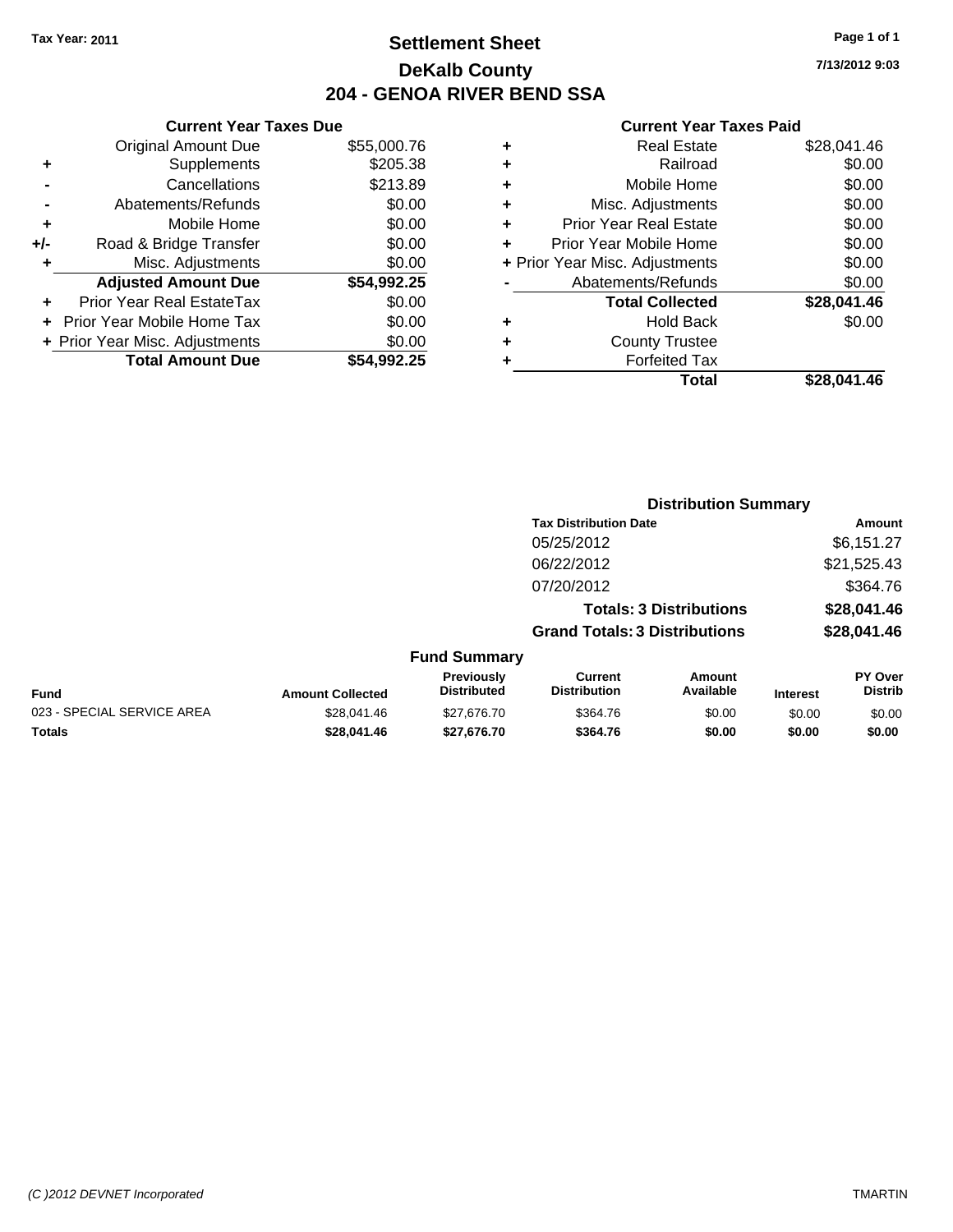# **Settlement Sheet Tax Year: 2011 Page 1 of 1 DeKalb County 205 - WATERMAN SSA#2**

**7/13/2012 9:03**

| Current Year Taxes Paid |  |  |
|-------------------------|--|--|
|                         |  |  |

|     | <b>Current Year Taxes Due</b>  |        |
|-----|--------------------------------|--------|
|     | Original Amount Due            | \$0.00 |
| ٠   | Supplements                    | \$0.00 |
|     | Cancellations                  | \$0.00 |
|     | Abatements/Refunds             | \$0.00 |
| ٠   | Mobile Home                    | \$0.00 |
| +/- | Road & Bridge Transfer         | \$0.00 |
|     | Misc. Adjustments              | \$0.00 |
|     | <b>Adjusted Amount Due</b>     | \$0.00 |
|     | Prior Year Real EstateTax      | \$0.00 |
|     | Prior Year Mobile Home Tax     | \$0.00 |
|     | + Prior Year Misc. Adjustments | \$0.00 |
|     | <b>Total Amount Due</b>        | \$0.00 |
|     |                                |        |

|   | <b>Real Estate</b>             | \$0.00 |
|---|--------------------------------|--------|
|   | Railroad                       | \$0.00 |
|   | Mobile Home                    | \$0.00 |
| ٠ | Misc. Adjustments              | \$0.00 |
| ٠ | <b>Prior Year Real Estate</b>  | \$0.00 |
|   | Prior Year Mobile Home         | \$0.00 |
|   | + Prior Year Misc. Adjustments | \$0.00 |
|   | Abatements/Refunds             | \$0.00 |
|   | <b>Total Collected</b>         | \$0.00 |
|   | <b>Hold Back</b>               | \$0.00 |
|   | <b>County Trustee</b>          |        |
|   | <b>Forfeited Tax</b>           |        |
|   | Total                          |        |

| <b>Fund Summary</b>        |                         |                                         |                                |                     |                 |                                  |
|----------------------------|-------------------------|-----------------------------------------|--------------------------------|---------------------|-----------------|----------------------------------|
| <b>Fund</b>                | <b>Amount Collected</b> | <b>Previously</b><br><b>Distributed</b> | Current<br><b>Distribution</b> | Amount<br>Available | <b>Interest</b> | <b>PY Over</b><br><b>Distrib</b> |
| 023 - SPECIAL SERVICE AREA | \$0.00                  | \$0.00                                  | \$0.00                         | \$0.00              | \$0.00          | \$0.00                           |
| <b>Totals</b>              | \$0.00                  | \$0.00                                  | \$0.00                         | \$0.00              | \$0.00          | \$0.00                           |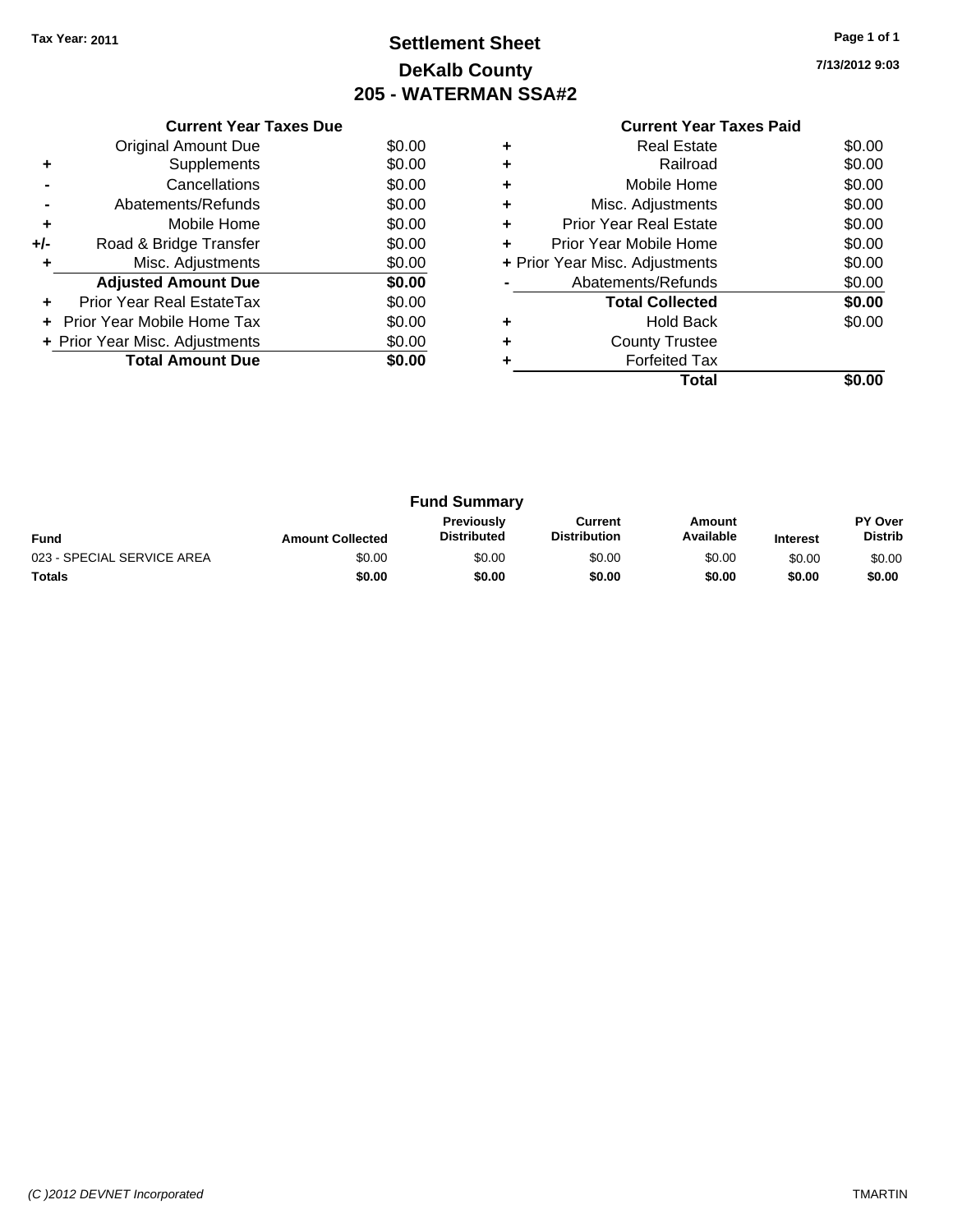# **Settlement Sheet Tax Year: 2011 Page 1 of 1 DeKalb County 206 - WATERMAN SSA #1**

**7/13/2012 9:03**

|     | <b>Current Year Taxes Due</b>     |        |  |  |  |  |
|-----|-----------------------------------|--------|--|--|--|--|
|     | Original Amount Due               | \$0.00 |  |  |  |  |
| ٠   | Supplements                       | \$0.00 |  |  |  |  |
|     | Cancellations                     | \$0.00 |  |  |  |  |
|     | Abatements/Refunds                | \$0.00 |  |  |  |  |
| ٠   | Mobile Home                       | \$0.00 |  |  |  |  |
| +/- | Road & Bridge Transfer            | \$0.00 |  |  |  |  |
| ٠   | Misc. Adjustments                 | \$0.00 |  |  |  |  |
|     | <b>Adjusted Amount Due</b>        | \$0.00 |  |  |  |  |
| ٠   | Prior Year Real EstateTax         | \$0.00 |  |  |  |  |
|     | <b>Prior Year Mobile Home Tax</b> | \$0.00 |  |  |  |  |
|     | + Prior Year Misc. Adjustments    | \$0.00 |  |  |  |  |
|     | <b>Total Amount Due</b>           | \$0.00 |  |  |  |  |
|     |                                   |        |  |  |  |  |

#### **Current Year Taxes Paid +** Real Estate \$0.00 **+** Railroad \$0.00 **+** Mobile Home \$0.00 **+** Misc. Adjustments \$0.00 **+** Prior Year Real Estate \$0.00 **+** Prior Year Mobile Home \$0.00 **+** Prior Year Misc. Adjustments \$0.00 **-** Abatements/Refunds \$0.00 **Total Collected \$0.00 +** Hold Back \$0.00 **+** County Trustee **+** Forfeited Tax **Total \$0.00**

| <b>Fund Summary</b>        |                         |                                         |                                |                     |                 |                                  |
|----------------------------|-------------------------|-----------------------------------------|--------------------------------|---------------------|-----------------|----------------------------------|
| <b>Fund</b>                | <b>Amount Collected</b> | <b>Previously</b><br><b>Distributed</b> | Current<br><b>Distribution</b> | Amount<br>Available | <b>Interest</b> | <b>PY Over</b><br><b>Distrib</b> |
| 023 - SPECIAL SERVICE AREA | \$0.00                  | \$0.00                                  | \$0.00                         | \$0.00              | \$0.00          | \$0.00                           |
| <b>Totals</b>              | \$0.00                  | \$0.00                                  | \$0.00                         | \$0.00              | \$0.00          | \$0.00                           |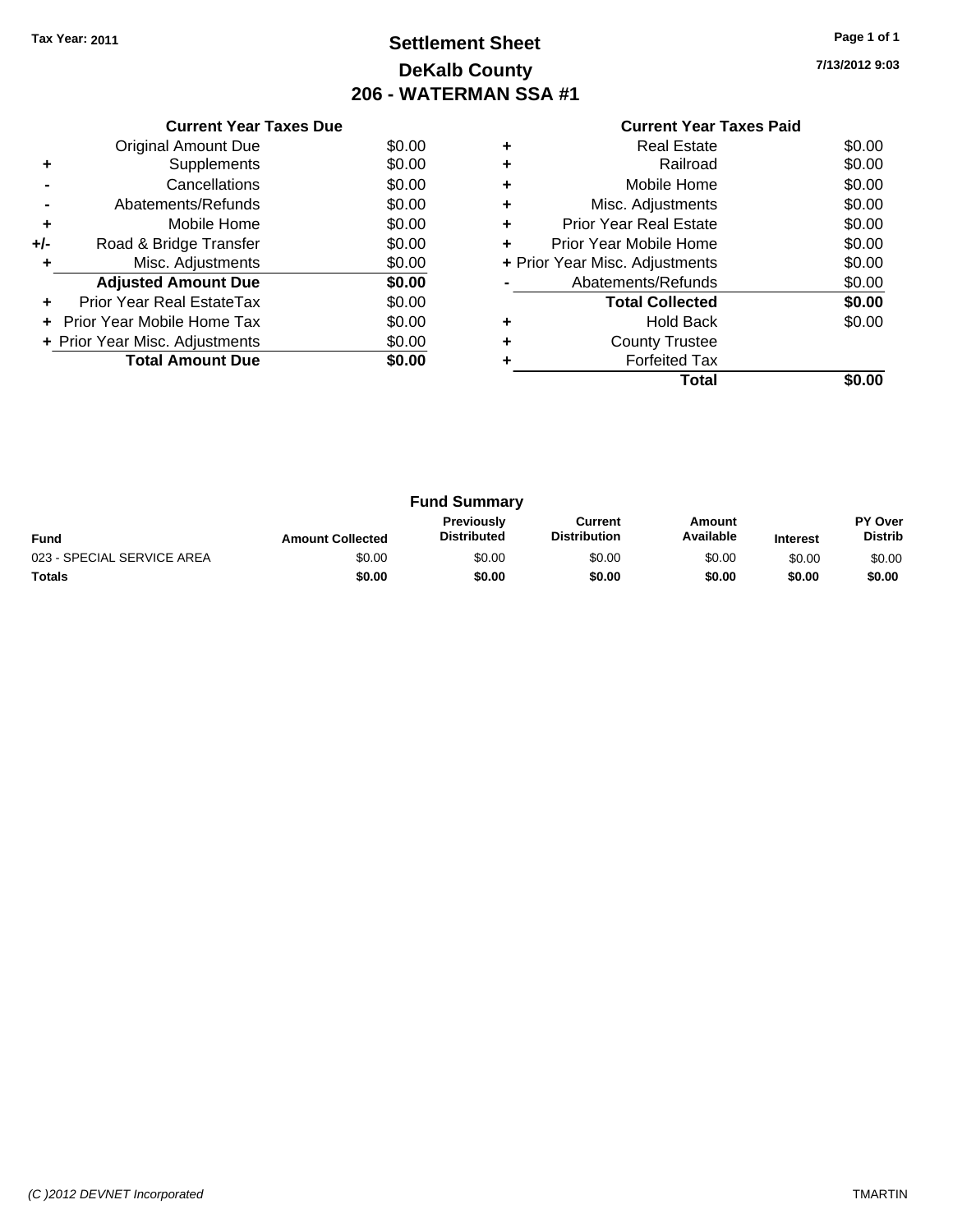## **Settlement Sheet Tax Year: 2011 Page 1 of 1 DeKalb County 207 - DERBY ESTATES SSA**

**7/13/2012 9:03**

| <b>Current Year Taxes Paid</b> |  |  |
|--------------------------------|--|--|
|                                |  |  |

|     | <b>Current Year Taxes Due</b>  |            |
|-----|--------------------------------|------------|
|     | <b>Original Amount Due</b>     | \$3,600.20 |
| ٠   | Supplements                    | \$0.00     |
|     | Cancellations                  | \$0.00     |
|     | Abatements/Refunds             | \$0.00     |
| ٠   | Mobile Home                    | \$0.00     |
| +/- | Road & Bridge Transfer         | \$0.00     |
| ٠   | Misc. Adjustments              | \$0.00     |
|     | <b>Adjusted Amount Due</b>     | \$3,600.20 |
| ٠   | Prior Year Real EstateTax      | \$0.00     |
|     | Prior Year Mobile Home Tax     | \$0.00     |
|     | + Prior Year Misc. Adjustments | \$0.00     |
|     | <b>Total Amount Due</b>        | \$3.600.20 |
|     |                                |            |

| ٠ | <b>Real Estate</b>             | \$1,682.71 |
|---|--------------------------------|------------|
| ٠ | Railroad                       | \$0.00     |
| ٠ | Mobile Home                    | \$0.00     |
| ٠ | Misc. Adjustments              | \$0.00     |
| ٠ | <b>Prior Year Real Estate</b>  | \$0.00     |
|   | Prior Year Mobile Home         | \$0.00     |
|   | + Prior Year Misc. Adjustments | \$0.00     |
|   | Abatements/Refunds             | \$0.00     |
|   | <b>Total Collected</b>         | \$1,682.71 |
| ٠ | Hold Back                      | \$0.00     |
| ٠ | <b>County Trustee</b>          |            |
| ٠ | <b>Forfeited Tax</b>           |            |
|   | Total                          | \$1,682.71 |
|   |                                |            |

|                            |                         |                                  |                                       | <b>Distribution Summary</b>    |                 |                                  |
|----------------------------|-------------------------|----------------------------------|---------------------------------------|--------------------------------|-----------------|----------------------------------|
|                            |                         |                                  | <b>Tax Distribution Date</b>          |                                |                 | Amount                           |
|                            |                         |                                  | 05/25/2012                            |                                |                 | \$277.31                         |
|                            |                         |                                  | 06/22/2012                            |                                |                 | \$1,405.40                       |
|                            |                         |                                  |                                       | <b>Totals: 2 Distributions</b> |                 | \$1,682.71                       |
|                            |                         |                                  | <b>Grand Totals: 2 Distributions</b>  |                                |                 | \$1,682.71                       |
|                            |                         | <b>Fund Summary</b>              |                                       |                                |                 |                                  |
| Fund                       | <b>Amount Collected</b> | Previously<br><b>Distributed</b> | <b>Current</b><br><b>Distribution</b> | Amount<br>Available            | <b>Interest</b> | <b>PY Over</b><br><b>Distrib</b> |
| 023 - SPECIAL SERVICE AREA | \$1.682.71              | \$1.682.71                       | \$0.00                                | \$0.00                         | \$0.00          | \$0.00                           |
| Totals                     | \$1,682.71              | \$1,682.71                       | \$0.00                                | \$0.00                         | \$0.00          | \$0.00                           |
|                            |                         |                                  |                                       |                                |                 |                                  |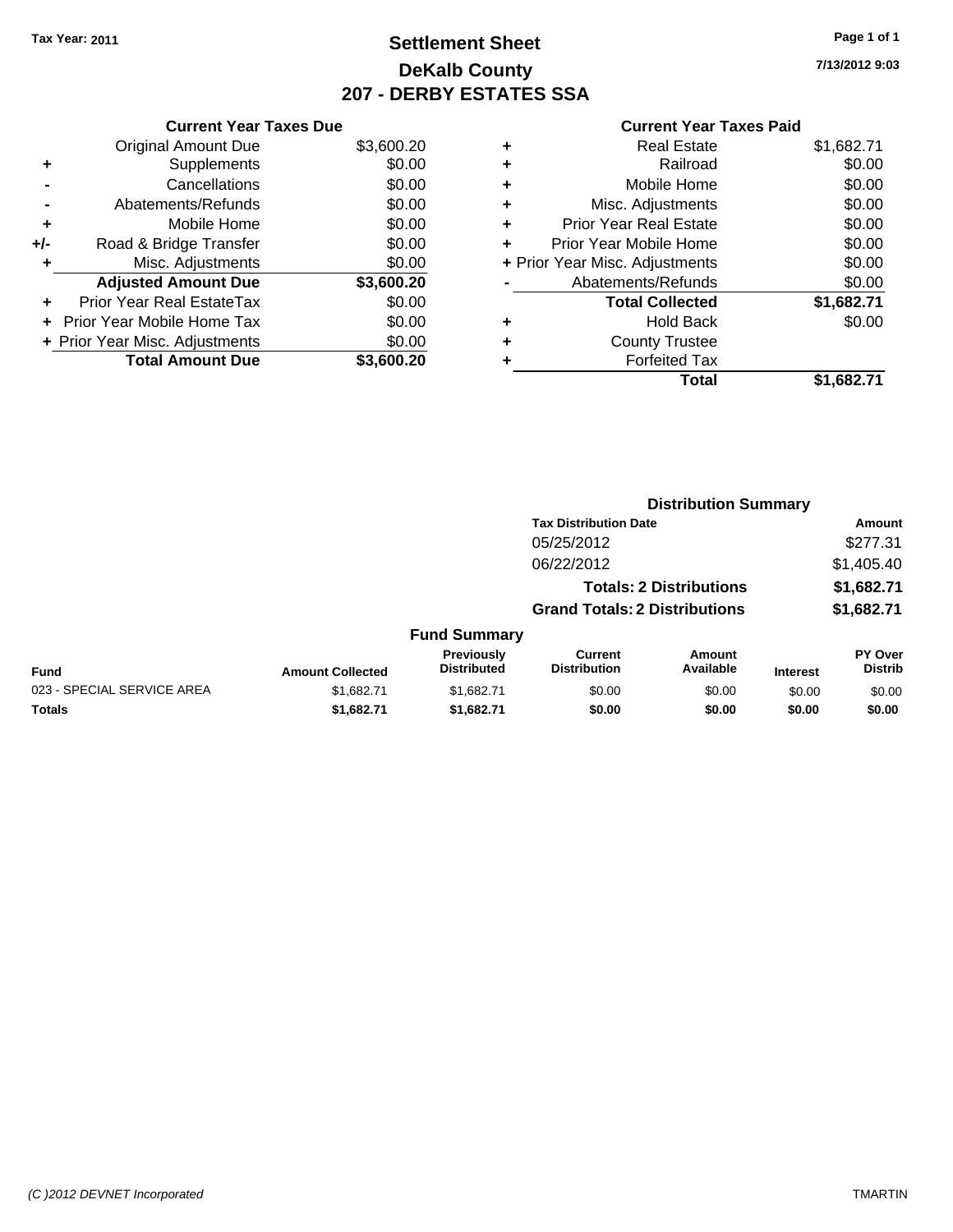## **Settlement Sheet Tax Year: 2011 Page 1 of 1 DeKalb County 213 - GENOA OAK CREEK EST SSA#4**

**7/13/2012 9:03**

|     | <b>Current Year Taxes Due</b>    |            |  |  |  |  |  |
|-----|----------------------------------|------------|--|--|--|--|--|
|     | <b>Original Amount Due</b>       | \$1,640.72 |  |  |  |  |  |
| ٠   | Supplements                      | \$0.00     |  |  |  |  |  |
|     | Cancellations                    | \$0.00     |  |  |  |  |  |
|     | Abatements/Refunds               | \$0.00     |  |  |  |  |  |
| ٠   | Mobile Home                      | \$0.00     |  |  |  |  |  |
| +/- | Road & Bridge Transfer           | \$0.00     |  |  |  |  |  |
| ٠   | Misc. Adjustments                | \$0.00     |  |  |  |  |  |
|     | <b>Adjusted Amount Due</b>       | \$1,640.72 |  |  |  |  |  |
|     | <b>Prior Year Real EstateTax</b> | \$0.00     |  |  |  |  |  |
| ÷   | Prior Year Mobile Home Tax       | \$0.00     |  |  |  |  |  |
|     | + Prior Year Misc. Adjustments   | \$0.00     |  |  |  |  |  |
|     | <b>Total Amount Due</b>          | \$1.640.72 |  |  |  |  |  |

|   | Total                          | \$671.50 |
|---|--------------------------------|----------|
|   | <b>Forfeited Tax</b>           |          |
| ٠ | <b>County Trustee</b>          |          |
| ٠ | <b>Hold Back</b>               | \$0.00   |
|   | <b>Total Collected</b>         | \$671.50 |
|   | Abatements/Refunds             | \$0.00   |
|   | + Prior Year Misc. Adjustments | \$0.00   |
|   | Prior Year Mobile Home         | \$0.00   |
| ÷ | Prior Year Real Estate         | \$0.00   |
| ٠ | Misc. Adjustments              | \$0.00   |
| ٠ | Mobile Home                    | \$0.00   |
| ٠ | Railroad                       | \$0.00   |
| ٠ | <b>Real Estate</b>             | \$671.50 |
|   |                                |          |

|                            | <b>Distribution Summary</b> |                                  |                                       |                                |                 |                                  |  |
|----------------------------|-----------------------------|----------------------------------|---------------------------------------|--------------------------------|-----------------|----------------------------------|--|
|                            |                             |                                  | <b>Tax Distribution Date</b>          |                                |                 | Amount                           |  |
|                            |                             |                                  | 05/25/2012                            |                                |                 | \$22.53                          |  |
|                            |                             |                                  | 06/22/2012                            |                                |                 | \$648.97                         |  |
|                            |                             |                                  |                                       | <b>Totals: 2 Distributions</b> |                 | \$671.50                         |  |
|                            |                             |                                  | <b>Grand Totals: 2 Distributions</b>  |                                |                 | \$671.50                         |  |
|                            |                             | <b>Fund Summary</b>              |                                       |                                |                 |                                  |  |
| <b>Fund</b>                | <b>Amount Collected</b>     | Previously<br><b>Distributed</b> | <b>Current</b><br><b>Distribution</b> | Amount<br>Available            | <b>Interest</b> | <b>PY Over</b><br><b>Distrib</b> |  |
| 023 - SPECIAL SERVICE AREA | \$671.50                    | \$671.50                         | \$0.00                                | \$0.00                         | \$0.00          | \$0.00                           |  |
| Totals                     | \$671.50                    | \$671.50                         | \$0.00                                | \$0.00                         | \$0.00          | \$0.00                           |  |
|                            |                             |                                  |                                       |                                |                 |                                  |  |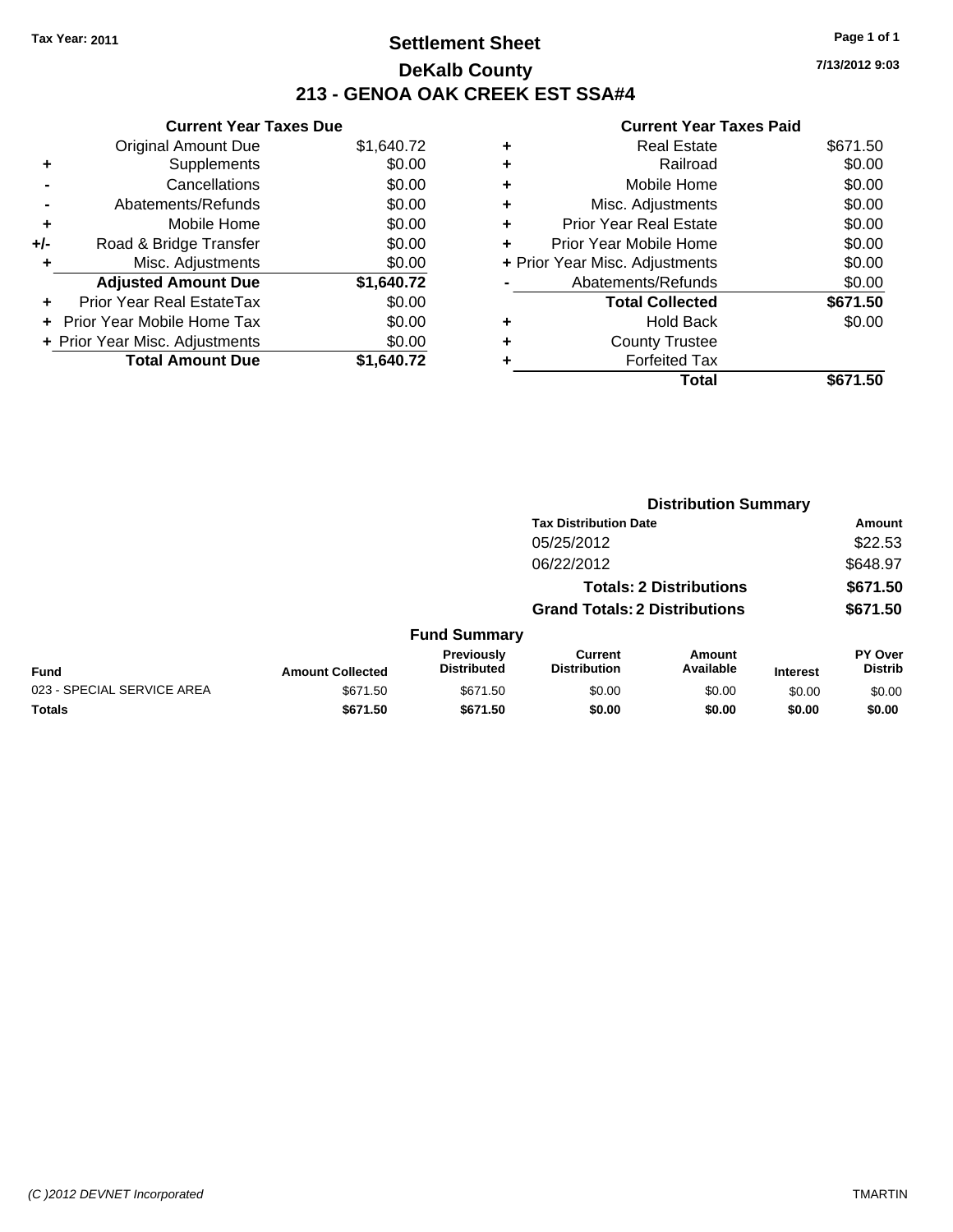## **Settlement Sheet Tax Year: 2011 Page 1 of 1 DeKalb County AF-DK #5 - AFTON DEKALB DRAINAGE #5**

**7/13/2012 9:03**

|     | <b>Current Year Taxes Due</b>     |             |  |  |  |  |  |
|-----|-----------------------------------|-------------|--|--|--|--|--|
|     | <b>Original Amount Due</b>        | \$11,319.38 |  |  |  |  |  |
| ÷   | Supplements                       | \$0.00      |  |  |  |  |  |
|     | Cancellations                     | \$0.00      |  |  |  |  |  |
|     | Abatements/Refunds                | \$0.00      |  |  |  |  |  |
| ÷   | Mobile Home                       | \$0.00      |  |  |  |  |  |
| +/- | Road & Bridge Transfer            | \$0.00      |  |  |  |  |  |
|     | Misc. Adjustments                 | \$0.00      |  |  |  |  |  |
|     | <b>Adjusted Amount Due</b>        | \$11,319.38 |  |  |  |  |  |
| ÷   | Prior Year Real EstateTax         | \$0.00      |  |  |  |  |  |
|     | <b>Prior Year Mobile Home Tax</b> | \$0.00      |  |  |  |  |  |
|     | + Prior Year Misc. Adjustments    | \$0.00      |  |  |  |  |  |
|     | <b>Total Amount Due</b>           | \$11.319.38 |  |  |  |  |  |
|     |                                   |             |  |  |  |  |  |

| ٠ | <b>Real Estate</b>             | \$7,715.55 |
|---|--------------------------------|------------|
| ٠ | Railroad                       | \$0.00     |
| ٠ | Mobile Home                    | \$0.00     |
| ٠ | Misc. Adjustments              | \$0.00     |
| ÷ | <b>Prior Year Real Estate</b>  | \$0.00     |
| ٠ | Prior Year Mobile Home         | \$0.00     |
|   | + Prior Year Misc. Adjustments | \$0.00     |
|   | Abatements/Refunds             | \$0.00     |
|   | <b>Total Collected</b>         | \$7,715.55 |
| ٠ | Hold Back                      | \$0.00     |
| ٠ | <b>County Trustee</b>          |            |
| ٠ | <b>Forfeited Tax</b>           |            |
|   | Total                          | \$7,715.55 |
|   |                                |            |

|                         |                                  | <b>Distribution Summary</b>           |                            |                                                                                                        |                                  |
|-------------------------|----------------------------------|---------------------------------------|----------------------------|--------------------------------------------------------------------------------------------------------|----------------------------------|
|                         |                                  |                                       |                            |                                                                                                        | Amount                           |
|                         |                                  | 05/25/2012                            |                            |                                                                                                        | \$1,385.89                       |
|                         |                                  | 06/22/2012                            |                            |                                                                                                        | \$6,329.66                       |
|                         |                                  |                                       |                            |                                                                                                        | \$7,715.55                       |
|                         |                                  |                                       |                            |                                                                                                        | \$7,715.55                       |
|                         |                                  |                                       |                            |                                                                                                        |                                  |
| <b>Amount Collected</b> | Previously<br><b>Distributed</b> | <b>Current</b><br><b>Distribution</b> | <b>Amount</b><br>Available | <b>Interest</b>                                                                                        | <b>PY Over</b><br><b>Distrib</b> |
| \$7,715.55              | \$7,715.55                       | \$0.00                                | \$0.00                     | \$0.00                                                                                                 | \$0.00                           |
| \$7,715.55              | \$7,715.55                       | \$0.00                                | \$0.00                     | \$0.00                                                                                                 | \$0.00                           |
|                         |                                  |                                       | <b>Fund Summary</b>        | <b>Tax Distribution Date</b><br><b>Totals: 2 Distributions</b><br><b>Grand Totals: 2 Distributions</b> |                                  |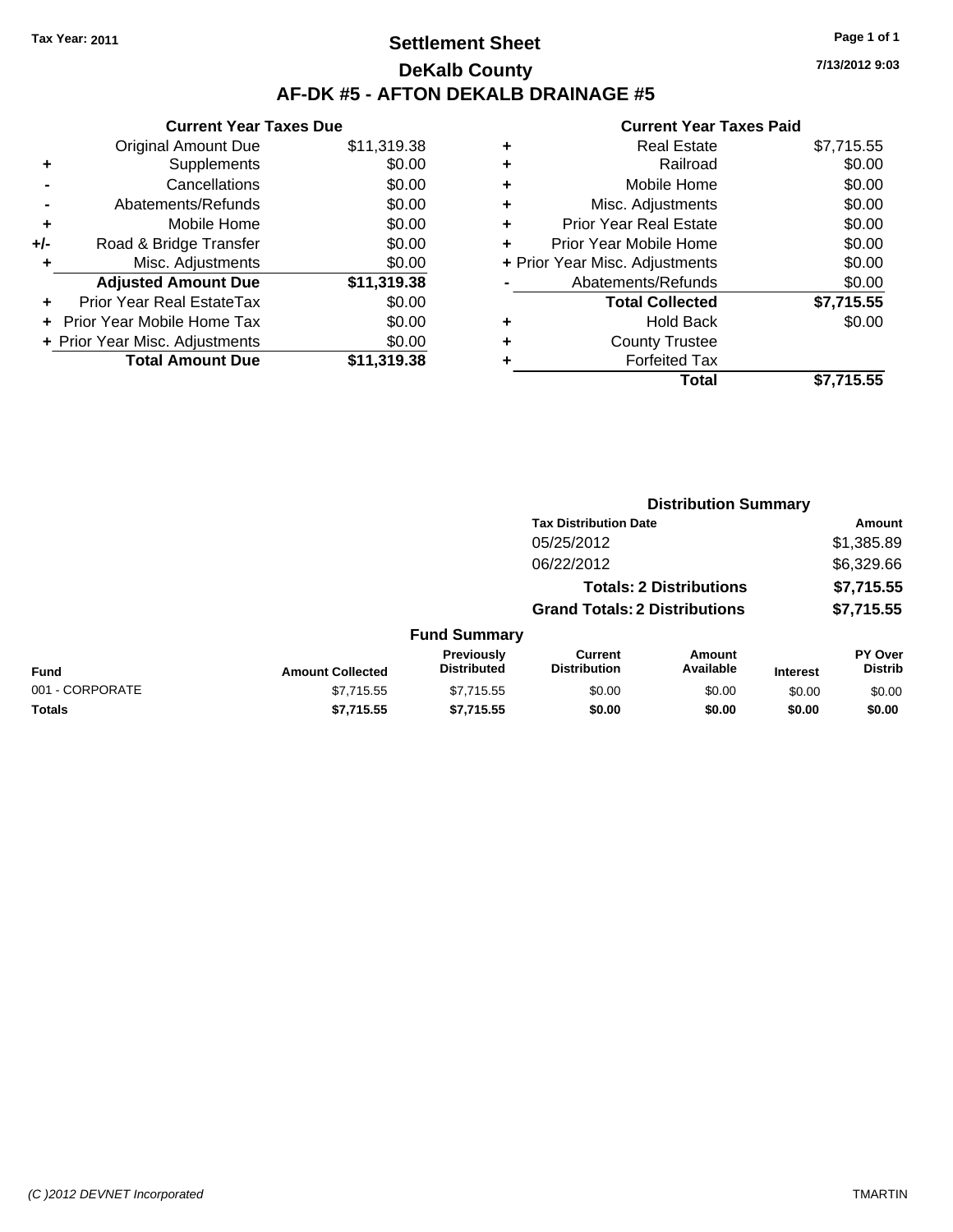### **Settlement Sheet Tax Year: 2011 Page 1 of 1 DeKalb County AF-MI #4 - AF/ MI/ DK DRAINAGE #4**

**7/13/2012 9:03**

|     | <b>Current Year Taxes Due</b>     |            |
|-----|-----------------------------------|------------|
|     | <b>Original Amount Due</b>        | \$7,451.38 |
| ٠   | Supplements                       | \$0.00     |
|     | Cancellations                     | \$0.00     |
|     | Abatements/Refunds                | \$0.00     |
| ÷   | Mobile Home                       | \$0.00     |
| +/- | Road & Bridge Transfer            | \$0.00     |
| ٠   | Misc. Adjustments                 | \$0.00     |
|     | <b>Adjusted Amount Due</b>        | \$7,451.38 |
| ٠   | Prior Year Real EstateTax         | \$0.00     |
|     | <b>Prior Year Mobile Home Tax</b> | \$0.00     |
|     | + Prior Year Misc. Adjustments    | \$0.00     |
|     | <b>Total Amount Due</b>           | \$7,451.38 |

|   | <b>Real Estate</b>             | \$4,781.84 |
|---|--------------------------------|------------|
| ٠ | Railroad                       | \$0.00     |
| ٠ | Mobile Home                    | \$0.00     |
| ٠ | Misc. Adjustments              | \$0.00     |
| ٠ | Prior Year Real Estate         | \$0.00     |
|   | Prior Year Mobile Home         | \$0.00     |
|   | + Prior Year Misc. Adjustments | \$0.00     |
|   | Abatements/Refunds             | \$0.00     |
|   | <b>Total Collected</b>         | \$4,781.84 |
| ٠ | <b>Hold Back</b>               | \$0.00     |
| ٠ | <b>County Trustee</b>          |            |
| ٠ | <b>Forfeited Tax</b>           |            |
|   | Total                          | \$4,781.84 |
|   |                                |            |

|                 |                         |                                  | <b>Distribution Summary</b>           |                                |                 |                           |  |
|-----------------|-------------------------|----------------------------------|---------------------------------------|--------------------------------|-----------------|---------------------------|--|
|                 |                         |                                  | <b>Tax Distribution Date</b>          |                                |                 | <b>Amount</b>             |  |
|                 |                         |                                  | 05/25/2012                            |                                |                 | \$695.20                  |  |
|                 |                         |                                  | 06/22/2012                            |                                |                 | \$4,067.18                |  |
|                 |                         |                                  | 07/20/2012                            |                                |                 | \$19.46                   |  |
|                 |                         |                                  |                                       | <b>Totals: 3 Distributions</b> |                 | \$4,781.84                |  |
|                 |                         |                                  | <b>Grand Totals: 3 Distributions</b>  |                                |                 | \$4,781.84                |  |
|                 |                         | <b>Fund Summary</b>              |                                       |                                |                 |                           |  |
| Fund            | <b>Amount Collected</b> | Previously<br><b>Distributed</b> | <b>Current</b><br><b>Distribution</b> | Amount<br>Available            | <b>Interest</b> | PY Over<br><b>Distrib</b> |  |
| 001 - CORPORATE | \$4,781.84              | \$4,762.38                       | \$19.46                               | \$0.00                         | \$0.00          | \$0.00                    |  |
| Totals          | \$4,781.84              | \$4,762.38                       | \$19.46                               | \$0.00                         | \$0.00          | \$0.00                    |  |
|                 |                         |                                  |                                       |                                |                 |                           |  |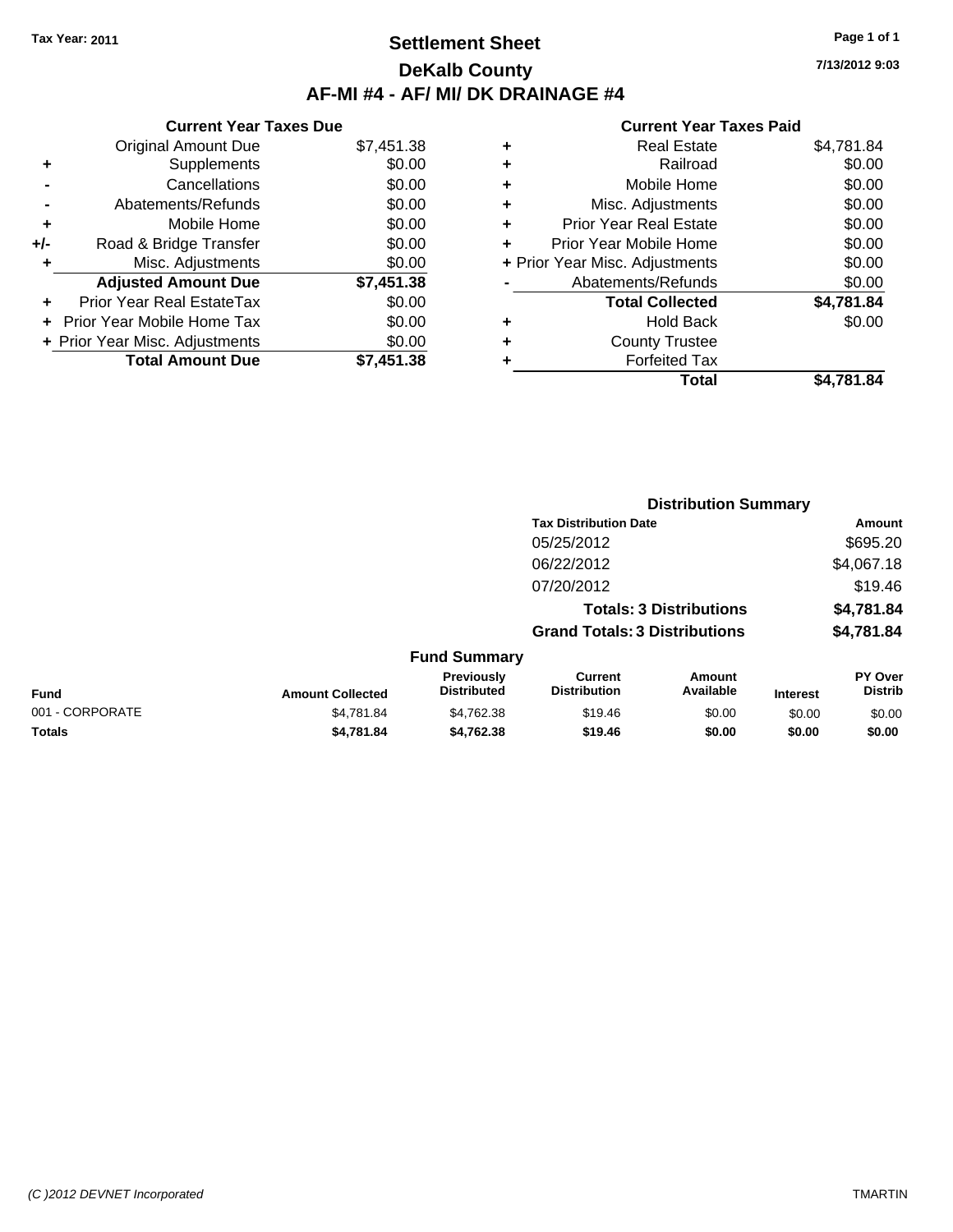## **Settlement Sheet Tax Year: 2011 Page 1 of 1 DeKalb County CL-SH #7 - CLINTON/SHABBONA DRN #7**

**7/13/2012 9:03**

|     | <b>Current Year Taxes Due</b>     |        |
|-----|-----------------------------------|--------|
|     | <b>Original Amount Due</b>        | \$0.00 |
| ٠   | Supplements                       | \$0.00 |
|     | Cancellations                     | \$0.00 |
|     | Abatements/Refunds                | \$0.00 |
| ٠   | Mobile Home                       | \$0.00 |
| +/- | Road & Bridge Transfer            | \$0.00 |
| ٠   | Misc. Adjustments                 | \$0.00 |
|     | <b>Adjusted Amount Due</b>        | \$0.00 |
| ÷   | Prior Year Real EstateTax         | \$0.00 |
|     | <b>Prior Year Mobile Home Tax</b> | \$0.00 |
|     | + Prior Year Misc. Adjustments    | \$0.00 |
|     | <b>Total Amount Due</b>           | \$0.00 |
|     |                                   |        |

| ٠ | <b>Real Estate</b>             | \$0.00 |
|---|--------------------------------|--------|
| ٠ | Railroad                       | \$0.00 |
| ٠ | Mobile Home                    | \$0.00 |
| ٠ | Misc. Adjustments              | \$0.00 |
| ٠ | <b>Prior Year Real Estate</b>  | \$0.00 |
| ٠ | Prior Year Mobile Home         | \$0.00 |
|   | + Prior Year Misc. Adjustments | \$0.00 |
|   | Abatements/Refunds             | \$0.00 |
|   | <b>Total Collected</b>         | \$0.00 |
| ٠ | <b>Hold Back</b>               | \$0.00 |
|   | <b>County Trustee</b>          |        |
|   | <b>Forfeited Tax</b>           |        |
|   | Total                          |        |

| <b>Fund Summary</b> |                         |                                         |                                |                     |                 |                                  |
|---------------------|-------------------------|-----------------------------------------|--------------------------------|---------------------|-----------------|----------------------------------|
| <b>Fund</b>         | <b>Amount Collected</b> | <b>Previously</b><br><b>Distributed</b> | Current<br><b>Distribution</b> | Amount<br>Available | <b>Interest</b> | <b>PY Over</b><br><b>Distrib</b> |
| 001 - CORPORATE     | \$0.00                  | \$0.00                                  | \$0.00                         | \$0.00              | \$0.00          | \$0.00                           |
| Totals              | \$0.00                  | \$0.00                                  | \$0.00                         | \$0.00              | \$0.00          | \$0.00                           |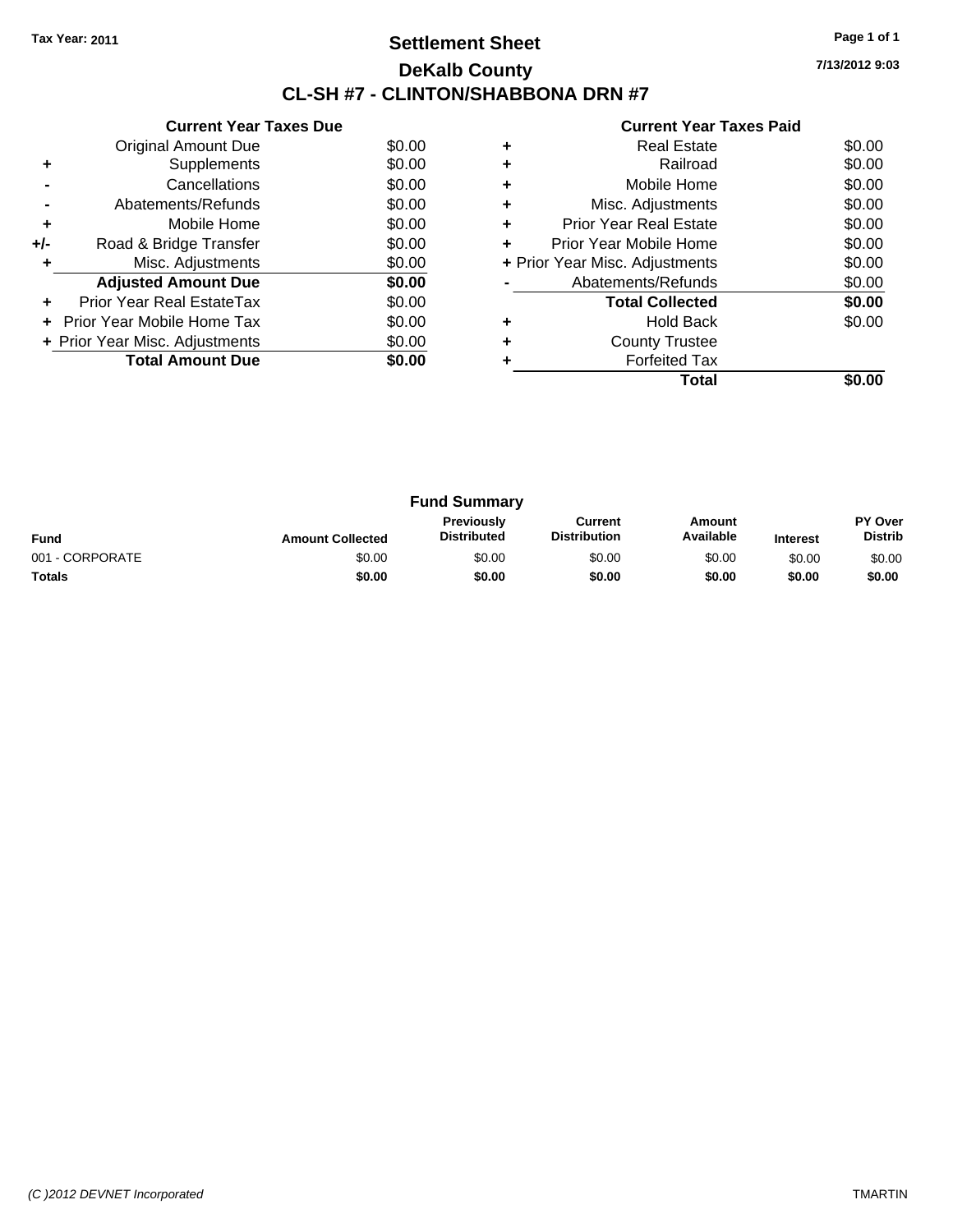## **Settlement Sheet Tax Year: 2011 Page 1 of 1 DeKalb County CO SBA #10 - CORTLAND SBA #10**

**7/13/2012 9:03**

|     | <b>Current Year Taxes Due</b>  |        |
|-----|--------------------------------|--------|
|     | <b>Original Amount Due</b>     | \$0.00 |
| ٠   | Supplements                    | \$0.00 |
|     | Cancellations                  | \$0.00 |
|     | Abatements/Refunds             | \$0.00 |
| ٠   | Mobile Home                    | \$0.00 |
| +/- | Road & Bridge Transfer         | \$0.00 |
|     | Misc. Adjustments              | \$0.00 |
|     | <b>Adjusted Amount Due</b>     | \$0.00 |
|     | Prior Year Real EstateTax      | \$0.00 |
|     | Prior Year Mobile Home Tax     | \$0.00 |
|     | + Prior Year Misc. Adjustments | \$0.00 |
|     | <b>Total Amount Due</b>        | \$0.00 |
|     |                                |        |

|   | Real Estate                    | \$0.00 |
|---|--------------------------------|--------|
|   | Railroad                       | \$0.00 |
|   | Mobile Home                    | \$0.00 |
| ٠ | Misc. Adjustments              | \$0.00 |
| ٠ | <b>Prior Year Real Estate</b>  | \$0.00 |
|   | Prior Year Mobile Home         | \$0.00 |
|   | + Prior Year Misc. Adjustments | \$0.00 |
|   | Abatements/Refunds             | \$0.00 |
|   | <b>Total Collected</b>         | \$0.00 |
| ٠ | Hold Back                      | \$0.00 |
|   | <b>County Trustee</b>          |        |
|   | <b>Forfeited Tax</b>           |        |
|   | Total                          |        |

| <b>Fund Summary</b>        |                         |                                  |                                |                     |                 |                                  |
|----------------------------|-------------------------|----------------------------------|--------------------------------|---------------------|-----------------|----------------------------------|
| <b>Fund</b>                | <b>Amount Collected</b> | Previously<br><b>Distributed</b> | Current<br><b>Distribution</b> | Amount<br>Available | <b>Interest</b> | <b>PY Over</b><br><b>Distrib</b> |
| 023 - SPECIAL SERVICE AREA | \$0.00                  | \$0.00                           | \$0.00                         | \$0.00              | \$0.00          | \$0.00                           |
| <b>Totals</b>              | \$0.00                  | \$0.00                           | \$0.00                         | \$0.00              | \$0.00          | \$0.00                           |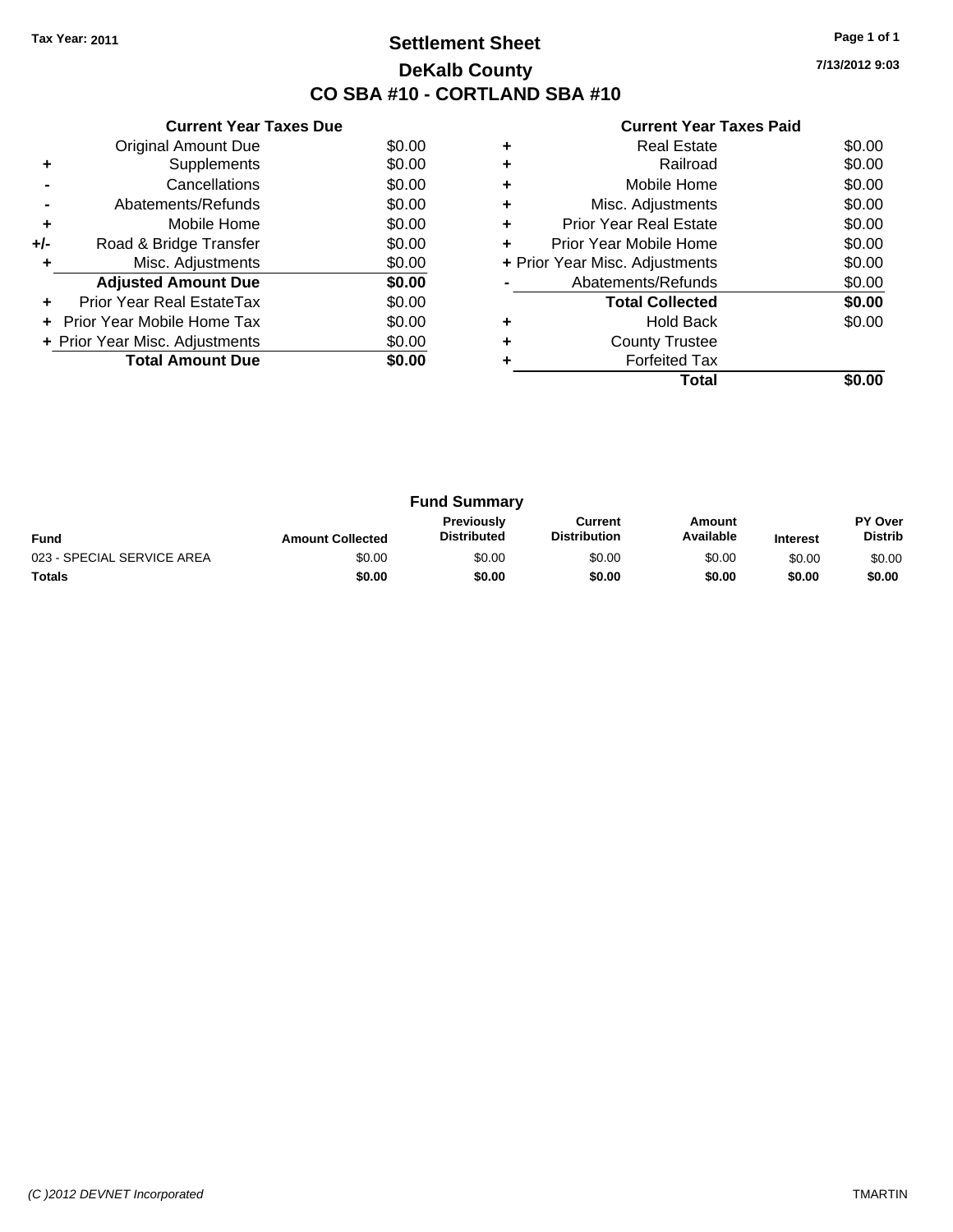## **Settlement Sheet Tax Year: 2011 Page 1 of 1 DeKalb County COON #1 - COON CREEK DRAINAGE #1**

**7/13/2012 9:03**

|     | <b>Current Year Taxes Due</b>     |             |
|-----|-----------------------------------|-------------|
|     | <b>Original Amount Due</b>        | \$11,821.50 |
| ٠   | Supplements                       | \$0.00      |
|     | Cancellations                     | \$0.00      |
|     | Abatements/Refunds                | \$0.00      |
| ٠   | Mobile Home                       | \$0.00      |
| +/- | Road & Bridge Transfer            | \$0.00      |
| ÷   | Misc. Adjustments                 | \$0.00      |
|     | <b>Adjusted Amount Due</b>        | \$11,821.50 |
| ÷   | Prior Year Real EstateTax         | \$0.00      |
|     | <b>Prior Year Mobile Home Tax</b> | \$0.00      |
|     | + Prior Year Misc. Adjustments    | \$0.00      |
|     | <b>Total Amount Due</b>           | \$11.821.50 |

| ٠ | <b>Real Estate</b>             | \$7,427.43 |
|---|--------------------------------|------------|
| ٠ | Railroad                       | \$0.00     |
| ٠ | Mobile Home                    | \$0.00     |
| ٠ | Misc. Adjustments              | \$0.00     |
| ÷ | <b>Prior Year Real Estate</b>  | \$0.00     |
| ٠ | Prior Year Mobile Home         | \$0.00     |
|   | + Prior Year Misc. Adjustments | \$0.00     |
|   | Abatements/Refunds             | \$0.00     |
|   | <b>Total Collected</b>         | \$7,427.43 |
| ÷ | <b>Hold Back</b>               | \$0.00     |
| ٠ | <b>County Trustee</b>          |            |
| ٠ | <b>Forfeited Tax</b>           |            |
|   | Total                          | \$7,427.43 |
|   |                                |            |

|                 |                         |                                  | <b>Distribution Summary</b>           |                                |                 |                                  |
|-----------------|-------------------------|----------------------------------|---------------------------------------|--------------------------------|-----------------|----------------------------------|
|                 |                         |                                  | <b>Tax Distribution Date</b>          |                                |                 | Amount                           |
|                 |                         |                                  | 05/25/2012                            |                                |                 | \$1,122.31                       |
|                 |                         |                                  | 06/22/2012                            |                                |                 | \$6,191.39                       |
|                 |                         |                                  | 07/20/2012                            |                                |                 | \$113.73                         |
|                 |                         |                                  |                                       | <b>Totals: 3 Distributions</b> |                 | \$7,427.43                       |
|                 |                         |                                  | <b>Grand Totals: 3 Distributions</b>  |                                |                 | \$7,427.43                       |
|                 |                         | <b>Fund Summary</b>              |                                       |                                |                 |                                  |
| Fund            | <b>Amount Collected</b> | Previously<br><b>Distributed</b> | <b>Current</b><br><b>Distribution</b> | Amount<br>Available            | <b>Interest</b> | <b>PY Over</b><br><b>Distrib</b> |
| 001 - CORPORATE | \$7,427.43              | \$7,313.70                       | \$113.73                              | \$0.00                         | \$0.00          | \$0.00                           |
| Totals          | \$7,427.43              | \$7,313.70                       | \$113.73                              | \$0.00                         | \$0.00          | \$0.00                           |
|                 |                         |                                  |                                       |                                |                 |                                  |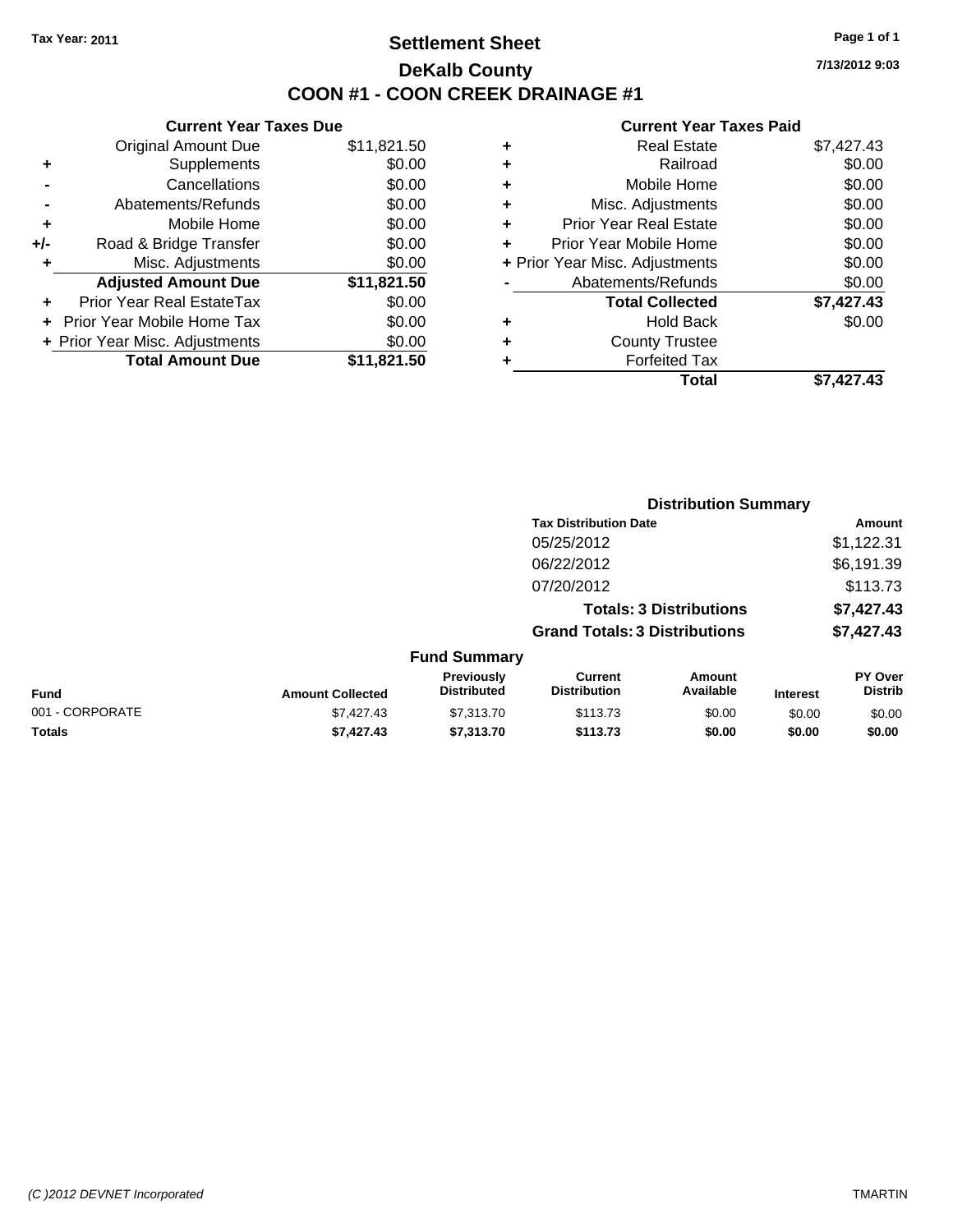**Current Year Taxes Due** Original Amount Due \$10,699.98

**Adjusted Amount Due \$10,699.98**

**Total Amount Due \$10,699.98**

**+** Supplements \$40.00 **-** Cancellations \$40.00 **-** Abatements/Refunds \$0.00 **+** Mobile Home \$0.00 **+/-** Road & Bridge Transfer \$0.00 **+** Misc. Adjustments \$0.00

**+** Prior Year Real EstateTax \$0.00 **+** Prior Year Mobile Home Tax \$0.00 **+ Prior Year Misc. Adjustments**  $$0.00$ 

### **Settlement Sheet Tax Year: 2011 Page 1 of 1 DeKalb County CO-PI #15 - CORTLAND PIERCE DRAINAGE**

**7/13/2012 9:03**

|                 |                         |                                  | <b>Distribution Summary</b>           |                                |                 |                                  |
|-----------------|-------------------------|----------------------------------|---------------------------------------|--------------------------------|-----------------|----------------------------------|
|                 |                         |                                  | <b>Tax Distribution Date</b>          |                                |                 | Amount                           |
|                 |                         |                                  | 05/25/2012                            |                                |                 | \$915.18                         |
|                 |                         |                                  | 06/22/2012                            |                                |                 | \$4,754.23                       |
|                 |                         |                                  | 07/20/2012                            |                                |                 | \$130.00                         |
|                 |                         |                                  |                                       | <b>Totals: 3 Distributions</b> |                 | \$5,799.41                       |
|                 |                         |                                  | <b>Grand Totals: 3 Distributions</b>  |                                |                 | \$5,799.41                       |
|                 |                         | <b>Fund Summary</b>              |                                       |                                |                 |                                  |
| Fund            | <b>Amount Collected</b> | Previously<br><b>Distributed</b> | <b>Current</b><br><b>Distribution</b> | Amount<br>Available            | <b>Interest</b> | <b>PY Over</b><br><b>Distrib</b> |
| 001 - CORPORATE | \$5,799.41              | \$5,669.41                       | \$130.00                              | \$0.00                         | \$0.00          | \$0.00                           |
| Totals          | \$5,799.41              | \$5,669.41                       | \$130.00                              | \$0.00                         | \$0.00          | \$0.00                           |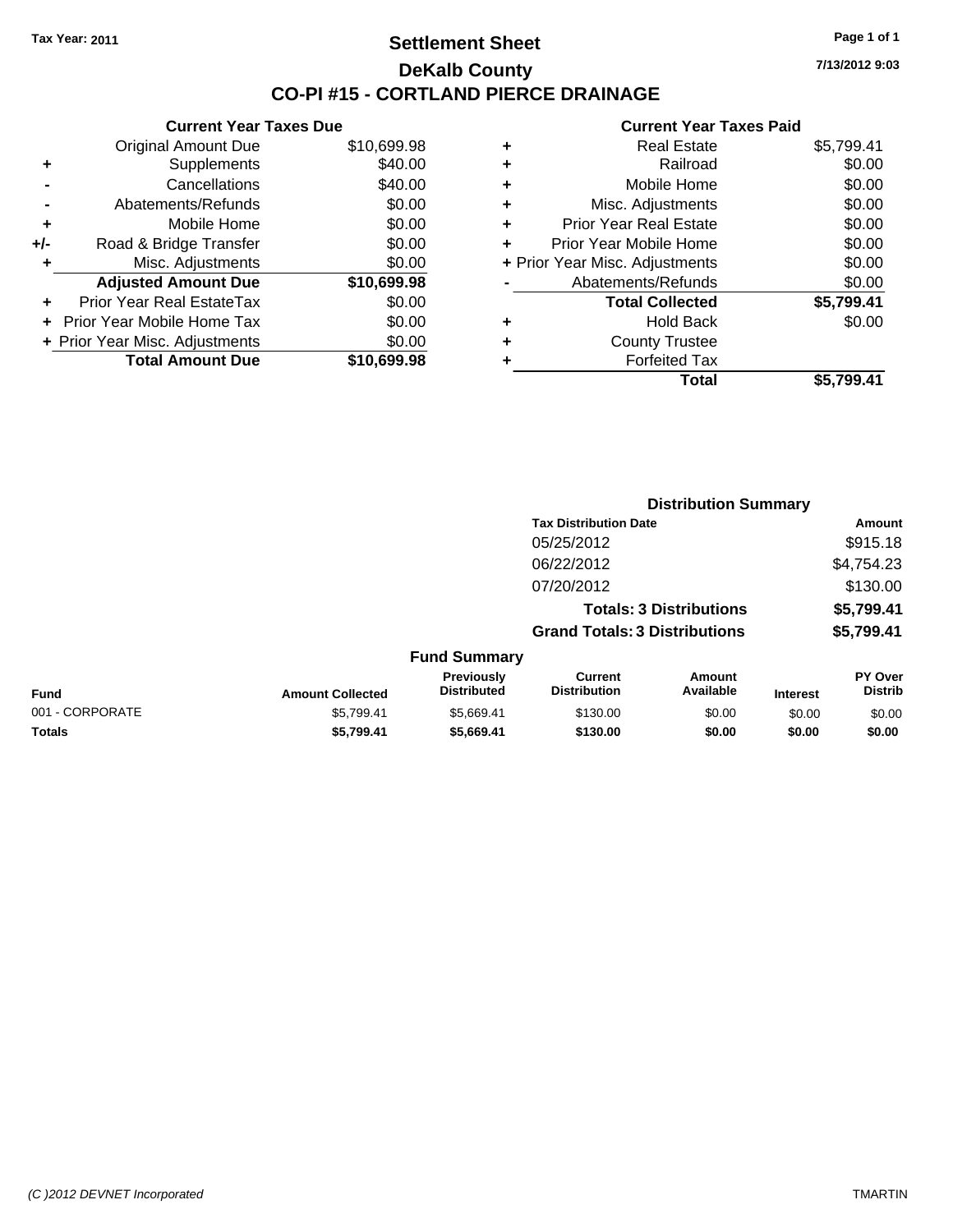## **Settlement Sheet Tax Year: 2011 Page 1 of 1 DeKalb County CO-SBA#5 - CORTLAND SBA #5**

**7/13/2012 9:03**

|     | <b>Current Year Taxes Due</b>  |        |
|-----|--------------------------------|--------|
|     | <b>Original Amount Due</b>     | \$0.00 |
| ٠   | Supplements                    | \$0.00 |
|     | Cancellations                  | \$0.00 |
|     | Abatements/Refunds             | \$0.00 |
| ٠   | Mobile Home                    | \$0.00 |
| +/- | Road & Bridge Transfer         | \$0.00 |
|     | Misc. Adjustments              | \$0.00 |
|     | <b>Adjusted Amount Due</b>     | \$0.00 |
|     | Prior Year Real EstateTax      | \$0.00 |
|     | Prior Year Mobile Home Tax     | \$0.00 |
|     | + Prior Year Misc. Adjustments | \$0.00 |
|     | <b>Total Amount Due</b>        | \$0.00 |
|     |                                |        |

|   | Real Estate                    | \$0.00 |
|---|--------------------------------|--------|
| ٠ | Railroad                       | \$0.00 |
| ٠ | Mobile Home                    | \$0.00 |
| ٠ | Misc. Adjustments              | \$0.00 |
| ٠ | Prior Year Real Estate         | \$0.00 |
| ٠ | Prior Year Mobile Home         | \$0.00 |
|   | + Prior Year Misc. Adjustments | \$0.00 |
|   | Abatements/Refunds             | \$0.00 |
|   | <b>Total Collected</b>         | \$0.00 |
| ٠ | <b>Hold Back</b>               | \$0.00 |
| ٠ | <b>County Trustee</b>          |        |
|   | <b>Forfeited Tax</b>           |        |
|   | Total                          |        |

| <b>Fund Summary</b>        |                         |                                         |                                |                     |                 |                                  |
|----------------------------|-------------------------|-----------------------------------------|--------------------------------|---------------------|-----------------|----------------------------------|
| <b>Fund</b>                | <b>Amount Collected</b> | <b>Previously</b><br><b>Distributed</b> | Current<br><b>Distribution</b> | Amount<br>Available | <b>Interest</b> | <b>PY Over</b><br><b>Distrib</b> |
| 023 - SPECIAL SERVICE AREA | \$0.00                  | \$0.00                                  | \$0.00                         | \$0.00              | \$0.00          | \$0.00                           |
| <b>Totals</b>              | \$0.00                  | \$0.00                                  | \$0.00                         | \$0.00              | \$0.00          | \$0.00                           |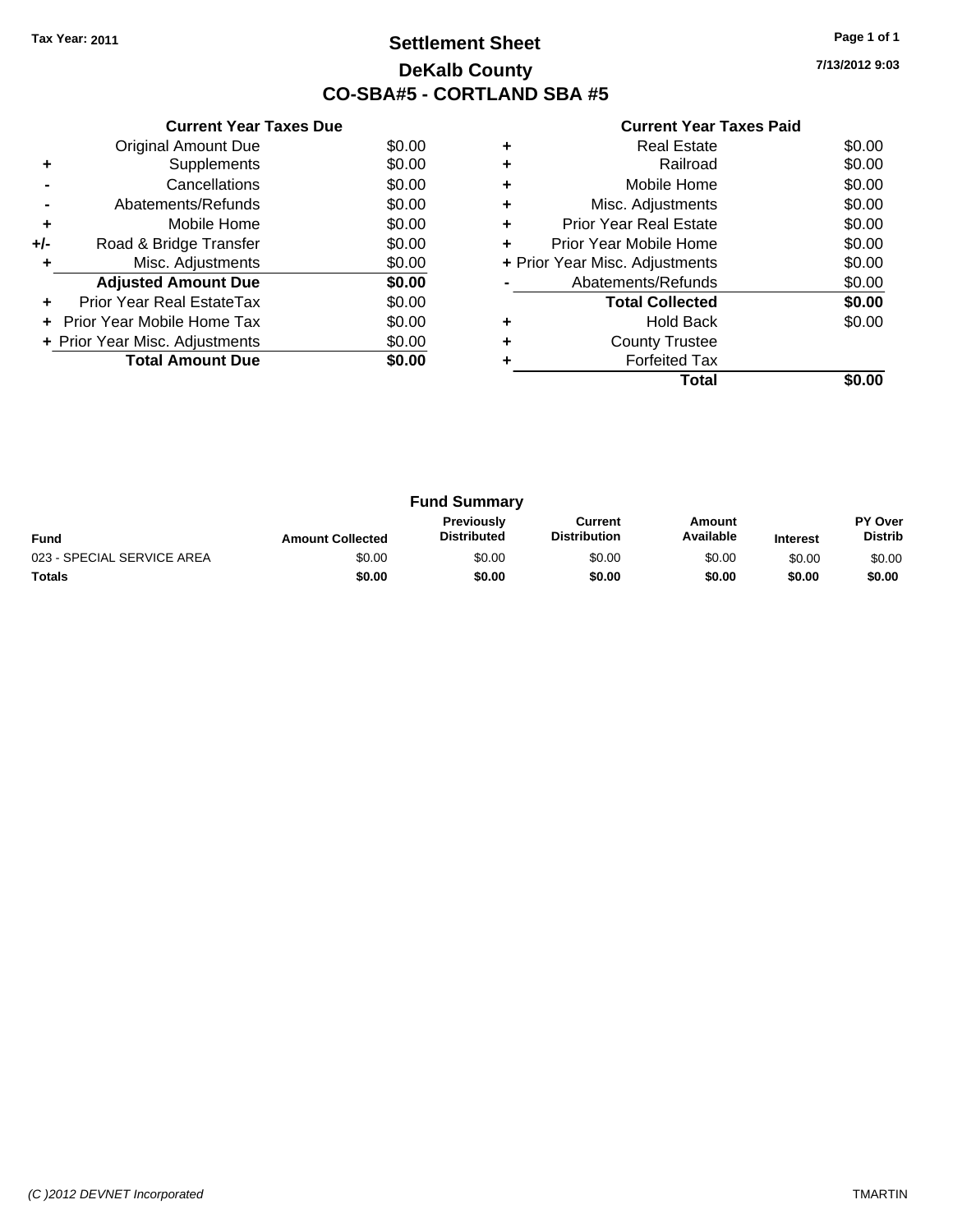## **Settlement Sheet Tax Year: 2011 Page 1 of 1 DeKalb County CO-SBA#6 - CORTLAND SBA #6**

**7/13/2012 9:03**

|     | <b>Current Year Taxes Due</b>  |        |
|-----|--------------------------------|--------|
|     | <b>Original Amount Due</b>     | \$0.00 |
| ٠   | Supplements                    | \$0.00 |
|     | Cancellations                  | \$0.00 |
|     | Abatements/Refunds             | \$0.00 |
| ٠   | Mobile Home                    | \$0.00 |
| +/- | Road & Bridge Transfer         | \$0.00 |
|     | Misc. Adjustments              | \$0.00 |
|     | <b>Adjusted Amount Due</b>     | \$0.00 |
|     | Prior Year Real EstateTax      | \$0.00 |
|     | Prior Year Mobile Home Tax     | \$0.00 |
|     | + Prior Year Misc. Adjustments | \$0.00 |
|     | <b>Total Amount Due</b>        | \$0.00 |
|     |                                |        |

|   | Real Estate                    | \$0.00 |
|---|--------------------------------|--------|
|   | Railroad                       | \$0.00 |
| ٠ | Mobile Home                    | \$0.00 |
| ٠ | Misc. Adjustments              | \$0.00 |
| ٠ | Prior Year Real Estate         | \$0.00 |
|   | Prior Year Mobile Home         | \$0.00 |
|   | + Prior Year Misc. Adjustments | \$0.00 |
|   | Abatements/Refunds             | \$0.00 |
|   | <b>Total Collected</b>         | \$0.00 |
| ٠ | <b>Hold Back</b>               | \$0.00 |
|   | <b>County Trustee</b>          |        |
|   | <b>Forfeited Tax</b>           |        |
|   | Total                          |        |

| <b>Fund Summary</b>        |                         |                                         |                                |                     |                 |                                  |
|----------------------------|-------------------------|-----------------------------------------|--------------------------------|---------------------|-----------------|----------------------------------|
| <b>Fund</b>                | <b>Amount Collected</b> | <b>Previously</b><br><b>Distributed</b> | Current<br><b>Distribution</b> | Amount<br>Available | <b>Interest</b> | <b>PY Over</b><br><b>Distrib</b> |
| 023 - SPECIAL SERVICE AREA | \$0.00                  | \$0.00                                  | \$0.00                         | \$0.00              | \$0.00          | \$0.00                           |
| <b>Totals</b>              | \$0.00                  | \$0.00                                  | \$0.00                         | \$0.00              | \$0.00          | \$0.00                           |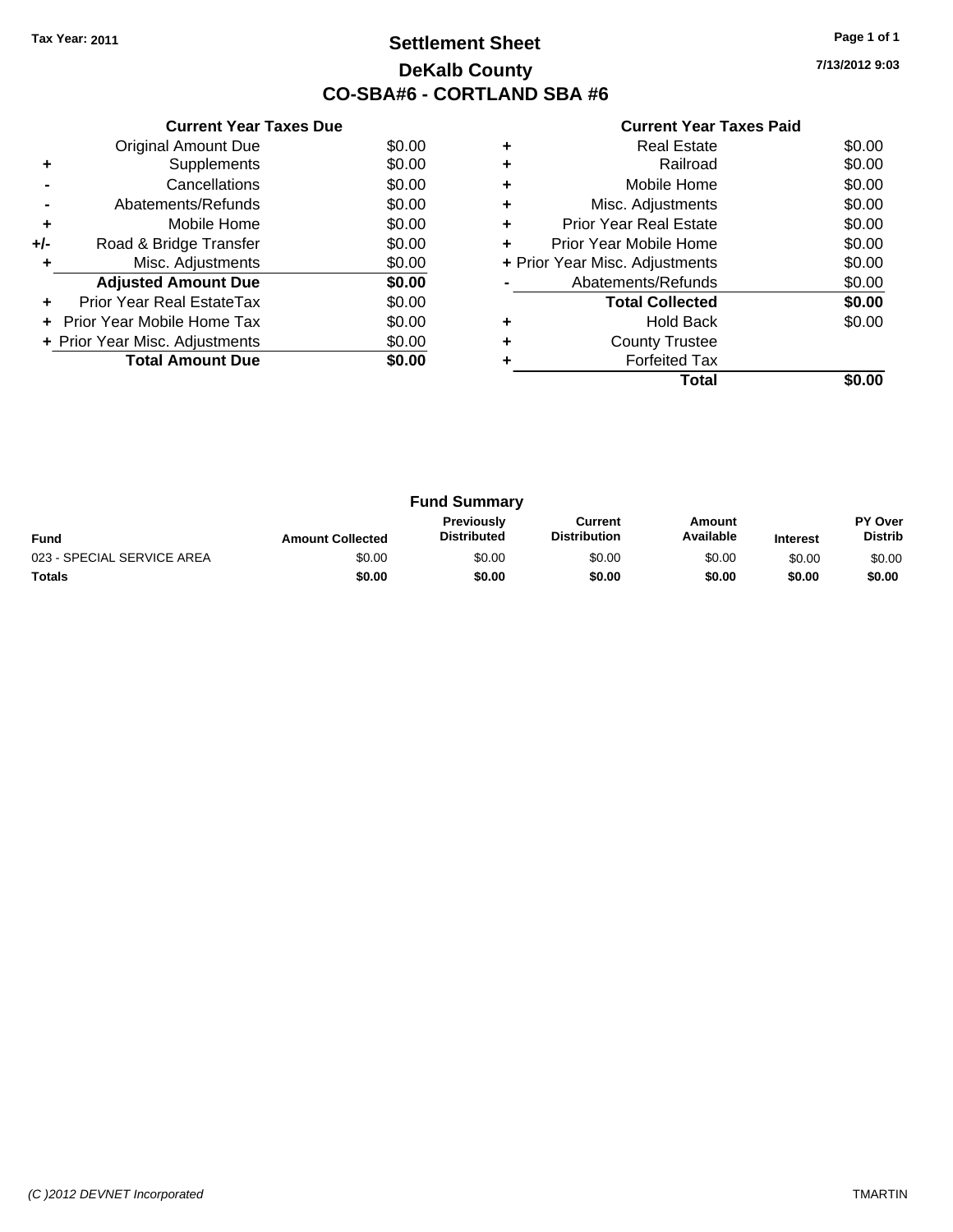**Current Year Taxes Due**

## **Settlement Sheet Tax Year: 2011 Page 1 of 1 DeKalb County CO-SBA#9 - CORTLAND SBA #9**

**7/13/2012 9:03**

#### **Current Year Taxes Paid**

**Distribution Summary**

|                      |                                |              |   | Total                          | \$88,067.00 |
|----------------------|--------------------------------|--------------|---|--------------------------------|-------------|
|                      | <b>Total Amount Due</b>        | \$368,120.06 |   | <b>Forfeited Tax</b>           |             |
|                      | + Prior Year Misc. Adjustments | \$0.00       | ٠ | <b>County Trustee</b>          |             |
|                      | + Prior Year Mobile Home Tax   | \$0.00       | ٠ | <b>Hold Back</b>               | \$0.00      |
| $\ddot{\phantom{1}}$ | Prior Year Real EstateTax      | \$0.00       |   | <b>Total Collected</b>         | \$88,067.00 |
|                      | <b>Adjusted Amount Due</b>     | \$368,120.06 |   | Abatements/Refunds             | \$0.00      |
| ٠                    | Misc. Adjustments              | \$0.00       |   | + Prior Year Misc. Adjustments | \$0.00      |
| I-                   | Road & Bridge Transfer         | \$0.00       |   | Prior Year Mobile Home         | \$0.00      |
| ÷                    | Mobile Home                    | \$0.00       | ÷ | <b>Prior Year Real Estate</b>  | \$0.00      |
|                      | Abatements/Refunds             | \$0.00       |   | Misc. Adjustments              | \$0.00      |
| $\blacksquare$       | Cancellations                  | \$0.00       |   | Mobile Home                    | \$0.00      |
| $\ddot{\phantom{1}}$ | Supplements                    | \$0.00       | ٠ | Railroad                       | \$0.00      |
|                      | <b>Original Amount Due</b>     | \$368,120.06 | ٠ | <b>Real Estate</b>             | \$88,067.00 |
|                      |                                |              |   |                                |             |

|                            |                         |                                         | <b>Tax Distribution Date</b>          |                                |                 | Amount                           |  |
|----------------------------|-------------------------|-----------------------------------------|---------------------------------------|--------------------------------|-----------------|----------------------------------|--|
|                            |                         |                                         | 05/25/2012                            |                                |                 | \$23,778.09                      |  |
|                            |                         |                                         | 06/22/2012                            |                                |                 | \$64,288.91                      |  |
|                            |                         |                                         |                                       | <b>Totals: 2 Distributions</b> |                 | \$88,067.00                      |  |
|                            |                         |                                         | <b>Grand Totals: 2 Distributions</b>  |                                |                 | \$88,067.00                      |  |
|                            |                         | <b>Fund Summary</b>                     |                                       |                                |                 |                                  |  |
| Fund                       | <b>Amount Collected</b> | <b>Previously</b><br><b>Distributed</b> | <b>Current</b><br><b>Distribution</b> | <b>Amount</b><br>Available     | <b>Interest</b> | <b>PY Over</b><br><b>Distrib</b> |  |
| 023 - SPECIAL SERVICE AREA | \$88,067.00             | \$88,067.00                             | \$0.00                                | \$0.00                         | \$0.00          | \$0.00                           |  |
| Totals                     | \$88,067,00             | \$88,067.00                             | \$0.00                                | \$0.00                         | \$0.00          | \$0.00                           |  |
|                            |                         |                                         |                                       |                                |                 |                                  |  |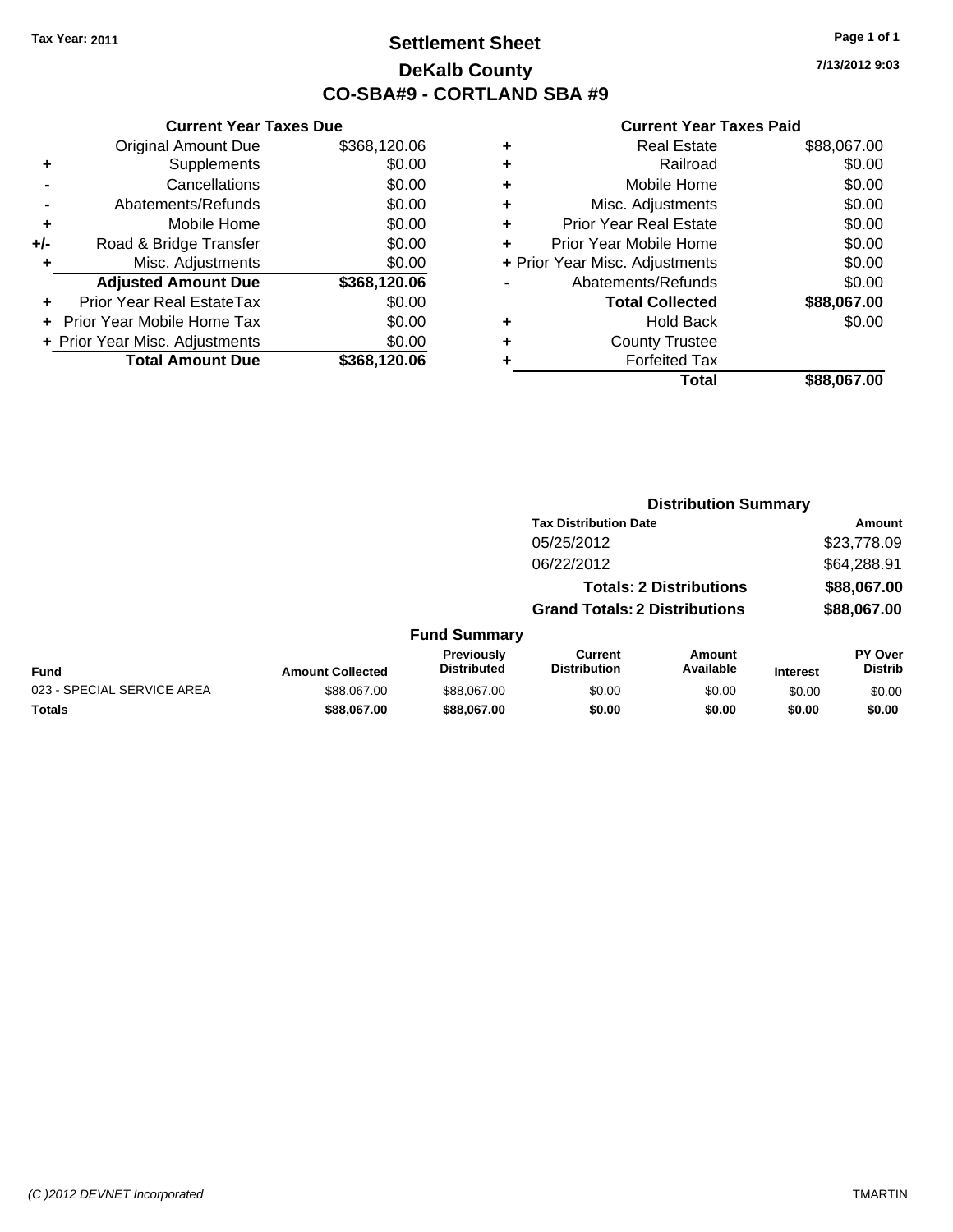## **Settlement Sheet Tax Year: 2011 Page 1 of 1 DeKalb County CO-SSA#1 - CORTLAND SBA #1**

**7/13/2012 9:03**

|     | <b>Current Year Taxes Due</b>  |              |      |  |  |  |
|-----|--------------------------------|--------------|------|--|--|--|
|     | <b>Original Amount Due</b>     | \$385,000.20 |      |  |  |  |
|     | Supplements                    | \$0.00       |      |  |  |  |
|     | Cancellations                  | \$0.00       |      |  |  |  |
|     | Abatements/Refunds             | \$0.00       | ٠    |  |  |  |
|     | Mobile Home                    | \$0.00       |      |  |  |  |
| +/- | Road & Bridge Transfer         | \$0.00       |      |  |  |  |
|     | Misc. Adjustments              | \$0.00       | + Pi |  |  |  |
|     | <b>Adjusted Amount Due</b>     | \$385,000.20 |      |  |  |  |
|     | Prior Year Real EstateTax      | \$0.00       |      |  |  |  |
|     | Prior Year Mobile Home Tax     | \$0.00       |      |  |  |  |
|     | + Prior Year Misc. Adjustments | \$0.00       |      |  |  |  |
|     | <b>Total Amount Due</b>        | \$385,000.20 |      |  |  |  |
|     |                                |              |      |  |  |  |

| ٠ | <b>Real Estate</b>             | \$193,322.75 |
|---|--------------------------------|--------------|
| ٠ | Railroad                       | \$0.00       |
| ٠ | Mobile Home                    | \$0.00       |
| ٠ | Misc. Adjustments              | \$0.00       |
| ٠ | <b>Prior Year Real Estate</b>  | \$0.00       |
| ٠ | Prior Year Mobile Home         | \$0.00       |
|   | + Prior Year Misc. Adjustments | \$0.00       |
|   | Abatements/Refunds             | \$0.00       |
|   | <b>Total Collected</b>         | \$193,322.75 |
| ٠ | <b>Hold Back</b>               | \$0.00       |
| ٠ | <b>County Trustee</b>          |              |
| ٠ | <b>Forfeited Tax</b>           |              |
|   | Total                          | \$193,322.75 |
|   |                                |              |

|                            |                         |                                  | <b>Distribution Summary</b>           |                                |                 |                           |
|----------------------------|-------------------------|----------------------------------|---------------------------------------|--------------------------------|-----------------|---------------------------|
|                            |                         |                                  | <b>Tax Distribution Date</b>          |                                |                 | Amount                    |
|                            |                         |                                  | 05/25/2012                            |                                |                 | \$37,841.90               |
|                            |                         |                                  | 06/22/2012                            |                                |                 | \$154,658.20              |
|                            |                         |                                  | 07/20/2012                            |                                |                 | \$822.65                  |
|                            |                         |                                  |                                       | <b>Totals: 3 Distributions</b> |                 | \$193,322.75              |
|                            |                         |                                  | <b>Grand Totals: 3 Distributions</b>  |                                |                 | \$193,322.75              |
|                            |                         | <b>Fund Summary</b>              |                                       |                                |                 |                           |
| Fund                       | <b>Amount Collected</b> | Previously<br><b>Distributed</b> | <b>Current</b><br><b>Distribution</b> | <b>Amount</b><br>Available     | <b>Interest</b> | PY Over<br><b>Distrib</b> |
| 023 - SPECIAL SERVICE AREA | \$193,322.75            | \$192,500.10                     | \$822.65                              | \$0.00                         | \$0.00          | \$0.00                    |
| Totals                     | \$193,322,75            | \$192,500.10                     | \$822.65                              | \$0.00                         | \$0.00          | \$0.00                    |
|                            |                         |                                  |                                       |                                |                 |                           |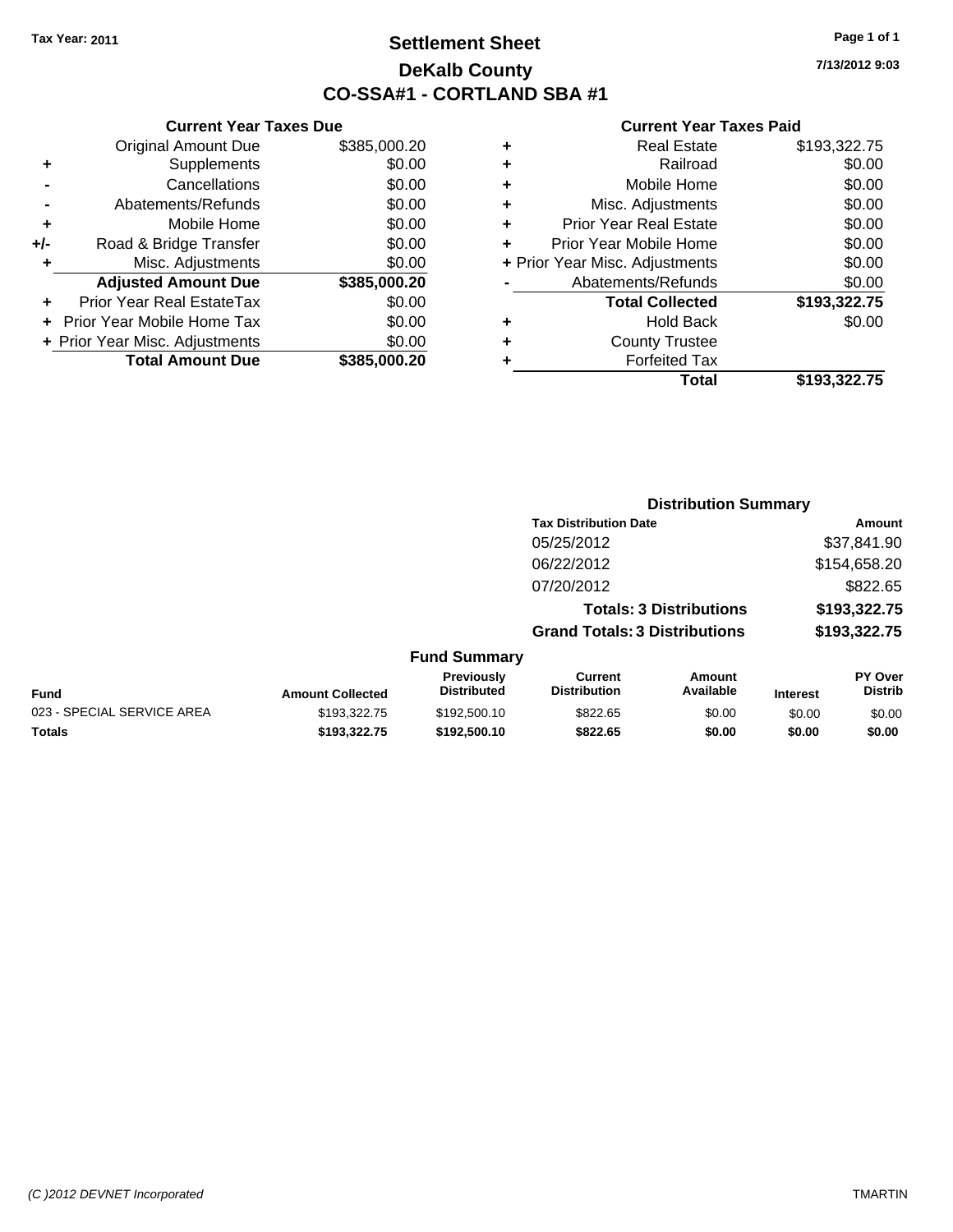## **Settlement Sheet Tax Year: 2011 Page 1 of 1 DeKalb County CO-SSA#4 - CORTLAND SBA #4**

**7/13/2012 9:03**

|     | <b>Current Year Taxes Due</b>  |              |  |  |  |
|-----|--------------------------------|--------------|--|--|--|
|     | <b>Original Amount Due</b>     | \$902,323.24 |  |  |  |
| ٠   | Supplements                    | \$0.00       |  |  |  |
|     | Cancellations                  | \$0.00       |  |  |  |
|     | Abatements/Refunds             | \$0.00       |  |  |  |
| ٠   | Mobile Home                    | \$0.00       |  |  |  |
| +/- | Road & Bridge Transfer         | \$0.00       |  |  |  |
| ٠   | Misc. Adjustments              | \$0.00       |  |  |  |
|     | <b>Adjusted Amount Due</b>     | \$902,323.24 |  |  |  |
| ٠   | Prior Year Real EstateTax      | \$0.00       |  |  |  |
|     | Prior Year Mobile Home Tax     | \$0.00       |  |  |  |
|     | + Prior Year Misc. Adjustments | \$0.00       |  |  |  |
|     | <b>Total Amount Due</b>        | \$902.323.24 |  |  |  |
|     |                                |              |  |  |  |

| ٠ | <b>Real Estate</b>             | \$0.00 |
|---|--------------------------------|--------|
|   | Railroad                       | \$0.00 |
| ٠ | Mobile Home                    | \$0.00 |
| ٠ | Misc. Adjustments              | \$0.00 |
| ÷ | <b>Prior Year Real Estate</b>  | \$0.00 |
| ÷ | Prior Year Mobile Home         | \$0.00 |
|   | + Prior Year Misc. Adjustments | \$0.00 |
|   | Abatements/Refunds             | \$0.00 |
|   | <b>Total Collected</b>         | \$0.00 |
|   | <b>Hold Back</b>               | \$0.00 |
|   | <b>County Trustee</b>          |        |
|   | <b>Forfeited Tax</b>           |        |
|   | Total                          |        |

| <b>Fund Summary</b>        |                         |                                         |                                |                     |                 |                                  |
|----------------------------|-------------------------|-----------------------------------------|--------------------------------|---------------------|-----------------|----------------------------------|
| <b>Fund</b>                | <b>Amount Collected</b> | <b>Previously</b><br><b>Distributed</b> | Current<br><b>Distribution</b> | Amount<br>Available | <b>Interest</b> | <b>PY Over</b><br><b>Distrib</b> |
| 023 - SPECIAL SERVICE AREA | \$0.00                  | \$0.00                                  | \$0.00                         | \$0.00              | \$0.00          | \$0.00                           |
| <b>Totals</b>              | \$0.00                  | \$0.00                                  | \$0.00                         | \$0.00              | \$0.00          | \$0.00                           |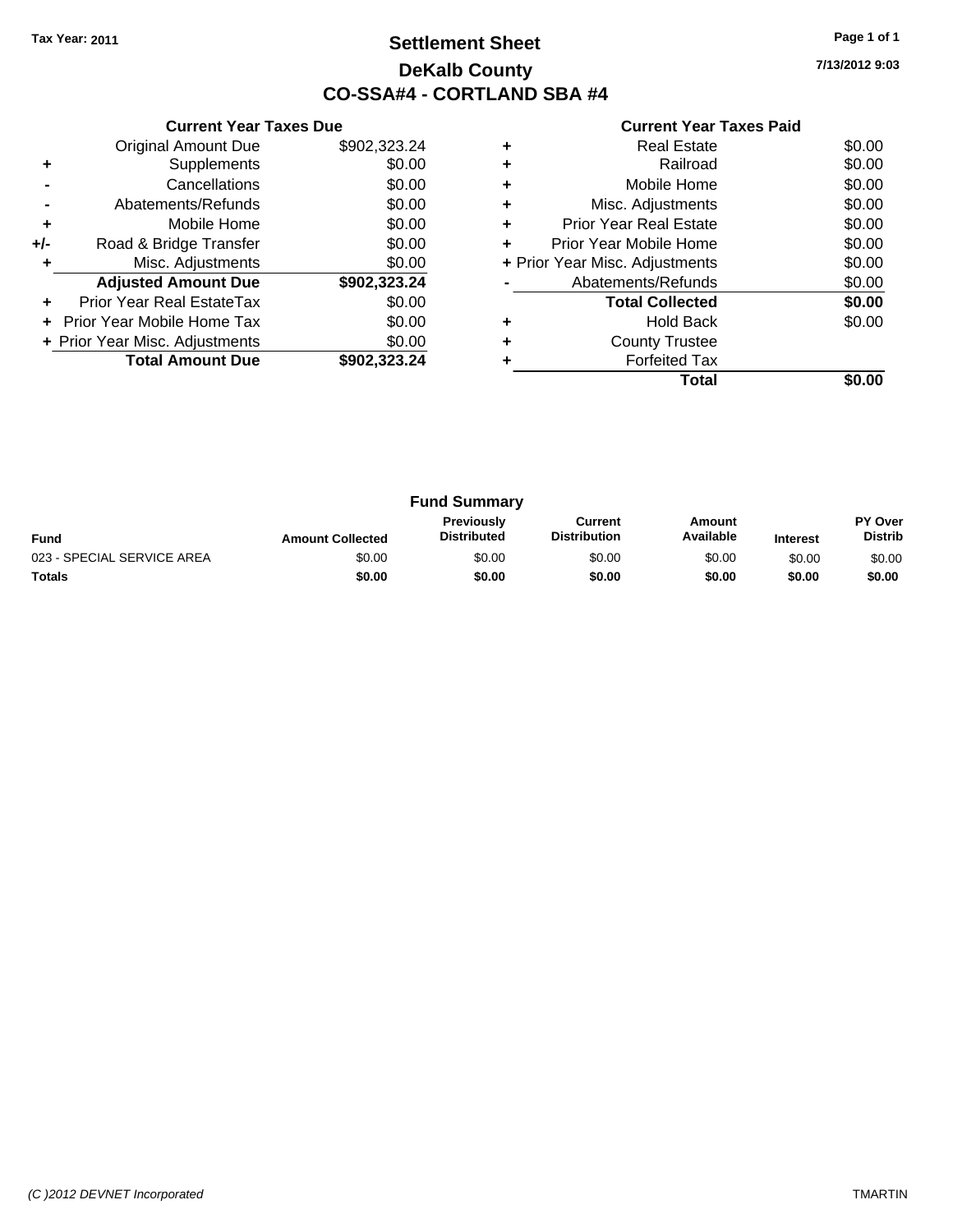## **Settlement Sheet Tax Year: 2011 Page 1 of 1 DeKalb County CO-SSA#7 - CORTLAND SBA #7**

**7/13/2012 9:03**

|     | <b>Current Year Taxes Due</b>  |              |  |  |  |
|-----|--------------------------------|--------------|--|--|--|
|     | <b>Original Amount Due</b>     | \$373,618.00 |  |  |  |
| ÷   | Supplements                    | \$0.00       |  |  |  |
|     | Cancellations                  | \$0.00       |  |  |  |
|     | Abatements/Refunds             | \$0.00       |  |  |  |
| ٠   | Mobile Home                    | \$0.00       |  |  |  |
| +/- | Road & Bridge Transfer         | \$0.00       |  |  |  |
| ٠   | Misc. Adjustments              | \$0.00       |  |  |  |
|     | <b>Adjusted Amount Due</b>     | \$373,618.00 |  |  |  |
| ÷   | Prior Year Real EstateTax      | \$0.00       |  |  |  |
|     | Prior Year Mobile Home Tax     | \$0.00       |  |  |  |
|     | + Prior Year Misc. Adjustments | \$0.00       |  |  |  |
|     | <b>Total Amount Due</b>        | \$373,618.00 |  |  |  |
|     |                                |              |  |  |  |

|   | <b>Real Estate</b>             | \$0.00 |
|---|--------------------------------|--------|
|   | Railroad                       | \$0.00 |
|   | Mobile Home                    | \$0.00 |
| ٠ | Misc. Adjustments              | \$0.00 |
| ٠ | <b>Prior Year Real Estate</b>  | \$0.00 |
| ٠ | Prior Year Mobile Home         | \$0.00 |
|   | + Prior Year Misc. Adjustments | \$0.00 |
|   | Abatements/Refunds             | \$0.00 |
|   | <b>Total Collected</b>         | \$0.00 |
| ٠ | <b>Hold Back</b>               | \$0.00 |
|   | <b>County Trustee</b>          |        |
|   | <b>Forfeited Tax</b>           |        |
|   | Total                          |        |

| <b>Fund Summary</b>        |                         |                                         |                                |                     |                 |                                  |
|----------------------------|-------------------------|-----------------------------------------|--------------------------------|---------------------|-----------------|----------------------------------|
| <b>Fund</b>                | <b>Amount Collected</b> | <b>Previously</b><br><b>Distributed</b> | Current<br><b>Distribution</b> | Amount<br>Available | <b>Interest</b> | <b>PY Over</b><br><b>Distrib</b> |
| 023 - SPECIAL SERVICE AREA | \$0.00                  | \$0.00                                  | \$0.00                         | \$0.00              | \$0.00          | \$0.00                           |
| <b>Totals</b>              | \$0.00                  | \$0.00                                  | \$0.00                         | \$0.00              | \$0.00          | \$0.00                           |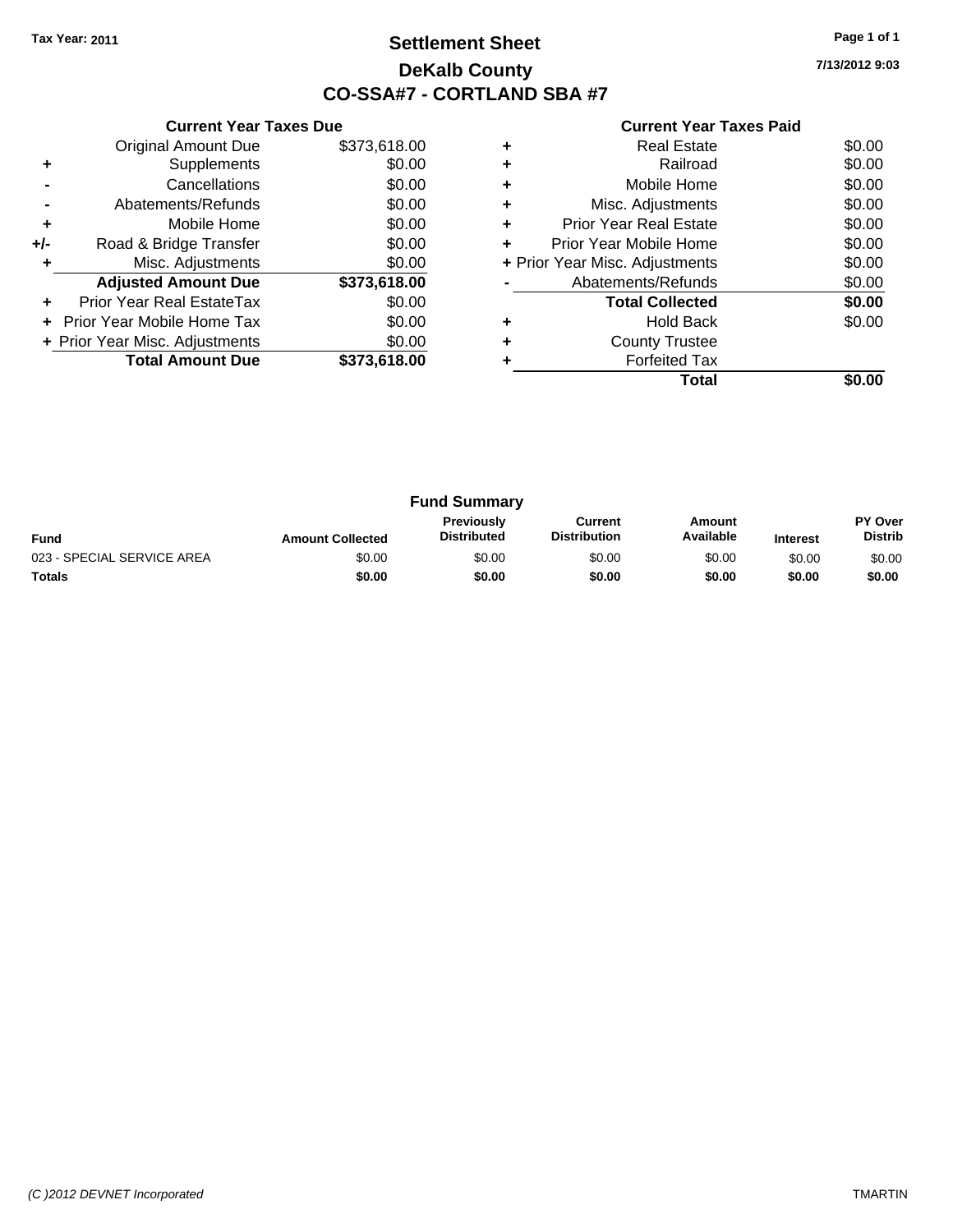## **Settlement Sheet Tax Year: 2011 Page 1 of 1 DeKalb County CO-SSA#8 - CORTLAND SBA #8**

**7/13/2012 9:03**

|     | <b>Current Year Taxes Due</b>  |              |
|-----|--------------------------------|--------------|
|     | <b>Original Amount Due</b>     | \$289,025.30 |
| ٠   | Supplements                    | \$0.00       |
|     | Cancellations                  | \$0.00       |
|     | Abatements/Refunds             | \$0.00       |
| ٠   | Mobile Home                    | \$0.00       |
| +/- | Road & Bridge Transfer         | \$0.00       |
| ٠   | Misc. Adjustments              | \$0.00       |
|     | <b>Adjusted Amount Due</b>     | \$289,025.30 |
| ٠   | Prior Year Real EstateTax      | \$0.00       |
|     | Prior Year Mobile Home Tax     | \$0.00       |
|     | + Prior Year Misc. Adjustments | \$0.00       |
|     | <b>Total Amount Due</b>        | \$289.025.30 |
|     |                                |              |

|   | Total                          |        |
|---|--------------------------------|--------|
|   | <b>Forfeited Tax</b>           |        |
| ÷ | <b>County Trustee</b>          |        |
|   | <b>Hold Back</b>               | \$0.00 |
|   | <b>Total Collected</b>         | \$0.00 |
|   | Abatements/Refunds             | \$0.00 |
|   | + Prior Year Misc. Adjustments | \$0.00 |
| ÷ | Prior Year Mobile Home         | \$0.00 |
| ÷ | <b>Prior Year Real Estate</b>  | \$0.00 |
| ٠ | Misc. Adjustments              | \$0.00 |
| ٠ | Mobile Home                    | \$0.00 |
| ÷ | Railroad                       | \$0.00 |
| ٠ | Real Estate                    | \$0.00 |
|   |                                |        |

| <b>Fund Summary</b>        |                         |                                         |                                |                     |                 |                           |
|----------------------------|-------------------------|-----------------------------------------|--------------------------------|---------------------|-----------------|---------------------------|
| <b>Fund</b>                | <b>Amount Collected</b> | <b>Previously</b><br><b>Distributed</b> | Current<br><b>Distribution</b> | Amount<br>Available | <b>Interest</b> | PY Over<br><b>Distrib</b> |
| 023 - SPECIAL SERVICE AREA | \$0.00                  | \$0.00                                  | \$0.00                         | \$0.00              | \$0.00          | \$0.00                    |
| <b>Totals</b>              | \$0.00                  | \$0.00                                  | \$0.00                         | \$0.00              | \$0.00          | \$0.00                    |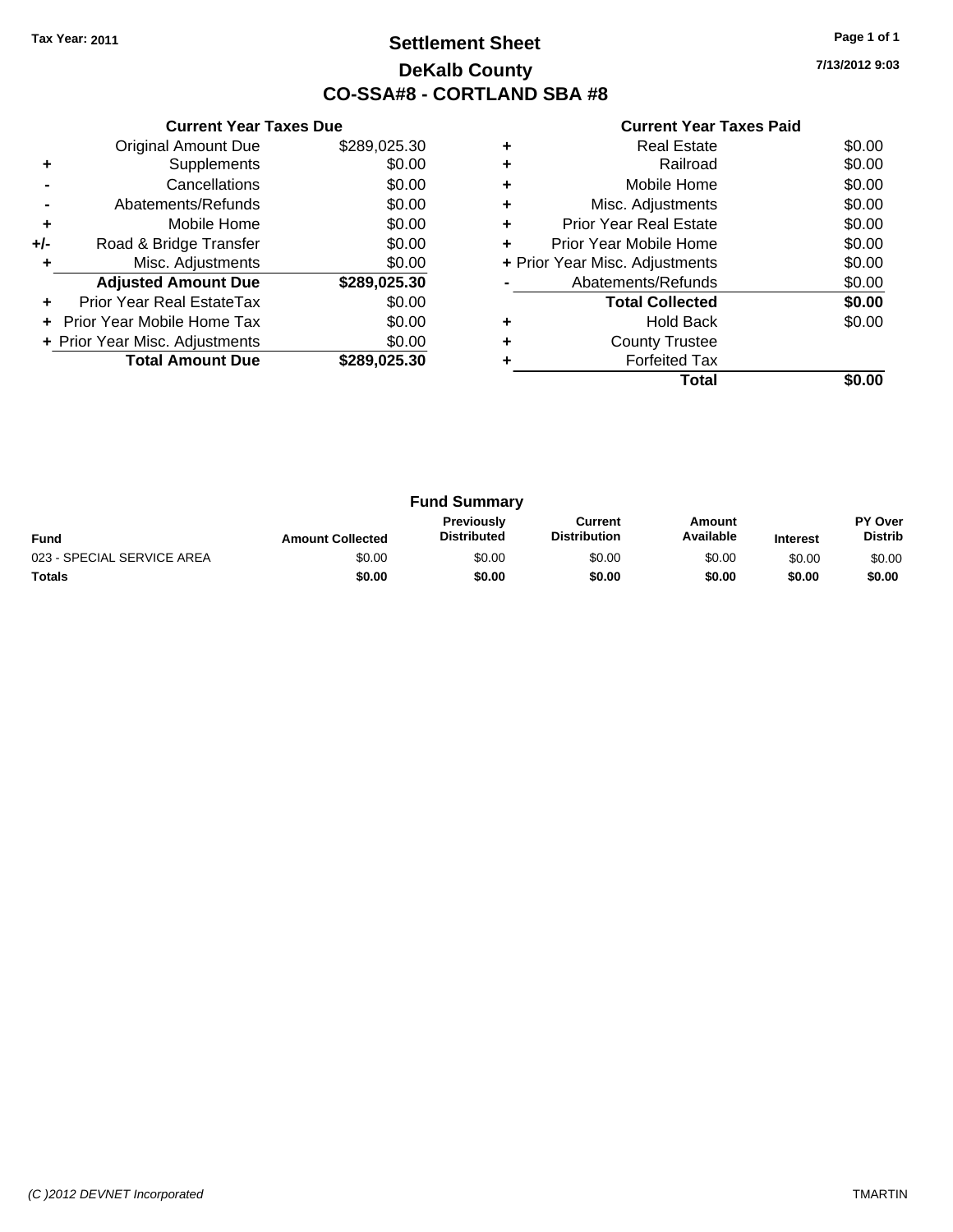## **Settlement Sheet Tax Year: 2011 Page 1 of 1 DeKalb County DK-SSA#10 - DEKALB SSA #10**

**7/13/2012 9:03**

|     | <b>Current Year Taxes Due</b>  |        |
|-----|--------------------------------|--------|
|     | <b>Original Amount Due</b>     | \$0.00 |
| ٠   | Supplements                    | \$0.00 |
|     | Cancellations                  | \$0.00 |
|     | Abatements/Refunds             | \$0.00 |
| ٠   | Mobile Home                    | \$0.00 |
| +/- | Road & Bridge Transfer         | \$0.00 |
|     | Misc. Adjustments              | \$0.00 |
|     | <b>Adjusted Amount Due</b>     | \$0.00 |
|     | Prior Year Real EstateTax      | \$0.00 |
|     | Prior Year Mobile Home Tax     | \$0.00 |
|     | + Prior Year Misc. Adjustments | \$0.00 |
|     | <b>Total Amount Due</b>        | \$0.00 |
|     |                                |        |

|   | Total                          |        |
|---|--------------------------------|--------|
|   | <b>Forfeited Tax</b>           |        |
|   | <b>County Trustee</b>          |        |
|   | <b>Hold Back</b>               | \$0.00 |
|   | <b>Total Collected</b>         | \$0.00 |
|   | Abatements/Refunds             | \$0.00 |
|   | + Prior Year Misc. Adjustments | \$0.00 |
| ٠ | Prior Year Mobile Home         | \$0.00 |
| ٠ | <b>Prior Year Real Estate</b>  | \$0.00 |
| ٠ | Misc. Adjustments              | \$0.00 |
| ٠ | Mobile Home                    | \$0.00 |
| ٠ | Railroad                       | \$0.00 |
|   | Real Estate                    | \$0.00 |
|   |                                |        |

| <b>Fund Summary</b>        |                         |                                         |                                |                     |                 |                                  |
|----------------------------|-------------------------|-----------------------------------------|--------------------------------|---------------------|-----------------|----------------------------------|
| <b>Fund</b>                | <b>Amount Collected</b> | <b>Previously</b><br><b>Distributed</b> | Current<br><b>Distribution</b> | Amount<br>Available | <b>Interest</b> | <b>PY Over</b><br><b>Distrib</b> |
| 023 - SPECIAL SERVICE AREA | \$0.00                  | \$0.00                                  | \$0.00                         | \$0.00              | \$0.00          | \$0.00                           |
| Totals                     | \$0.00                  | \$0.00                                  | \$0.00                         | \$0.00              | \$0.00          | \$0.00                           |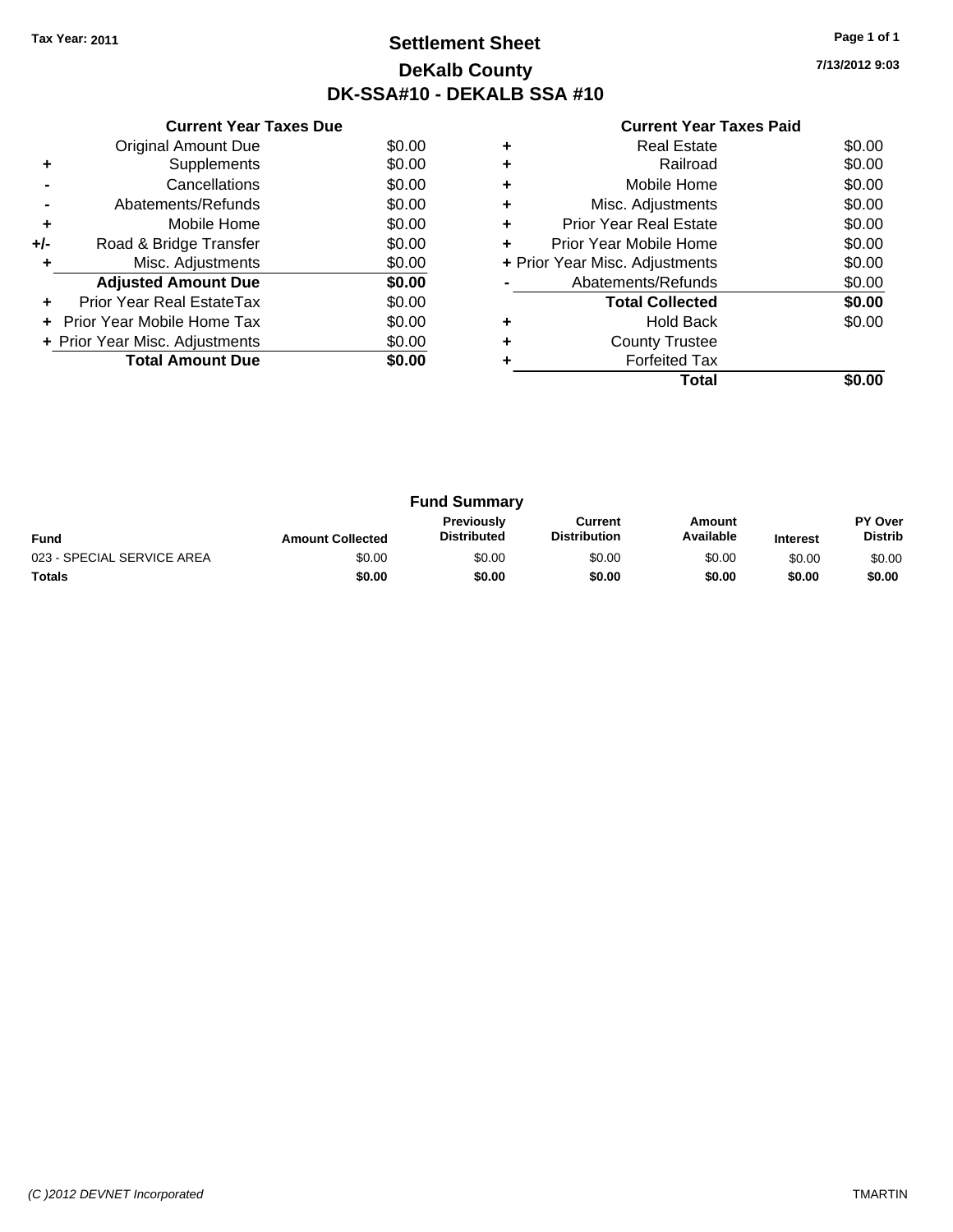## **Settlement Sheet Tax Year: 2011 Page 1 of 1 DeKalb County DK-SSA#11 - DEKALB SSA #11**

**7/13/2012 9:03**

|     | <b>Current Year Taxes Due</b>  |        |
|-----|--------------------------------|--------|
|     | <b>Original Amount Due</b>     | \$0.00 |
| ٠   | Supplements                    | \$0.00 |
|     | Cancellations                  | \$0.00 |
|     | Abatements/Refunds             | \$0.00 |
| ٠   | Mobile Home                    | \$0.00 |
| +/- | Road & Bridge Transfer         | \$0.00 |
| ٠   | Misc. Adjustments              | \$0.00 |
|     | <b>Adjusted Amount Due</b>     | \$0.00 |
| ٠   | Prior Year Real EstateTax      | \$0.00 |
|     | Prior Year Mobile Home Tax     | \$0.00 |
|     | + Prior Year Misc. Adjustments | \$0.00 |
|     | <b>Total Amount Due</b>        | \$0.00 |
|     |                                |        |

|   | <b>Real Estate</b>             | \$0.00 |
|---|--------------------------------|--------|
|   | Railroad                       | \$0.00 |
|   | Mobile Home                    | \$0.00 |
|   | Misc. Adjustments              | \$0.00 |
| ٠ | <b>Prior Year Real Estate</b>  | \$0.00 |
| ÷ | Prior Year Mobile Home         | \$0.00 |
|   | + Prior Year Misc. Adjustments | \$0.00 |
|   | Abatements/Refunds             | \$0.00 |
|   | <b>Total Collected</b>         | \$0.00 |
|   | <b>Hold Back</b>               | \$0.00 |
|   | <b>County Trustee</b>          |        |
|   | <b>Forfeited Tax</b>           |        |
|   | Total                          |        |

| <b>Fund Summary</b>        |                         |                                  |                                |                     |                 |                                  |
|----------------------------|-------------------------|----------------------------------|--------------------------------|---------------------|-----------------|----------------------------------|
| <b>Fund</b>                | <b>Amount Collected</b> | Previously<br><b>Distributed</b> | Current<br><b>Distribution</b> | Amount<br>Available | <b>Interest</b> | <b>PY Over</b><br><b>Distrib</b> |
| 023 - SPECIAL SERVICE AREA | \$0.00                  | \$0.00                           | \$0.00                         | \$0.00              | \$0.00          | \$0.00                           |
| <b>Totals</b>              | \$0.00                  | \$0.00                           | \$0.00                         | \$0.00              | \$0.00          | \$0.00                           |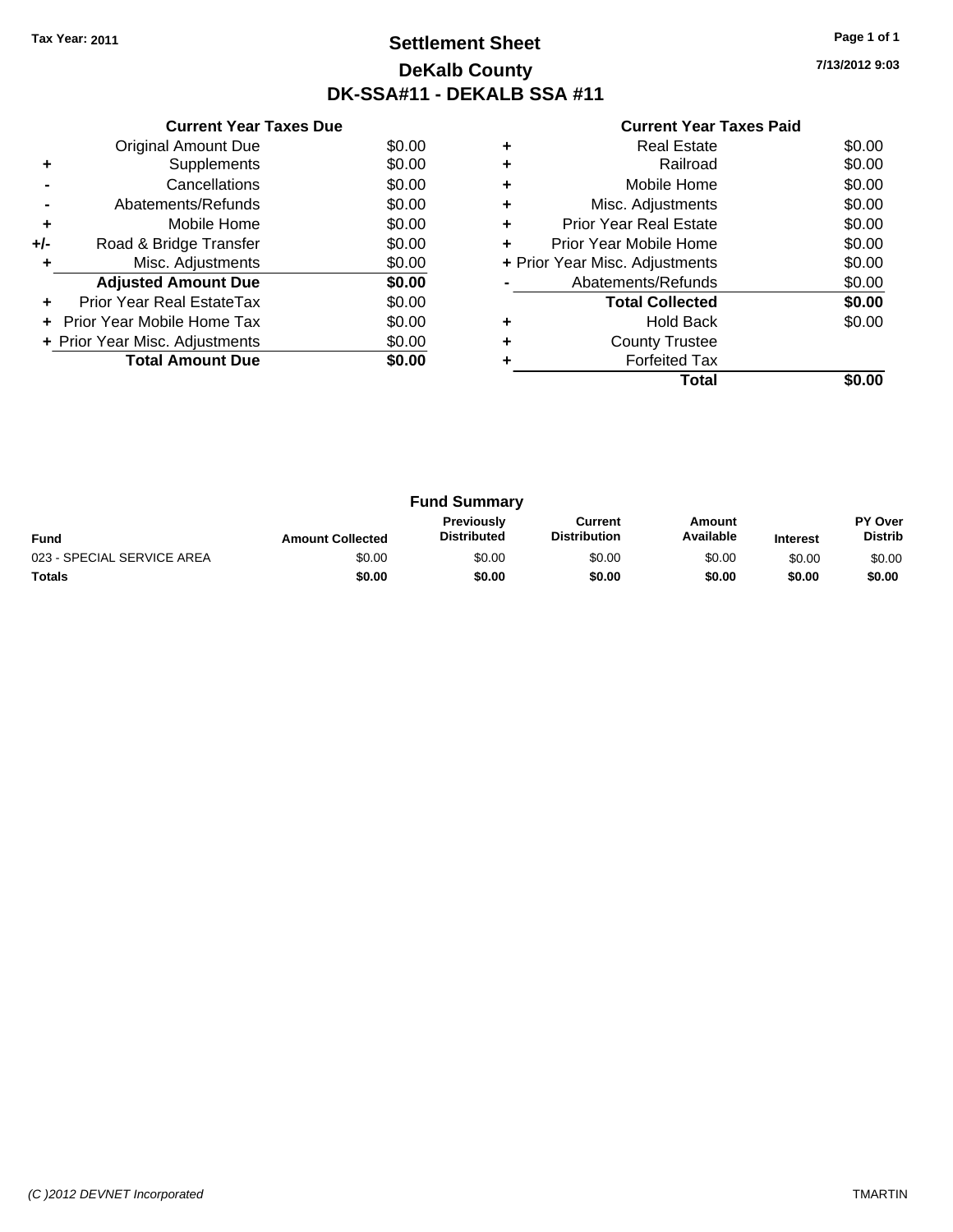## **Settlement Sheet Tax Year: 2011 Page 1 of 1 DeKalb County DK-SSA#12 - DK-SSA#12 (BUSINESS CENTER)**

**7/13/2012 9:03**

|     | <b>Current Year Taxes Due</b>  |        |
|-----|--------------------------------|--------|
|     | Original Amount Due            | \$0.00 |
| ÷   | Supplements                    | \$0.00 |
|     | Cancellations                  | \$0.00 |
|     | Abatements/Refunds             | \$0.00 |
| ٠   | Mobile Home                    | \$0.00 |
| +/- | Road & Bridge Transfer         | \$0.00 |
| ٠   | Misc. Adjustments              | \$0.00 |
|     | <b>Adjusted Amount Due</b>     | \$0.00 |
|     | Prior Year Real EstateTax      | \$0.00 |
|     | Prior Year Mobile Home Tax     | \$0.00 |
|     | + Prior Year Misc. Adjustments | \$0.00 |
|     | <b>Total Amount Due</b>        | \$0.00 |
|     |                                |        |

|   | Total                          |        |
|---|--------------------------------|--------|
|   | <b>Forfeited Tax</b>           |        |
| ٠ | <b>County Trustee</b>          |        |
| ٠ | <b>Hold Back</b>               | \$0.00 |
|   | <b>Total Collected</b>         | \$0.00 |
|   | Abatements/Refunds             | \$0.00 |
|   | + Prior Year Misc. Adjustments | \$0.00 |
| ٠ | Prior Year Mobile Home         | \$0.00 |
| ٠ | <b>Prior Year Real Estate</b>  | \$0.00 |
| ٠ | Misc. Adjustments              | \$0.00 |
| ٠ | Mobile Home                    | \$0.00 |
| ٠ | Railroad                       | \$0.00 |
|   | <b>Real Estate</b>             | \$0.00 |
|   |                                |        |

| <b>Fund Summary</b>        |                         |                                         |                                |                     |                 |                                  |
|----------------------------|-------------------------|-----------------------------------------|--------------------------------|---------------------|-----------------|----------------------------------|
| <b>Fund</b>                | <b>Amount Collected</b> | <b>Previously</b><br><b>Distributed</b> | Current<br><b>Distribution</b> | Amount<br>Available | <b>Interest</b> | <b>PY Over</b><br><b>Distrib</b> |
| 023 - SPECIAL SERVICE AREA | \$0.00                  | \$0.00                                  | \$0.00                         | \$0.00              | \$0.00          | \$0.00                           |
| <b>Totals</b>              | \$0.00                  | \$0.00                                  | \$0.00                         | \$0.00              | \$0.00          | \$0.00                           |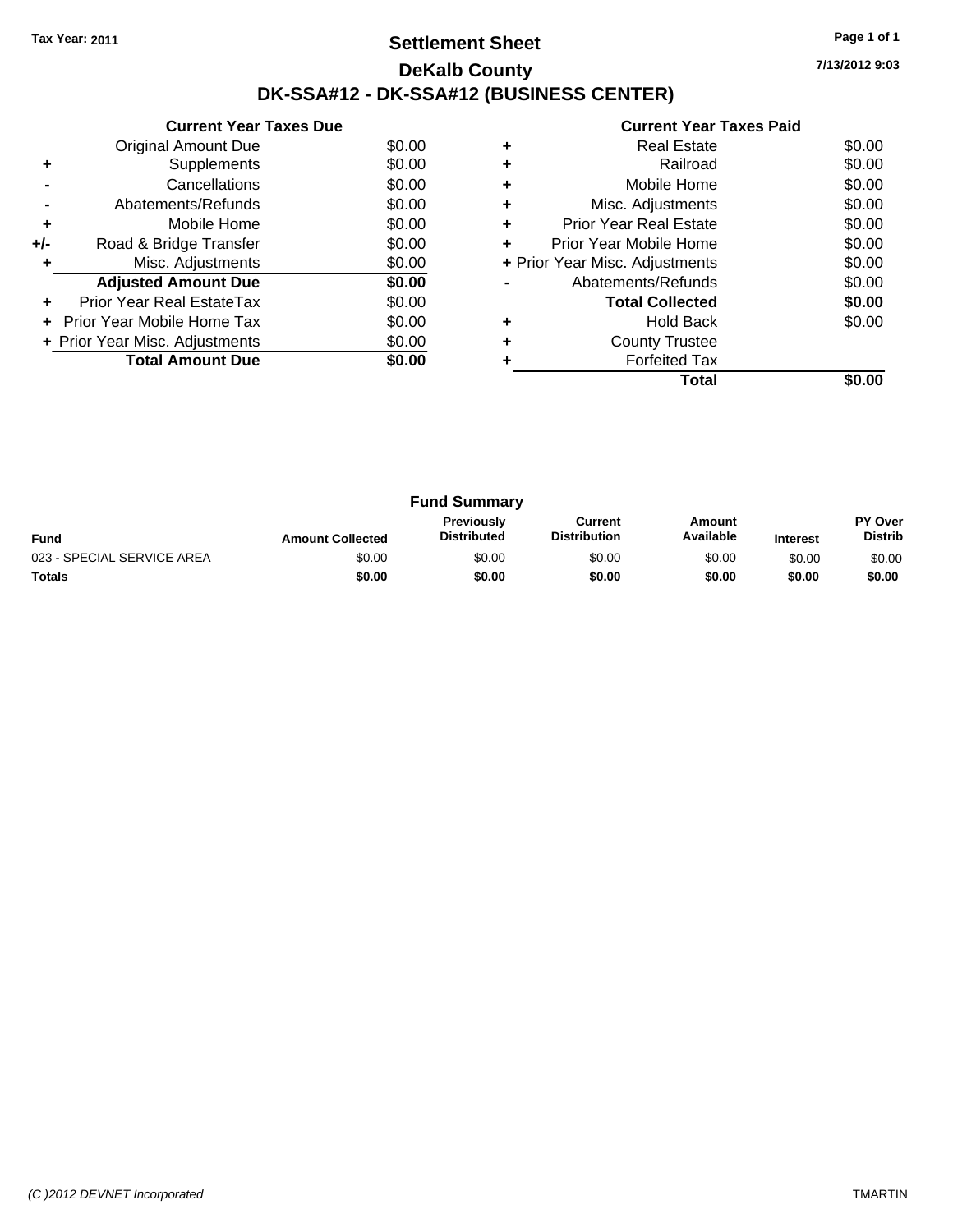## **Settlement Sheet Tax Year: 2011 Page 1 of 1 DeKalb County DK-SSA#9 - DEKALB SSA #9**

**7/13/2012 9:03**

|     | <b>Current Year Taxes Due</b>     |        |  |  |  |  |  |
|-----|-----------------------------------|--------|--|--|--|--|--|
|     | <b>Original Amount Due</b>        | \$0.00 |  |  |  |  |  |
| ٠   | Supplements                       | \$0.00 |  |  |  |  |  |
|     | Cancellations                     | \$0.00 |  |  |  |  |  |
|     | Abatements/Refunds                | \$0.00 |  |  |  |  |  |
| ٠   | Mobile Home                       | \$0.00 |  |  |  |  |  |
| +/- | Road & Bridge Transfer            | \$0.00 |  |  |  |  |  |
|     | Misc. Adjustments                 | \$0.00 |  |  |  |  |  |
|     | <b>Adjusted Amount Due</b>        | \$0.00 |  |  |  |  |  |
|     | Prior Year Real EstateTax         | \$0.00 |  |  |  |  |  |
|     | <b>Prior Year Mobile Home Tax</b> | \$0.00 |  |  |  |  |  |
|     | + Prior Year Misc. Adjustments    | \$0.00 |  |  |  |  |  |
|     | <b>Total Amount Due</b>           | \$0.00 |  |  |  |  |  |
|     |                                   |        |  |  |  |  |  |

|   | <b>Forfeited Tax</b><br>Total  |        |
|---|--------------------------------|--------|
|   | <b>County Trustee</b>          |        |
| ٠ | <b>Hold Back</b>               | \$0.00 |
|   | <b>Total Collected</b>         | \$0.00 |
|   | Abatements/Refunds             | \$0.00 |
|   | + Prior Year Misc. Adjustments | \$0.00 |
| ÷ | Prior Year Mobile Home         | \$0.00 |
| ٠ | <b>Prior Year Real Estate</b>  | \$0.00 |
| ٠ | Misc. Adjustments              | \$0.00 |
| ٠ | Mobile Home                    | \$0.00 |
| ٠ | Railroad                       | \$0.00 |
| ٠ | <b>Real Estate</b>             | \$0.00 |

| <b>Fund Summary</b>        |                         |                                         |                                |                     |                 |                                  |
|----------------------------|-------------------------|-----------------------------------------|--------------------------------|---------------------|-----------------|----------------------------------|
| <b>Fund</b>                | <b>Amount Collected</b> | <b>Previously</b><br><b>Distributed</b> | Current<br><b>Distribution</b> | Amount<br>Available | <b>Interest</b> | <b>PY Over</b><br><b>Distrib</b> |
| 023 - SPECIAL SERVICE AREA | \$0.00                  | \$0.00                                  | \$0.00                         | \$0.00              | \$0.00          | \$0.00                           |
| <b>Totals</b>              | \$0.00                  | \$0.00                                  | \$0.00                         | \$0.00              | \$0.00          | \$0.00                           |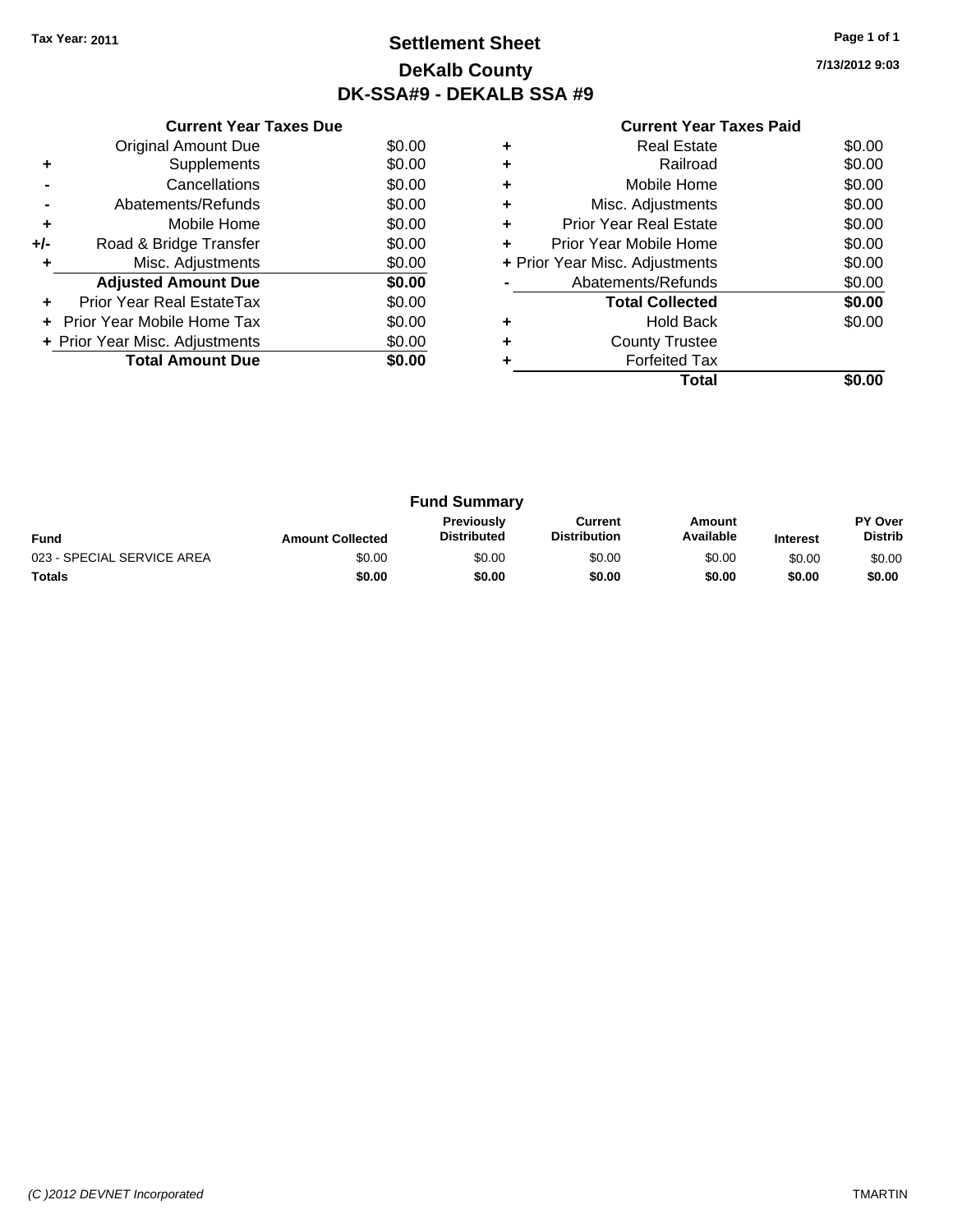## **Settlement Sheet Tax Year: 2011 Page 1 of 1 DeKalb County MA-DK #3 - MALTA DEKALB DRAINAGE #3**

**7/13/2012 9:03**

|     | <b>Current Year Taxes Due</b>  |            |
|-----|--------------------------------|------------|
|     | <b>Original Amount Due</b>     | \$1,250.28 |
| ÷   | Supplements                    | \$0.00     |
|     | Cancellations                  | \$0.00     |
|     | Abatements/Refunds             | \$0.00     |
| ٠   | Mobile Home                    | \$0.00     |
| +/- | Road & Bridge Transfer         | \$0.00     |
| ٠   | Misc. Adjustments              | \$0.00     |
|     | <b>Adjusted Amount Due</b>     | \$1,250.28 |
| ÷   | Prior Year Real EstateTax      | \$0.00     |
|     | Prior Year Mobile Home Tax     | \$0.00     |
|     | + Prior Year Misc. Adjustments | \$0.00     |
|     | <b>Total Amount Due</b>        | \$1.250.28 |

|   | Total                          | \$605.31 |
|---|--------------------------------|----------|
| ٠ | <b>Forfeited Tax</b>           |          |
| ٠ | <b>County Trustee</b>          |          |
| ٠ | <b>Hold Back</b>               | \$0.00   |
|   | <b>Total Collected</b>         | \$605.31 |
|   | Abatements/Refunds             | \$0.00   |
|   | + Prior Year Misc. Adjustments | \$0.00   |
|   | Prior Year Mobile Home         | \$0.00   |
| ÷ | <b>Prior Year Real Estate</b>  | \$0.00   |
| ٠ | Misc. Adjustments              | \$0.00   |
| ٠ | Mobile Home                    | \$0.00   |
| ٠ | Railroad                       | \$0.00   |
| ٠ | <b>Real Estate</b>             | \$605.31 |
|   |                                |          |

|                                | <b>Distribution Summary</b>          |                                  |                                       |                            |                 |                                  |
|--------------------------------|--------------------------------------|----------------------------------|---------------------------------------|----------------------------|-----------------|----------------------------------|
|                                |                                      |                                  | <b>Tax Distribution Date</b>          |                            |                 | Amount                           |
|                                |                                      |                                  | 05/25/2012                            |                            |                 | \$283.88                         |
|                                |                                      |                                  | 06/22/2012                            |                            |                 | \$321.43                         |
| <b>Totals: 2 Distributions</b> |                                      |                                  |                                       | \$605.31                   |                 |                                  |
|                                | <b>Grand Totals: 2 Distributions</b> |                                  |                                       |                            | \$605.31        |                                  |
|                                |                                      | <b>Fund Summary</b>              |                                       |                            |                 |                                  |
| Fund                           | <b>Amount Collected</b>              | Previously<br><b>Distributed</b> | <b>Current</b><br><b>Distribution</b> | <b>Amount</b><br>Available | <b>Interest</b> | <b>PY Over</b><br><b>Distrib</b> |
| 001 - CORPORATE                | \$605.31                             | \$605.31                         | \$0.00                                | \$0.00                     | \$0.00          | \$0.00                           |
| Totals                         | \$605.31                             | \$605.31                         | \$0.00                                | \$0.00                     | \$0.00          | \$0.00                           |
|                                |                                      |                                  |                                       |                            |                 |                                  |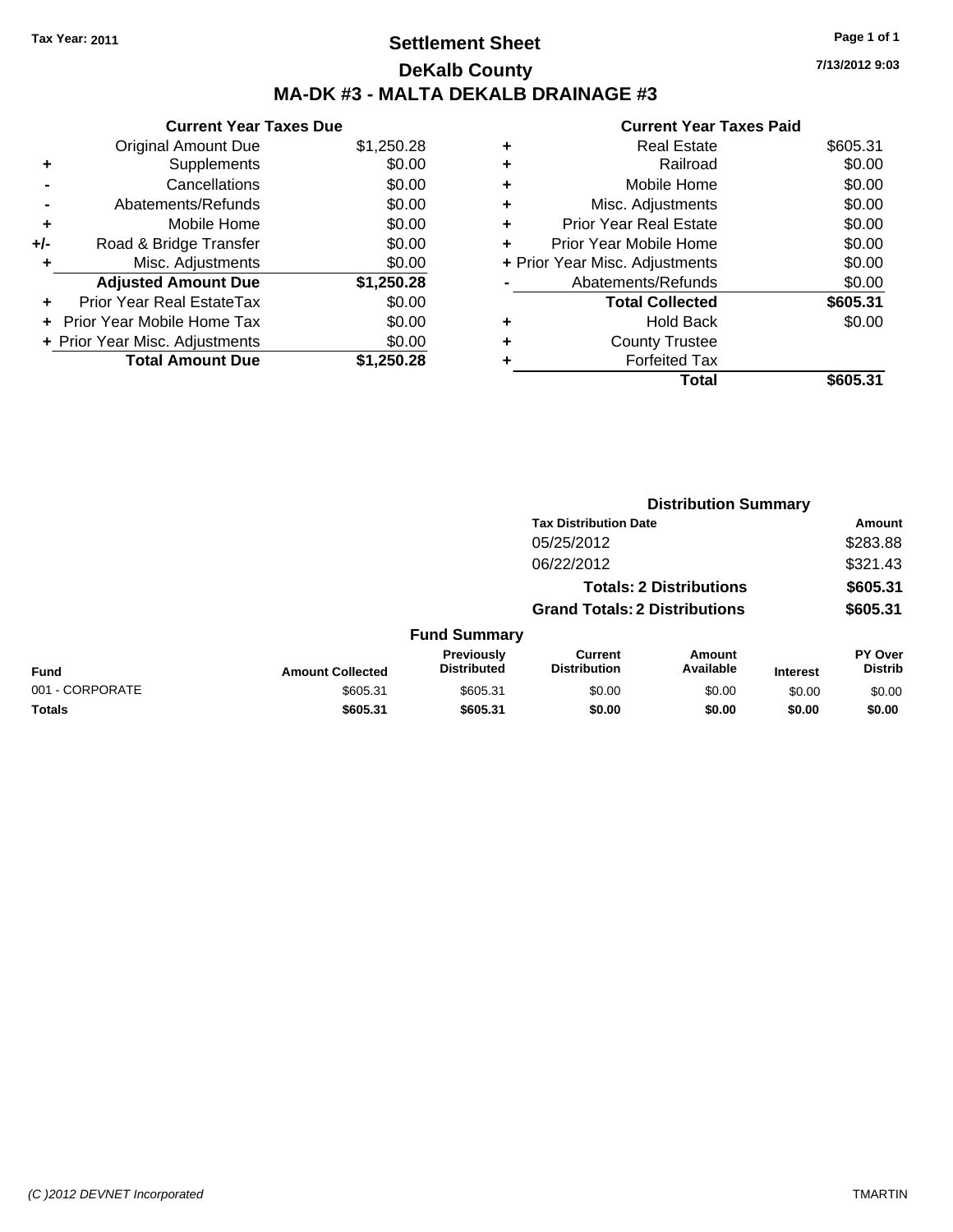## **Settlement Sheet Tax Year: 2011 Page 1 of 1 DeKalb County MAMIAFDK - MA-MI-AF-DK DRAINAGE #11**

**7/13/2012 9:03**

| <b>Current Year Taxes Paid</b> |  |  |
|--------------------------------|--|--|

|     | <b>Current Year Taxes Due</b>     |        |  |  |  |  |  |  |
|-----|-----------------------------------|--------|--|--|--|--|--|--|
|     | Original Amount Due               | \$0.00 |  |  |  |  |  |  |
| ٠   | Supplements                       | \$0.00 |  |  |  |  |  |  |
|     | Cancellations                     | \$0.00 |  |  |  |  |  |  |
|     | Abatements/Refunds                | \$0.00 |  |  |  |  |  |  |
| ٠   | Mobile Home                       | \$0.00 |  |  |  |  |  |  |
| +/- | Road & Bridge Transfer            | \$0.00 |  |  |  |  |  |  |
| ٠   | Misc. Adjustments                 | \$0.00 |  |  |  |  |  |  |
|     | <b>Adjusted Amount Due</b>        | \$0.00 |  |  |  |  |  |  |
| ٠   | Prior Year Real EstateTax         | \$0.00 |  |  |  |  |  |  |
|     | <b>Prior Year Mobile Home Tax</b> | \$0.00 |  |  |  |  |  |  |
|     | + Prior Year Misc. Adjustments    | \$0.00 |  |  |  |  |  |  |
|     | <b>Total Amount Due</b>           | \$0.00 |  |  |  |  |  |  |
|     |                                   |        |  |  |  |  |  |  |

|   | Total                          |        |
|---|--------------------------------|--------|
|   | <b>Forfeited Tax</b>           |        |
|   | <b>County Trustee</b>          |        |
|   | <b>Hold Back</b>               | \$0.00 |
|   | <b>Total Collected</b>         | \$0.00 |
|   | Abatements/Refunds             | \$0.00 |
|   | + Prior Year Misc. Adjustments | \$0.00 |
| ٠ | Prior Year Mobile Home         | \$0.00 |
| ٠ | <b>Prior Year Real Estate</b>  | \$0.00 |
|   | Misc. Adjustments              | \$0.00 |
|   | Mobile Home                    | \$0.00 |
|   | Railroad                       | \$0.00 |
|   | <b>Real Estate</b>             | \$0.00 |
|   |                                |        |

| <b>Fund Summary</b> |                         |                                  |                                |                     |                 |                                  |
|---------------------|-------------------------|----------------------------------|--------------------------------|---------------------|-----------------|----------------------------------|
| <b>Fund</b>         | <b>Amount Collected</b> | Previously<br><b>Distributed</b> | Current<br><b>Distribution</b> | Amount<br>Available | <b>Interest</b> | <b>PY Over</b><br><b>Distrib</b> |
| 001 - CORPORATE     | \$0.00                  | \$0.00                           | \$0.00                         | \$0.00              | \$0.00          | \$0.00                           |
| <b>Totals</b>       | \$0.00                  | \$0.00                           | \$0.00                         | \$0.00              | \$0.00          | \$0.00                           |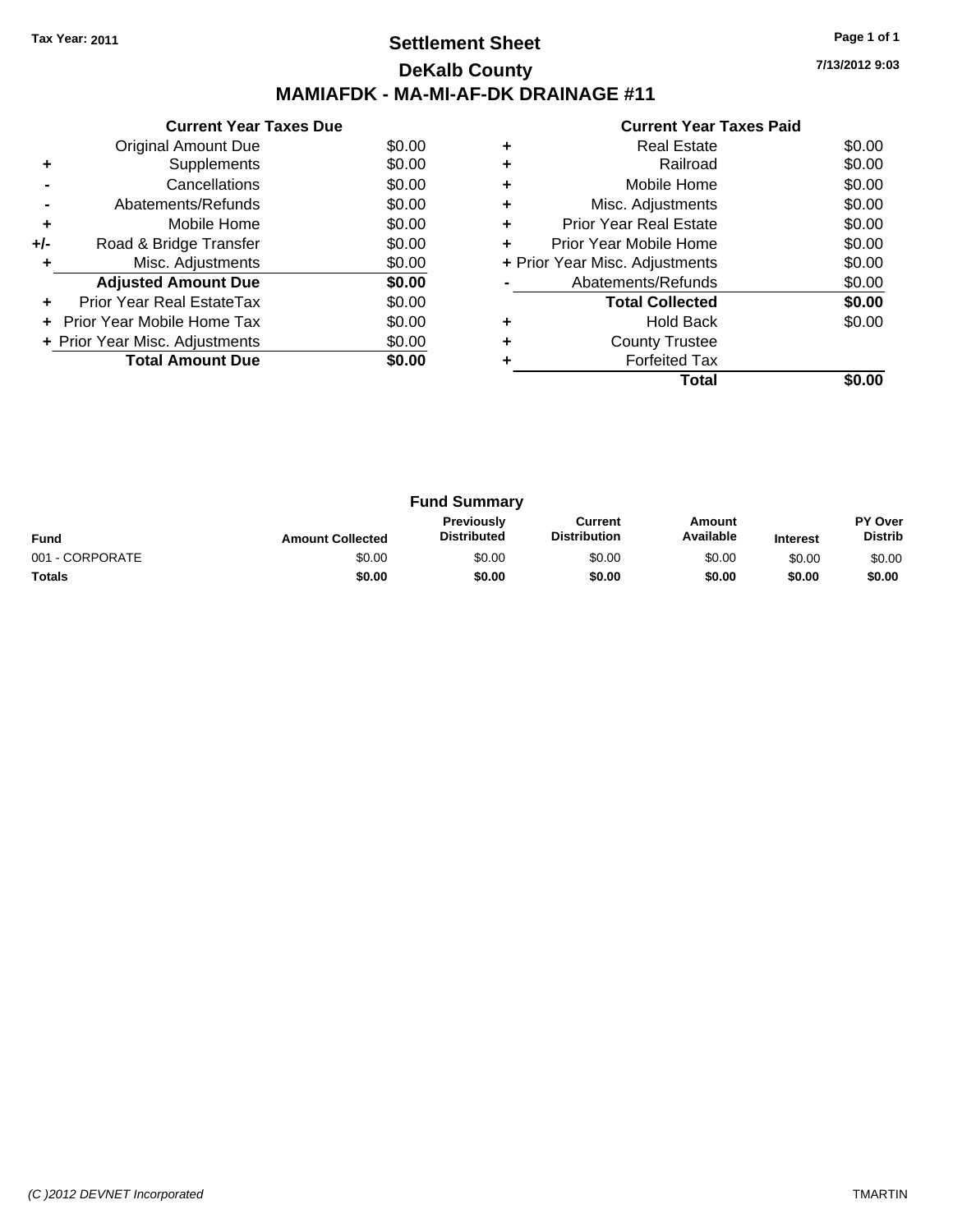## **Settlement Sheet Tax Year: 2011 Page 1 of 1 DeKalb County MP-SBA#3 - MAPLE PARK SBA #3**

**7/13/2012 9:03**

|                                          | <b>Current Year Taxes Due</b> |        |  |  |  |
|------------------------------------------|-------------------------------|--------|--|--|--|
|                                          | Original Amount Due           | \$0.00 |  |  |  |
| ٠                                        | Supplements                   | \$0.00 |  |  |  |
|                                          | Cancellations                 | \$0.00 |  |  |  |
|                                          | Abatements/Refunds            | \$0.00 |  |  |  |
| ٠                                        | Mobile Home                   | \$0.00 |  |  |  |
| +/-                                      | Road & Bridge Transfer        | \$0.00 |  |  |  |
| ٠                                        | Misc. Adjustments             | \$0.00 |  |  |  |
| \$0.00<br><b>Adjusted Amount Due</b>     |                               |        |  |  |  |
|                                          | Prior Year Real EstateTax     | \$0.00 |  |  |  |
| \$0.00<br>Prior Year Mobile Home Tax     |                               |        |  |  |  |
| \$0.00<br>+ Prior Year Misc. Adjustments |                               |        |  |  |  |
|                                          | \$0.00                        |        |  |  |  |
|                                          |                               |        |  |  |  |

|   | <b>Real Estate</b>             | \$0.00 |
|---|--------------------------------|--------|
| ٠ | Railroad                       | \$0.00 |
| ٠ | Mobile Home                    | \$0.00 |
| ٠ | Misc. Adjustments              | \$0.00 |
| ٠ | <b>Prior Year Real Estate</b>  | \$0.00 |
| ÷ | Prior Year Mobile Home         | \$0.00 |
|   | + Prior Year Misc. Adjustments | \$0.00 |
|   | Abatements/Refunds             | \$0.00 |
|   | <b>Total Collected</b>         | \$0.00 |
|   | <b>Hold Back</b>               | \$0.00 |
| ٠ | <b>County Trustee</b>          |        |
|   | <b>Forfeited Tax</b>           |        |
|   | Total                          |        |

| <b>Fund Summary</b>        |                         |                                         |                                |                     |                 |                                  |  |  |  |
|----------------------------|-------------------------|-----------------------------------------|--------------------------------|---------------------|-----------------|----------------------------------|--|--|--|
| <b>Fund</b>                | <b>Amount Collected</b> | <b>Previously</b><br><b>Distributed</b> | Current<br><b>Distribution</b> | Amount<br>Available | <b>Interest</b> | <b>PY Over</b><br><b>Distrib</b> |  |  |  |
| 023 - SPECIAL SERVICE AREA | \$0.00                  | \$0.00                                  | \$0.00                         | \$0.00              | \$0.00          | \$0.00                           |  |  |  |
| <b>Totals</b>              | \$0.00                  | \$0.00                                  | \$0.00                         | \$0.00              | \$0.00          | \$0.00                           |  |  |  |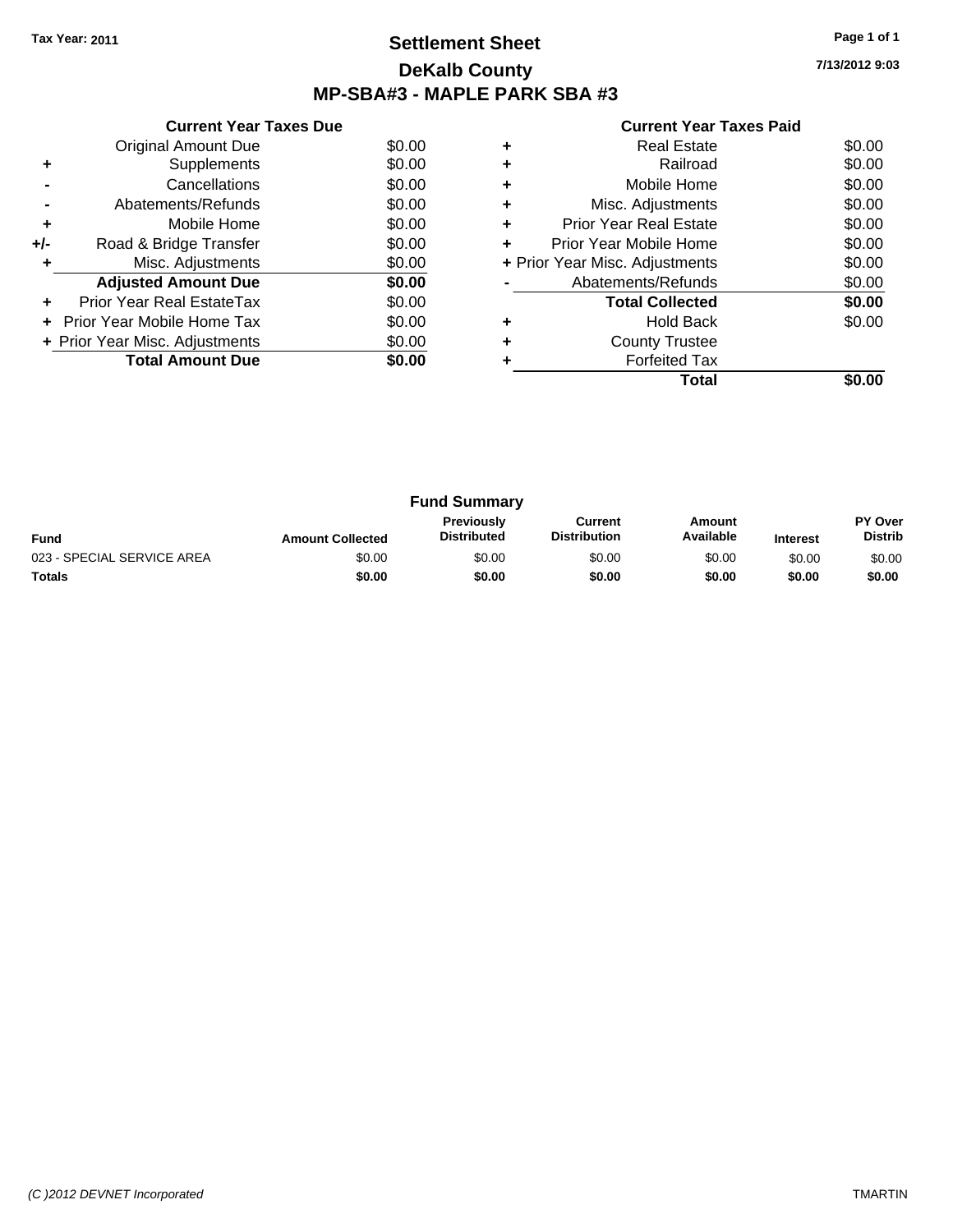# **Settlement Sheet Tax Year: 2011 Page 1 of 1 DeKalb County MP-SBA#4 - MAPLE PARK SBA #4**

**7/13/2012 9:03**

|     | <b>Current Year Taxes Due</b>     |        |
|-----|-----------------------------------|--------|
|     | Original Amount Due               | \$0.00 |
|     | Supplements                       | \$0.00 |
|     | Cancellations                     | \$0.00 |
|     | Abatements/Refunds                | \$0.00 |
| ٠   | Mobile Home                       | \$0.00 |
| +/- | Road & Bridge Transfer            | \$0.00 |
|     | Misc. Adjustments                 | \$0.00 |
|     | <b>Adjusted Amount Due</b>        | \$0.00 |
| ÷   | Prior Year Real EstateTax         | \$0.00 |
|     | <b>Prior Year Mobile Home Tax</b> | \$0.00 |
|     | + Prior Year Misc. Adjustments    | \$0.00 |
|     | <b>Total Amount Due</b>           | \$0.00 |
|     |                                   |        |

| ٠ | <b>Hold Back</b><br><b>County Trustee</b><br><b>Forfeited Tax</b> | \$0.00 |
|---|-------------------------------------------------------------------|--------|
|   | <b>Total Collected</b>                                            | \$0.00 |
|   | Abatements/Refunds                                                | \$0.00 |
|   | + Prior Year Misc. Adjustments                                    | \$0.00 |
|   | Prior Year Mobile Home                                            | \$0.00 |
| ٠ | <b>Prior Year Real Estate</b>                                     | \$0.00 |
| ٠ | Misc. Adjustments                                                 | \$0.00 |
| ٠ | Mobile Home                                                       | \$0.00 |
| ٠ | Railroad                                                          | \$0.00 |
|   | <b>Real Estate</b>                                                | \$0.00 |

| <b>Fund Summary</b>        |                         |                                         |                                |                     |                 |                                  |
|----------------------------|-------------------------|-----------------------------------------|--------------------------------|---------------------|-----------------|----------------------------------|
| Fund                       | <b>Amount Collected</b> | <b>Previously</b><br><b>Distributed</b> | Current<br><b>Distribution</b> | Amount<br>Available | <b>Interest</b> | <b>PY Over</b><br><b>Distrib</b> |
| 023 - SPECIAL SERVICE AREA | \$0.00                  | \$0.00                                  | \$0.00                         | \$0.00              | \$0.00          | \$0.00                           |
| <b>Totals</b>              | \$0.00                  | \$0.00                                  | \$0.00                         | \$0.00              | \$0.00          | \$0.00                           |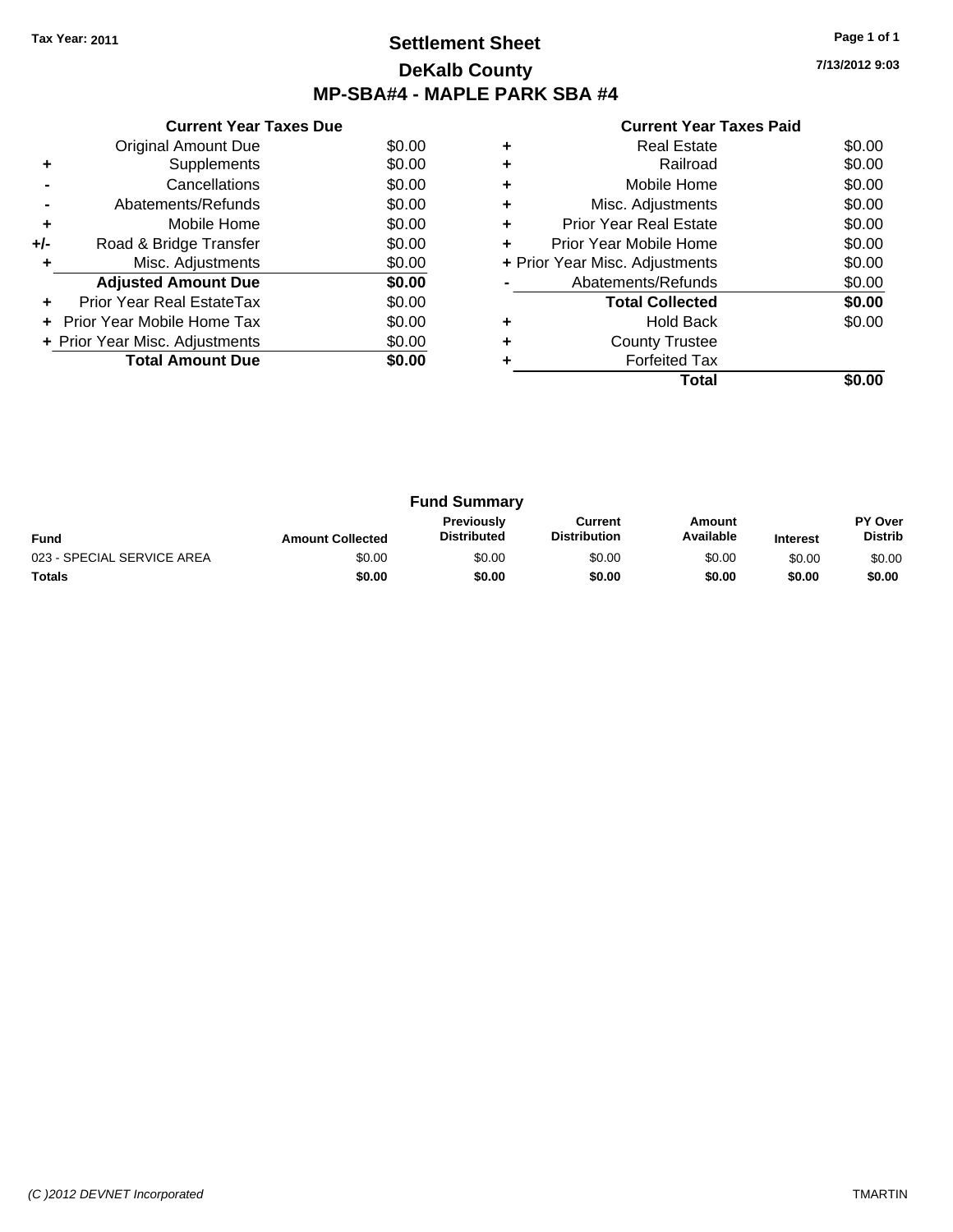# **Settlement Sheet Tax Year: 2011 Page 1 of 1 DeKalb County MY-DK #2 - MAYFIELD DEKALB DRAINAGE**

**7/13/2012 9:03**

|     | <b>Current Year Taxes Due</b>  |        |
|-----|--------------------------------|--------|
|     | Original Amount Due            | \$0.00 |
| ÷   | Supplements                    | \$0.00 |
|     | Cancellations                  | \$0.00 |
|     | Abatements/Refunds             | \$0.00 |
| ٠   | Mobile Home                    | \$0.00 |
| +/- | Road & Bridge Transfer         | \$0.00 |
| ٠   | Misc. Adjustments              | \$0.00 |
|     | <b>Adjusted Amount Due</b>     | \$0.00 |
|     | Prior Year Real EstateTax      | \$0.00 |
|     | Prior Year Mobile Home Tax     | \$0.00 |
|     | + Prior Year Misc. Adjustments | \$0.00 |
|     | <b>Total Amount Due</b>        | \$0.00 |
|     |                                |        |

|   | <b>Real Estate</b>             | \$0.00 |
|---|--------------------------------|--------|
|   | Railroad                       | \$0.00 |
|   | Mobile Home                    | \$0.00 |
| ٠ | Misc. Adjustments              | \$0.00 |
| ٠ | <b>Prior Year Real Estate</b>  | \$0.00 |
| ٠ | Prior Year Mobile Home         | \$0.00 |
|   | + Prior Year Misc. Adjustments | \$0.00 |
|   | Abatements/Refunds             | \$0.00 |
|   | <b>Total Collected</b>         | \$0.00 |
|   | <b>Hold Back</b>               | \$0.00 |
|   | <b>County Trustee</b>          |        |
|   | <b>Forfeited Tax</b>           |        |
|   | Total                          |        |

| <b>Fund Summary</b> |                         |                                  |                                |                     |                 |                           |
|---------------------|-------------------------|----------------------------------|--------------------------------|---------------------|-----------------|---------------------------|
| <b>Fund</b>         | <b>Amount Collected</b> | Previously<br><b>Distributed</b> | Current<br><b>Distribution</b> | Amount<br>Available | <b>Interest</b> | PY Over<br><b>Distrib</b> |
| 001 - CORPORATE     | \$0.00                  | \$0.00                           | \$0.00                         | \$0.00              | \$0.00          | \$0.00                    |
| Totals              | \$0.00                  | \$0.00                           | \$0.00                         | \$0.00              | \$0.00          | \$0.00                    |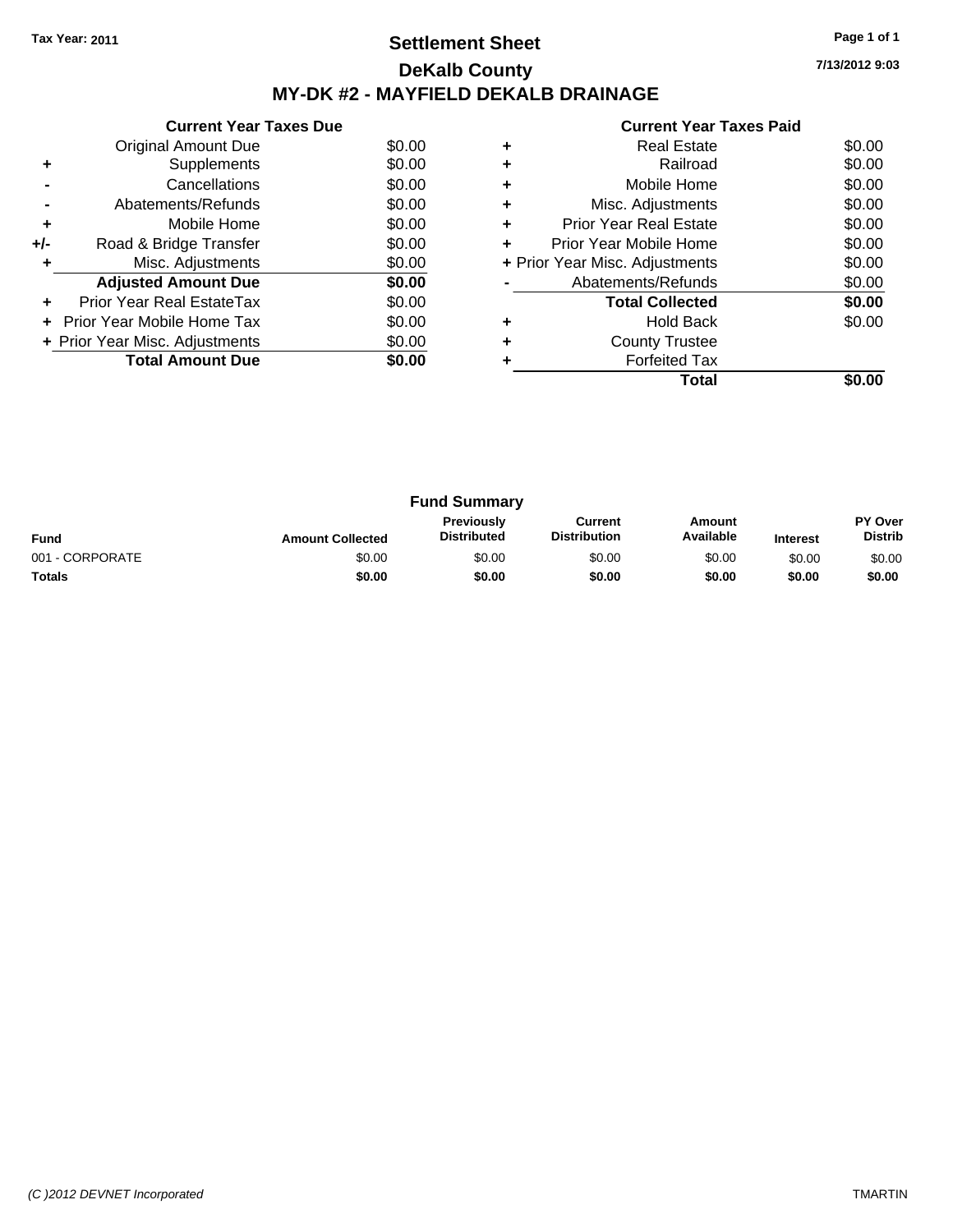## **Settlement Sheet Tax Year: 2011 Page 1 of 1 DeKalb County NO-LR-SA # - NO-LR-SA DRAINAGE #10**

**7/13/2012 9:03**

|     | <b>Current Year Taxes Due</b>  |             |
|-----|--------------------------------|-------------|
|     | <b>Original Amount Due</b>     | \$37,853.18 |
| ٠   | Supplements                    | \$33.44     |
|     | Cancellations                  | \$33.44     |
|     | Abatements/Refunds             | \$0.00      |
| ٠   | Mobile Home                    | \$0.00      |
| +/- | Road & Bridge Transfer         | \$0.00      |
| ٠   | Misc. Adjustments              | \$26.04     |
|     | <b>Adjusted Amount Due</b>     | \$37,879.22 |
| ٠   | Prior Year Real EstateTax      | \$0.00      |
|     | Prior Year Mobile Home Tax     | \$0.00      |
|     | + Prior Year Misc. Adjustments | \$0.00      |
|     | <b>Total Amount Due</b>        | \$37.879.22 |

| ٠ | <b>Real Estate</b>             | \$21,538.74 |
|---|--------------------------------|-------------|
| ٠ | Railroad                       | \$0.00      |
| ٠ | Mobile Home                    | \$0.00      |
| ٠ | Misc. Adjustments              | \$26.04     |
| ÷ | <b>Prior Year Real Estate</b>  | \$0.00      |
| ٠ | Prior Year Mobile Home         | \$0.00      |
|   | + Prior Year Misc. Adjustments | \$0.00      |
|   | Abatements/Refunds             | \$0.00      |
|   | <b>Total Collected</b>         | \$21,564.78 |
| ٠ | <b>Hold Back</b>               | \$0.00      |
| ٠ | <b>County Trustee</b>          |             |
| ٠ | <b>Forfeited Tax</b>           |             |
|   | Total                          | \$21,564.78 |
|   |                                |             |

|                                     |                         |                                         | <b>Distribution Summary</b>           |                                                                                                       |                                                                                                                                                          |                                  |
|-------------------------------------|-------------------------|-----------------------------------------|---------------------------------------|-------------------------------------------------------------------------------------------------------|----------------------------------------------------------------------------------------------------------------------------------------------------------|----------------------------------|
|                                     |                         |                                         |                                       |                                                                                                       | <b>Amount</b>                                                                                                                                            |                                  |
|                                     |                         |                                         | 05/25/2012                            |                                                                                                       |                                                                                                                                                          | \$4,651.59                       |
|                                     |                         |                                         | 06/22/2012                            |                                                                                                       |                                                                                                                                                          | \$16,399.17                      |
|                                     |                         |                                         | 07/20/2012                            |                                                                                                       |                                                                                                                                                          | \$514.02                         |
|                                     |                         |                                         |                                       |                                                                                                       |                                                                                                                                                          | \$21,564.78                      |
|                                     |                         |                                         |                                       |                                                                                                       |                                                                                                                                                          | \$21,564.78                      |
|                                     |                         |                                         |                                       |                                                                                                       |                                                                                                                                                          |                                  |
|                                     | <b>Amount Collected</b> | <b>Previously</b><br><b>Distributed</b> | <b>Current</b><br><b>Distribution</b> | Amount<br>Available                                                                                   | <b>Interest</b>                                                                                                                                          | <b>PY Over</b><br><b>Distrib</b> |
|                                     | \$21,564.78             | \$21,050.76                             | \$514.02                              | \$0.00                                                                                                | \$0.00                                                                                                                                                   | \$0.00                           |
|                                     | \$21,564.78             | \$21,050.76                             | \$514.02                              | \$0.00                                                                                                | \$0.00                                                                                                                                                   | \$0.00                           |
|                                     |                         |                                         |                                       |                                                                                                       |                                                                                                                                                          |                                  |
| <b>Account Type</b><br>Drainage Tax |                         |                                         |                                       |                                                                                                       |                                                                                                                                                          |                                  |
|                                     |                         |                                         | \$26.04                               | <b>Fund Summary</b><br><b>Miscellaneous Adjustment Detail</b><br><b>Amount Adjustment Description</b> | <b>Tax Distribution Date</b><br><b>Totals: 3 Distributions</b><br><b>Grand Totals: 3 Distributions</b><br>\$26.04 DOBSON REDEMPTION 19-26-481-012 by TBA |                                  |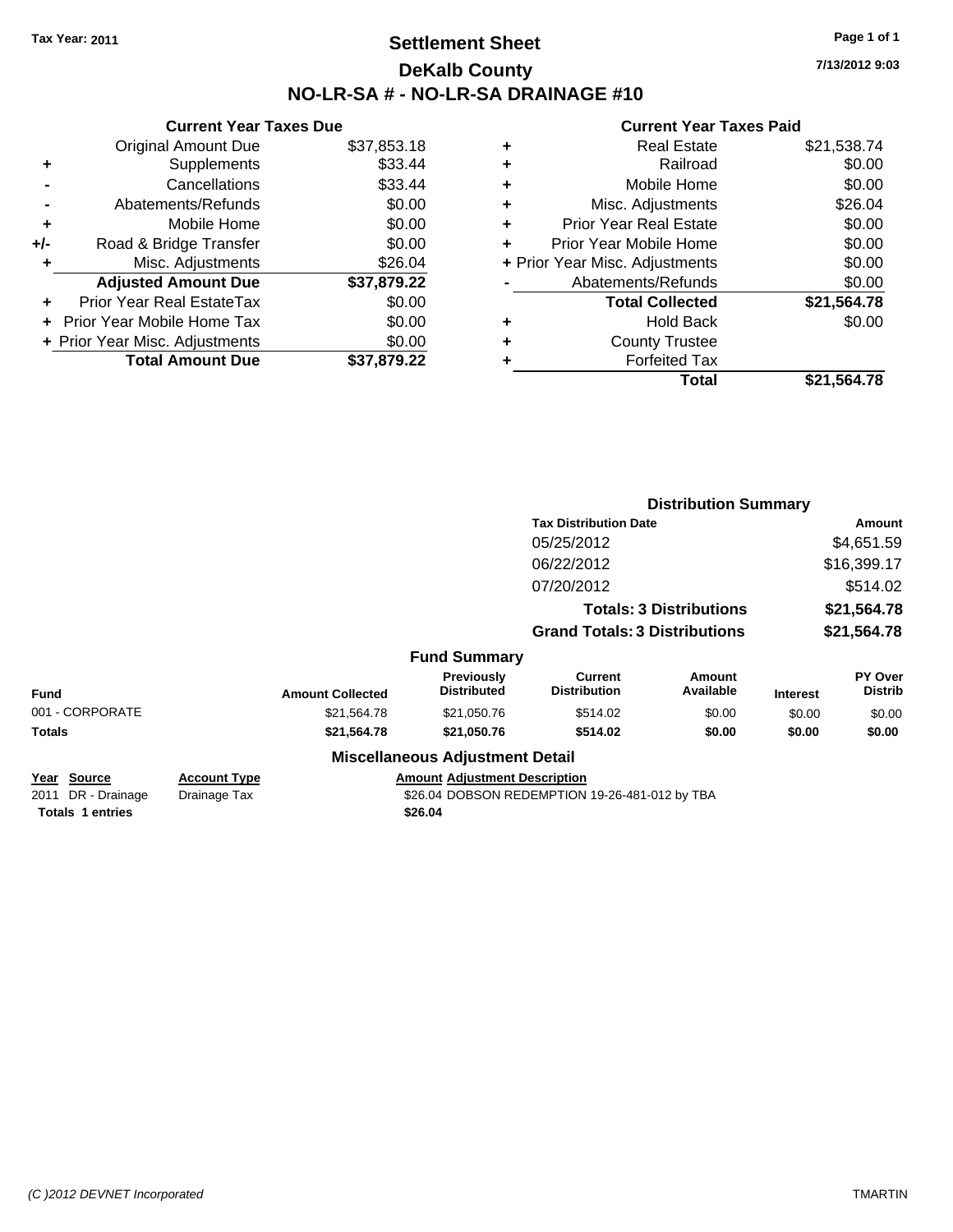# **Settlement Sheet Tax Year: 2011 Page 1 of 1 DeKalb County NORMAL #13 - NORMAL DRAINAGE DISTRICT**

|     | <b>Current Year Taxes Due</b>  |             |
|-----|--------------------------------|-------------|
|     | <b>Original Amount Due</b>     | \$15,119.90 |
| ٠   | Supplements                    | \$0.00      |
|     | Cancellations                  | \$0.00      |
|     | Abatements/Refunds             | \$0.00      |
| ÷   | Mobile Home                    | \$0.00      |
| +/- | Road & Bridge Transfer         | \$0.00      |
| ٠   | Misc. Adjustments              | \$0.00      |
|     | <b>Adjusted Amount Due</b>     | \$15,119.90 |
|     | Prior Year Real EstateTax      | \$0.00      |
|     | Prior Year Mobile Home Tax     | \$0.00      |
|     | + Prior Year Misc. Adjustments | \$0.00      |
|     | <b>Total Amount Due</b>        | \$15,119.90 |

|   | <b>Real Estate</b>             | \$7,709.90 |
|---|--------------------------------|------------|
| ٠ | Railroad                       | \$0.00     |
| ٠ | Mobile Home                    | \$0.00     |
| ٠ | Misc. Adjustments              | \$0.00     |
| ٠ | <b>Prior Year Real Estate</b>  | \$0.00     |
|   | Prior Year Mobile Home         | \$0.00     |
|   | + Prior Year Misc. Adjustments | \$0.00     |
|   | Abatements/Refunds             | \$0.00     |
|   | <b>Total Collected</b>         | \$7,709.90 |
| ٠ | <b>Hold Back</b>               | \$0.00     |
|   | <b>County Trustee</b>          |            |
|   | <b>Forfeited Tax</b>           |            |
|   | <b>Total</b>                   | \$7,709.90 |
|   |                                |            |

|                 |                         | <b>Distribution Summary</b>      |                                       |                                |                 |                                  |
|-----------------|-------------------------|----------------------------------|---------------------------------------|--------------------------------|-----------------|----------------------------------|
|                 |                         |                                  | <b>Tax Distribution Date</b>          |                                |                 | Amount                           |
|                 |                         |                                  | 05/25/2012                            |                                |                 | \$2,424.88                       |
|                 |                         |                                  | 06/22/2012                            |                                |                 | \$5,257.42                       |
|                 |                         |                                  | 07/20/2012                            |                                |                 | \$27.60                          |
|                 |                         |                                  |                                       | <b>Totals: 3 Distributions</b> |                 | \$7,709.90                       |
|                 |                         |                                  | <b>Grand Totals: 3 Distributions</b>  |                                |                 | \$7,709.90                       |
|                 |                         | <b>Fund Summary</b>              |                                       |                                |                 |                                  |
| <b>Fund</b>     | <b>Amount Collected</b> | Previously<br><b>Distributed</b> | <b>Current</b><br><b>Distribution</b> | Amount<br>Available            | <b>Interest</b> | <b>PY Over</b><br><b>Distrib</b> |
| 001 - CORPORATE | \$7,709.90              | \$7,682.30                       | \$27.60                               | \$0.00                         | \$0.00          | \$0.00                           |
| Totals          | \$7,709.90              | \$7,682.30                       | \$27.60                               | \$0.00                         | \$0.00          | \$0.00                           |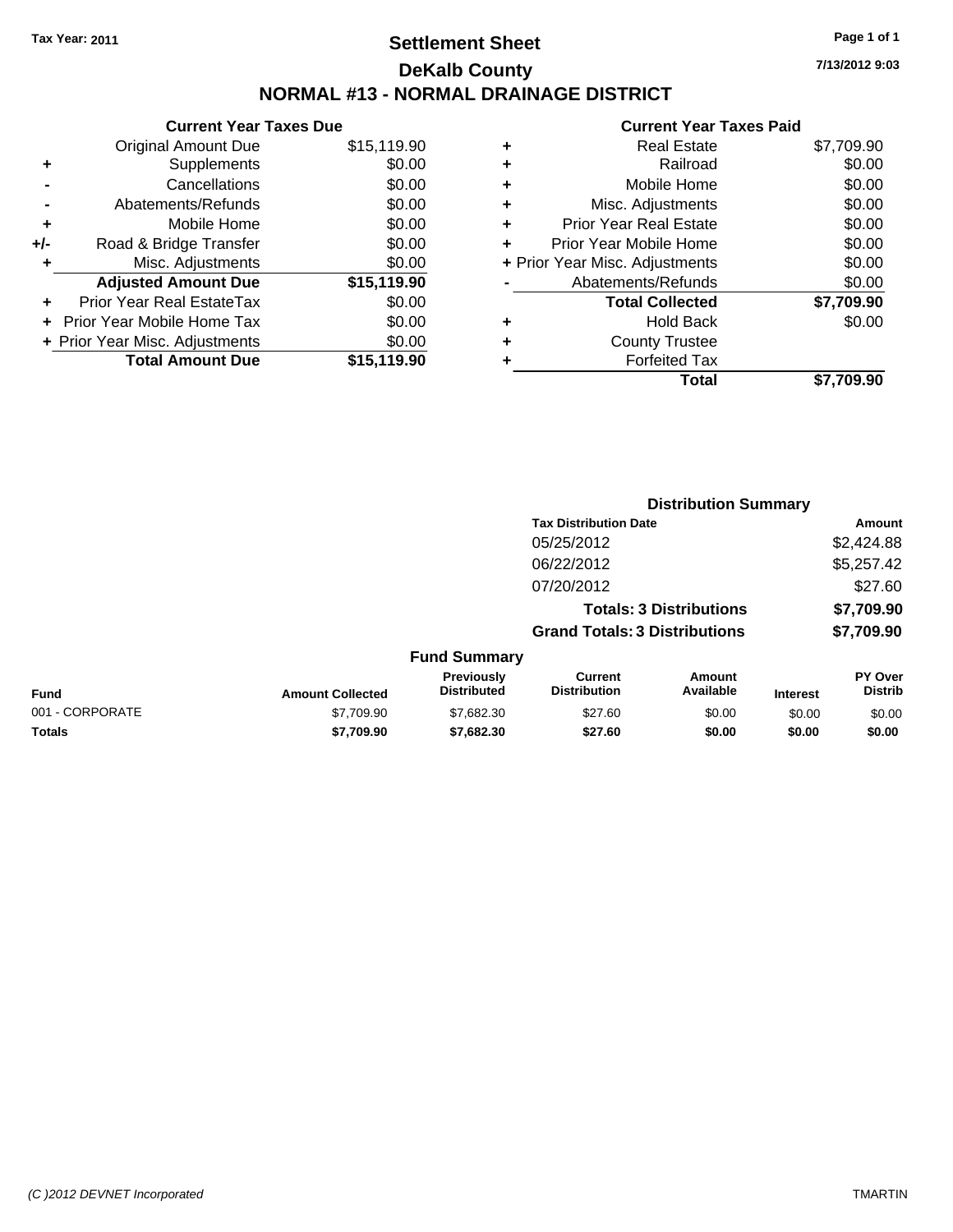## **Settlement Sheet Tax Year: 2011 Page 1 of 1 DeKalb County SH-MI #6 - SHABBONA/MILAN DRAINAGE**

**7/13/2012 9:03**

| <b>Original Amount Due</b>        | \$10,854.20                                                     |
|-----------------------------------|-----------------------------------------------------------------|
| Supplements                       | \$0.00                                                          |
| Cancellations                     | \$0.00                                                          |
| Abatements/Refunds                | \$0.00                                                          |
| Mobile Home                       | \$0.00                                                          |
| Road & Bridge Transfer            | \$0.00                                                          |
| Misc. Adjustments                 | \$0.00                                                          |
| <b>Adjusted Amount Due</b>        | \$10,854.20                                                     |
| Prior Year Real EstateTax         | \$0.00                                                          |
| <b>Prior Year Mobile Home Tax</b> | \$0.00                                                          |
|                                   | \$0.00                                                          |
| <b>Total Amount Due</b>           | \$10.854.20                                                     |
|                                   | <b>Current Year Taxes Due</b><br>+ Prior Year Misc. Adjustments |

|   | <b>Real Estate</b>             | \$6,553.06 |
|---|--------------------------------|------------|
| ٠ | Railroad                       | \$0.00     |
| ٠ | Mobile Home                    | \$0.00     |
| ٠ | Misc. Adjustments              | \$0.00     |
| ٠ | Prior Year Real Estate         | \$0.00     |
|   | Prior Year Mobile Home         | \$0.00     |
|   | + Prior Year Misc. Adjustments | \$0.00     |
|   | Abatements/Refunds             | \$0.00     |
|   | <b>Total Collected</b>         | \$6,553.06 |
| ٠ | <b>Hold Back</b>               | \$0.00     |
| ٠ | <b>County Trustee</b>          |            |
| ٠ | <b>Forfeited Tax</b>           |            |
|   | Total                          | \$6,553.06 |
|   |                                |            |

|                 |                         |                                  |                                       | <b>Distribution Summary</b>    |                 |                                  |
|-----------------|-------------------------|----------------------------------|---------------------------------------|--------------------------------|-----------------|----------------------------------|
|                 |                         |                                  | <b>Tax Distribution Date</b>          |                                |                 | Amount                           |
|                 |                         |                                  | 05/25/2012                            |                                |                 | \$499.99                         |
|                 |                         |                                  | 06/22/2012                            |                                |                 | \$6,028.60                       |
|                 |                         |                                  | 07/20/2012                            |                                |                 | \$24.47                          |
|                 |                         |                                  |                                       | <b>Totals: 3 Distributions</b> |                 | \$6,553.06                       |
|                 |                         |                                  | <b>Grand Totals: 3 Distributions</b>  |                                |                 | \$6,553.06                       |
|                 |                         | <b>Fund Summary</b>              |                                       |                                |                 |                                  |
| <b>Fund</b>     | <b>Amount Collected</b> | Previously<br><b>Distributed</b> | <b>Current</b><br><b>Distribution</b> | Amount<br>Available            | <b>Interest</b> | <b>PY Over</b><br><b>Distrib</b> |
| 001 - CORPORATE | \$6,553.06              | \$6,528.59                       | \$24.47                               | \$0.00                         | \$0.00          | \$0.00                           |
| Totals          | \$6,553.06              | \$6,528.59                       | \$24.47                               | \$0.00                         | \$0.00          | \$0.00                           |
|                 |                         |                                  |                                       |                                |                 |                                  |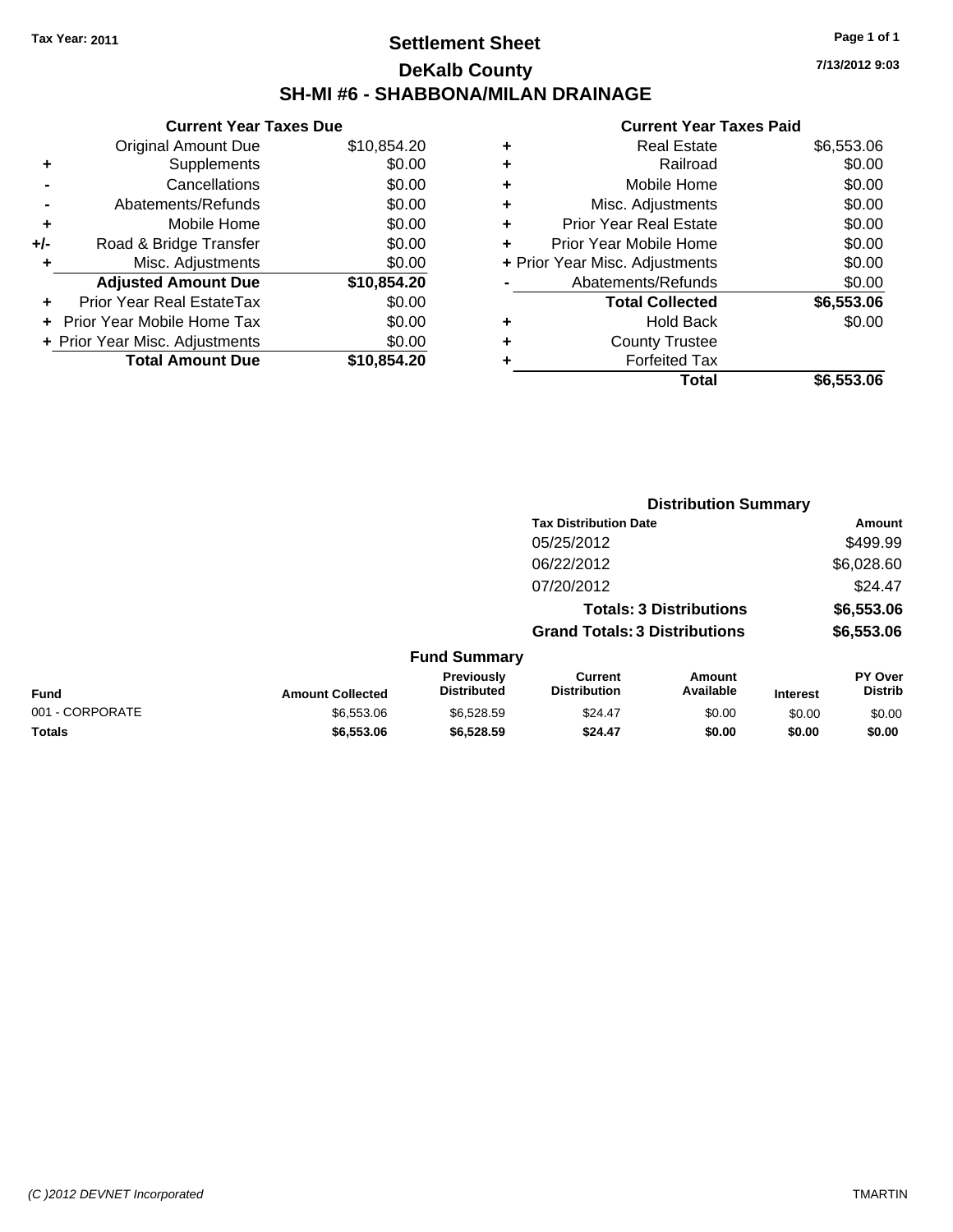# **Settlement Sheet Tax Year: 2011 Page 1 of 1 DeKalb County SQ GR #12 - SQUAW GROVE DRAINAGE**

**7/13/2012 9:03**

|     | <b>Current Year Taxes Due</b>  |             |
|-----|--------------------------------|-------------|
|     | <b>Original Amount Due</b>     | \$33,468.00 |
| ٠   | Supplements                    | \$0.00      |
|     | Cancellations                  | \$0.00      |
|     | Abatements/Refunds             | \$0.00      |
| ٠   | Mobile Home                    | \$0.00      |
| +/- | Road & Bridge Transfer         | \$0.00      |
|     | Misc. Adjustments              | \$0.00      |
|     | <b>Adjusted Amount Due</b>     | \$33,468.00 |
|     | Prior Year Real EstateTax      | \$0.00      |
|     | Prior Year Mobile Home Tax     | \$0.00      |
|     | + Prior Year Misc. Adjustments | \$0.00      |
|     | <b>Total Amount Due</b>        | \$33,468.00 |
|     |                                |             |

| ٠ | <b>Real Estate</b>             | \$18,282.00 |
|---|--------------------------------|-------------|
| ٠ | Railroad                       | \$0.00      |
| ٠ | Mobile Home                    | \$0.00      |
| ٠ | Misc. Adjustments              | \$0.00      |
| ٠ | Prior Year Real Estate         | \$0.00      |
|   | Prior Year Mobile Home         | \$0.00      |
|   | + Prior Year Misc. Adjustments | \$0.00      |
|   | Abatements/Refunds             | \$0.00      |
|   | <b>Total Collected</b>         | \$18,282.00 |
| ٠ | <b>Hold Back</b>               | \$0.00      |
| ٠ | <b>County Trustee</b>          |             |
| ٠ | <b>Forfeited Tax</b>           |             |
|   | Total                          | \$18,282.00 |
|   |                                |             |

|                 |                         |                                  | <b>Distribution Summary</b>           |                                |                 |                                  |
|-----------------|-------------------------|----------------------------------|---------------------------------------|--------------------------------|-----------------|----------------------------------|
|                 |                         |                                  | <b>Tax Distribution Date</b>          |                                |                 | Amount                           |
|                 |                         |                                  | 05/25/2012                            |                                |                 | \$3,258.00                       |
|                 |                         |                                  | 06/22/2012                            |                                |                 | \$15,024.00                      |
|                 |                         |                                  |                                       | <b>Totals: 2 Distributions</b> |                 | \$18,282.00                      |
|                 |                         |                                  | <b>Grand Totals: 2 Distributions</b>  |                                |                 | \$18,282.00                      |
|                 |                         | <b>Fund Summary</b>              |                                       |                                |                 |                                  |
| <b>Fund</b>     | <b>Amount Collected</b> | Previously<br><b>Distributed</b> | <b>Current</b><br><b>Distribution</b> | Amount<br>Available            | <b>Interest</b> | <b>PY Over</b><br><b>Distrib</b> |
| 001 - CORPORATE | \$18,282,00             | \$18,282,00                      | \$0.00                                | \$0.00                         | \$0.00          | \$0.00                           |
| Totals          | \$18,282.00             | \$18,282.00                      | \$0.00                                | \$0.00                         | \$0.00          | \$0.00                           |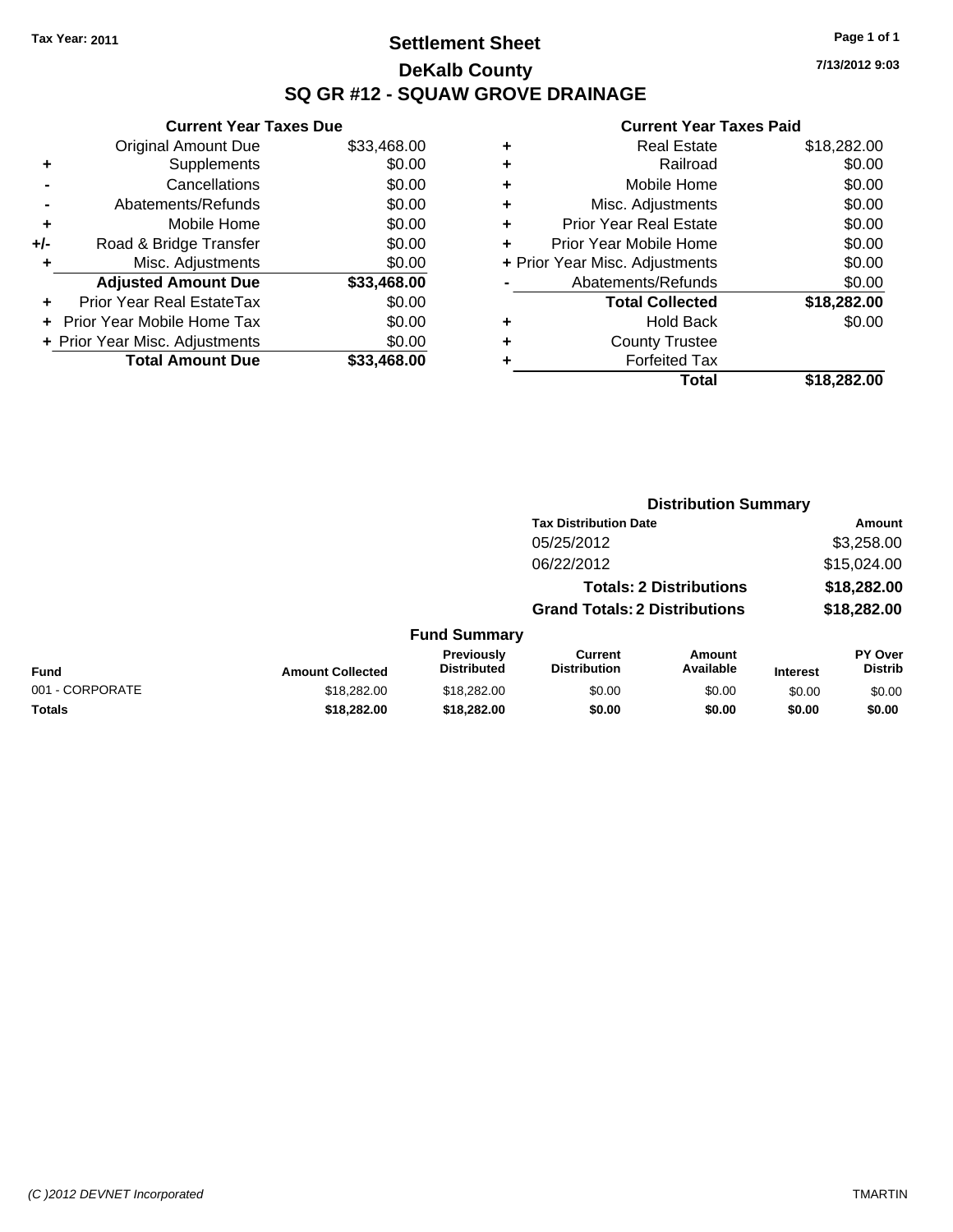**Current Year Taxes Due**

## **Settlement Sheet Tax Year: 2011 Page 1 of 1 DeKalb County VG-CO #16 - VIRGIL CORTLAND DRAIN #16**

**7/13/2012 9:03**

|     |                                |             |   | <b>Total</b>                   | \$10,093.86 |
|-----|--------------------------------|-------------|---|--------------------------------|-------------|
|     | <b>Total Amount Due</b>        | \$17,828.20 |   | <b>Forfeited Tax</b>           |             |
|     | + Prior Year Misc. Adjustments | \$0.00      | ٠ | <b>County Trustee</b>          |             |
|     | + Prior Year Mobile Home Tax   | \$0.00      | ٠ | <b>Hold Back</b>               | \$0.00      |
| ÷.  | Prior Year Real EstateTax      | \$0.00      |   | <b>Total Collected</b>         | \$10,093.86 |
|     | <b>Adjusted Amount Due</b>     | \$17,828.20 |   | Abatements/Refunds             | \$0.00      |
|     | Misc. Adjustments              | \$0.00      |   | + Prior Year Misc. Adjustments | \$0.00      |
| +/- | Road & Bridge Transfer         | \$0.00      | ÷ | Prior Year Mobile Home         | \$0.00      |
|     | Mobile Home                    | \$0.00      | ٠ | <b>Prior Year Real Estate</b>  | \$0.00      |
|     | Abatements/Refunds             | \$0.00      | ٠ | Misc. Adjustments              | \$0.00      |
|     | Cancellations                  | \$20.00     | ٠ | Mobile Home                    | \$0.00      |
| ٠   | <b>Supplements</b>             | \$20.00     | ٠ | Railroad                       | \$0.00      |
|     | <b>Original Amount Due</b>     | \$17,828.20 | ٠ | <b>Real Estate</b>             | \$10,093.86 |
|     |                                |             |   |                                |             |

|                 |                         |                                  |                                       | <b>Distribution Summary</b>    |                 |                           |
|-----------------|-------------------------|----------------------------------|---------------------------------------|--------------------------------|-----------------|---------------------------|
|                 |                         |                                  | <b>Tax Distribution Date</b>          |                                |                 | Amount                    |
|                 |                         |                                  | 05/25/2012                            |                                |                 | \$1,351.20                |
|                 |                         |                                  | 06/22/2012                            |                                |                 | \$8,682.66                |
|                 |                         |                                  | 07/20/2012                            |                                |                 | \$60.00                   |
|                 |                         |                                  |                                       | <b>Totals: 3 Distributions</b> |                 | \$10,093.86               |
|                 |                         |                                  | <b>Grand Totals: 3 Distributions</b>  |                                |                 | \$10,093.86               |
|                 |                         | <b>Fund Summary</b>              |                                       |                                |                 |                           |
| <b>Fund</b>     | <b>Amount Collected</b> | Previously<br><b>Distributed</b> | <b>Current</b><br><b>Distribution</b> | Amount<br>Available            | <b>Interest</b> | PY Over<br><b>Distrib</b> |
| 001 - CORPORATE | \$10,093.86             | \$10,033.86                      | \$60.00                               | \$0.00                         | \$0.00          | \$0.00                    |
| Totals          | \$10,093.86             | \$10,033.86                      | \$60.00                               | \$0.00                         | \$0.00          | \$0.00                    |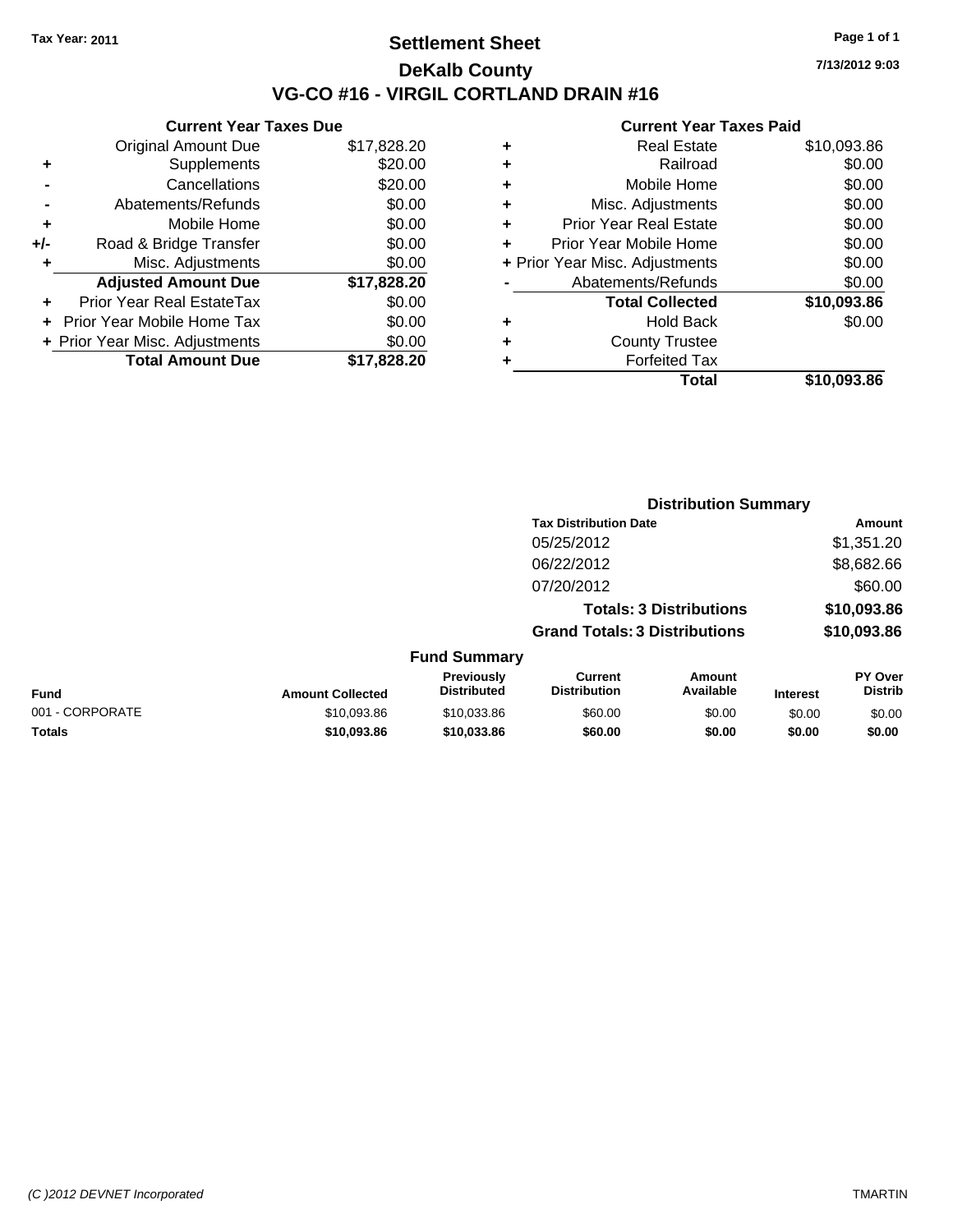# **Settlement Sheet Tax Year: 2011 Page 1 of 1 DeKalb County VI-AD #9 - VICTOR/ADAMS DRAINAGE #9**

**7/13/2012 9:03**

|     | <b>Current Year Taxes Due</b>     |            |
|-----|-----------------------------------|------------|
|     | <b>Original Amount Due</b>        | \$1,036.58 |
| ٠   | Supplements                       | \$0.00     |
|     | Cancellations                     | \$0.00     |
|     | Abatements/Refunds                | \$0.00     |
| ٠   | Mobile Home                       | \$0.00     |
| +/- | Road & Bridge Transfer            | \$0.00     |
| ٠   | Misc. Adjustments                 | \$0.00     |
|     | <b>Adjusted Amount Due</b>        | \$1,036.58 |
| ٠   | Prior Year Real EstateTax         | \$0.00     |
| ÷   | <b>Prior Year Mobile Home Tax</b> | \$0.00     |
|     | + Prior Year Misc. Adjustments    | \$0.00     |
|     | <b>Total Amount Due</b>           | \$1.036.58 |

| ٠ | <b>Real Estate</b>             | \$599.82 |
|---|--------------------------------|----------|
| ٠ | Railroad                       | \$0.00   |
| ٠ | Mobile Home                    | \$0.00   |
| ٠ | Misc. Adjustments              | \$0.00   |
| ٠ | <b>Prior Year Real Estate</b>  | \$0.00   |
|   | Prior Year Mobile Home         | \$0.00   |
|   | + Prior Year Misc. Adjustments | \$0.00   |
|   | Abatements/Refunds             | \$0.00   |
|   | <b>Total Collected</b>         | \$599.82 |
| ٠ | Hold Back                      | \$0.00   |
|   | <b>County Trustee</b>          |          |
| ٠ | <b>Forfeited Tax</b>           |          |
|   | Total                          | \$599.82 |
|   |                                |          |

|                         |                                  |                                       |                     |                                                                                                        | Amount                           |
|-------------------------|----------------------------------|---------------------------------------|---------------------|--------------------------------------------------------------------------------------------------------|----------------------------------|
|                         |                                  | 06/22/2012                            |                     |                                                                                                        | \$518.29                         |
|                         |                                  | 07/20/2012                            |                     |                                                                                                        | \$81.53                          |
|                         |                                  |                                       |                     |                                                                                                        | \$599.82                         |
|                         |                                  |                                       |                     |                                                                                                        | \$599.82                         |
|                         |                                  |                                       |                     |                                                                                                        |                                  |
| <b>Amount Collected</b> | Previously<br><b>Distributed</b> | <b>Current</b><br><b>Distribution</b> | Amount<br>Available | <b>Interest</b>                                                                                        | <b>PY Over</b><br><b>Distrib</b> |
| \$599.82                | \$518.29                         | \$81.53                               | \$0.00              | \$0.00                                                                                                 | \$0.00                           |
| \$599.82                | \$518.29                         | \$81.53                               | \$0.00              | \$0.00                                                                                                 | \$0.00                           |
|                         |                                  |                                       | <b>Fund Summary</b> | <b>Tax Distribution Date</b><br><b>Totals: 2 Distributions</b><br><b>Grand Totals: 2 Distributions</b> | <b>Distribution Summary</b>      |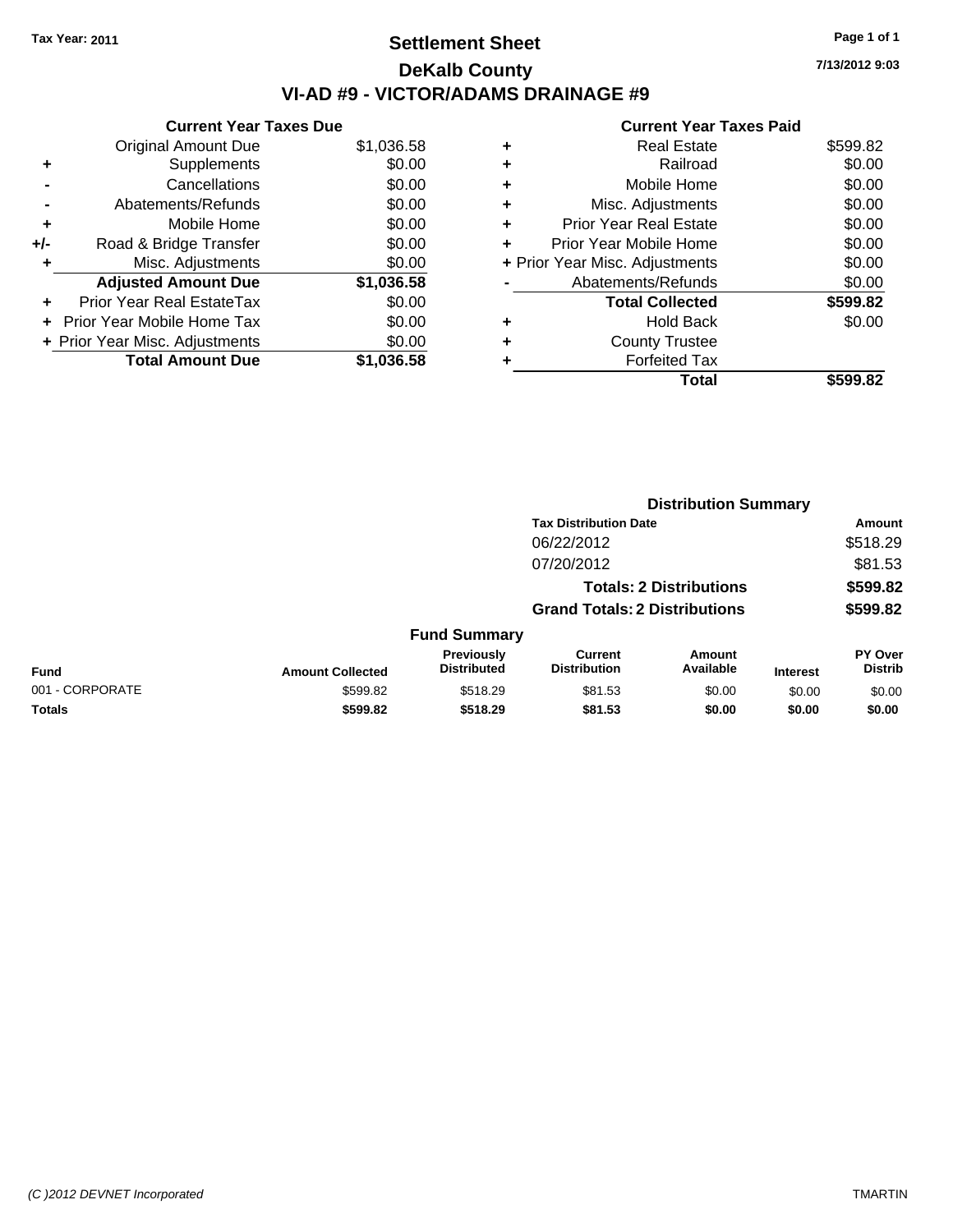# **Settlement Sheet Tax Year: 2011 Page 1 of 1 DeKalb County VI-CL #14 - VICTOR-CLINTON DRAINAGE**

**7/13/2012 9:03**

| \$3,040.54<br><b>Original Amount Due</b><br>\$0.00<br>Supplements<br>٠<br>\$0.00<br>Cancellations<br>\$0.00<br>Abatements/Refunds<br>\$0.00<br>Mobile Home<br>٠<br>\$0.00<br>Road & Bridge Transfer<br>+/-<br>\$0.00<br>Misc. Adjustments<br>٠<br>\$3,040.54<br><b>Adjusted Amount Due</b><br>\$0.00<br>Prior Year Real EstateTax<br>\$0.00<br>Prior Year Mobile Home Tax | <b>Current Year Taxes Due</b>  |        |
|---------------------------------------------------------------------------------------------------------------------------------------------------------------------------------------------------------------------------------------------------------------------------------------------------------------------------------------------------------------------------|--------------------------------|--------|
|                                                                                                                                                                                                                                                                                                                                                                           |                                |        |
|                                                                                                                                                                                                                                                                                                                                                                           |                                |        |
|                                                                                                                                                                                                                                                                                                                                                                           |                                |        |
|                                                                                                                                                                                                                                                                                                                                                                           |                                |        |
|                                                                                                                                                                                                                                                                                                                                                                           |                                |        |
|                                                                                                                                                                                                                                                                                                                                                                           |                                |        |
|                                                                                                                                                                                                                                                                                                                                                                           |                                |        |
|                                                                                                                                                                                                                                                                                                                                                                           |                                |        |
|                                                                                                                                                                                                                                                                                                                                                                           |                                |        |
|                                                                                                                                                                                                                                                                                                                                                                           |                                |        |
|                                                                                                                                                                                                                                                                                                                                                                           | + Prior Year Misc. Adjustments | \$0.00 |
| <b>Total Amount Due</b><br>\$3.040.54                                                                                                                                                                                                                                                                                                                                     |                                |        |
|                                                                                                                                                                                                                                                                                                                                                                           |                                |        |
|                                                                                                                                                                                                                                                                                                                                                                           |                                |        |

| ٠ | Real Estate                    | \$2,050.46 |
|---|--------------------------------|------------|
| ٠ | Railroad                       | \$0.00     |
| ٠ | Mobile Home                    | \$0.00     |
| ٠ | Misc. Adjustments              | \$0.00     |
| ÷ | <b>Prior Year Real Estate</b>  | \$0.00     |
| ٠ | Prior Year Mobile Home         | \$0.00     |
|   | + Prior Year Misc. Adjustments | \$0.00     |
|   | Abatements/Refunds             | \$0.00     |
|   | <b>Total Collected</b>         | \$2,050.46 |
| ٠ | Hold Back                      | \$0.00     |
| ٠ | <b>County Trustee</b>          |            |
| ٠ | <b>Forfeited Tax</b>           |            |
|   | Total                          | \$2,050.46 |
|   |                                |            |

|                                      |                                              |                                  | <b>Distribution Summary</b>           |                            |                 |                                  |  |
|--------------------------------------|----------------------------------------------|----------------------------------|---------------------------------------|----------------------------|-----------------|----------------------------------|--|
|                                      |                                              |                                  | <b>Tax Distribution Date</b>          |                            |                 | Amount                           |  |
|                                      | 05/25/2012                                   |                                  |                                       |                            | \$162.20        |                                  |  |
|                                      | 06/22/2012<br><b>Totals: 2 Distributions</b> |                                  |                                       | \$1,888.26                 |                 |                                  |  |
|                                      |                                              |                                  |                                       | \$2,050.46                 |                 |                                  |  |
| <b>Grand Totals: 2 Distributions</b> |                                              |                                  |                                       | \$2,050.46                 |                 |                                  |  |
|                                      |                                              | <b>Fund Summary</b>              |                                       |                            |                 |                                  |  |
| Fund                                 | <b>Amount Collected</b>                      | Previously<br><b>Distributed</b> | <b>Current</b><br><b>Distribution</b> | <b>Amount</b><br>Available | <b>Interest</b> | <b>PY Over</b><br><b>Distrib</b> |  |
| 001 - CORPORATE                      | \$2,050.46                                   | \$2,050.46                       | \$0.00                                | \$0.00                     | \$0.00          | \$0.00                           |  |
| Totals                               | \$2,050.46                                   | \$2,050.46                       | \$0.00                                | \$0.00                     | \$0.00          | \$0.00                           |  |
|                                      |                                              |                                  |                                       |                            |                 |                                  |  |